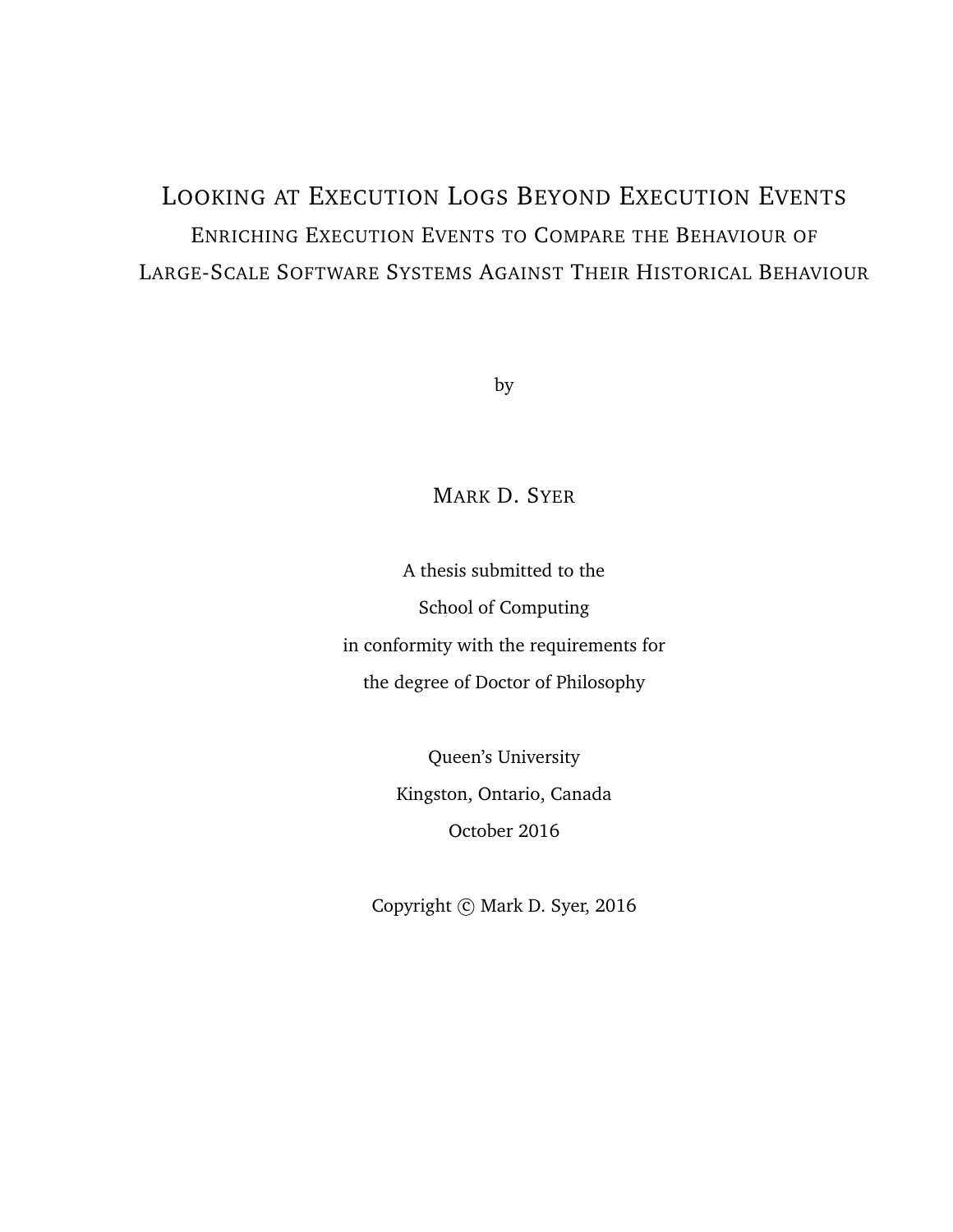#### Abstract

Failures in large-scale software systems are often associated with performance issues. Therefore, performance testing has become essential to ensure the problemfree operation of these systems. Performance analysts must understand how their system behaves during performance testing and how such behaviour differs from its historical behaviour (i.e., the system's behaviour during a previous performance test or in the field). However, documentation describing the historical behaviour of a system is rarely up-to-date. Fortunately, execution logs, which record notable events at runtime, are readily available in most large-scale software systems to support remote monitoring, issue resolution and legal compliance. However, execution logs are typically treated as a sequence of events without fully leveraging additional sources of valuable information associated with such events (e.g., the dynamic information within the execution logs and performance counters that are collected during the system's execution). Therefore, in this thesis, we propose approaches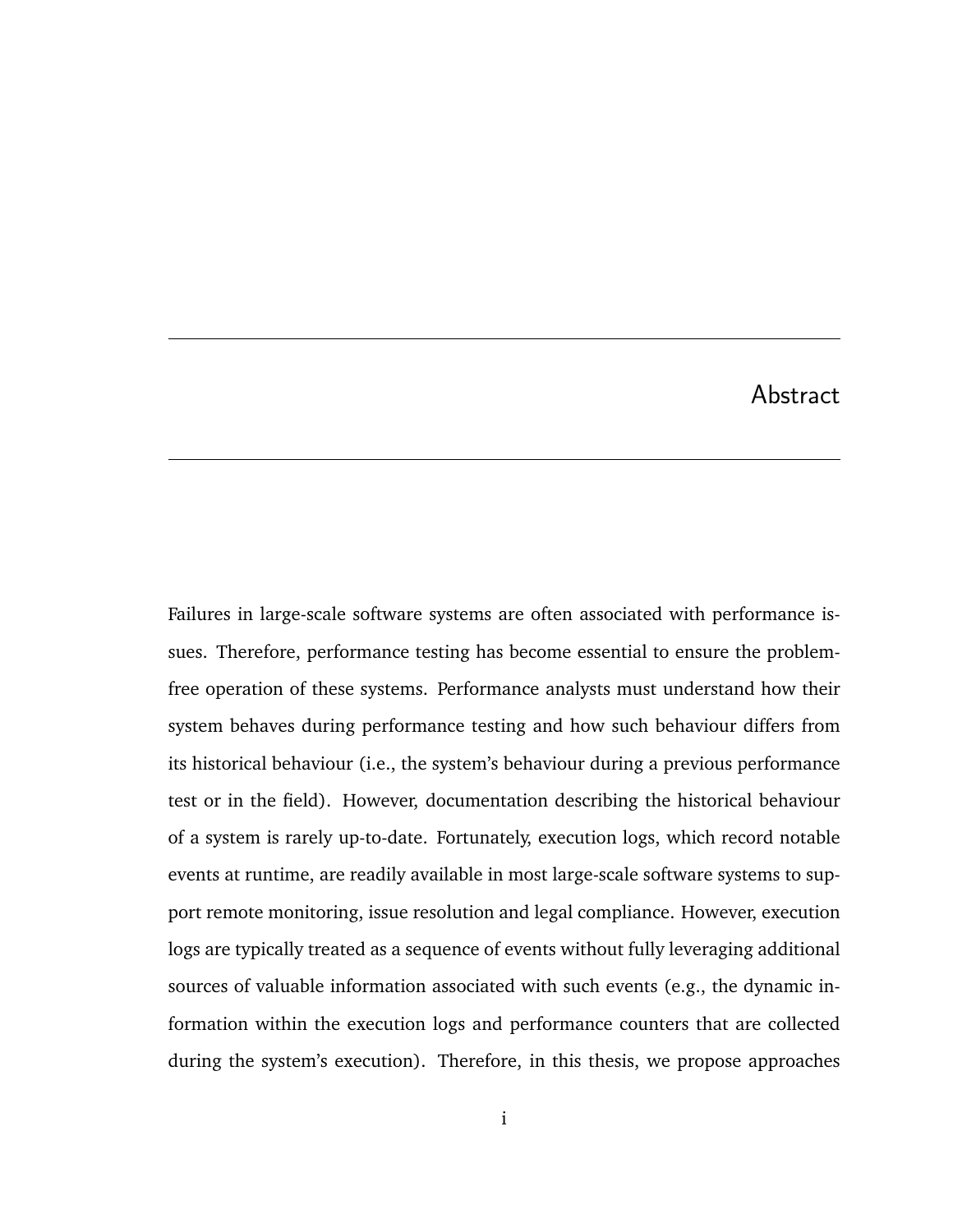for enriching execution events with additional sources of valuable information to compare a system's current behaviour against its historical behaviour. Through case studies on large-scale software systems, including open-source and enterprise systems, we show that our approaches are scalable and can help performance analysts to 1) detect and diagnose performance regressions and 2) improve their performance tests to be more representative of the field.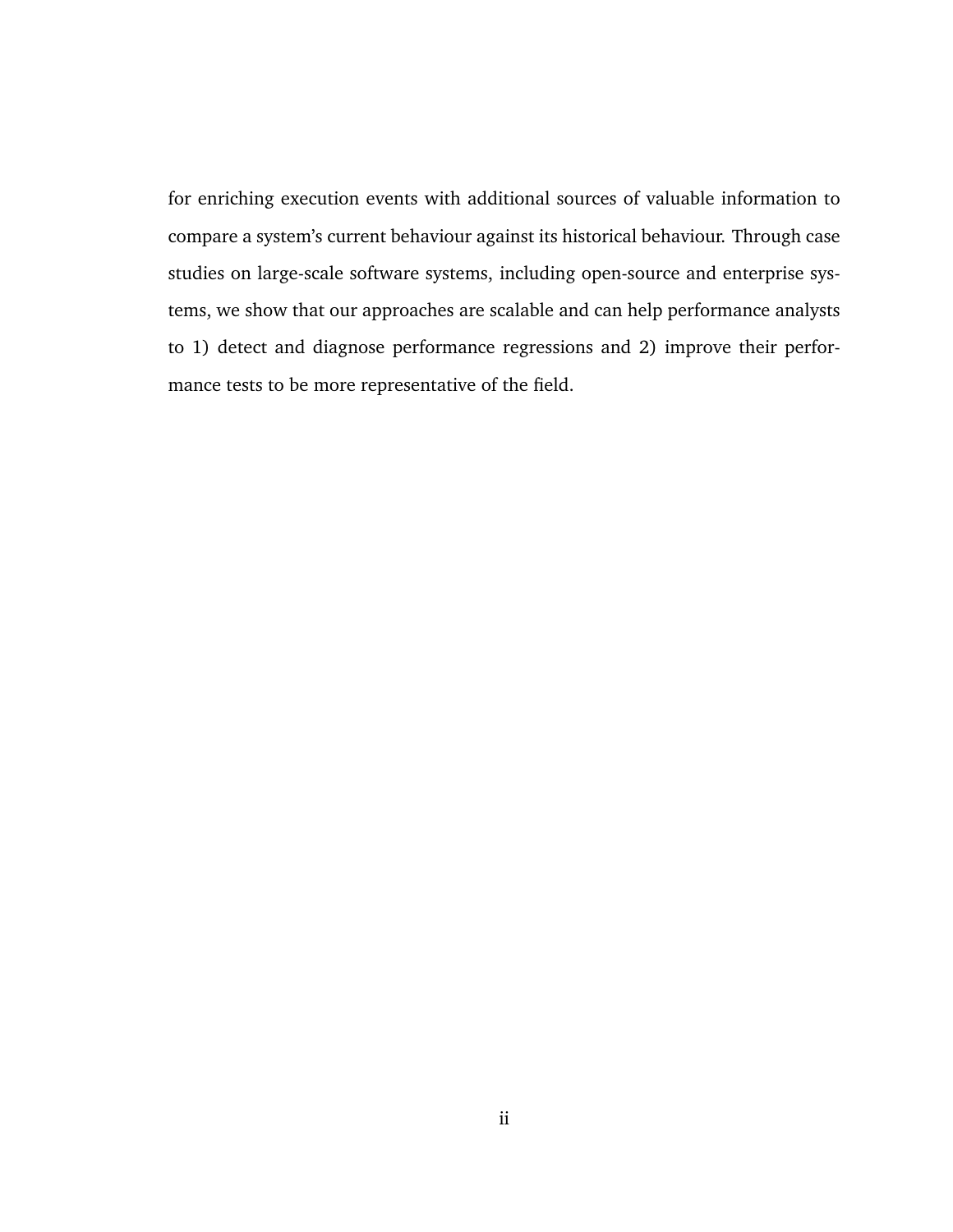## Statement of Originality

I, Mark D. Syer, hereby declare that I am the sole author of this thesis. All ideas and inventions attributed to others have been properly referenced. This is a true copy of the thesis, including any required final revisions, as accepted by my examiners. I understand that my thesis may be made electronically available to the public.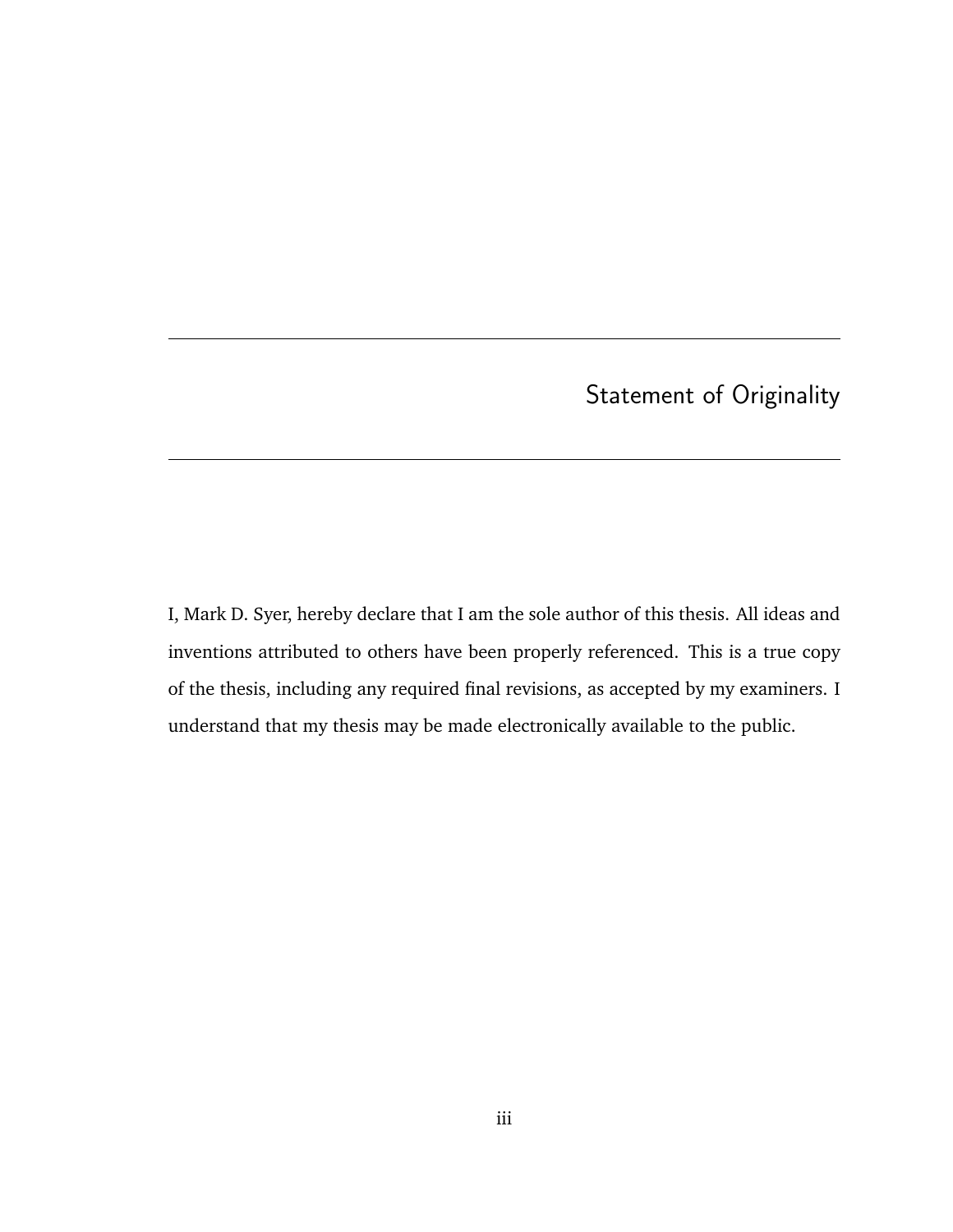### Co-Authorship

Earlier versions of the work in this thesis were published as listed below:

• *Enriching the Execution Events by Leveraging the Time Stamps and Worker IDs in the Execution Logs (Chapter 3)*

Syer, M. D., Jiang, Z. M., Nagappan, M., Hassan, A. E., Nasser, M. and Flora, P. (2014), Continuous Validation of Load Test Suites, in "Proceedings of the International Conference on Performance Engineering", pp. 232-241.

Syer, M. D., Shang, W., Jiang, Z. M., Hassan, A. E. (2016), "Continuous Validation of Performance Test Workloads", *Automated Software Engineering*, *to appear*.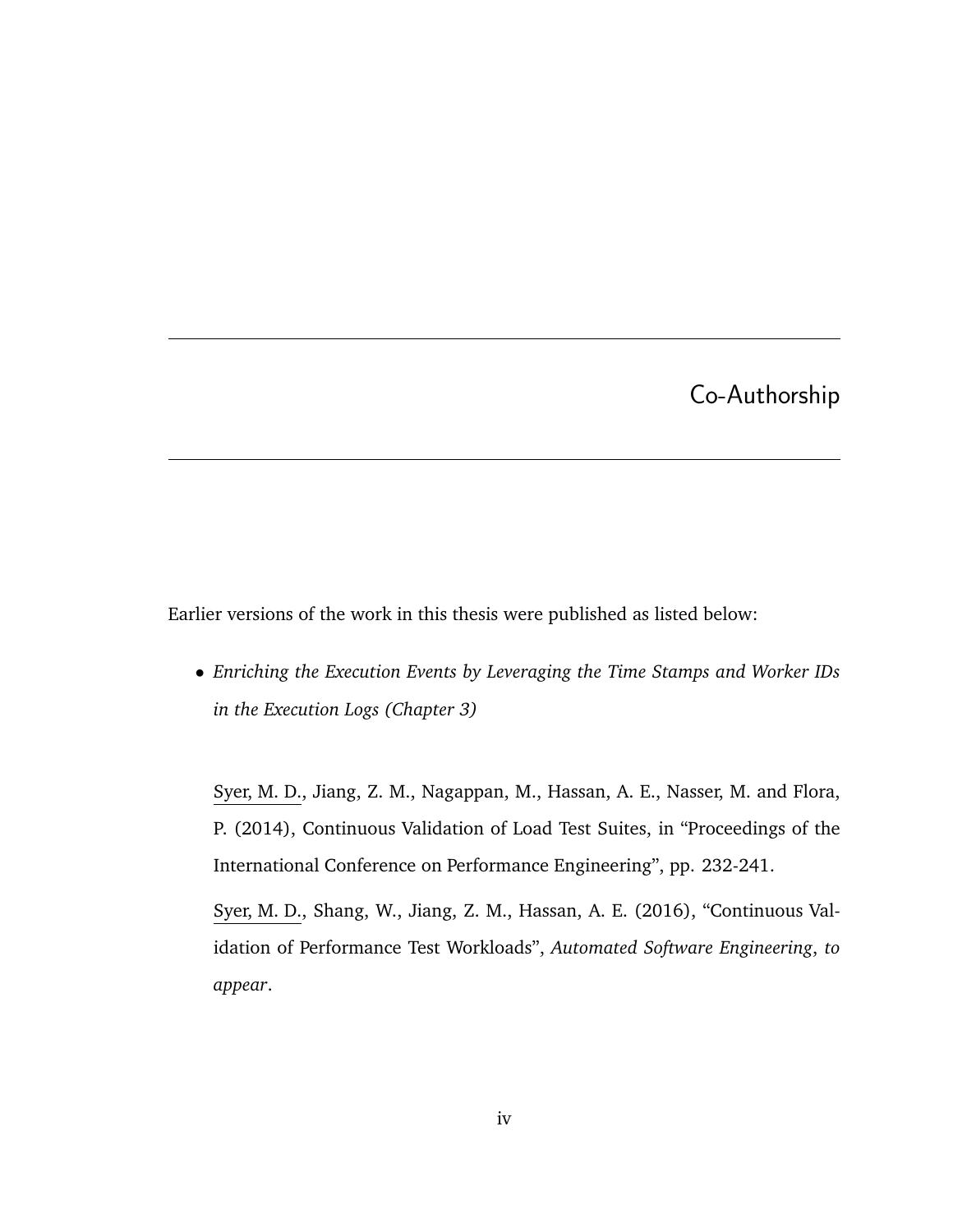• *Enriching the Execution Events by Combining Execution Logs and Performance Counters (Chapter 5)*

Syer, M. D., Jiang, Z. M., Nagappan, M., Hassan, A. E., Nasser, M. and Flora, P. (2013), Leveraging Performance Counters and Execution Logs to Diagnose Memory-Related Performance Issues, in "Proceedings of the International Conference on Software Maintenance", pp. 110-119.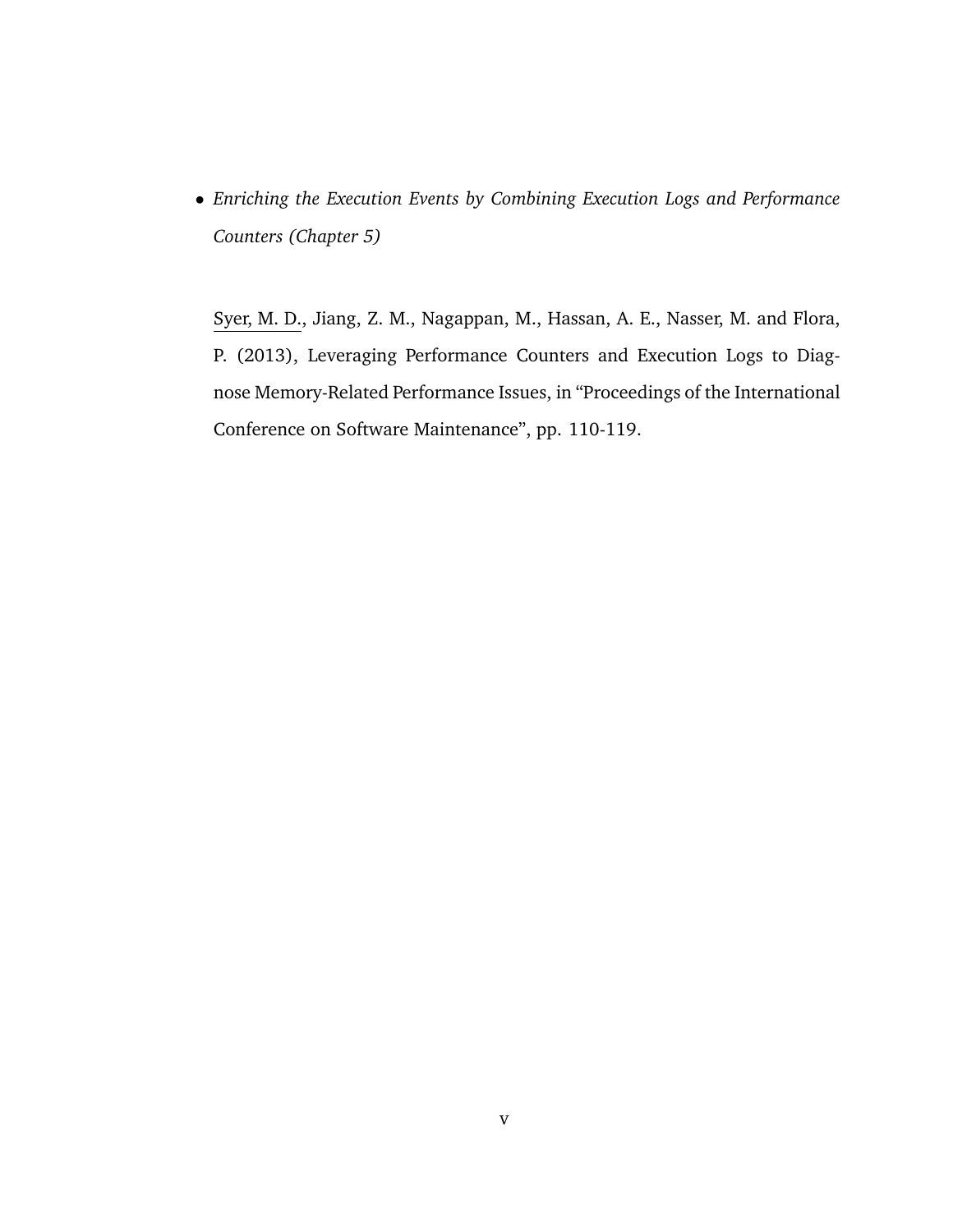## Dedication

To my wife, Dr. Stefanie Syer. This thesis would not have been possible without your continuous love, support, encouragement and occasional (very) late nights.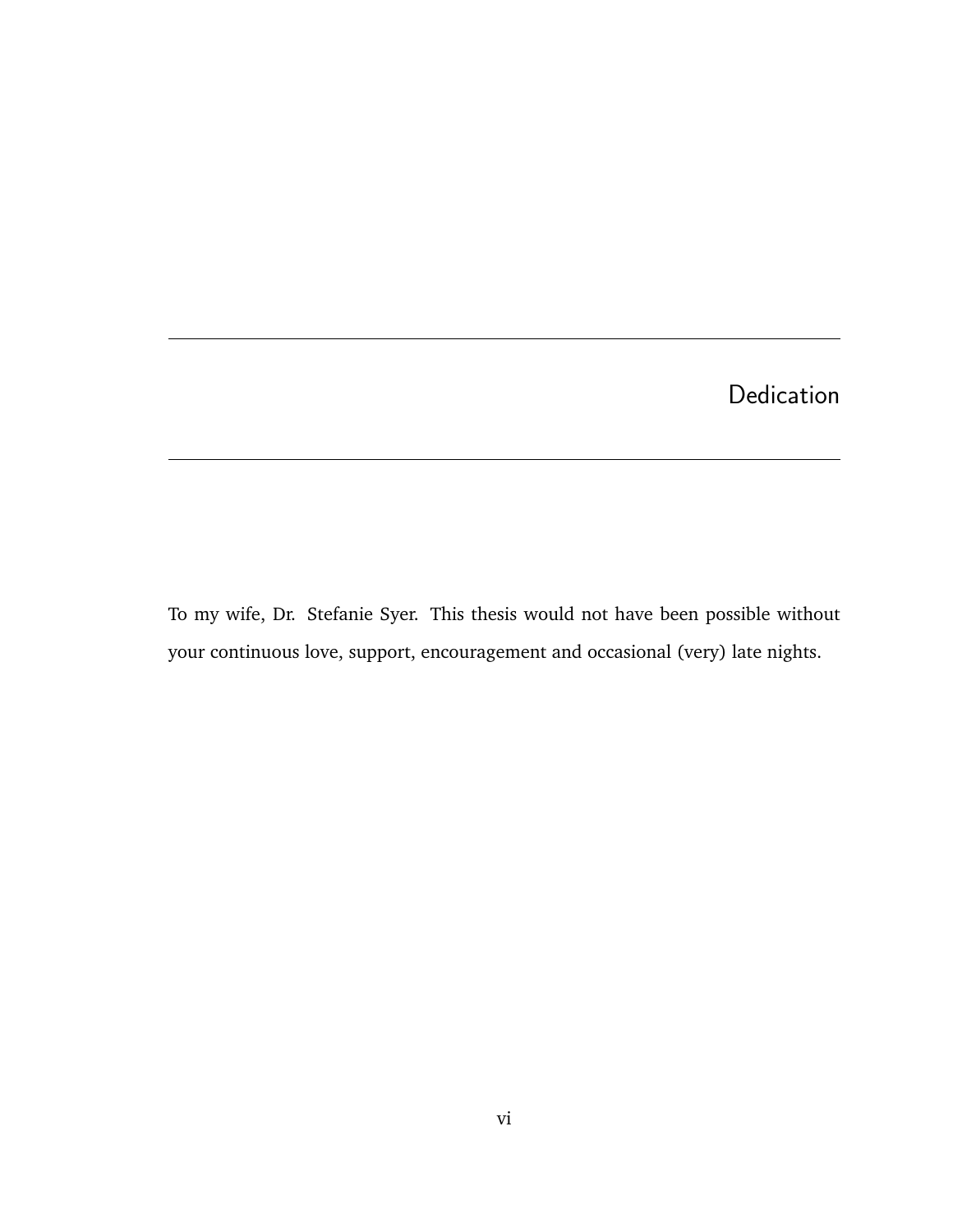### Acknowledgments

I am deeply grateful to my Ph.D supervisor, Dr. Ahmed E. Hassan, for his continuous guidance and support throughout my Ph.D. Ahmed's mentorship has had an immense impact on my professional development and personal growth. I look forward to our continued friendship and future opportunities.

I would like to thank my Ph.D supervisory and examination committee members, Dr. Dorothea Blostein, Dr. Robin Dawes, Dr. Troy Day, Dr. Juergen Dingel, Dr. Nicholas Graham, Dr. Hossan Hassanein, Dr. Scott Yam and Dr. Andy Zaidman, for their valuable feedback at each stage of my Ph.D.

I consider myself very lucky to have worked with such an amazing group of researchers in the Software Analysis and Intelligence Lab (SAIL) at Queen's University. In particular, Dr. Zhen Ming Jiang, Dr. Weiyi Shang and Dr. Tse-Hsun Chen have provided me with valuable advice on both research and life.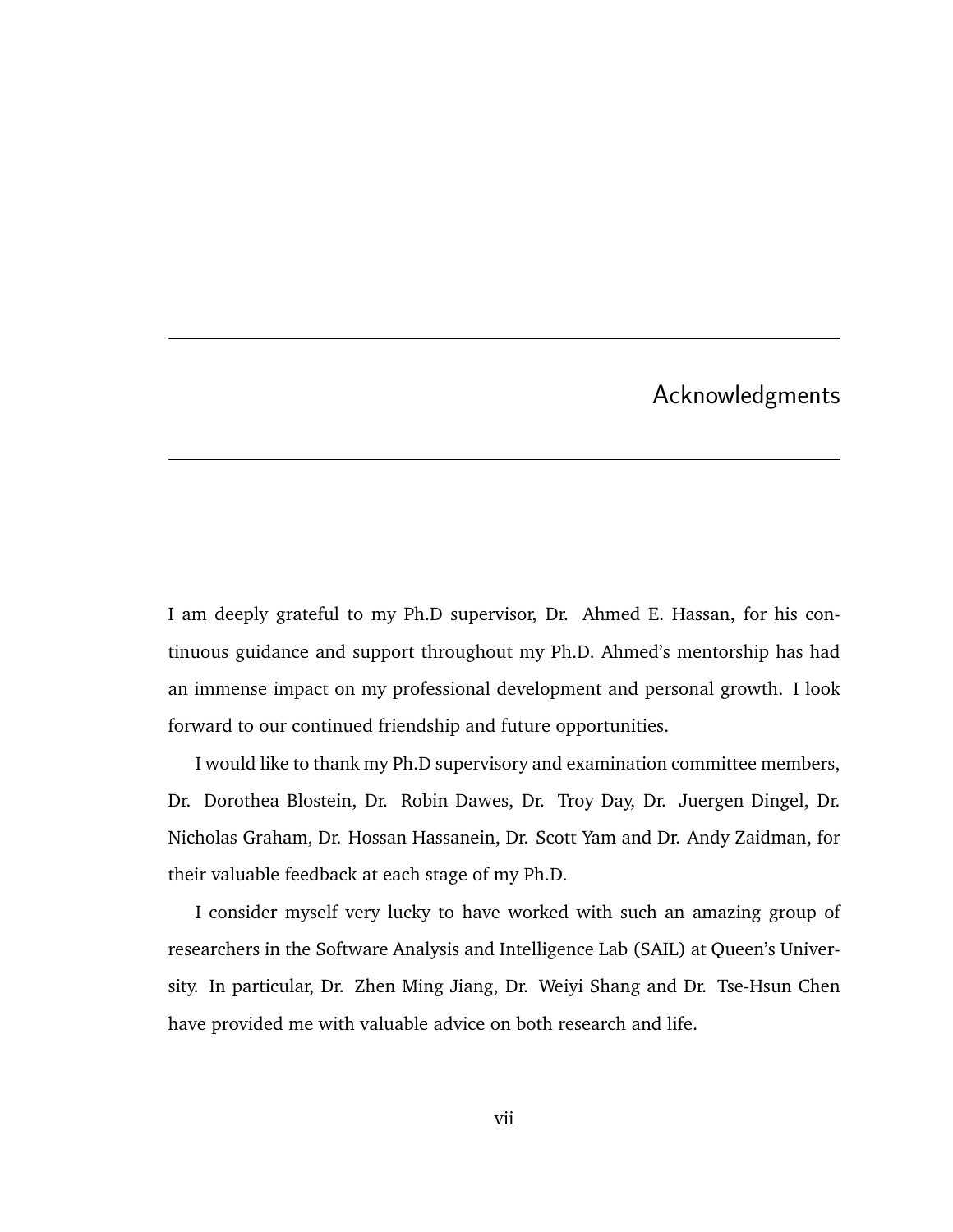I would like to thank Queen's University and the School of Computing for providing an unparalleled environment to work and study and for their generous support.

I would like to thank the Performance Engineering team at BlackBerry for their generous support. Working with this team as an embedded researcher has given me a deep appreciation for the current challenges facing performance analysts in practice. In particular, Parminder Flora, Mohamed Nasser, Denny Chiu, Terry Green and Gilbert Hamann have provided valuable feedback on my work during our biweekly research meetings.

I would like to thank the Natural Sciences and Engineering Research Council of Canada (NSERC) for their generous support.

Finally, I would like to express my deepest thanks to my friends and family, especially my parents Frank and Laura Syer, for their support, encouragement and understanding while I completed my thesis.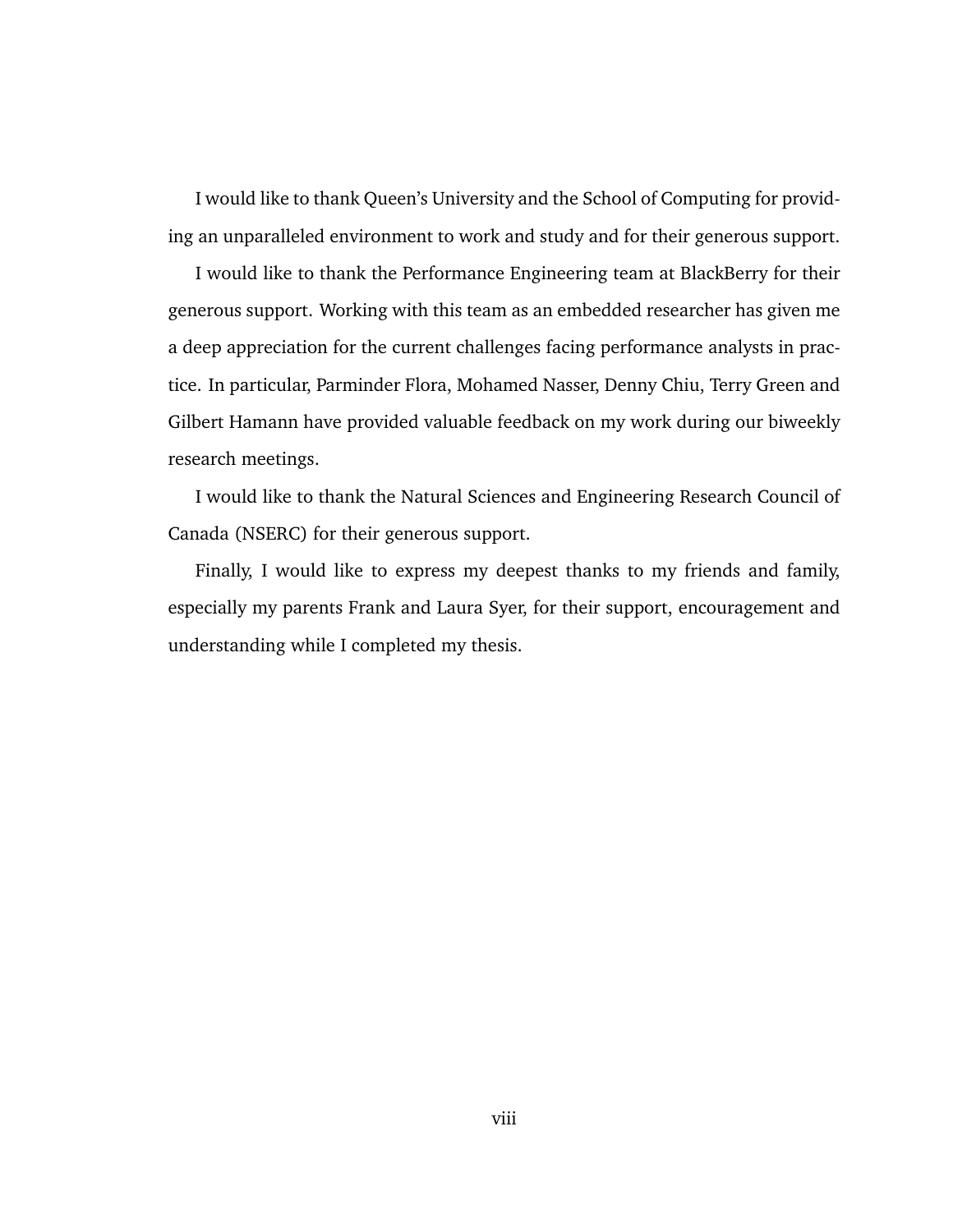## **Contents**

|             | <b>Abstract</b>                                                                                                                        | $\mathbf{i}$                                 |
|-------------|----------------------------------------------------------------------------------------------------------------------------------------|----------------------------------------------|
|             | <b>Statement of Originality</b>                                                                                                        | iii                                          |
|             | Co-Authorship                                                                                                                          | iv                                           |
|             | Dedication                                                                                                                             | vi                                           |
|             | Acknowledgments                                                                                                                        | vii                                          |
|             | <b>Contents</b>                                                                                                                        | ix                                           |
|             | <b>List of Tables</b>                                                                                                                  | xii                                          |
|             | <b>List of Figures</b>                                                                                                                 | xiv                                          |
| 1           | Introduction<br>Characterizing a System's Behaviour<br>1.1.1<br>1.1.2 Comparing a System's Behaviour<br>1.2 <sub>1</sub><br>1.3<br>1.4 | 1<br>5<br>5<br>5<br>6<br>$\overline{7}$<br>7 |
| $2^{\circ}$ | <b>Literature Survey</b><br>2.1                                                                                                        | 9<br>10                                      |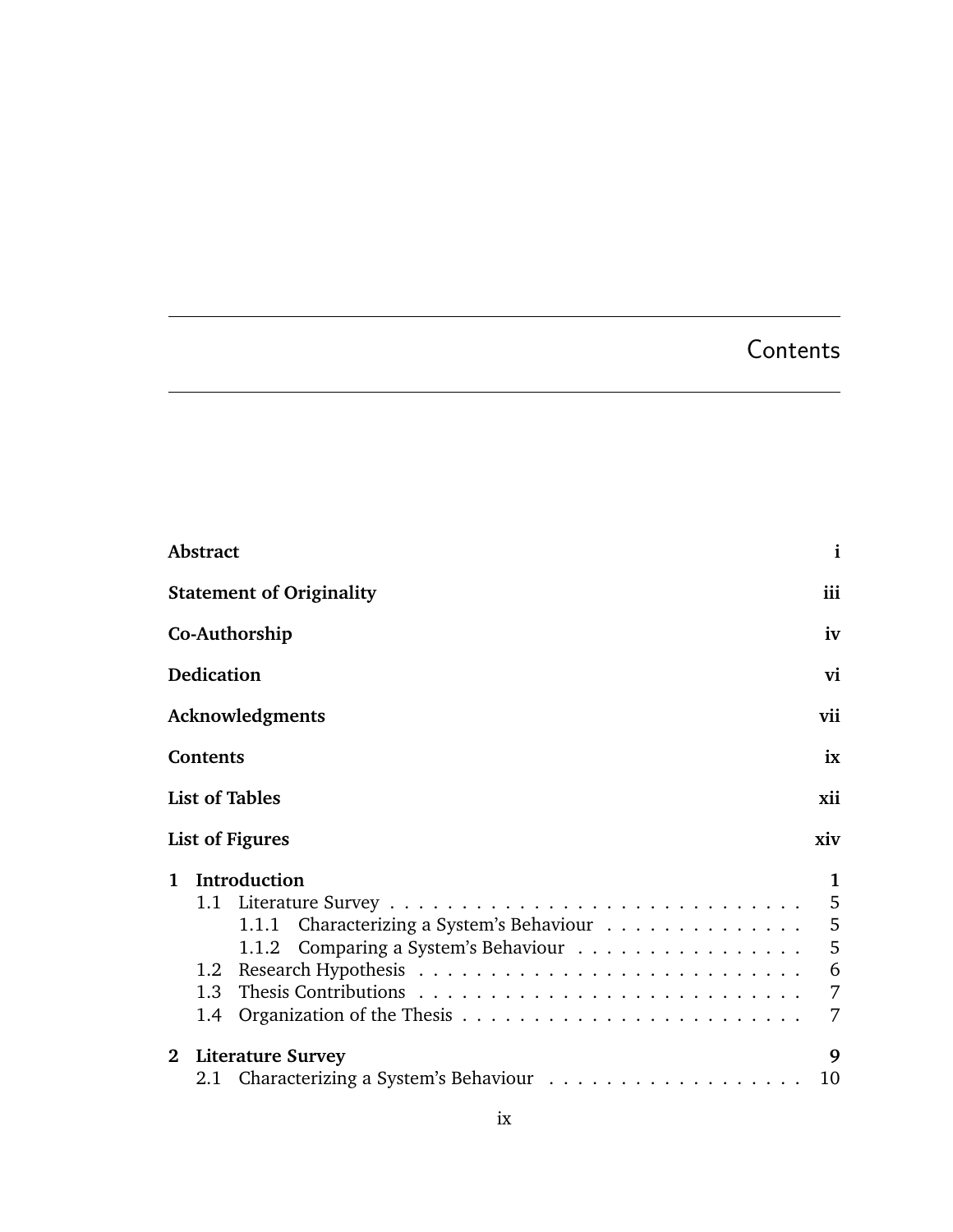|   |            | 2.1.1 | 10                                                                     |
|---|------------|-------|------------------------------------------------------------------------|
|   |            | 2.1.2 | 12                                                                     |
|   | 2.2        |       | 16                                                                     |
|   |            | 2.2.1 | 16                                                                     |
|   |            | 2.2.2 | 20                                                                     |
| 3 |            |       | Enriching the Execution Events by Leveraging the Time Stamps and       |
|   |            |       | Worker IDs in the Execution Logs<br>23                                 |
|   | 3.1        |       | 24                                                                     |
|   |            | 3.1.1 | 28                                                                     |
|   | 3.2        |       | 28                                                                     |
|   | 3.3        |       | 30                                                                     |
|   |            | 3.3.1 | 30                                                                     |
|   |            | 3.3.2 | 30                                                                     |
|   |            | 3.3.3 | 37                                                                     |
|   |            | 3.3.4 | 44                                                                     |
|   | 3.4        |       | 55                                                                     |
|   |            | 3.4.1 | 57                                                                     |
|   |            | 3.4.2 | 66                                                                     |
|   | 3.5        |       | 70                                                                     |
|   |            | 3.5.1 | Comparison to Other Approaches<br>70                                   |
|   |            | 3.5.2 | Formulations of the Workload Signature<br>71                           |
|   |            | 3.5.3 | 72                                                                     |
|   | 3.6        |       | 76                                                                     |
|   |            | 3.6.1 | 76                                                                     |
|   |            | 3.6.2 | 79                                                                     |
|   |            | 3.6.3 | 82                                                                     |
|   | 3.7        |       | 84                                                                     |
|   |            |       |                                                                        |
|   |            |       | 4 Enriching the Execution Events by Leveraging the Dynamic Information |
|   |            |       | in Execution Logs<br>85<br>86                                          |
|   |            |       |                                                                        |
|   |            | 4.1.1 | 89                                                                     |
|   | 4.2<br>4.3 |       | 89<br>90                                                               |
|   |            | 4.3.1 | 92                                                                     |
|   |            | 4.3.2 | 92                                                                     |
|   |            | 4.3.3 | 92                                                                     |
|   |            | 4.3.4 | 98                                                                     |
|   | 4.4        |       | 106                                                                    |
|   |            |       |                                                                        |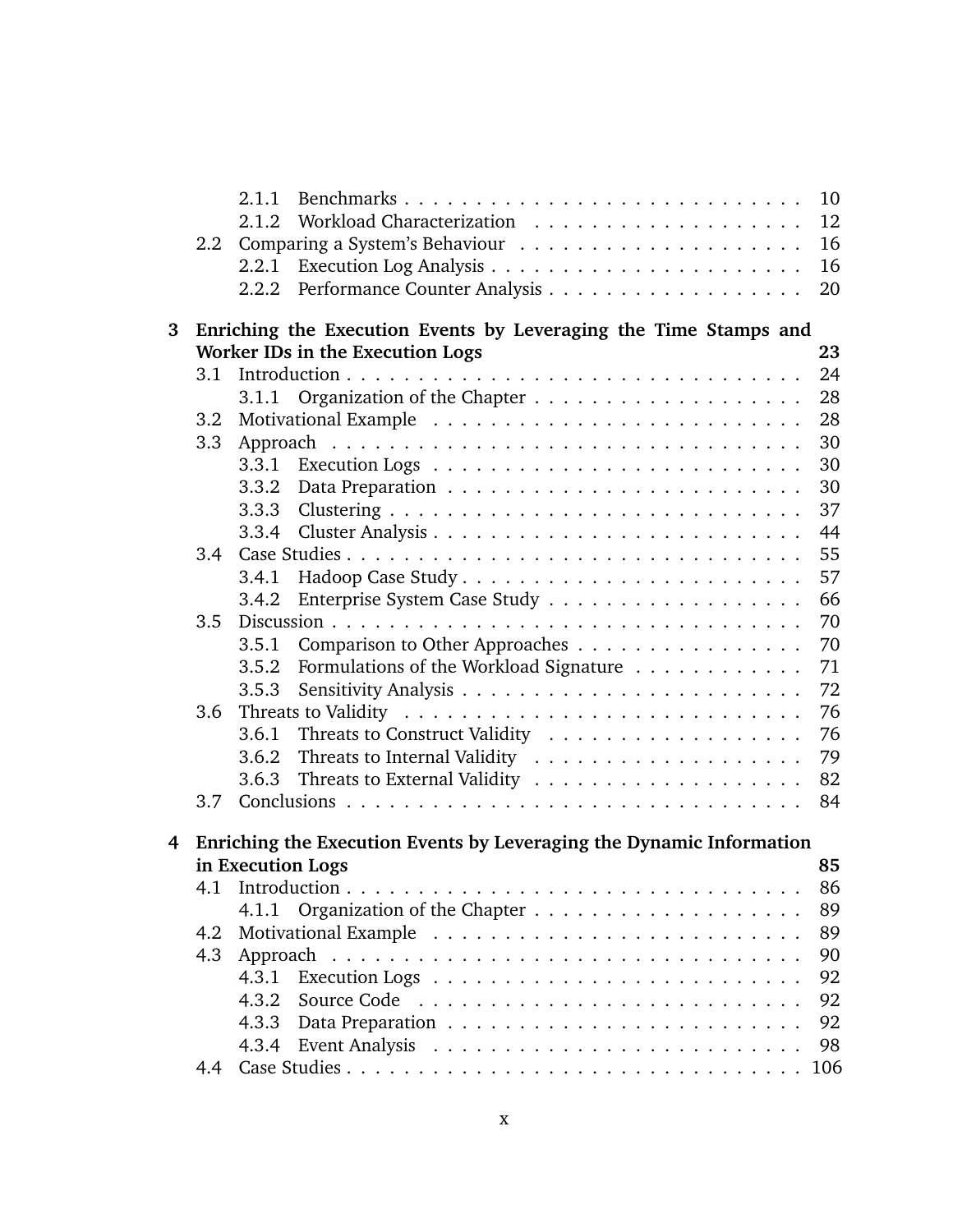|   |     | 4.4.1                                                               |  |
|---|-----|---------------------------------------------------------------------|--|
|   |     | Enterprise System Case Study 110<br>4.4.2                           |  |
|   | 4.5 |                                                                     |  |
|   |     | Threats to Construct Validity 112<br>4.5.1                          |  |
|   |     |                                                                     |  |
|   |     | 4.5.3                                                               |  |
|   | 4.6 |                                                                     |  |
| 5 |     | Enriching the Execution Events by Combining Execution Logs and Per- |  |
|   |     | formance Counters<br>117                                            |  |
|   | 5.1 |                                                                     |  |
|   |     | 5.1.1                                                               |  |
|   | 5.2 |                                                                     |  |
|   | 5.3 |                                                                     |  |
|   |     | 5.3.1                                                               |  |
|   |     |                                                                     |  |
|   |     | 130<br>5.3.3                                                        |  |
|   |     |                                                                     |  |
|   | 5.4 | 139                                                                 |  |
|   |     | 5.4.1                                                               |  |
|   |     | Hadoop Compression Misconfiguration 141<br>5.4.2                    |  |
|   |     | Enterprise System Case Study 143<br>5.4.3                           |  |
|   | 5.5 |                                                                     |  |
|   |     | Threats to Construct Validity 146<br>5.5.1                          |  |
|   |     | 5.5.2                                                               |  |
|   |     | 5.5.3                                                               |  |
|   | 5.6 |                                                                     |  |
| 6 |     | <b>Conclusions</b><br>151                                           |  |
| A |     | <b>Literature Survey Criteria</b><br>185                            |  |
| B |     | <b>Brief Summaries of the Surveyed Papers</b><br>189                |  |
|   | B.1 | 189                                                                 |  |
|   |     | Benchmarks<br>190<br><b>B.1.1</b>                                   |  |
|   |     | 193<br>B.1.2                                                        |  |
|   | B.2 | 196                                                                 |  |
|   |     | 196<br>B.2.1                                                        |  |
|   |     | 197<br>B.2.2                                                        |  |
|   |     | 199<br><b>B.2.3</b>                                                 |  |
|   |     |                                                                     |  |
|   |     |                                                                     |  |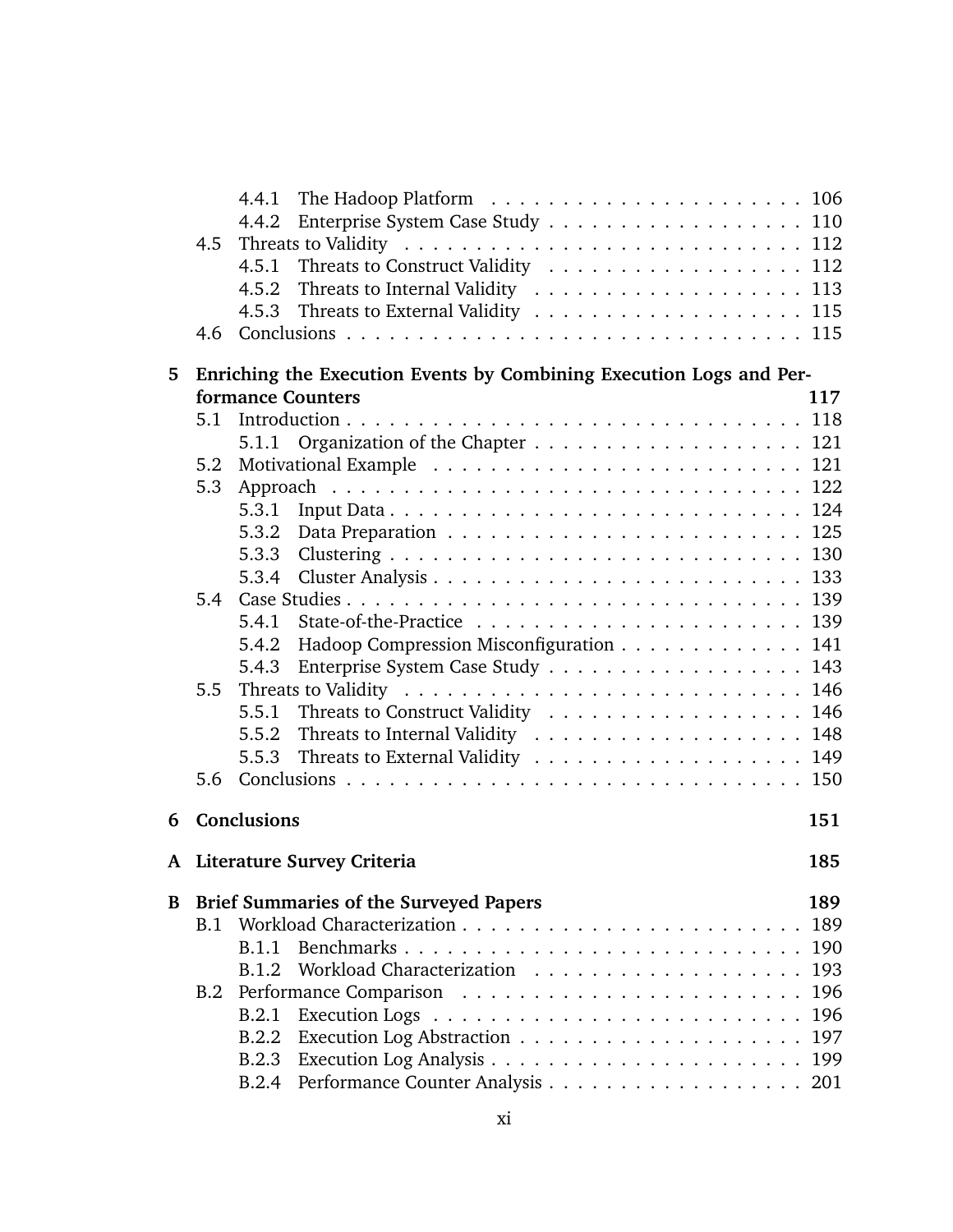## List of Tables

| 2.1     | Summary of the Literature on Comparing a System's Current Be-       |     |
|---------|---------------------------------------------------------------------|-----|
|         |                                                                     | 17  |
| 3.1     | Abstracting Execution Logs to Execution Events: Execution Logs from |     |
|         |                                                                     | 32  |
| $3.2\,$ | Abstracting Execution Logs to Execution Events: Execution Logs from |     |
|         |                                                                     | 32  |
| 3.3     | Workload Signatures Representing Individual Users                   | 35  |
| 3.4     | Workload Signatures Representing The Aggregated Users               | 37  |
| 3.5     |                                                                     | 39  |
| 3.6     |                                                                     | 47  |
| 3.7     | Identifying Influential Execution Events                            | 50  |
| 3.8     |                                                                     | 56  |
| 3.9     |                                                                     | 73  |
|         |                                                                     | 74  |
|         |                                                                     | 75  |
| 4.1     | Parsing Execution Logs to Execution Events: Execution Logs from the |     |
|         |                                                                     | 93  |
| 4.2     | Parsing Execution Logs to Execution Events: Execution Logs from a   |     |
|         |                                                                     | 93  |
| 4.3     |                                                                     | 96  |
| 4.4     |                                                                     | 99  |
| 4.5     | Event Signatures from a Certification Test                          | 99  |
| 4.6     |                                                                     |     |
| 4.7     |                                                                     | 107 |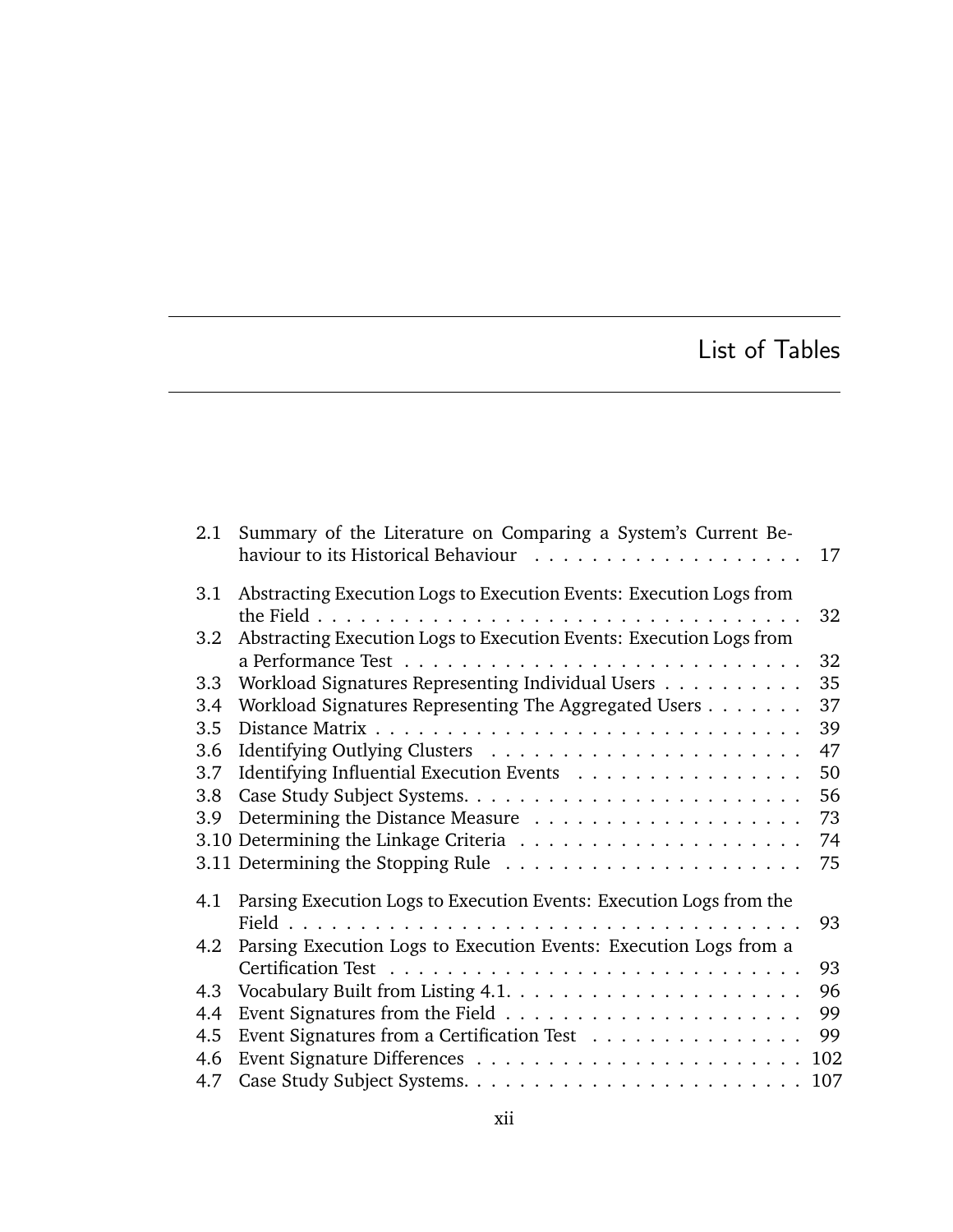| 5.1 Abstracting Execution Logs to Execution Events: Execution Logs from |                                                                                                                  |
|-------------------------------------------------------------------------|------------------------------------------------------------------------------------------------------------------|
|                                                                         |                                                                                                                  |
| 5.2 Abstracting Execution Logs to Execution Events: Execution Logs from |                                                                                                                  |
|                                                                         |                                                                                                                  |
|                                                                         |                                                                                                                  |
|                                                                         |                                                                                                                  |
|                                                                         |                                                                                                                  |
|                                                                         |                                                                                                                  |
|                                                                         |                                                                                                                  |
|                                                                         |                                                                                                                  |
|                                                                         |                                                                                                                  |
|                                                                         | 5.3 Performance Counters from the Certification Test 127<br>5.4 Performance Counters from a Performance Test 127 |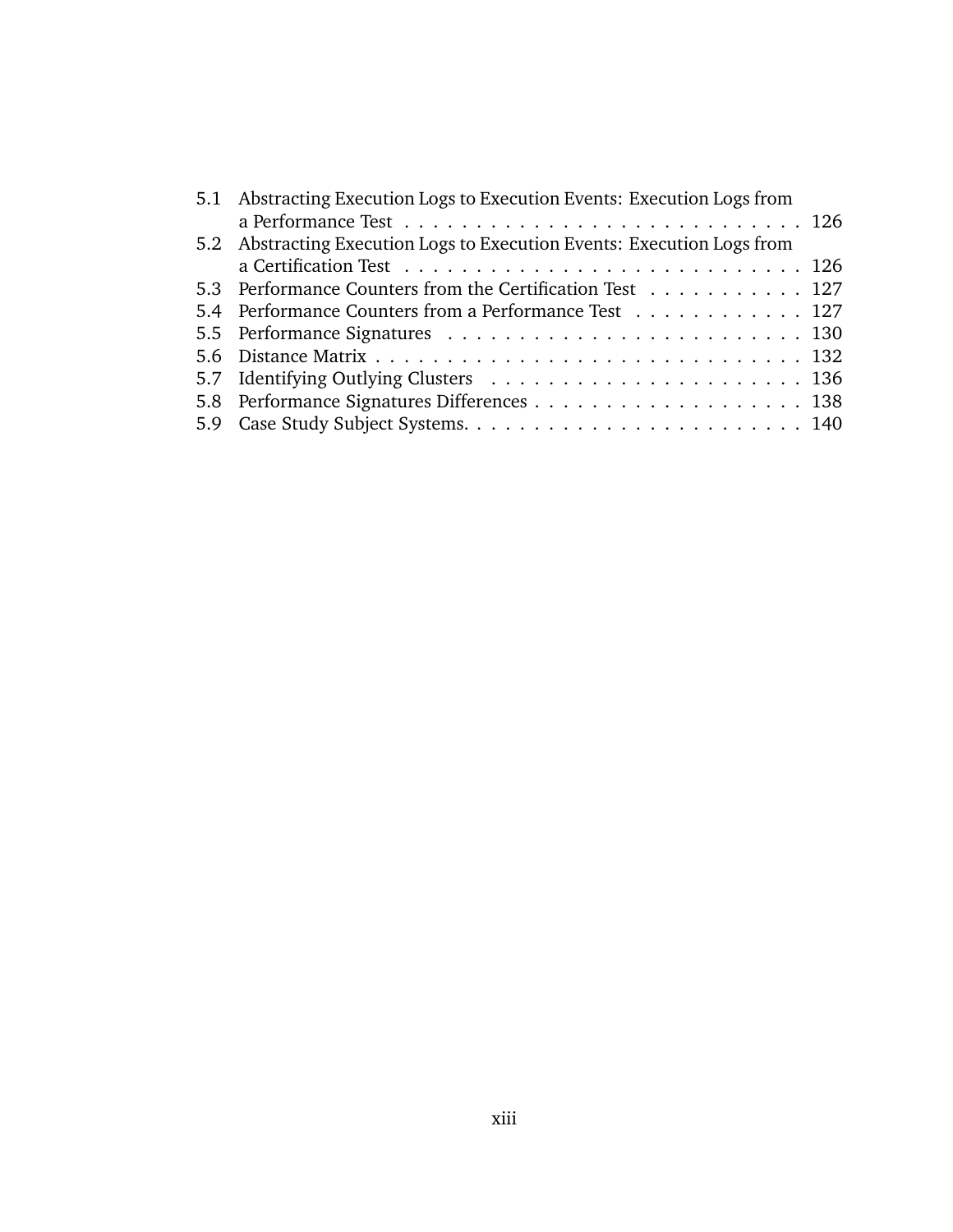# List of Figures

| 3.2 Sample Dendrogram. The dotted horizontal line indicates where the              |  |
|------------------------------------------------------------------------------------|--|
| dendrogram was cut into three clusters (i.e., Cluster A, B and C). $\therefore$ 42 |  |
|                                                                                    |  |
| 5.2 Sample Dendrogram. The dotted horizontal line indicates where the              |  |
| dendrogram was cut into three clusters (i.e., Cluster A, B and C). 133             |  |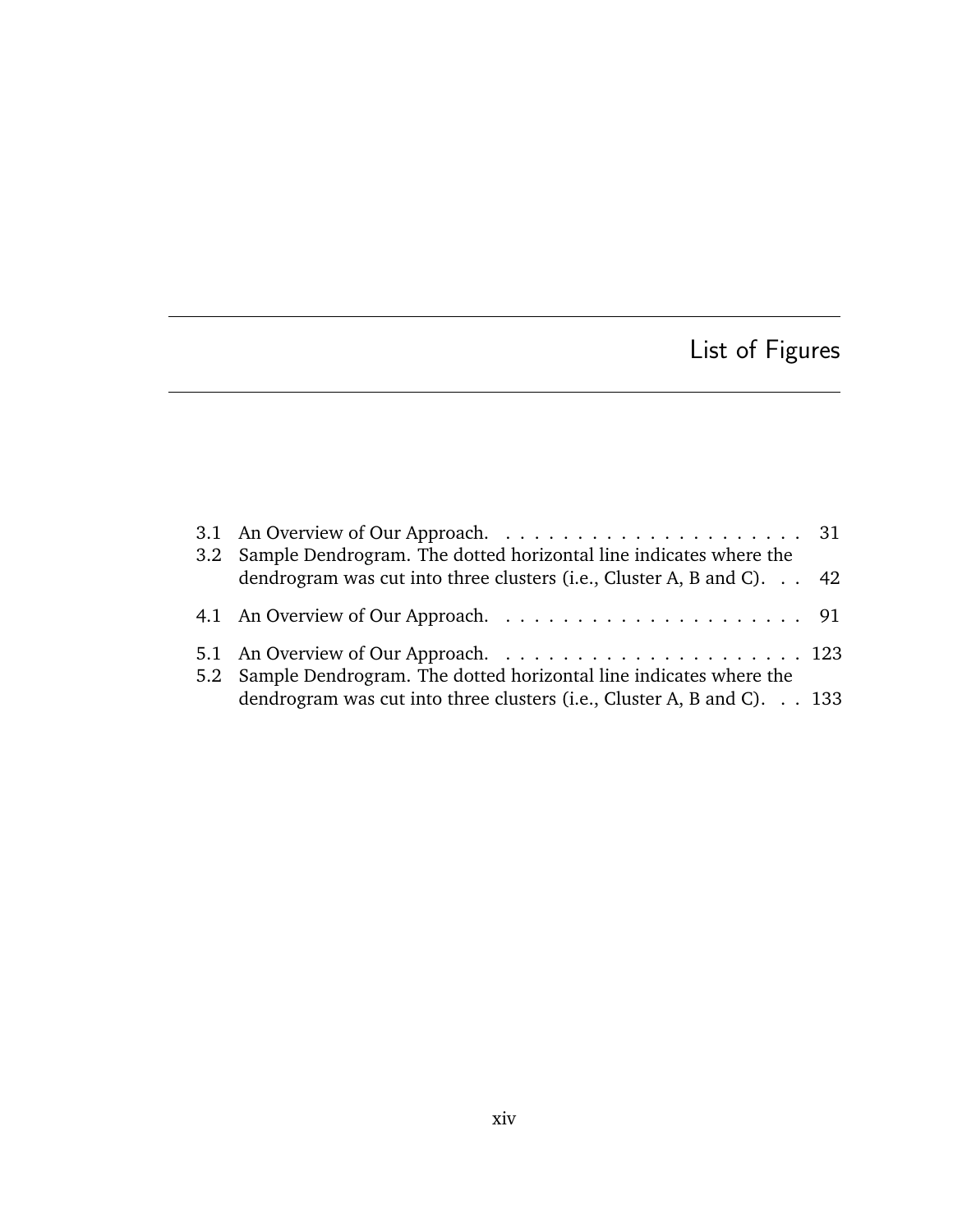## CHAPTER 1

### Introduction

*Software Performance Engineering (SPE) represents the entire collection of software engineering activities and related analyses used throughout the software development cycle, which are directed to meeting performance requirements* (Woodside et al., 2007). These performance requirements describe the responsiveness (i.e., the ability to respond to user requests in a timely manner) and scalability (i.e., the ability to retain responsiveness despite increasing user demand) of a software system (Smith and Williams, 2002). Software performance engineering is particularly relevant to today's large-scale software systems (e.g., Amazon.com and Google's GMail). These systems are deployed across thousands of machines, require near-perfect up-time and support millions of concurrent connections and operations. Failures in such systems are more often associated with performance issues, than with feature bugs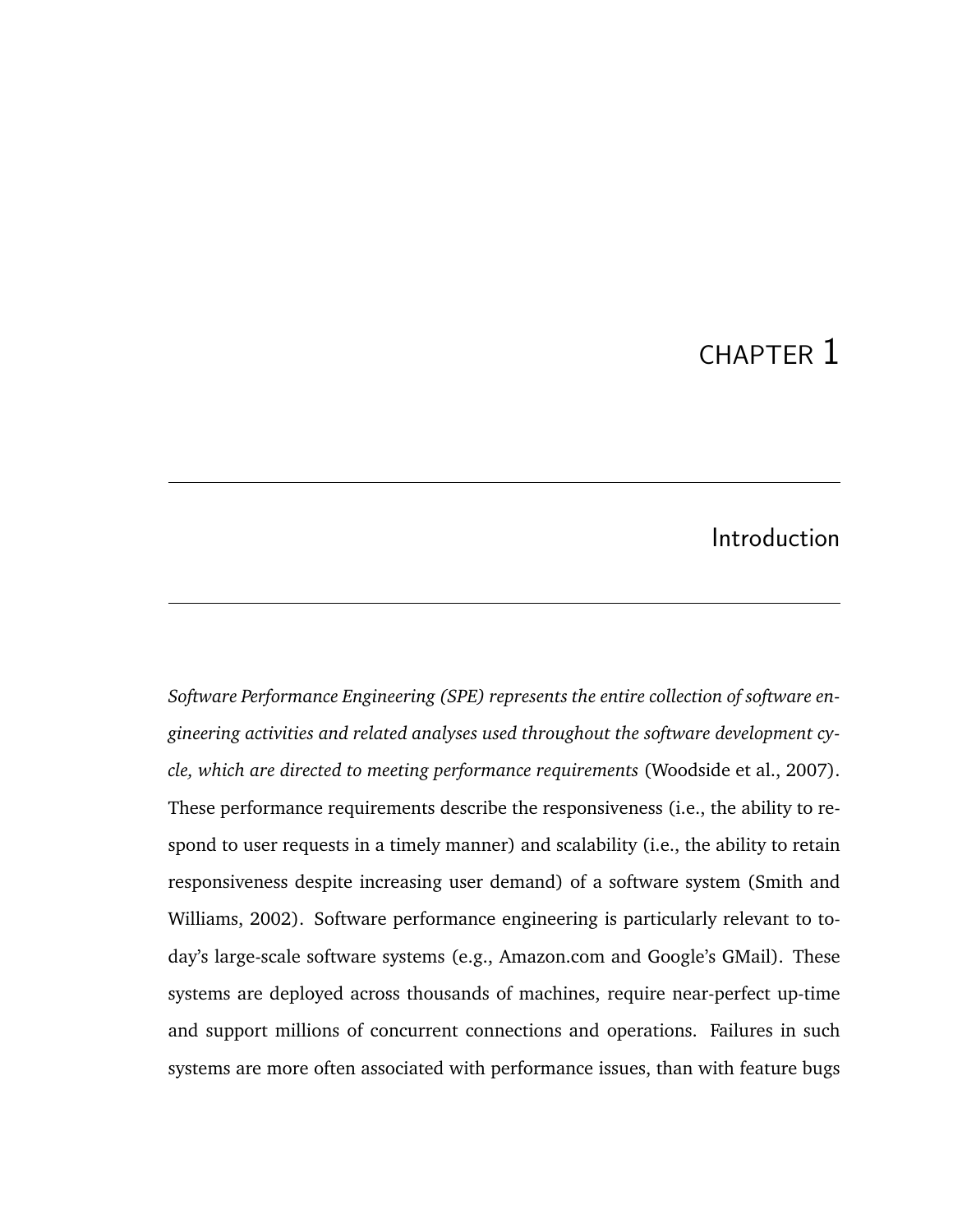(Compuware, 2006; Dean and Barroso, 2013; Simic and Conklin, 2012; Weyuker and Vokolos, 2000). These performance issues have led to several high-profile failures, including:

- Scalability issues during 1) Apple's release of MobileMe (Cheng, 2008), 2) Mozilla's release of Firefox 3.0 (Murrell, 2008) and 3) the United States government's release of healthcare.gov (Bataille, 2013).
- Costly performance (i.e., concurrency) defects during the NASDAQ's initial public offering of Facebook's shares (Benoit, 2012).
- Service outages lasting several hours and affecting tens of millions of users at Amazon Web Services (Williams, 2012) and Facebook (Johnson, 2010).

Such failures have significant financial and reputational repercussions (Ausick, 2012; Coleman Parkes, 2011; Harris, 2011; Jr. and Dinan, 2014).

Performance testing is the primary software performance engineering approach that is used to prevent these failures (Woodside et al., 2007). Performance analysts conduct performance tests that study the behaviour of a system under various workloads. Such tests are designed to satisfy a particular test objective. For example, tests may be designed to determine the maximum operating capacity of a system, validate non-functional performance requirements or uncover bottlenecks in the system.

The primary goal of performance testing is to understand how a system behaves during performance testing and how such behaviour differs from its historical behaviour (i.e., the system's behaviour during a previous performance test or the system's behaviour in the field). Understanding how a system's behaviour differs from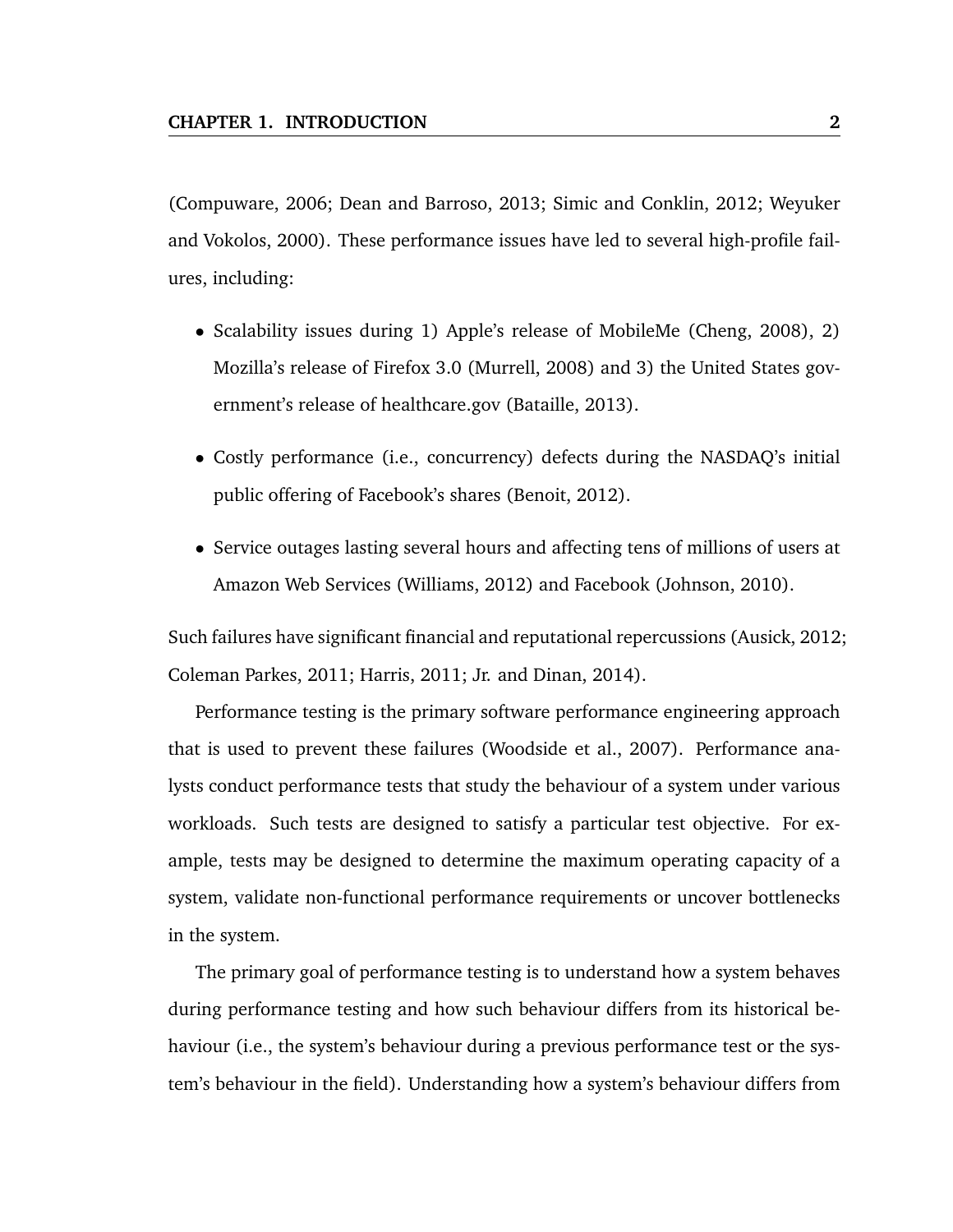its historical behaviour provides performance analysts with valuable insights into 1) whether there are any performance regressions (i.e., whether the system's performance has degraded after a change to its source code or configuration) and 2) whether the performance test is representative of the field (i.e., whether the system's behaviour during performance testing is similar to the system's behaviour in the field). However, the system's behaviour is based on the behaviour of thousands or millions of users interacting with the system and continuously evolves as 1) the user base changes, 2) features are added, modified or removed and 3) user feature preferences change (Abad et al., 2012; Bertolotti and Calzarossa, 2001; Gill et al., 2007; Kavulya et al., 2010; Voas, 2000). Further, documentation describing the expected behaviour of a system is rarely up-to-date (Ernst et al., 2015; Holvitie et al., 2014; Parnas, 1994). Therefore, performance analysts increasingly need support to enable performance testing within their cost and time constraints (Barber, 2004).

The system's behaviour during performance testing or in the field can be described through execution logs. Execution logs record notable events at runtime. They are generated by output statements that developers manually insert into the source code of the system. These output statements are triggered by specific events (e.g., starting, queuing or completing a job) and errors within the system. Execution logs are used by developers (to debug the system) and operators (to monitor the operation of the system) (Cinque et al., 2013; Fu et al., 2014; Shang et al., 2011, 2014; Yuan et al., 2012). Therefore, execution logs are readily available in most large-scale systems to support remote monitoring, issue resolution and legal compliance. However, execution logs are not typically designed for automated analysis (Jiang et al., 2008a). Each occurrence of an execution event results in a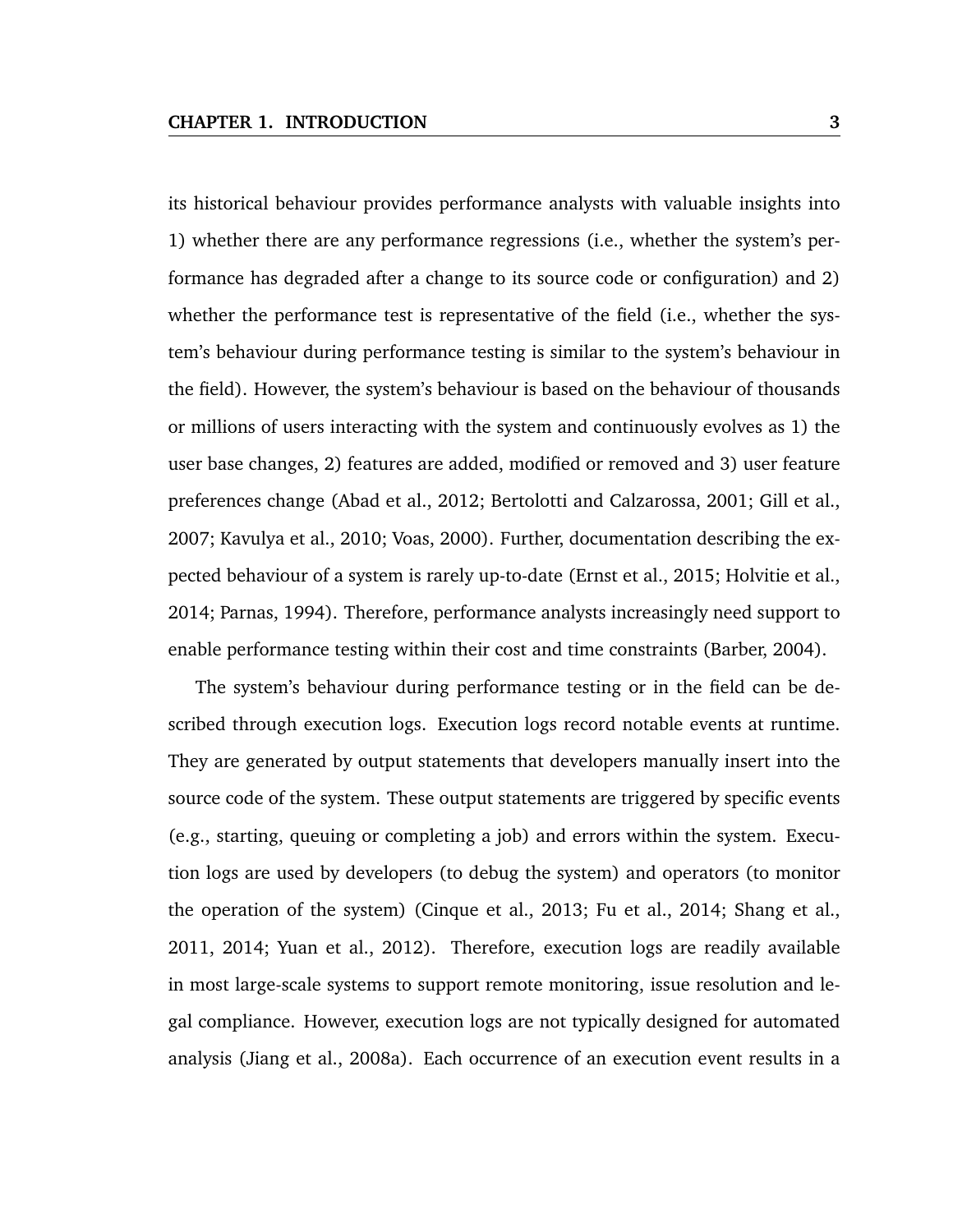slightly different log line because each log line contains static components as well as dynamic information (which may be different for each occurrence of a particular execution event) (Bac; Pecchia et al., 2015). For example, Processing item 1 / 1 and Processing item 1 / 1,000 contain static components (Processing item  $\sim$  /  $\sim$  that represent the execution event and dynamic information (1 / 1 and 1 / 1,000) that represent additional information about the execution event. However, little work has been done to fully leverage the information in the execution logs because prior work tends to view execution logs as only as execution events (i.e., prior work discards the dynamic information in the execution logs). Further, little work has been done to enrich the execution events by combining them with additional sources of valuable information such as performance counters.

Therefore, in this thesis, we survey the state-of-the-art of performance testing large-scale software systems with a focus on how execution logs are used to 1) characterize a system's behaviour and 2) compare a system's behaviour to its historical behaviour. We found that prior efforts only leverage the execution events in the execution logs (i.e., the static components of each log line). Hence, we present novel approaches for enriching the execution events with additional sources of valuable information to characterize and compare the system's current behaviour to its historical behaviour (i.e., the system's behaviour during a previous performance test or the system's behaviour in the field).

We provide an overview of our 1) literature survey, 2) research hypothesis and 3) thesis contributions below.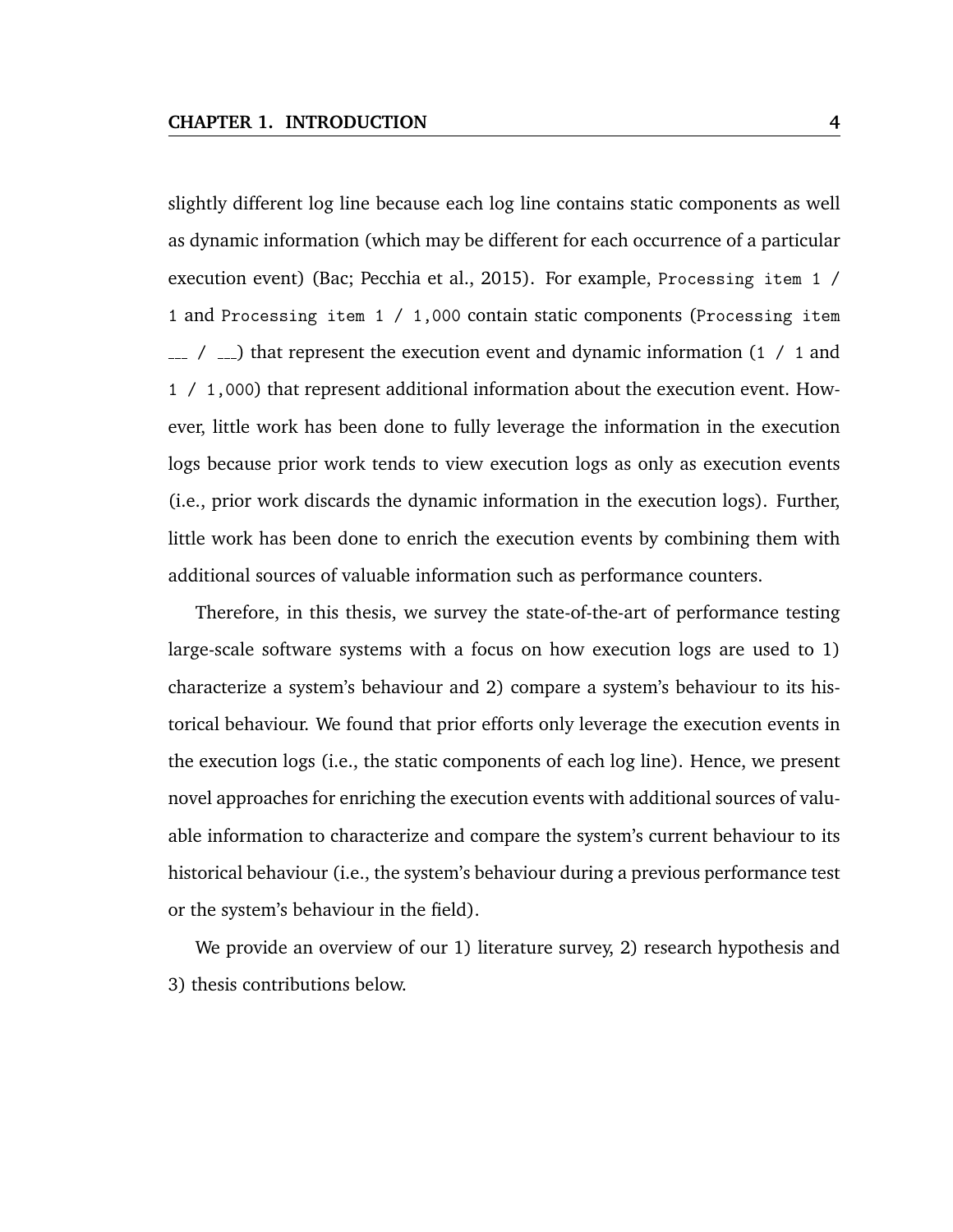#### **1.1 Literature Survey**

We surveyed the state-of-the-art of performance testing of large-scale software systems with a focus on how execution logs are used to 1) characterize a system's behaviour and 2) compare a system's behaviour to its historical behaviour.

#### **1.1.1 Characterizing a System's Behaviour**

The purpose of characterizing a system's behaviour (i.e., workload characterization or operational profiling) is to build a "model" of the system's behaviour (Jain, 1991; Menascé, 2003). These models vary considerably in how they model the system's behaviour. Hence, we classify these models into two groups: 1) models of aggregate user behaviour and 2) models of individual user behaviour.

Current approaches for characterizing a system's behaviour do not fully leverage the execution logs because the dynamic information in the logs is discarded when the logs are abstracted to events. Therefore, novel approaches are needed for characterizing a system's behaviour by fully leveraging all the information that is available in the execution logs as well as additional sources of information about the system's behaviour (e.g., performance counters).

#### **1.1.2 Comparing a System's Behaviour**

The purpose of comparing a system's behaviour to its historical behaviour is to 1) identify anomalous system behaviour or 2) detect performance regressions. These comparisons are performed by analyzing either 1) the execution logs or 2) the performance counters.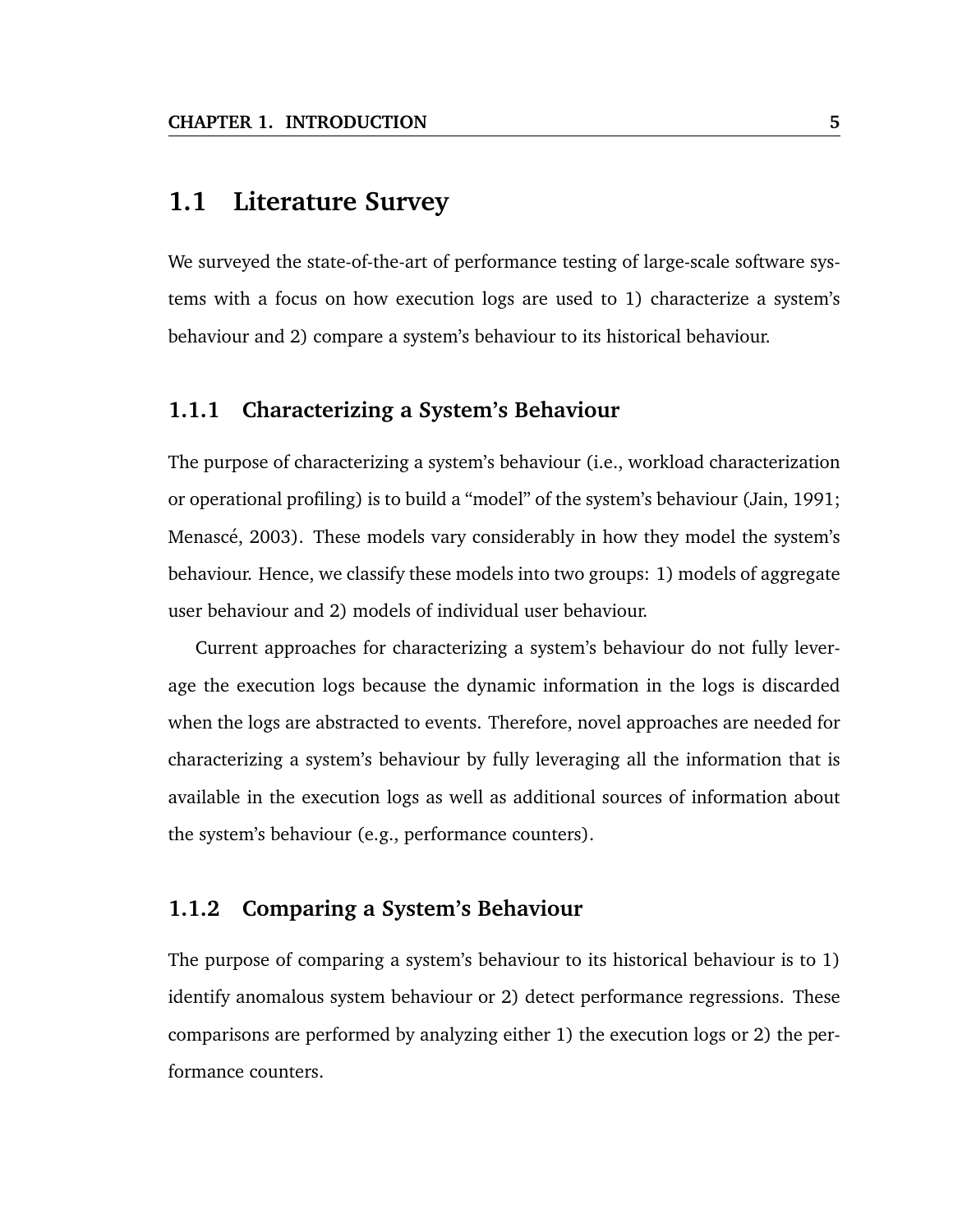Current approaches for comparing a system's behaviour to its historical behaviour do not fully leverage the execution logs because the dynamic information in the logs is discarded when the logs are abstracted to static execution events. Further, these approaches do not simultaneously consider multiple sources of information (i.e., they consider either the execution logs *or* the performance counters, but *not both*). A survey of performance analysts notes that combining multiple source of information (e.g., execution logs and performance counters) is a major challenge (Simic and Conklin, 2012). Therefore, novel approaches are needed for comparing a system's behaviour to its historical behaviour that enrich the execution events with additional sources of valuable information (i.e., performance counters) and fully leverage the information in the execution logs (i.e., *both* the static components of the execution logs *and* dynamic information in the execution logs).

### **1.2 Research Hypothesis**

Motivated by our literature survey, prior research and experience, we propose the following research hypothesis.

*While there has been much work on characterizing a system's behaviour and comparing the system's current behaviour to its historical behaviour, prior work does not fully leverage the execution logs nor does it enrich such logs with additional sources of valuable information. Systematic approaches to comprehensively characterize a system's behaviour and compare this richer characterization of a system's current behaviour to its historical behaviour are needed to provide performance analysts with a deeper understanding of the behaviour of their system.*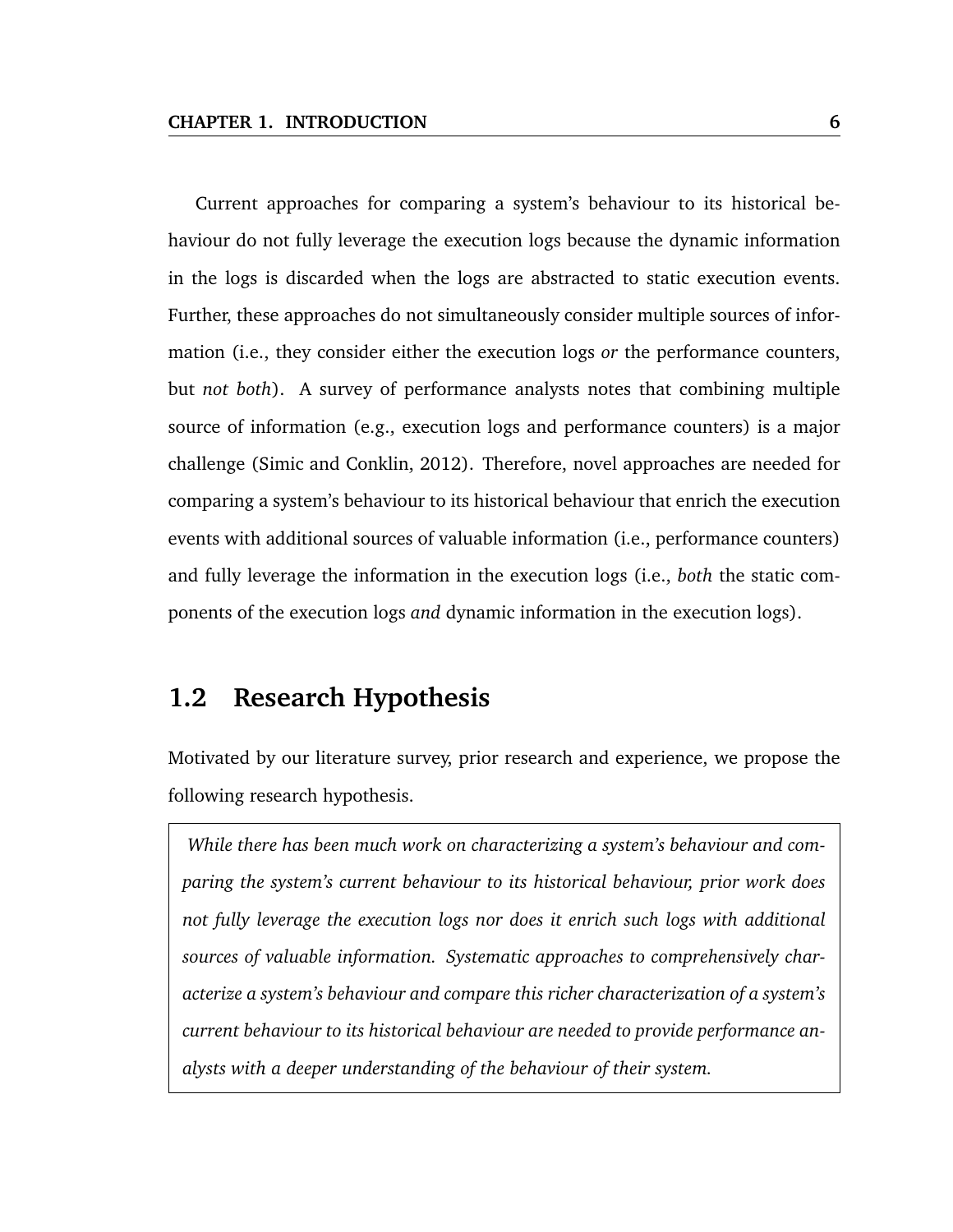### **1.3 Thesis Contributions**

The main contribution of our thesis is to present novel approaches to fully leverage the information in the execution logs and enrich the execution events with additional sources of valuable information. Our approaches 1) *characterize* a system's behaviour using execution events that have been enriched with additional sources of valuable information and then 2) *compare* this richer characterization of a system's current behaviour to its historical behaviour to identify the most significant differences. Our approaches leverage multiple sources of information (i.e., the static components *and* the dynamic information in the execution logs as well as the performance counters) to enrich the execution events and to provide performance analysts with a deeper understanding of their system's behaviour. Through case studies on large-scale software systems, including open-source and enterprise systems, we show that our approaches are scalable and can help performance analysts to understand the differences between their system's behaviour and its historical behaviour. Knowledge of such differences should help performance analysts to 1) detect and diagnose performance regressions and 2) improve their performance tests to be more representative of the field.

### **1.4 Organization of the Thesis**

This thesis is organized as follows. Chapter 2 provides a literature survey of relevant research for 1) characterizing a system's behaviour and the 2) comparing a system's behaviour to its historical behaviour. Chapter 3 presents our first approach for enriching the execution events by leveraging *both* the static components of the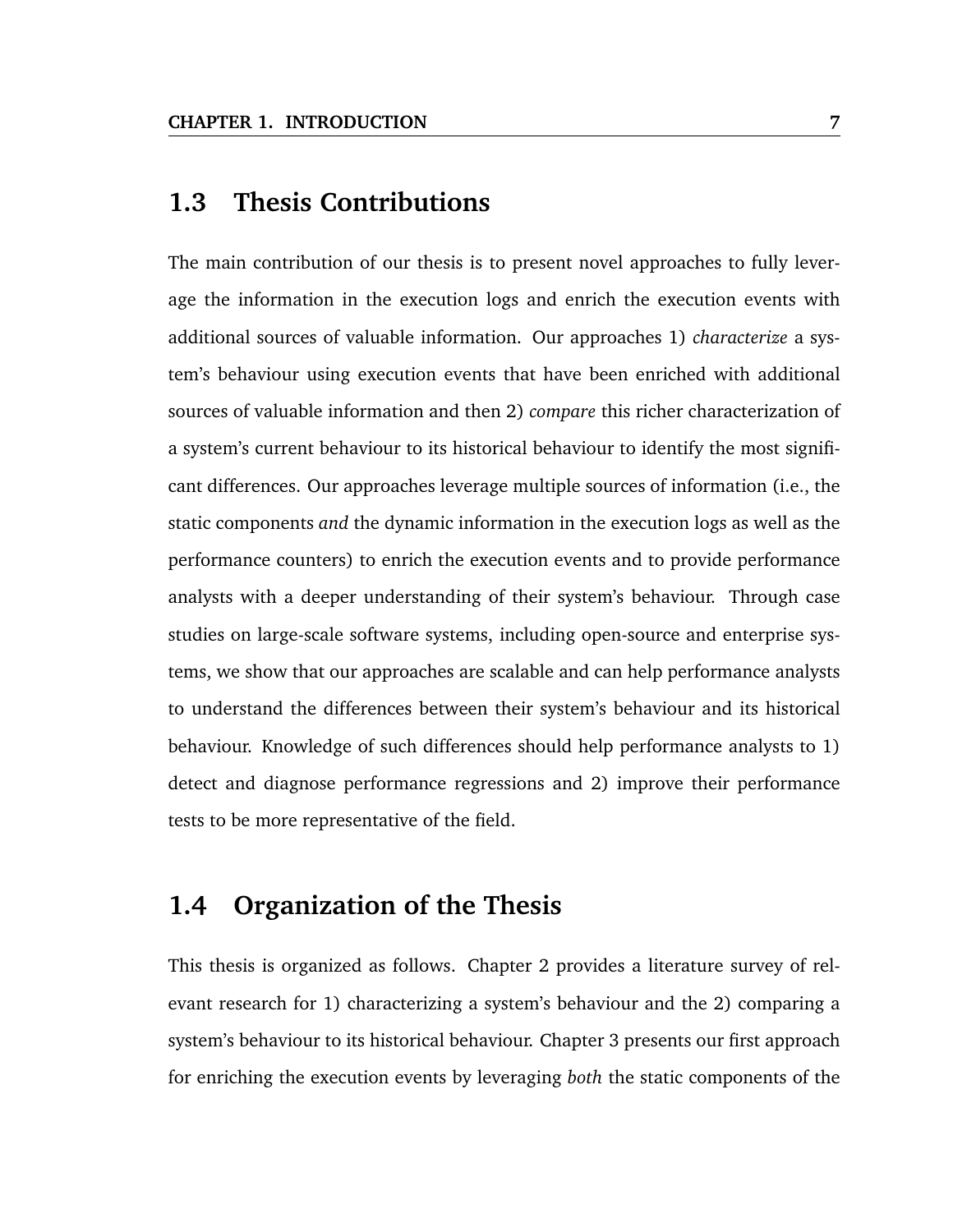execution logs *and* the time stamps and worker IDs in the execution logs. Chapter 4 presents our approach for enriching the execution events by leveraging *both* the static components of the execution logs *and* the dynamic information in the execution logs. Chapter 5 presents our approach for enriching the execution events with information from the performance counters that are collected during the system's execution. Finally, Chapter 6 concludes the thesis and presents promising opportunities for future work.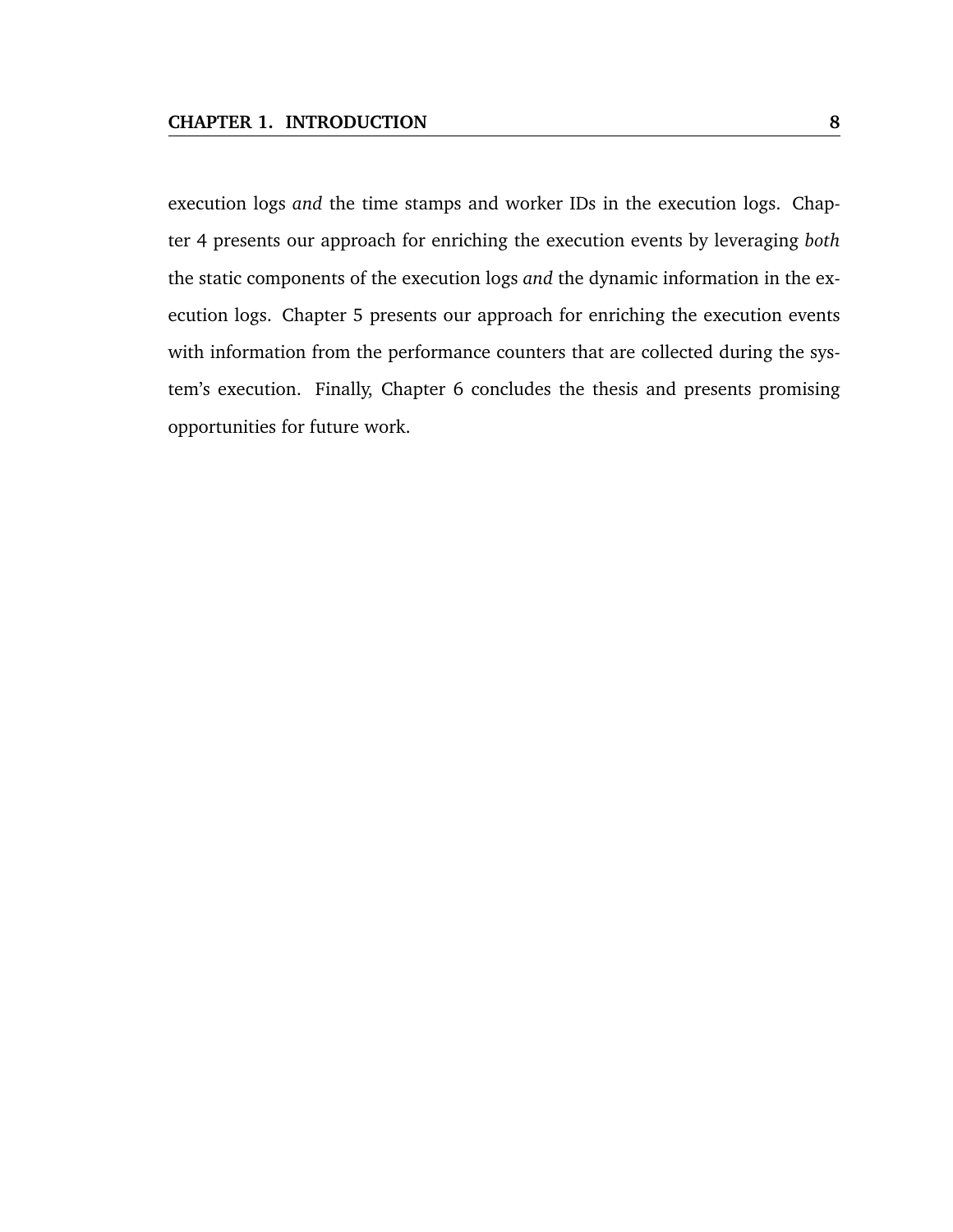## CHAPTER 2

### Literature Survey

Failures in today's large-scale software systems are typically associated with performance issues, rather than with feature bugs (Compuware, 2006; Dean and Barroso, 2013; Simic and Conklin, 2012; Weyuker and Vokolos, 2000). Therefore, performance testing has become essential to the problem-free operation of these systems. However, performance issues are often difficult to detect, diagnose and fix (Zaman et al., 2011, 2012b).

To address the challenges facing performance analysts, we propose novel approaches for enriching execution events with additional sources of valuable information to compare a system's current behaviour against its historical behaviour (i.e., the system's behaviour during a previous performance test or the system's behaviour in the field). Our approaches first characterize the system's behaviour using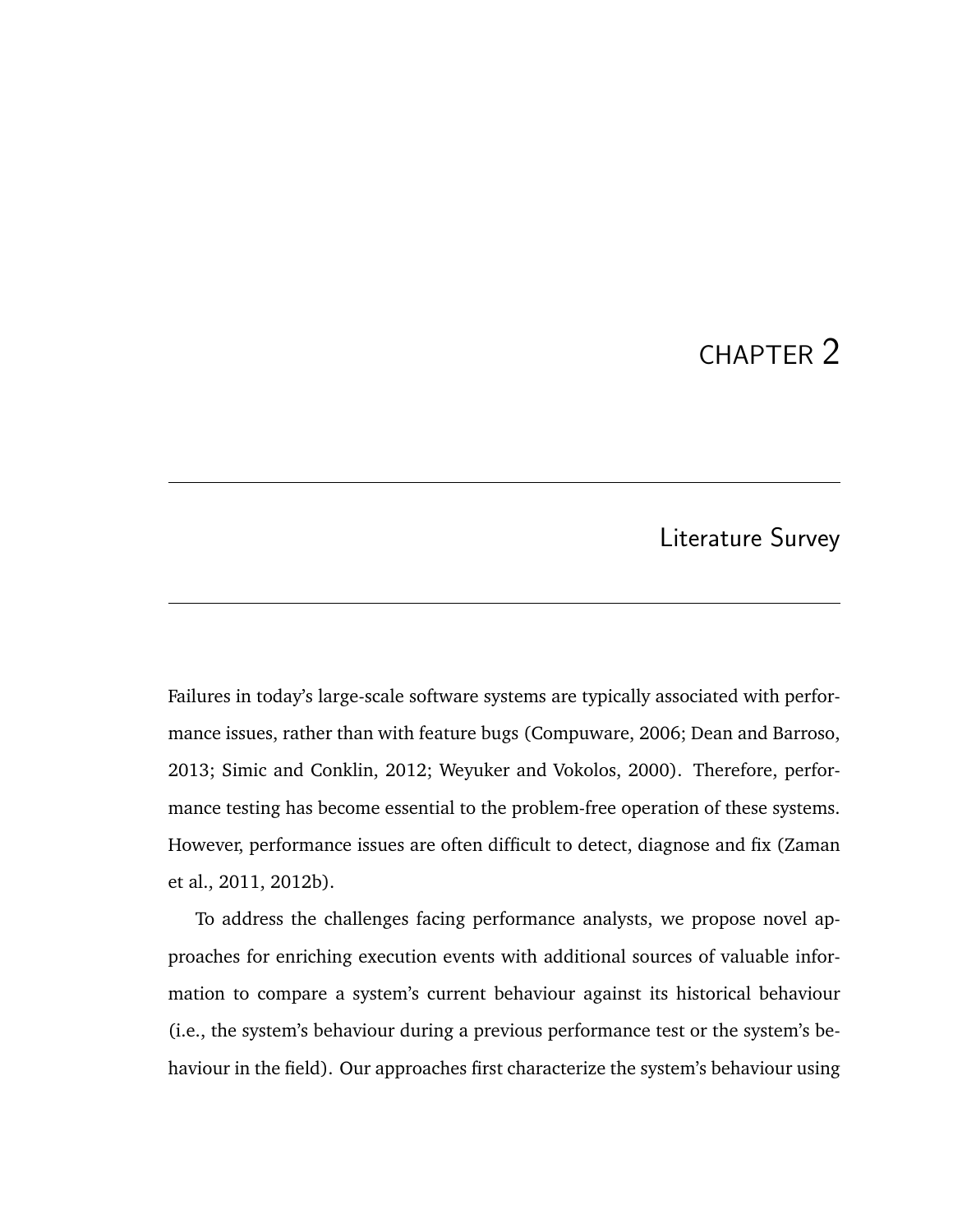execution events that have been enriched with additional sources of valuable information and then compare the system's current behaviour to its historical behaviour. Therefore, this literature survey focuses on two areas: 1) characterizing the system's behaviour and 2) comparing the system's current behaviour to its historical behaviour.

Additional information about our Literature Survey is available in the appendices of this thesis. Appendix A presents the criteria that we used to conduct our literature survey. Appendix B presents a brief summary of each paper that we included in our literature survey.

#### **2.1 Characterizing a System's Behaviour**

The primary goal of performance testing is to understand how a system behaves during performance testing and how such behaviour differs from its historical behaviour. To satisfy this goal, performance analysts design a test workload to exercise their system and then monitor their system's behaviour under the workload. Test workloads are usually derived from an existing benchmark or by creating a new benchmark by characterizing a previous workload (i.e., alpha or beta testing data or actual production data).

#### **2.1.1 Benchmarks**

Performance analysts have proposed several benchmark workloads that are designed to represent how a system will be used in the field. Such benchmarks have been proposed for many different types of systems including 1) cloud-based data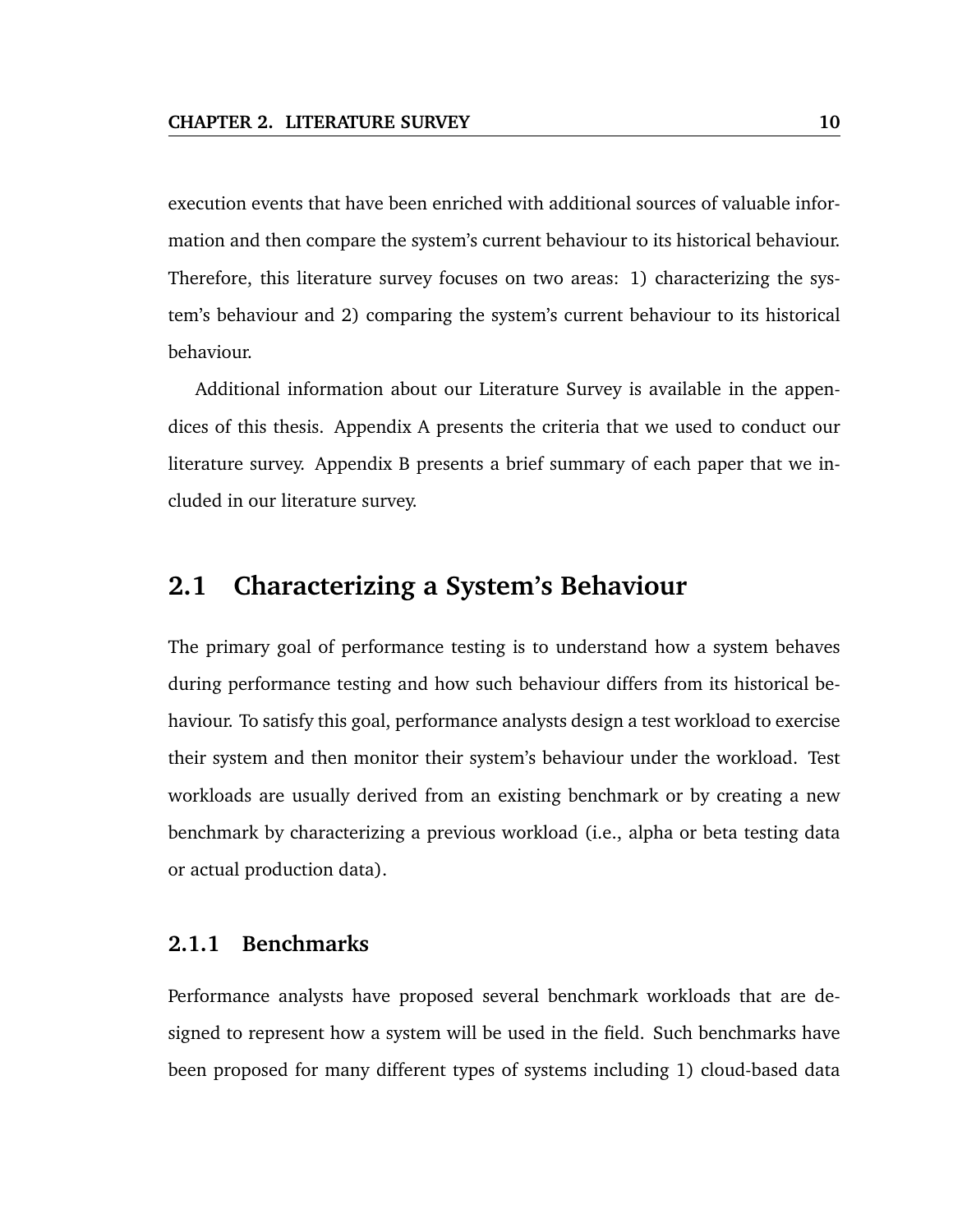storage systems (Ren et al., 2012, 2014), 2) cloud-based transaction processing systems (Abad et al., 2012; Chen et al., 2012; Cooper et al., 2010; Saletore et al., 2013), 3) data centres (Jia et al., 2013), 4) databases (Buda, 2013; Chays et al., 2000; Dayarathna and Suzumura, 2014) 5) email server systems (Bertolotti and Calzarossa, 2001), 6) multimedia streaming systems (Costa et al., 2004; Yu et al., 1992), 7) regular expression matching systems (Becchi et al., 2008) and 8) web sites (Amza et al., 2002; Nagpurkar et al., 2008; Poggi et al., 2010; Sarhan et al., 2008; Stewart et al., 2008; Xi et al., 2011). Such benchmarks most often use execution logs to determine the number of executed events or event sequences per unit of time. For example, a benchmark for a cloud-based data storage systems may specify the number of executed file download requests per second (i.e., an event per second benchmark) or the number of executed log in  $\rightarrow$  download file  $\rightarrow$  log out request sequences per second (i.e., an event sequence per second benchmark). However, such benchmarks may not reflect how users perceive the system's performance (Dilley, 1996; Zaman et al., 2012a). Further, benchmarks rarely capture the full variability of the system's behaviour (Voas, 2000) and it is unlikely that up-todate benchmarks for every type of system could be developed and maintained by performance analysts. Finally, existing benchmarks may not generalize (e.g., from one e-commerce system to another). Therefore, benchmarks should be validated by comparing the system's current behaviour to its historical behaviour under the same benchmark workload.

Several tools have also been proposed to allow performance analysts to manually create benchmarks for 1) cloud storage systems (Zheng et al., 2012, 2013), 2) network intrusion detection systems (Antonatos et al., 2004) and 3) peer-to-peer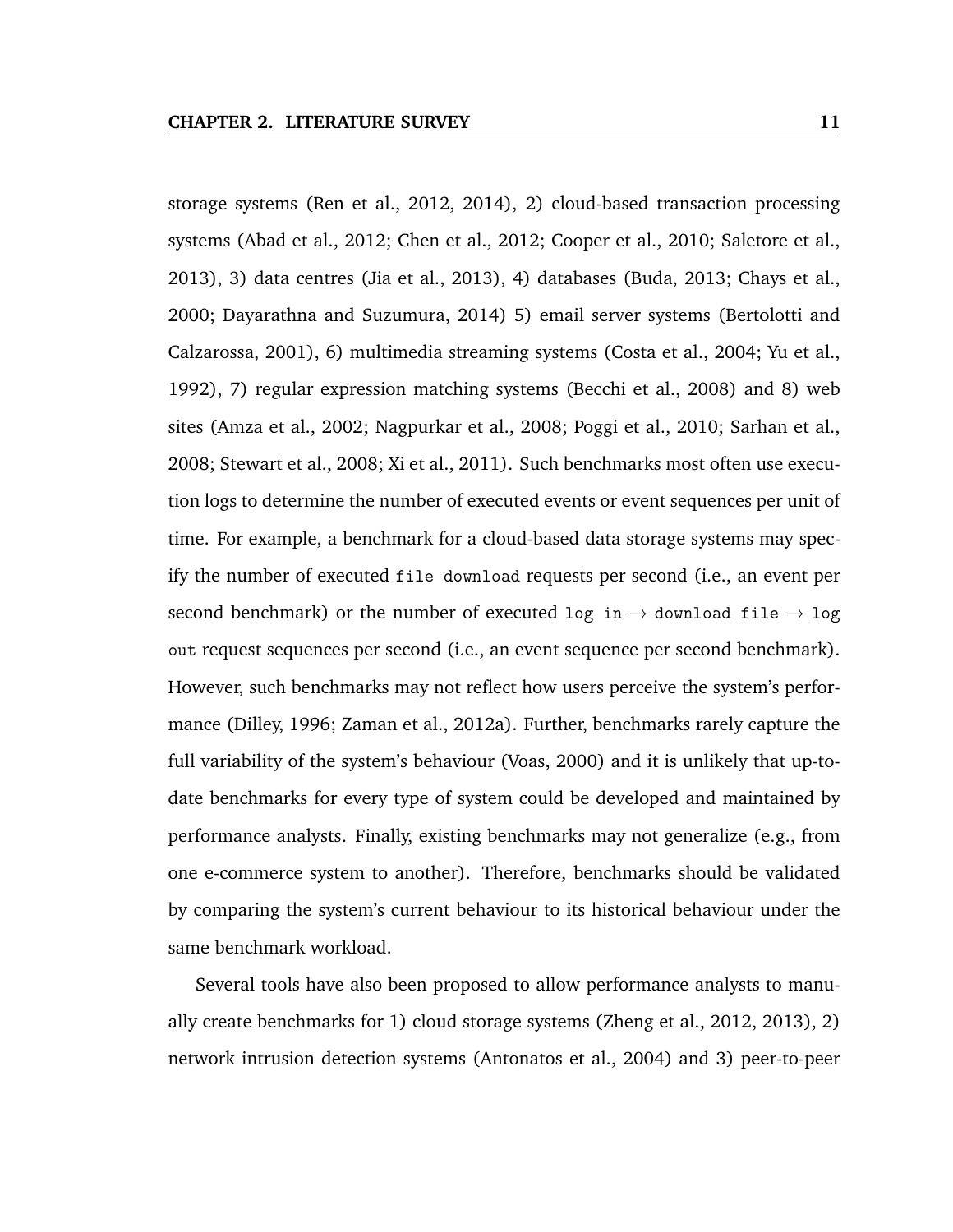systems (de Almeida et al., 2010). However, manually created benchmarks may not be representative of the field because performance analysts' intuition about the system's expected usage is often inaccurate (Chen et al., 2012) and field workloads often cannot be represented by well-defined distributions (Xi et al., 2011). Yet, specifying an up-to-date benchmark is important to derive a good understanding of the system's behaviour (Dean and Barroso, 2013; Morin et al., 2005; Stets et al., 2002; Zhang et al., 2013). Therefore, performance analysts should create benchmarks by characterizing the system's behaviour rather than using manually created benchmarks.

#### **2.1.2 Workload Characterization**

The purpose of workload characterization (also known as operational profiling) is to build a "model" of the system's behaviour (Jain, 1991; Menascé, 2003). These models are then used to generate a workload during performance testing. Performance tests based on workload characterization provide more insight into the system's behaviour than performance tests based on manually created benchmarks because generating a workload from a model built by characterizing the system's historical behaviour is more representative of the system's historical behaviour than a manually created benchmark (Avritzer et al., 2002; Barros et al., 2007). Therefore, performance tests based on workload characterization are more likely to help performance analysts to detect and diagnose functional and performance issues in their systems (Avritzer et al., 2002; Barros et al., 2007).

Workload characterization models are built using event traces. Event traces and execution logs both record notable events at runtime. However, event traces are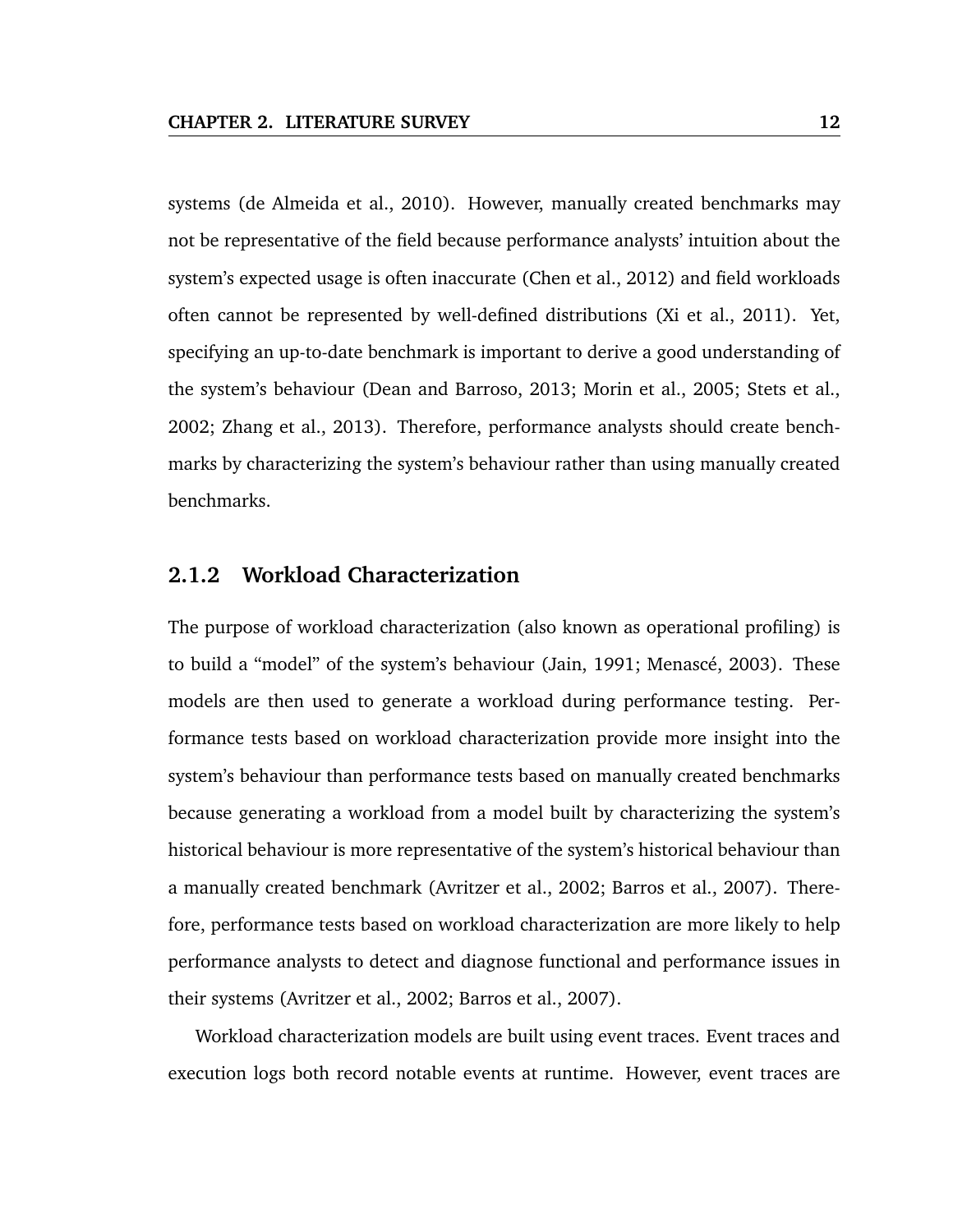generated by automated instrumentation tools (e.g., JProfiler (JProfiler, 2016) or the JVM Tool Interface (JVM Tool Interface, 2013)) that view the system as a blackbox whereas execution logs are generated by output statements that developers manually insert into the system's source code (Shang et al., 2011, 2014). Therefore, event traces record implementation-level events (e.g., authenticate login() called) whereas execution logs tend to record domain-level events (e.g., login successful) (Jiang et al., 2008a). Further, automated instrumentation is often not feasible as it imposes a heavy overhead on the instrumented system (Bernat and Miller, 2011; Laurenzano et al., 2015; Maplesden et al., 2015; Uh et al., 2006). Hence, execution logs are often the most sensible data available to characterize a system's workload.

Workload characterization approaches that use execution logs have two steps (see Section 2.2.1 for more details). First, the execution logs are abstracted to execution events by removing implementation and instance-specific details (i.e., dynamic information) from the execution logs. Second, the execution events are represented by a higher-level model (e.g., a finite-state machine). Workload characterization models vary considerably in how they model the system's behaviour. Therefore, we classify workload characterization models into two groups: 1) models of aggregate user behaviour and 2) models of individual user behaviour.

#### **2.1.2.1 Aggregate User Behaviour Models**

Aggregate user behaviour models measure the entire workload (i.e., the total number of requests, session or events) across all users. Delimitrou et al. (2011, 2012) characterize the workload in terms of I/O (e.g., average read or write size). Their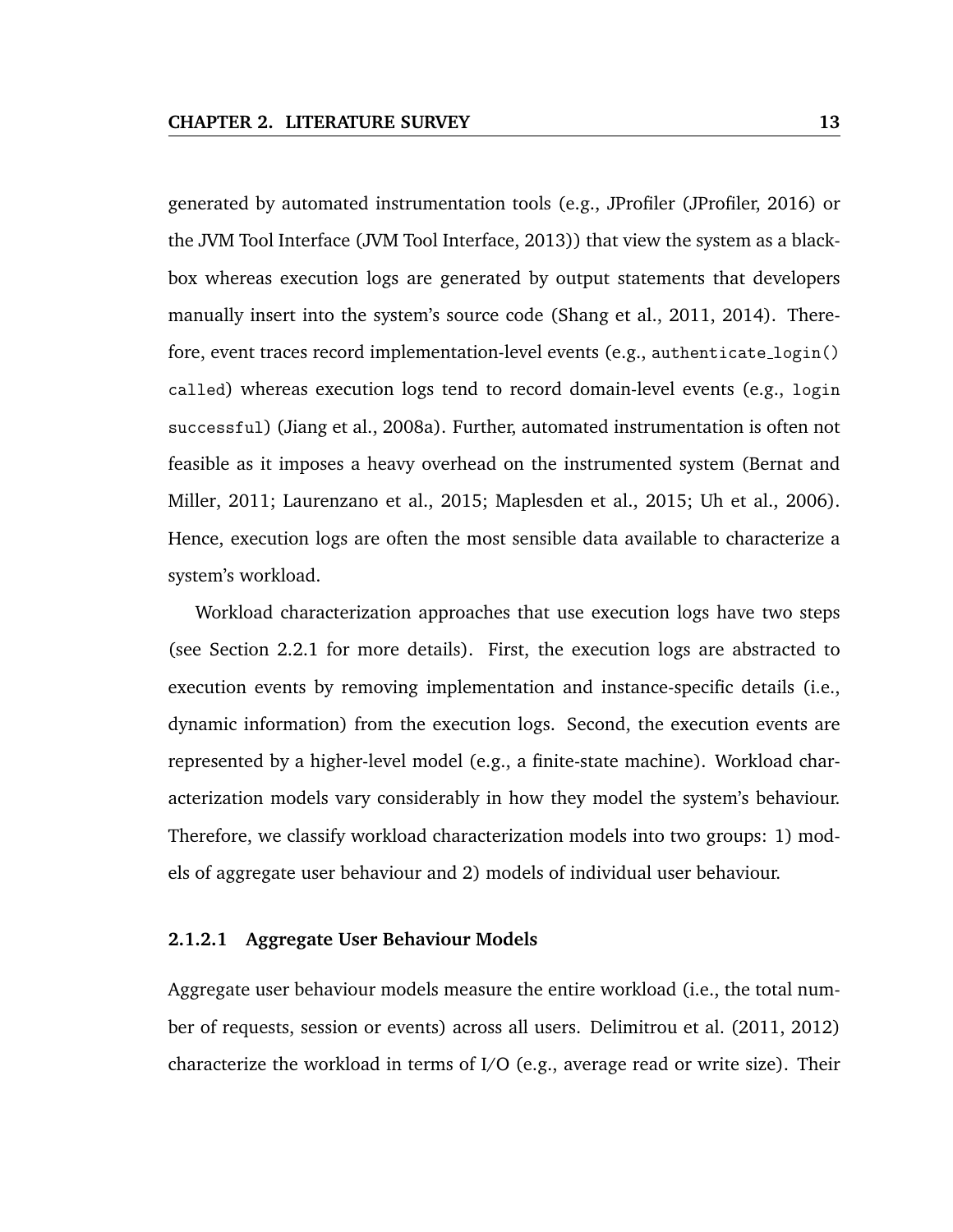models can vary in granularity between characterizing the workload per-thread to characterizing the workload per-data centre. Goseva-Popstojanova et al. (2006), Kurz et al. (2005) and Tian et al. (2004) characterize the workload in terms of the average user behaviour (e.g., session length, number of requests per session and number of sessions per day or hour). Jia et al. (2014) characterize the workload in terms of the microarchitecture behaviour (e.g., percentage of load or store instructions or percentage cache hits). Menascé (2003) characterize the workload in terms of the average number of events (e.g., the number of purchases on an e-commerce website) over time and the different type of sessions (e.g., sessions where users browse a catalogue and sessions where users purchase an item).

Aggregate user behaviour models (by design) fail to capture the individual user behaviour. Yet, the system's users may exhibit considerably variability in their behaviour. Further, a high-level characterization of the system's workload may not reflect how users perceive the system's performance (Dilley, 1996; Zaman et al., 2012a).

#### **2.1.2.2 Individual User Behaviour Models**

Individual user behaviour models measure the workload generated by a single user (i.e., how a single user interacts with the system). These models can be used to simulate the behaviour of a single user and a workload is created by simultaneously simulating thousands or millions of users. State-based models are the most common approach for modelling individual user behaviour (Avritzer and Larson, 1993; Avritzer and Weyuker, 1994, 1995; Ballocca et al., 2002; Barros et al., 2007; Cai et al., 2007; Costa et al., 2004; Draheim et al., 2006; Krishnamurthy et al., 2006;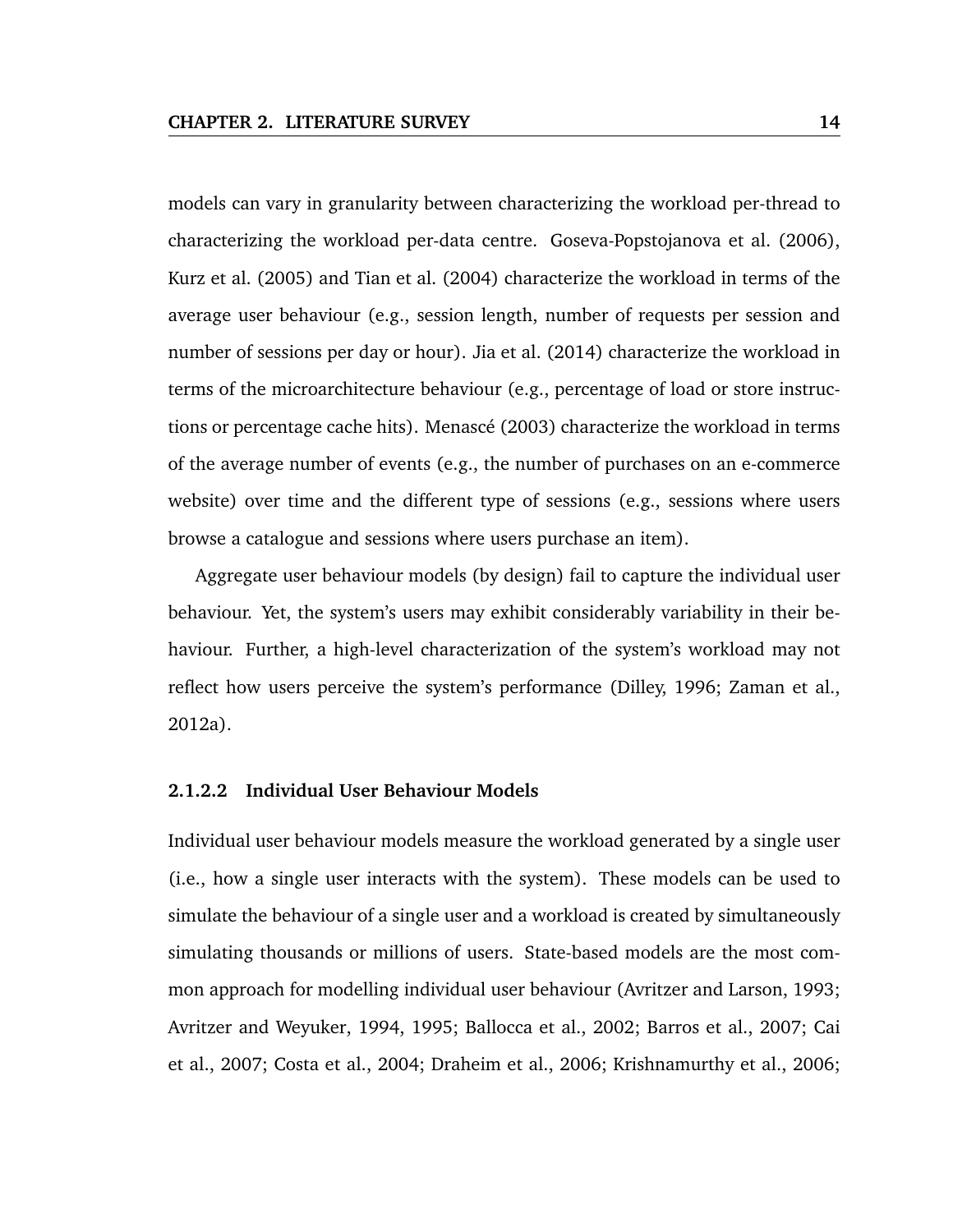Luo et al., 2009; Menascé et al., 1999). These models are composed of 1) states and 2) transitions (the probability of moving from one state to another). For example, in a state-based model of a web site, each web page would be a state and moving from one page to another would be a transition. Transition probabilities would be prespecified by a performance analyst based on domain knowledge or mined from the system's execution logs or performance counters.

Individual user behaviour models (by design) fail to capture the aggregate user behaviour. Yet, the aggregate user behaviour has an impact on the system's performance because responding to each user's requests requires resources (e.g., CPU, memory and bandwidth). Further, individual user behaviour models do not scale well (Hall, 2008).

A special class of individual user behaviour models are replay scripts. Replay scripts record the behaviour of real users in the field then play back the recorded behaviour during testing. In theory, replay scripts can be used to accurately replicate the conditions in the field (Krishnamurthy et al., 2006). However, replay scripts require complex software to concurrently simulate the millions of users and billions of requests recorded in the field. Therefore, replay scripts are less scalable than other models (e.g., state-based models) of individual user behaviour (Meira et al., 2012).

Current approaches for characterizing a system's behaviour do not fully leverage the execution logs. In particular, the dynamic information in the logs is discarded when the logs are abstracted to events. We believe that the rich information available in execution logs should be fully leveraged.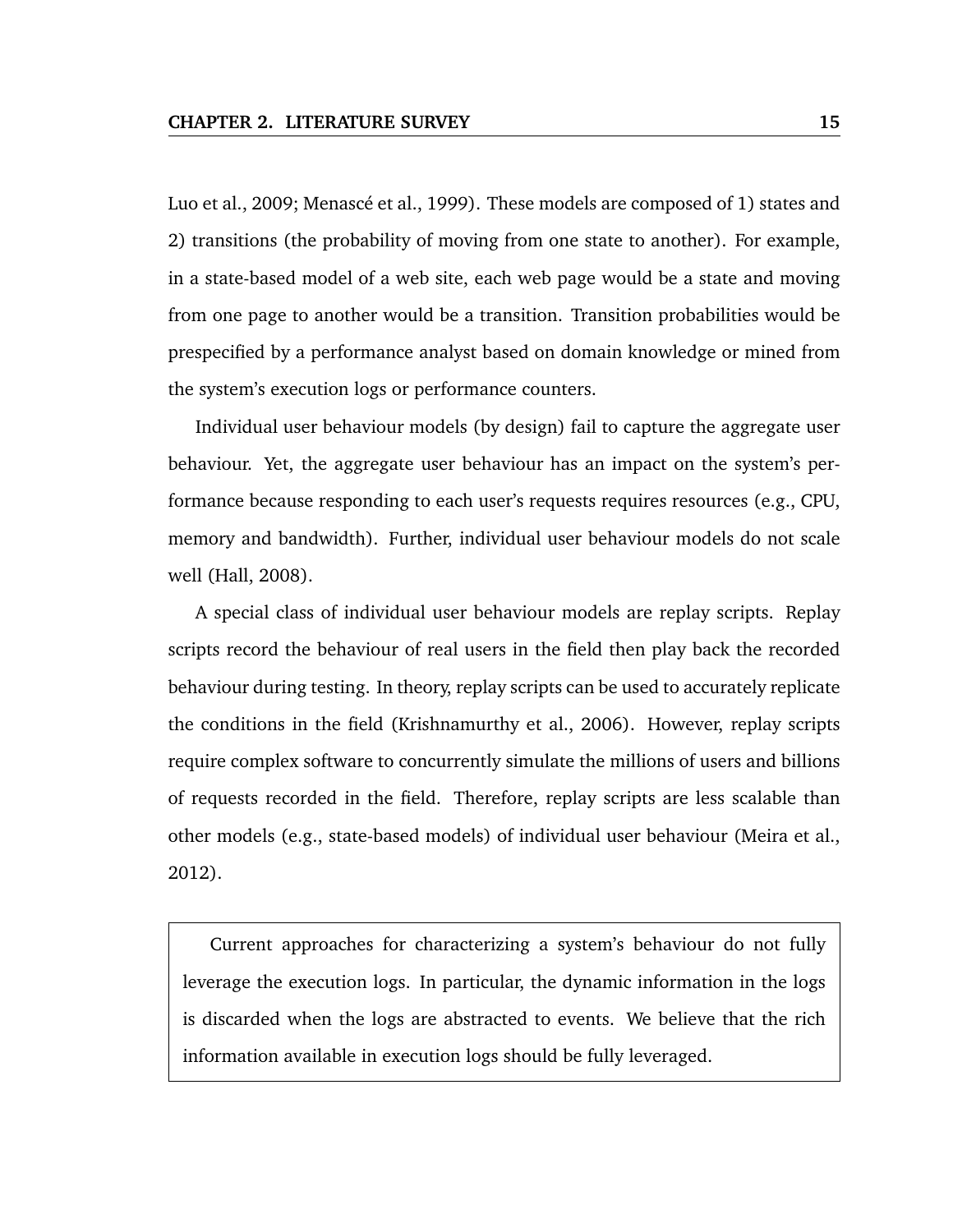#### **2.2 Comparing a System's Behaviour**

The second area of related research is comparing the system's current behaviour to its historical behaviour. The system's behaviour may be compared to its historical behaviour by analyzing *either* the execution logs *or* the performance counters (combining these two sources of information is a major challenge for performance analysts (Simic and Conklin, 2012)). Such work attempts to address issues such as identifying anomalous system behaviour and detecting performance regressions by comparing the system's current behaviour to its historical behaviour (i.e., the system's behaviour during a previous performance test or the system's behaviour in the field). Table 2.1 provides an overview of the literature on comparing a system's current behaviour to its historical behaviour.

#### **2.2.1 Execution Log Analysis**

Execution logs record notable events at runtime. They are used by developers (to debug the system) and operators (to monitor the operation of the system) (Cinque et al., 2013; Fu et al., 2014; Shang et al., 2011, 2014; Yuan et al., 2012). Execution logs are generated by output statements that developers manually insert into the source code of the system. These output statements are triggered by specific events (e.g., starting, queuing or completing a job) and errors within the system. Execution logs are readily available in most large-scale systems to support remote monitoring, issue resolution and legal compliance whereas performance counters require explicit monitoring tools (e.g., PerfMon (PerfMon, 2016) and Pidstat (SYS-STAT, 2016)) to be collected.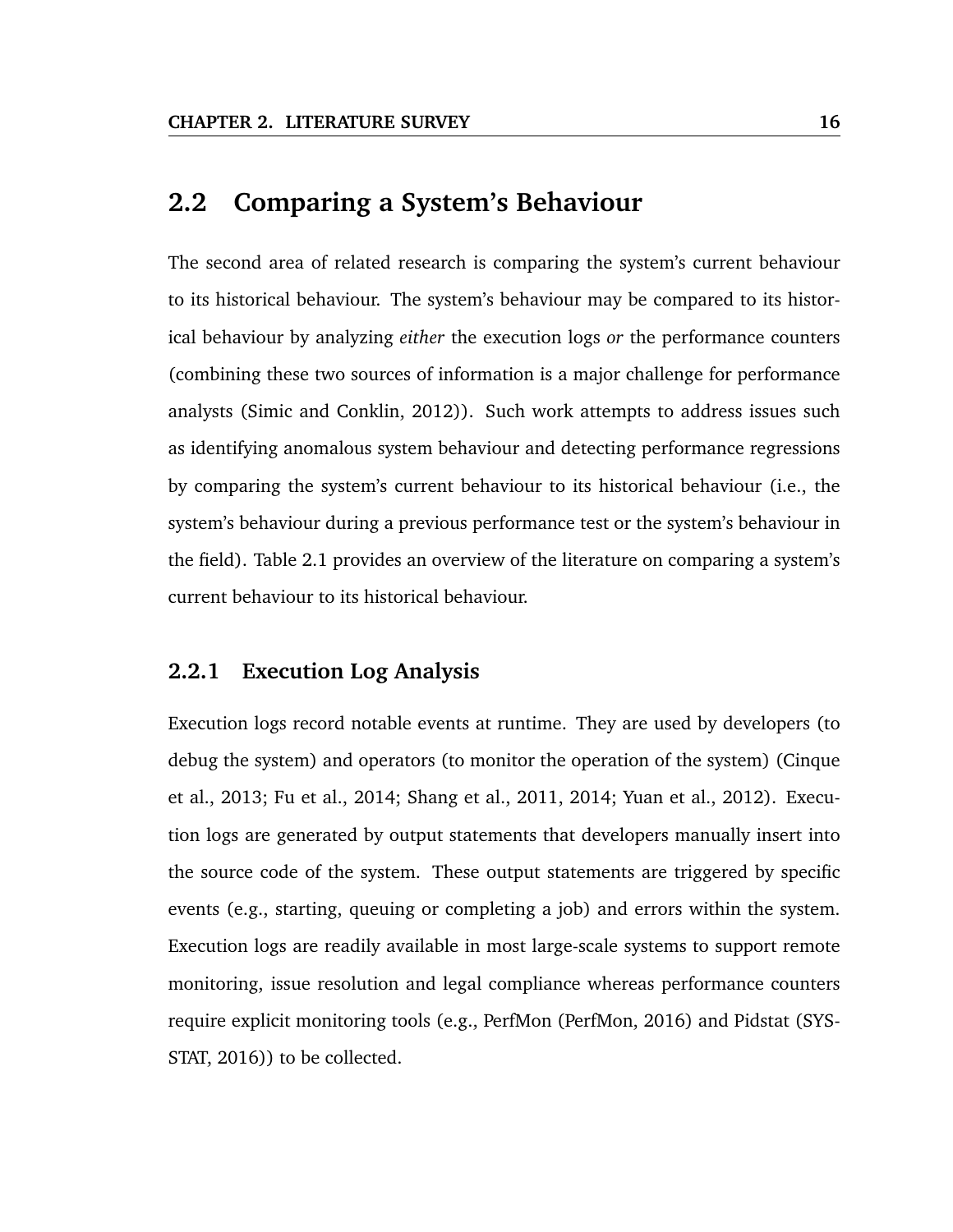| Table 2.1: Summary of the Literature on Comparing a System's Current Behaviour |  |  |  |  |
|--------------------------------------------------------------------------------|--|--|--|--|
| to its Historical Behaviour                                                    |  |  |  |  |

| Category                        | Purpose                                                                                                                                                                                                           | References                                                                                                                                                                                                       |
|---------------------------------|-------------------------------------------------------------------------------------------------------------------------------------------------------------------------------------------------------------------|------------------------------------------------------------------------------------------------------------------------------------------------------------------------------------------------------------------|
|                                 | Detect event sequences that take<br>longer during performance test-<br>ing than they have historically<br>taken                                                                                                   | Jiang et al. (2009); Tan et al.<br>(2008)                                                                                                                                                                        |
| Execution Log Analysis          | Detect event sequences that oc-<br>cur during performance testing,<br>but have not occurred historically<br>or event signatures that occurred<br>historically, but did not occur dur-<br>ing performance testing. | Cotroneo et al. (2007); Fu et al.<br>(2009); Jiang et al. (2005, 2007);<br>Lou et al. (2010); Shang et al.<br>(2013)                                                                                             |
|                                 | Detect event sequences that occur<br>during performance testing and<br>have also occurred historically                                                                                                            | Hellerstein et al. (2002); Larsson<br>and Hamou-Lhadj (2013)                                                                                                                                                     |
| Performance Counter<br>Analysis | Detect performance<br>counters<br>during perfor-<br>value<br>whose<br>mance testing differs from their<br>historical values                                                                                       | Breitgand et<br>(2009);<br>al.<br>Cherkasova et al. (2008, 2009);<br>Duttagupta and Nambiar (2011);<br>Huebner et al. (2001); Mi et al.<br>(2008); Nguyen et al. (2011,<br>2012, 2014); Sandeep et al.<br>(2008) |
|                                 | performance<br>Detect<br>counters<br>whose relationship during perfor-<br>mance testing differs from their<br>historical relationships                                                                            | Foo et al. (2010); Malik et al.<br>(2010, 2013)                                                                                                                                                                  |

Execution logs are not typically designed for automated analysis (Jiang et al., 2008a). Each occurrence of an execution event results in a slightly different log line, because log lines contain static components as well as dynamic information (which may be different for each occurrence of a particular execution event). Dynamic information includes, but is not limited to, user names, IP addresses, URLs, message contents, job IDs and queue sizes. For example, Queuing item 1 / 1 and Queuing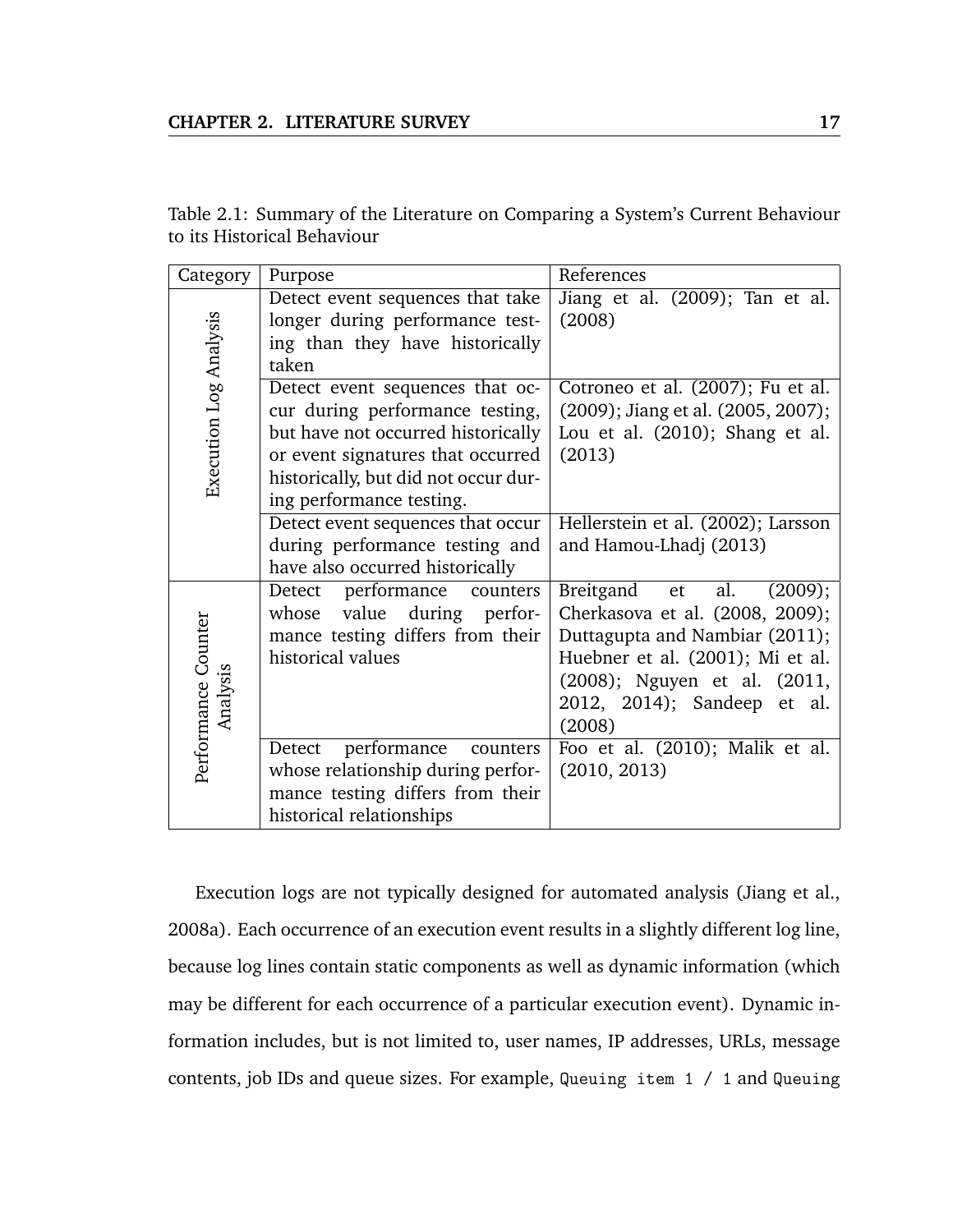item 1 / 1,000 contain static components (Queuing item  $I_{-1}$  /  $I_{-1}$ ) that represent the execution event and dynamic information  $(1 / 1$  and  $1 / 1,000)$  that represent additional information about the execution event. Dynamic information must be removed from the log lines prior to identify similar execution events. We refer to the process of identifying and removing dynamic information from a log line as "abstracting" the log line.

Execution log analysis approaches have three steps. First, the execution logs are abstracted to execution events by removing implementation and instance-specific details from the execution logs. Second, the execution events from a previous performance or from the field (i.e., the baseline) are represented by a higher-level model (e.g., a finite-state machine). Third, these higher-level models are used to flag anomalies (e.g., event sequences that occur during performance testing, but have not historically occurred) in the execution events from the performance test.

The most common application of execution log analysis is to detect event sequences that occur in the field, but do not occur during performance testing (Cotroneo et al., 2007; Fu et al., 2009; Jiang et al., 2005, 2007; Lou et al., 2010; Shang et al., 2013). Event sequences that occur in the field, but not during performance testing indicate untested functionality. Such sequences may also indicate issues with the system's behaviour. For example, Shang et al. (2013) identified event sequences that occurred in the field, but not during performance testing. These sequences were caused by a variety of issues including 1) machine failures, 2) missing libraries and 3) disk space errors.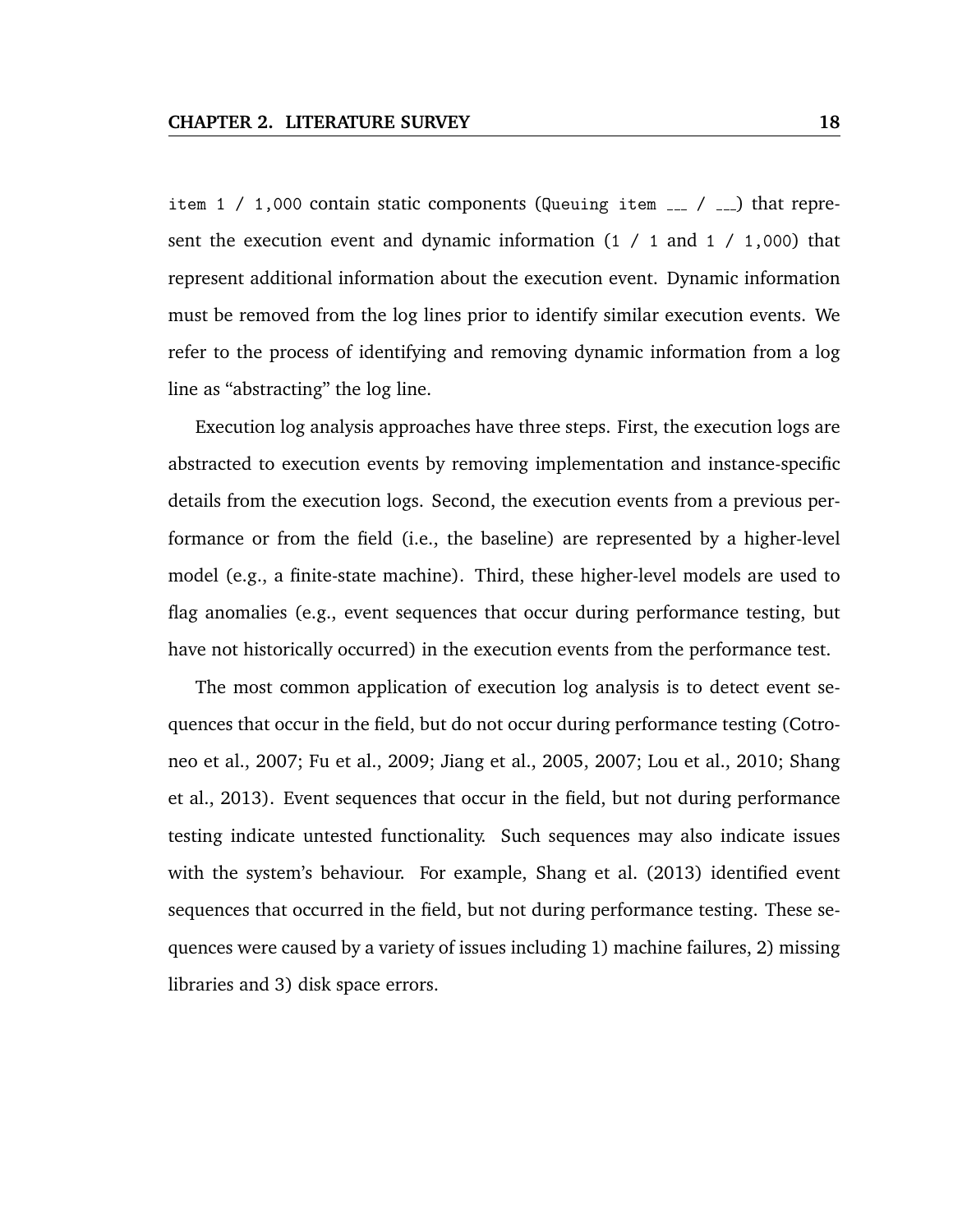Hellerstein et al. (2002) and Larsson and Hamou-Lhadj (2013) mine event sequences from the execution logs of a system. These sequences are given to performance analysts to help them understand the system's behaviour. For example, event sequences mined by Larsson and Hamou-Lhadj (2013) were given to performance analysts to reduce the manual effort required to identify relevant events when debugging their systems.

Jiang et al. (2009) and Tan et al. (2008) mine event sequences from the execution logs of a system. These sequences are annotated with information about the sequences performance (e.g., sequence or event duration). The annotated sequences are used to flag anomalies where the same sequence occurs in both the performance test and the field, but the sequences take much longer in the field compared to the test.

Several other execution log analysis approaches also exist that do not require a baseline (Fu et al., 2013; Jiang et al., 2008c; Salfner and Tschirpke, 2008; Xu et al., 2009a,b, 2010). These approaches mine execution logs to determine the dominant (expected) behaviour of the system and flag anomalous deviations from the dominant behaviour. However, these approaches have two limitations. First, these approaches cannot be used to compare performance tests to the field. Second, these approaches assume that the dominant behaviour is the expected (correct) behaviour.

Execution log analysis is faced with a major challenge. The first step in execution log analysis is to remove dynamic information from the execution logs in order to identify similar execution events (i.e., "abstracting" the log line). However, log abstraction discards all dynamic information (Fu et al., 2009; Jiang et al.,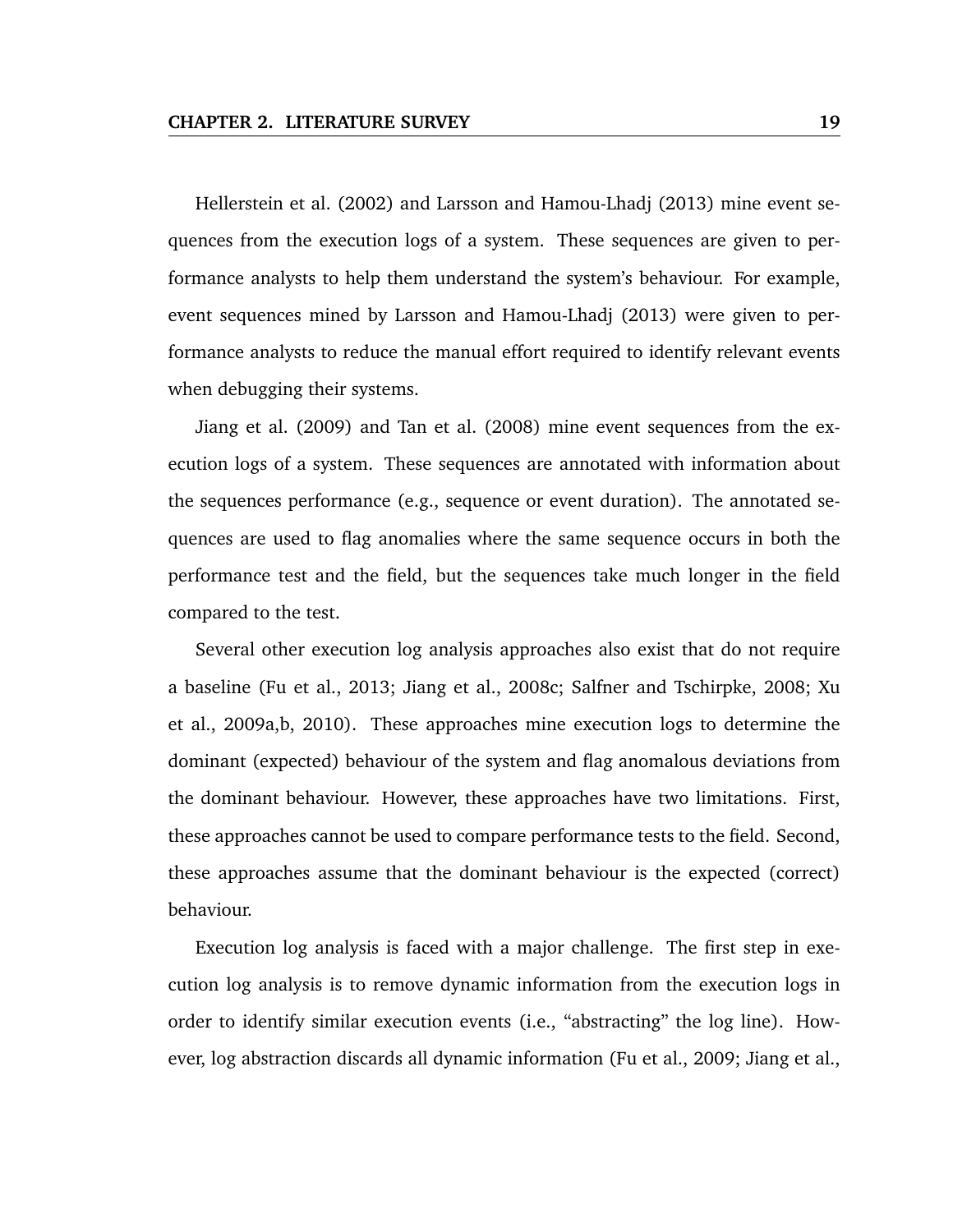2008a,b; Kunz, 1997; Nagappan and Vouk, 2010; Xu et al., 2009a). Therefore, information that may be highly relevant for understanding whether the system's behaviour differs from the system's historical behaviour is neglected. For example, files in queue = 1 and files in queue = 10,000 are both abstracted to files in queue  $=$   $\ldots$  although the exact number of files in queue may be relevant for understanding whether the system's behaviour differs from the system's historical behaviour.

Execution log analysis approaches have one major limitation. These approaches do not consider performance counters and assume that differences between the system's behaviour and its historical behaviour are associated with anomalous (i.e., uncommon) sequences. Therefore, these approaches cannot detect differences in resource usage. For example, memory leaks often do not lead to an anomalous sequence until the system's memory is exhausted, such leaks will simply increase the net memory consumption of the sequence.

#### **2.2.2 Performance Counter Analysis**

Performance counters record the system's resource usage (e.g., CPU usage, memory consumption and network IO), performance (e.g., response time and throughput) and reliability (e.g., mean time-to-failure). They are collected through explicit monitoring tools (e.g., PerfMon (PerfMon, 2016) and Pidstat (SYSSTAT, 2016)). Performance counters can be easily collected using these tools whereas execution logs must be manually inserted into the code by developers and require pre-processing (i.e., abstraction).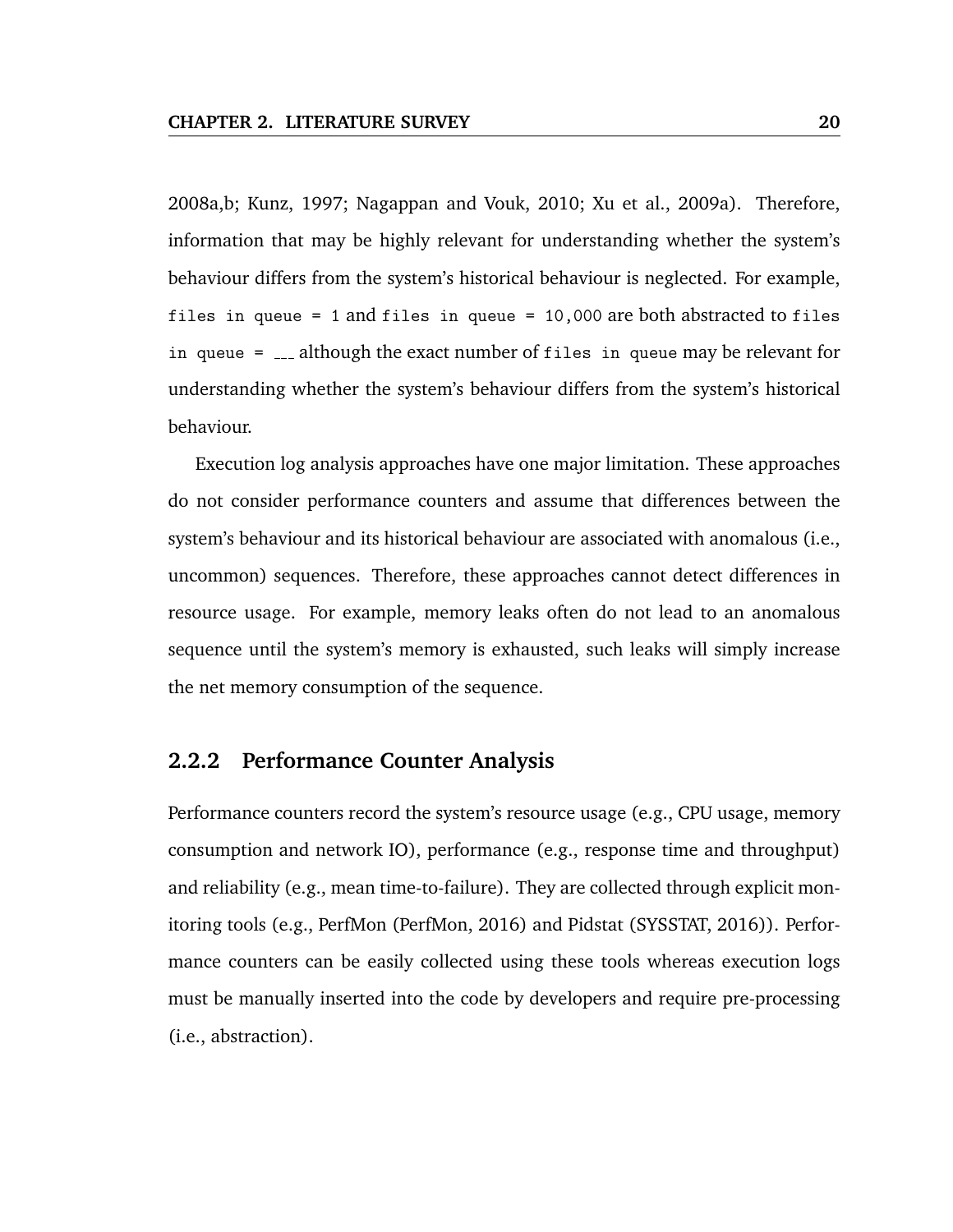The most common application of performance counter analysis is to detect performance counters whose value in the field exceed their value during performance testing (e.g., a system that requires 10GB of memory in the field, but only 4GB of memory during performance testing) (Breitgand et al., 2009; Cherkasova et al., 2008, 2009; Duttagupta and Nambiar, 2011; Huebner et al., 2001; Mi et al., 2008; Nguyen et al., 2011, 2012, 2014; Sandeep et al., 2008). These approaches often assume that the performance counters are independent. However, such an assumption rarely holds because performance counters are often highly correlated (Malik et al., 2010, 2013). Such correlations between the performance counters can significantly reduce the usefulness of performance counter analysis. For example, memory, CPU and incoming request rate may all simultaneously exceed their historical thresholds, yet a control chart cannot detect whether these exceptions are caused by the same issue (Nguyen et al., 2011).

Foo et al. (2010) and Malik et al. (2010, 2013) have proposed approaches to performance counter analysis that leverage the correlations between the performance counters. These approaches measure the correlation between the performance counters in the field and the correlation between performance counters in the test. The correlations in the field are then compared to the correlations in the test to identify performance issues (e.g., performance regressions and performance anomalies). Such approaches have been successful at *detecting* performance issues. However, they cannot *detect* the underlying cause.

Similar to execution log analysis approaches, several other performance counter analysis approach also exist that do not require a baseline (Syer et al., 2011a,b).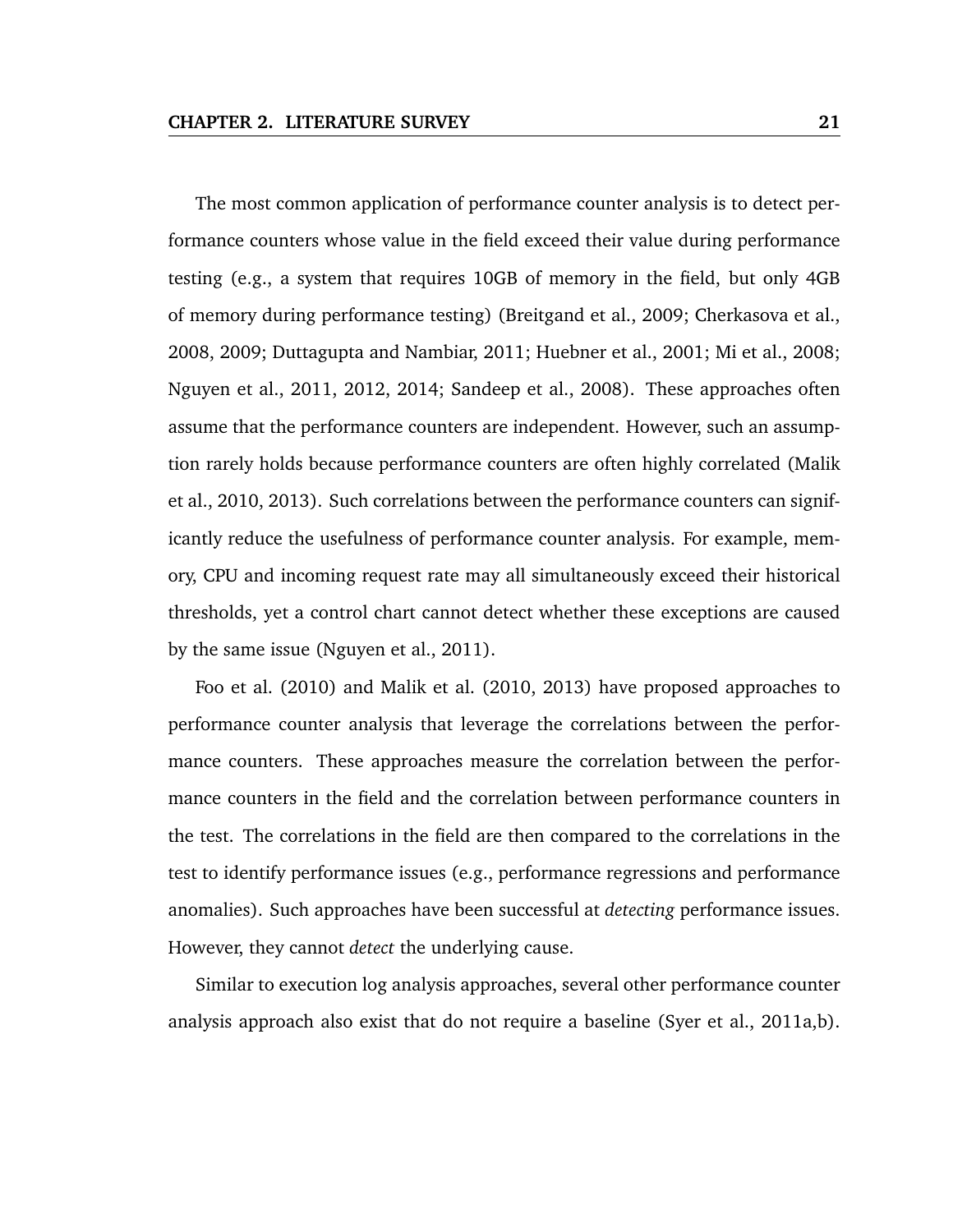However, these approaches cannot be used to compare the system's current behaviour to its historical behaviour.

Performance counter analysis has two limitations. First, performance counters capture the system's perspective of performance and not the user's perspective. However, the user's perspective of performance may differ significantly from the aggregate performance (Dilley, 1996; Zaman et al., 2012a). For example, the system's average response time for 1,000 users may be 100 milliseconds, but the response time for some users may be significantly higher than other users. Second, performance counter analysis approaches do not consider execution logs. Therefore, these approaches can identify *if* the system's behaviours differs its historical behaviour, but they cannot identify *why* they differ.

Current approaches for comparing a system's current behaviour to its historical behaviour do not fully leverage the execution logs because the dynamic information in the logs is discarded when the logs are abstracted to events. Further, these approaches do not simultaneously consider multiple sources of information (i.e., they consider either the execution logs *or* the performance counters, but not both). Therefore, novel approaches are needed for comparing a system's current behaviour to its historical behaviour that enrich the execution events with additional sources of valuable information (i.e., performance counters) and fully leverage the information in the execution logs (i.e., *both* the static components of the execution logs *and* dynamic information in the execution logs).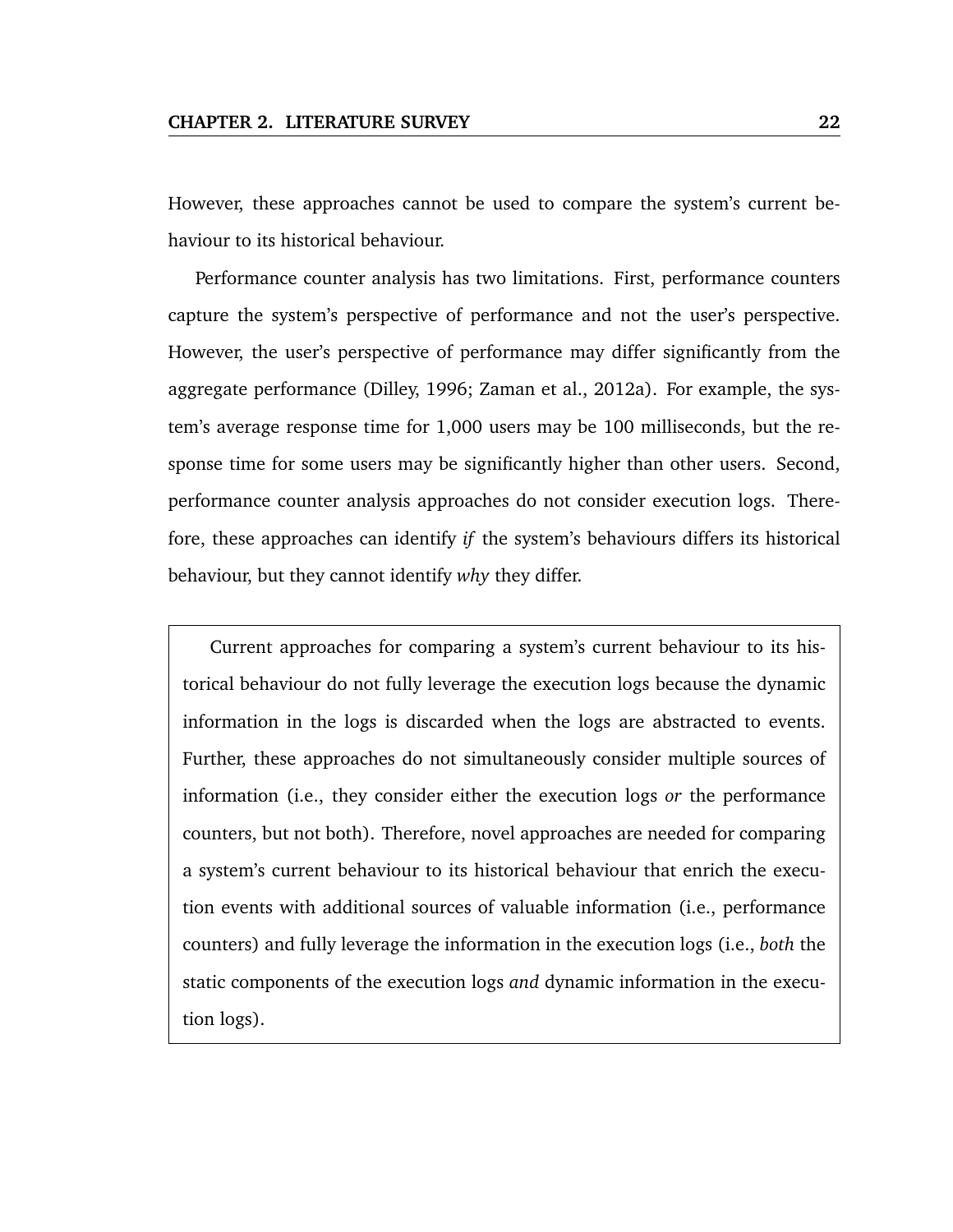# CHAPTER 3

# Enriching the Execution Events by Leveraging the Time Stamps and Worker IDs in the Execution Logs

The rise of large-scale software systems poses many new challenges for the software performance engineering field. Failures in these systems are often associated with performance issues, rather than with feature bugs. Therefore, performance testing has become essential to ensuring the problem-free operation of these systems. However, the performance testing process is faced with major challenges. One such challenge is that evolving field workloads, in terms of evolving feature sets and usage patterns, often lead to "outdated" tests that are not representative of the field. Hence performance analysts must continually validate whether their tests are still representative of the field. Such validation may be performed by comparing execution logs from the performance test and the field. However, the size and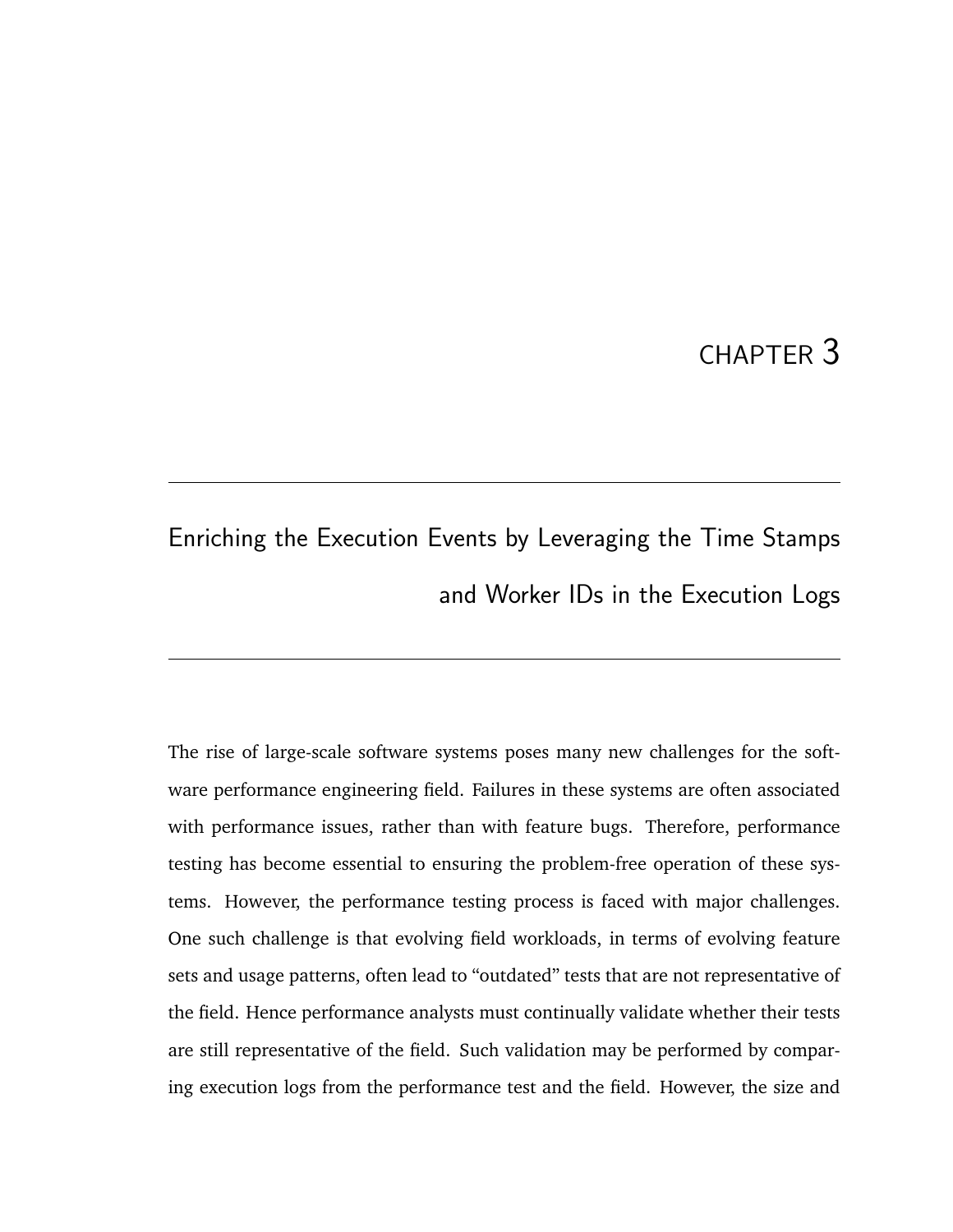unstructured nature of execution logs makes such a comparison unfeasible without automated support.

In this chapter, we propose an approach to enrich the execution events with information about *when* the event occurred and *who* caused the event by leveraging the dynamic information in the execution logs. Our approach then uses the enriched execution events to validate whether a performance test resembles the field workload and, if not, determines how they differ. Performance analysts can then update their tests to eliminate such differences, hence creating more realistic tests. We perform six case studies on two large systems: one open-source system and one enterprise system. Our approach identifies differences between performance tests and the field with a precision of 92% compared to only 61% for the state-of-thepractice and 19% for a conventional statistical comparison.

# **3.1 Introduction**

The rise of large-scale software systems (e.g., Amazon.com and Google's GMail) poses new challenges for the software performance engineering field (Software Engineering Institute, 2006). These systems are deployed across thousands of machines, require near-perfect up-time and support millions of concurrent connections and operations. Failures in such systems are often associated with performance issues, rather than with feature bugs (Compuware, 2006; Dean and Barroso, 2013; Simic and Conklin, 2012; Weyuker and Vokolos, 2000). These performance issues have led to several high-profile failures. Such failures have significant financial and reputational repercussions.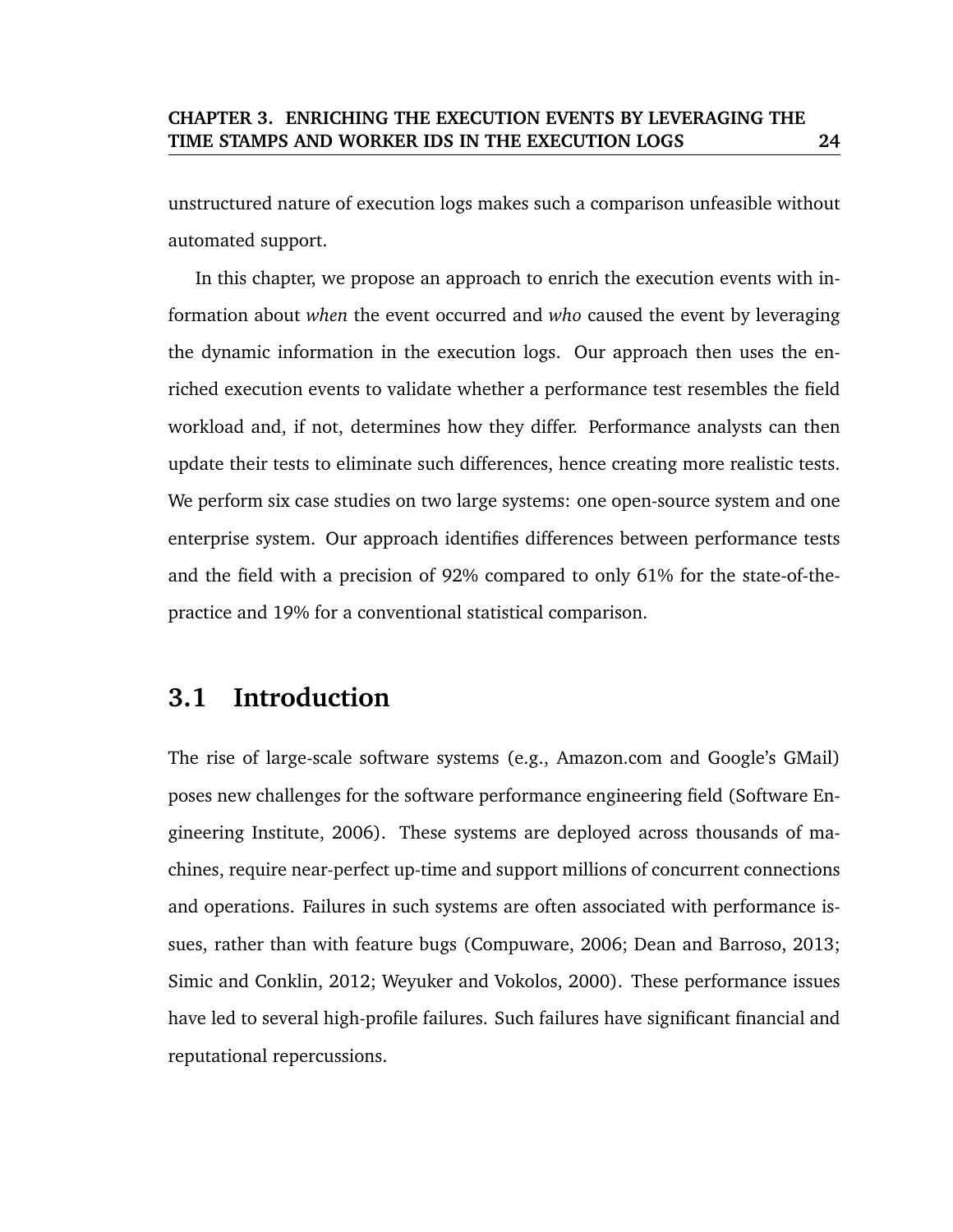Performance testing has become essential in ensuring the problem-free operation of such systems. Performance tests are usually derived from the field (i.e., alpha or beta testing data or actual production data). The goal of such tests is to examine how the system behaves under realistic workloads to ensure that the system performs well in the field. However, ensuring that tests are "realistic" (i.e., that they accurately represent the current field workloads) is a major challenge. Field workloads are based on the behaviour of thousands or millions of users interacting with the system. These workloads continuously evolve as 1) the user base changes, 2) features are added, modified or removed and 3) user feature preferences changee (Abad et al., 2012; Gill et al., 2007; Kavulya et al., 2010). For example, the failure rate for Hadoop jobs on Yahoo's M45 cluster dropped from 70% in April 2008 to 10% in Many 2008 and to 3% in June 2008 as the Hadoop applications using the cluster matured (Kavulya et al., 2010). Such evolving field workloads often lead to performance tests that are not representative of the field (Bertolotti and Calzarossa, 2001; Voas, 2000). Yet the system's behaviour depends significantly on the field workload (Dean and Barroso, 2013; Zhang et al., 2013). Therefore, "outdated" performance tests may not allow performance analysts to ensure that the system will perform well in the field.

Performance analysts monitor the impact of field workloads on the system's performance using performance counters (e.g., response time and memory usage) and reliability counters (e.g., mean time-to-failure). Performance analysts must determine the cause of any deviation in the counter values from the specified or expected range (e.g., response time exceeds the maximum response time permitted by the service level agreements or memory usage exceeds the average historical memory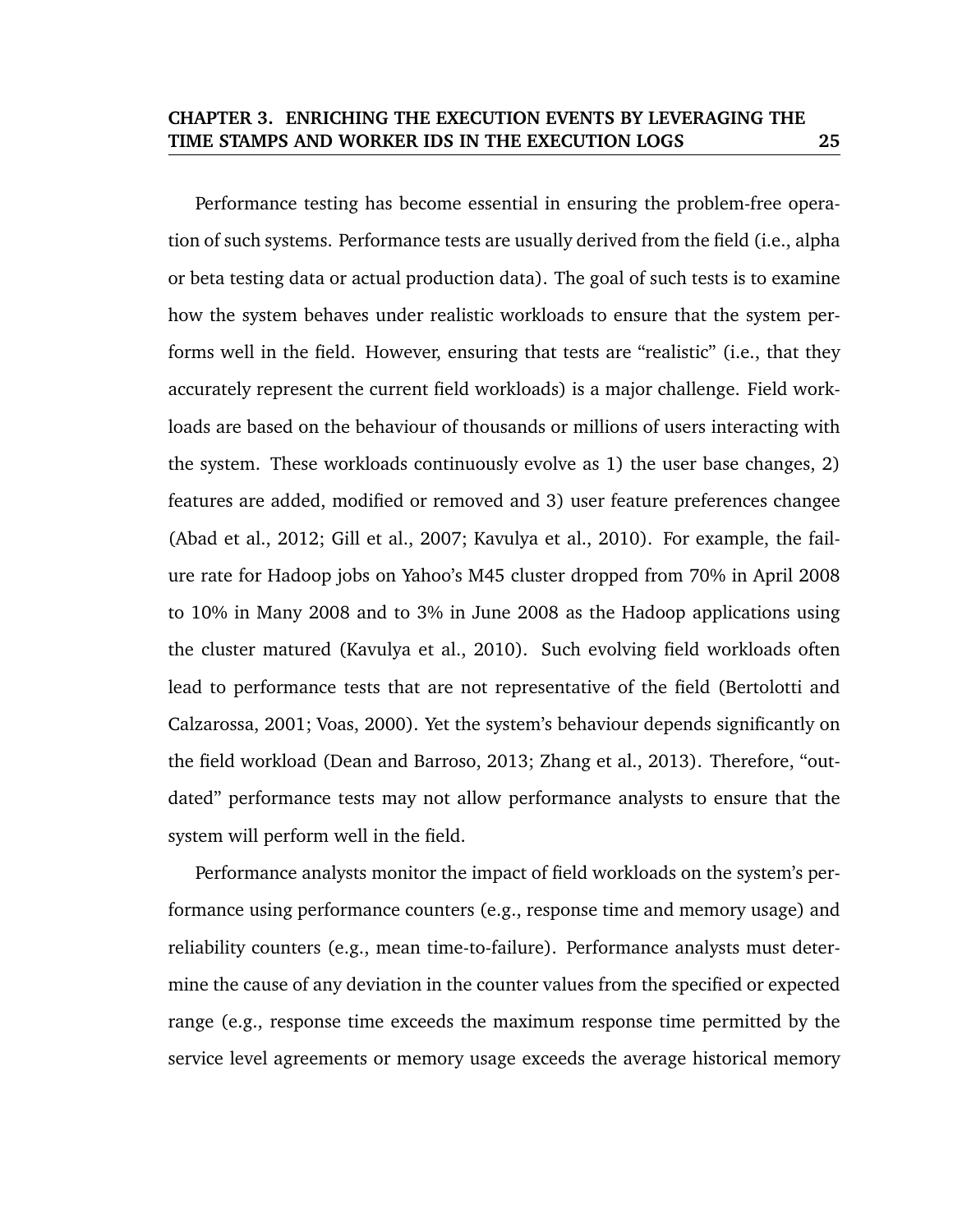usage). These deviations may be caused by changes to the field workloads (Dean and Barroso, 2013; Zhang et al., 2013). Such changes are common and may require performance analysts to update their tests (Bertolotti and Calzarossa, 2001; Voas, 2000). This has led to the emergence of "continuous testing," where tests are continuously updated and re-run even after the system's deployment.

A major challenge in the continuous testing process is to ensure performance tests accurately represent the current field workloads. However, documentation describing the expected system behaviour is rarely up-to-date (Ernst et al., 2015; Holvitie et al., 2014; Parnas, 1994). Fortunately, execution logs, which record notable events at runtime, are readily available in most large-scale systems to support remote issue resolution and legal compliance. Further, these logs contain developer and operator knowledge (i.e., they are manually inserted by developers) whereas instrumentation tends to view the system as a black-box (Shang et al., 2011, 2015). Hence, execution logs are the best data available to describe and monitor the behaviour of the system under a realistic workload. Therefore, we propose an automated approach to validate performance tests by comparing system behaviour across tests and the field. Our approach enriches the execution events with information about *when* the event occurred and *who* caused the event. We then derive workload signatures from the enriched execution event, then use statistical techniques to identify differences between the workload signatures of the performance test and the field.

Such differences can be broadly classified as feature differences (i.e., differences in the exercised features), intensity differences (i.e., differences in how often each feature is exercised) and issue differences (i.e., new errors appearing in the field).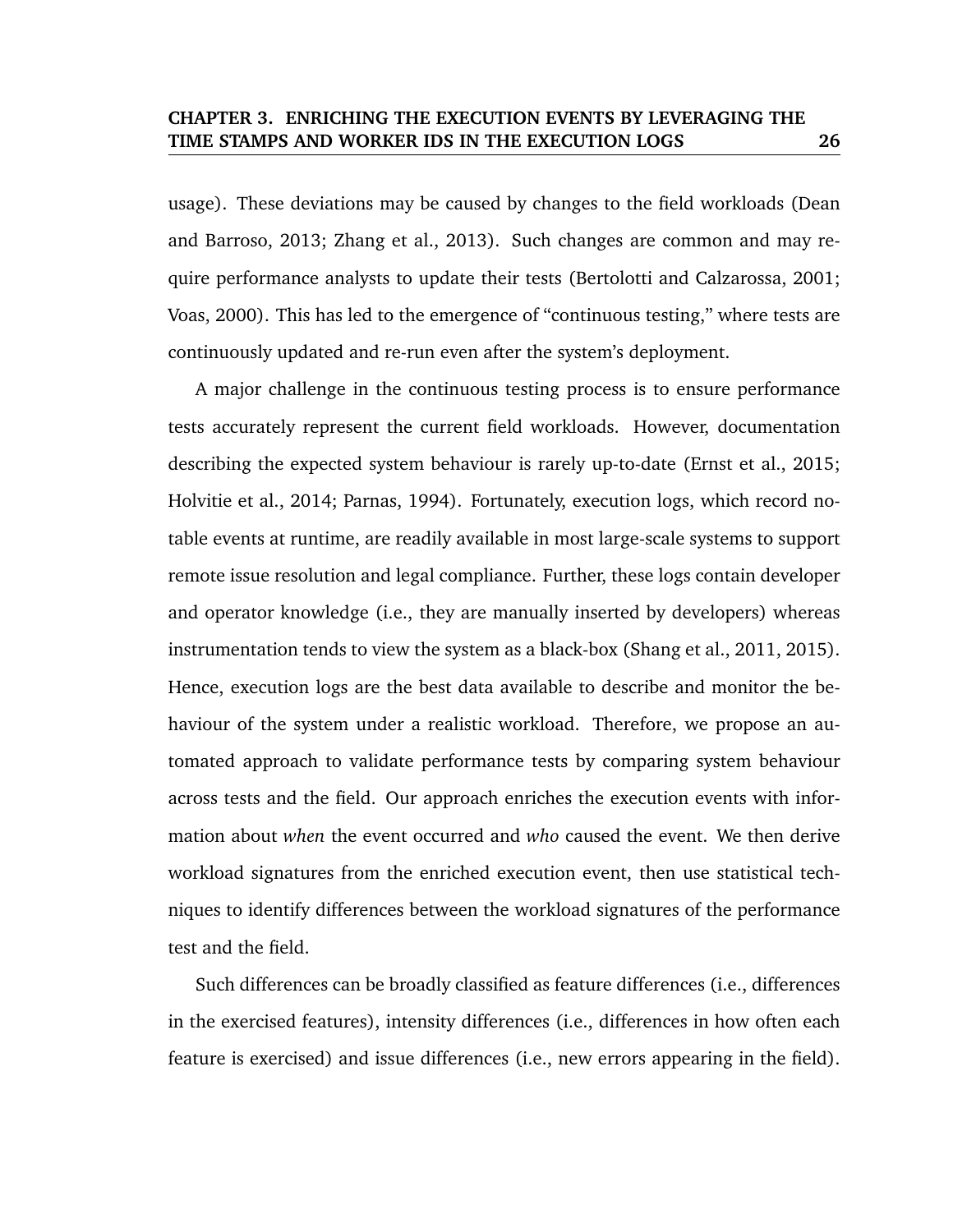These identified differences can help performance analysts improve their tests in the following two ways. First, performance analysts can tune their performance tests to more accurately represent current field workloads. For example, the performance test workloads can be updated to eliminate differences in how often features are exercised (i.e., to eliminate intensity differences). Second, new field errors, which are not covered in existing testing, can be identified based on the differences. For example, a machine failure in a distributed system may raise new errors that are often not tested.

This chapter makes three contributions:

- 1. We present an approach to enrich the execution events with information about *when* the event occurred and *who* caused the event by leveraging the dynamic information in the execution logs.
- 2. We demonstrate an automated approach to validate the representativeness of a performance test by comparing the system behaviour between tests and the field. Our approach identifies important execution events that best explain the differences between the system's behaviour during a performance test and in the field.
- 3. Through six case studies on two large systems, one open-source system and one enterprise system, we show that our approach is scalable and can help performance analysts validate their tests.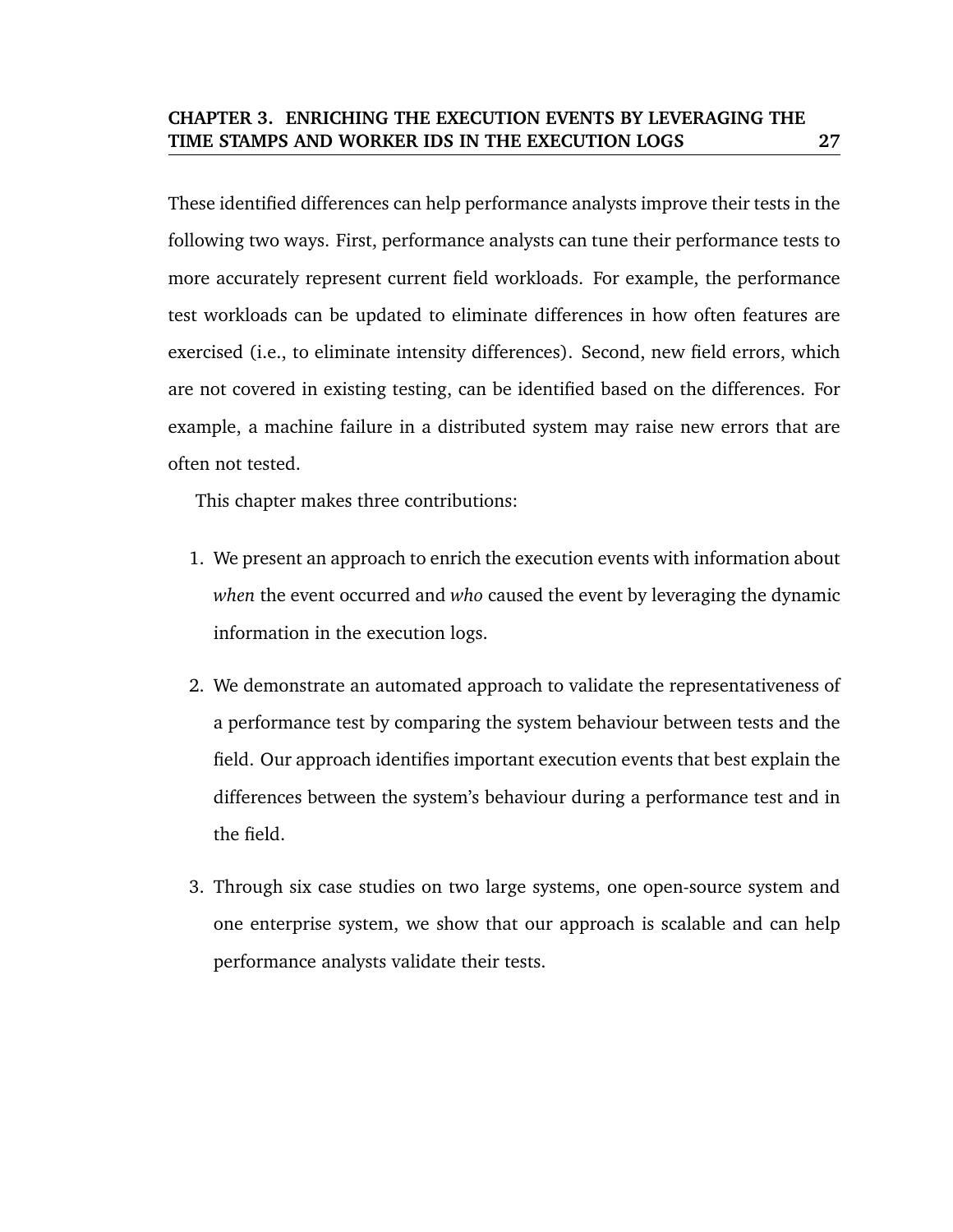### **3.1.1 Organization of the Chapter**

This chapter is organized as follows. Section 3.2 provides a motivational example of how our approach may be used in practice. Section 3.3 describes our approach in detail. Section 3.4 presents our case studies. Section 3.5 discusses the results of our case studies and some of the design decisions for our approach. Section 3.6 outlines the threats to validity. Finally, Section 3.7 concludes the chapter.

# **3.2 Motivational Example**

Jack, a performance analyst, is responsible for continuous performance testing of a large-scale telecommunications system. Given the continuously evolving field workloads, Jack often needs to update his tests to ensure that the test workloads represent, as much as possible, the field workloads. Jack monitors the field workloads using performance counters (e.g., response time and memory usage). When one or more of these counters deviates from the specified or expected range (e.g., response time exceeds the maximum response time specified in the service level agreements or memory usage exceeds the average historical memory usage), Jack must investigate the cause of the deviation. He may then need to update his tests.

Jack monitors the system's performance in the field and discovers that the system's memory usage exceeds the average historical memory usage. Pressured by time (given the continuously evolving field workloads) and management (who are keen to boast a high quality system), Jack needs to quickly update his performance tests to replicate this issue in his test environment. Jack can then determine why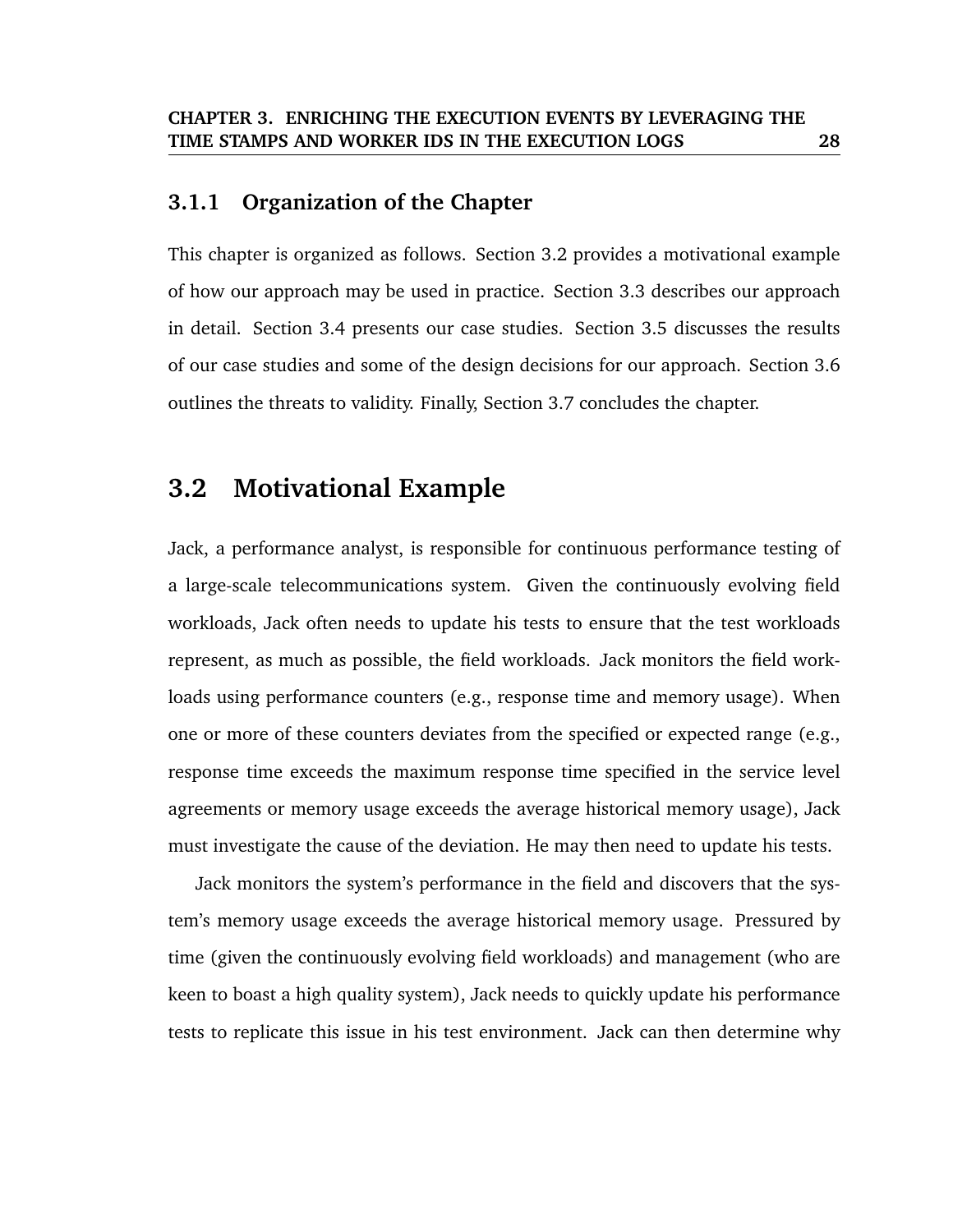the system is using more memory than expected. Although the performance counters have indicated that the field workloads have changed (leading to increased memory usage), the only artifacts that Jack can use to understand *how* the field workloads have changed, and hence how his tests should be updated, are execution logs. These logs describe the system's behaviour, in terms of important execution events (e.g., starting, queuing or completing a job), during the test and in the field.

Jack tries to compare the execution logs from the field and the test by looking at how often important events (e.g., receiving a request) occur in the field compared to his test. However, terabytes of execution logs are collected and some events occur millions of times. Further, simply comparing how often each event occurs does not provide the detail that Jack needs to fully understand the differences between the field and test workloads. For example, simply comparing how often each event occurs ignores the use case that generated the events (i.e., the context).

To overcome these challenges, Jack needs an automated, scalable approach to determine whether his tests are representative of the field and, if not, determine how his tests differ so that they can be updated. We present such an approach in the next section.

Using this approach, Jack is shown groups of users whose behaviour best explains the differences between his test workloads and the field. In addition, Jack is also shown key execution events that best explain the differences between each of these groups of users. Jack then discovers a group of users who are using the highdefinition group chat feature (i.e., a memory-intensive feature) more strenuously than in the past. Finally, Jack is able to update his test to better represent the users' changing feature preferences and hence, the system's behaviour in the field.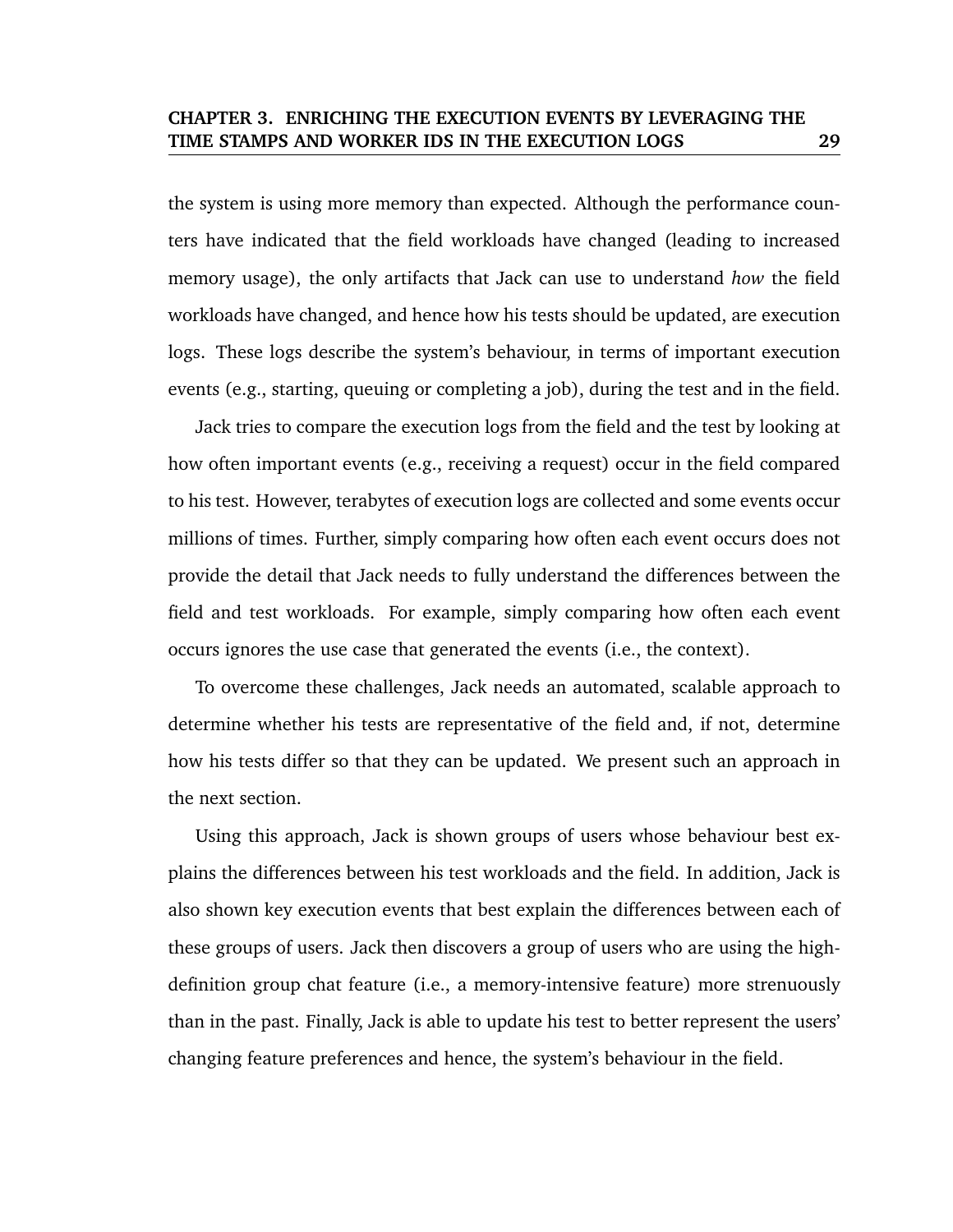# **3.3 Approach**

This section outlines our approach for validating performance tests by automatically deriving workload signatures from execution logs then comparing the signatures from a test against the signatures from the field. Figure 3.1 provides an overview of our approach. First, we group execution events from the test logs and field logs into workload signatures that describe the workloads. Second, we cluster the workload signatures into groups where a similar set of execution events have occurred. Finally, we analyze the clusters to identify the execution events that correspond to meaningful differences between the performance test and the field. We describe each phase in detail and demonstrate our approach with a working example of a hypothetical chat application.

# **3.3.1 Execution Logs**

The second column of Table 3.1 and Table 3.2 presents the execution logs from our working example. These execution logs contain both static information (e.g., starts a chat) and dynamic information (e.g., Alice and Bob) that changes with each occurrence of an event. Table 3.1 and Table 3.2 present the execution logs from the field and the test respectively. The test has been configured with a simple use case (from 00:01 to 00:06) that is continuously repeated.

# **3.3.2 Data Preparation**

Execution logs are difficult to analyze because they are unstructured. Therefore, we abstract the execution logs to execution events to enable automated statistical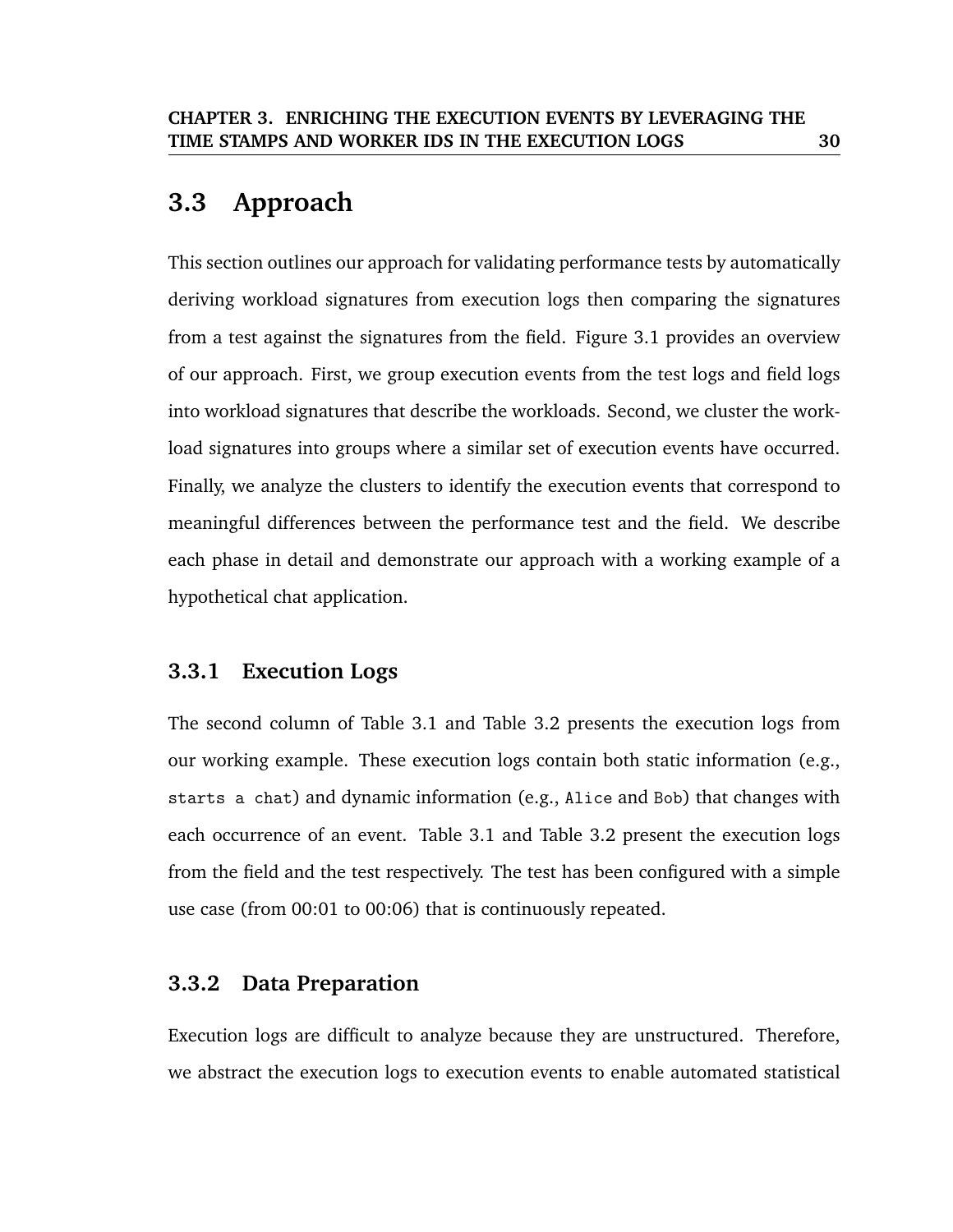

Figure 3.1: An Overview of Our Approach.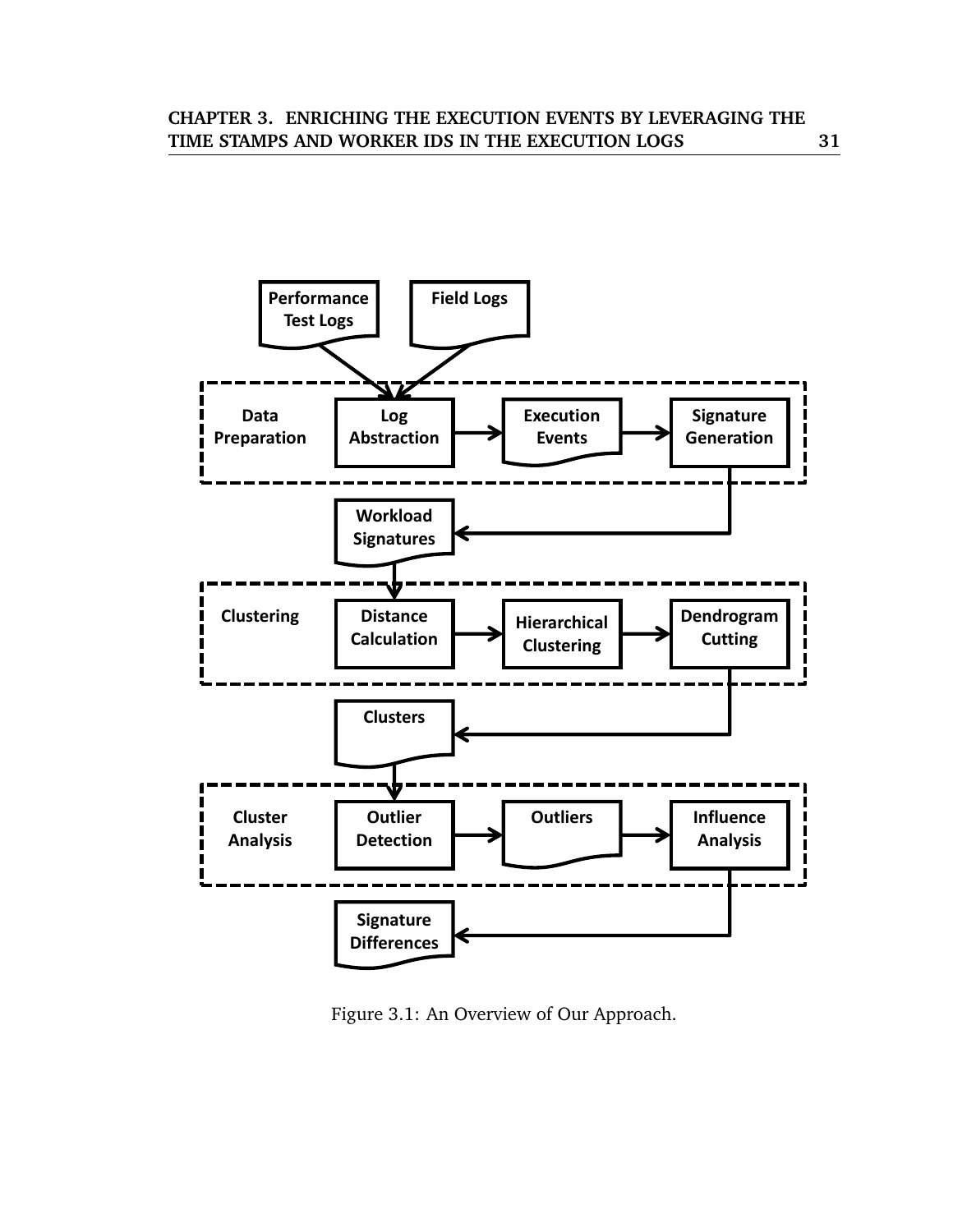| Time  | User                        | ine<br>Log Li                                                          | Execution Event                                                                                           | <b>Execution Event ID</b> |
|-------|-----------------------------|------------------------------------------------------------------------|-----------------------------------------------------------------------------------------------------------|---------------------------|
| 00:01 | Alice                       | chat with Bob<br>ದ<br>ದ<br>start                                       | with<br>$char$<br>٢Q<br>starts                                                                            |                           |
| 00:01 | Alice                       | Bob<br>$\frac{0}{4}$<br>busy?"<br>you<br>are<br>"hi,<br>sq             | $\frac{0}{1}$<br>$s$ ays                                                                                  |                           |
| 00:03 | <b>dog</b>                  | Alice<br>"yes" to<br>says                                              | $\frac{0}{1}$<br>says                                                                                     | $\scriptstyle\sim$        |
| 00:05 | Car <sub>1</sub>            | a chat with Dan<br>$\omega$<br>start:                                  | with<br>chat<br>ო<br>starts                                                                               |                           |
| 00:05 | $\frac{1}{\sqrt{2}}$        | to Dan<br>files?"<br>have<br>you<br>$\frac{1}{2}$<br>says              | $\overline{t}$<br>sq                                                                                      |                           |
| 00:08 | Dan                         | Car <sub>1</sub><br>$\overline{t}$<br>transfer<br>file<br>ate<br>Initi | $\overline{t}$<br>transfer<br>file<br>Initiate                                                            |                           |
| 00:09 | Dan                         | Car <sub>1</sub><br>$\overline{c}$<br>transfer<br>file<br>ate<br>Initi | $\overline{t}$<br>transfer<br>file<br>Initiate                                                            | ო                         |
| 00:12 | Dan                         | Carl<br>"got it?" to<br>says                                           | $\frac{0}{4}$<br>sq                                                                                       |                           |
| 00:14 | Car <sub>1</sub>            | to Dan<br>"thanks"<br>says                                             | $\frac{0}{1}$<br>says                                                                                     | $\scriptstyle\sim$        |
| 00:14 | Car <sub>1</sub>            | the chat with Dan<br>ends                                              | with<br>$char$<br>the<br>ends                                                                             |                           |
| 00:18 | Alice                       | Bob<br>bye" to<br>"ok,<br>says                                         | $\frac{0}{1}$<br>says                                                                                     | c                         |
| 00:18 | Alice                       | Bob<br>with<br>$chat$<br>the<br>ends                                   | with<br>chat<br>the<br>ends                                                                               |                           |
| Time  | Table 3.2: Abstract<br>User | ine<br>انا Log                                                         | ting Execution Logs to Execution Events: Execution Logs from a Performance Test<br><b>Execution Event</b> | <b>Execution Event ID</b> |
| 00:01 | USER:                       | with USER2<br>$\theta$<br>$\sigma$<br>$\omega$<br>start                | with<br>chat<br>ದ<br>starts                                                                               |                           |
| 00:02 | USER1                       | to USER2<br>"MSG1"                                                     | $\frac{0}{2}$                                                                                             | ᠭ                         |
|       |                             | says                                                                   | sq                                                                                                        |                           |
| 00:03 | USER <sub>2</sub>           | to USER1<br>"MSG2"<br>says                                             | $\overline{t}$<br>says                                                                                    | N                         |
| 00:04 | USER1                       | to USER2<br>"MSG3"<br>says                                             | $\overline{t}$<br>says                                                                                    | $\sim$                    |
| 00:06 | USER1                       | chat with USER2<br>the<br>ends                                         | with<br>chat<br>the<br>ends                                                                               |                           |
| 00:07 | USER <sub>3</sub>           | chat with USER4<br>ದ<br>ಐ<br>start                                     | with<br>chat<br>d<br>starts                                                                               |                           |
| 00:08 | USER <sub>3</sub>           | "MSG1" to USER4<br>sq                                                  | $\frac{0}{1}$<br>says                                                                                     |                           |
| 00:09 | USER4                       | MSG2" to USER3<br>l" ays                                               | $\frac{0}{4}$<br>says                                                                                     |                           |
| 00:10 | USER3                       | "MSG3" to USER4<br>sq                                                  | $\frac{0}{1}$<br>says                                                                                     |                           |
| 00:12 | USER <sub>3</sub>           | the chat with USER4<br>ends                                            | with<br>$char$<br>the<br>ends                                                                             |                           |
| 00:13 | <b>USER5</b>                | with USER6<br>$char$<br>ದ<br>ಐ<br>start                                | with<br>$char$<br>$\sigma$<br>starts                                                                      |                           |
| 00:14 | <b>USER5</b>                | to USER6<br>"MSG1"<br>says                                             | $\frac{0}{1}$<br>says                                                                                     | $\scriptstyle\sim$        |
| 00:15 | USER6                       | to USER5<br>"NSG2"<br>says                                             | $\frac{0}{1}$<br>$s$ ays                                                                                  | $\mathbf{\Omega}$         |
| 00:16 | <b>USER5</b>                | USER6<br>$\overline{t}$ o<br>"MSG3"<br>says                            | $\frac{1}{2}$<br>says                                                                                     |                           |
| 00:18 | <b>USER5</b>                | the chat with USER6<br>ends                                            | with<br>chat<br>the<br>ends                                                                               |                           |

Table 3.1: Abstracting Execution Logs to Execution Events: Execution Logs from the Field Table 3.1: Abstracting Execution Logs to Execution Events: Execution Logs from the Field

00:18 USER5 ends the chat with USER6 ends the chat with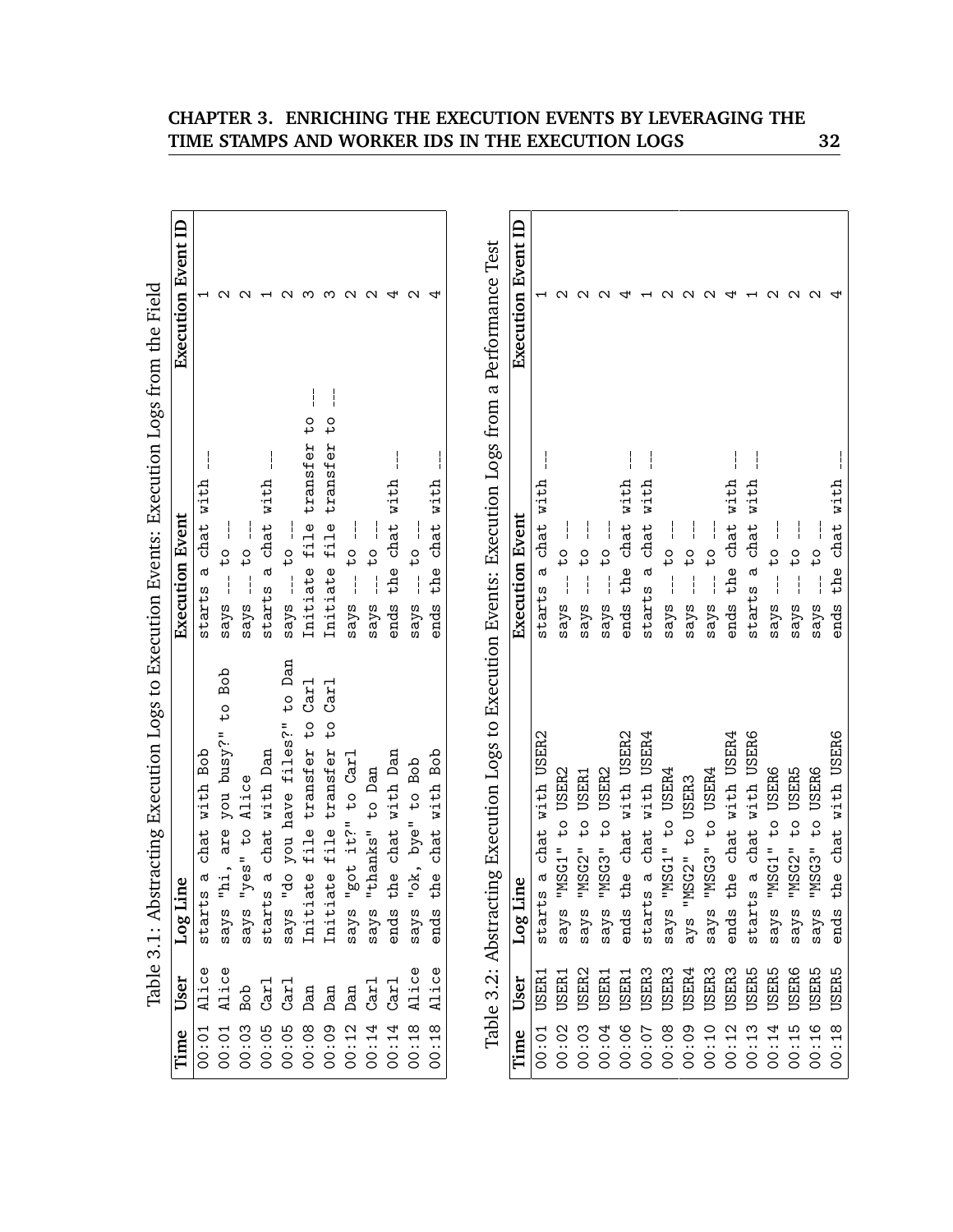analysis. We then enrich the execution events by leveraging the time stamps and worker IDs in the execution logs). Finally, we generate workload signatures that represent the behaviour of the system's users.

### **3.3.2.1 Log Abstraction**

We abstract the execution logs using the approach proposed by Jiang et al. (2008a). In addition, many execution logs and their corresponding execution events have been manually reviewed by multiple, independent system experts to verify the correctness of the abstraction. These experts have several years of experience working with these logs including extensive experience manually abstracting the logs using regular expression matching tools (e.g., Perl). Therefore, they have deep knowledge of how the execution logs should be abstracted (i.e., they can manually verify that static information is not removed from the execution logs while the dynamic information is removed from the execution logs).

Table 3.1 and Table 3.2 present the execution events and execution event IDs (a unique ID automatically assigned to each unique execution event) for the execution logs from the field and from the test in our working example. These tables demonstrate the input (i.e., the log lines) and the output (i.e., the execution events) of the log abstraction process. For example, the starts a chat with Bob and starts a chat with Dan log lines are both abstracted to the starts a chat with \_\_\_ execution event.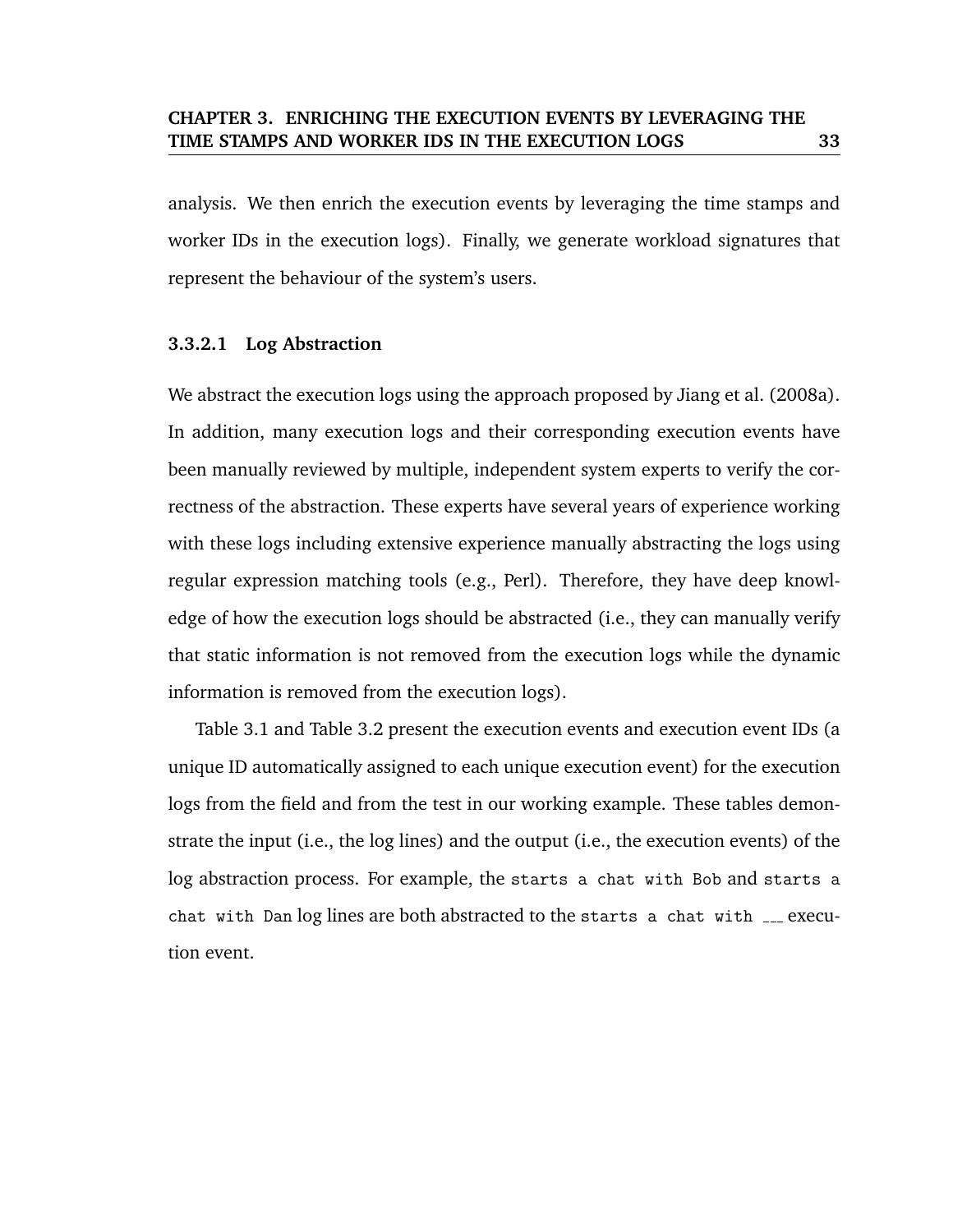### **3.3.2.2 Signature Generation**

We enrich the execution events by leveraging time stamps and worker IDs in the execution logs to create workload signatures. Workload signatures describe the users' behaviour in terms of feature usage expressed by the execution events. In our approach, a workload signature represents either 1) the behaviour of one of the system's users, or 2) the aggregated behaviour of all of the system's users at one point in time. We use the term "user" to describe any type of end user, whether a human or software agent. For example, the end users of a system such as Amazon.com are both human and software agents (e.g., "shopping bots" that search multiple websites for the best prices). Workload signatures are represented as points in an *n*-dimensional space (where *n* is the number of unique execution events).

*Workload signatures representing individual users* are generated for each user because workloads are driven by the behaviour of the system's users. We also found cases when an execution event only causes errors when over-stressed by an individual user (i.e., one user executing the event 1,000 times has a different impact on the system's behaviour than 100 users each executing the event 10 times) (Syer et al., 2014). Therefore, it is important to identify users whose behaviour is seen in the field, but not during the test.

Workload signatures representing individual users are generated in two steps. First, we identify all of the unique worker IDs that appear in the execution logs. Workers represent a logical "unit of work" where a workload is the sum of one or more units of work. In systems primarily used by human end users (e.g., ecommerce and telecommunications system), worker IDs may include user names, email addresses or device IDs. In systems primarily used for processing large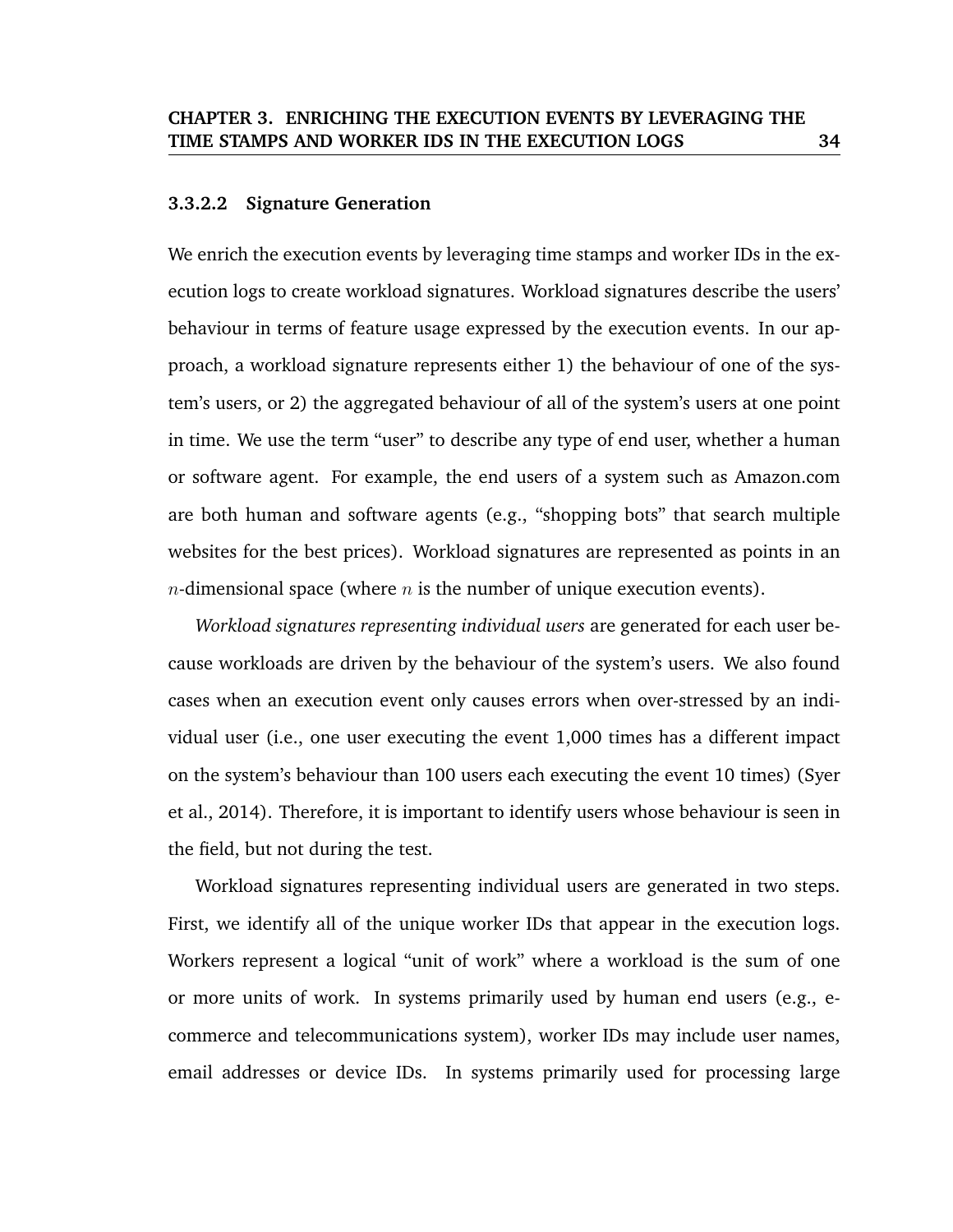amounts of data (e.g., distributed data processing frameworks such as Hadoop), worker IDs may include job IDs or thread IDs. The second column of Table 3.3 presents all of the unique worker IDs identified from the execution logs of our working example. Second, we generate a signature for each worker ID by counting the number of times that each type of execution event is attributable to each worker ID. For example, from Table 3.1, we see that Alice starts one chat, sends two messages and ends one chat. Table 3.3 shows the signatures generated for each user using the events in Table 3.1 and Table 3.2.

|                   |                   |            | <b>Execution Event ID</b> |               |          |
|-------------------|-------------------|------------|---------------------------|---------------|----------|
|                   | <b>Worker ID</b>  |            | 2                         | 3             | 4        |
|                   |                   | start chat | send message              | transfer file | end chat |
|                   | Alice             |            | 2                         | ∩             |          |
| Field Users       | <b>Bob</b>        | 0          |                           |               | 0        |
|                   | Carl              |            | $\overline{2}$            |               |          |
|                   | Dan               | Ω          |                           | 2             | 0        |
|                   | USER1             |            | 2                         |               |          |
| <b>Test Users</b> | USER <sub>2</sub> | 0          |                           |               | 0        |
|                   | USER3             |            | $\overline{2}$            |               |          |
|                   | USER4             |            |                           |               | ი        |
|                   | USER <sub>5</sub> |            | $\overline{2}$            |               |          |
|                   | USER6             |            |                           |               |          |

Table 3.3: Workload Signatures Representing Individual Users

*Workload signatures representing the aggregated users* are generated for short periods of time (e.g., 1 minute) to represent the traditional notion of a "workload" (i.e., the total number and mix of incoming requests to the system). The system's resource usage is highly dependent on these workloads. Unlike the workload signatures representing individual users, the workload signatures representing aggregated users capture the "burstiness" (i.e., the changes in the number of request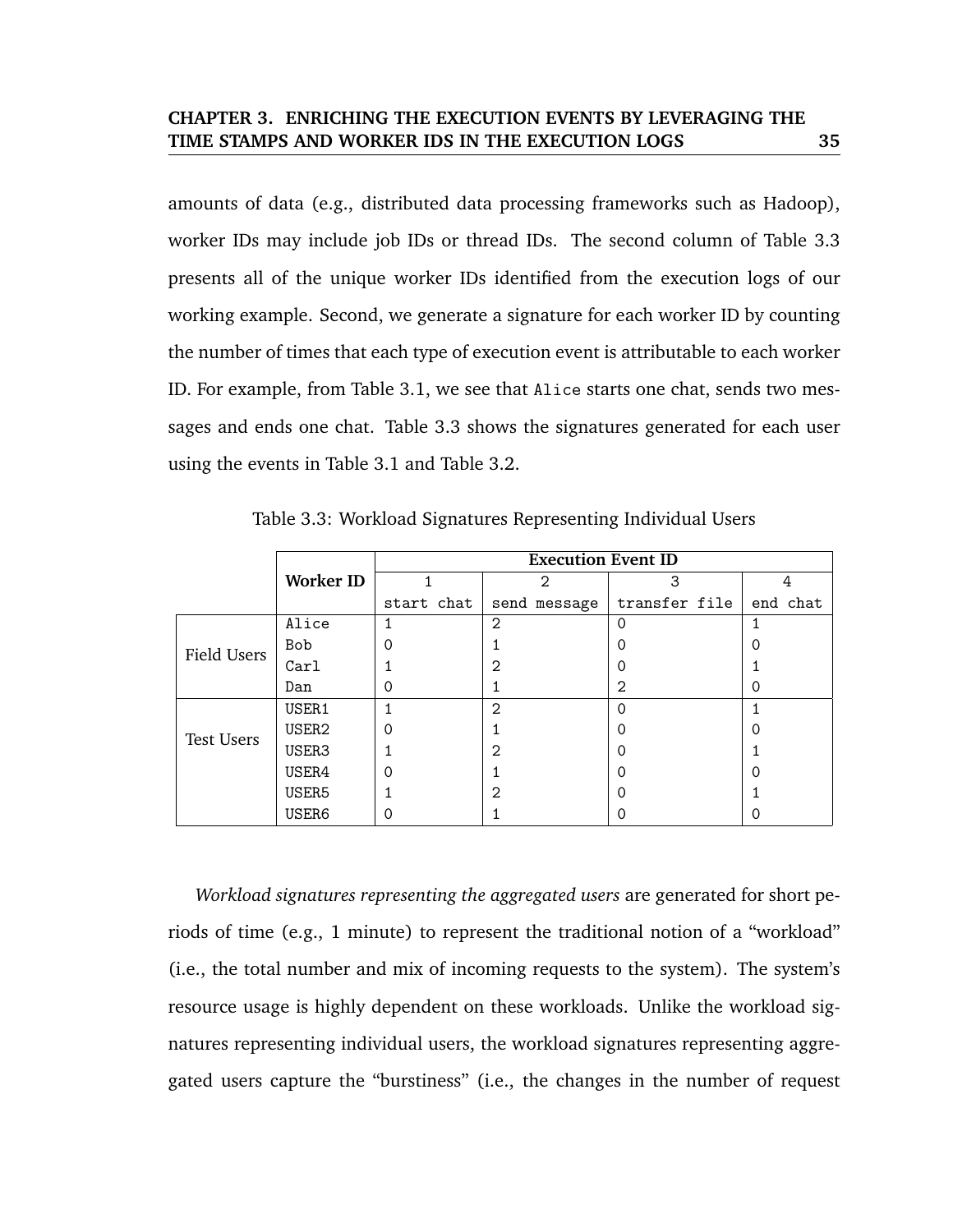per seconds) of the workload. Therefore, it is important to identify whether the aggregated user behaviour that is seen in the field is also seen during the test.

Workload signatures representing the aggregated users are generated by grouping the execution logs into time intervals (i.e., grouping the execution logs that occur between two points in time). Grouping is a two step process. First, we specify the length of the time interval. We have previously found that time intervals of 90 seconds to 150 seconds perform well when generating workload signatures that represent the aggregated user behaviour (Syer et al., 2013). However, these time intervals may vary between systems. System experts should determine the optimal time interval (i.e., a time interval that provides the necessary detail without an unnecessary overhead) for their systems. Alternatively, system experts may specify multiple time intervals and generate overlapping signatures (e.g., generating signatures representing the aggregated user behaviour in 1, 3 and 5 minute time intervals). Second, we generate a signature for each time interval by counting the number of times that each type of execution event occurs in that time interval. For example, from Table 3.1, we see that one chat is started and three messages are sent between time 00:01 and 00:06. Table 3.4 shows the signatures generated for each six second time interval using the events in Table 3.1 and Table 3.2. From Table 3.4, we see that all three signatures generated from the test are identical. This is to be expected because the test was configured with a simple use case (from 00:01 to 00:06) that is continuously repeated.

Our approach considers the individual user signatures and the aggregate user signatures separately. Therefore, the Clustering and Cluster Analysis phases are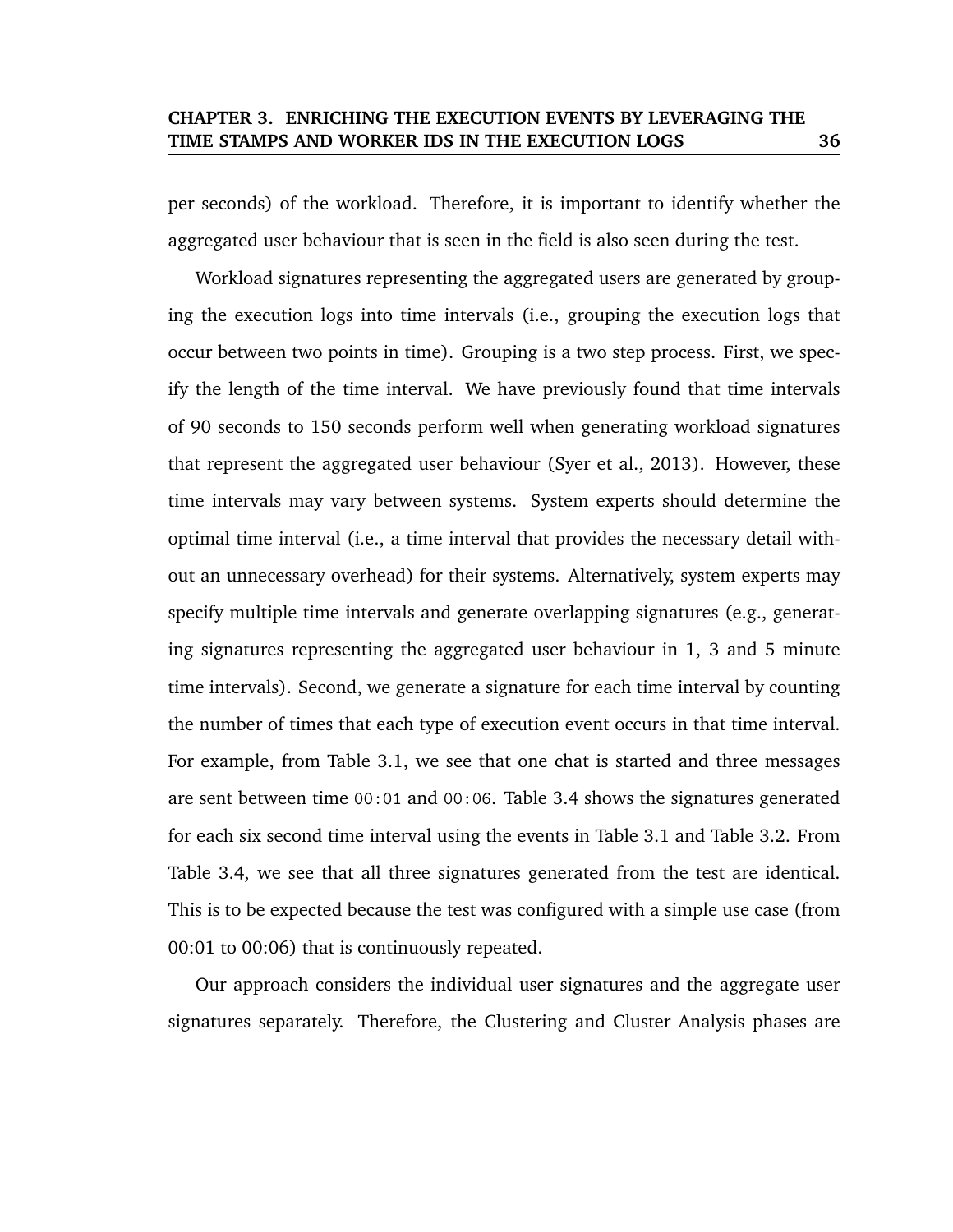|                   |                 |               | <b>Execution Event ID</b> |               |          |  |
|-------------------|-----------------|---------------|---------------------------|---------------|----------|--|
|                   | Time            |               |                           |               |          |  |
|                   |                 | start chat    | send message              | transfer file | end chat |  |
|                   | $00:01-00:06$   | $\mathcal{D}$ | 3                         |               | 0        |  |
| Field Times       | $00:07-00:12$   | - 0           |                           | 2             | 0        |  |
|                   | $00:13 - 00:18$ | $\Omega$      | っ                         |               | 2        |  |
|                   | $00:01 - 00:06$ |               | 3                         |               |          |  |
| <b>Test Times</b> | $00:07-00:12$   |               | 3                         |               |          |  |
|                   | $00:13 - 00:18$ |               |                           |               |          |  |

|  | Table 3.4: Workload Signatures Representing The Aggregated Users |  |  |
|--|------------------------------------------------------------------|--|--|
|  |                                                                  |  |  |

applied once to the individual user signatures and once to the aggregate user signatures. For brevity, we demonstrate the remainder of our approach using only the individual user signatures in Table 3.3.

### **3.3.3 Clustering**

The second phase of our approach is to cluster the workload signatures into groups where a similar set of events have occurred. We can then identify groups of similar, but not necessary identical, workload signatures.

The clustering phase in our approach consists of three steps. First, we calculate the dissimilarity (i.e., distance) between every pair of workload signatures. Second, we use a hierarchical clustering procedure to cluster the workload signatures into groups where a similar set of events have occurred. Third, we convert the hierarchical clustering into  $k$  partitional clusters (i.e., where each workload signature is a member in only one cluster).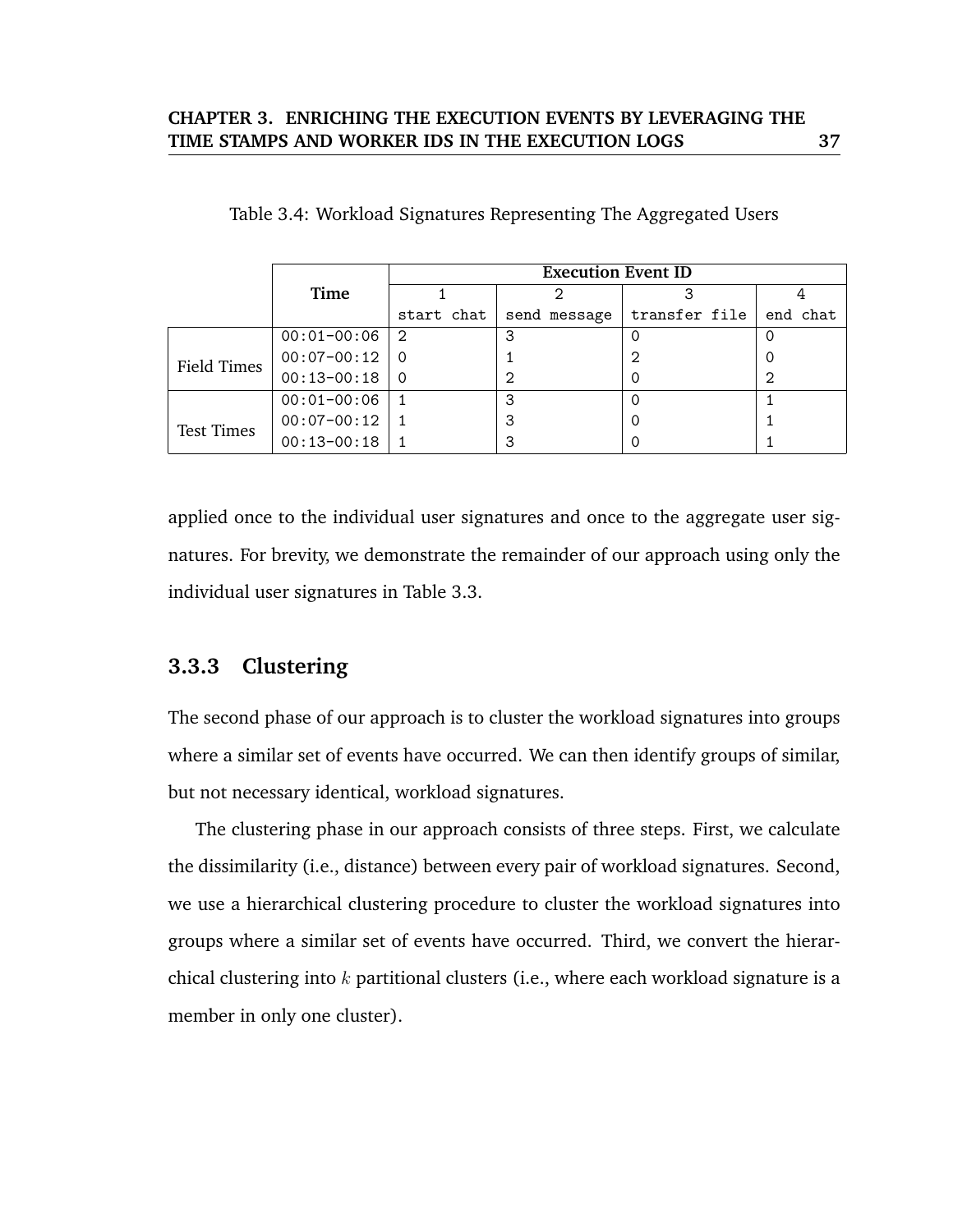### **3.3.3.1 Distance Calculation**

Each workload signature is represented by one point in an  $n$ -dimensional space (where  $n$  is the number of unique execution events). Clustering procedures rely on identifying points that are "close" in this  $n$ -dimensional space. Therefore, we must specify how distance is measured in this space. A larger distance between two points implies a greater dissimilarity between the workload signatures that these points represent. We calculate the distance between every pair of workload signatures to produce a distance matrix.

We use the Pearson distance, a transform of the Pearson correlation (Fulekar, 2008), as opposed to the many other distance measures (Cha, 2007; Frades and Matthiesen, 2009; Fulekar, 2008), as the Pearson distance often produces a clustering that is a closer match to the manually assigned clusters (Huang, 2008; Sandhya and Govardhan, 2012). We find that the Pearson distance performs well when clustering workload signatures (i.e., using the Pearson distance to cluster workload signatures results in our approach having a higher precision than if we had used a different distance measure). See Section 3.5.3 and Syer et al. (2014) for a detailed analysis comparing the precision of our approach using different distance measures.

We first calculate the Pearson correlation ( $\rho$ ) between two workload signatures using Equation 3.1. This measure ranges from  $-1$  to  $+1$ , where a value of 1 indicates that the two workload signatures are identical, a value of  $0$  indicates that there is no relationship between the signatures and a value of  $-1$  indicates an inverse relationship between the signatures (i.e., as the occurrence of specific execution events increase in one workload signature, they decrease in the other).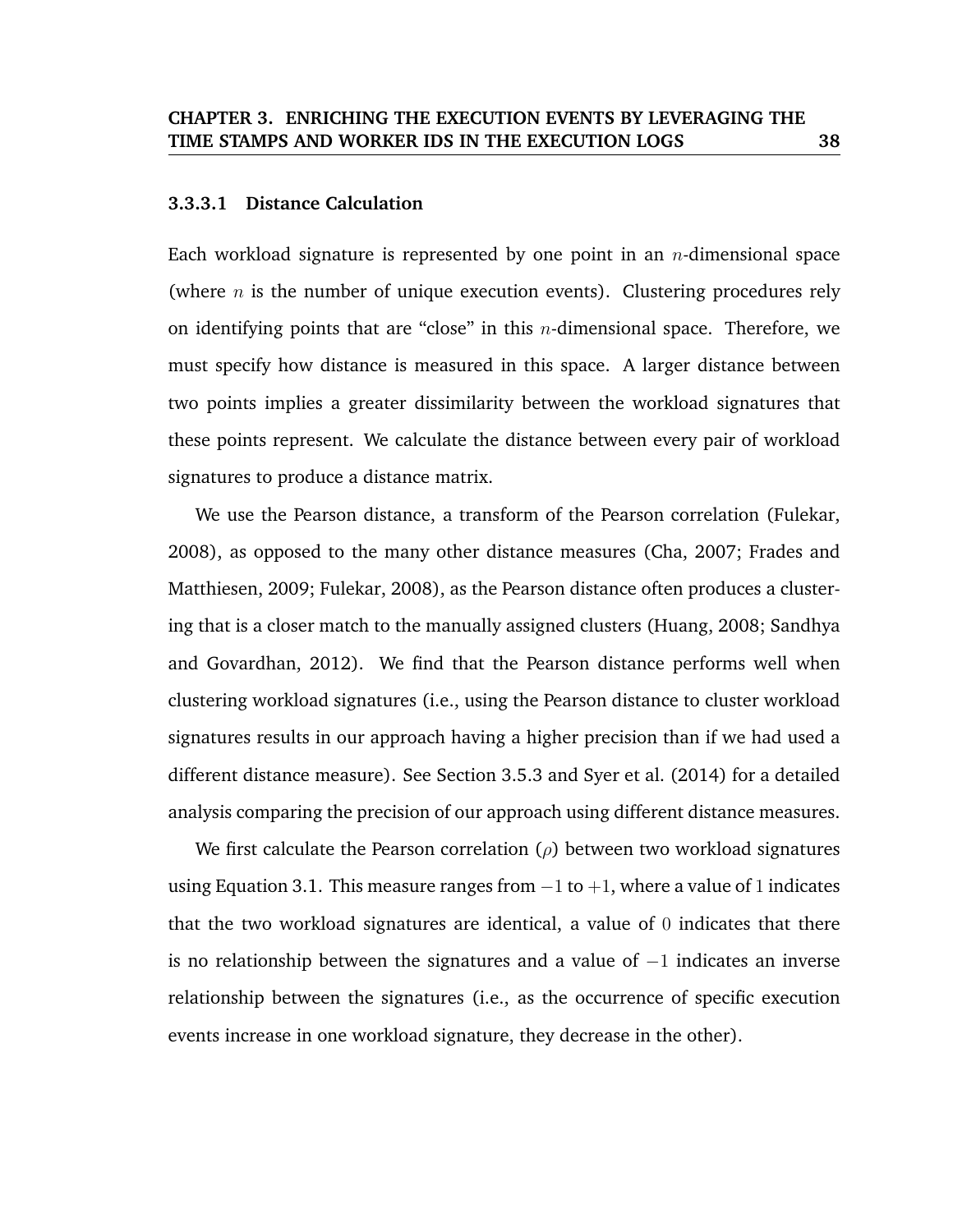$$
\rho = \frac{n \sum_{i}^{n} x_{i} \times y_{i} - \sum_{i}^{n} x_{i} \times \sum_{i}^{n} y_{i}}{\sqrt{(n \sum_{i}^{n} x_{i}^{2} - (\sum_{i}^{n} x_{i})^{2}) \times (n \sum_{i}^{n} y_{i}^{2} - (\sum_{i}^{n} y_{i})^{2})}}
$$
(3.1)

where  $x$  and  $y$  are two workload signatures and  $n$  is the number of execution events.

We then transform the Pearson correlation ( $\rho$ ) to the Pearson distance ( $d_{\rho}$ ) using Equation 3.2.

$$
d_{\rho} = \begin{cases} 1 - \rho & \text{for } \rho \ge 0 \\ |\rho| & \text{for } \rho < 0 \end{cases}
$$
 (3.2)

Table 3.5 presents the distance matrix produced by calculating the Pearson distance between every pair of workload signatures in our working example.

|                   | Alice    | <b>Bob</b> | Carl     | Dan         | USER1 | USER2    | USER3    | USER4 | USER <sub>5</sub> | USER6          |
|-------------------|----------|------------|----------|-------------|-------|----------|----------|-------|-------------------|----------------|
| Alice             | $\Omega$ | 0.184      | $\Omega$ | 0.426       | 0     | 0.184    | 0        | 0.184 | 0                 | 0.184          |
| <b>Bob</b>        | 0.184    | 0          | 0.184    | 0.826       | 0.184 | $\Omega$ | 0.184    | 0     | 0.184             | $\overline{0}$ |
| Carl              | $\Omega$ | 0.184      | $\Omega$ | 0.426       | 0     | 0.184    | $\Omega$ | 0.184 | $\Omega$          | 0.184          |
| Dan               | 0.426    | 0.826      | 0.426    | $\mathbf 0$ | 0.426 | 0.826    | 0.426    | 0.826 | 0.426             | 0.826          |
| USER1             | $\Omega$ | 0.184      | $\Omega$ | 0.426       | 0     | 0.184    | 0        | 0.184 | 0                 | 0.184          |
| USER <sub>2</sub> | 0.184    | 0          | 0.184    | 0.826       | 0.184 | 0        | 0.184    | 0     | 0.184             | $\Omega$       |
| USER3             | $\Omega$ | 0.184      | $\Omega$ | 0.426       | 0     | 0.184    | 0        | 0.184 | $\Omega$          | 0.184          |
| USER4             | 0.184    | $\Omega$   | 0.184    | 0.826       | 0.184 | 0        | 0.184    | 0     | 0.184             | $\Omega$       |
| USER <sub>5</sub> | $\Omega$ | 0.184      | $\Omega$ | 0.426       | 0     | 0.184    | 0        | 0.184 | 0                 | 0.184          |
| USER6             | 0.184    | $\Omega$   | 0.184    | 0.826       | 0.184 | 0        | 0.184    | 0     | 0.184             | $\Omega$       |

Table 3.5: Distance Matrix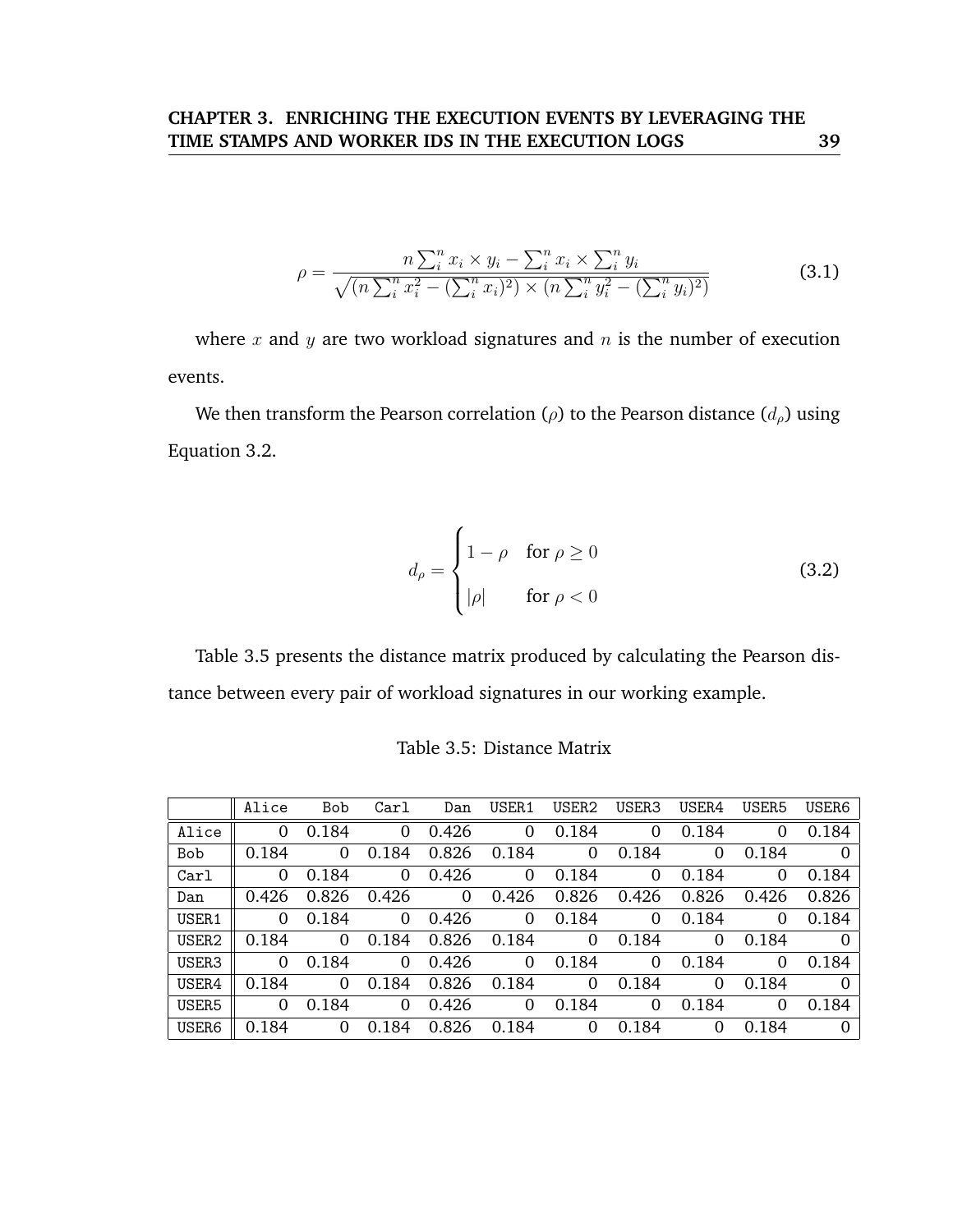### **3.3.3.2 Hierarchical Clustering**

We use an agglomerative, hierarchical clustering procedure (Tan et al., 2005) to cluster the workload signatures using the distance matrix calculated in the previous step. The clustering procedure starts with each signature in its own cluster and proceeds to find and merge the closest pair of clusters (using the distance matrix), until only one cluster (containing everything) is left. One advantage of hierarchical clustering is that we do not need to specify the number of clusters prior to performing the clustering. Further, performance analysts can change the number of clusters (e.g., to produce a larger number of more cohesive clusters) without having to rerun the clustering phase.

Hierarchical clustering updates the distance matrix based on a specified linkage criterion. We use the average linkage, as opposed to the many other linkage criteria (Frades and Matthiesen, 2009; Tan et al., 2005), as the average linkage is the de facto standard (Frades and Matthiesen, 2009; Tan et al., 2005). The average linkage criterion is also the most appropriate when little information about the expected clustering (e.g., the relative size of the expected clusters) is available. We find that the average linkage criterion performs well when clustering workload signatures (i.e., using the average linkage criterion to cluster workload signatures results in our approach having a higher precision than if we had used a different linkage criterion). See Section 3.5.3 and Syer et al. (2014) for a detailed analysis comparing the precision of our approach using different linkage criteria.

When two clusters are merged, the average linkage criterion updates the distance matrix in two steps. First, the merged clusters are removed from the distance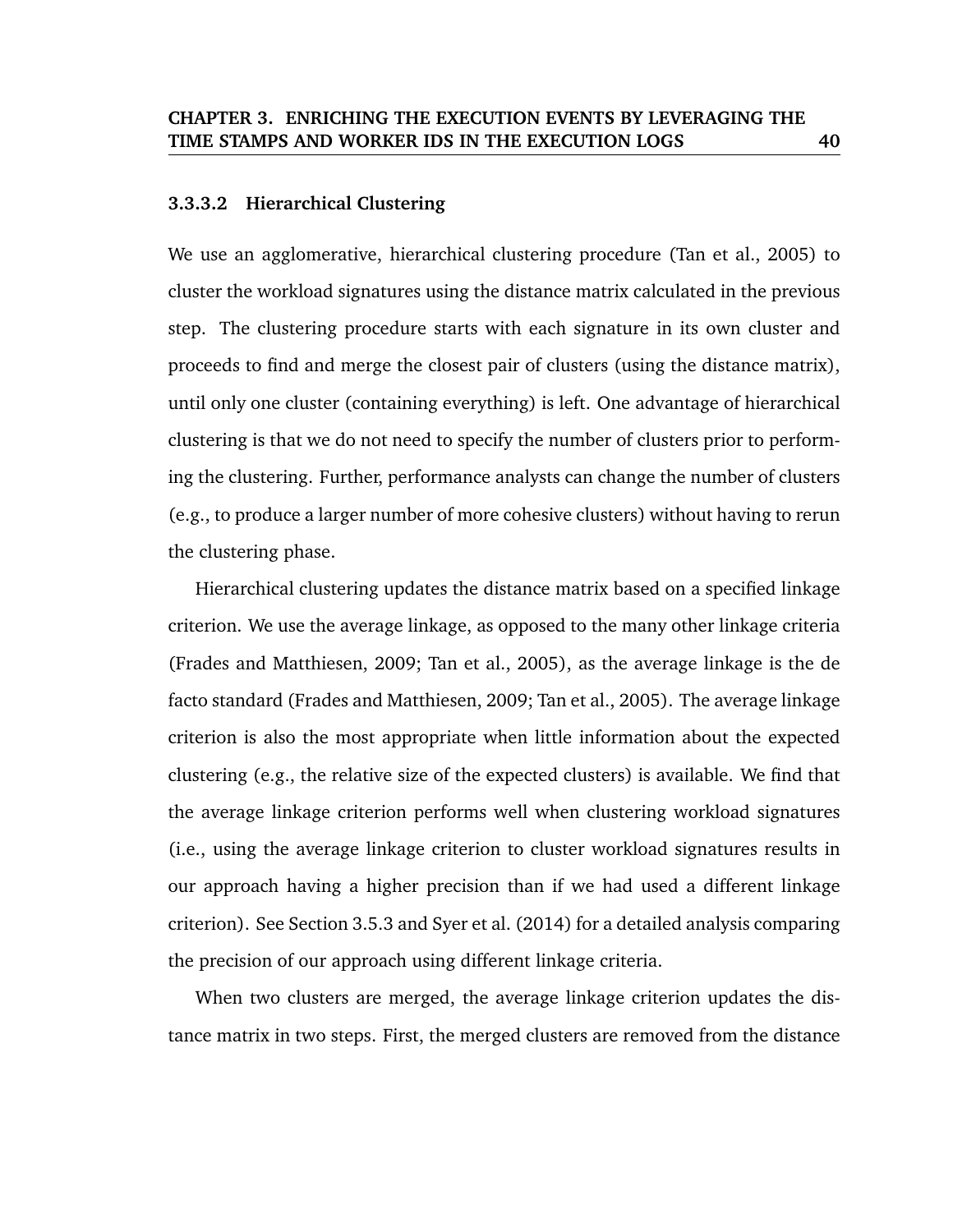matrix. Second, a new cluster (containing the merged clusters) is added to the distance matrix by calculating the distance between the new cluster and all existing clusters. The distance between two clusters is the average distance (as calculated by the Pearson distance) between the workload signatures of the first cluster and the workload signatures of the second cluster (Frades and Matthiesen, 2009; Tan et al., 2005).

We calculate the distance between two clusters  $(d_{x,y})$  using Equation 3.3.

$$
d_{x,y} = \frac{1}{n_x \times n_y} \times \sum_{i}^{n_x} \sum_{j}^{n_y} d_{\rho}(x_i, y_j)
$$
 (3.3)

where  $d_{x,y}$  is the distance between cluster x and cluster y,  $n_x$  is the number of workload signatures in cluster  $x$ ,  $n_y$  is the number of workload signatures in cluster  $y$  and  $d_{\rho}(x_i, y_j)$  is the Pearson distance between workload signature  $i$  in cluster  $x$ and workload signature  $j$  in cluster  $y$ .

Figure 3.2 shows the dendrogram produced by hierarchically clustering the workload signatures from our working example.

### **3.3.3.3 Dendrogram Cutting**

The result of a hierarchical clustering procedure is a hierarchy of clusters. This hierarchy is typically visualized using hierarchical cluster dendrograms. Figure 3.2 is an example of a hierarchical cluster dendrogram. Such dendrograms are binary treelike diagrams that show each stage of the clustering procedure as nested clusters (Tan et al., 2005).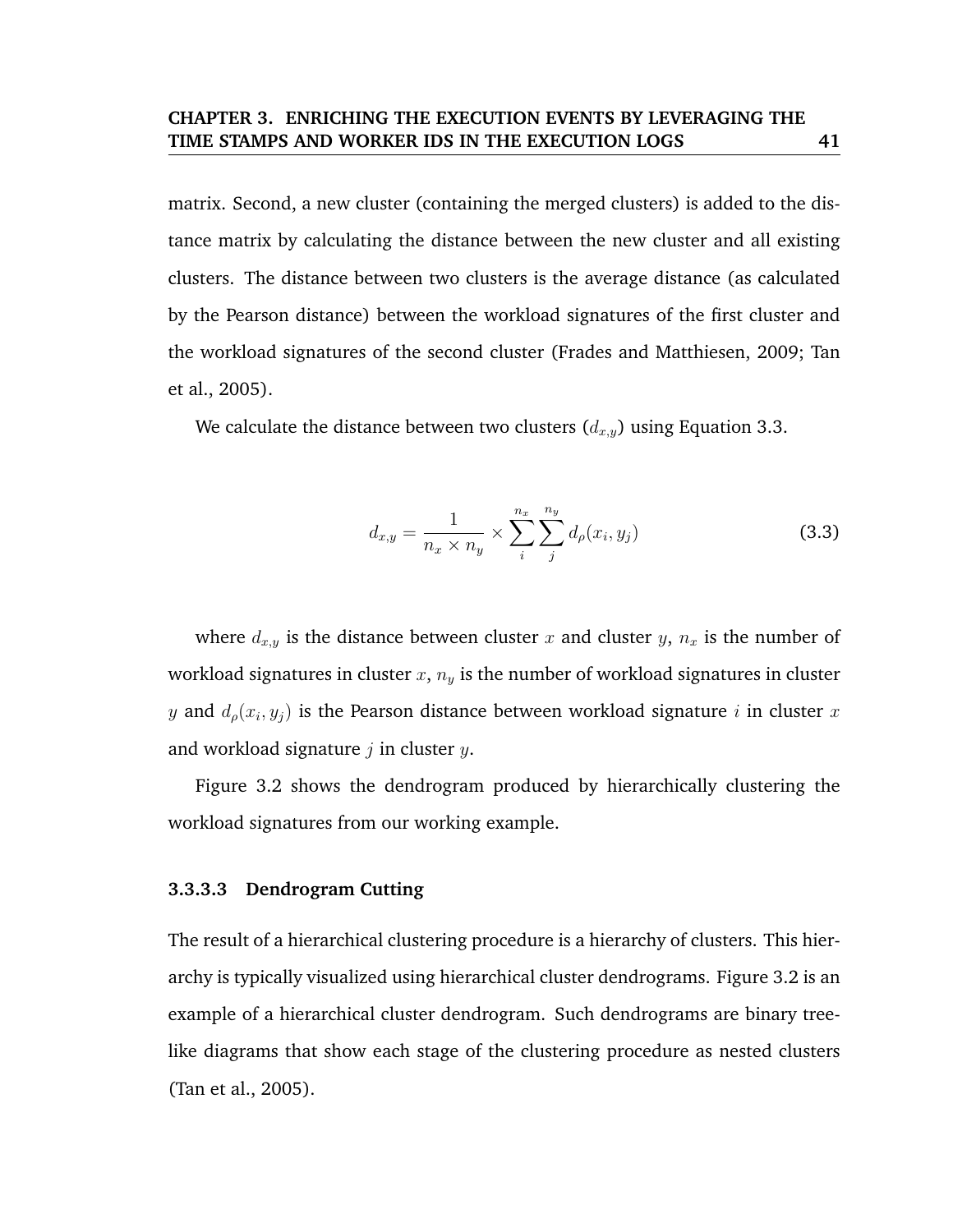

Figure 3.2: Sample Dendrogram. The dotted horizontal line indicates where the dendrogram was cut into three clusters (i.e., Cluster A, B and C).

To complete the clustering procedure, the dendrogram must be cut at some height. This height represents the maximum amount of intra-cluster dissimilarity that will be accepted within a cluster before that cluster is further divided. Cutting the dendrogram results in a clustering where each workload signature is assigned to only one cluster. Such a cutting of the dendrogram is done either by 1) manual (visual) inspection or 2) statistical tests (referred to as stopping rules).

Although a visual inspection of the dendrogram is flexible and fast, it is subject to human bias and may not be reliable. Therefore, we use a stopping rule to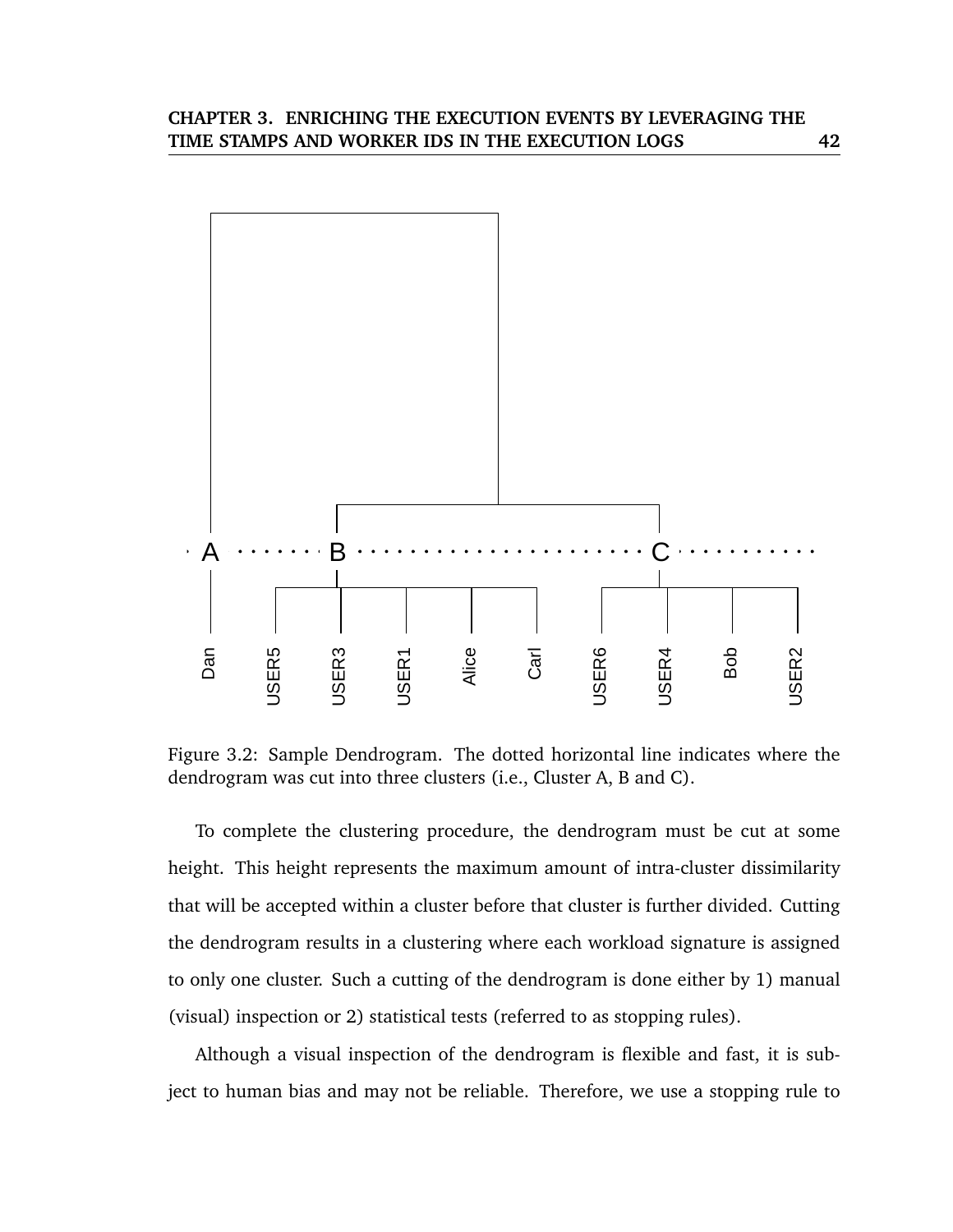determine where to cut the dendrogram. We use the Calinski-Harabasz stopping rule (Calinski and Harabasz, 1974), as opposed to the many other stopping rules (Calinski and Harabasz, 1974; Duda and Hart, 1973; Milligan and Cooper, 1985; Mojena, 1977; Rousseeuw, 1987), as the Calinski-Harabasz stopping rule most often cuts the dendrogram into the correct number of clusters (Milligan and Cooper, 1985). We find that the Calinski-Harabasz stopping rule performs well when cutting dendrograms produced by clustering workload signatures (i.e., using the Calinski-Harabasz stopping rule to cut the dendrograms produced by clustering workload signatures results in our approach having a higher precision than if we had used a different stopping rule). See Section 3.5.3 and Syer et al. (2014) for a detailed analysis comparing the precision of our approach using different stopping rules.

The Calinski-Harabasz stopping rule is a pseudo-*F-statistic*, which is a ratio reflecting within-cluster similarity and between-cluster dissimilarity. The optimal clustering will have high within-cluster similarity (i.e., the workload signatures within a cluster are similar) and a high between-cluster dissimilarity (i.e., the workload signatures from two different clusters are dissimilar).

The dotted horizontal line in Figure 3.2 shows where the Calinski-Harabasz stopping rule cut the hierarchical cluster dendrogram from our working example into three clusters (i.e., the dotted horizontal line intersects with solid vertical lines at three points in the dendrogram). Cluster A contains one user (Dan), cluster B contains four users (Alice, Carl, USER1 and USER3) and cluster C contains three users (Bob, USER2 and USER4).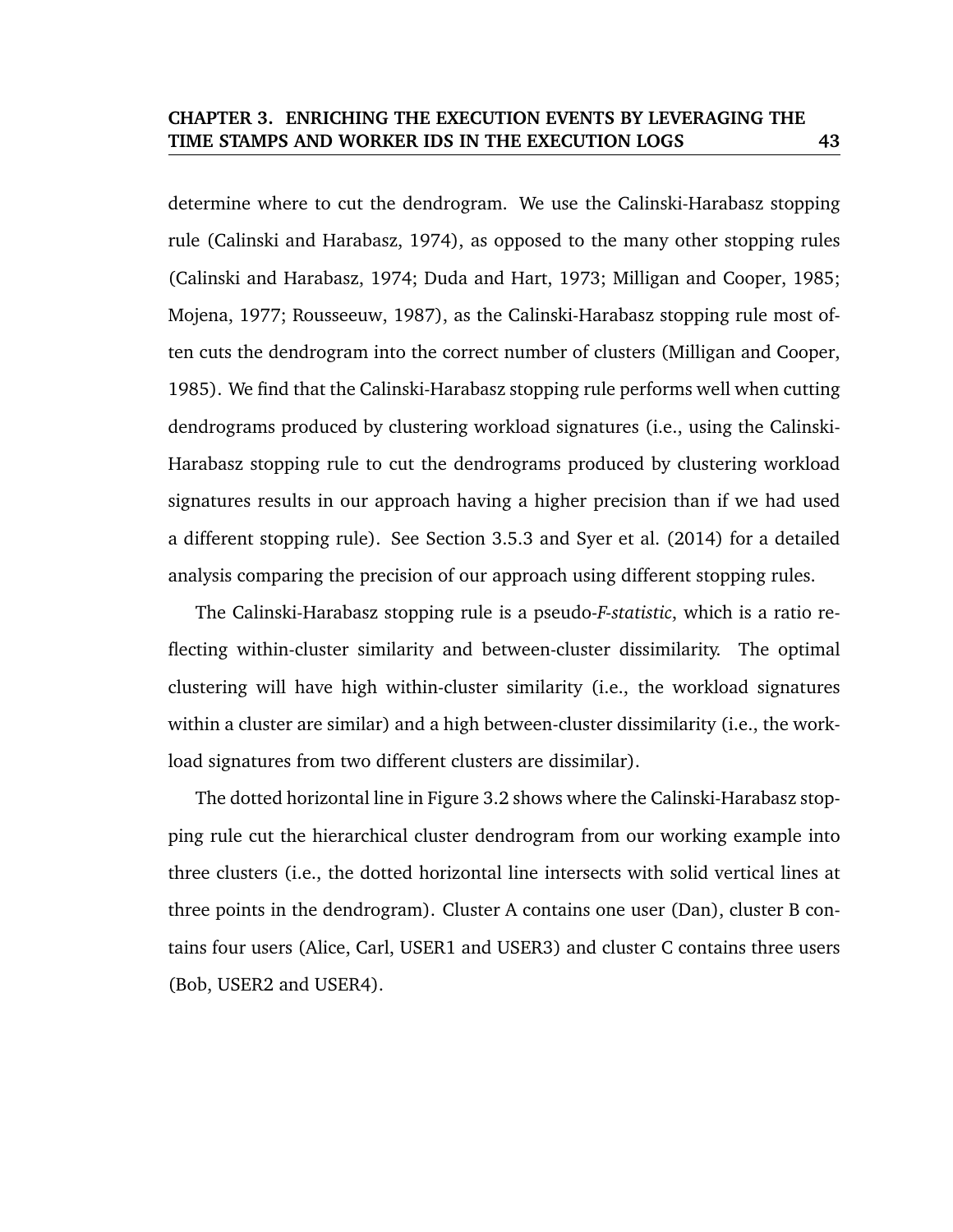### **3.3.4 Cluster Analysis**

The third phase in our approach is to identify the execution events that correspond to the differences between the workload signatures from the performance test and the field. As execution logs may contain billions of events describing the behaviour of millions of users, this phase will only identify the most important workload signature differences. Therefore, our approach helps system experts to update their performance tests by identifying the most meaningful differences between their performance tests and the field. Such "filtering" provides performance analysts with a concrete list of events to investigate.

The cluster analysis phase of our approach consists of two steps. First, we detect outlying clusters. Outlying clusters contain workload signatures that are not well represented in the test (i.e., workload signatures that occur in the field significantly more than in the test). Second, we identify key execution events of the outlying clusters. We refer to these execution events as "signature differences". Knowledge of these signature differences may lead performance analysts to update their performance tests. "Event A occurs 10% less often in the test relative to the field" is an example of a signature difference that may lead performance analysts to update a test such that Event A occurs more frequently.

### **3.3.4.1 Outlying Cluster Detection**

Clusters contain workload signatures from the performance test and/or the field. When clustering workload signatures from a field-representative performance test and the field, we would expect that each cluster would have the same proportion of workload signatures from the field compared to workload signatures from the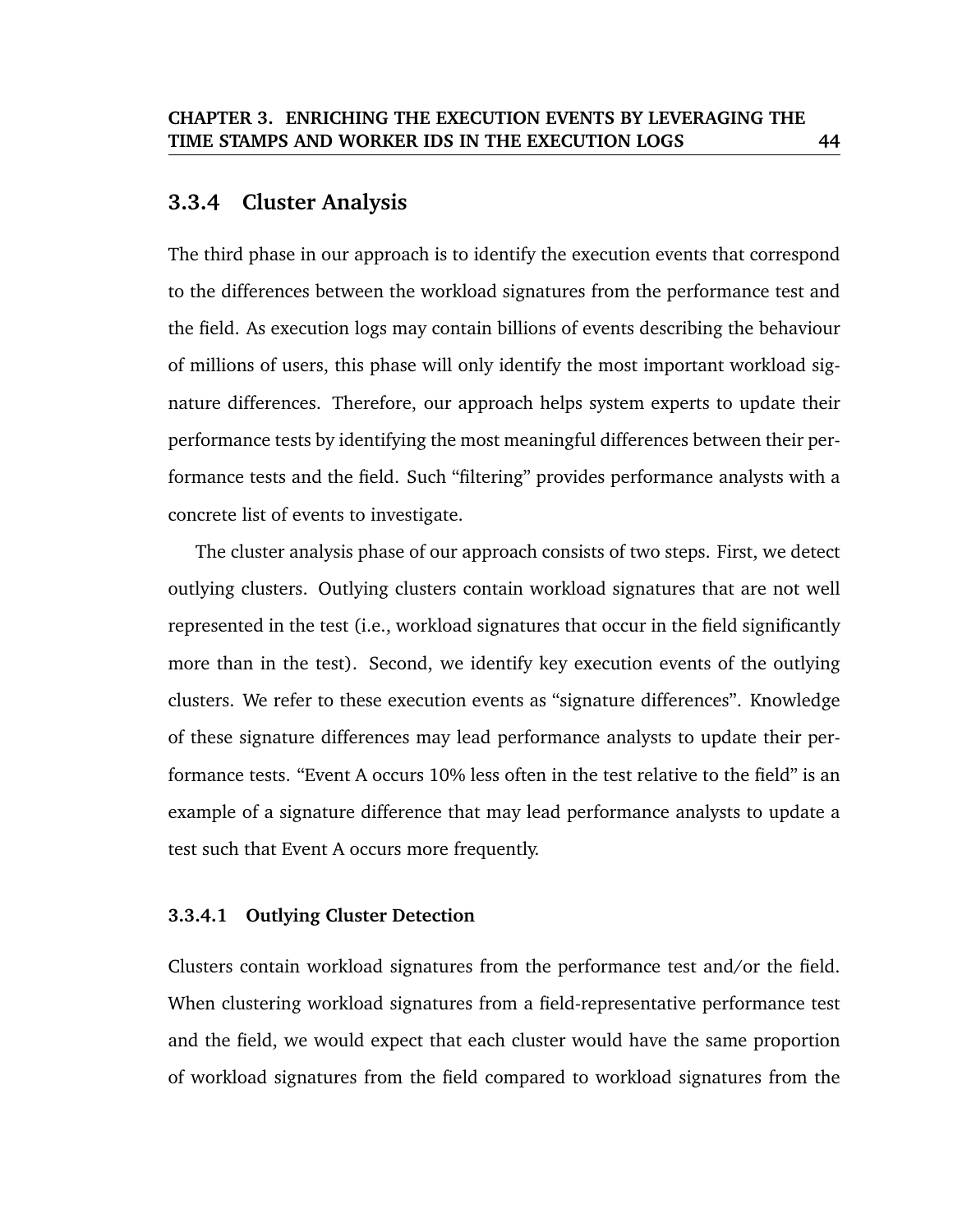test. Clusters with a high proportion of workload signatures from the test relative to the field would then be considered "outlying" clusters. These outlying clusters contain workload signatures that represent behaviour that is seen in the field, but not during the test.

We identify outlying clusters using a *one-sample upper-tailed z-test for a population proportion*. These tests are used to determine whether the observed sample proportion is significantly larger than the hypothesized population proportion. The difference between the observed sample proportion and the hypothesized population proportion is captured by a *Z Score* (Sokal and Rohlf, 2011). Higher *z-scores* indicate an increased probability that the observed sample proportion is greater than the hypothesized population proportion (i.e., that the cluster contains a greater proportion of workload signatures from the field). Hence, as the *Z Score* of a particular cluster increases, the probability that the cluster is an outlying cluster also increases. *One-sample z-tests for a proportion* have successfully been used to identify outliers in software engineering data using these hypotheses (Jiang et al., 2008c; Kremenek and Engler, 2003; Syer et al., 2014).

We construct the following hypotheses to be tested by a *one-sample upper-tailed z-test*. Our *null hypothesis* assumes that the proportion of workload signatures from the field in a cluster is less than 90%. Our *alternate hypothesis* assumes that this proportion is greater than 90%.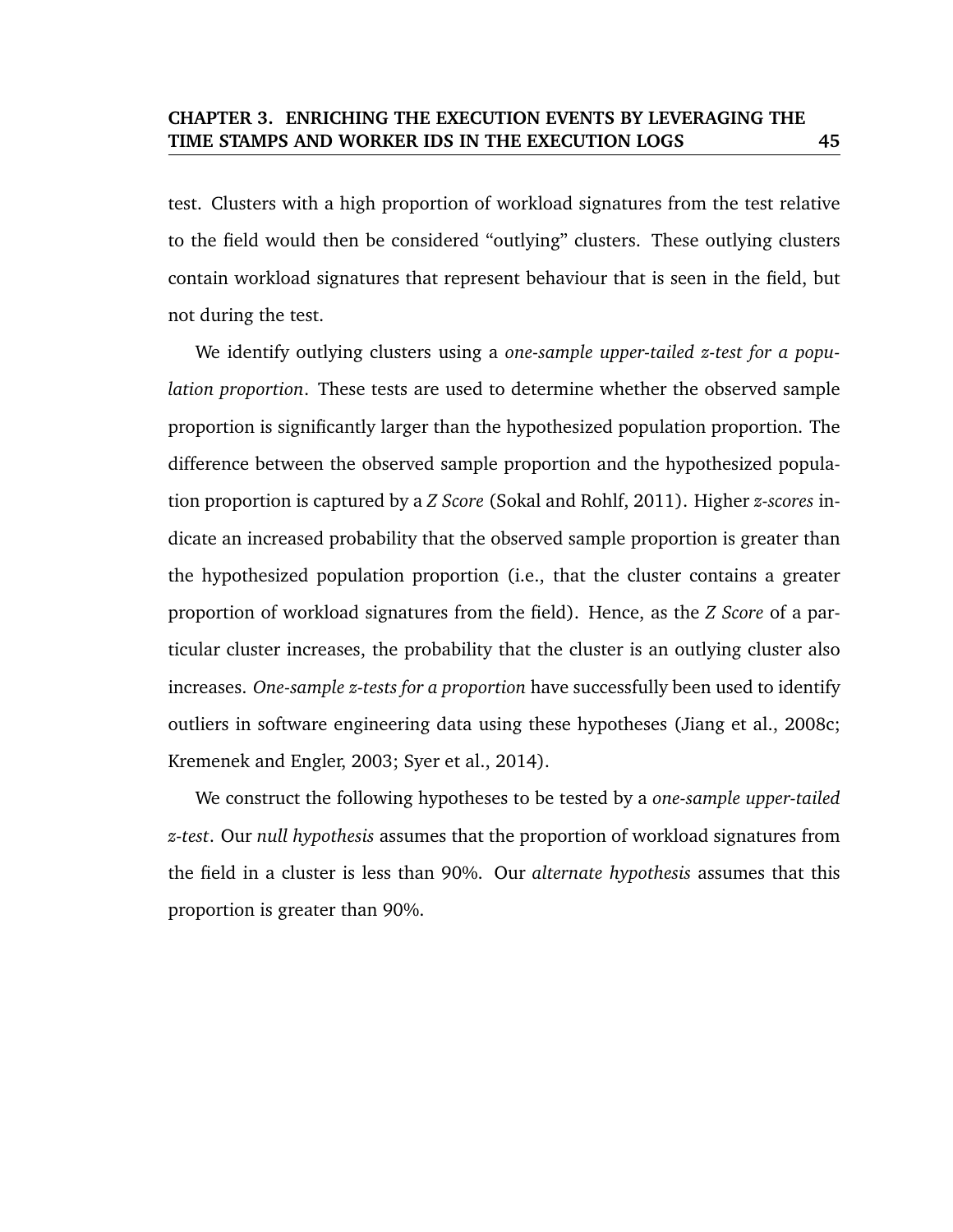Equation 3.4 presents how the *Z Score* of a particular cluster is calculated.

$$
p = \frac{n_x}{n_x + n_y} \tag{3.4}
$$

$$
\sigma = \sqrt{\frac{p_0 \times (1 - p_0)}{n_x + n_y}}
$$
\n(3.5)

$$
z = \frac{p - p_0}{\sigma} \tag{3.6}
$$

where  $n_x$  is the number of workload signatures from the field in the cluster,  $n_y$  is the number of workload signatures from the test in the cluster,  $p$  is the proportion of workload signatures from the field in the cluster,  $\sigma$  is the standard error of the sampling distribution of p and  $p_0$  is the hypothesized population proportion (i.e., 90%, the null hypothesis).

We then use the *Z Score* to calculate a *p-value* to determine whether the sample population proportion is significantly greater than the hypothesized proportion population. This *p-value* accounts for differences in the total number of workload signatures from the test compared to the field as well as variability in the proportion of workload signatures from the field across the clusters.

Equation 3.7 presents how the *p-value* of a particular cluster is calculated.

$$
Z(x, \mu, \sigma) = \frac{1}{\sigma \times \sqrt{2 \times \pi}} \times e^{\frac{-(x-\mu)^2}{2 \times \sigma^2}}
$$
(3.7)

$$
p = P(Z > z) \tag{3.8}
$$

where  $\mu$  is the average proportion of workload signatures in a cluster,  $\sigma$  is the standard deviation of the proportion of workload signatures in a cluster,  $Z(x, \mu, \sigma)$ is the normal distribution given  $\mu$  and  $\sigma$  and  $p$  is the *p*-value of the test.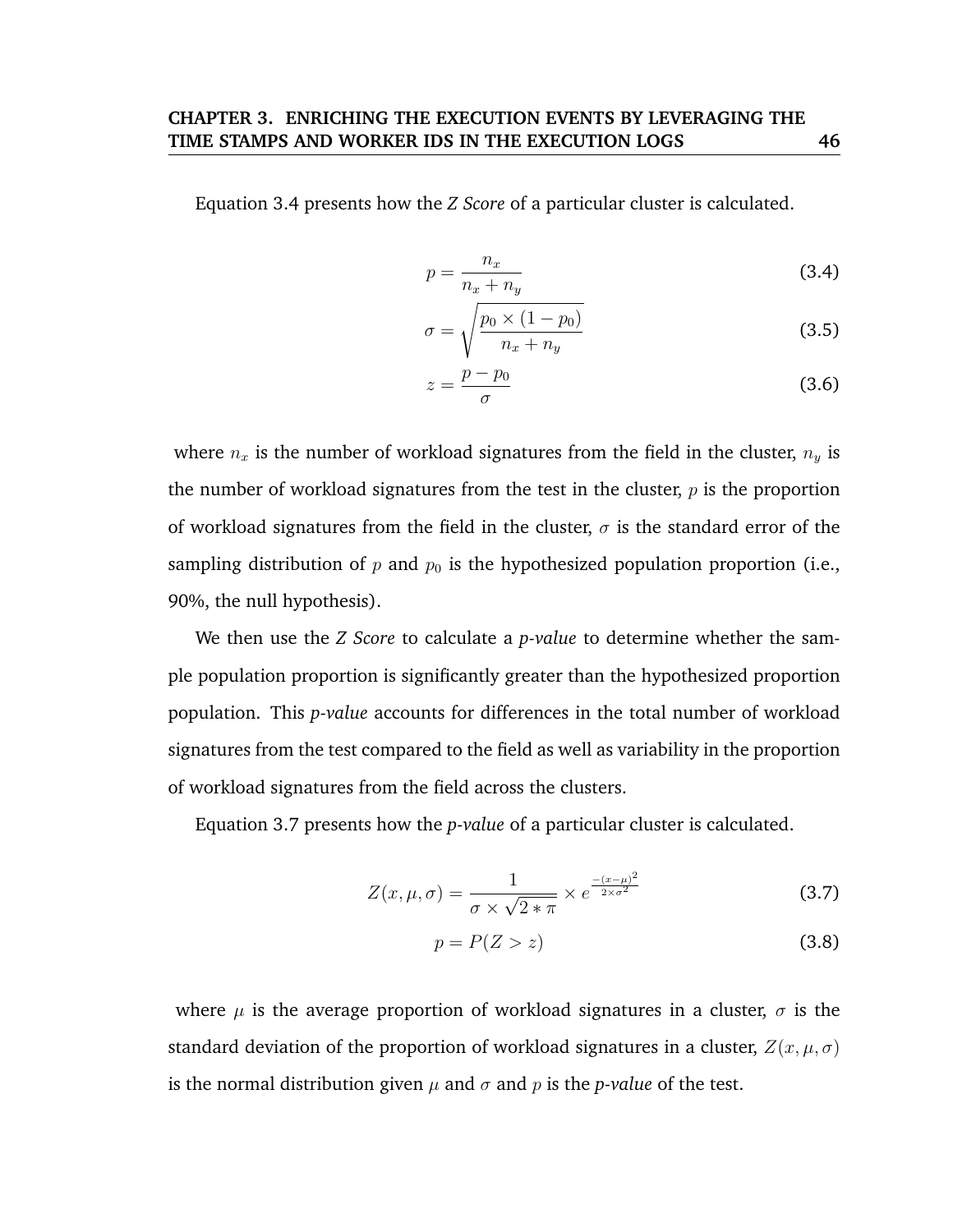Table 3.6 presents the size (i.e., the number of workload signatures in the cluster), breakdown (i.e., the number of workload signatures from the performance test and the field), *Z Score* and *p-value* for each cluster in our working example (i.e., each of the clusters that were identified when the Calinski-Harabasz stopping rule was used to cut the dendrogram in Figure 3.2).

Table 3.6: Identifying Outlying Clusters

|         |             | $#$ Signatures from: |             |          |                 |
|---------|-------------|----------------------|-------------|----------|-----------------|
| Cluster | <b>Size</b> | Field                | <b>Test</b> | Z Score  | <i>p</i> -value |
|         |             |                      |             | 0.333    | 0.68            |
|         |             |                      | 3           | $-3.737$ | 1.00            |
|         |             |                      | 3           | $-4.333$ | 1.00            |

From Table 3.6, we find that clusters with a greater proportion of workload signatures from the field have a larger *Z Score* and smaller *p-value*. For example, the proportion of workload signatures from the field in Cluster A is 100% (i.e., 1/1) and the corresponding *Z Score* is 0.333, whereas the proportion of workload signatures from the field in Cluster B is 40% (i.e., 2/5) and the corresponding *Z Score* is -3.737.

From Table 3.6, we also find that the proportion of workload signatures from the field in any one cluster is not significantly more than 90% (i.e., no *p-values* are less than 0.05). Therefore, no clusters are identified as outliers . However, outliers are extremely difficult to detect in such small data sets. Therefore, for the purposes of this working example, we will assume that Cluster A has been identified as an outlier because its *Z Score* (0.333) is much larger than the *z-scores* of Cluster B (-3.737) or Cluster C (-4.333).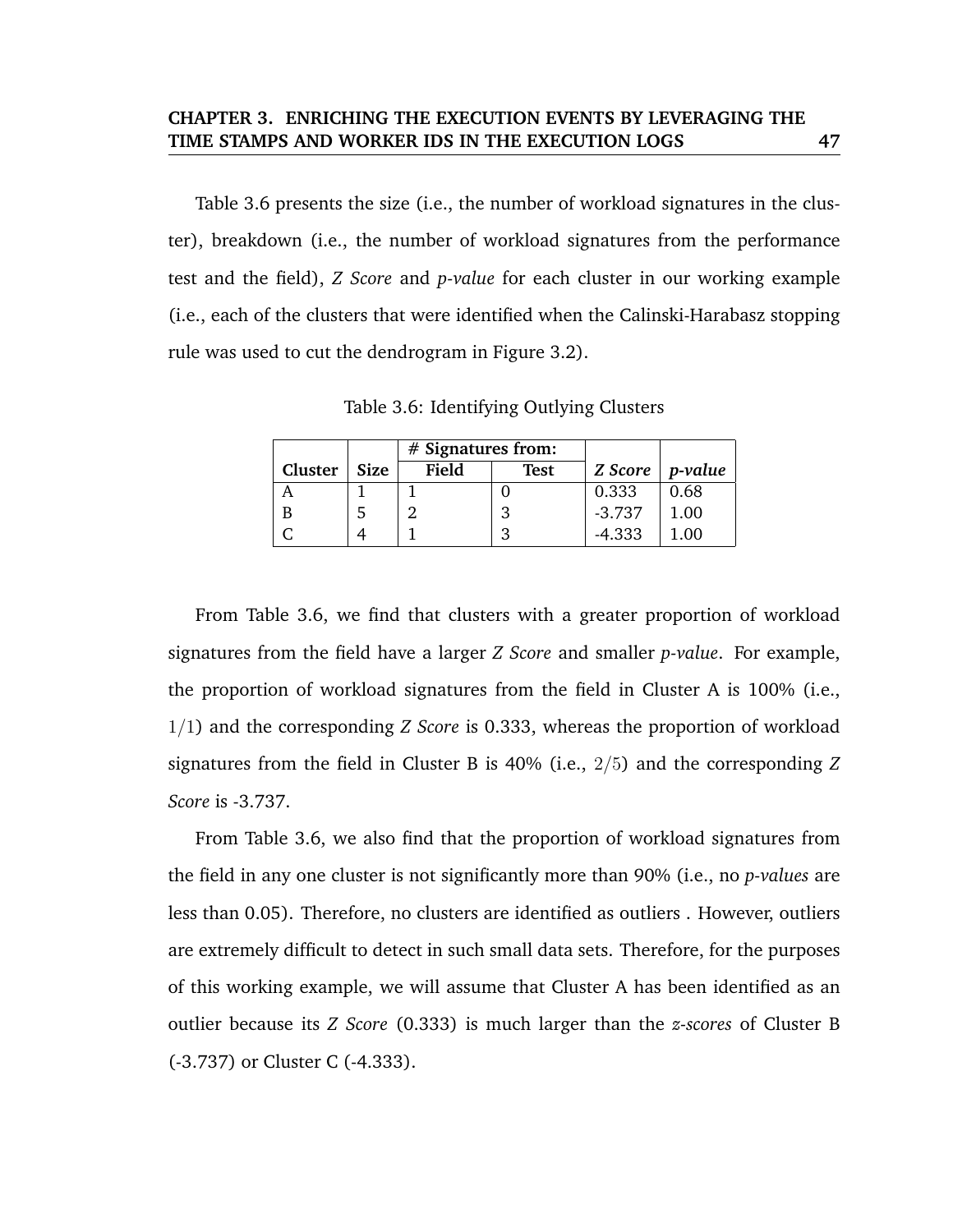### **3.3.4.2 Signature Difference Detection**

We identify the differences between workload signatures in outlying clusters and the average ("normal") workload signature using statistical measures (i.e., *unpaired two-sample two-tailed Welch's unequal variances t-tests* (Student, 1908; Welch, 1997) and *Cohen's d* effect size (Cohen, 1988)). This analysis quantifies the importance of each execution event in differentiating a cluster. Knowledge of these events may lead performance analysts to update their tests.

First, we determine the execution events that differ significantly between the workload signatures in the outlying clusters and the average workload signature. For example, execution events that occur 10 times more often in the workload signatures of an outlying cluster compared to the average workload signature should likely be flagged for further analysis by a system expert.

We perform an *unpaired two-sample two-tailed Welch's unequal variances t-test* to determine which execution events differ significantly between the workload signatures in an outlying cluster and the average workload signature. These tests are used to determine whether the difference between two population means is statistically significant (Student, 1908; Welch, 1997). The difference between the two population means is captured by a *t-statistic*. Larger absolute *t-statistics* (i.e., the absolute value of the *t-statistic*) indicate an increased probability that the two population means differ (i.e., that the number of times an execution event occurs in the workload signatures of an outlying cluster compared to the average workload signature differs). Hence, as the absolute value of the *t-statistic* of a particular execution event and outlying cluster increases, the probability that the number of times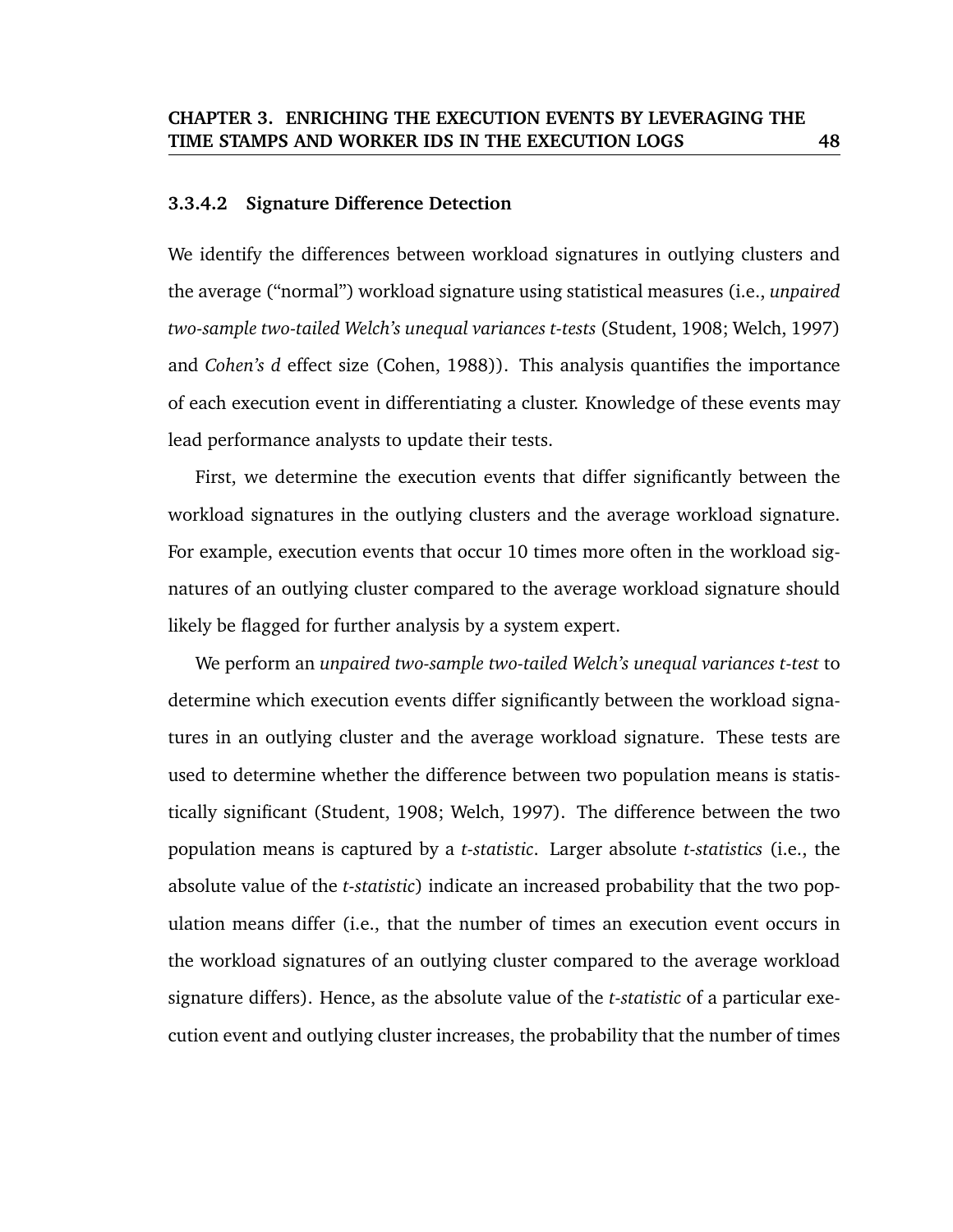an execution event occurs in the workload signatures of an outlying cluster compared to the average workload signature also increases. *T-tests* are one of the most frequently performed statistical tests (Elliott, 2006).

We construct the following hypotheses to be tested by an *unpaired two-sample two-tailed Welch's unequal variances t-test*. Our *null hypothesis* assumes that an execution event occurs the same number of times in the workload signatures of an outlying cluster compared to the average workload signature. Conversely, our *alternate hypothesis* assumes that the execution event does not occur the same number of times in an outlying cluster compared to the average workload signature.

Equation 3.9 presents how the *t-statistic* for a particular execution event and a particular outlying cluster is calculated.

$$
\sigma = \sqrt{\frac{(n_x - 1) \times \sigma_x^2 + (n_y - 1) \times \sigma_y^2}{n_x + n_y + 2}}
$$
\n(3.9)

$$
t = \frac{\mu_x - \mu_y}{\sqrt{\frac{\sigma_x^2}{n_x} + \frac{\sigma_x^2}{n_y}}}
$$
(3.10)

where  $n_x$  is the number of workload signatures in the outlying cluster,  $n_y$  is the total number of workload signatures that are not in the outlying cluster,  $\mu_x$  is the average number of times the execution event occurs in the workload signatures in the outlying cluster,  $\mu_y$  is the average number of times the execution event occurs in all the workload signatures that are not in the outlying cluster,  $\sigma_x$  is the variance of the number of times the execution event occurs in the workload signatures in the outlying cluster,  $\sigma_y$  is the variance of the number of times the execution event occurs in all of the workload signatures that are not in the outlying cluster,  $\sigma$  is the pooled standard deviation of the number of times the execution event occurs in the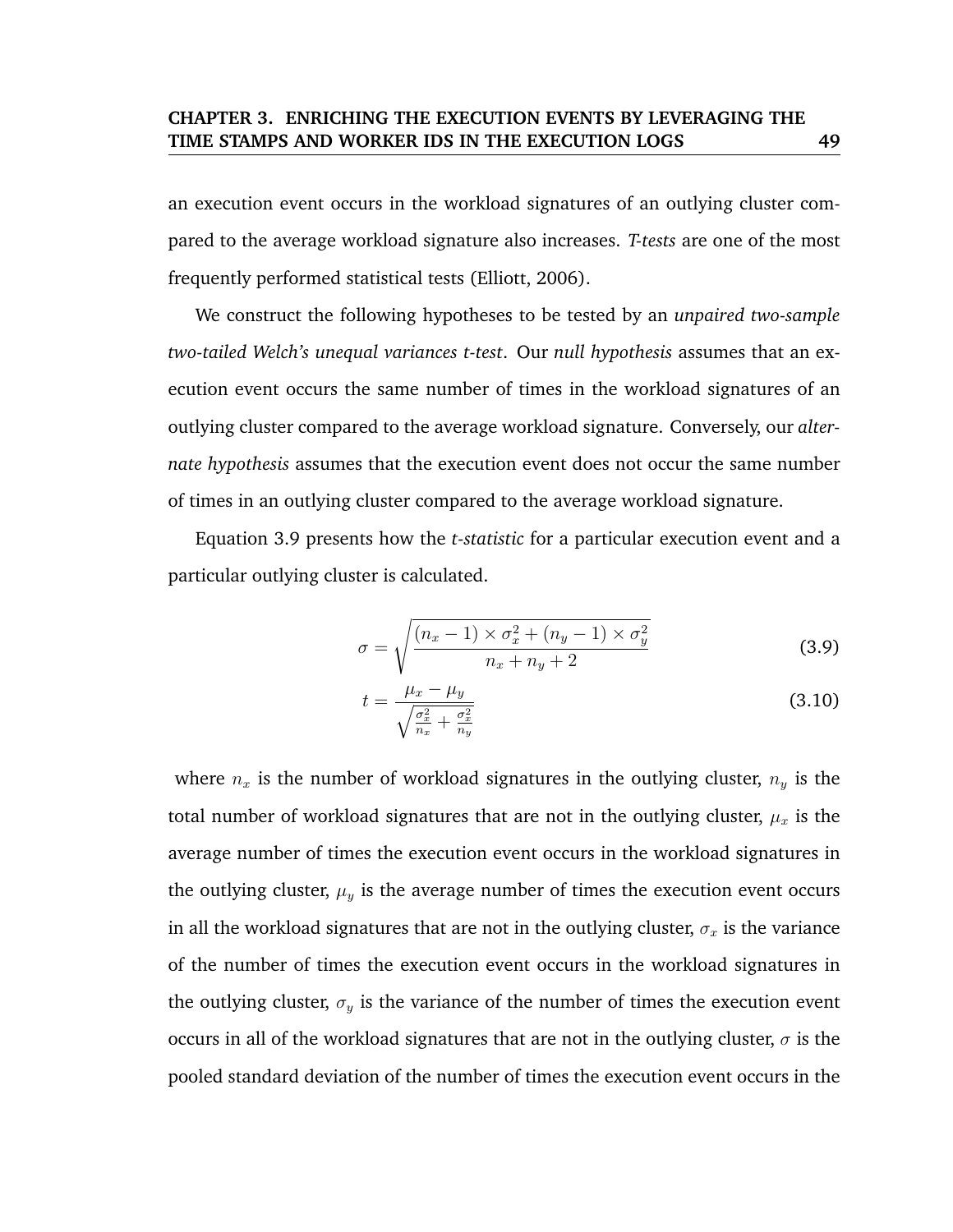workload signatures in the outlying cluster and the number of times the execution event occurs in all the workload signatures and *t* is the *t*-statistic.

We then use the *t-statistic* to calculate a *p-value* to test whether the difference between the number of times an execution event occurs in the workload signatures of an outlying cluster compared to the average workload signature is statistically significant.

Equation 3.11 presents how the *p-value* for a particular execution event and a particular outlying cluster is calculated.

$$
v = \frac{\frac{\sigma_x^2}{n_x} + \frac{\sigma_x^2}{n_y}}{\frac{(\frac{\sigma_x^2}{n_x})^2}{n_x - 1} + \frac{(\frac{\sigma_y^2}{n_y})^2}{n_y - 1}}
$$
(3.11)

$$
T = \frac{\Gamma(\frac{v+1}{2})}{\sqrt{v \times \pi} \times \Gamma(\frac{v}{2})} \times (1 + \frac{x^2}{v})^{-\frac{v+1}{2}}
$$
(3.12)

$$
p = 2 \times P(T < t) \tag{3.13}
$$

where v is the degree of freedom, Γ is the gamma function, T is the *t-distribution* and p is the *p-value* of the test.

Table 3.7 shows the *t-statistic* and the associated *p-value* for each execution event in the outlying cluster (i.e., Cluster A).

Table 3.7: Identifying Influential Execution Events

| Execution       | p-value | $\vert$ Cohen's d | Cohen's d      |
|-----------------|---------|-------------------|----------------|
| <b>Event ID</b> |         |                   | Interpretation |
|                 | 0.39    | 0.95              | Medium         |
| 2               | 0.39    | 0.95              | Medium         |
| 3               | 0.02    | 2.85              | Large          |
|                 | 0.39    | 0.95              | Medium         |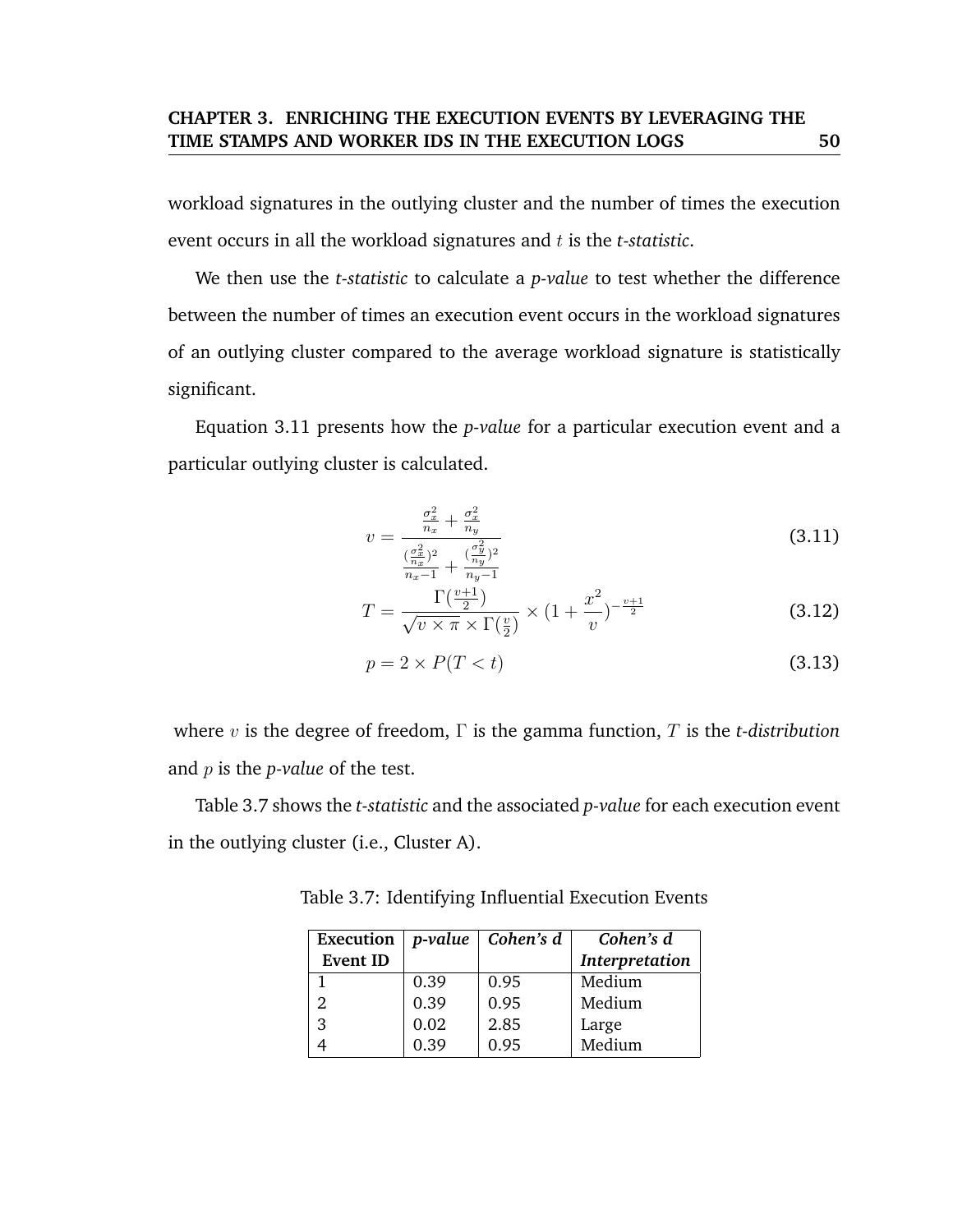From Table 3.7, we find that Execution Event ID 3 (i.e., initiate file transfer) differs significantly between Cluster A and the average workload signatures (i.e.,  $p < 0.01$ ). From the workload signatures in Table 3.3, we see that Execution Event ID 3 occurs twice in Dan's workload signature (i.e., the only workload signature in Cluster A), but never in the other workload signatures.

Second, we determine the most important execution events that differ between the workload signatures in the outlying clusters and the average workload signature. For example, if execution events "A" and "B" occur 2 and 10 times more often in the workload signatures of an outlying cluster compared to the average workload signature, then execution event "B" should be flagged for further analysis by a system expert rather than execution event "A."

We calculate the *Cohen's d* effect size to determine the most important execution events that differ between the workload signatures in the outlying clusters and the average workload signature. *Cohen's d* effect size measures the difference between two population means (Cohen, 1988). Larger *Cohen's d* effect sizes indicate a greater difference between the two population means, regardless of statistical significance. Hence, as the *Cohen's d* effect size of a particular execution event and outlying cluster increases, the difference between the number of times an execution event occurs in the workload signatures of an outlying cluster compared to the average workload signature also increases.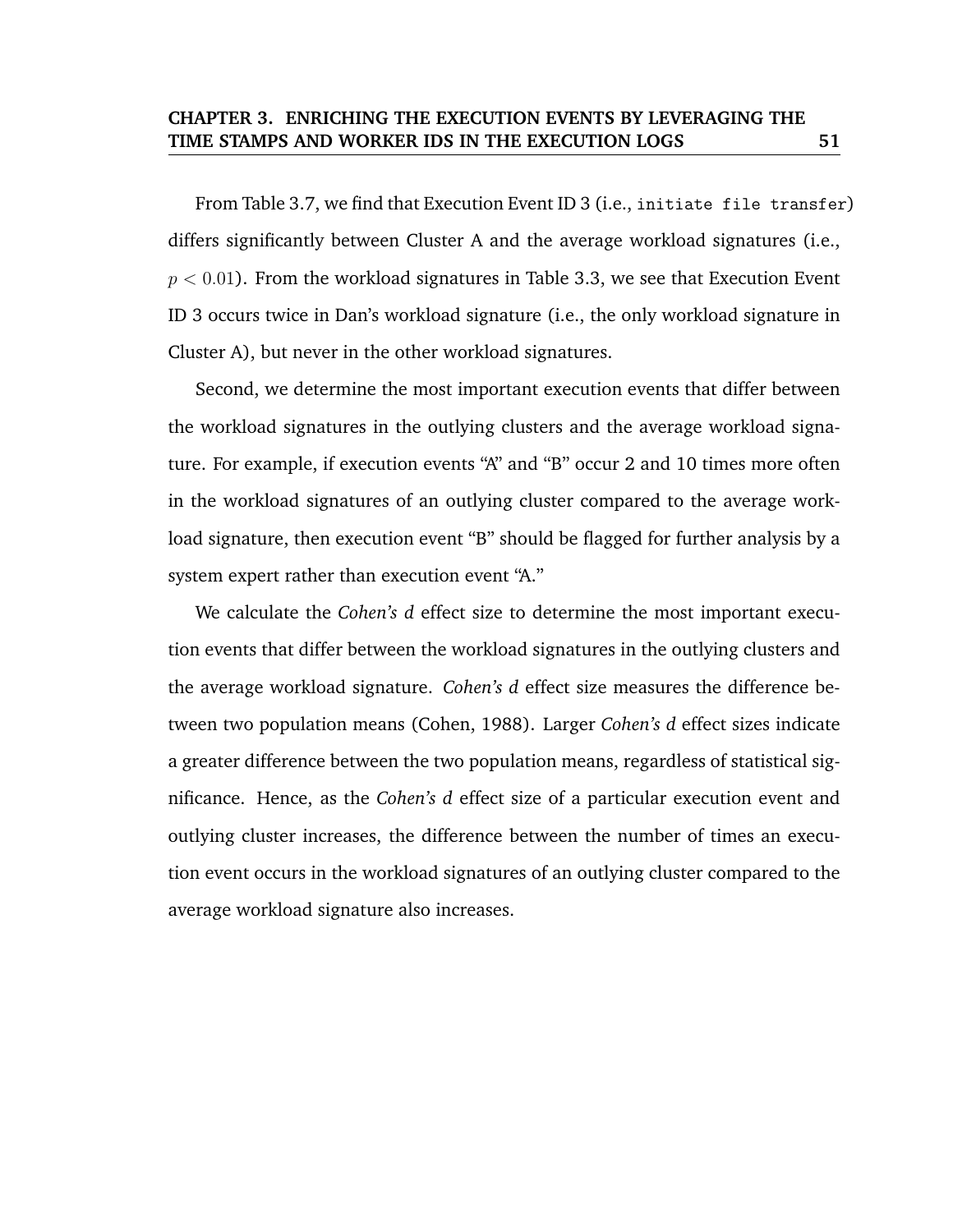Equation 3.14 presents how *Cohen's d* is calculated for a particular execution event and a particular outlying cluster.

$$
\sigma = \sqrt{\frac{(n_x - 1) \times \sigma_x^2 + (n_y - 1) \times \sigma_y^2}{n_x + n_y + 2}}
$$
\n(3.14)

$$
d = \frac{\mu_x - \mu_y}{\sigma} \tag{3.15}
$$

where  $n_x$  is the number of workload signatures in the outlying cluster,  $n_y$  is the total number of workload signatures that are not in the outlying cluster,  $\mu_x$  is the average number of times the event occurs in the workload signatures in the outlying cluster,  $\mu_y$  is the average number of times the event occurs in all the workload signatures that are not in the outlying cluster,  $\sigma_x$  is the variance in the number of times the event occurs in the workload signatures in the outlying cluster,  $\sigma_y$  is the variance in the number of times the event occurs in all of the workload signatures that are not in the outlying cluster,  $\sigma$  is the pooled standard deviation of the number of times the event occurs in the workload signatures in the outlying cluster and the number of times the event occurs in all the workload signatures and d is *Cohen's d*. *Cohen's d* effect size is traditionally interpreted as follows:

$$
\begin{cases}\n\text{trivial} & \text{for } d < 0.2 \\
\text{small} & \text{for } 0.2 < d \le 0.5 \\
\text{medium} & \text{for } 0.5 < d \le 0.8 \\
\text{large} & \text{for } d > 0.8\n\end{cases}\n\tag{3.16}
$$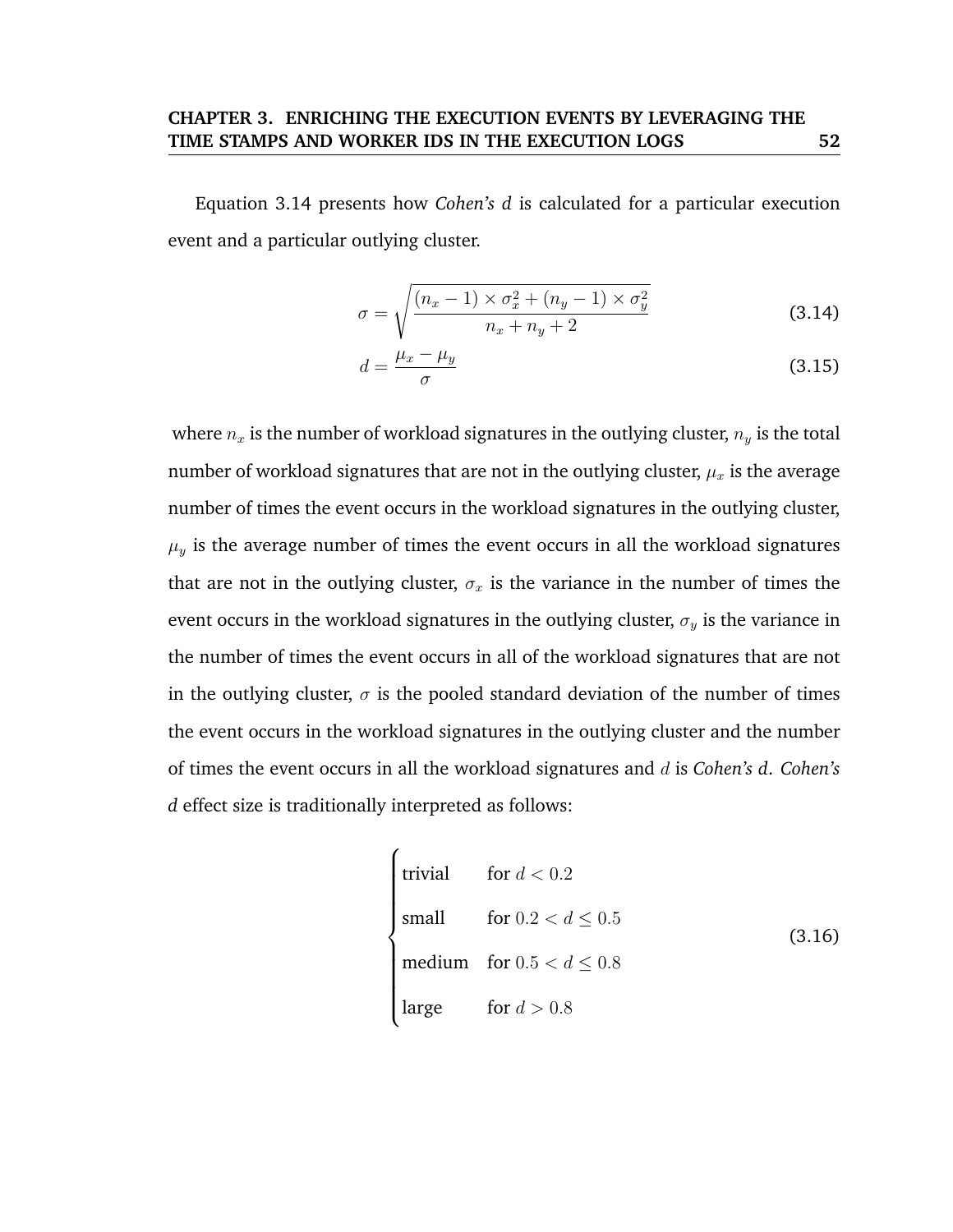However, such an interpretation was originally proposed for the social sciences. Kampenes et al. (2007) performed a systematic review of 103 software engineering papers and empirically established the following interpretation of effect sizes in software engineering research.

$$
\begin{cases}\n\text{trivial} & \text{for } d < 0.17 \\
\text{small} & \text{for } 0.17 < d \le 0.6 \\
\text{medium} & \text{for } 0.6 < d \le 1.4 \\
\text{large} & \text{for } d > 1.4\n\end{cases}\n\tag{3.17}
$$

From Table 3.7, we find that Execution Event ID 3 (i.e., initiate file transfer) has a large (i.e.,  $d > 1.4$ ) effect size indicating that the difference in Execution Event ID 3 between the workload signatures in Cluster A and the average workload signature is large.

Finally, we identify the influential events as any execution event where the *ttest p-value* indicates a statistically significant difference (i.e., p < 0.01) between the workload signatures in the outlying cluster and the average workload signature and the *Cohen's d* indicates a large difference (i.e.,  $d > 1.4$ ) between the workload signatures in the outlying cluster and the average workload signature. Table 3.7 shows the *Cohen's d* and its interpretation for each execution event in the outlying cluster (i.e., Cluster A).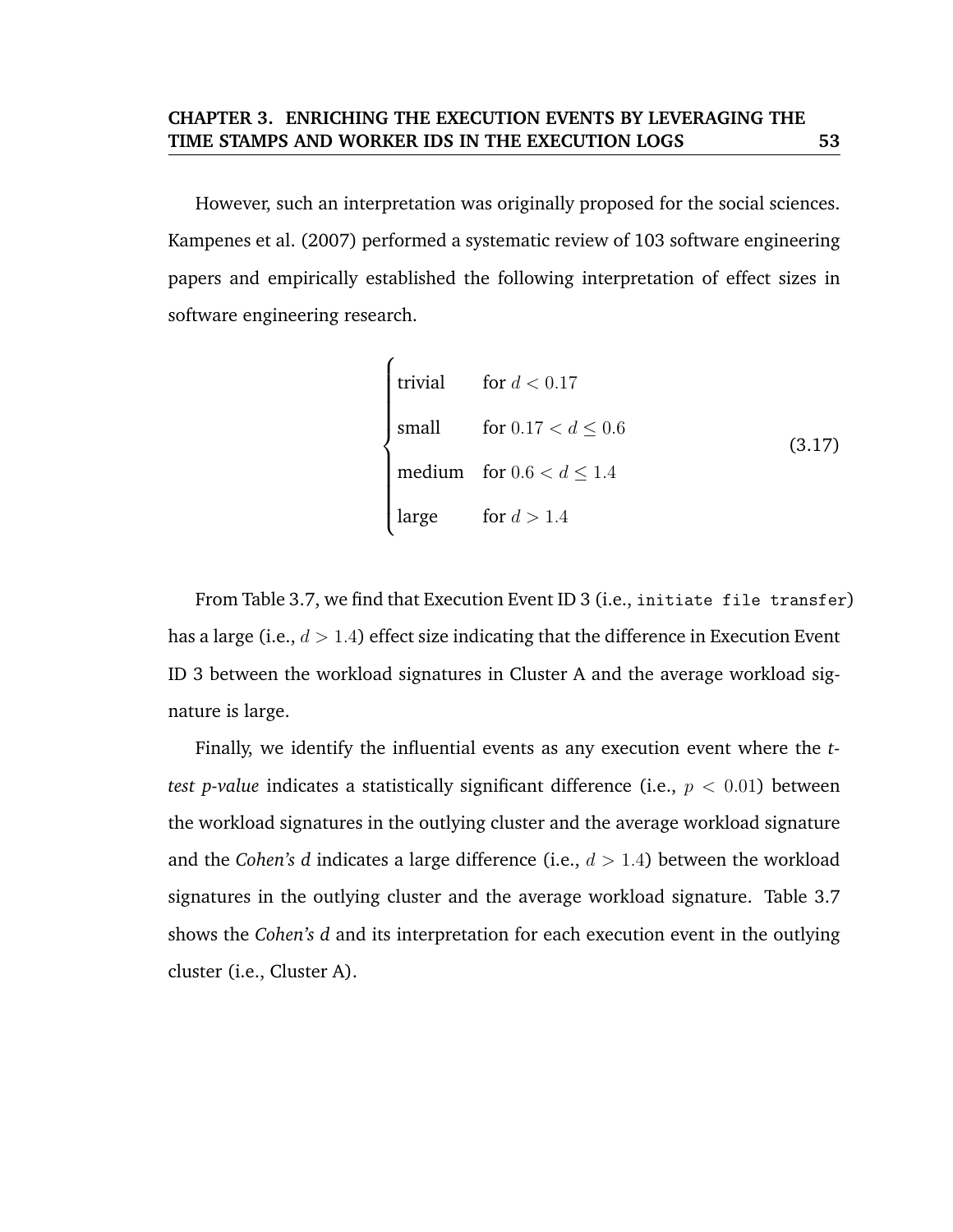From Table 3.7, we find that the difference in Execution Event ID 3 (i.e., initiate file transfer) between the workload signatures in Cluster A and the average workload signature is statistically significant (i.e.,  $p < 0.01$ ) and large (i.e.,  $d > 1.4$ ). Therefore, our approach identifies one workload signature (i.e., the workload signature representing the user Dan) as a key difference between the performance test and the field of our working example. In particular, the initiate file transfer event is not well represented in the test (in fact it does not occur at all). Performance analysts should then adjust the workload intensity of the file transfer functionality in the test.

In our simple working example, performance analysts could have examined how many times each execution event had occurred and identified events that occur much more frequently in the test compared to the field. However, manual analysis is not feasible in practice. For example, our enterprise case studies contain hundreds of different types of execution events and millions of log lines. Further, some execution events have a different impact on the system's behaviour based on the manner in which the event is executed. For example, our second enterprise case study identifies execution events that only causes errors when over-stressed by an individual user (i.e., one user executing the event 1,000 times has a different impact on the system's behaviour than 100 users each executing the event 10 times). Therefore, in practice performance analysts cannot simply examine event occurrence frequencies.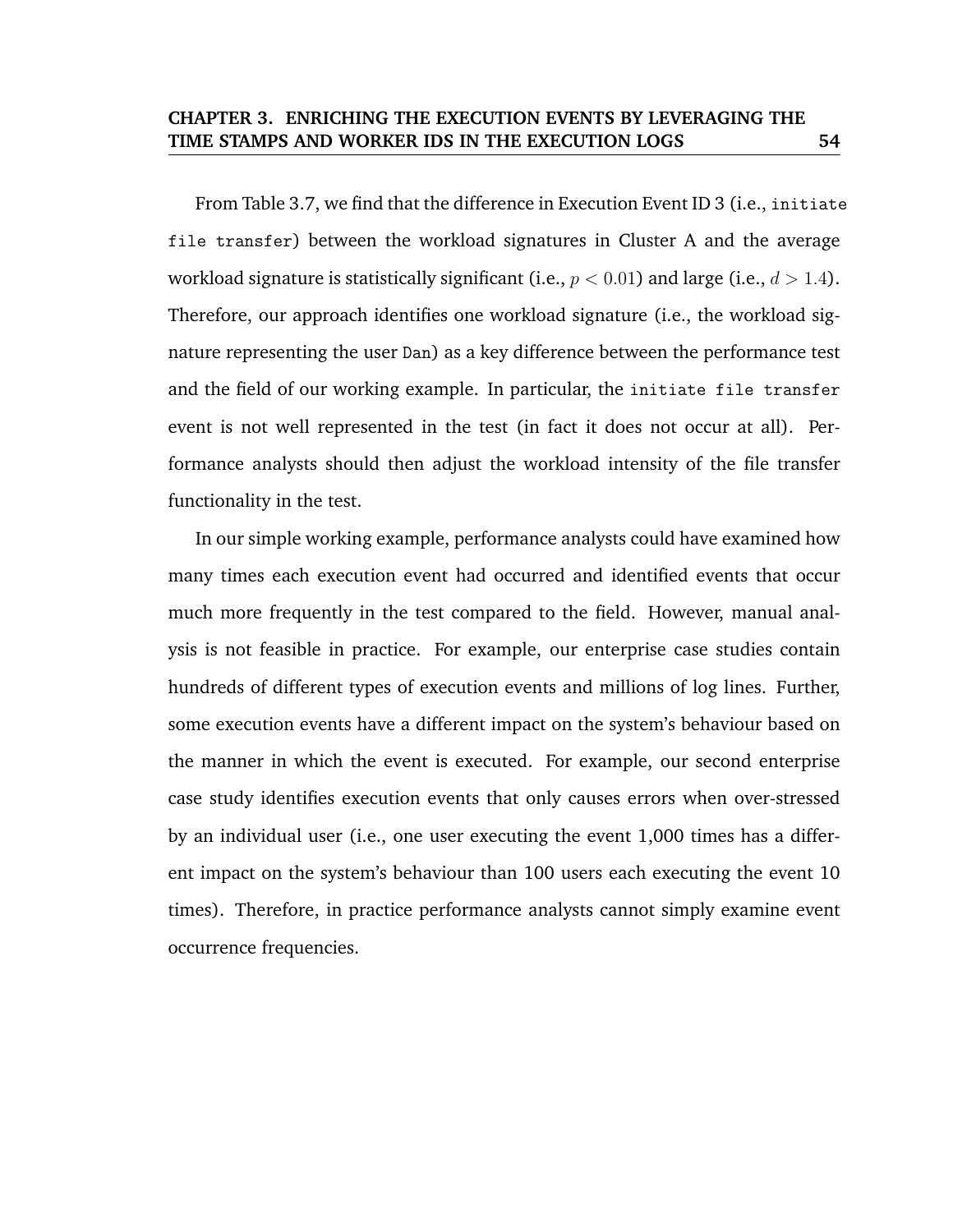# **3.4 Case Studies**

This section outlines the setup and results of our case studies. First, we present two case studies using Hadoop applications. We then discuss the results of three case studies using an enterprise system. Table 3.8 outlines the systems and data sets used in our case studies.

Our case studies aim to determine whether our approach can detect workload signature differences due to feature, intensity and issue differences between a performance test and the field. Our case studies include systems whose users are either human (Enterprise System) or software (Hadoop) agents.

We compare our results with the current state-of-the-practice. Currently, performance analysts validate performance tests by comparing the number of times each execution event has occurred during the test compared to the field and investigating any differences (Alspaugh et al., 2014; Cataldo et al., 2013; Hassan et al., 2008; Rosa, 2016). Therefore, we rank the events based on the difference in occurrence between the test and the field. We then investigate the events with the largest differences. In practice, performance analysts do not know how many of these events should be investigated. Therefore, we examine the same number of events as our approach identifies such that the effort required by performance analysts to manually analyze the events flagged by either 1) our approach or 2) the state of the practice is approximately equal. For example, if our approach flags 10 execution events, we examine the top 10 events ranked by the state-of-the-practice. We then compare the precision of our approach to the state-of-the-pratice. We define precision as the percentage of execution events that our approach identified as meaningful differences between the system's behaviour in the field and during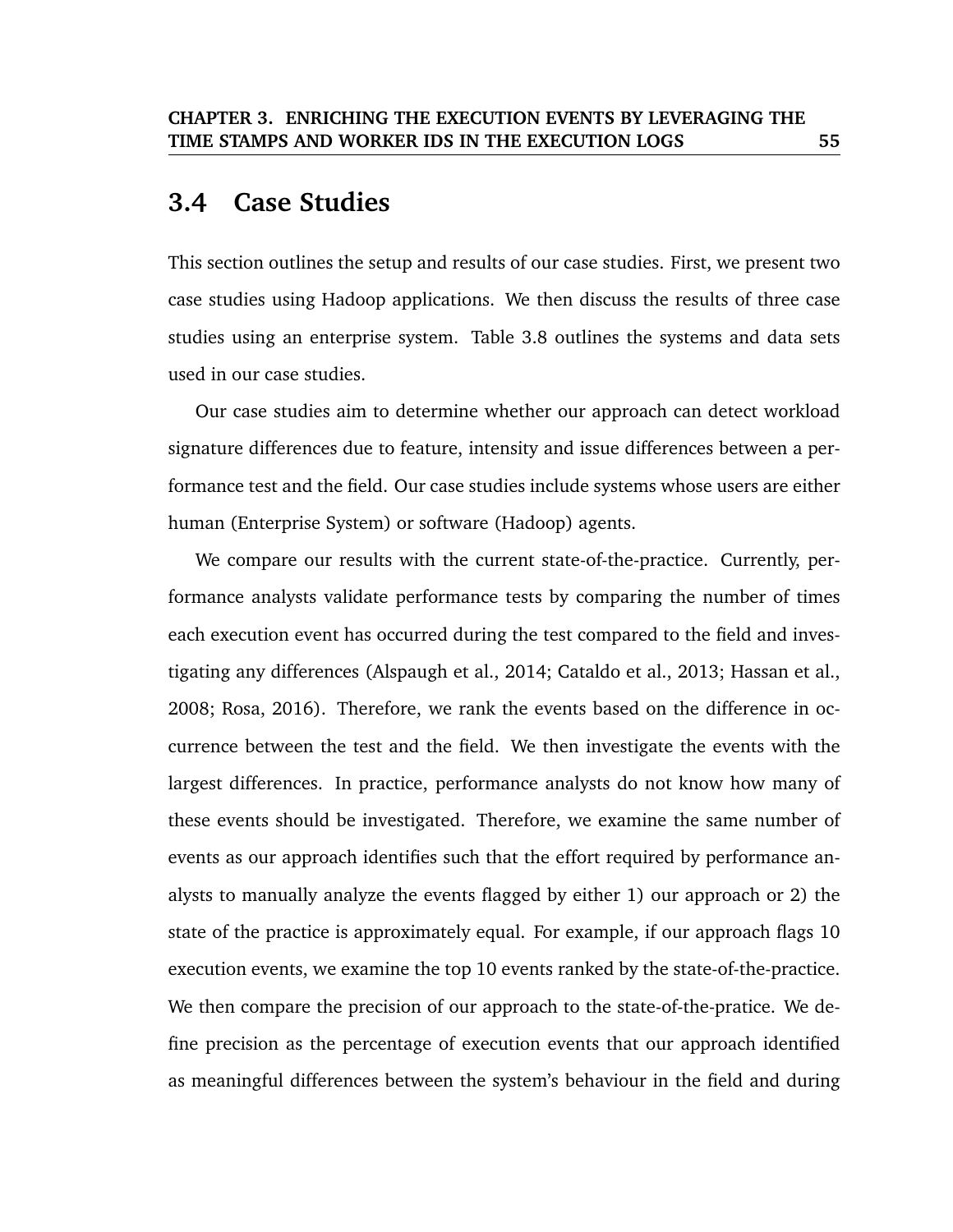|                                 |                           | Hadoop                                               |                              |                                        | Enterprise System            |                                                      |
|---------------------------------|---------------------------|------------------------------------------------------|------------------------------|----------------------------------------|------------------------------|------------------------------------------------------|
| Application<br>domain           |                           | Data processing                                      |                              |                                        | Telecom                      |                                                      |
| License                         |                           | Open-source                                          |                              |                                        | Enterprise                   |                                                      |
|                                 |                           |                                                      | Performance Test Data        |                                        |                              |                                                      |
| # Log Lines                     | 3,862                     | 6.851                                                | 169.627                      | 9,295,418                              | 6,788,510                    | 2,341,174                                            |
| <b>Notes</b>                    | Performance               | Performance                                          | Performance                  | perfor-<br>Use-case                    | Performance                  | Field-                                               |
|                                 | test driven by            | driven by<br>test                                    | test driven by               | mance test driven                      | 4<br>test driven by          | representative                                       |
|                                 | Hadoop<br>the             | Hadoop<br>the                                        | Hadoop<br>the                | by a load genera-<br>tor.              | replay script.               | performance                                          |
|                                 | WordCount<br>application. | WordCount<br>application.                            | Exotic Songs<br>application. |                                        |                              | a<br>$\overline{M}$<br>replay script.<br>test driven |
|                                 |                           |                                                      | <b>Field Data</b>            |                                        |                              |                                                      |
| # Log Lines                     | 6,120                     | 45,262                                               | 173,235                      | 6,788,510                              | 7,383,738                    | 2,517,558                                            |
| <b>Notes</b>                    | failure<br>Machine 1      | Java heap space                                      | Performance                  | No errors in the                       | the<br>$\Xi$<br>Crash        | No errors in the                                     |
|                                 | $\vec{d}$<br>in the fiel  | exception in the<br>field.                           | degradation<br>in the field. | field.                                 | field.                       | field.                                               |
|                                 |                           |                                                      | Case Study                   |                                        |                              |                                                      |
| study<br>Case                   | failure<br>Machine        | Java heap space                                      | LZO Compres-                 | use-<br>Comparing                      | Comparing                    | Comparing field-                                     |
| name                            | $\vec{d}$<br>in the fiel  | the<br>$\Xi$<br>error                                | sion enabled                 | case performance                       | perfor-<br>replay            | representative re-                                   |
|                                 |                           | field.                                               | in the field.                | tests to the field.                    | mance tests to<br>the field. | play performance<br>ests to the field.               |
|                                 |                           |                                                      |                              |                                        |                              |                                                      |
| Type of Differ-<br>ences        | Issue difference          | Issue difference                                     | Feature differ-<br>ence      | Intensity and fea-<br>ture differences | differ-<br>Intensity<br>ence | No difference                                        |
|                                 |                           |                                                      | Results                      |                                        |                              |                                                      |
| Influential<br>Events           | $^{12}$                   | S                                                    | $\mathbf{c}$                 | 28                                     | LO                           | 0                                                    |
| Precision                       | 91.7%                     | 66.7%                                                | 100%                         | 92.9%                                  | 100%                         | $*100%$                                              |
|                                 |                           |                                                      |                              |                                        |                              |                                                      |
| (State-of-the-<br>Precision     | 58.3%                     | 66.7%                                                | 100%                         | 42.9%                                  | 0%                           | $*100%$                                              |
| Practice)                       |                           |                                                      |                              |                                        |                              |                                                      |
| Precision                       | $\frac{8}{6}$             | $\frac{9}{6}$                                        | 100%                         | 14.9%                                  | 0%                           | 0%                                                   |
| (Statistica)                    |                           |                                                      |                              |                                        |                              |                                                      |
| Comparison)                     |                           |                                                      |                              |                                        |                              |                                                      |
| $*$ no execution events were fl |                           | lagged because the field and the test do not differ. |                              |                                        |                              |                                                      |

# Table 3.8: Case Study Subject Systems.

**CHAPTER 3. ENRICHING THE EXECUTION EVENTS BY LEVERAGING THE TIME STAMPS AND WORKER IDS IN THE EXECUTION LOGS 56**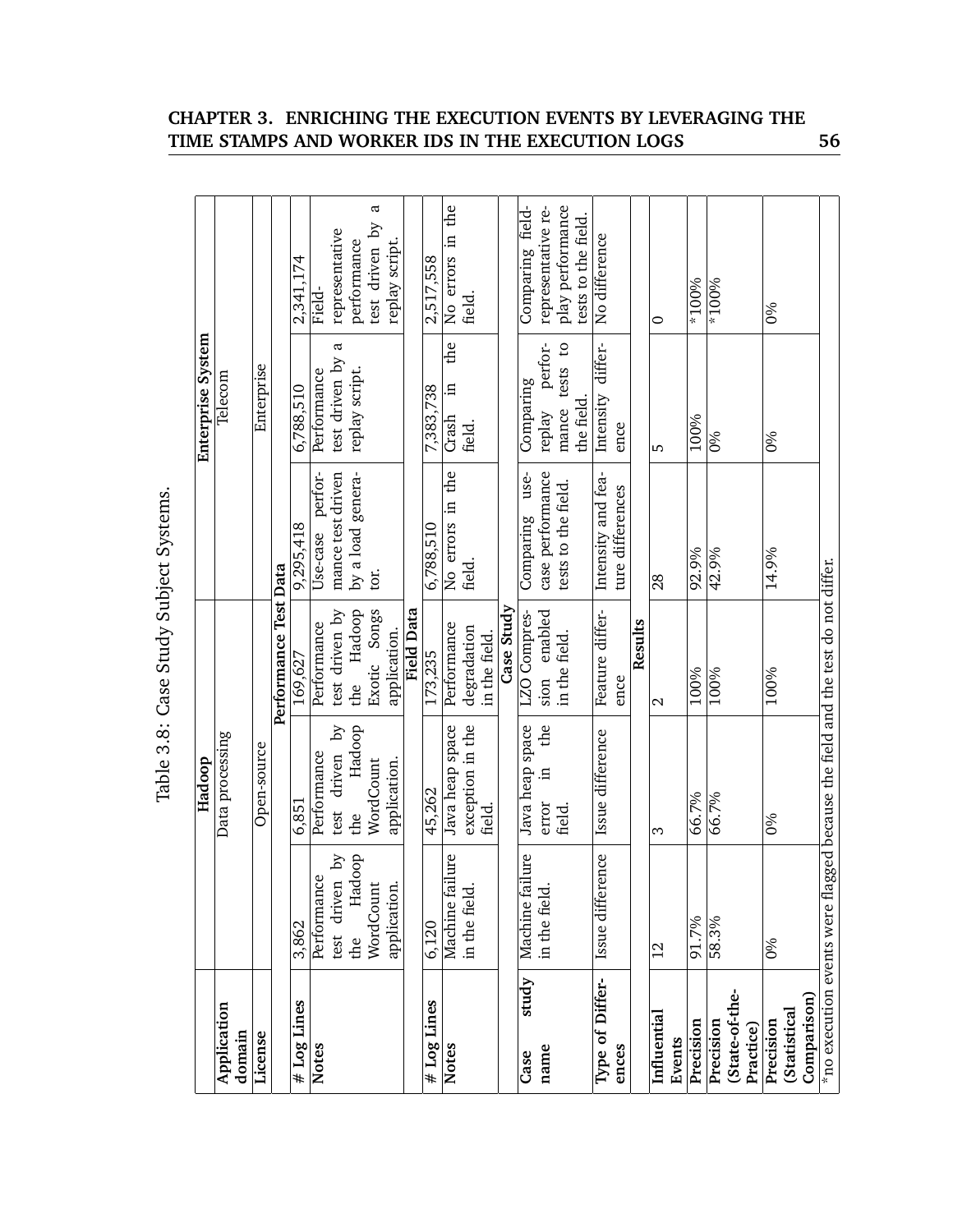the test that multiple, independent system experts confirmed are meaningful differences between the system's behaviour in the field and during the test. These experts have several years of experience using these logs to detect and diagnose performance problems in these systems. Therefore, they have deep knowledge of how the execution logs are used to understand the system's behaviour in practice.

We also compare our results to the results of a basic statistical comparison of the execution logs from a performance test and the field. We use the same statistical measures that are outlined in Section 3.3.4.2 (i.e., *t-tests* and *Cohen's d*) to statistically compare the number of times each execution event has occurred during the test compared to the field. This statistical comparison is identical to our approach when one workload signature representing the aggregated user behaviour is generated from the test and another from the field (i.e., our approach without clustering). We flag all events with a statistically significant (i.e.,  $p < 0.01$ ) and large (i.e.,  $d > 1.4$ ) difference between the test and the field. This comparison demonstrates the value added by our approach compared to a simple statistical comparison of the execution logs.

### **3.4.1 Hadoop Case Study**

### **3.4.1.1 The Hadoop Platform**

Our first case study system are two applications that are built on the Hadoop platform. Hadoop is an open-source distributed data processing platform that implements MapReduce (Dean and Ghemawat, 2008; Hadoop, 2014).

MapReduce is a distributed data processing framework that allows large amounts of data to be processed in parallel by the nodes of a distributed cluster of machines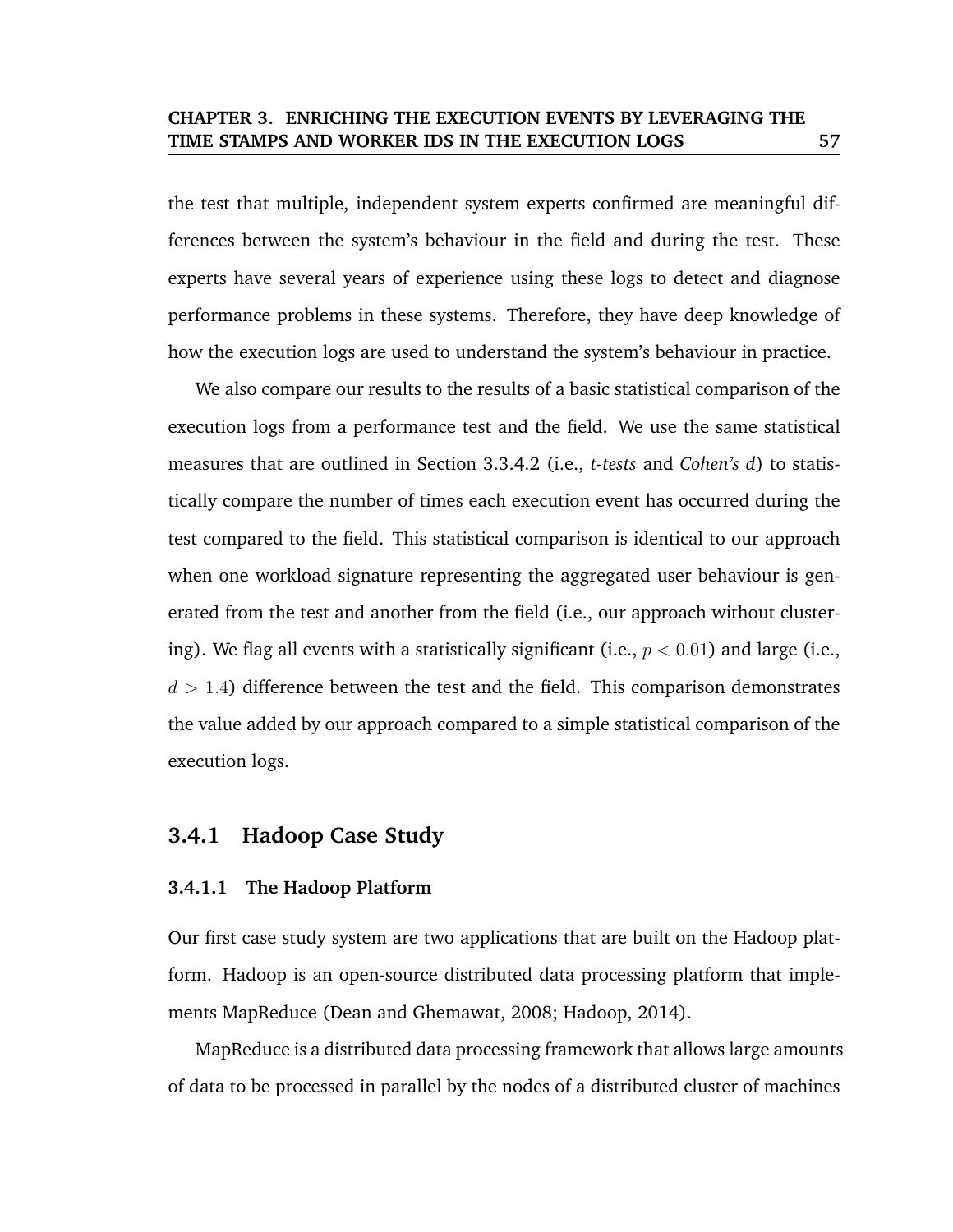(Dean and Ghemawat, 2008). The MapReduce framework consists of two steps: a Map step, where the input data is divided amongst the nodes of the cluster, and a Reduce step, where the results from each of the nodes is collected and combined.

Operationally, a Hadoop application may contain one or more MapReduce steps (each step is a "Job"). Jobs are further broken down into "tasks," where each task is either a Map task or a Reduce task. Finally, each task may be executed more than once to support fault tolerance within Hadoop (each execution is an "attempt").

#### **3.4.1.2 The WordCount Application**

The first Hadoop application used in this case study is the WordCount application (MapReduce Tutorial, 2014). The WordCount application is a standard example of a Hadoop application that is used to demonstrate the Hadoop platform and the MapReduce framework. The WordCount application reads one or more text files (a corpus) and counts the number of times each unique word occurs in the corpus. *Machine Failure in the Field*

We monitored the performance of the Hadoop WordCount application during a performance test. The performance test workload consisted of 3.69 GB of text files (i.e., the WordCount application counts the number of times each unique word occurs in these text files). The cluster contains five machines, each with dual Intel Xeon E5540 (2.53GHz) quad-core CPUs, 12GB memory, a Gigabit network adaptor and SATA hard drives. While this cluster is small by industry standards (Chen et al., 2012), recent research has shown that almost all failures can be reproduced on three machines (Yuan et al., 2014).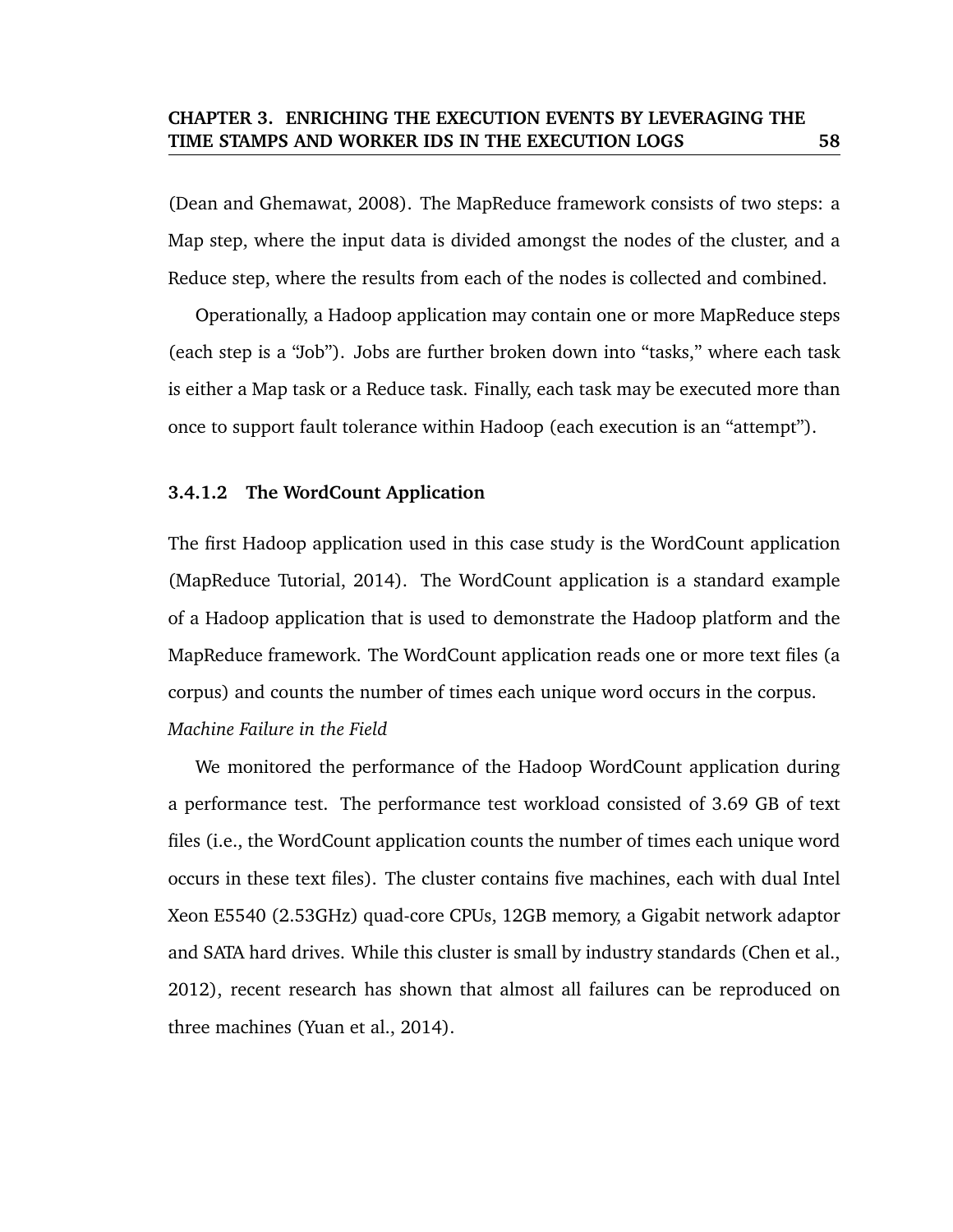We then monitored the performance of the Hadoop WordCount application in the field and found that the performance was much less than expected based on our performance tests. We found that the throughput (completed attempts/sec) was much lower than the throughput achieved during testing and that the average network I/O (bytes/sec transfered between the nodes of the cluster) was considerably lower than the average historical network I/O. Therefore, we compare the execution logs from the field and the test to determine whether our tests accurately represent the current conditions in the field.

We apply our approach to the execution logs collected from the WordCount application in the field and during the test. We generate a workload signature for each attempt because these attempts are the "users" of the Hadoop platform. These workload signatures represent the individual user behaviour discussed in Section 3.3.2.2. We also generate workload signatures for each 1 minute, 3 minute and 5 minute time interval. These workload signatures represent the aggregated user behaviour discussed in Section 3.3.2.2.

Our approach identifies 12 workload signature differences (i.e., execution events that best describe the differences between the field and the test) for analysis by system experts. We only report a selection of these execution events here for brevity.

INFO org.apache.hadoop.hdfs.DFSClient:

Abandoning block blk id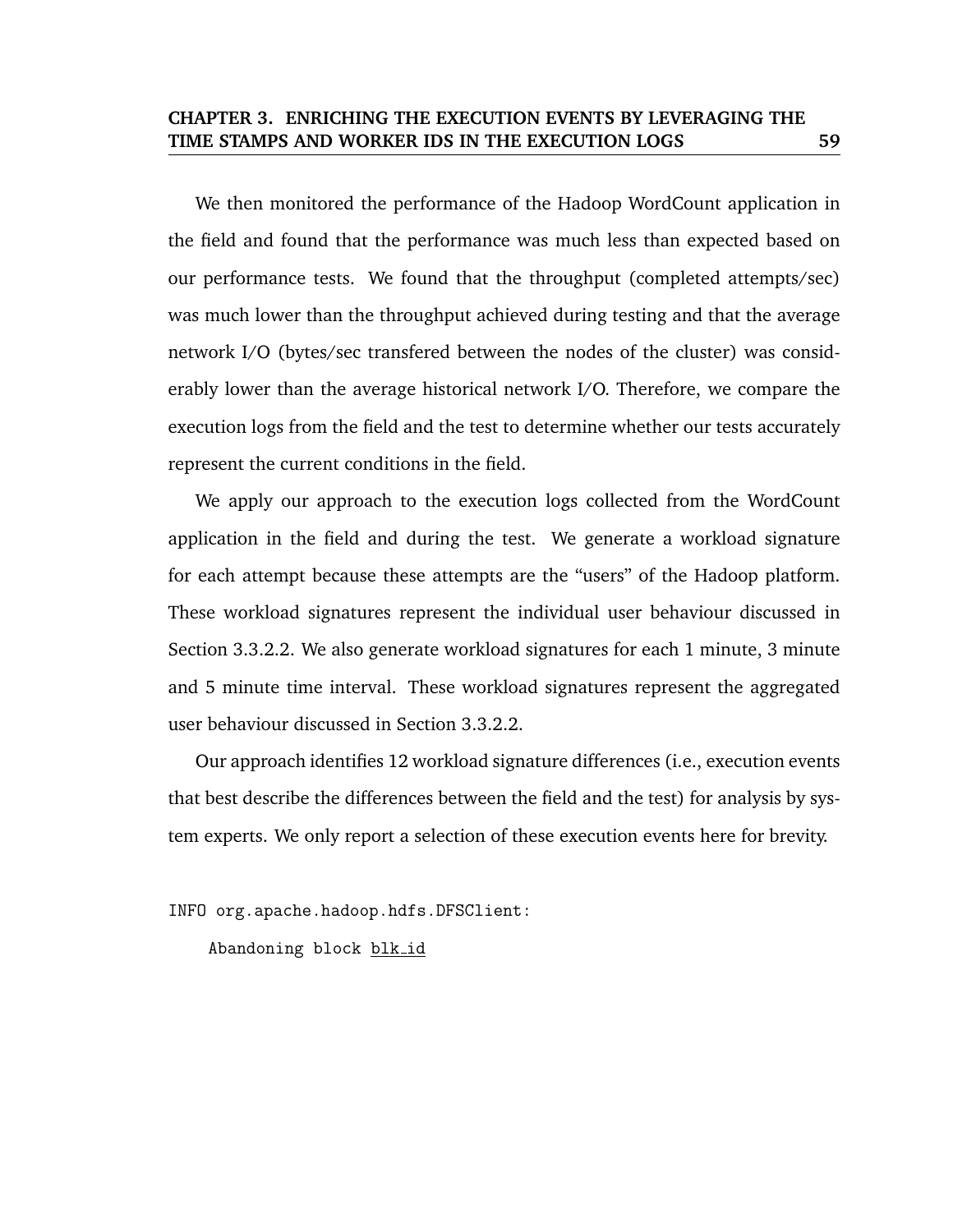INFO org.apache.hadoop.hdfs.DFSClient:

Exception in createBlockOutputStream java.io.IOException: Bad connect ack with firstBadLink ip address

WARN org.apache.hadoop.hdfs.DFSClient:

Could not get block locations. Source file - Aborting...

INFO org.apache.hadoop.mapred.TaskRunner:

Runnning cleanup for the task

These execution events indicate that the WordCount application 1) cannot retrieve data from the Hadoop File System (HFS), 2) has a "bad" connection with the node at ip address and 3) cannot reconnect to the datanode (datanodes store data in the HFS) at ip address. The remaining execution events are warning messages associated with this error. Made aware of this issue, performance analysts could update their performance tests to test how the system responds to machine failures and propose redundancy in the field.

The last execution event is a clean-up event (e.g., removing temporary output directories after the job completes)(OutputCommitter, 2016). This execution event occurs more frequently in the field compared to the test because a clean-up is always run after an attempt fails (MapReduce Tutorial, 2014). However, system experts do not believe that this is a meaningful difference between the system's behaviour in the field and during the test. Hence, we have correctly identified 11 events out of the 12 flagged events. The precision of our approach is 91.7%.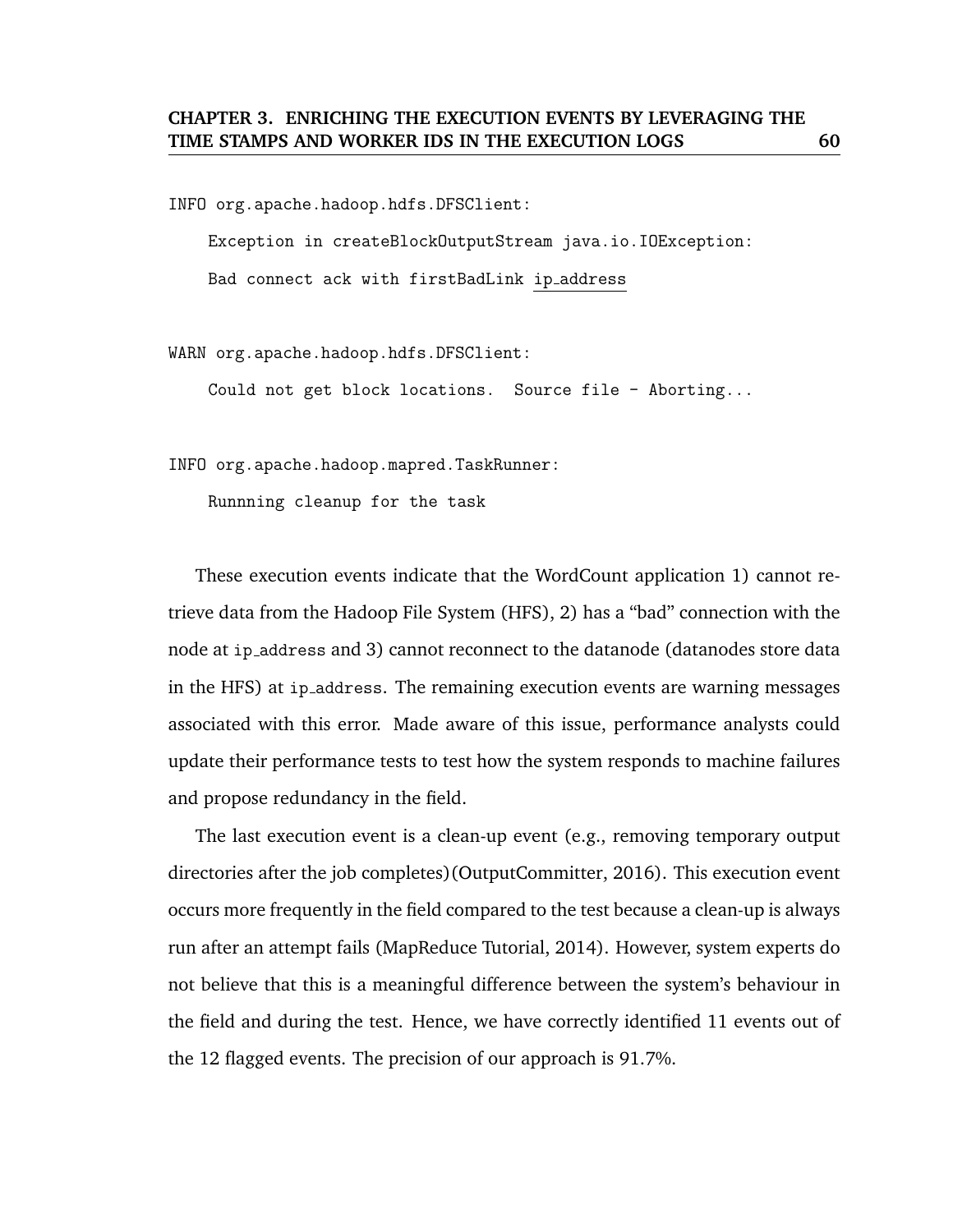We also use the state-of-the-practice approach (outlined in Section 3.4) to identify the execution events with the largest occurrence frequency difference between the field and the test. We examine the top 12 execution events ranked by largest difference in occurrence in the field compared to the test. We find that 7 of these events describe important differences between the field and the test (all of these events were found by our approach) However, 5 of these events do not describe important differences between the field and the test (e.g., the clean-up or a start up event such as initializing JVM metrics (Metrics 2.0, 2016)). Therefore, the precision of the state-of-the-practice is 58.3% (i.e., 7/12).

We also use a statistical comparison of the execution logs (outlined in Section 3.4) to identify the execution events that differ between the field and the test. However, no events were flagged using this method. Therefore, a statistical comparison of the execution logs from a test and the field does not provide performance analysts with any insight into the differences between the field and the test.

## *Java Heap Space Error in the Field*

We monitored the performance of the Hadoop WordCount application during a performance test. The performance test workload consisted of 15GB of text files.

We then monitored the Hadoop WordCount application in the field and found that the throughput (completed attempts/sec) was much lower than the throughput achieved during testing. We also found that the ratio of completed to failed attempts was much lower (i.e., more failed attempts relative to completed attempts) in the field compared to our performance test. Therefore, we compared the execution logs from the test and the field to determine whether our tests accurately represent the current conditions in the field.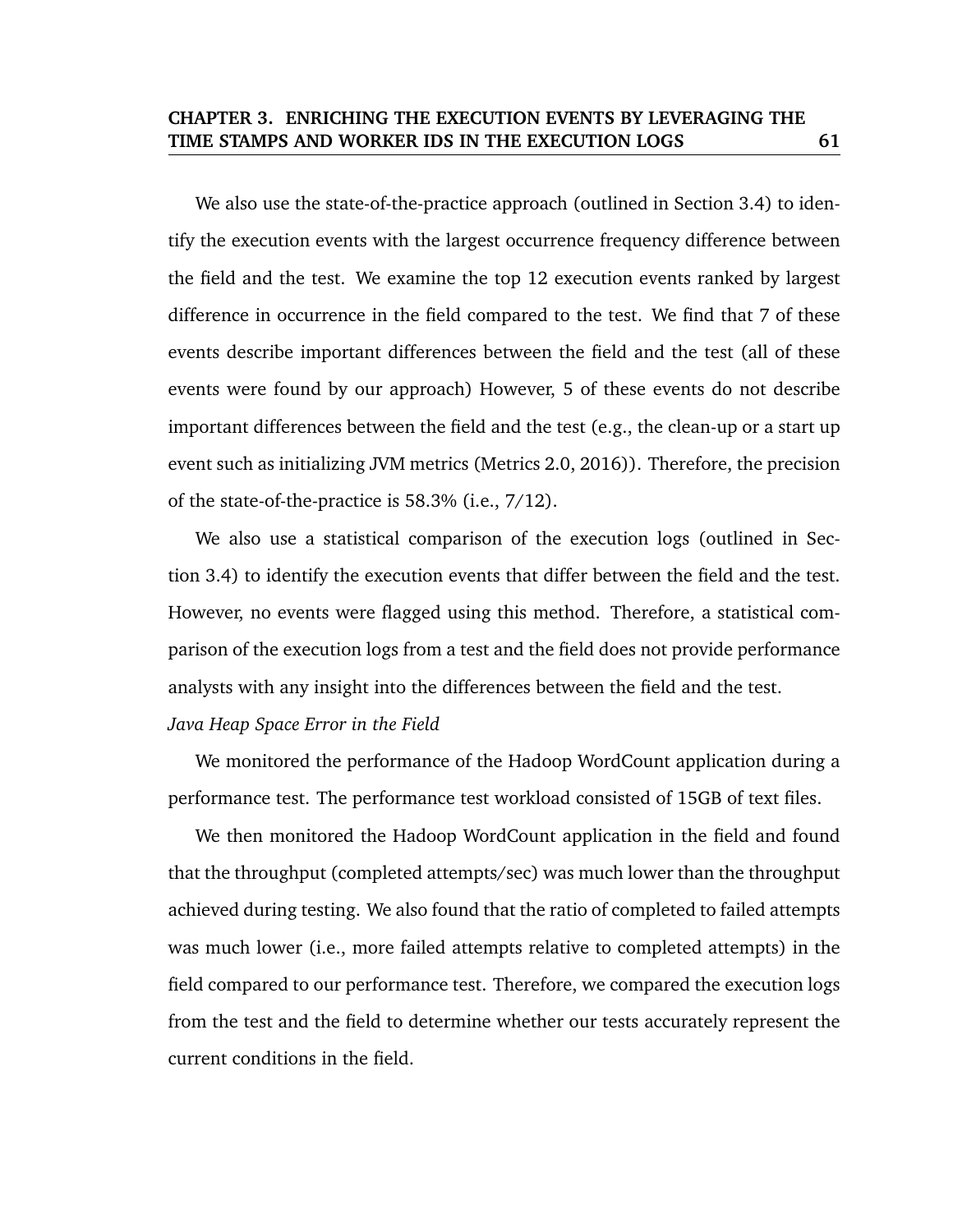Our approach identifies the following 3 workload signature differences:

FATAL org.apache.hadoop.mapred.Child: Error running child:

java.lang.OutOfMemoryError: Java heap space

- at org.apache.hadoop.io.Text.setCapacity(Text.java:240)
- at org.apache.hadoop.io.Text.append(Text.java:216)
- at org.apache.hadoop.util.LineReader.readLine

(LineReader.java:159)

at org.apache.hadoop.mapred.LineRecordReader.next

(LineRecordReader.java:133)

at org.apache.hadoop.mapred.LineRecordReader.next

(LineRecordReader.java:38)

at org.apache.hadoop.mapred.MapTask\$TrackedRecordReader.moveToNext (MapTask.java:236)

- at org.apache.hadoop.mapred.MapTask\$TrackedRecordReader.next (MapTask.java:216)
- at org.apache.hadoop.mapred.MapRunner.run(MapRunner.java:48)
- at org.apache.hadoop.mapred.MapTask.runOldMapper(MapTask.java:436)
- at org.apache.hadoop.mapred.MapTask.run(MapTask.java:372)
- at org.apache.hadoop.mapred.Child\$4.run(Child.java:255)
- at java.security.AccessController.doPrivileged(Native Method)
- at javax.security.auth.Subject.doAs(Subject.java:415)
- at org.apache.hadoop.security.UserGroupInformation.doAs

(UserGroupInformation.java:1121)

at org.apache.hadoop.mapred.Child.main(Child.java:249)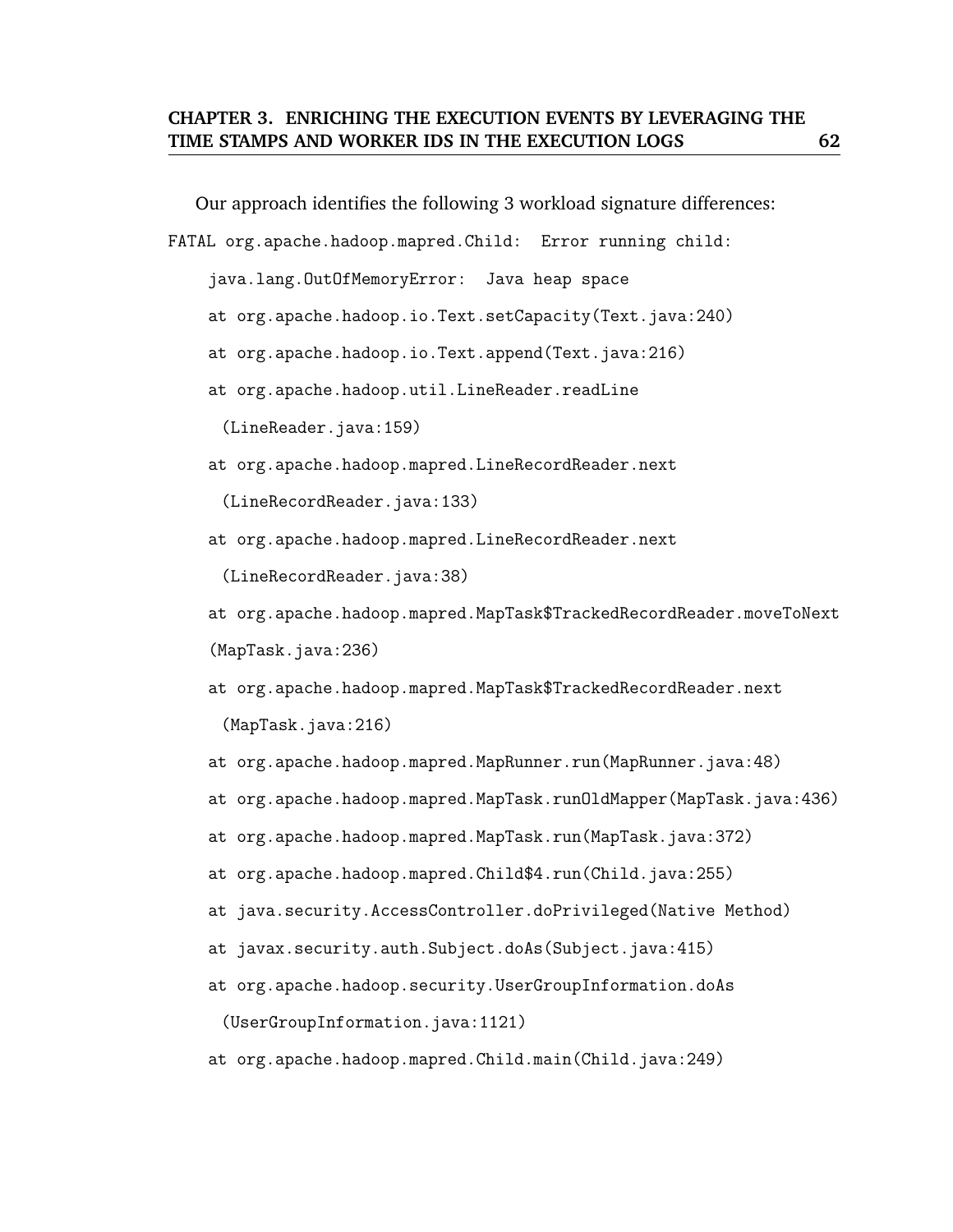INFO org.apache.hadoop.mapred.Task:

Aborting job with runstate: FAILED

INFO org.apache.hadoop.mapred.Task:

Cleaning up job

These execution events indicate that the WordCount application 1) suffers a java.lang.OutOfMemoryError and 2) the java.lang.OutOfMemoryError causes attempts to fail. When performance analysts consult with the official Hadoop documentation, they find that input files are split using line-feeds or carriage-returns (TextInputFormat, 2016). Further, when performance analysts examine the input files that the Hadoop WordCount application fails to process, they find that these files lack line-feeds or carriage-returns due to a conversion error between DOS and UNIX. Made aware of this issue, performance analysts could configure a maximum line size using RecordReader (RecordReader, 2016) to prevent this error in the field.

As before, the last execution event is a clean-up event that system experts do not believe is a meaningful difference between the system's behaviour in the field and during the test. Hence, we have correctly identified 2 events out of the 3 flagged events. Therefore, the precision of our approach is 66.7%.

We also use the state-of-the-practice approach to identify execution events with the largest occurrence frequency difference between the field and the test. We find that the state-of-the-practice flags the same events as our approach. Therefore, the precision of the state-of-the-practice 66.7% (i.e., 2/3).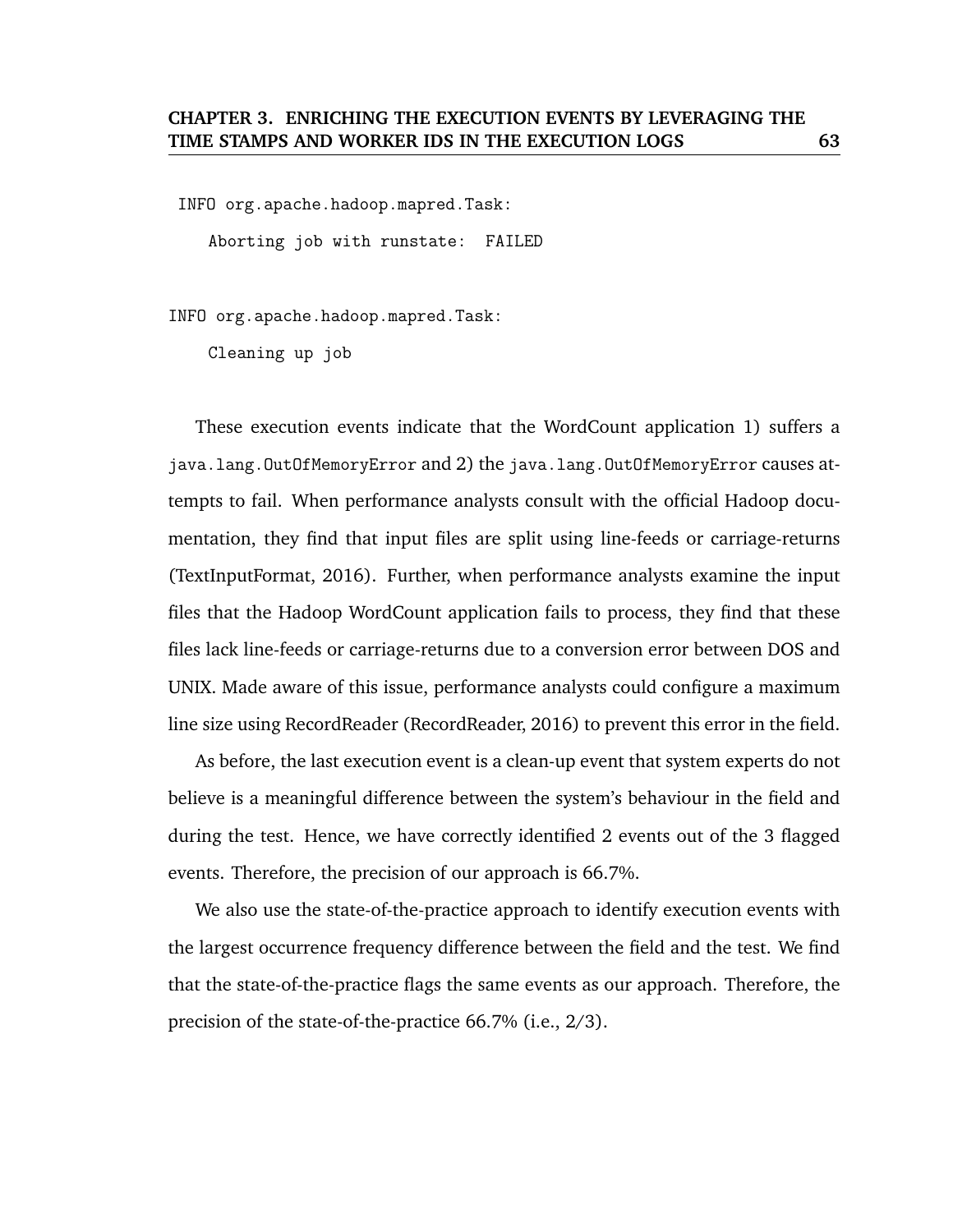We also use a statistical comparison to identify the execution events that differ between the field and the test. A statistical comparison of the execution events flags 19 events. These events describe the lack of successful processing of all input files in the field compared to the test. For example, the INFO org. apache.hadoop.mapred.Task: attempt id is done. And is in the process of committing event occurs much more frequently in the test compared to the field. Therefore, the precision of the statistical comparison is 0% because these events do not describe the most important differences between the field and the test (i.e., the events related to the OutOfMemoryError event).

#### **3.4.1.3 The Exotic Songs Application**

The second Hadoop application used in this case study is the Exotic Songs application (Kawa, 2012). The Exotic Songs application was developed to leverage the Million Songs data set (Million Song Dataset, 2012). The Million Songs data set contains metadata for one million different songs (the data set is 236GB and does not include the actual songs). The data set was developed 1) to encourage research on scalable algorithms and 2) to provide a benchmark data set for evaluating algorithms (Million Song Dataset, 2015). The Exotic Songs application analyzes the Million Song data set to find "exotic" (i.e., popular songs produced by artists that live far away from other artists) songs.

#### *Compression Enabled in the Field*

We monitored the performance of the Hadoop Exotic Songs application during a performance test. The performance test workload consisted of the full Millions Songs data set. We followed the following Microsoft TechNet blog to deploy the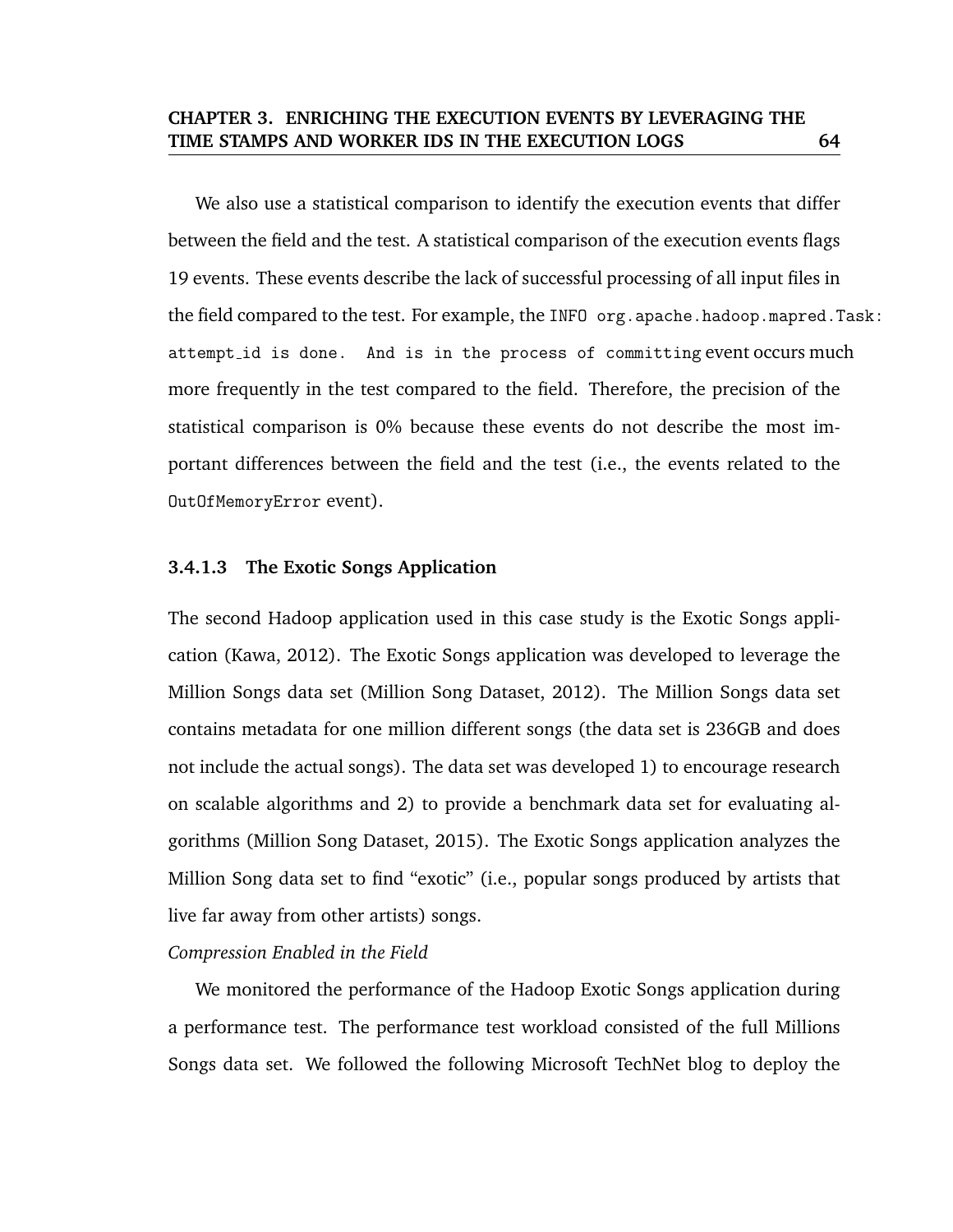underlying Hadoop cluster (Klose, 2014). The cluster contains 1) one DNS server, 2) one master node and 3) ten worker nodes.

We are grateful to Microsoft for 1) providing us access to such a large-scale deployment and 2) working closely with us to setup and troubleshoot our deployment.

We then monitored the Hadoop Exotic Songs application in the field and found that the throughput (completed attempts/sec) was much lower than the throughput achieved during testing. We also found that the CPU usage was much higher in the field compared to our performance test. Therefore, we compare the execution logs from the test and the field to determine whether our tests accurately represent the current conditions in the field.

Our approach identifies the following two workload signature differences:

INFO com.hadoop.compression.lzo.GPLNativeCodeLoader:

Loaded native gpl library

INFO com.hadoop.compression.lzo.LzoCodec:

Successfully loaded & initialized native-lzo library

These execution events indicate that the Exotic Songs application is loading the Hadoop LZO compression libraries in the field. LZO is a fast and lossless data compression algorithm that is widely used in the field. The Hadoop LZO compression libraries support 1) splitting LZO files for distributed processing and 2) (de)compressing streaming data (input and output streams) (Hadoop-LZO, 2011). Made aware of this issue, performance analysts could configure compression during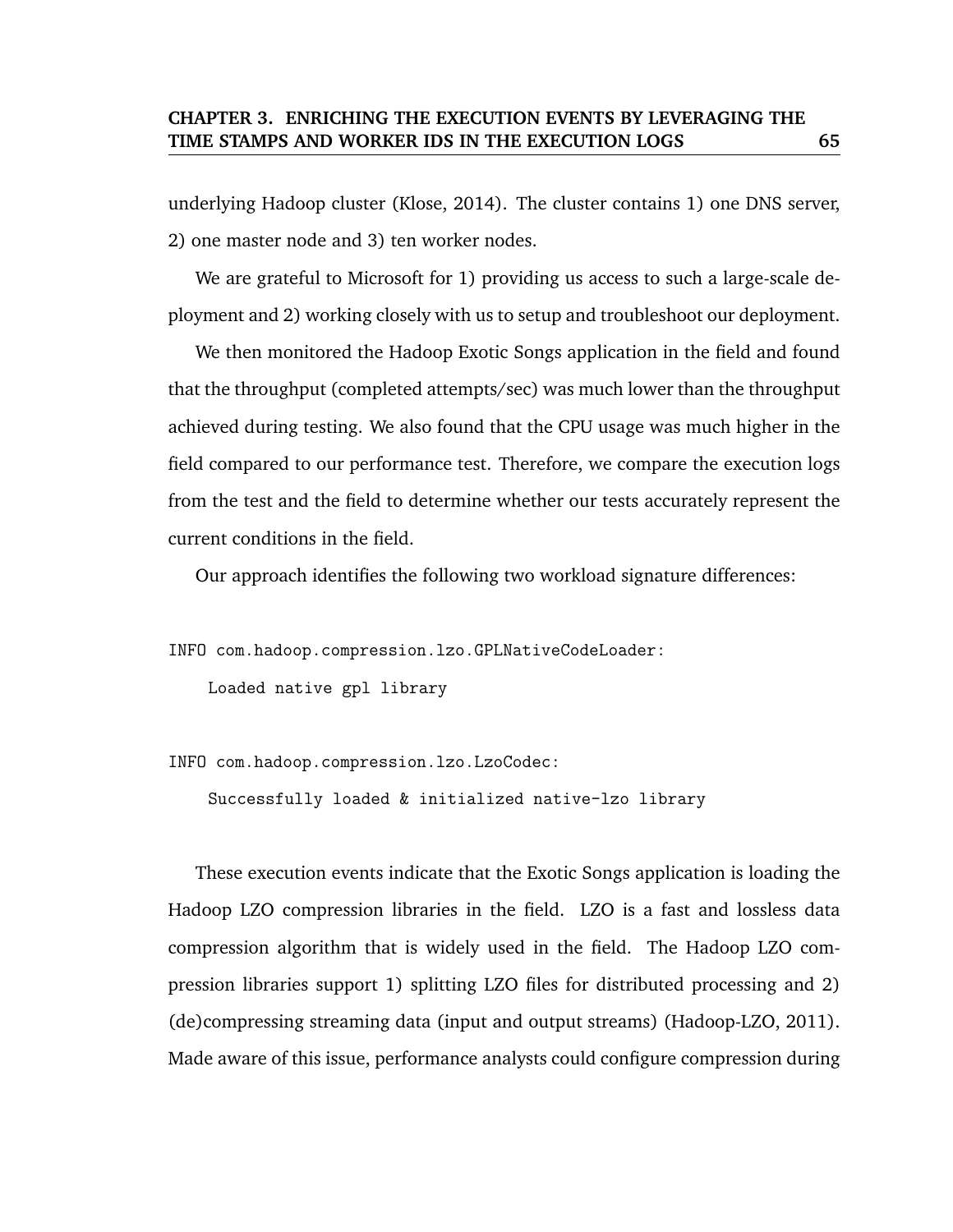performance testing to better understand the performance of their system. Hence, we have correctly identified 2 events out of the 2 flagged events. Therefore, the precision of our approach is 100%.

We also use 1) the state-of-the-practice approach and 2) a statistical comparison to identify execution events with the largest occurrence frequency difference between the field and the test. We find that these approaches both flag the same events as our approach. Therefore, the precision of these approaches is 100% (i.e.,  $2/2$ ).

# **3.4.2 Enterprise System Case Study**

Although our Hadoop case study was promising, we perform three case studies on an enterprise system to examine the scalability of our approach. We note that these data sets are much larger than our Hadoop data set (see Table 3.8).

## **3.4.2.1 The Enterprise System**

Our second system is a large-scale enterprise software system in the telecommunications domain. For confidentiality reasons, we cannot disclose the specific details of the system's architecture, however the system is responsible for simultaneously processing millions of client requests and has very high performance requirements.

Performance analysts perform continuous performance testing to ensure that the system continuously meets its performance requirements. Therefore, analysts must continuously ensure that the performance tests accurately represent the current conditions in the field.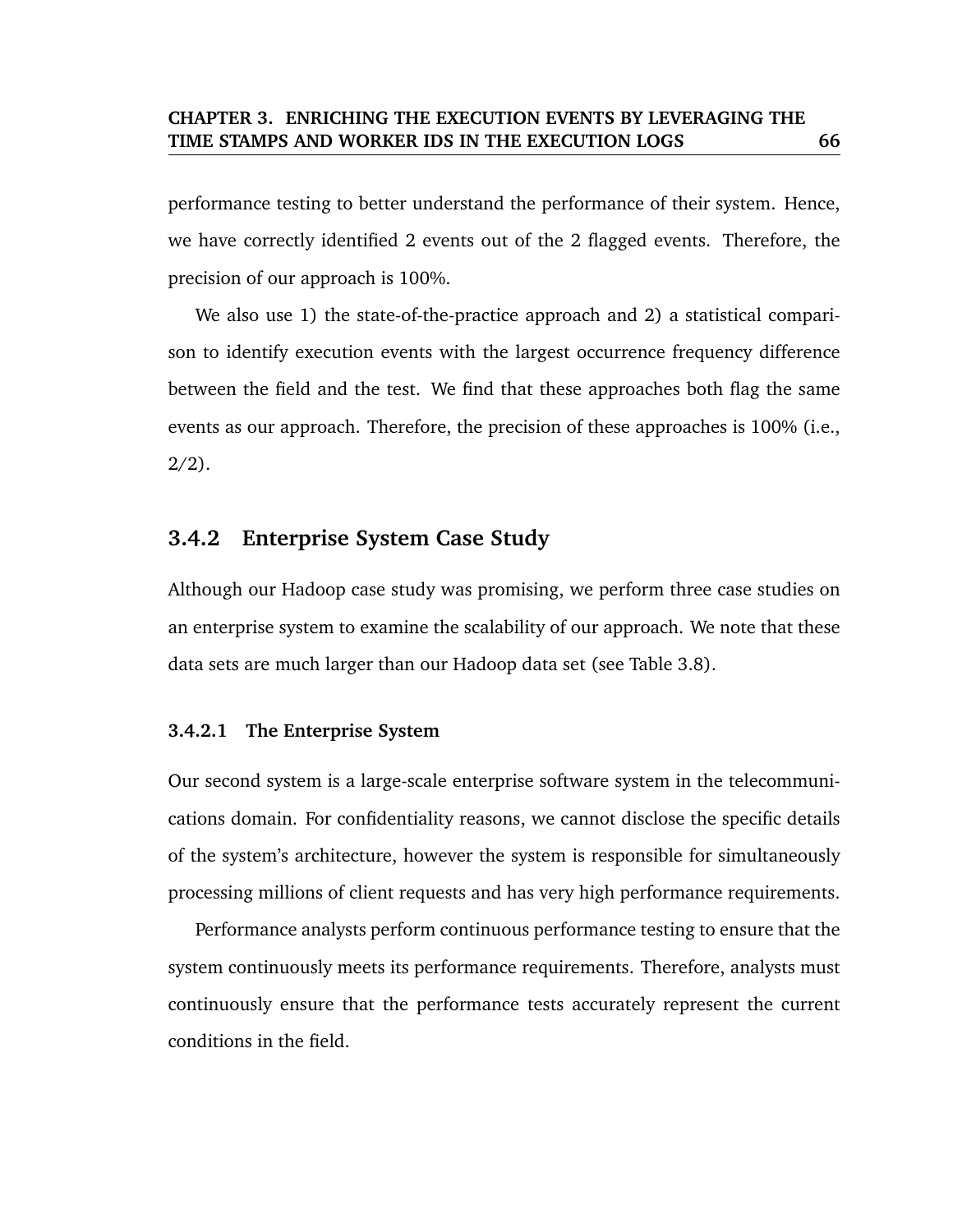#### **3.4.2.2 Comparing Use-Case Performance Tests to the Field**

Our first enterprise case study describes how our approach was used to validate a use-case performance test (i.e., a performance test driven by a workload generator) by comparing the system behaviour during the test and in the field. A workload generator was configured to simulate the individual behaviour of thousands of users by concurrently sending requests to the system based on preset use-cases. The system had recently added several new clients. To ensure that the existing usecases accurately represent the workloads driven by these new clients, we use our approach to compare a test to the field.

We use our approach to generate workload signatures for each user in the field and the test. We also generate workload signatures for each 1 minute, 3 minute and 5 minute interval. We then compare the workload signatures from the field to the test. Our approach identifies 28 execution events. These results were then given to multiple, independent system experts who confirmed:

- 1. 24 events are under-stressed in the test relative to the field. In general, these events relate to variations in the intensity (i.e., changes in the number of events per second) of events in the field compared to the relatively steadystate of the test.
- 2. 2 events are over-stressed in the test relative to the field.
- 3. 2 events are artifacts of the difference in configuration between the test and field environments (i.e., these events correspond to communication between the system and an external system that only occurs in the field) and are not important differences between the test and the field.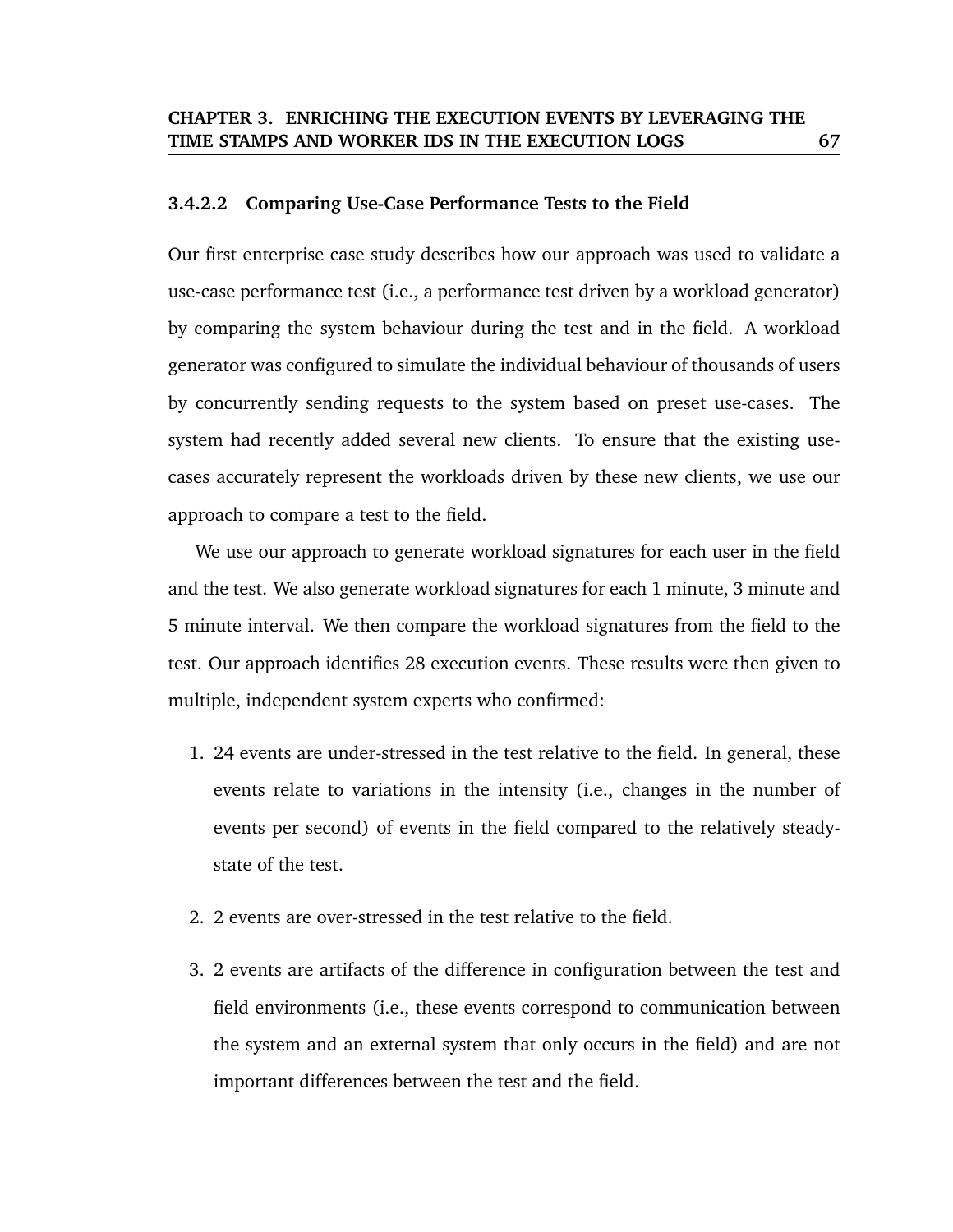In summary, our approach correctly identifies 26 execution events (92.9% precision) that correspond to important differences between the system's behaviour during the test and in the field. Such results can be used to improve the tests in the future (i.e., by tuning the use-cases and the workload generator to more accurately represent the field conditions).

In contrast, the state-of-the-practice approach has a precision of only 42.9% and a statistical comparison flags 201 events with a precision of only 14.9%.

#### **3.4.2.3 Comparing Replay Performance Tests to the Field**

Our second enterprise case study describes how our approach was used to validate a performance replay test (i.e., a performance test driven by a replay script) by comparing the system's behaviour during the replay test to the system's behaviour in the field.

Replay scripts record the behaviour of real users in the field then play back the recorded behaviour during a replay test, where heavy instrumentation of the system is feasible. In theory, replay scripts can be used to perfectly replicate the conditions in the field during a replay test (Krishnamurthy et al., 2006). However, replay scripts require complex software to concurrently simulate the millions of users and billions of requests captured in the field. Therefore, replay scripts do not scale well and use-case performance tests that are driven by workload generators are still the norm (Meira et al., 2012).

Performance analysts monitoring the system's behaviour in the field observed a spike in memory usage followed by a system crash. We use our approach to understand the cause of this crash, and why this problem was not discovered during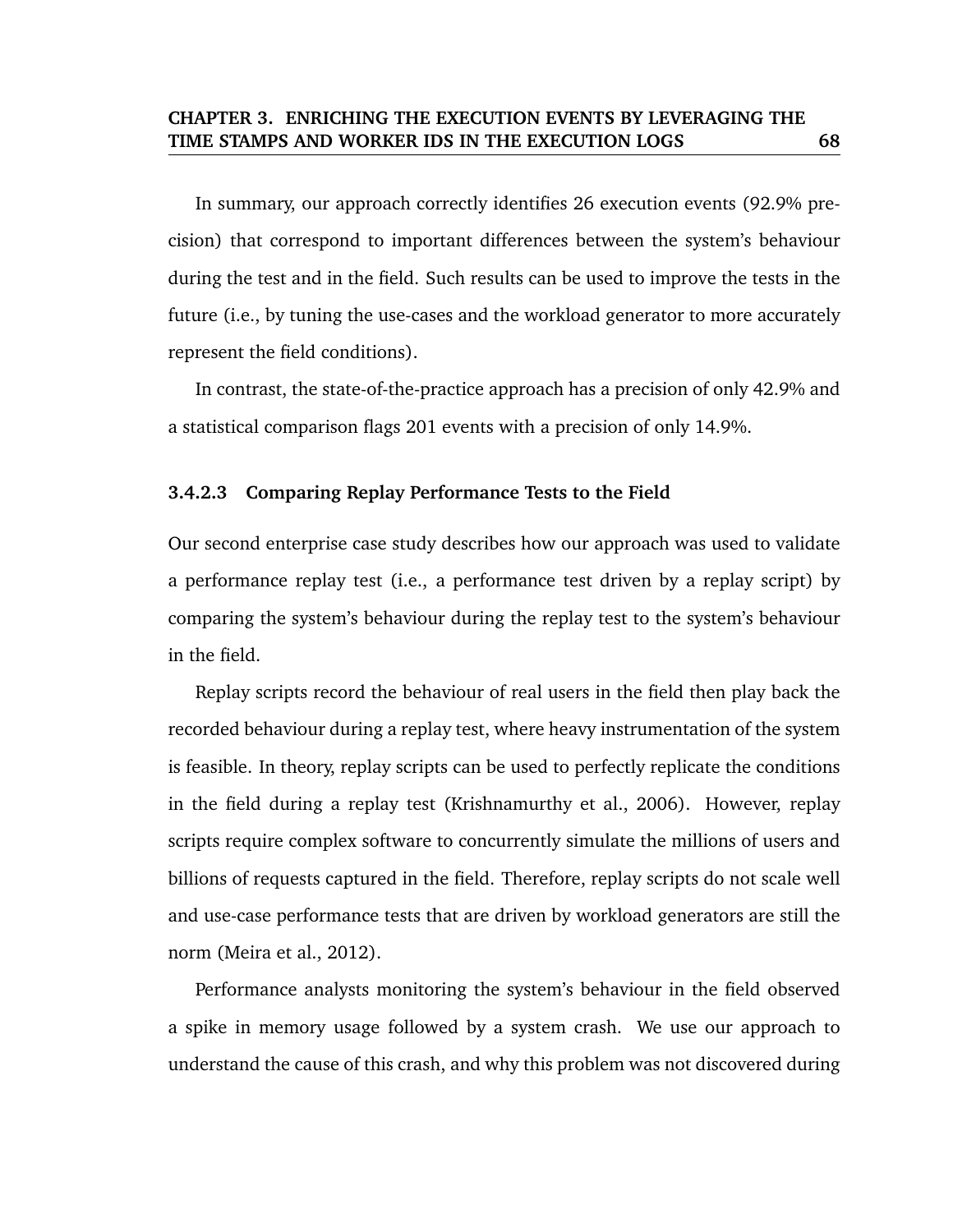testing. Our approach identifies 5 influential execution events that differ between the workload signatures of the replay test and the field.

These results were given to performance analysts who confirmed that these 5 events are under-stressed in the replay test relative to the field. In particular, these events cause errors when over-stressed by an individual user (i.e., one user executing the event 1,000 times has a different impact on the system's behaviour than 100 users each executing the event 10 times). This type of behaviour cannot be identified from the occurrence frequencies or aggregate event counts.

In summary, our approach correctly identifies 5 influential execution events that correspond to differences between the system's behaviour during the replay test and in the field. Using this information, performance analysts update their replay tests. They then see the same behaviour during testing as in the field. Therefore, our results provide performance analysts with a concrete recommendation to help diagnose the cause of this crash.

In contrast, the state-of-the-practice approach has a precision of 0% and a statistical comparison flags 5 events with a precision of 0%.

#### **3.4.2.4 Comparing Field-Representative Performance Tests and the Field**

Our third enterprise case study describes how our approach can validate a fieldrepresentative performance replay test (i.e., a performance test driven by a replay script) by comparing the system behaviour across a performance test and the field. This test is known to be field-representative because it was successfully used to replicate a performance issue (i.e., a memory leak) in the field.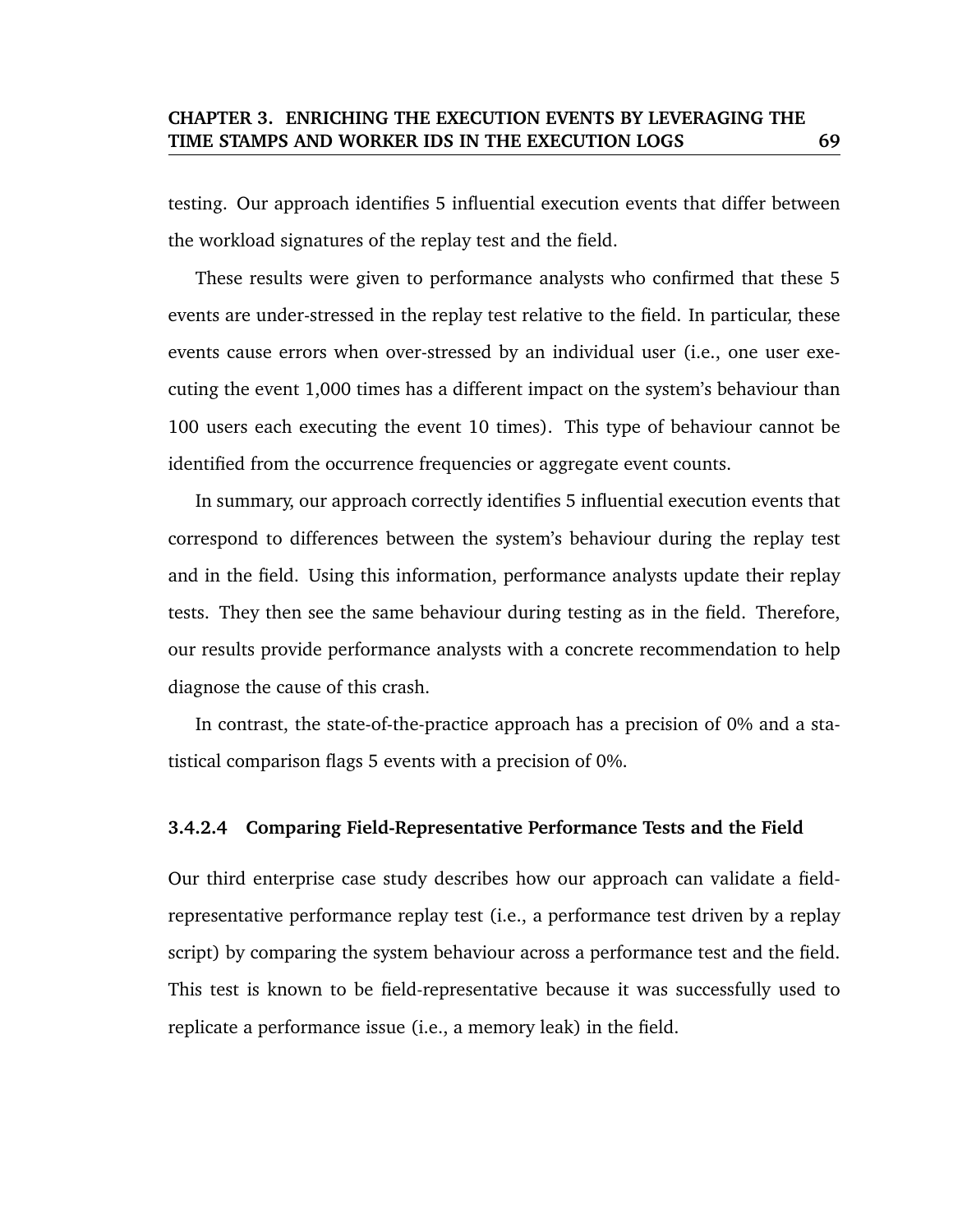We use our approach to validate whether this test is truly representative of the field. Our approach identifies that no execution events differ between the workload signatures of the replay test and the field. Therefore, our results provide performance analysts with confidence in this test.

As our approach did not identify any execution events that differ between the workload signatures of the replay test and the field, we cannot compare our approach against the state-of-the-practice (i.e., the state-of-the-practice would examine the top 0 events). However, a statistical comparison of the execution events flags 2 events. These 2 events are artifacts of the test (i.e., these events correspond to functionality used to setup the tests) and are not important differences between the test and the field. Therefore, the precision of a statistical comparison is 0%.

Our approach flags events with an average precision of 92%, outperforming the state-of-the-practice approach and the statistical comparison approach.

# **3.5 Discussion**

# **3.5.1 Comparison to Other Approaches**

Our case studies show that our approach performs well (average precision of 90%) when detecting differences between the execution logs describing the test and field workloads. In particular, our approach outperforms 1) the state-of-the-practice (average precision 53.6%) and 2) a basic statistical comparison of the execution logs from a test and the field (average precision of 3.0%).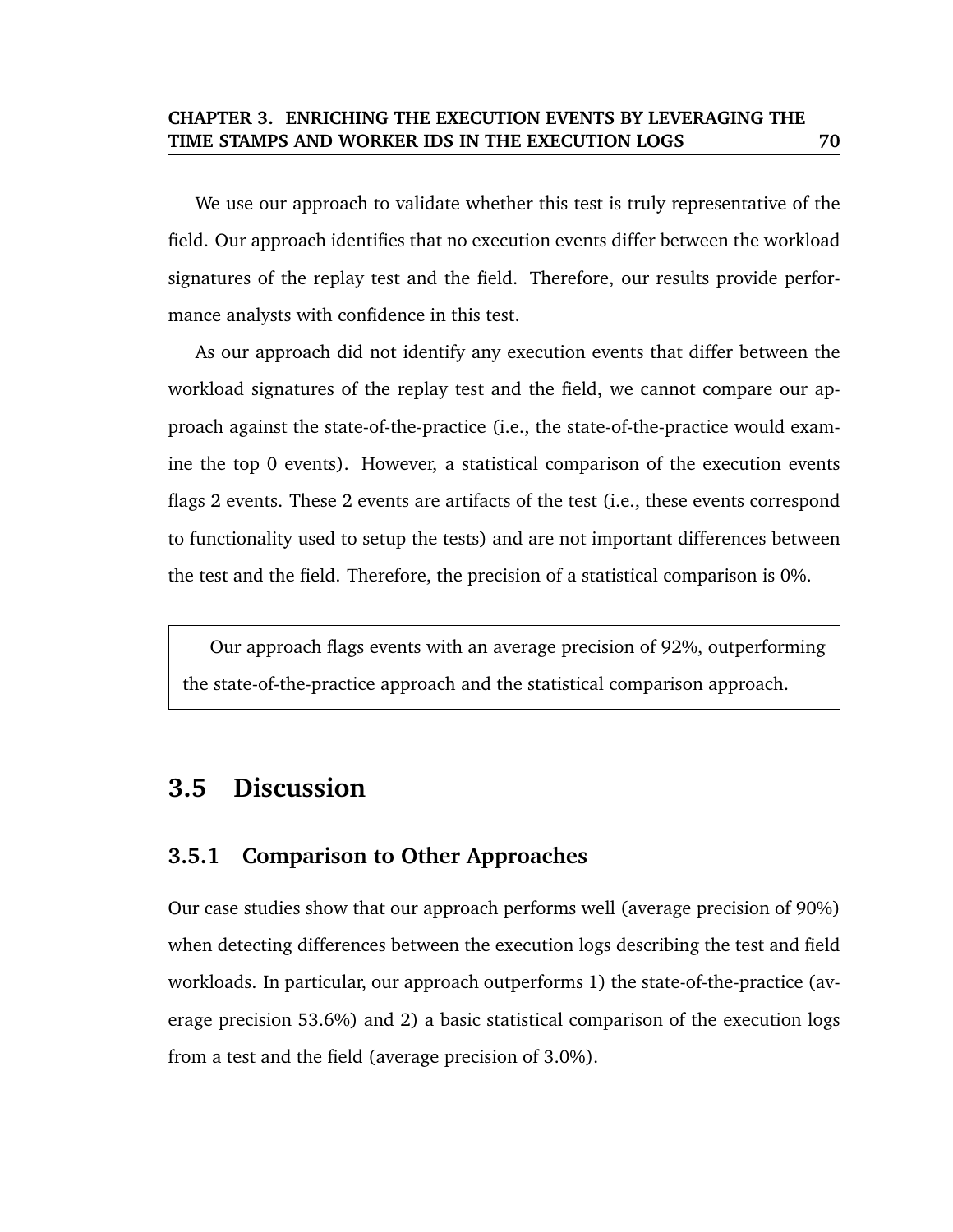One reason for this outperformance may be that our approach breaks the workloads into workload signatures that represent two complementary components of the workload (i.e., the individual and aggregated user behaviour). Our approach then clusters the workload signatures and detects outlying clusters. Finally, our approach uses *unpaired two-sample two-tailed t-tests* to detect workload signature differences and *Cohen's d* to to filter unimportant differences. However, we used the same statistical tests to compare the workloads without breaking them down into workload signatures. The precision of our approach (90%) is considerably greater than these statistical tests alone (3%).

# **3.5.2 Formulations of the Workload Signature**

Our approach also uses two complimentary formulations of the workload signatures (i.e., workload signatures representing 1) the individual user behaviour and 2) the aggregated user behaviour). These two formulations are able to detect different types of workload differences.

Workload signatures that represent the aggregated user behaviour are able to identify a set of execution events that occur together in the field, but not in the test. In our two Hadoop case studies, all of the execution events that were flagged were identified as signature differences between the workload signatures that represent the aggregated user behaviour. (i.e., the workload signatures representing the individual user behaviour were not able to detect workload differences between the field and the test). This is not surprising because the cause of the workload differences (i.e., failure of the Hadoop HDFS datanode in the field and no line-feeds or carriage-returns in any of the input files in the field) affect all users (i.e., the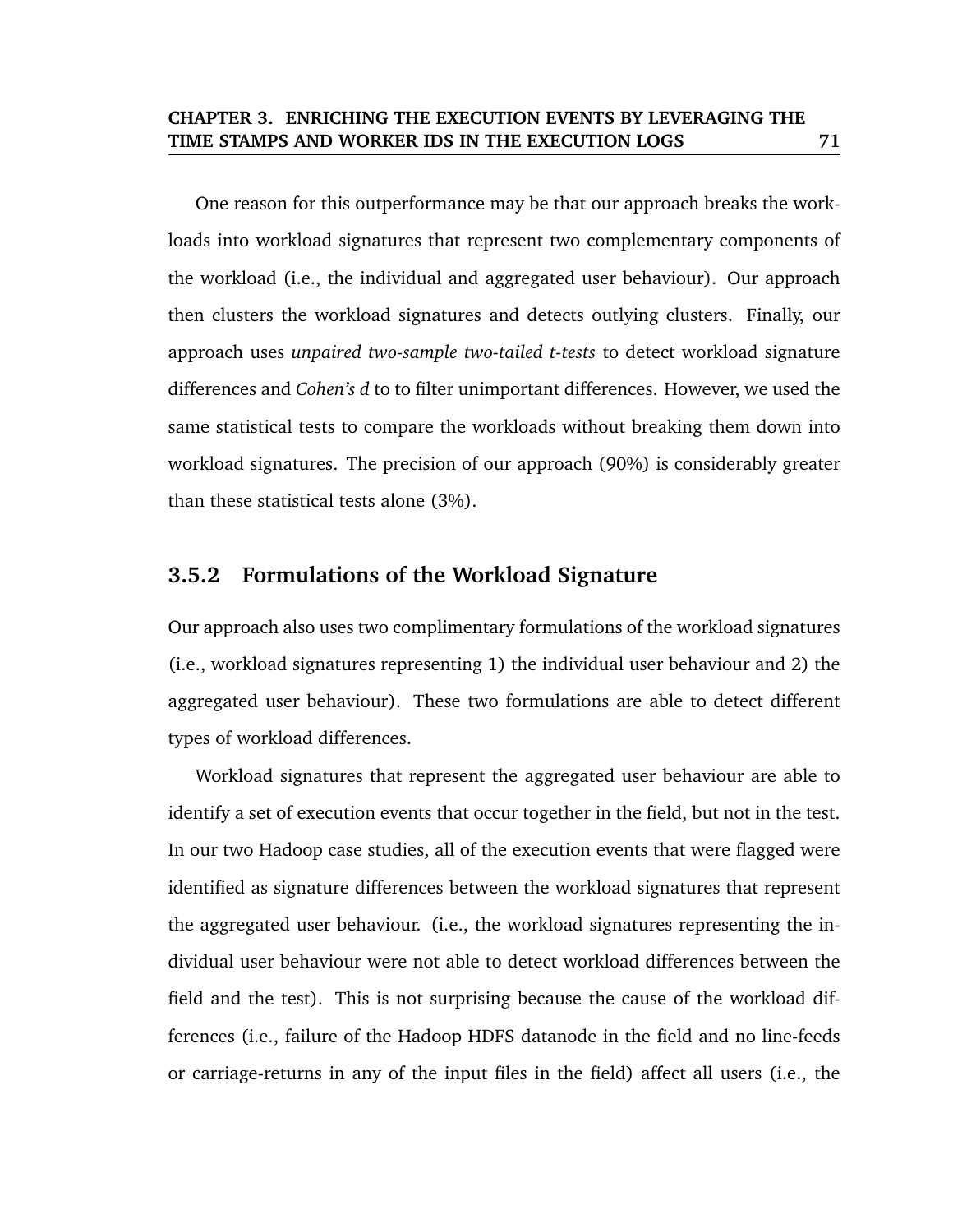attempts). Similarly, in our first enterprise case study, all of the execution events that were flagged were identified as signature differences between the workload signatures that represent the aggregated user behaviour. This is also not surprising because most of these differences relate to variations in the intensity (i.e., changes in the number of events per second) of events in the field in comparison to the relatively steady-state of the test.

Workload signatures that represent the individual user behaviour are able to identify users whose behaviour is seen in the field, but not in the test. In our second enterprise case study, all of the execution events that were flagged were identified as signature differences between the workload signatures that represent the individual user behaviour. This is not surprising because these differences relate to an event that causes errors when over-stressed by an individual user.

# **3.5.3 Sensitivity Analysis**

The clustering phase of our approach relies on three different statistical measures: 1) a distance measure (to determine the distance between each workload signature), 2) a linkage criterion (to determine which clusters should be merged during the hierarchical clustering procedure) and 3) a stopping rule (to determine the number of clusters by cutting the hierarchical cluster dendrogram). We verify that these measures perform well when clustering workload signatures. Therefore, we determine the distance measure, linkage criterion and stopping rule that give our approach the highest precision using our Hadoop case study data (similar results hold for our other case studies). This analysis also serves to analyze the sensitivity of our results to changes in these measures.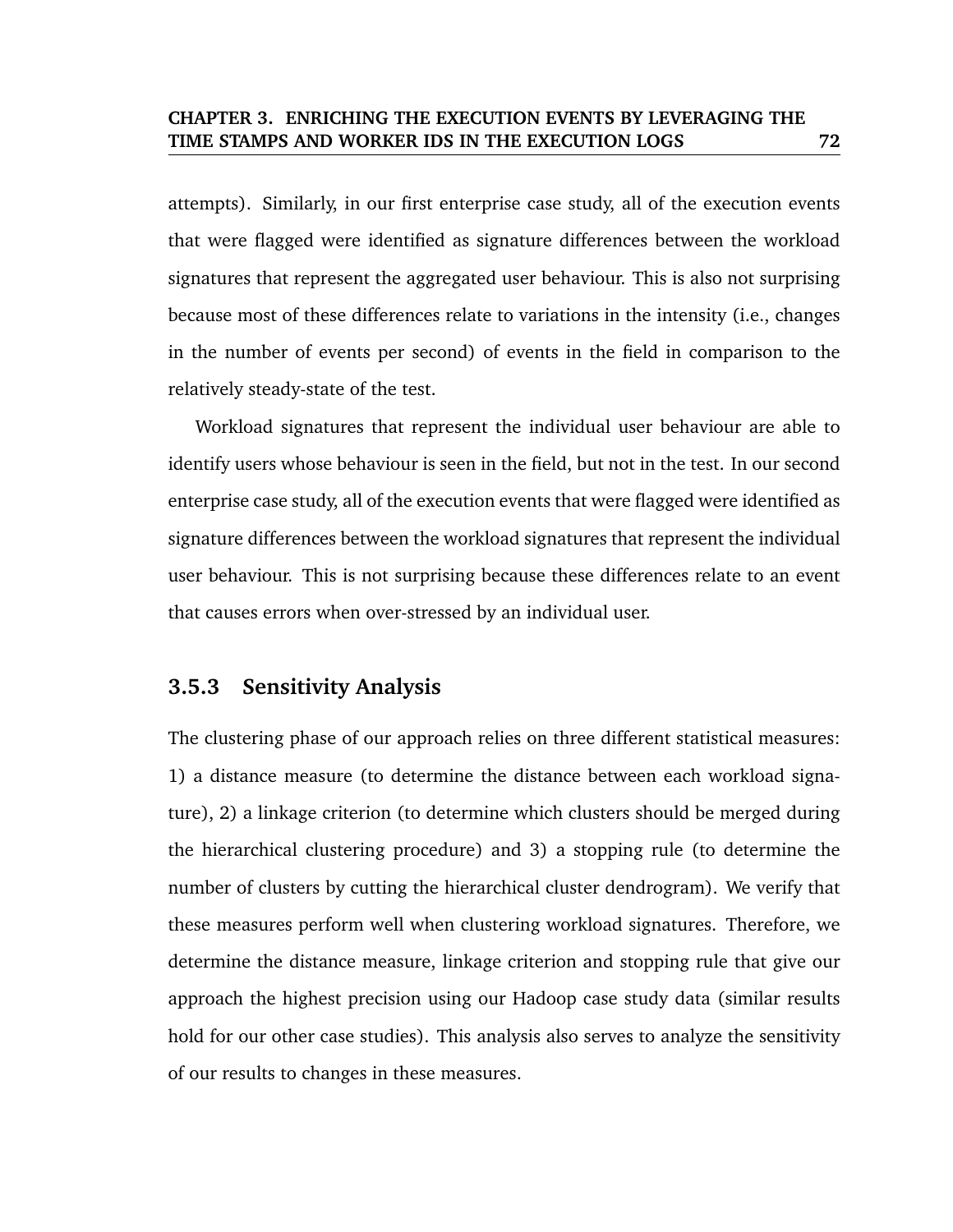#### **3.5.3.1 Determining the Distance Measure**

The agglomerative hierarchical clustering procedure begins with each performance signature in its own cluster and proceeds to identify and merge clusters that are "close." The "closeness" of two clusters is measured by some distance measure. The best known distance measure will result in a clustering that is closest to the manually assigned clusters.

We determine the distance measure by comparing the results obtained by our approach (i.e., the execution events that we flag) when different distance measures are used. Table 3.9 presents how the number of flagged events and the precision (the percentage of correctly flagged events) is impacted by several common distance measures (Cha, 2007; Frades and Matthiesen, 2009; Fulekar, 2008). From Table 3.9, we find that the Pearson distance produces results with higher precision than any other distance measure. Therefore, we use the Pearson distance to cluster workload signatures.

| <b>Distance Measure</b>     | #Events | Precision |
|-----------------------------|---------|-----------|
| Pearson distance            | 12      | 91.7%     |
| Cosine distance             | 6       | 33.3%     |
| Euclidean distance          | 29      | 72.4%     |
| Jaccard distance            | 26      | 76.9%     |
| Kullback-Leibler Divergence | 33      | 72.7%     |

Table 3.9: Determining the Distance Measure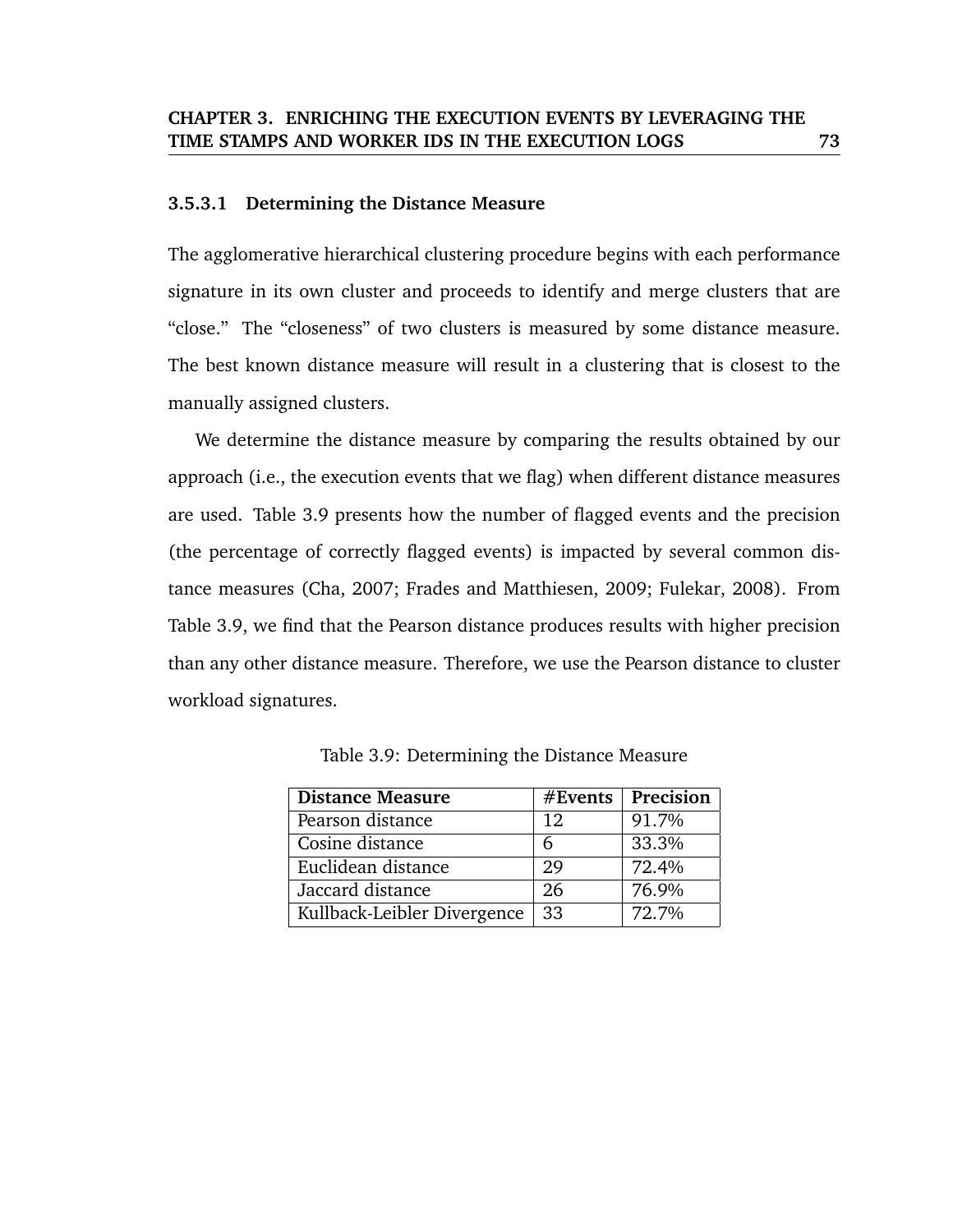#### **3.5.3.2 Determining the Linkage Criteria**

The hierarchical clustering procedure takes a distance matrix and produces a dendrogram (i.e., a hierarchy of clusters). The abstraction from a distance matrix to a dendrogram results is some loss of information (i.e., the distance matrix contains the distance between each pair of workload signatures, whereas the dendrogram presents the distance between each cluster). The best known linkage criterion will enable the hierarchical clustering procedure to produce a dendrogram with minimal information loss.

We determine the linkage criterion by comparing the results obtained by our approach (i.e., the execution events that we flag) when different distance measures are used. Similar to our analysis of the distance measure, Table 3.10 presents how the number of flagged events and the precision is impacted by several common linkage criteria (Frades and Matthiesen, 2009; Tan et al., 2005). From Table 3.10 we find that the average linkage criterion produces results with higher precision than any other linkage criteria. Therefore, we use the average linkage criterion to cluster workload signatures.

| <b>Distance Measure</b> | #Events | Precision |
|-------------------------|---------|-----------|
| Average                 | 12      | 91.7%     |
| Single                  | 24      | 79.2%     |
| Ward                    | 14      | 85.7%     |
| Complete                |         | ΝA        |

Table 3.10: Determining the Linkage Criteria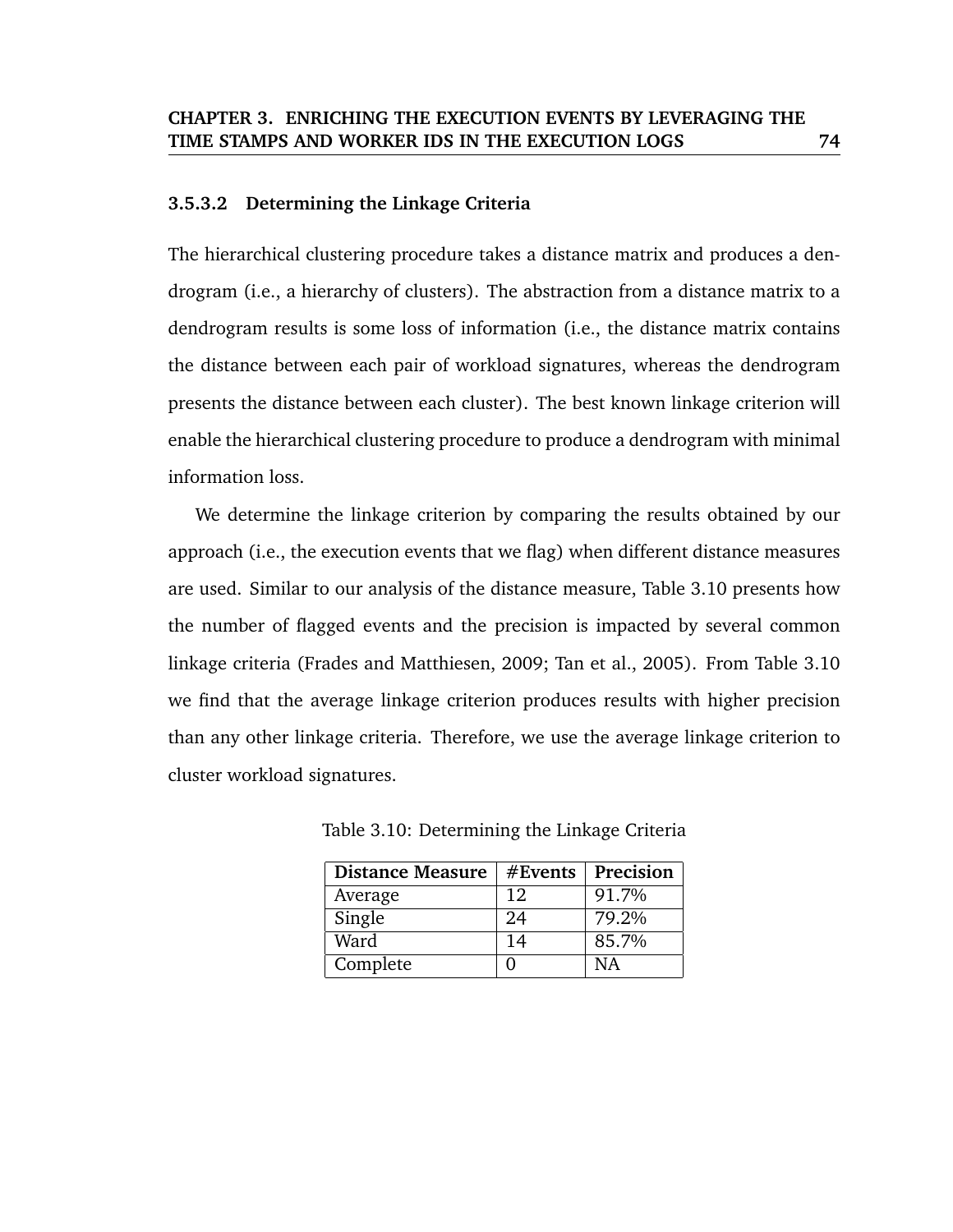#### **3.5.3.3 Determining the Stopping Rule**

To complete the clustering procedure, dendrograms must be cut at some height so that each workload signature is assigned to only one cluster. Too few clusters will not allow outliers to emerge (i.e., they will remain nested in larger clusters) while too many clusters will lead to over-fitting and many false positives.

We determine the stopping rule by comparing the results obtained by our approach (i.e., the execution events that we flag) when different stopping rules are used. Similar to our analysis of the distance measure, Table 3.11 presents how the number of flagged events and the precision is impacted by several common linkage criteria (Milligan and Cooper, 1985).

| <b>Distance Measure</b>           | #Events        | Precision |
|-----------------------------------|----------------|-----------|
| Calinski-Harabasz                 | 12             | 91.7%     |
| Duda and Hart                     | 0              | <b>NA</b> |
| C-Index                           | 31             | 71.0%     |
| Gamma                             | 29             | 69.0%     |
| Beale                             | $\overline{2}$ | 50%       |
| <b>Cubic Clustering Criterion</b> | $\Omega$       | <b>NA</b> |
| Point-Biserial                    | 13             | 92.3%     |
| $G(+)$                            | 29             | 69.0%     |
| Davies and Bouldin                | 27             | 74.1%     |
| Stepsize                          | በ              | <b>NA</b> |

Table 3.11: Determining the Stopping Rule

From Table 3.11, we find that the Calinski-Harabasz and Point-Biserial stopping rules have the greatest precision. We select the Calinski-Harabasz stopping rule because it is has a slightly higher precision than the Point-Biserial stopping rule across our other case studies. The Calinski-Harabasz stopping rule is also widely accepted as the best known stopping rule and used as the benchmark stopping rule.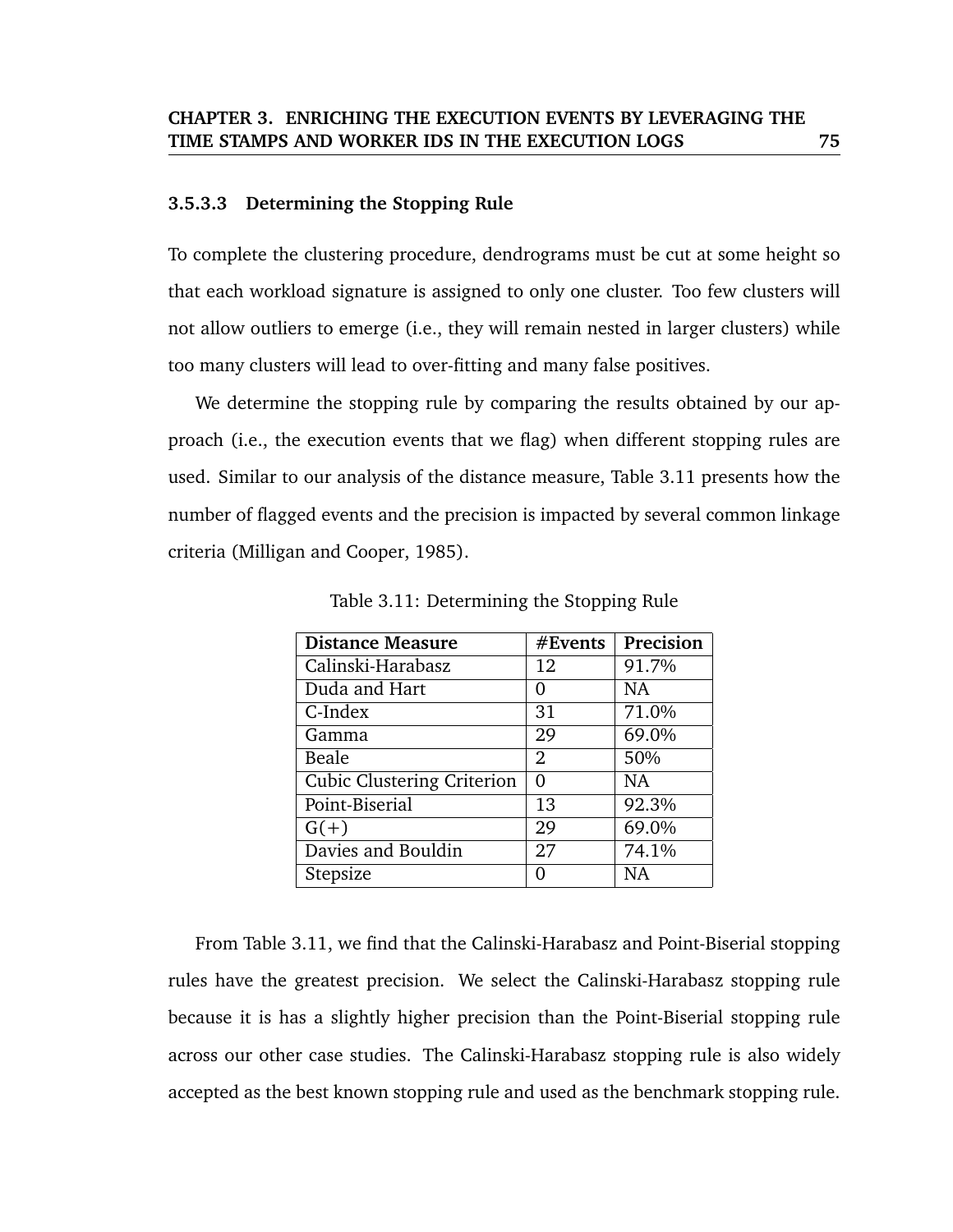# **3.6 Threats to Validity**

This section outlines our threats to validity.

# **3.6.1 Threats to Construct Validity**

### **3.6.1.1 The Sequencing of Events**

Our approach does not explicitly consider the sequencing of events (although some of this information is represented in the workload signatures that represent the aggregate user behaviour). Therefore, our approach may not be able to detect differences in the sequencing of events during the test compared to the field. However, event sequencing requires reliable information regarding the timing of events within the system and timing information may not be reliable in large-scale distributed systems (Lamport, 1978). Fortunately, Lamport time stamps (Lamport, 1978) or vector clocks (Fidge, 1988; Mattern, 1988) may correct any inconsistencies in the machine's clocks.

### **3.6.1.2 Statistical Tests**

Our approach relies on two statistical tests. First, we use a *one-sample upper-tailed ztest for a population proportion* to identify outlying clusters. We then use an *unpaired two-sample two-tailed Welch's unequal variances t-test* (along with *Cohen's d* effect size) to identify workload signature differences. These tests were able to identify meaningful differences between the system's behaviour during a performance test and the system's behaviour in the field in our case studies. However, these tests have assumptions that should be met for their proper application. Failure to satisfy these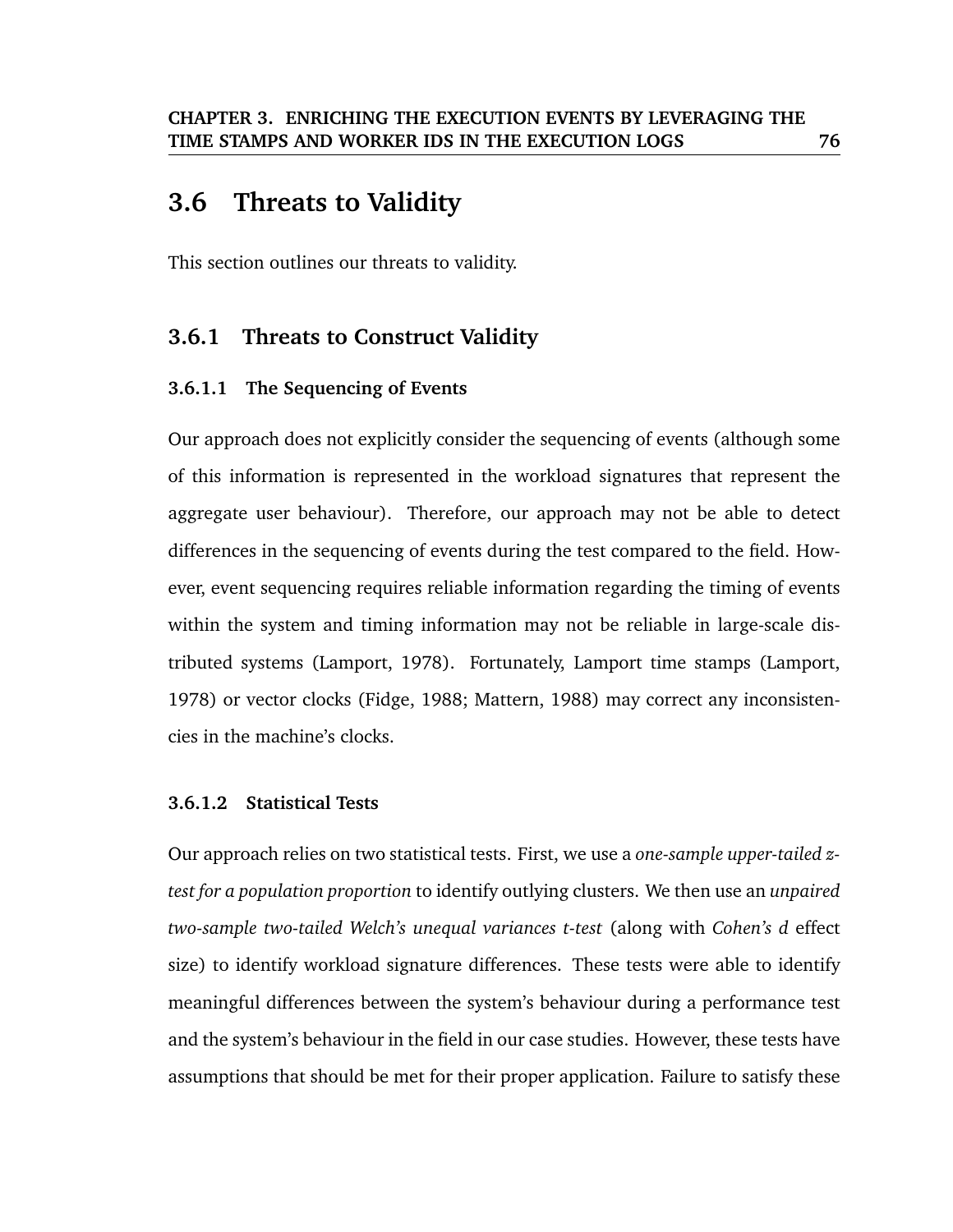assumptions may affect the precision of our approach and undermine the statistical robustness of our approach.

The *one-sample upper-tailed z-test for a population proportion* and the *unpaired two-sample two-tailed Welch's unequal variances t-test* assume that:

- 1. The sampling is independent and random this assumption is satisfied because our approach considers 1) all of the execution logs to generate workload signatures, 2) all of the clusters to identify outlying clusters and 3) all of the unique execution events to identify signature differences (i.e., selecting one execution log, cluster or unique execution event has no influence on the selection of another execution log, cluster or unique execution event). Further, we assume that the test logs are independently and randomly sampled from the test (i.e., the test can replicated). We also assume that the field logs are independently and randomly sampled from the field (see Section 3.6.2.1).
- 2. The population is normally distributed this assumption is satisfied by the central limit theorem (Elliott, 2006).

The *Welch's unequal variances t-test*, unlike the *Student's t-test*, does not assume that the sample sizes or the population variances are equal.

In addition to the underlying test assumptions, our use of statistical tests poses a second threat to validity. These tests may fail to correctly identify the most meaningful differences between a performance test and the field. For example, our thresholds (i.e.,  $p < 0.01$  and  $d > 1.4$ ) may be too lenient (raising our recall, but lowering our precision) or too stringent (raising our precision, but lowering our recall). Future work should evaluate the impact of these thresholds on the precision and relative recall of our approach.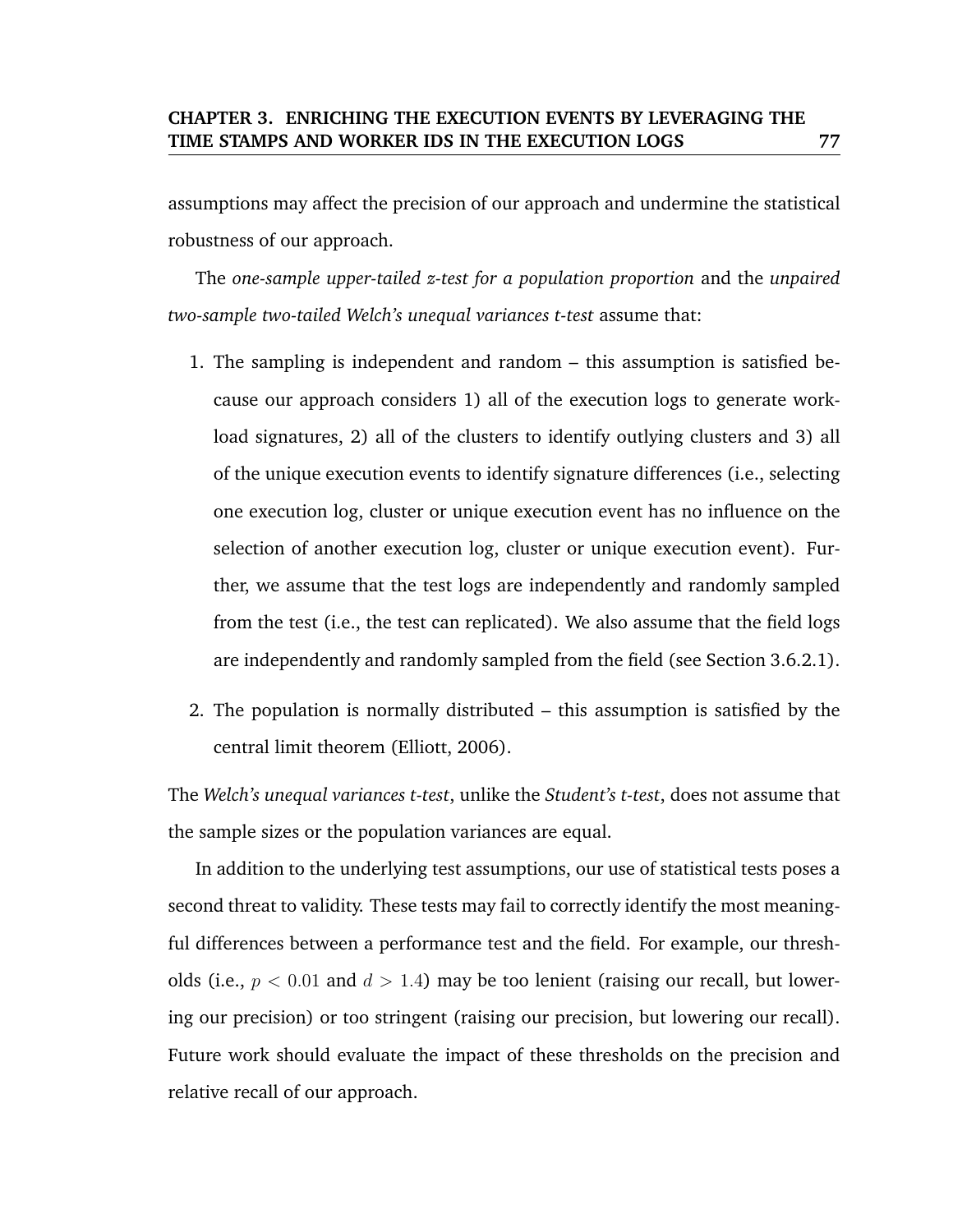#### **3.6.1.3 Evaluation**

We evaluated our approach by determining the precision with which our approach flags execution events that differ between the workload signatures of a performance test and the field (i.e., the percentage of flagged events that are relevant to understanding the difference between the system's behaviour during a performance test and the system's behaviour in the field). While multiple, independent system experts have verified these results, we do not have a gold standard data set. Further, complete system knowledge is required to exhaustively enumerate every difference between a particular test and the field. Therefore, we cannot calculate the recall of our approach (i.e., the percentage of events that are relevant to understanding the difference between the system's behaviour during a performance test and the system's behaviour in the field that are flagged by our approach). However, our approach is intended to help performance analysts identify differences between a test and the field by flagging execution events for further analysis (i.e., to provide performance analysts with a starting point). Therefore, our goal is to maximize precision so that analysts have confidence in our approach. In our experience working with industry experts, performance analysts agree with this view (Hassan and Flora, 2007). Additionally, we were able to identify at least one execution event that differed between the test and the field in all of our case studies (except our enterprise case study where no differences were expected). Hence we were able to evaluate the precision of our approach in our case studies.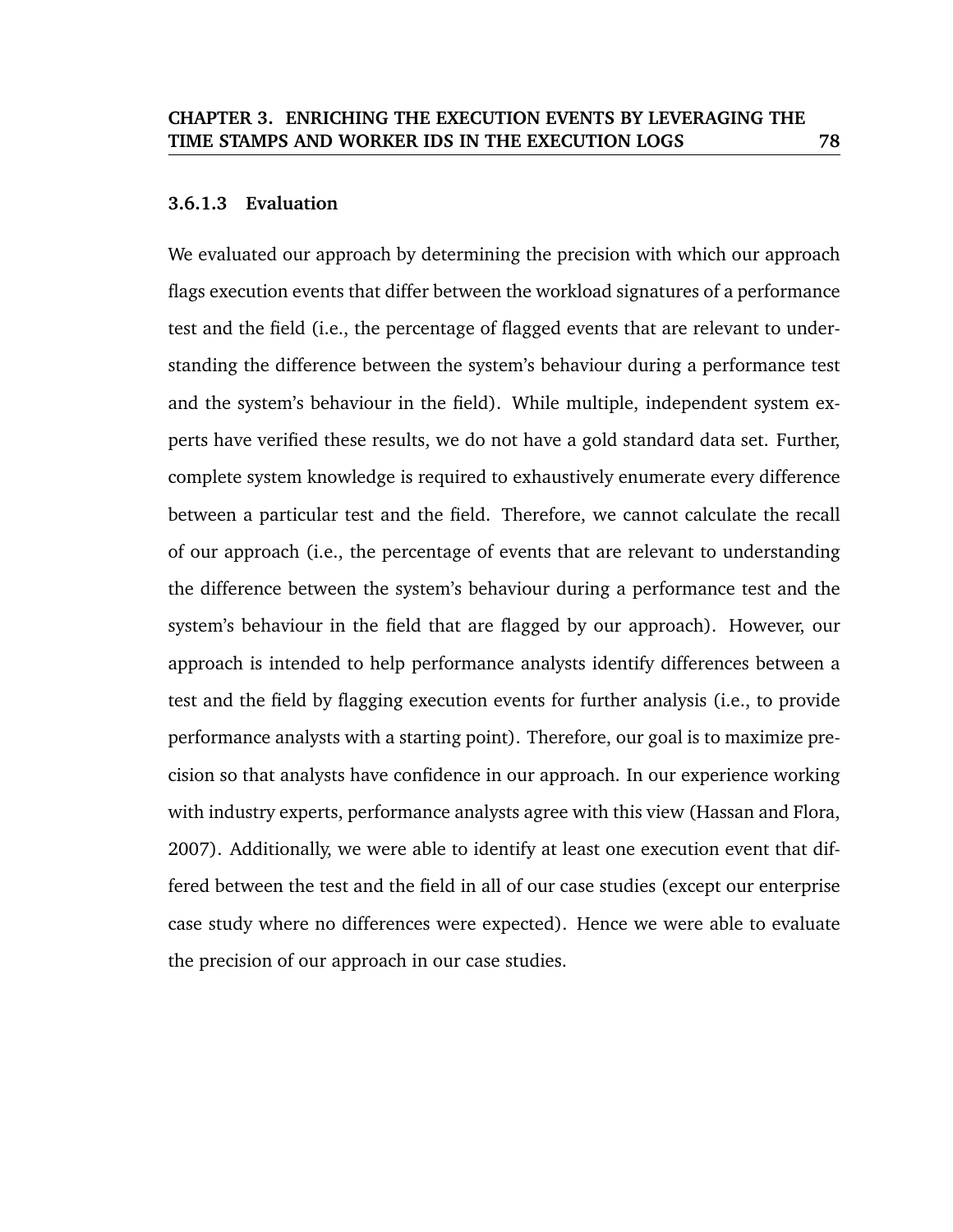# **3.6.2 Threats to Internal Validity**

#### **3.6.2.1 Field-Representative Field Logs**

Our approach determines whether a performance test is field-representative by comparing execution logs from the test and the field. The performance test may be designed to replicate the expected field workloads rather than the extremes of the field workloads. However, execution logs describing the field workload only covers a specific period of time (e.g., a few hours or a few days). Field workloads may have rare short-term workload anomalies that performance analysts may not want to replicate during performance testing. For example, during a 2013 movie premiere, Twitter's workload spiked to a record-setting 143,199 tweets per second compared to an average of 5,700 tweets per second (Krikorian, 2013). Such short-term workload anomalies may lead performance analysts to compare their performance test against a field workload that is not representative of the expected field workloads. Field workloads may also have significant variability throughout the day, week, month and year (Eldin et al., 2014; Poggi et al., 2010, 2014). For example, e-commerce websites experience significant seasonality (e.g., an increase in traffic around the holiday shopping season).

This threat can be mitigated by performance analysts. Performance analysts should use execution logs that describe the field workload over a period of operation that they want to replicate during performance testing. Performance analysts may also use execution logs that describe the field workload over longer periods of time (i.e., where short-term workload anomalies are less influential) because our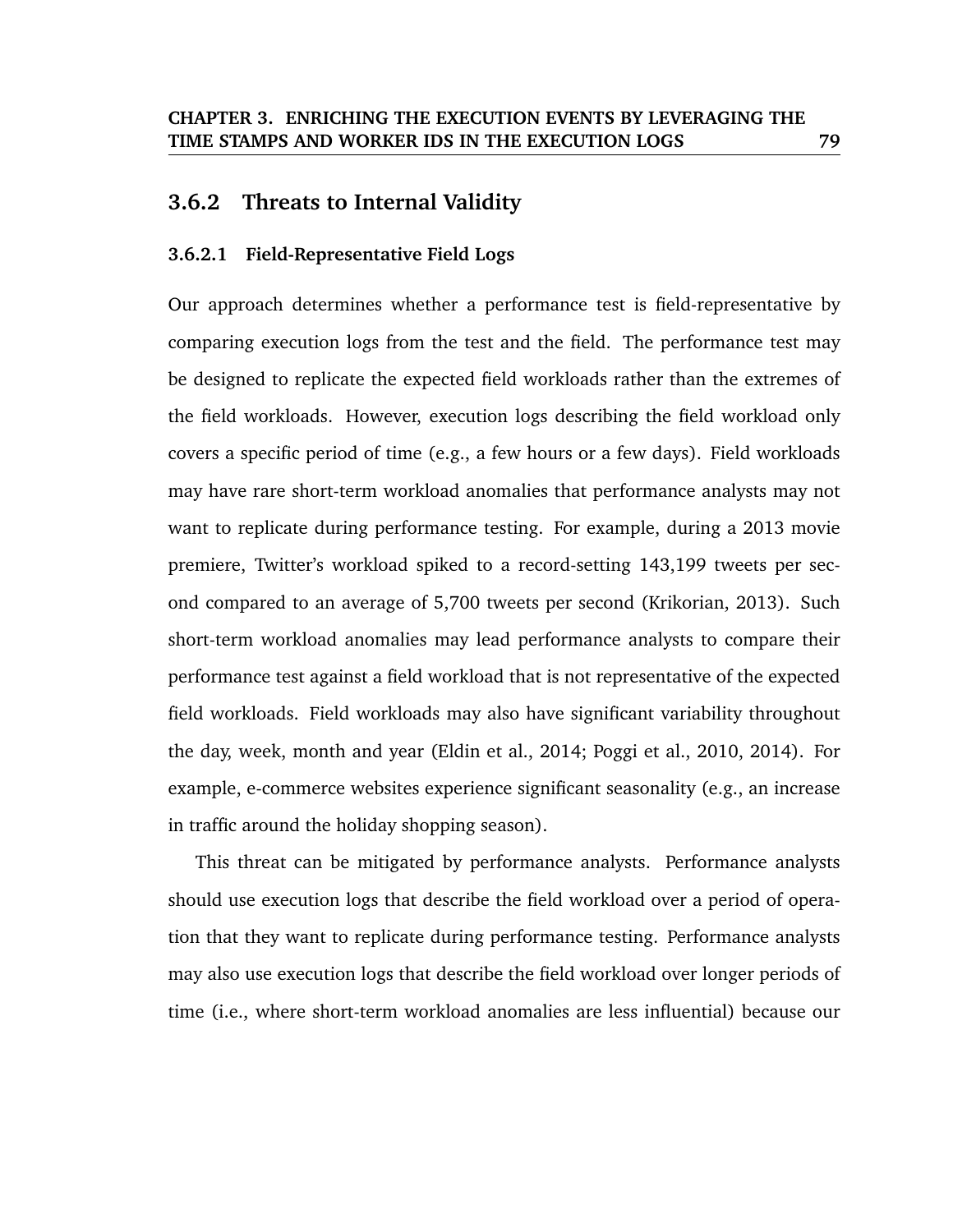approach has been designed to scale. However, our approach can be used to compare performance test workloads to the field despite short-term workload anomalies. Such comparisons may help performance analysts understand and replicate field issues (e.g., our Hadoop case studies and our second enterprise case study).

### **3.6.2.2 Execution Log Quality/Coverage**

Our approach generates workload signatures by characterizing a user's behaviour in terms of feature usage expressed by the execution events. However, it is possible that there are no execution logs to indicate when certain features are executed. Therefore, our approach is incapable of identifying these features in the event that their usage differs between a test and the field. However, this is true for all execution log based analysis, including manual analysis.

This threat may be mitigated by using automated instrumentation tools that would negate the need for developers to manually insert output statements into the source code. However, we leave this to future work as automated instrumentation imposes a heavy overhead on the system and is often unfeasible in the field (Bernat and Miller, 2011; Laurenzano et al., 2015; Maplesden et al., 2015; Uh et al., 2006). Further, Shang et al. report that execution logs are a rich source of information that capture developers' intuition and knowledge about a system's behaviour (Shang et al., 2011). Hence, automated instrumentation tools may not provide as deep an insight into the system's behaviour as execution logs.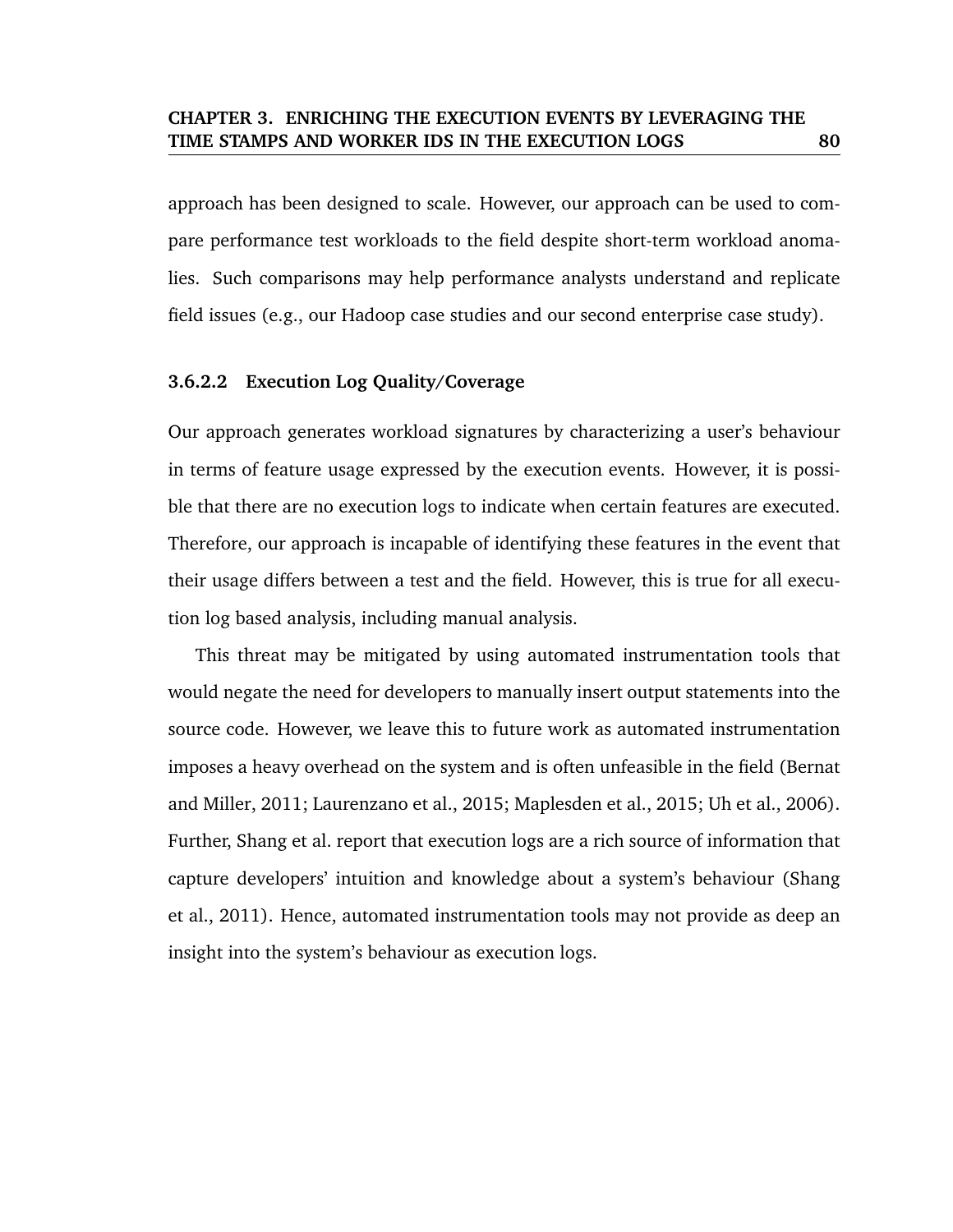#### **3.6.2.3 Defining Users for Signature Generation**

In our experience, large-scale software systems are typically driven by human agents. However, users may be difficult to define in systems that are driven by software agents (e.g., web services (Greenwood et al., 2007)) or when users are allowed to have multiple IDs. Defining the users of a particular system is a task for the system experts. However, such a determination only needs to be made the first time our approach is used, afterwards this may be definition is reused. Further, the users of a particular system are typically defined when the system is being designed and developed because users, or "actors," are essential to Unified Modelling Language (UML) use case diagrams (Object Management Group, 2016). The UML 2.0 specification states: *[u]se cases are a means for specifying required usages of a system. Typically, they are used to capture the requirements of a system, that is, what a system is supposed to do. The key concepts associated with use cases are* actors*,* use cases*, and the* subject*. The subject is the system under consideration to which the use cases apply. The users and any other systems that may interact with the subject are represented as actors. Actors always model entities that are outside the system. The required behavior of the subject is specified by one or more use cases, which are defined according to the needs of actors* (Object Management Group, 2016). The UML 2.0 specification further states: *[a]n Actor models a type of role played by an entity that interacts with the subject (e.g., by exchanging signals and data), but which is* external *to the subject (i.e., in the sense that an instance of an actor is not a part of the instance of its corresponding subject). Actors may represent roles played by human users, external hardware, or other subjects* (Object Management Group, 2016). Therefore, users can be defined for every large-scale software system.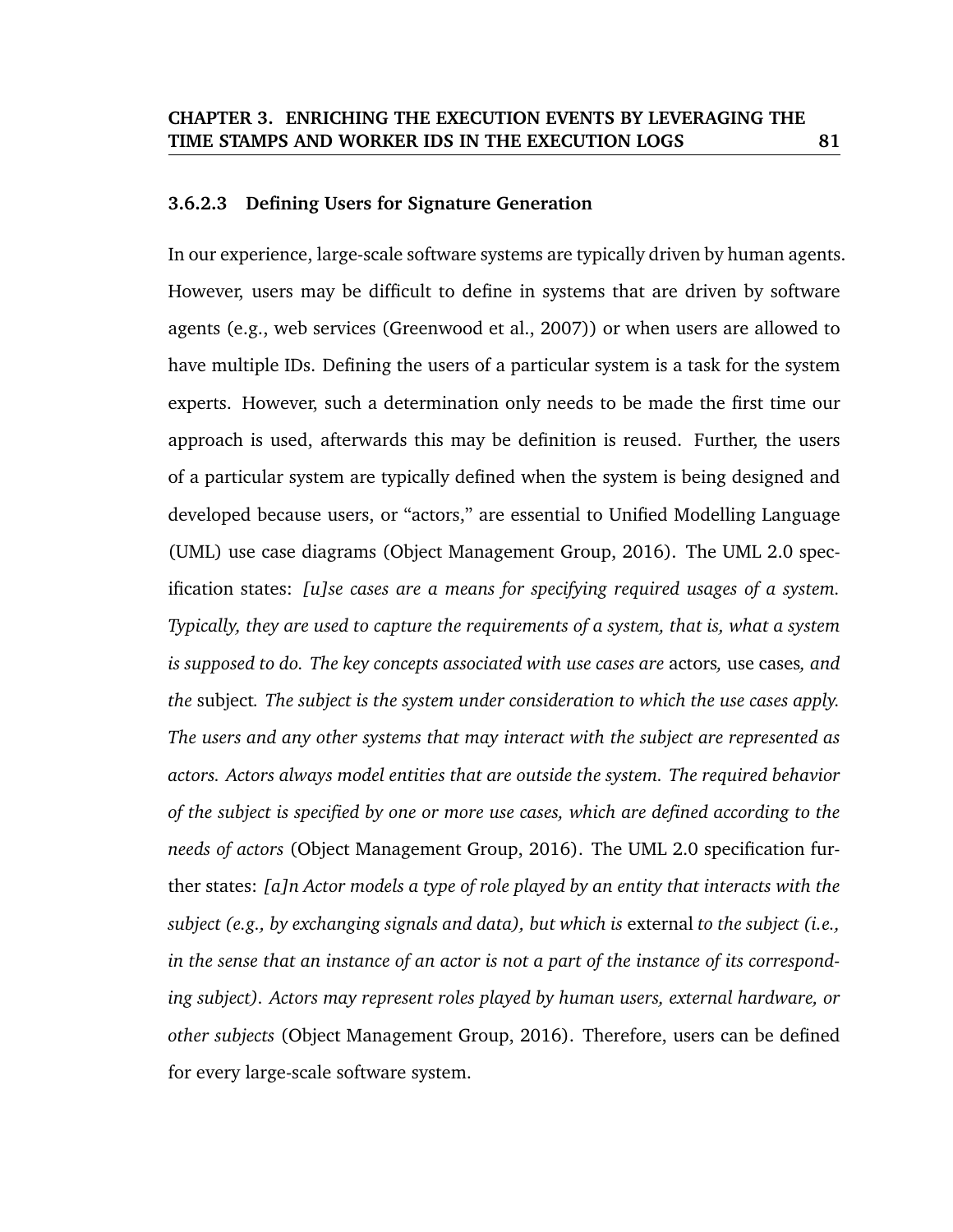#### **3.6.2.4 Defining the Aggregated Users for Signature Generation**

Our approach generates workload signatures that represent the aggregated users are generated by grouping the execution logs into time intervals (i.e., grouping the execution logs that occur between two points in time). In our case studies, we used multiple time intervals (i.e., 1, 3 and 5 minute time intervals) to generate these workload signatures. However, these time intervals may not produce the optimal results (e.g., using a 90 second time interval may have resulted in higher precision). We have mitigated this threat by using multiple time intervals that are known to generate accurate workload signatures for the particular systems in our case studies (Syer et al., 2013). However, it is possible that these time intervals are specific to the systems in our case studies.

## **3.6.3 Threats to External Validity**

### **3.6.3.1 Generalizing Our Results**

The studied software systems represent a small subset of the total number of largescale software systems. Therefore, it is unclear how our results will generalize to additional software systems, particularly systems from other domains (e.g., ecommerce). However, our approach does not assume any particular architectural details. Hence, there is no barrier to our approach being applied to other systems. Further, we evaluated our approach on two different systems: 1) an open-source distributed data processing system and 2) an enterprise telecommunications system that is widely used in practice.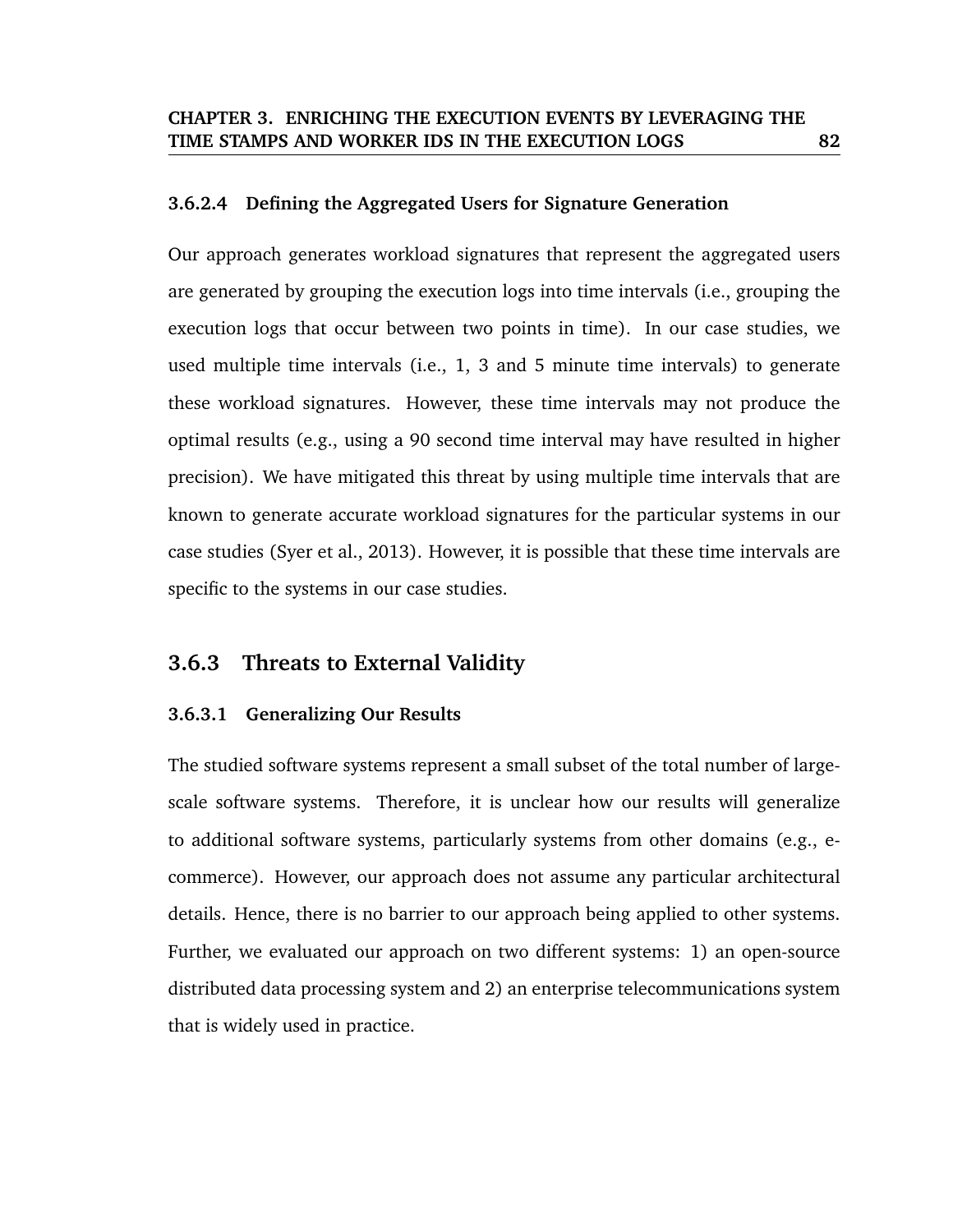The clustering phase of our approach relies on three different statistical measures: 1) a distance measure (to determine the distance between each workload signature), 2) a linkage criterion (to determine which clusters should be merged during the hierarchical clustering procedure) and 3) a stopping rule (to determine the number of clusters by cutting the hierarchical cluster dendrogram). We evaluated several possible distance measures, linkage criterion and stopping rules by determining which ones gave our approach the highest precision. While the same set of statistical measures performed well across our five case studies, these measures may not generalize to other software systems. However, the main contribution of our work is the overall approach to comparing performance tests to the field, rather than determining a universal distance measure, linkage criteria and stopping rule for clustering workload signatures.

Our approach may not perform well on small data sets (where we cannot generate many workload signatures) or data sets where one set of execution logs (either the test or field logs) is much larger than the other. However, the statistical measures that we have chosen are invariant to scale. Further, we evaluated our approach on small data sets. In our first Hadoop WordCount case study, the logs from the performance test only have 3,862 execution events (millions or billions of events are expected in large Hadoop deployments (Chen et al., 2012)). We also evaluated our approach on a data set where one set of execution logs is much larger, on a relative and/or absolute basis, than the other. In our second Hadoop Word-Count case study, the field logs are 6.6 times larger than the test logs and in our first enterprise case study, the field logs contain 2.5 million more execution events than the test logs.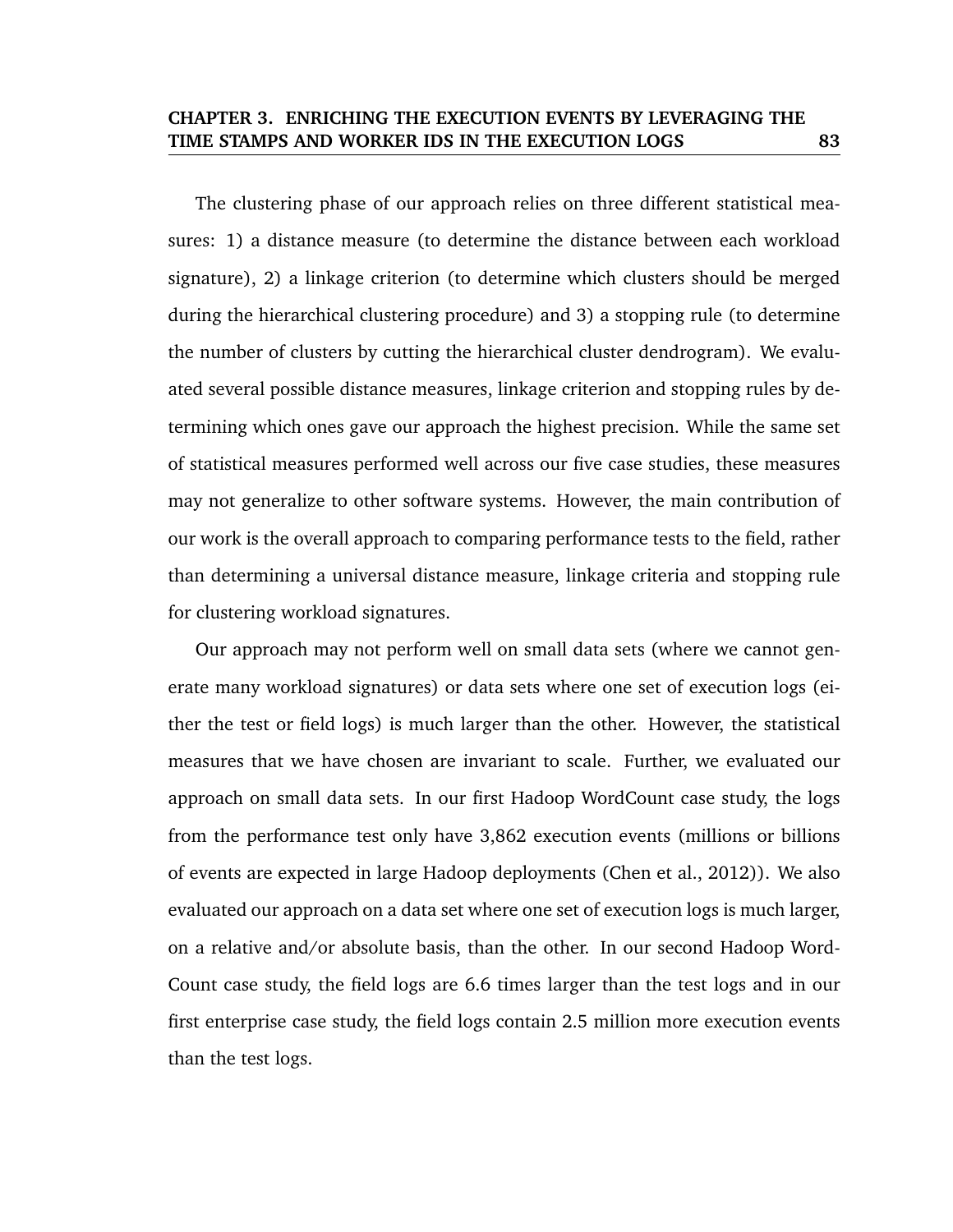# **3.7 Conclusions**

In the previous chapter, we surveyed the literature on 1) characterizing a system's behaviour and 2) comparing a system's behaviour during performance testing to its historical behaviour. We found that prior work does not fully leverage the execution logs nor does it enrich such logs with additional sources of valuable information. Therefore, this chapter presented our first approach for enriching the execution events by leveraging *both* the static components of the execution logs *and* the time stamps and worker IDs in the execution logs. Our approach validates a performance test by deriving workload signatures from performance tests and the field using execution events that have been enriched with the time stamps and worker IDs in the execution logs. We then use statistical techniques to identify differences between the workload signatures from the field and the event signatures from the performance test. Such differences may be used by performance analysts to update their tests to more accurately represent the field workloads.

We performed six case studies on two systems: one open-source system and one enterprise system. Our case studies explored how our approach can be used to identify feature differences, intensity differences and issue differences between performance tests and the field. Performance analysts and system experts have confirmed that our approach provides valuable insights that help to validate their tests and to support the continuous performance testing process.

In the next chapter, we present an approach for enriching the execution events by leveraging *both* the static components of the execution logs *and* the dynamic information in the execution logs.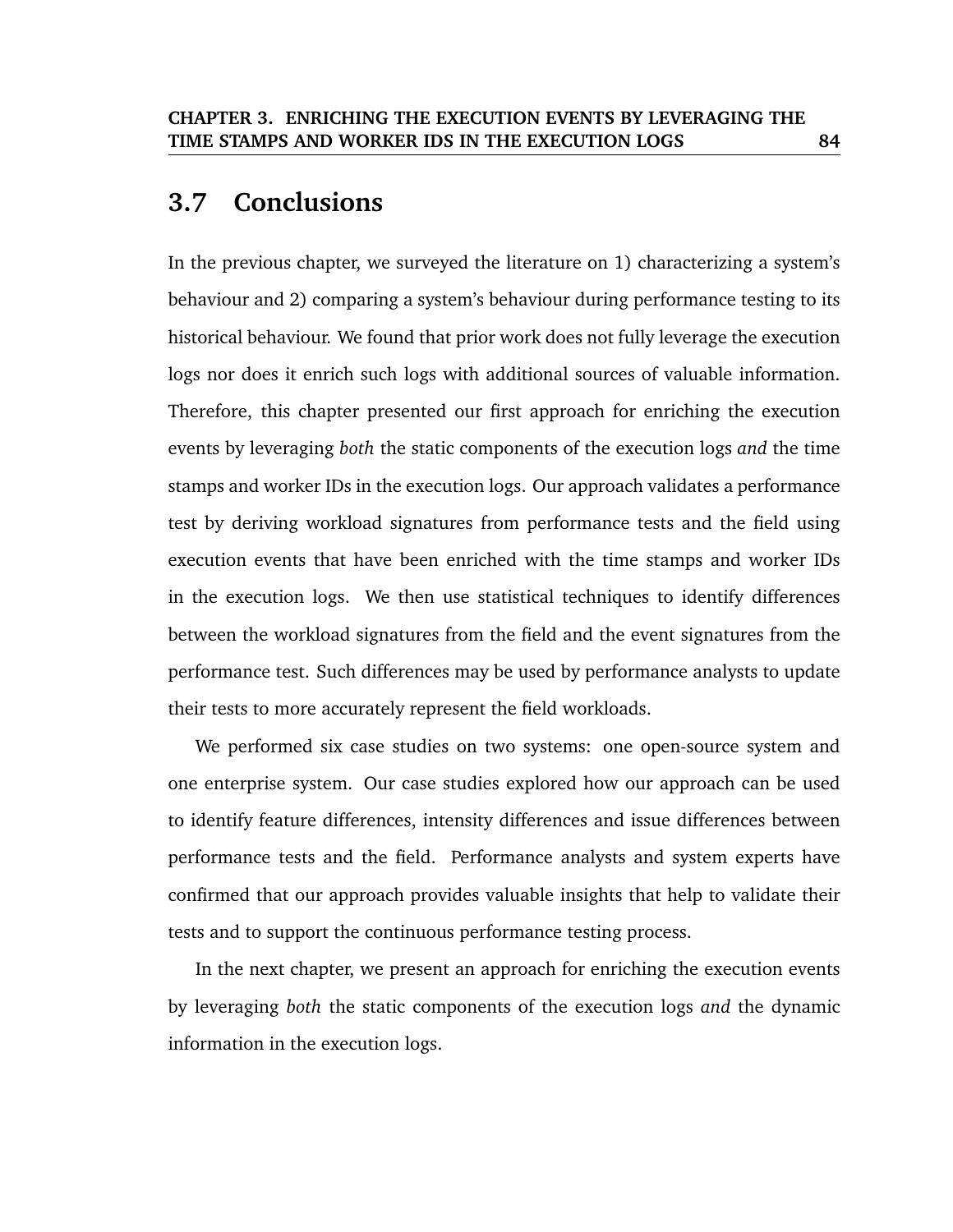# CHAPTER 4

# Enriching the Execution Events by Leveraging the Dynamic Information in Execution Logs

Performance issues are the primary cause of failures in today's large-scale software systems. Therefore, performance analysts devote significant time and resources to certification testing (i.e., performance testing using a field-representative workload) their systems to ensure that they meet their release certification benchmark (i.e., that they comply with the service level agreements). Yet diagnosing performance issues remains a major challenge because these systems are highly configurable and constantly evolving. Current approaches to diagnosing performance issues require considerable manual effort and a high degree of system-specific expertise to review gigabytes execution logs to understand the system's behaviour.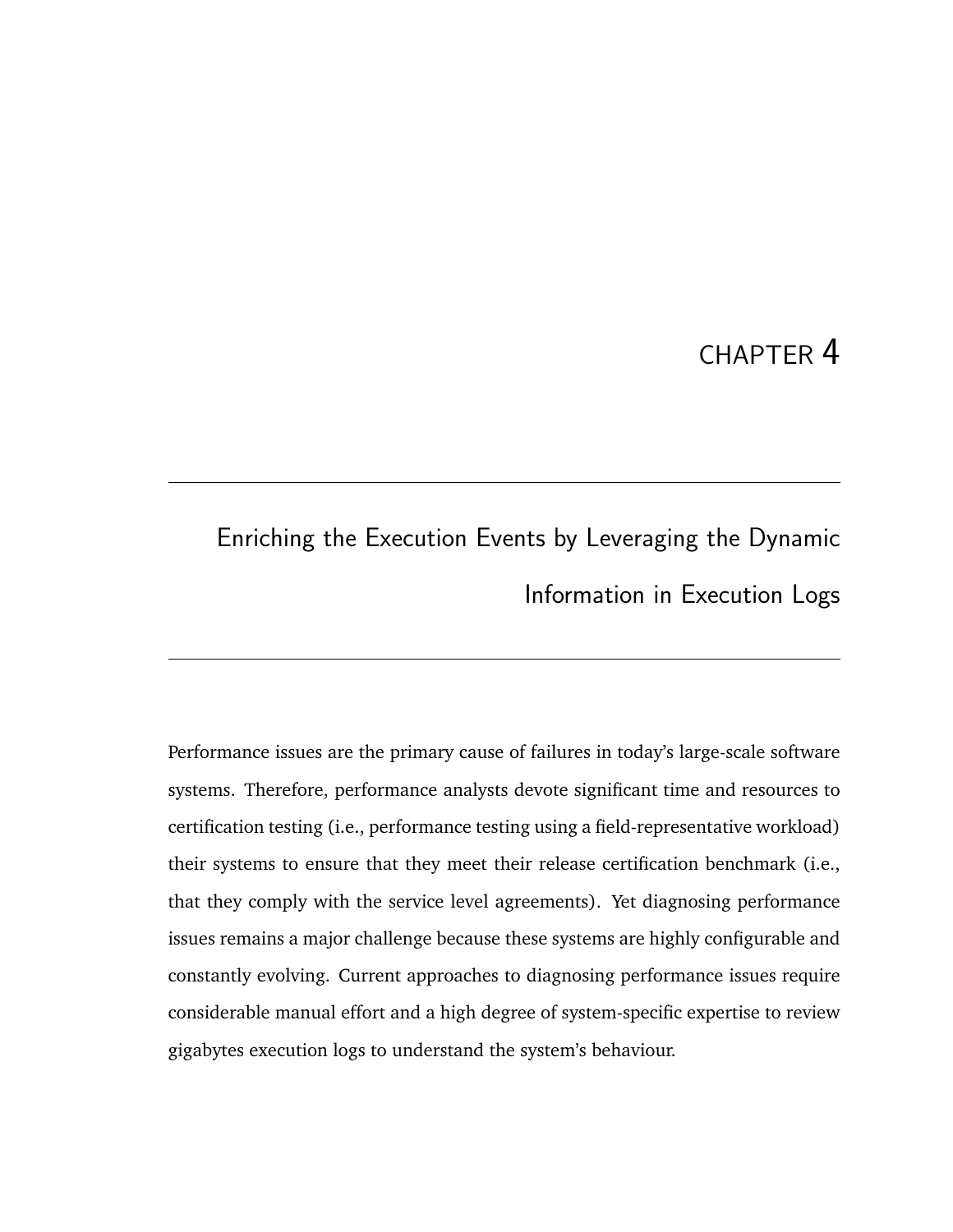In this chapter, we propose an approach to enrich the execution events by leveraging the information in the execution logs to compare the system's behaviour in the field to its behaviour during certification testing. Such a comparison should help performance analysts to understand the cause of any performance issues that are observed in the field. We perform four case studies on two large systems: 1) one open-source system and 2) one enterprise system. Our approach identifies all of the important differences between the system's behaviour in the field compared to its behaviour during certification testing.

# **4.1 Introduction**

The increasing importance of large-scale software systems (e.g., Amazon.com and Google's GMail) poses new challenges for the software performance engineering field (Software Engineering Institute, 2006). These systems are highly configurable (e.g., Hadoop contains 875 different configuration options (Hadoop, 2016)) and constantly evolving (e.g., eBay changes over 100,000 lines of code every week (Hofer, 2011)). Failures in these systems are often associated with performance issues, rather than with feature bugs (Compuware, 2006; Dean and Barroso, 2013; Simic and Conklin, 2012; Weyuker and Vokolos, 2000). Therefore, certifying that these systems comply with their service level agreements (e.g., throughput, response time or mean time to failure requirements) has become essential to ensuring the problem-free operation of these systems (Burger and Reussner, 2011; Hassan and Zhang, 2006; Nivas and Csallner, 2011).

Performance analysts certify that their systems comply with their service level agreements with a "certification test." A certification test is a performance test using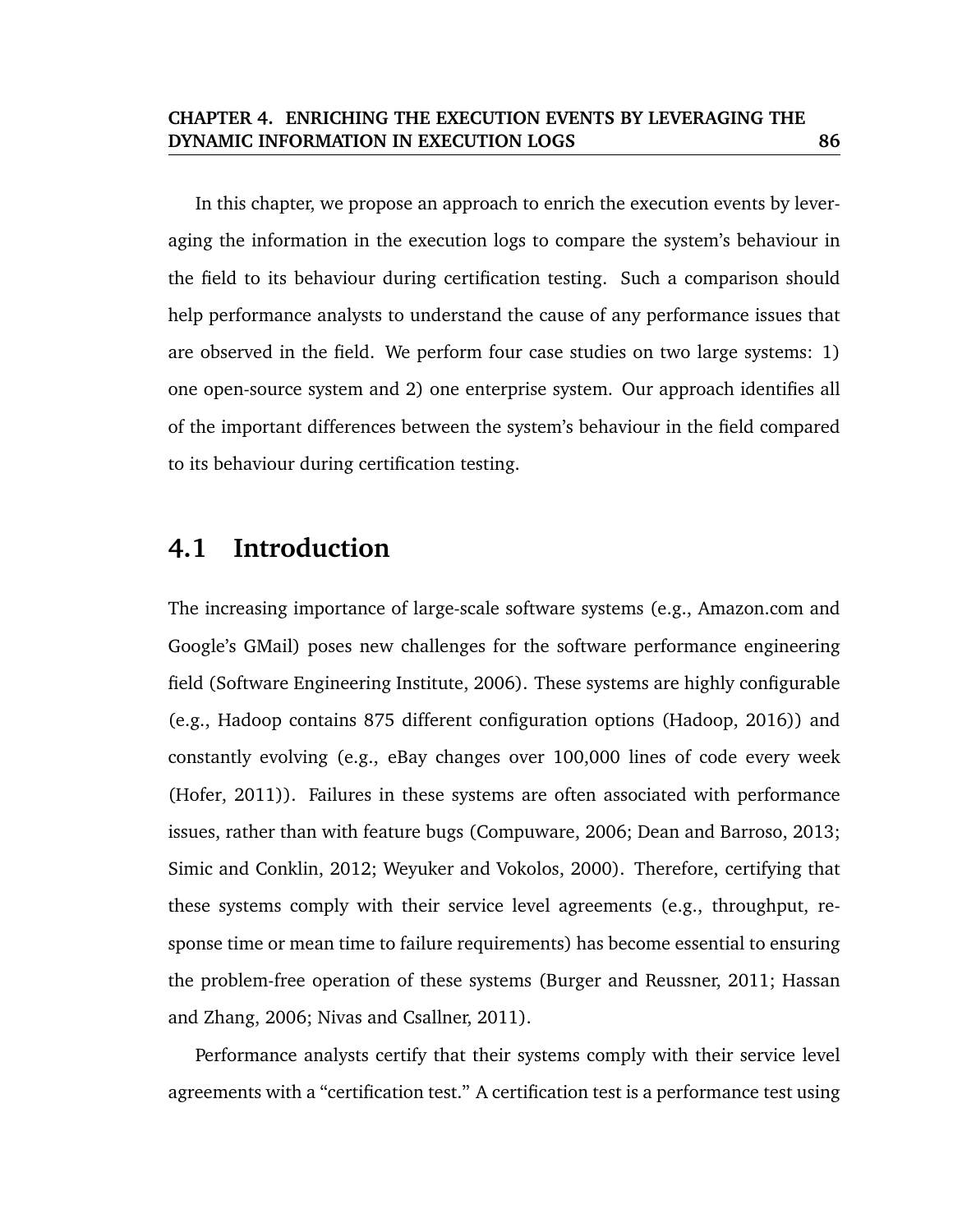a field-representative workload. Therefore, performance analysts can monitor how the system behaves during certification testing to ensure that the system is able to comply with its service level agreements under a realistic workload. The results of the certification test then form a baseline of the system's behaviour. Performance analysts can use this baseline to diagnose performance issues observed in the field.

Current approaches to diagnosing performance issues require considerable manual effort and a high degree of system-specific expertise to review gigabytes execution logs to understand the system's behaviour. However, documentation describing the expected system behaviour is rarely up-to-date (Ernst et al., 2015; Holvitie et al., 2014; Parnas, 1994). Fortunately, execution logs, which record notable events at runtime, are readily available in most large-scale systems to support remote issue resolution and legal compliance. Further, these logs contain developer and operator knowledge (i.e., they are manually inserted by developers) whereas instrumentation tends to view the system as a black-box (Shang et al., 2011, 2014). Hence, execution logs are often the most sensible data available to describe and monitor a system's behaviour. However, existing approaches to analyzing execution logs are limited by 1) the overhead of the approach in practice (Stearley, 2004; Vaarandi, 2003; Xu et al., 2009a), 2) the lack of system knowledge by performance analysts (Damásio et al., 2002; Jiang et al., 2008a,b), 3) the lack of consistent  $log$  formats (Rabkin et al., 2010), 4) the large variation in the number and frequency of execution logs (Nagappan and Vouk, 2010; Vaarandi, 2003) and 5) the inaccessibility and difficulty of parsing source code (Xu et al., 2009a,b, 2010). These approaches parse the execution logs to execution events by identifying and removing the dynamic information in the execution logs. For example, Receiving file: 1MB of 7MB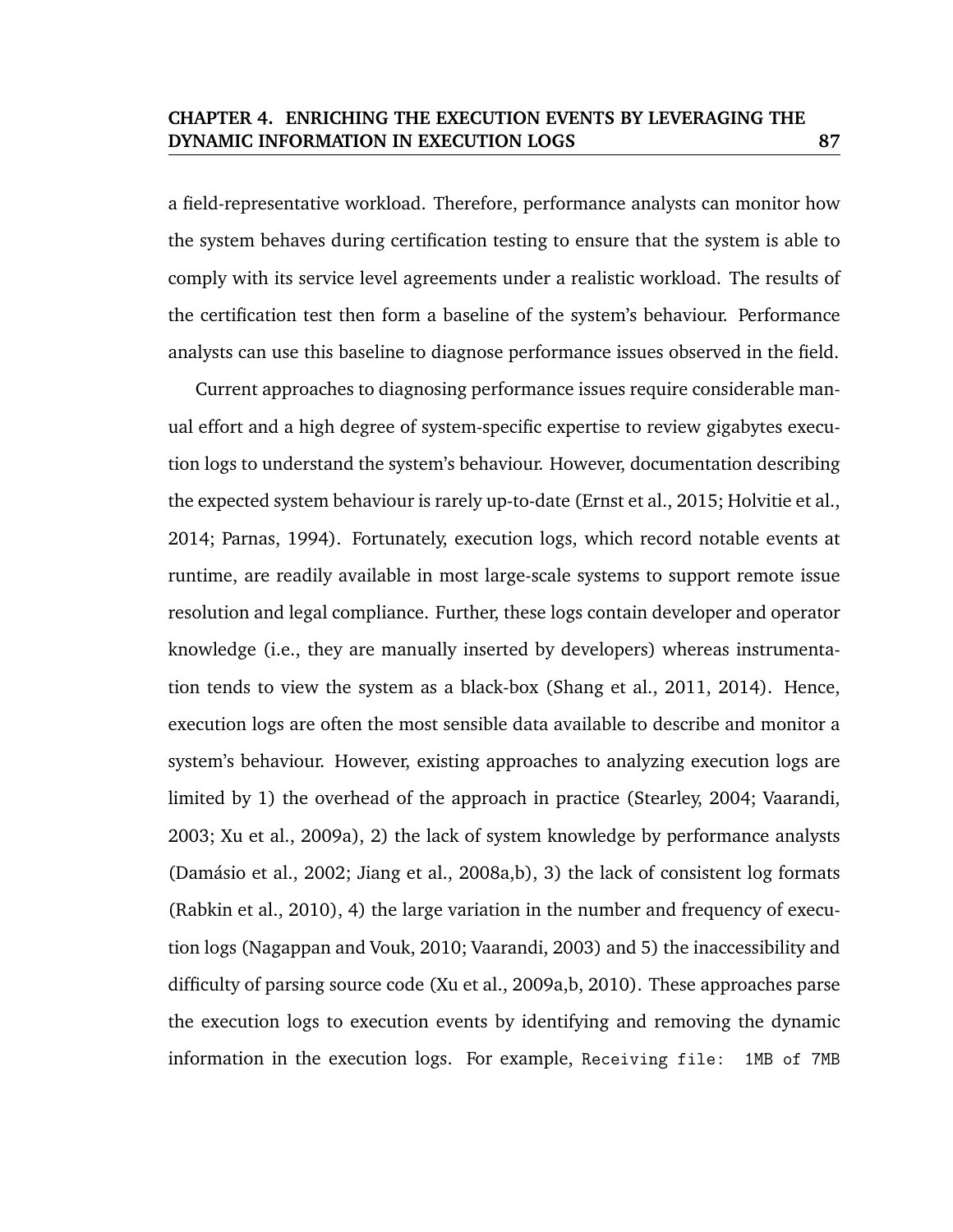and Receiving file: 1MB of 9GB are both parsed to Receiving file: \_\_ of . Therefore, performance analysts cannot distinguish between Receiving file: 1MB of 7MB and Receiving file: 1MB of 9GB after the execution logs have been parsed. However, these two events likely have very different impacts on the system's behaviour (i.e., receiving a 9GB file is likely to take more time and resources than receiving a 7MB file).

In this chapter, we propose an automated approach to diagnose performance issues by comparing the system's behaviour in the field to its behaviour during certification testing. Our approach enriches the execution events by leveraging the dynamic information in the execution logs. We derive event signatures from execution logs, then uses statistical techniques to identify differences between the event signatures from the field and the event signatures from the certification test. Such differences should help performance analysts to understand the cause of any performance issues observed in the field.

This chapter makes four contributions:

- 1. We present an approach to enrich the execution events by leveraging the dynamic information in the execution logs.
- 2. We demonstrate a novel approach for parsing execution logs into their static and dynamic components.
- 3. We demonstrate an automated approach to identify performance deviations from certification tests by comparing the system's behaviour in the field to its behaviour during a certification test. Our approach can identify important execution events that best explain the differences between a system's behaviour in the field to its behaviour during a certification test.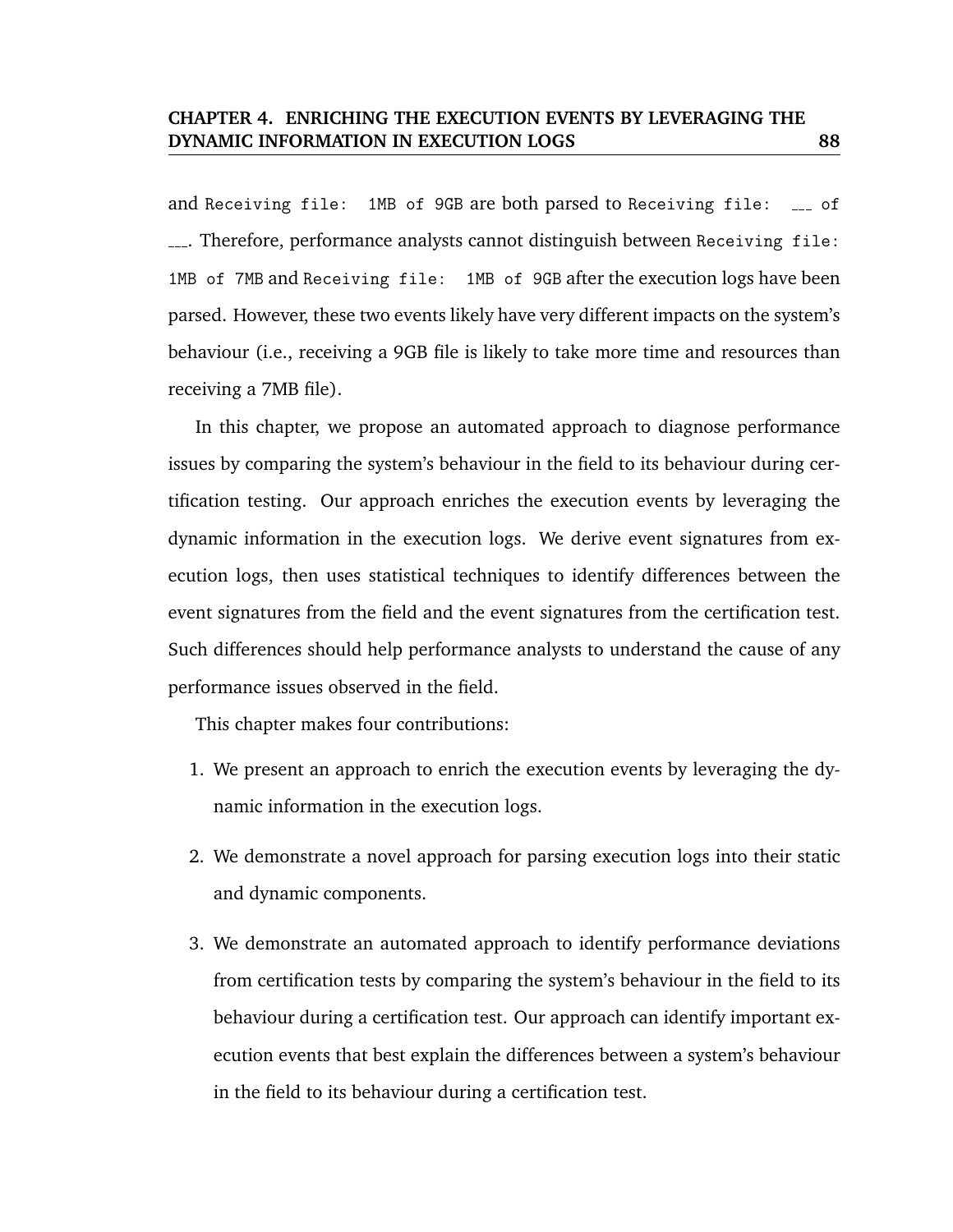4. Through four case studies, we show that our approach is scalable and can help performance analysts to understand the cause of any performance issues observed in the field.

# **4.1.1 Organization of the Chapter**

This chapter is organized as follows: Section 4.2 provides a motivational example of how our approach may be used in practice. Section 4.3 describes our approach in detail. Section 4.4 presents our case studies. Section 4.5 outlines the threats to validity. Finally, Section 4.6 concludes the chapter.

# **4.2 Motivational Example**

Peter, an operator of a large-scale distributed file system, observes a performance issue in his system when it is deployed in the field. The system's throughput (i.e., the number of successfully completed file transfers per second) in the field is much lower than the expected throughput from the system's certification test.

Pressured by time (given the competitive marketplace), management (who are keen to boast a high quality system) and the complexity of analyzing the large volume of unstructured data collected from his system, Peter is introduced to an automated approach that can diagnose performance issues observed in the field by comparing the system's behaviour in the field compared to its behaviour during certification testing. This approach enriches the execution events by leveraging the dynamic information in the execution logs, derives event signatures from the enriched execution events then compares the signatures from the field against the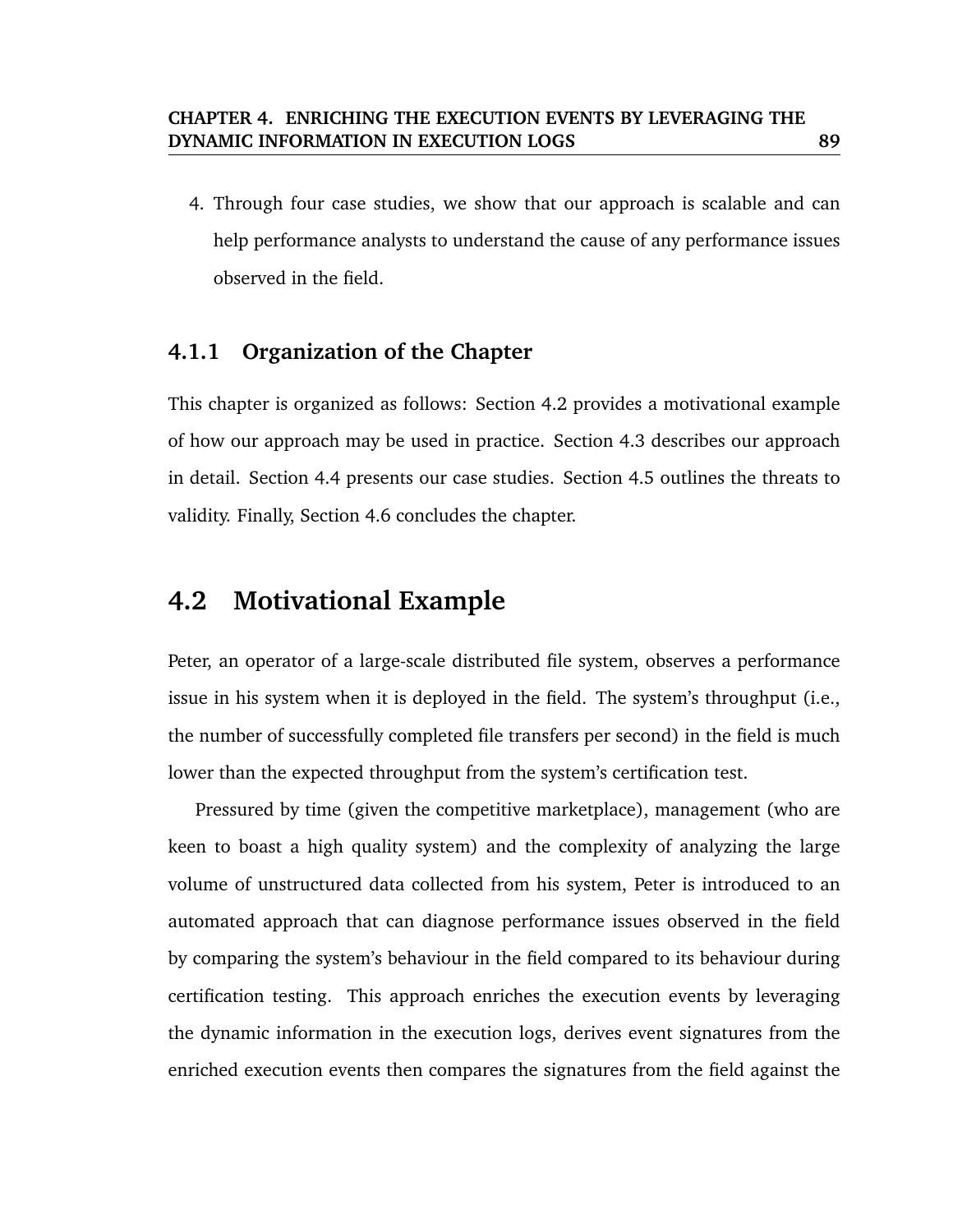signatures from the certification test to identify execution events that explain the performance issue that Peter observed in the field. Thus, this approach provides Peter with a concrete starting point (i.e., specific execution events) for his analysis.

Using this approach, Peter discovers that his system is breaking files into larger "chunks" in the field compared to during the performance test than expected. Files are broken into chunks to improve the system's ability to tolerate and recover from file transfer failures (i.e., the system only needs to resend the current file chunk rather than the entire file when file transfer failures occur). File transfer failures occur more often when transferring larger chunks because these transfers take more time. Hence, transferring larger chunks decreases the number of successfully completed file transfers per second. Therefore, Peter was able to identify the cause of the system's performance issue.

# **4.3 Approach**

This section outlines our approach to enrich the execution events by leveraging the dynamic information in the execution logs and diagnose performance issues observed in the field. Figure 4.1 provides an overview of our approach. First, we identify the static and dynamic components of the execution logs. Second, we enrich the execution events by leveraging the dynamic information in the execution logs to create event signatures that describe the occurrences of each execution event. Finally, we analyze each event signature to identify the execution events that correspond to meaningful differences between the certification test and the field. We will describe each phase in detail and demonstrate our approach with a working example of a hypothetical web scraping application.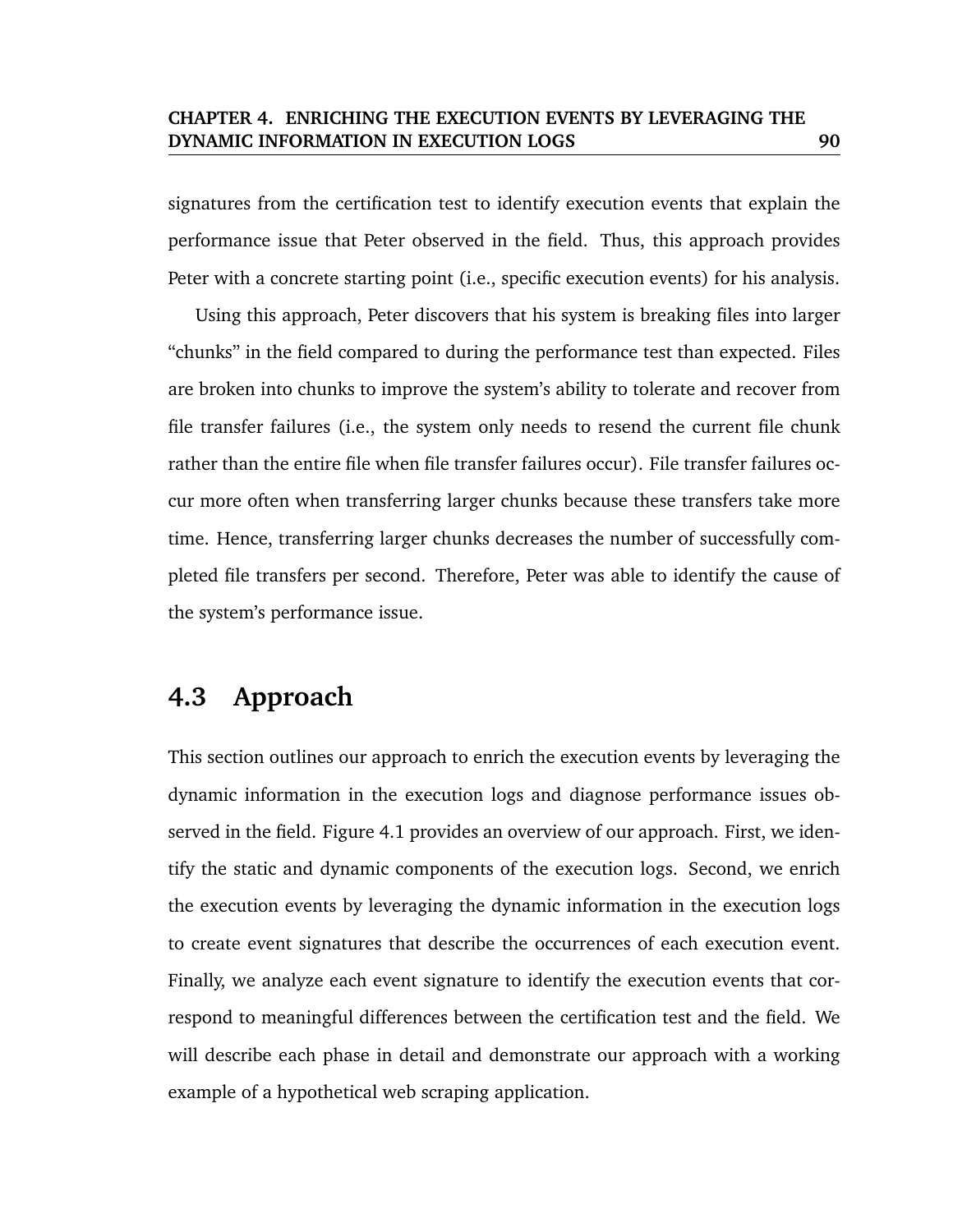

Figure 4.1: An Overview of Our Approach.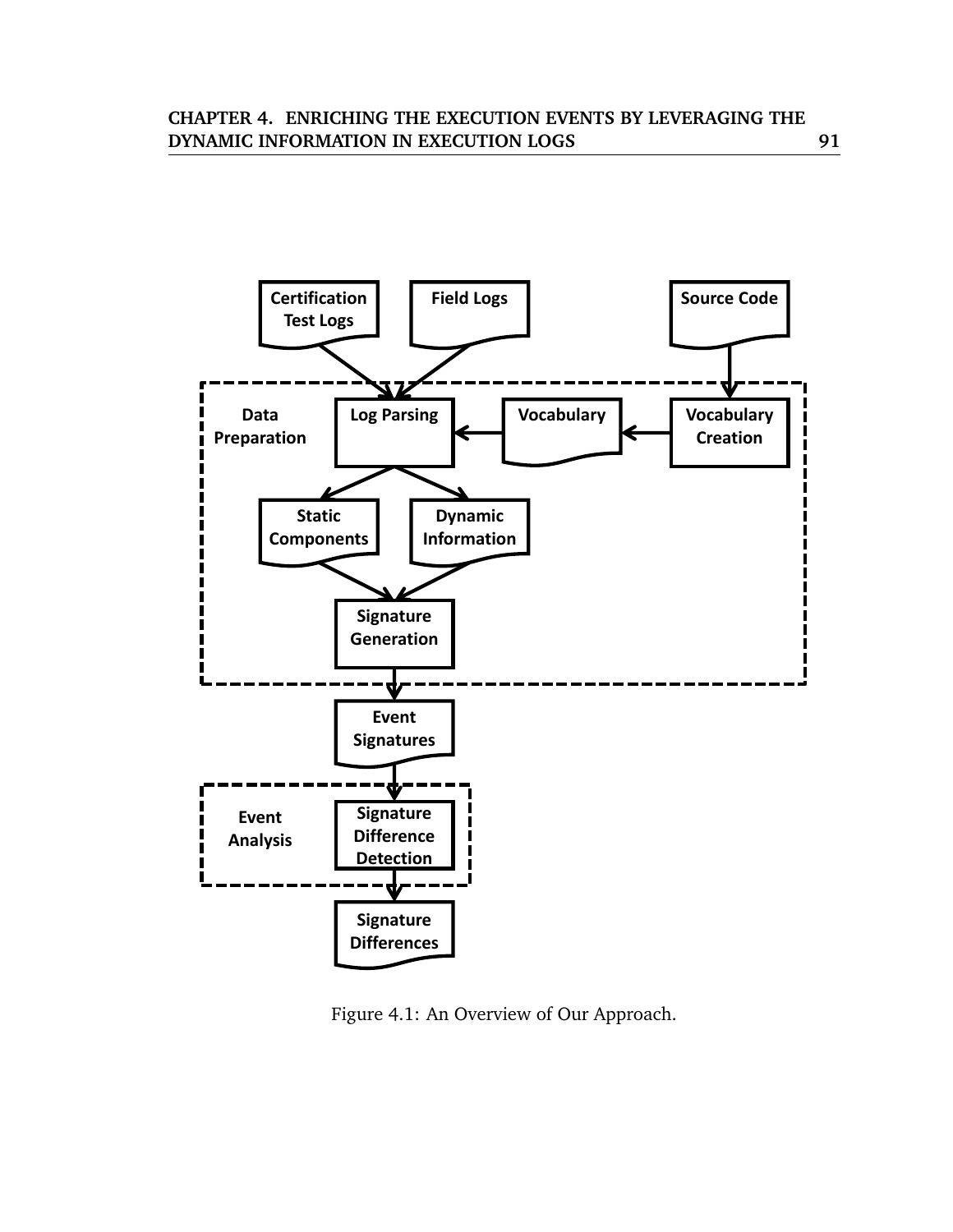# **4.3.1 Execution Logs**

The second column of Table 4.1 and Table 4.2 presents the execution logs from our working example. These execution logs contain both static information (e.g., Connecting to and URL contained) and dynamic information (e.g., www.2-tokens.com and 2) that changes with each occurrence of an event. Table 4.1 and Table 4.2 present the execution logs from the field and the certification test respectively.

# **4.3.2 Source Code**

Listing 4.1 partially shows the source code from our example.

# **4.3.3 Data Preparation**

Execution logs are difficult to analyze because they are unstructured. Therefore, we parse the execution logs to execution events to enable automated statistical analysis. We then generate event signatures that represent the occurrences of each execution event.

## **4.3.3.1 Log Parsing**

We parse the execution logs to abstract the execution logs to execution events while retaining the dynamic information in the execution logs. However, existing approaches to parse execution logs are limited by 1) the overhead of the approach in practice (Stearley, 2004; Vaarandi, 2003; Xu et al., 2009a), 2) the lack of system knowledge by performance analysts (Damásio et al., 2002; Jiang et al., 2008a,b),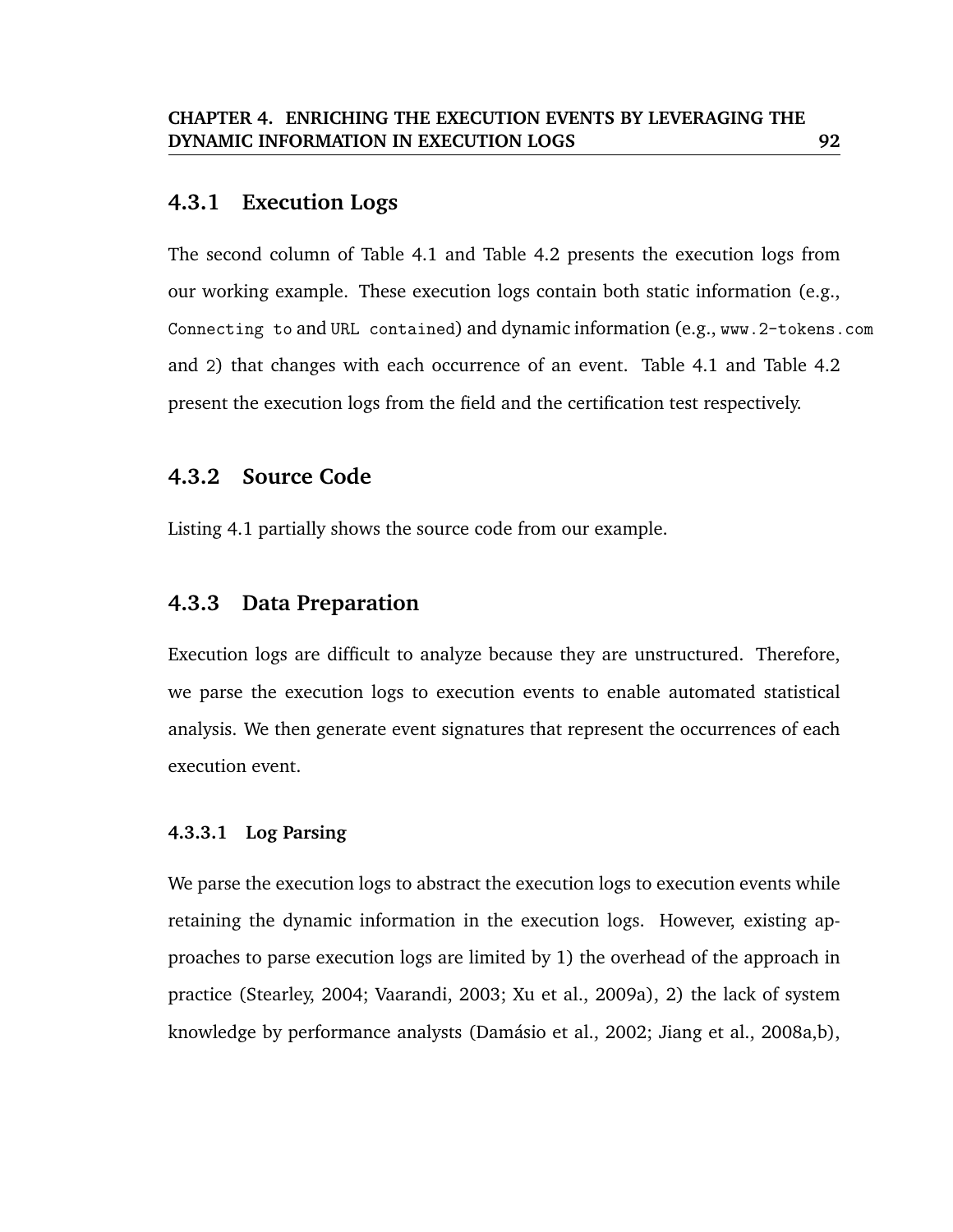|       | l'ime Log Line          |                                                                                                                                                                                                   | Static                      | Dynamic           | Execution       |
|-------|-------------------------|---------------------------------------------------------------------------------------------------------------------------------------------------------------------------------------------------|-----------------------------|-------------------|-----------------|
|       |                         |                                                                                                                                                                                                   | Components                  | Information       | <b>Event ID</b> |
|       |                         | 00:01 Connecting to www.73-tokens.com                                                                                                                                                             | Connecting to               | www.73-tokens.com |                 |
| 0:02  | URL contained 73 tokens |                                                                                                                                                                                                   | URL contained __ tokens     | 73                |                 |
| 00:03 |                         | Disconnecting from www.73-tokens.com                                                                                                                                                              | Disconnecting from __       | www.73-tokens.com |                 |
|       |                         |                                                                                                                                                                                                   | Connecting to               | www.87-tokens.com |                 |
|       |                         |                                                                                                                                                                                                   | tokens<br>JRL contained ___ | 78                |                 |
|       |                         | Disconnecting from www.87-tokens.com<br>00:03 Connecting to www.87-tokens.com<br>00:04 URL contained 87 tokens<br>00:04 Disconnecting from www.87-tokens<br>00:06 Connecting to www.99-tokens.com | Disconnecting from __       | www.87-tokens.com |                 |
|       |                         |                                                                                                                                                                                                   | Connecting to __            | www.99-tokens.com |                 |
| 0:12  | URL contained 99 tokens |                                                                                                                                                                                                   | URL contained __ tokens     | ඉ<br>ඉ            |                 |
|       |                         | 00:13 Disconnecting from www.99-tokens.com                                                                                                                                                        | Disconnecting from __       | www.99-tokens.com |                 |
|       |                         |                                                                                                                                                                                                   |                             |                   |                 |

| j                                                      |
|--------------------------------------------------------|
|                                                        |
| 22.222                                                 |
|                                                        |
| - 1416-1416 - 1416-1417 - 1416-1417                    |
| I<br>֧֚֝<br>֧֧֧֚֚֝֝֘׆֧֚                                |
| thought production   oct to production production<br>I |
|                                                        |
| I                                                      |
|                                                        |
|                                                        |
|                                                        |
| I                                                      |
|                                                        |
|                                                        |
|                                                        |
|                                                        |

|       | Time Log Line                                     | <b>Static</b>                          | Dynamic           | Execution          |
|-------|---------------------------------------------------|----------------------------------------|-------------------|--------------------|
|       |                                                   | Components                             | Information       | Event ID           |
| 00:01 | www.73-tokens.com<br>t <sub>0</sub><br>Connecting | Connecting to                          | www.73-tokens.com |                    |
| 00:02 | 73 tokens<br>URL contained                        | tokens<br>URL contained                | 73                | $\scriptstyle\sim$ |
| 00:03 | from www.73-tokens.com<br>Disconnecting           | from<br>Disconnecting                  | www.73-tokens.com | ო                  |
| 00:03 | www.87-tokens.com<br>Connecting to                | Connecting to                          | www.87-tokens.com |                    |
| 00:04 | 87 tokens<br>URL contained                        | tokens<br>URL contained                | 78                |                    |
| 00:04 | from www.87-tokens.com<br>Disconnecting           | from ___<br>Disconnecting              | www.87-tokens.com | ო                  |
| 00:06 | www.99-tokens.com<br>Connecting to                | Connecting to                          | www.99-tokens.com |                    |
| 00:12 | 99 tokens<br>URL contained                        | tokens<br>URL contained                | 99                | $\scriptstyle\sim$ |
| 00:13 | from www.99-tokens.com<br>Disconnecting           | from<br>Disconnecting                  | www.99-tokens.com | ო                  |
| Time  | Log Line                                          | Static                                 | Dynamic           | Execution          |
|       |                                                   |                                        |                   |                    |
|       |                                                   | Components                             | Information       | <b>Event ID</b>    |
| 00:01 | www.2-tokens.com<br>$\overline{c}$<br>Connecting  | Connecting to                          | www.2-tokens.com  |                    |
| 00:02 | 2 tokens<br>URL contained                         | tokens<br>URL contained                | $\mathbf{\Omega}$ |                    |
| 00:02 | from www.2-tokens.com<br>Disconnecting            | $\frac{1}{2}$<br>from<br>Disconnecting | www.2-tokens.com  |                    |
| 00:03 | www.4-tokens.com<br>Connecting to                 | Connecting to                          | www.4-tokens.com  |                    |
| 00:04 | 4 tokens<br>URL contained                         | tokens<br>URL contained                | 4                 |                    |
| 00:04 | from www.4-tokens.com<br>Disconnecting            | from<br>Disconnecting                  | www.4-tokens.com  |                    |
| 00:06 | www.3-tokens.com<br>Connecting to                 | Connecting to                          | www.3-tokens.com  |                    |
| 00:07 | 3 tokens<br>URL contained                         | tokens<br>URL contained                | ო                 |                    |
| 00:07 | from www.3-tokens.com<br>Disconnecting            | from<br>Disconnecting                  | www.3-tokens.com  |                    |
| 00:09 | www.2-tokens.com<br>Connecting to                 | Connecting to                          | www.2-tokens.com  |                    |
| 00:10 | 2 tokens<br>URL contained                         | tokens<br>URL contained                | $\mathsf{\alpha}$ | $\scriptstyle\sim$ |
| 00:11 | from www.2-tokens.com<br>Disconnecting            | Disconnecting from __                  | www.2-tokens.com  | ო                  |
|       |                                                   |                                        |                   |                    |

## **CHAPTER 4. ENRICHING THE EXECUTION EVENTS BY LEVERAGING THE DYNAMIC INFORMATION IN EXECUTION LOGS 93**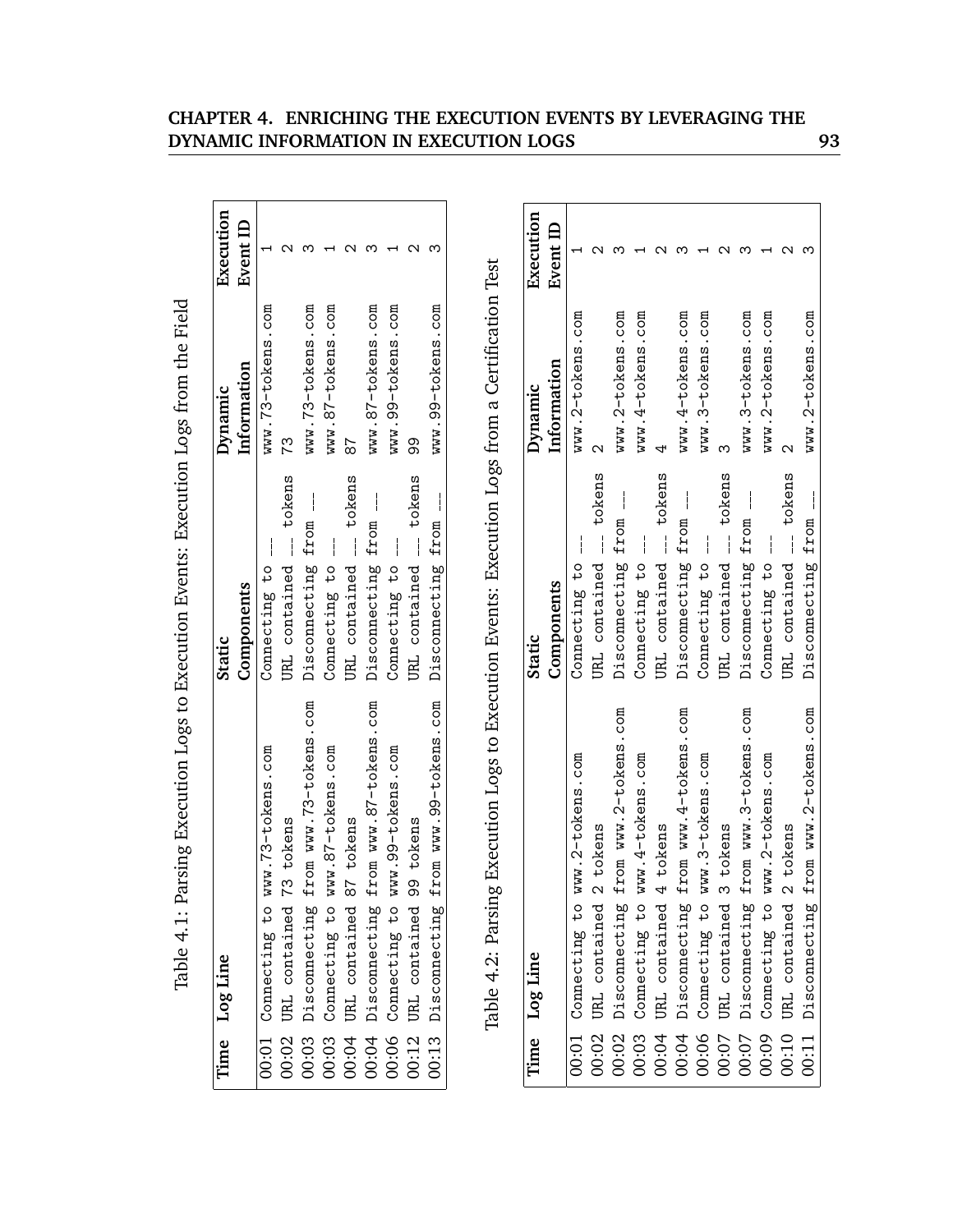Listing 4.1: Sample Source Code.

```
1 import java.io. InputStreamReader;
2 import java.net.URL;
3 import java.net.URLConnection;
4 import java.util. Scanner;
5
6 Web Scraping Application
7 public class WebScraper {
8 WebScraper logger<br>9 static Logger log
    static Logger log = Logger.getLogger(WebScraper.class);
10
11 Scrape the URL
12 public static void scrape (String webpage) {
13 try {
14 // Open a connection to the URL
15 log.info ("Connecting to "'.concat (webpage));
16 URL url = new URL(webpage);
17 URLConnection connection = url.openConnection();
18 Scanner in = new Scanner (new InputStreamReader (connection.
            getInputStream() ) ;
19
20 // Scrape the URL token by token
21 int count = 0;
22 while (in . hasNext()) {
23 count++;
\frac{24}{25}log.info(''URL contained ''.concat(count).concat(' ' tokens ''));
26
27 // Close the connection to the URL
28 log.info ("Disconnecting from ''.concat (webpage));
29 in . close ();
30 } catch (Exception e) {
31 log.warning ("Error connecting to ".concat (webpage));
32 }
33 }
34 }
```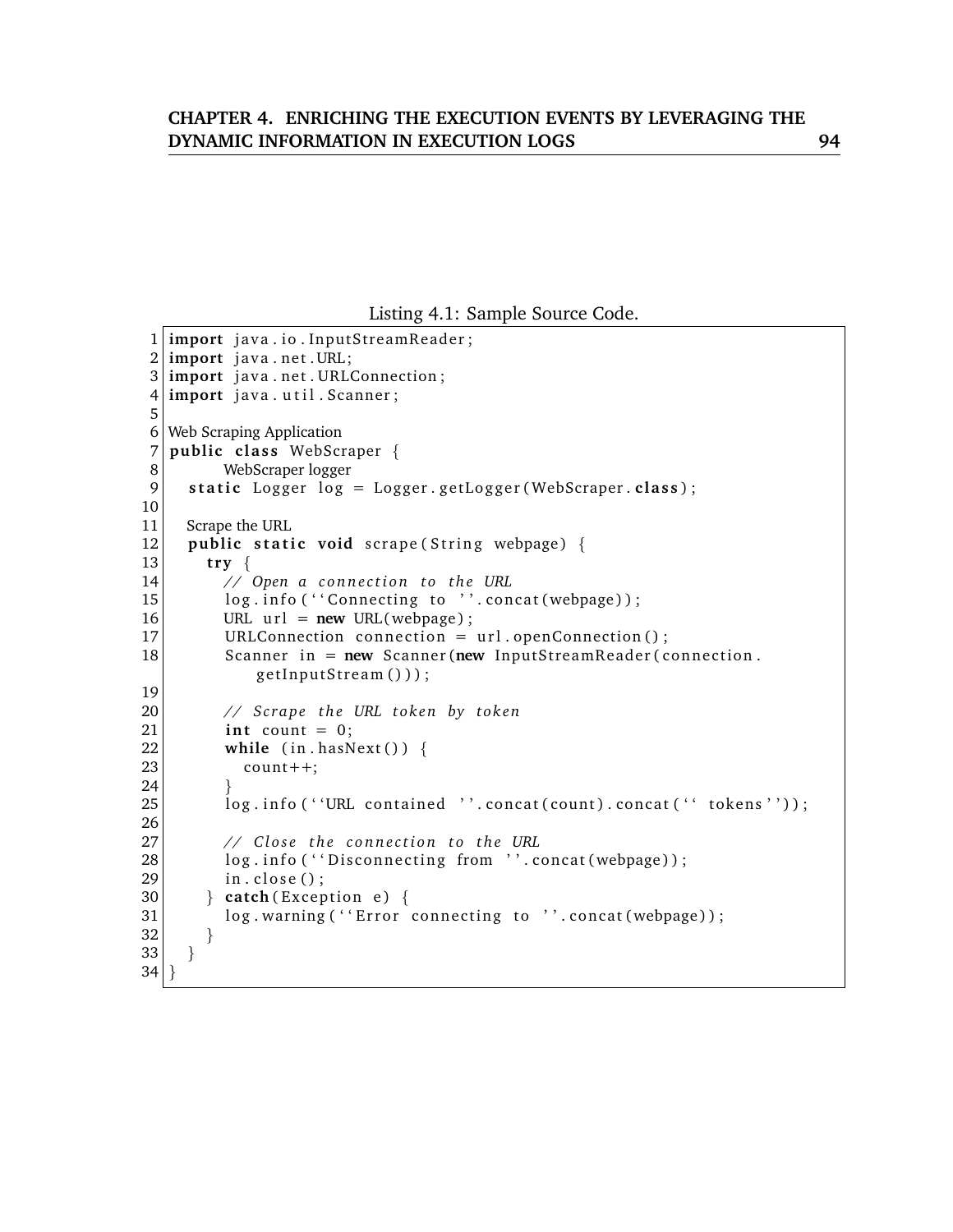3) the lack of consistent log formats (Rabkin et al., 2010), 4) the large variation in the number and frequency of execution logs (Nagappan and Vouk, 2010; Vaarandi, 2003) and 5) the inaccessibility and difficulty of parsing source code (Xu et al., 2009a,b, 2010). Further, existing approaches to parse execution logs discard all dynamic information. Yet, the dynamic information contained in the execution logs is often critical to understanding the system's behaviour. For example, Processing item 1 / 1 and Processing item 1 / 1,000 are both be parsed to Processing item  $\frac{1}{2}$ . Therefore, performance analysts cannot distinguish between Processing item 1 / 1 and Processing item 1 / 1,000 after the execution logs have been parsed. However, these two execution events likely have very different impacts on the system's memory usage (i.e., 1 item in the queue likely consumes less memory than 1,000 items). Therefore, we propose a new approach to parse execution logs to execution events using information retrieval techniques.

Our approach to parsing execution logs is a two-step process.

The first step in our approach to parsing execution logs is to create a vocabulary. We tokenize the source code and add each alphanumeric token (converted to lower case) to a vocabulary (i.e., a "bag-of-words"). Our intuition is that tokens that appear in the source code (e.g., a request type or status message) can be used to identify the static components of each log line. However, while building a vocabulary does require access to the source code, we do not need to parse the source code.

Table 4.3 shows the vocabulary built from Listing 4.1. For example, import and java.io.InputStreamReader from line 1 of Listing 4.1 are both added to the vocabulary.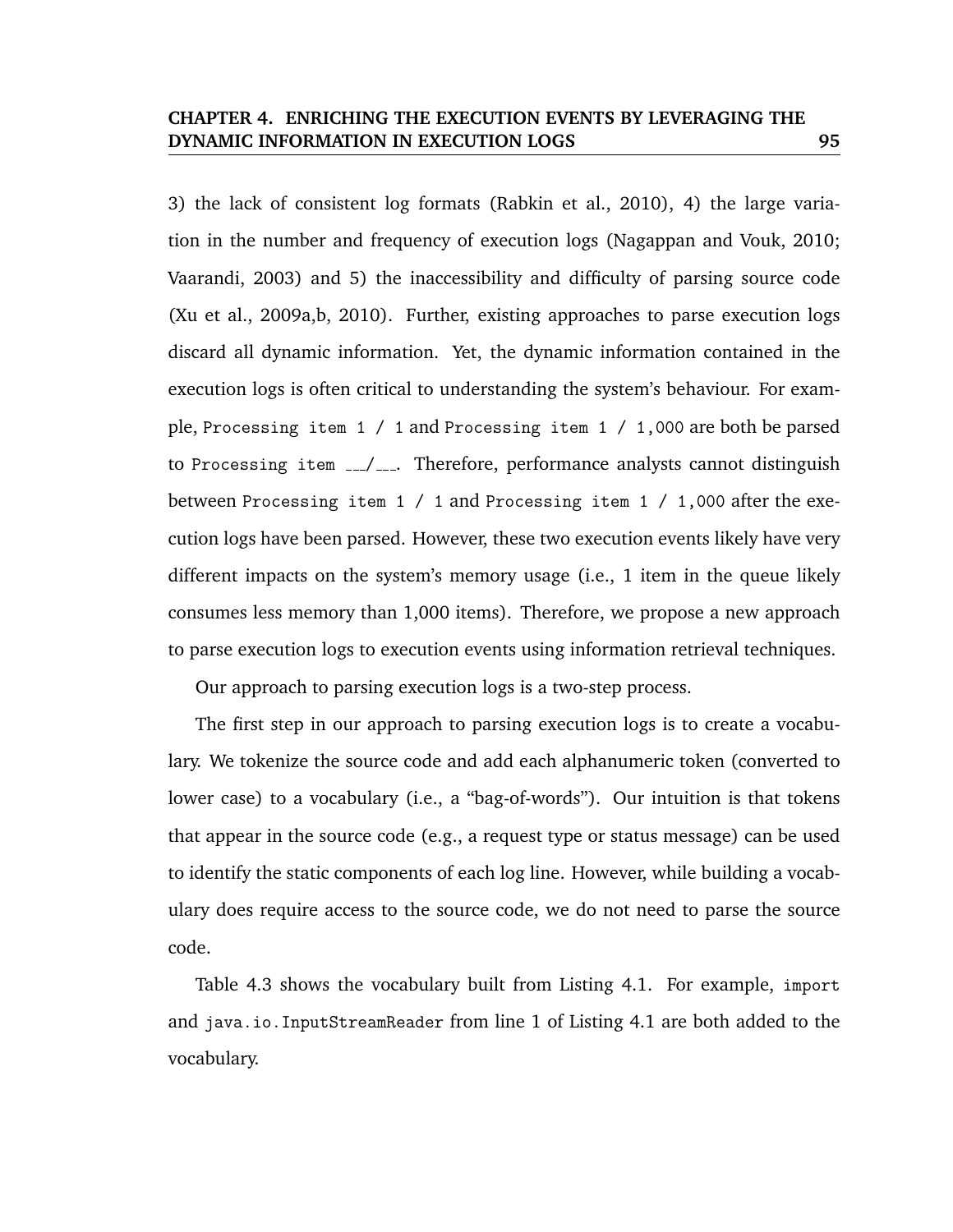# **CHAPTER 4. ENRICHING THE EXECUTION EVENTS BY LEVERAGING THE DYNAMIC INFORMATION IN EXECUTION LOGS 96**

| 1     | import                    |
|-------|---------------------------|
|       | java.io.inputstreamreader |
| 23456 | java.net.url              |
|       | java.net.urlconnection    |
|       | java.util.scanner         |
|       | public                    |
| 7     | class                     |
| 8     | webscraper                |
| 9     | static                    |
| 10    | logger                    |
| 11    | log                       |
| 12    | logger.getlogger          |
| 13    | webscraper.class          |
| 14    | void                      |
| 15    | scrape                    |
| 16    | string                    |
| 17    | webpage                   |
| 18    | try                       |
| 19    | log.info                  |
| 20    | connecting                |
| 21    | to                        |
| 22    | concat                    |
| 23    | url                       |
| 24    | new                       |
| 25    | urlconnection             |
| 26    | connection                |
| 27    | url.openconnection        |
| 28    | scanner                   |
| 29    | in                        |
| 30    | inputstreamreader         |
| 31    | connection.getinputstream |
| 32    | int                       |
| 33    | count                     |
| 34    | while                     |
| 35    | in.hasnext                |
| 36    | contained                 |
| 37    | tokens                    |
| 38    | disconnecting             |
| 39    | from                      |
| 40    | in.close                  |
| 41    | catch                     |
| 42    | exception                 |
| 43    | e                         |
| 44    | log.warning               |
| 45    | error                     |

# Table 4.3: Vocabulary Built from Listing 4.1.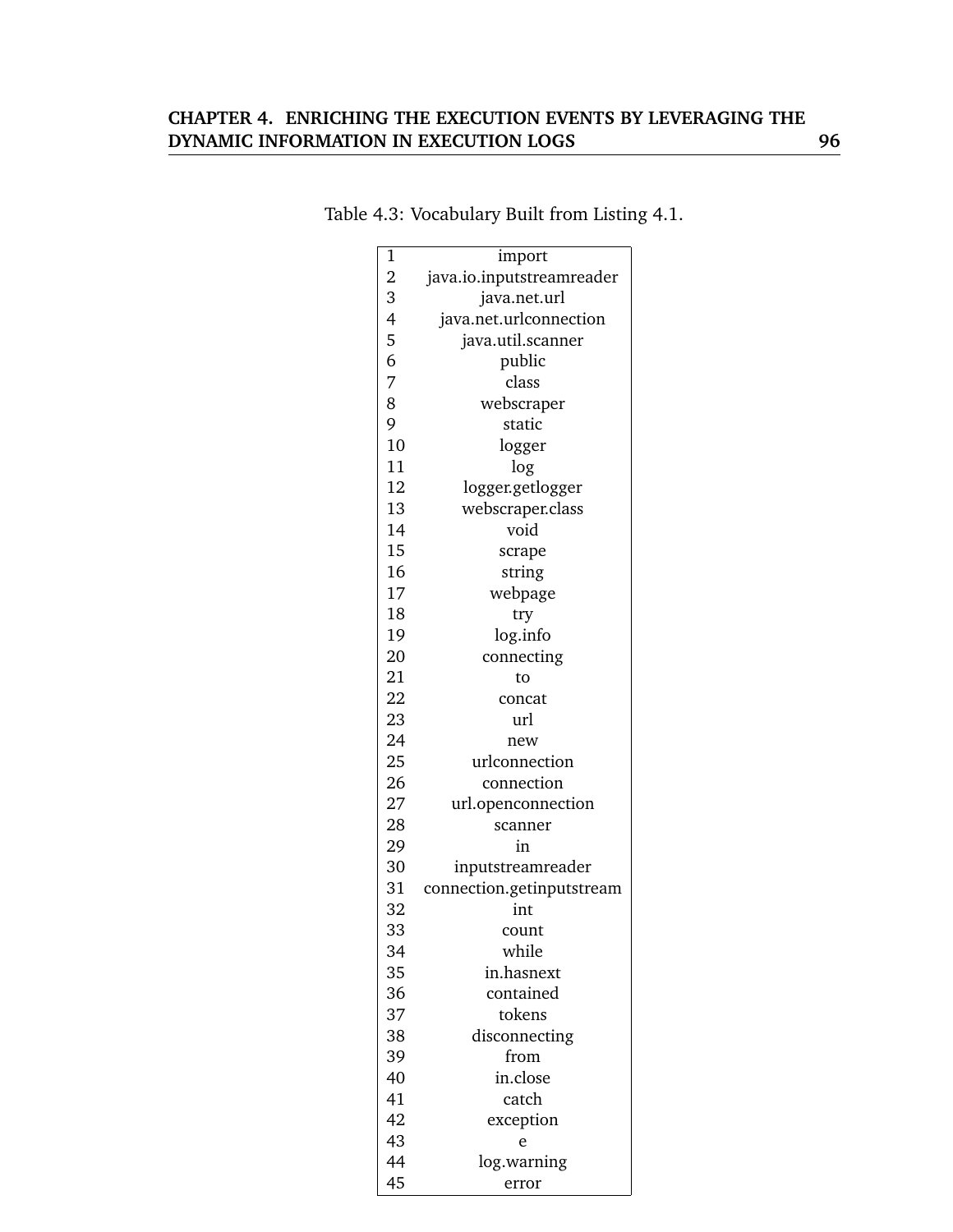The second step in our approach to parsing execution logs is to use the vocabulary to identify the static components and dynamic information in the execution logs. We tokenize each log line and check whether each token appears in the vocabulary. Tokens that appear in the vocabulary (i.e., the static components of the log line) remain in the log line while tokens that do not appear in the vocabulary (i.e., the dynamic components of the log line) are remove from the log line and replaced with ''...,'' to indicate the presence dynamic information. In contrast to traditional log parsing approaches, the dynamic information is written to a separate file rather than being discarded. Therefore the result of this step is two files: 1) one file with the static components from each log line and 2) one file with the dynamic information from each log line.

Table 4.1 and Table 4.2 present the execution events and execution event IDs (a unique ID automatically assigned to each unique execution event) for the execution logs from the field and from the certification test from our working example. These tables demonstrate the input (i.e., the log lines) and the output (i.e., the static components and the dynamic information from each log line) of the log parsing process. For example, the Connecting to www.3-tokens.com and Connecting to  $www.2-tokens.com log lines are both parsed to the Connectivity to  $z$ - execution$ event.

#### **4.3.3.2 Signature Generation**

We enrich the execution events by leveraging the dynamic information in the execution logs to create event signatures. Event signatures describe the occurrences of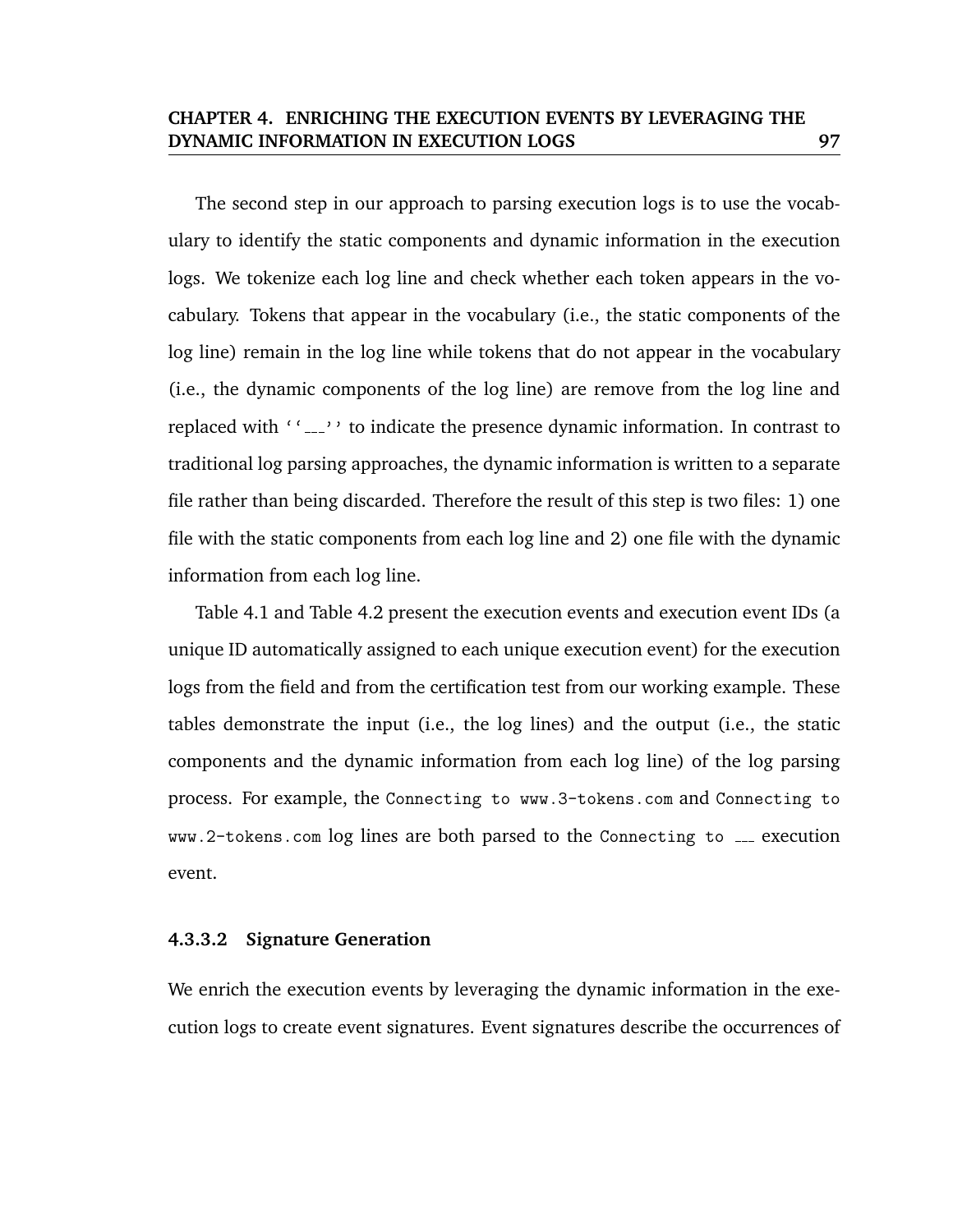each execution event in terms of the dynamic information contained in the execution events. Therefore, the signature for a particular event is the distribution of the event's dynamic information. An event signature is generated for each execution event.

Table 4.4 presents the event signatures from the field and Table 4.5 presents the event signatures from the certification test. From these tables, we can see the dynamic information contained in the execution events. For example, from Table 4.2 we find that when the execution event URL contained  $\sim$  tokens occurs in the field, the dynamic information is either 2, 3 or 99. Therefore, the signature of the URL contained  $\sim$  tokens event is the (2, 3, 99) distribution.

# **4.3.4 Event Analysis**

The final phase of our approach is to identify the execution events whose dynamic information differs between the event signatures from the field and the event signatures from the certification test. As execution logs may contain billions of execution events, this phase will only identify the most important event signature differences. Therefore, our approach helps system experts to diagnose performance issues observed in the field by identifying the most meaningful differences between their system's behaviour in the field compared to its behaviour during certification testing. Such "filtering" provides performance analysts with a concrete list of events to investigate.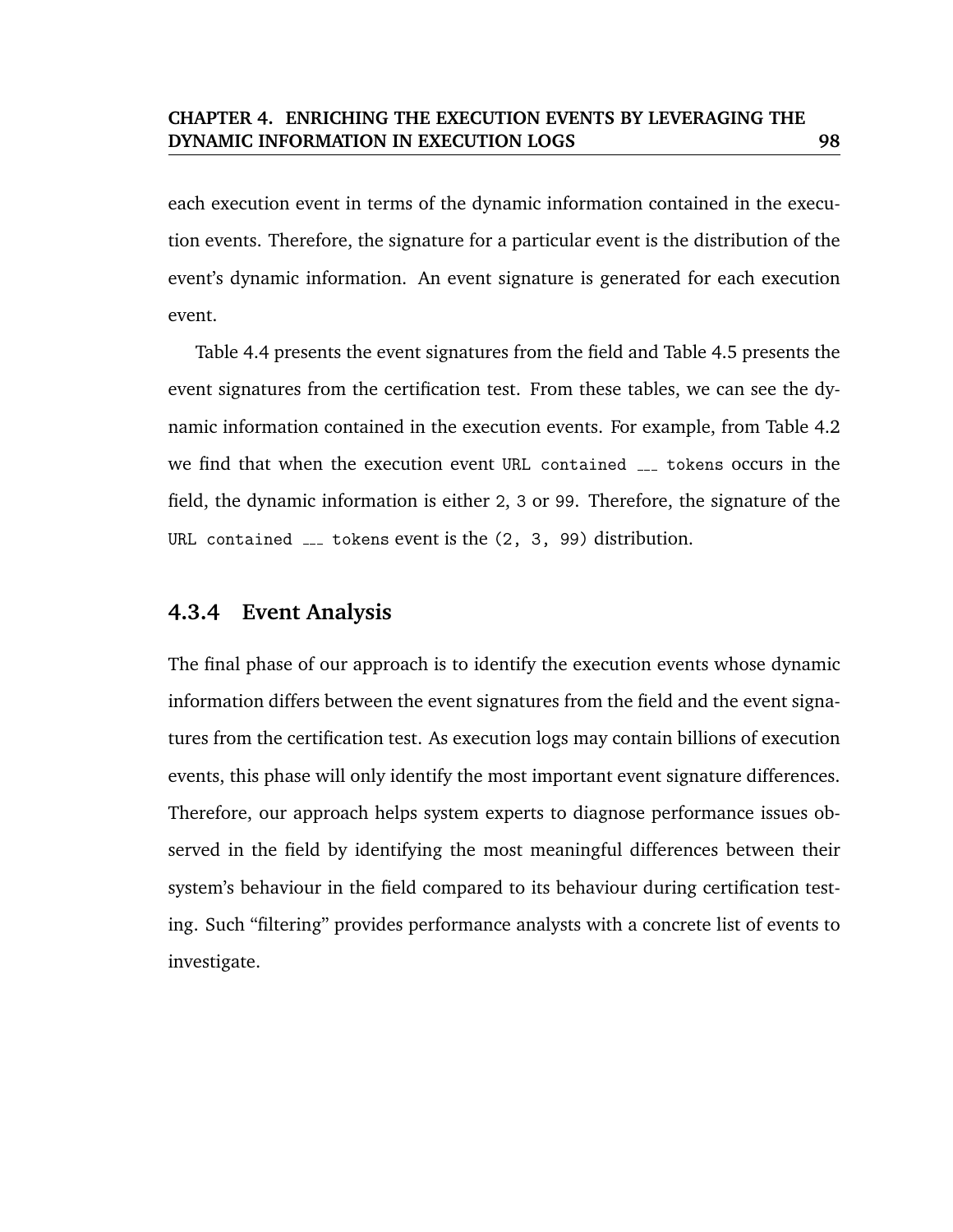| Execution       | <b>Static</b>                          | Dynamic            |
|-----------------|----------------------------------------|--------------------|
| <b>Event ID</b> | Components                             | <b>Information</b> |
| 1               | Connecting to $\overline{\phantom{a}}$ | www.73-tokens.com  |
|                 |                                        | www.87-tokens.com  |
|                 |                                        | www.99-tokens.com  |
| 2               | URL contained __ tokens                | 73                 |
|                 |                                        | 87                 |
|                 |                                        | 99                 |
| 3               | Disconnecting from ___                 | www.73-tokens.com  |
|                 |                                        | www.87-tokens.com  |
|                 |                                        | www.99-tokens.com  |

# Table 4.4: Event Signatures from the Field

| Table 4.5: Event Signatures from a Certification Test |  |  |  |
|-------------------------------------------------------|--|--|--|
|                                                       |  |  |  |

| Execution       | <b>Static</b>          | Dynamic            |
|-----------------|------------------------|--------------------|
| <b>Event ID</b> | Components             | <b>Information</b> |
| 1               | Connecting to $_{---}$ | www.2-tokens.com   |
|                 |                        | www.4-tokens.com   |
|                 |                        | www.3-tokens.com   |
|                 |                        | www.2-tokens.com   |
| 2               | URL contained tokens   | $\mathcal{D}_{1}$  |
|                 |                        | 4                  |
|                 |                        | 3                  |
|                 |                        | 2                  |
| 3               | Disconnecting from     | www.2-tokens.com   |
|                 |                        | www.4-tokens.com   |
|                 |                        | www.3-tokens.com   |
|                 |                        | www.2-tokens.com   |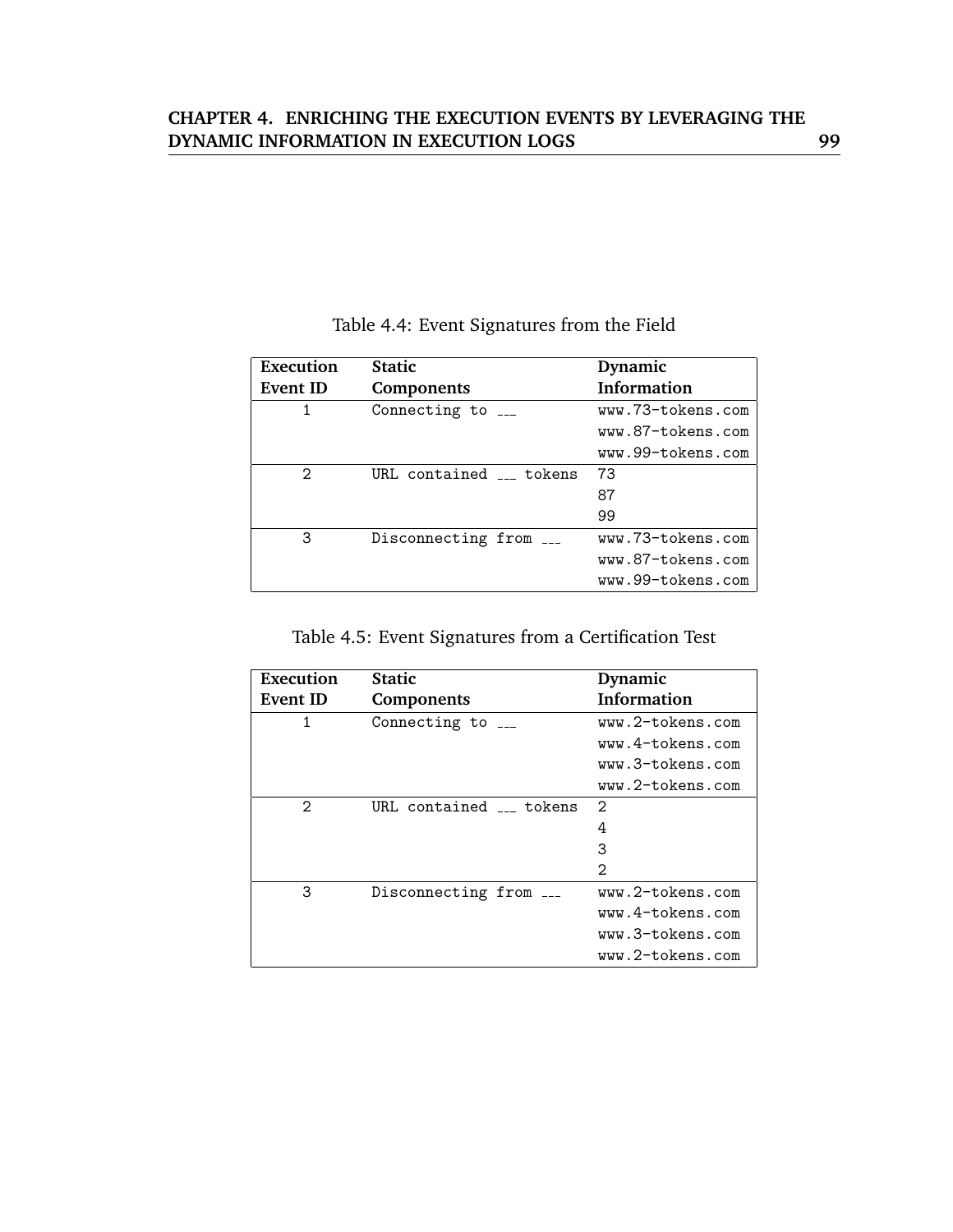#### **4.3.4.1 Signature Difference Detection**

We identify differences between event signatures from the field and event signatures from the certification test using statistical measures (i.e., *unpaired two-sample two-tailed Welch's unequal variances t-tests* (Student, 1908; Welch, 1997) and *Cohen's d* effect size (Cohen, 1988, 1992) for dynamic information that is continuous and *Fisher's exact test* (Fisher, 1924) and *Cohen's w* effect size (Cohen, 1988, 1992) for dynamic information that is categorical). This analysis quantifies the importance of each execution event in differentiating the system's behaviour in the field to its behaviour during certification testing. Knowledge of these events may help performance analysts to diagnose performance issues observed in the field.

Algorithm 1 shows the pseudocode for detecting whether an event signature from the field differs from the correspond event signature from the certification test. For example, when comparing the event signature for Execution Event ID 2 from the field to the certification test, we see from Table 4.4 and Table 4.5 that the field signature is (73, 87, 99) and the test signature is (2, 4, 3, 2).

First, we determine whether the event signature contains 1) categorical data, 2) continuous data or 3) "other" data that is not of interest. Categorical data consists of two or more numeric (e.g., error codes) or textual (e.g., request statuses) levels. At least 80% of the levels have occurred five or more times (Cochran, 1954). For example, (200, 200, 404, 200, 404, 200, 200, 404, 404, 404) is a distribution of HTTP request statuses and would be classified as categorical because there are two levels (i.e., 200 and 404) and 100% of the levels have occurred five or more times. Continuous data consists of numeric data (e.g., file sizes) that is not classified as categorical. Data that is neither 1) categorical nor 2) continuous is classified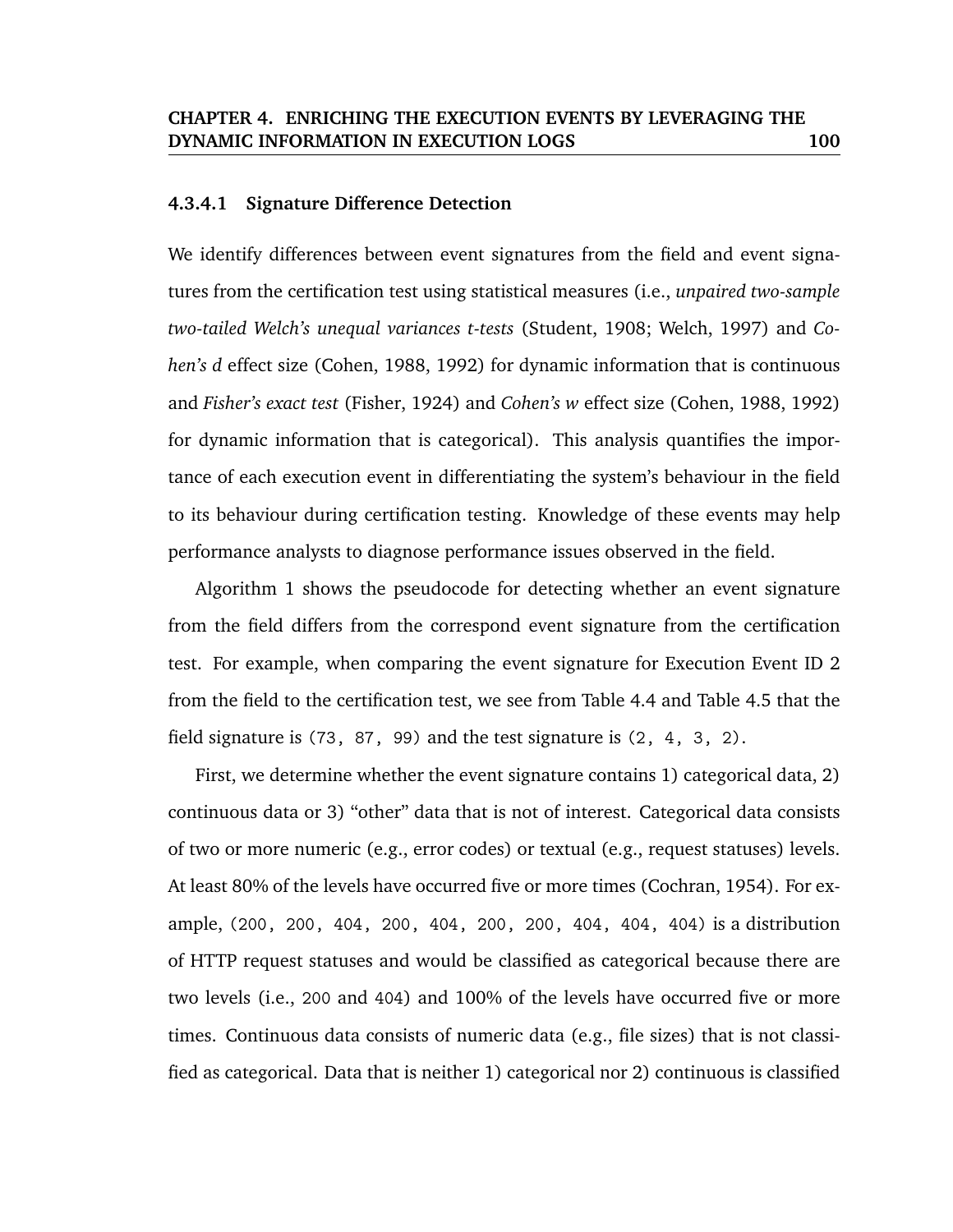```
/* Determine the type of data */if 80% of the categories in the data have occurred five or more times then
\vert type = categorical
end
else if the data is numeric then
| type = continuous
end
else
return false
end
/* Determine the statistical test to use */
if categorical then
\parallel p value = unpaired two-sample two-tailed Welch's unequal variances test
end
else
\Box p value = Fisher-Freeman-Halton exact test
end
/* Determine the effect size to use *if categorical then
\left| \right| effect size = Cohen'd d effect size
end
effect size = Cohen'd w effect size
/* Determine if the difference between the field and test
   signatures is statistically significant and large */
if p value < 0.01 and effect size > 1.4 then
return true
end
else
return false
end
      Algorithm 1: Signature Difference Detection Pseudocode.
```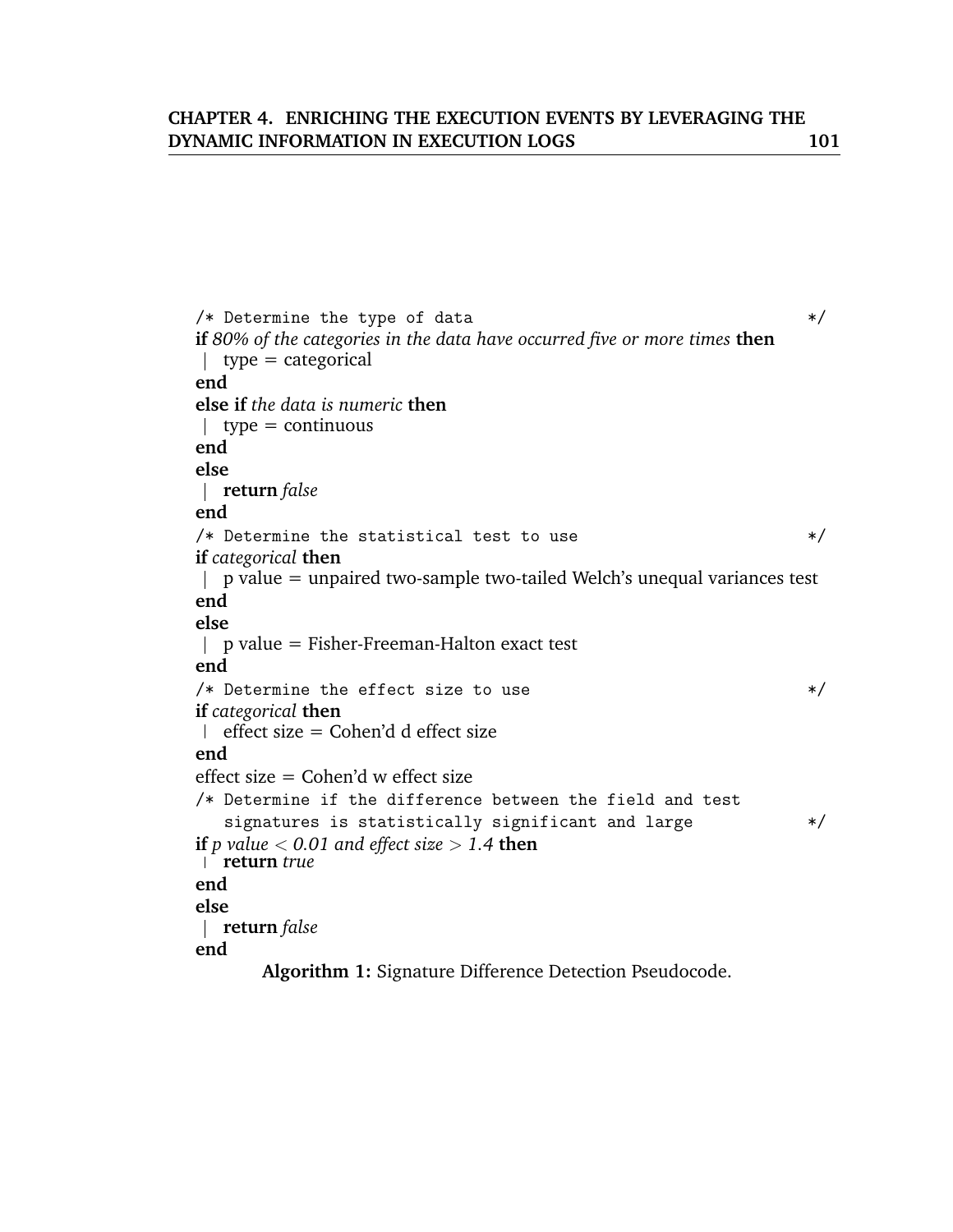as "other" data that is not of interest. Such data includes, but is not limited to, user names, IP addresses, URLs and message contents.

Table 4.6 shows the type for each event signature from our working example. URL contained <sub>---</sub> tokens is classified as continuous data and Connecting to <sub>---</sub> and Disconnecting from \_\_\_ are both classified as other data.

**Execution Static Type Significance Effect Size Event ID Components** *p-value Cohen's d or w* 1 Connecting to \_\_\_ Other 2 URL contained <sub>---</sub> tokens Continuous 0.00779 10.115

3 Disconnecting from \_\_\_ Other

Table 4.6: Event Signature Differences

Second, we identify the execution events whose signatures differ significantly between the field and the certification test (i.e., whether the difference between the dynamic information in the field compared to the dynamic information in the certification test is statistically significant).

*We compare event signatures of continuous data* using an *unpaired two-sample two-tailed Welch's unequal variances t-test* to determine whether the difference between the dynamic information in the field compared to the dynamic information in the certification test is statistically significant.

We construct the following hypotheses to be tested by an *unpaired two-sample two-tailed Welch's unequal variances t-test*. Our *null hypothesis* assumes that the dynamic information in the field is the same as the dynamic information in the certification test. Conversely, our *alternate hypothesis* assumes that the dynamic information in the field differs from the dynamic information in the certification test.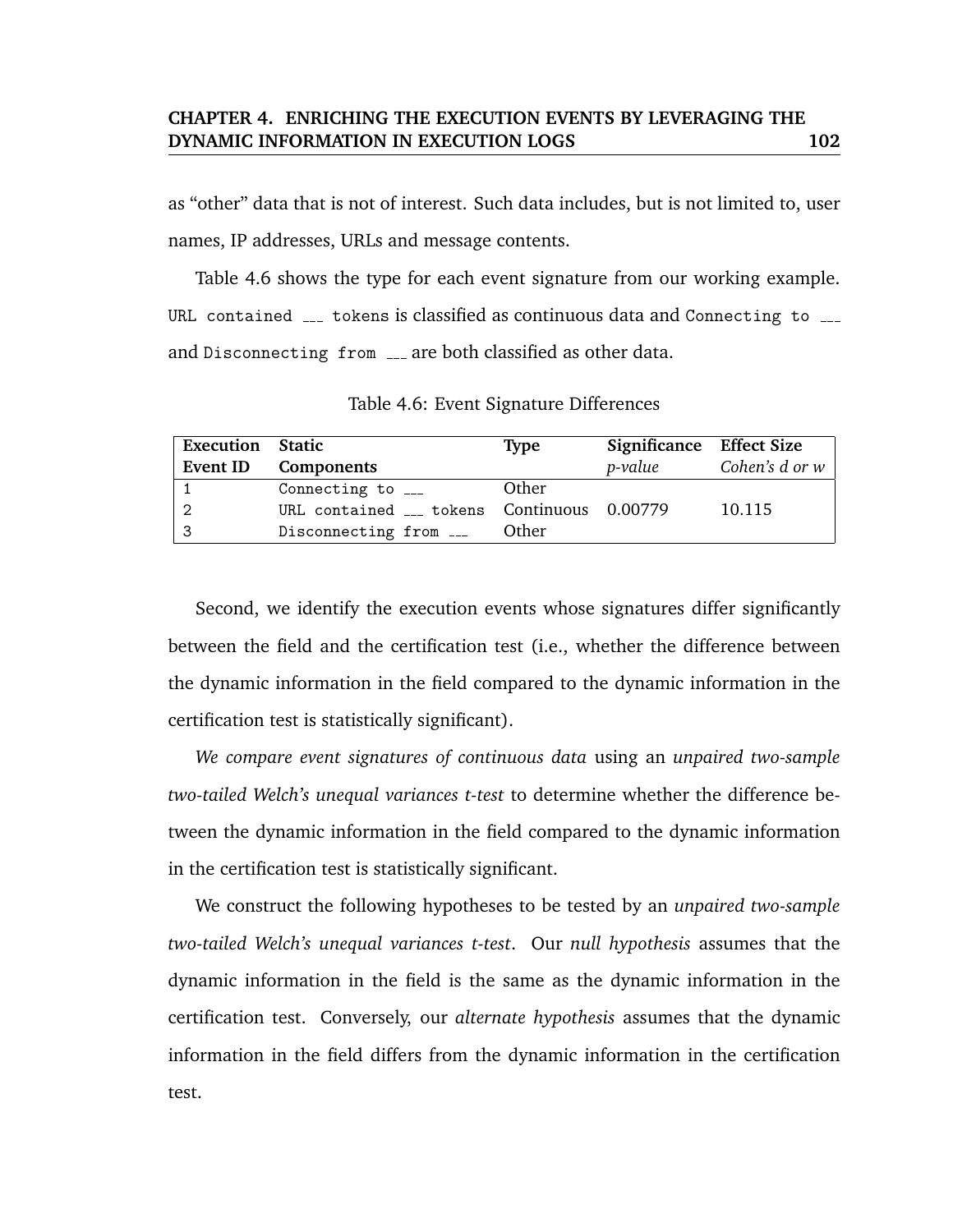Table 4.6 shows the *p-value* for each event signature from our working example. From Table 4.6, we find that Execution Event ID 2 (i.e., URL contained \_\_\_ tokens) differs significantly between the field and the certification test (i.e.,  $p <$ 0.01). From the event signatures in Table 4.4 and Table 4.5, we see that dynamic information in Execution Event ID 2 is much larger in the field ((73, 87, 99)) compared to the certification test  $((2, 4, 3, 2))$ .

*We compare event signatures of categorical data* using a *Fisher-Freeman-Halton exact test* to determine whether the difference between the dynamic information in the field compared to the dynamic information in the certification test is statistically significant. These tests are used to determine whether the difference between two distributions of categorical data is statistically significant (Fisher, 1924; Freeman and Halton, 1951). For example, whether the proportion of 200, 400 and 404 HTTP request statuses in the field differs from the proportion of 200, 400 and 404 HTTP request statuses in the certification test. The *Fisher-Freeman-Halton exact test* is mathematically complex and computationally intensive. Therefore, we refer the reader to Freeman and Halton (1951) for further details.

We construct the following hypotheses to be tested by a *Fisher-Freeman-Halton exact test*. Our *null hypothesis* assumes that the dynamic information in the field is the same as the dynamic information in the certification test. For example, if 67% of HTTP request statuses in the field are 200 and 33% of HTTP request statuses in the field are 404, then 67% of HTTP request statuses in the certification test are 200 and 33% of HTTP request statuses in the certification test are 404. Conversely, our *alternate hypothesis* assumes that the dynamic information in the field differs from the dynamic information in the certification test.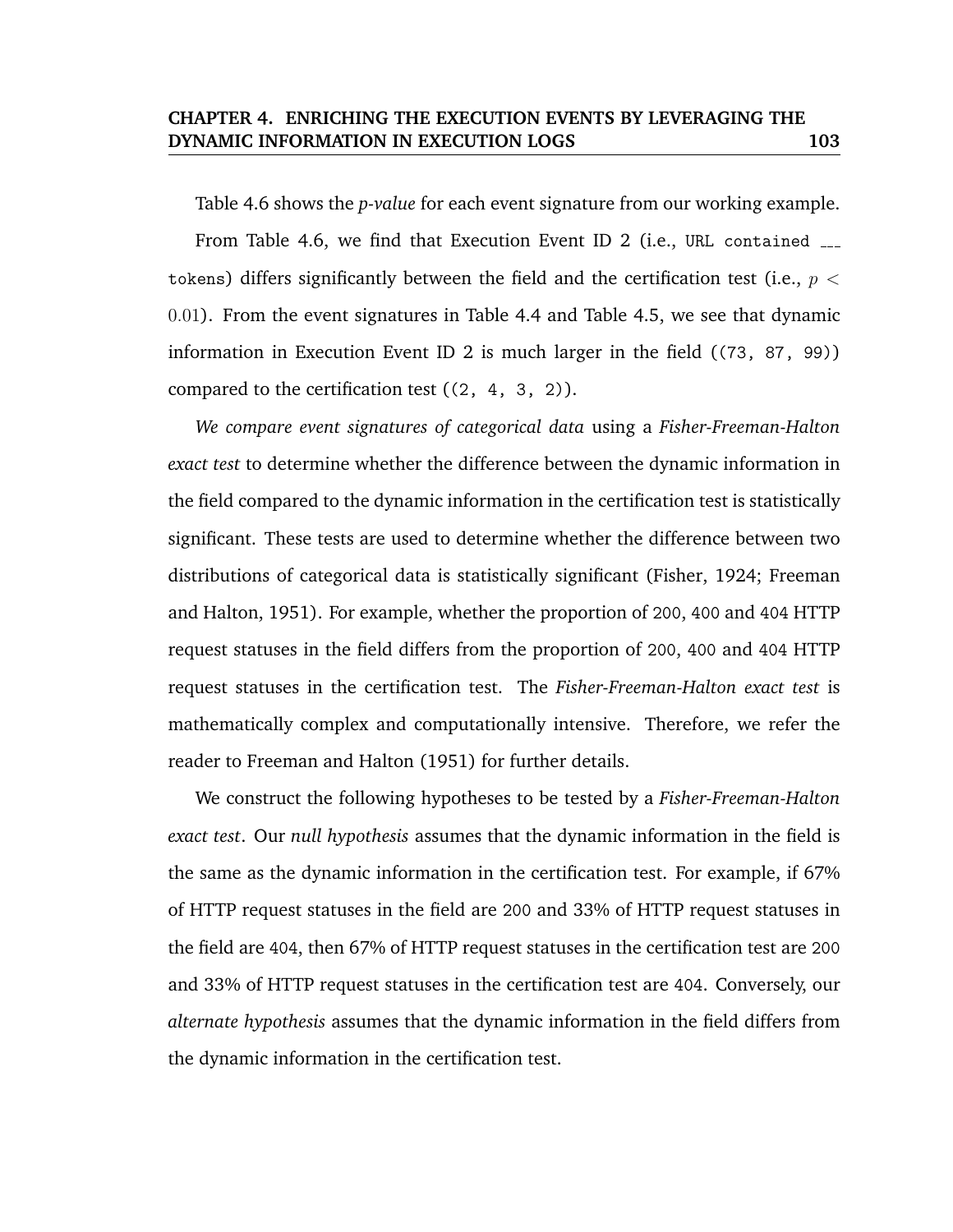Third, we determine whether the difference between the dynamic information in the field and the dynamic information in the certification test is large regardless of statistical significance (i.e., small differences may be statistically significant if the execution event occurs many times in the field and the certification test).

*We compare event signatures of continuous data* using *Cohen's d* effect size to determine whether the difference between the dynamic information in the field compared to the dynamic information in the certification test is large.

From Table 4.6, we find that Execution Event ID 2 (i.e., URL contained \_\_\_ tokens) has a large (i.e.,  $d > 1.4$ ) effect size indicating that the difference in the dynamic information in Execution Event ID 2 is much larger in the field ((73, 87, 99)) compared to the certification test ((2, 4, 3, 2)).

*We compare event signatures of categorical data* using *Cohen's w* effect size to determine whether the difference between the dynamic information in the field compared to the dynamic information in the certification test is large. *Cohen's w* effect size measures the difference between two distributions of categorical data (Cohen, 1992). *Cohen's w* is similar to *Cohen's d*. However, *Cohen's d* measures the difference between two distributions of continuous data whereas *Cohen's w* measures the difference between two distributions of categorical data. Larger *Cohen's w* effect sizes indicate a greater difference between two distributions of categorical data, regardless of statistical significance. Hence, as the *Cohen's w* effect size of a particular event signature increases, the difference between the dynamic information in the field compared to the dynamic information in the certification test also increases.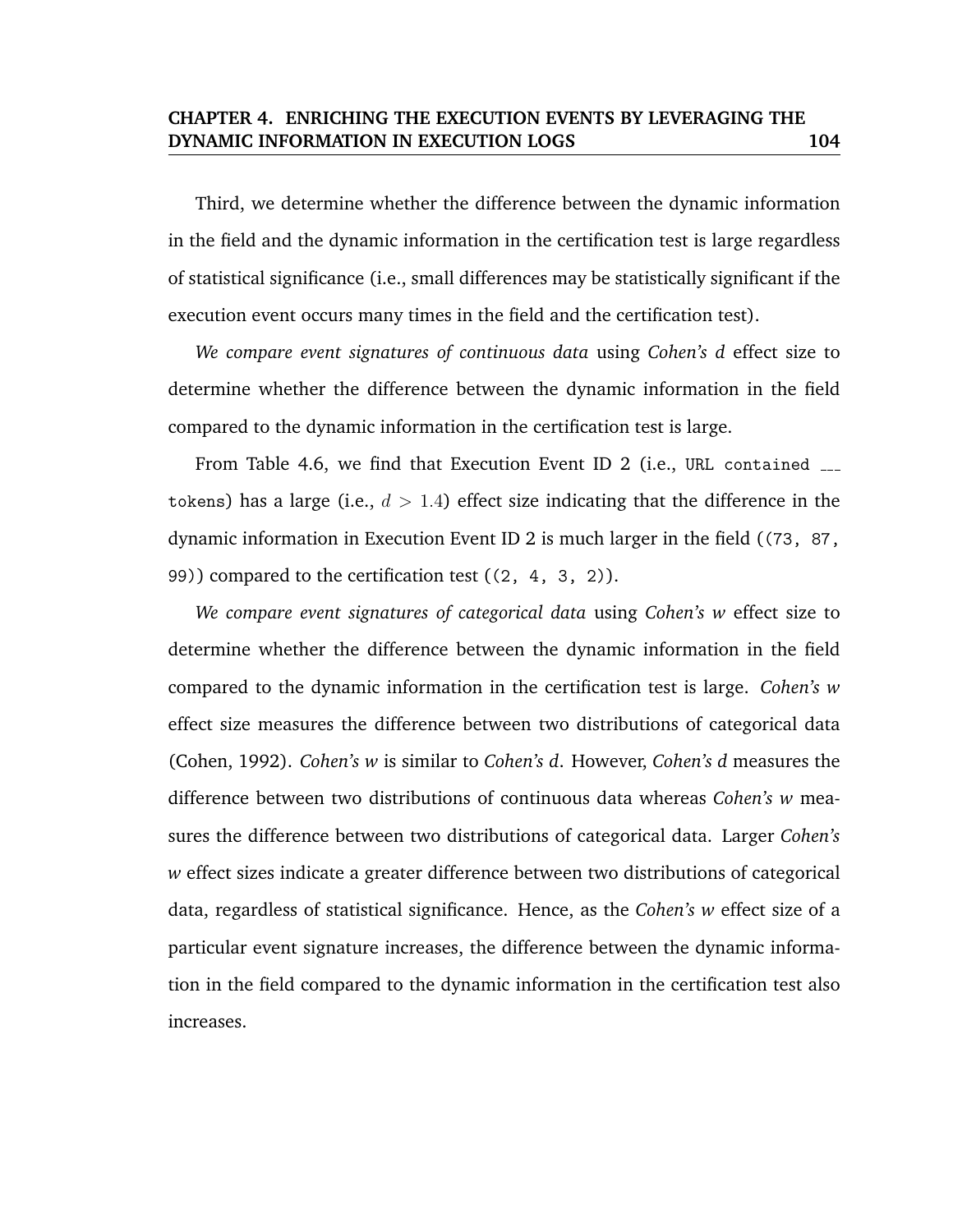Equation 4.1 presents how *Cohen's w* effect size for a particular event signature is calculated.

$$
w = \sqrt{\sum_{i=1}^{k} \left( \frac{P_{1i} - P_{0i}}{P_{0i}} \right)^2}
$$
(4.1)

where  $k$  is the number of levels in the event signature,  $P_{1i}$  is the proportion of events in the field with level  $i,~P_{0i}$  is the proportion of events in the certification test with level i and w is *Cohen's w* effect size. *Cohen's w* effect size is traditionally interpreted as follows:

 $\epsilon$ 

trivial for 
$$
w < 0.1
$$

\nsmall for  $0.1 < w \leq 0.3$ 

\nmedium for  $0.3 < w \leq 0.5$ 

\nlarge for  $w > 0.5$ 

\n(4.2)

However, such an interpretation was originally proposed for the social sciences. Therefore, we use the interpretation of effect sizes proposed by Kampenes et al. (2007) and presented in Equation 3.17.

Finally, we identify the influential events as any execution event where the *pvalue* indicates a statistically significant difference (i.e.,  $p < 0.01$ ) between the event signatures from the field and the event signature from the certification test and the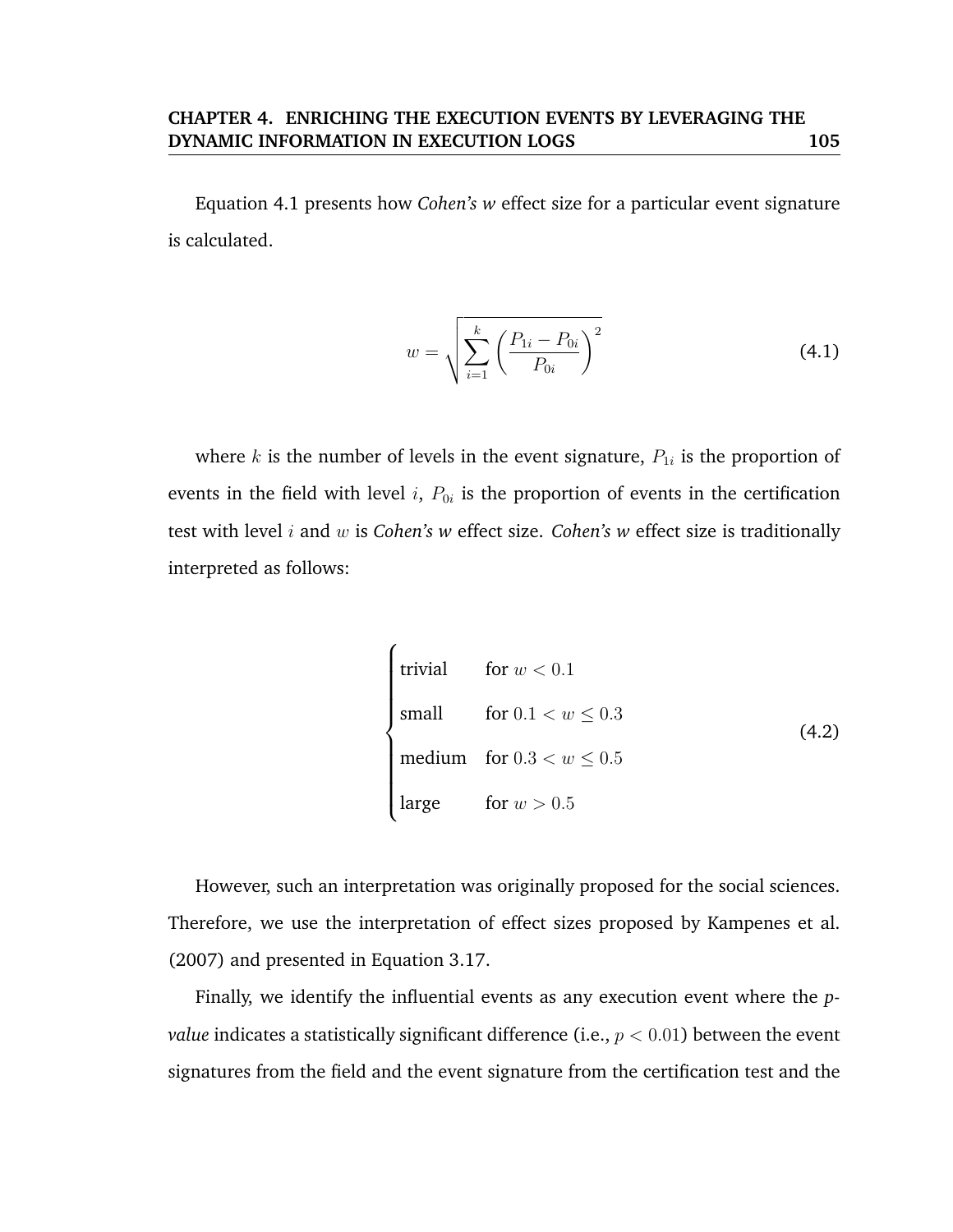*Cohen's d* or *Cohen's w* indicates a large difference (i.e.,  $d > 1.4$ ) between the event signatures from the field and the event signature from the certification test From Table 4.6, we find that the difference between the Execution Event ID 2 (i.e., URL contained <sub>---</sub> tokens) signature from the field compared to the Execution Event ID 2 signature from the certification test is statistically significant (i.e.,  $p < 0.01$ ) and large (i.e.,  $d > 1.4$ ). Therefore, our approach identifies one execution event that best explains the difference in the system's behaviour in the field compared to its behaviour during certification testing. Performance analysts then realize that the cause of the performance issue is due to attempts to scrape large websites.

# **4.4 Case Studies**

This section outlines the setup and results of our case studies. First, we present two case studies using a Hadoop application. We then discuss the results of two case studies using an enterprise system. Table 5.9 outlines the systems and data sets used in our case studies.

# **4.4.1 The Hadoop Platform**

Our first case study system is an application that is built on the Hadoop platform. Hadoop is an open-source distributed data processing platform that implements MapReduce (Dean and Ghemawat, 2008; Hadoop, 2014).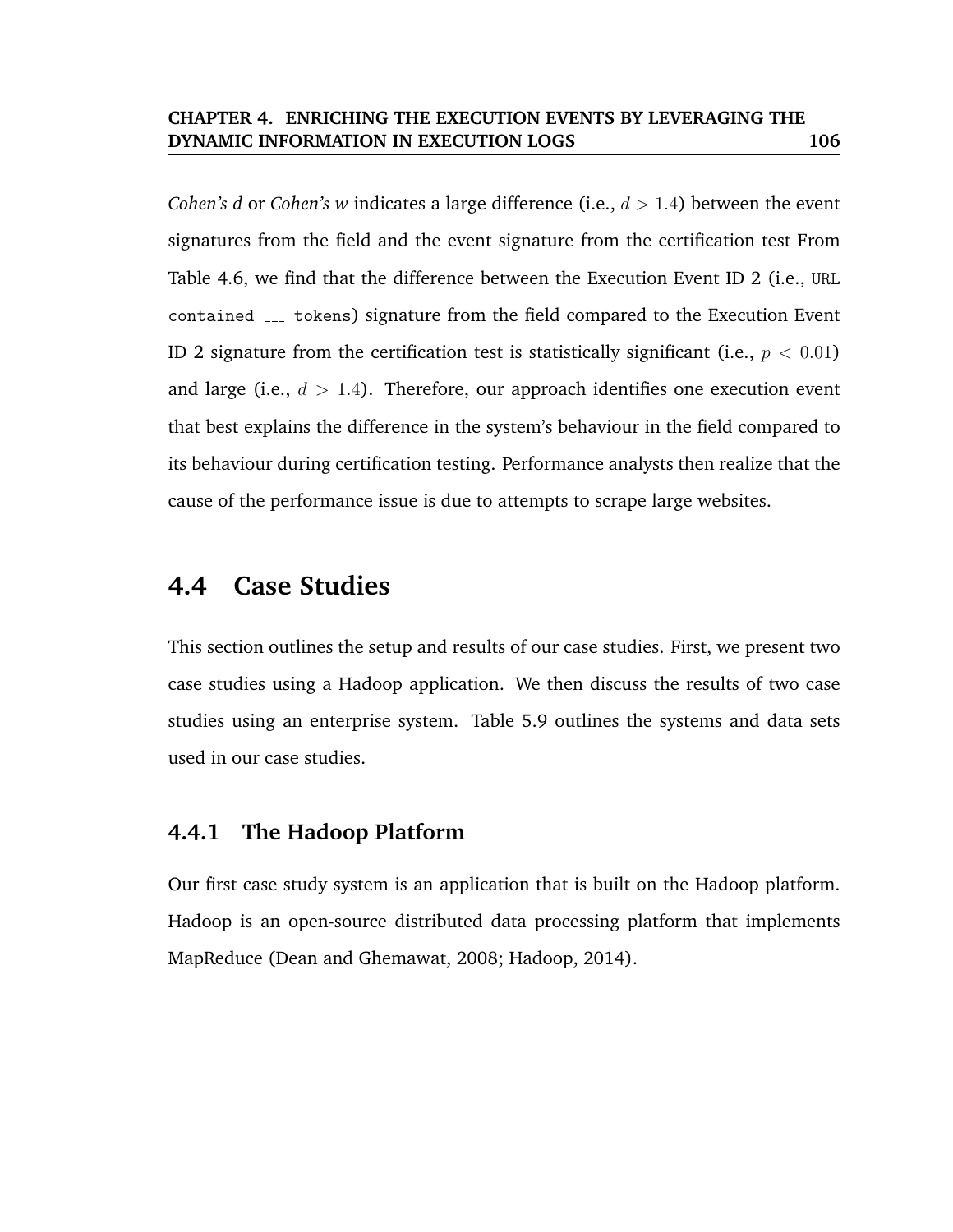|                             |                         | Table 4.7: Case Study Subject Systems.                                          |                          |                         |
|-----------------------------|-------------------------|---------------------------------------------------------------------------------|--------------------------|-------------------------|
|                             |                         | Hadoop                                                                          | Enterprise System        |                         |
| Application<br><b>Omain</b> |                         | Data processing                                                                 | Telecommunications       |                         |
| License                     |                         | Open-source                                                                     | Enterprise               |                         |
|                             |                         | Certification Test Data                                                         |                          |                         |
| # Log Lines                 | 223,545                 | 223,545                                                                         | 2,867,532                | 2,867,532               |
|                             |                         | <b>Field Data</b>                                                               |                          |                         |
| # Log Lines                 | 45,262                  | 223,572                                                                         | 182,298,912              | 2,685,760               |
| <b>Notes</b>                | expe-<br>system<br>The  | The system experi-                                                              | The system's mem-        | system experi-<br>The   |
|                             | decreased<br>rienced    | enced no performance                                                            | ory usage was much       | enced a memory leak     |
|                             | throughput in the field | issues in the field                                                             | higher in the field than | in the field and during |
|                             |                         |                                                                                 | expected                 | certification testing   |
|                             |                         | Case Study                                                                      |                          |                         |
| Study<br>Case               | Decreased Throughput    | Decreased Throughput                                                            | Enterprise Memory Is-    | Memory<br>Enterprise    |
| Name                        | Issue in the Field      | Issue Fixed in the Field                                                        | sue in the Field         | Leak Fix in the Field   |
|                             |                         |                                                                                 |                          | and Certification Test  |
|                             |                         | Results                                                                         |                          |                         |
| Influentia                  | 2                       |                                                                                 |                          | 0                       |
| Events                      |                         |                                                                                 |                          |                         |
| Precision                   | 100%                    | $*100\%$                                                                        | 100%                     | $*100\%$                |
|                             |                         | *no execution events were flagged because the field and the test do not differ. |                          |                         |

Table 4.7: Case Study Subject Systems.

# **CHAPTER 4. ENRICHING THE EXECUTION EVENTS BY LEVERAGING THE DYNAMIC INFORMATION IN EXECUTION LOGS 107**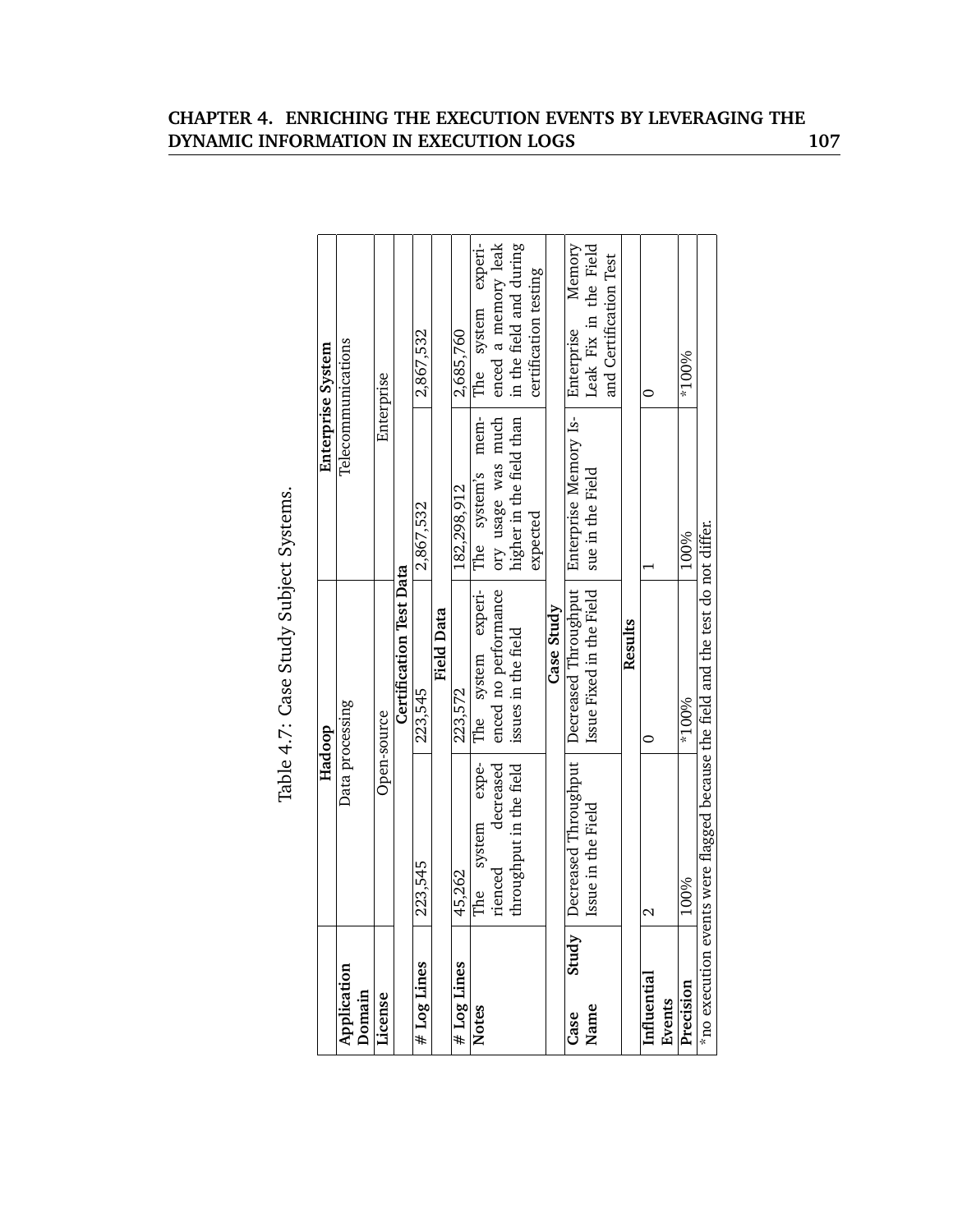#### **4.4.1.1 The WordCount Application**

The Hadoop application used in this case study is the WordCount application (MapReduce Tutorial, 2014).

The WordCount application is deployed on a cluster consisting of five machines (each with dual Intel Xeon E5540 (2.53GHz) quad-core CPUs, 12GB memory, a Gigabit network adaptor and SATA hard drives). While this cluster is small by industry standards (Chen et al., 2012), recent research has shown that almost all failures can be reproduced with a few as three machines (Yuan et al., 2014).

#### **4.4.1.2 Decreased Throughput in the Field**

We then monitored the Hadoop WordCount application in the field and found that the throughput (completed attempts/sec) was much lower than the throughput achieved during certification testing. We also found that the ratio of completed to failed attempts was much lower (i.e., more failed attempts relative to completed attempts) in the field compared to our certifications test. Therefore, we compare the system's behaviour in the field to its behaviour during certification to diagnose this performance issue.

We apply our approach to the execution logs that are collected from the system in the field and during certification testing. Our approach identifies the following execution events as most likely to be responsible for the difference between the system's behaviour in the field compared to its behaviour during certification testing:

INFO org.apache.hadoop.mapred.Merger:

Merging \_\_\_ sorted segments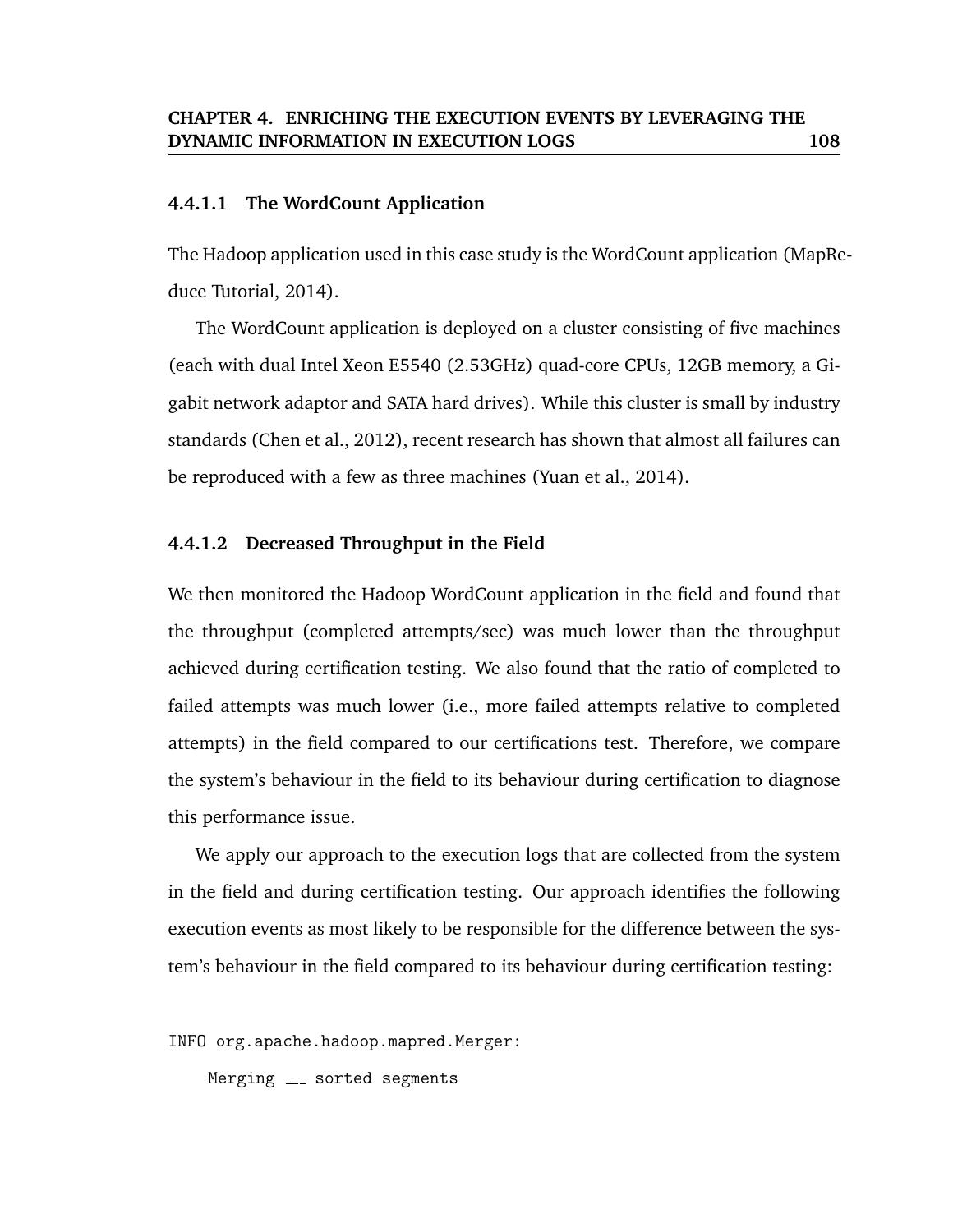INFO org.apache.hadoop.mapred.Merger:

Merging <sub>---</sub> intermediate segments out of a total of <sub>---</sub>

The Hadoop Wordcount application reads a text file and splits the file into lines using line-feeds or carriage-returns (TextInputFormat, 2016). A Map task is then created for each line to 1) split the line into tokens separated by white spaces and 2) output a key-value pair of <token, 1> (MapReduce Tutorial, 2014; StringTokenizer, 2016). The output from the Map tasks are written to an in-memory buffer (i.e., the MapOutputBuffer) (Grishchenko, 2014). When the buffer is filled more than a certain amount (i.e., 80% by default), the contents of the buffer (i.e., the output from the Map tasks) is sorted and written to the disk (i.e., a segment). Finally, when all of the Map tasks are complete, all of the segments are read from the disk and merged into one file.

Our approach informs performance analysts that the number of sorted segments and intermediate segments is much larger in the field compared to the certification test. When performance analysts check the buffer size in the field, they find that the buffer size has been decreased in the field. Hadoop's memory is split between the WordCount application and the buffer. Therefore, decreasing the buffer size allows the application to use more memory if necessary. Operators in the field may change how much memory is allocated to the application compared to the buffer depending on the requirements for the applications using the Hadoop cluster.

Made aware of this issue, performance analysts could configure the Hadoop to use a larger buffer size to prevent this issue in the field.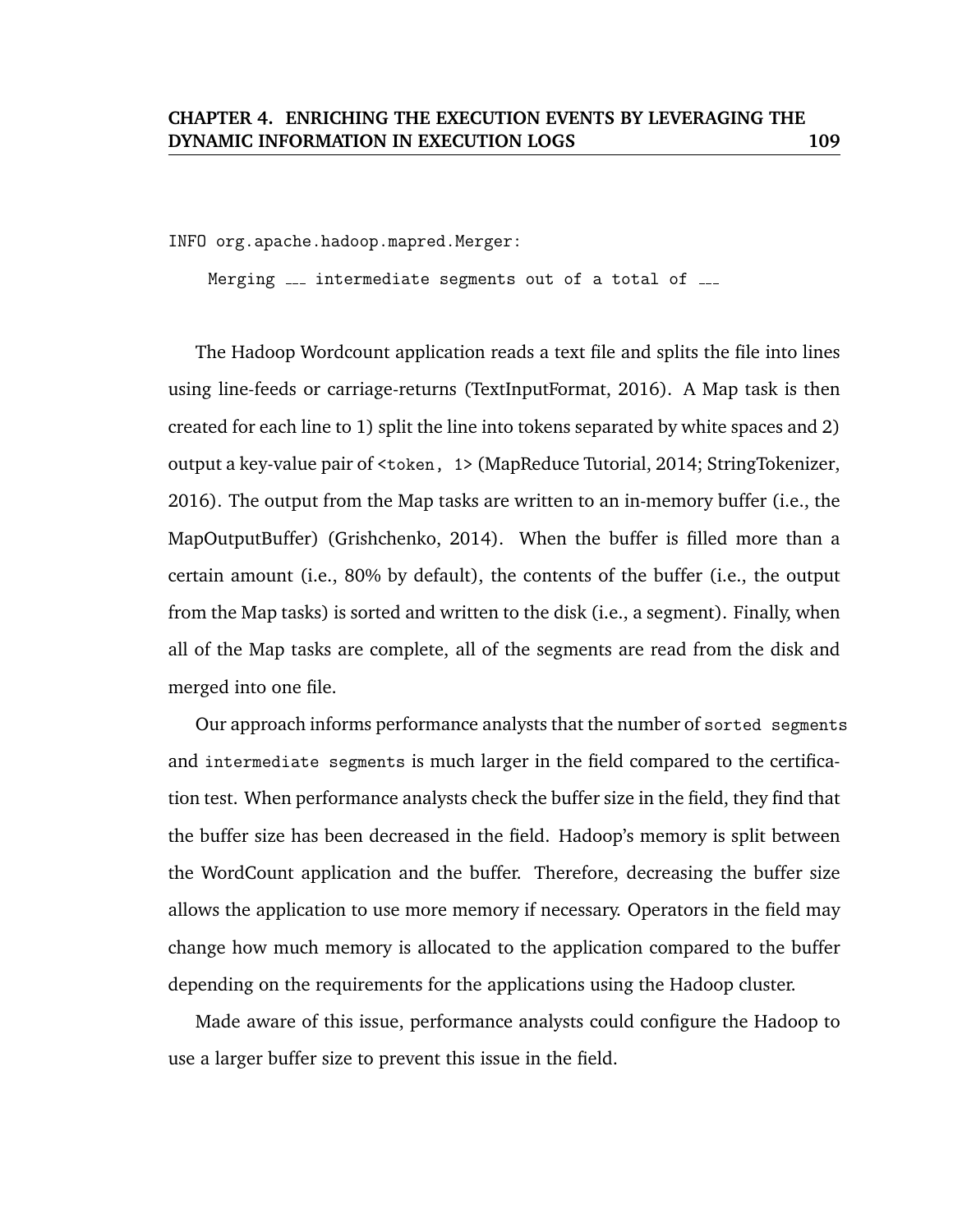#### **4.4.1.3 Decreased Throughput Issue Fixed in the Field**

To fix the decreased throughput issue, performance analysts increase the size of the buffer in the field. Performance analysts then deploy the fix to the field. To verify that the decreased throughput issue was fixed, we apply our approach to the execution logs that are collected from the system in the field and during certification testing. Our approach identifies that there are no meaningful differences between the system's behaviour in the field compared to its behaviour during certification testing. Therefore, our results provide performance analysts with confidence in their fix.

## **4.4.2 Enterprise System Case Study**

We perform additional case studies on an enterprise system to examine the scalability of our approach. We note that the data sets from our enterprise case studies are considerably larger than the data sets from our Hadoop case studies (see Table 5.9).

#### **4.4.2.1 The Enterprise System**

The enterprise system used in our case studies is a large-scale enterprise software system in the telecommunications domain. For confidentiality reasons, we cannot disclose the specific details of the system's architecture. However, the system is responsible for simultaneously processing millions of client requests and has very high performance requirements.

Performance analysts regularly perform certification tests prior to releasing new versions of the system to ensure that the system meets its service level agreements.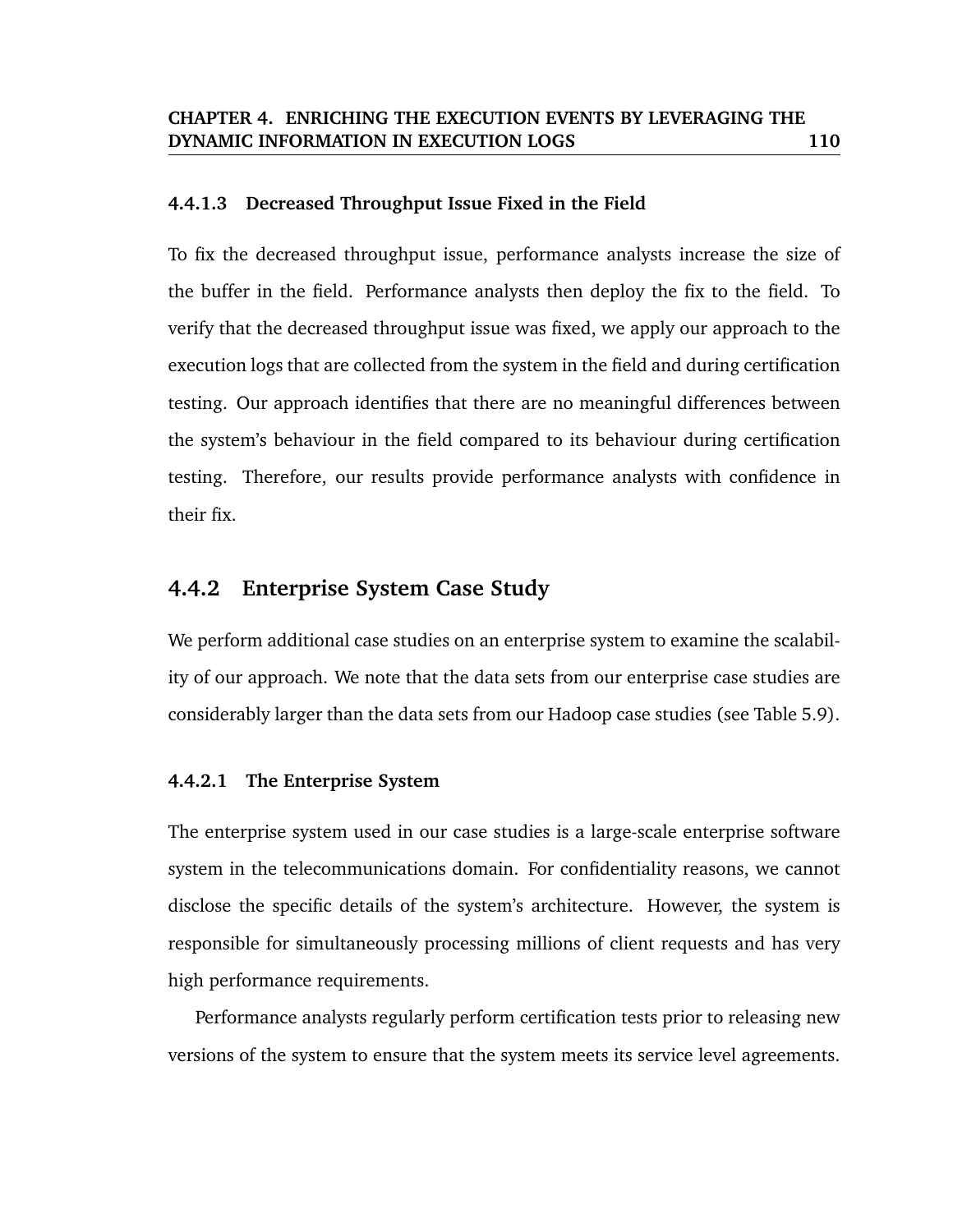#### **4.4.2.2 Enterprise Memory Issue in the Field**

Our first enterprise case study describes how our approach was used to diagnose a rapid and sustained increase in the system's memory usage (i.e., a memory spike). The system's operators had observed a memory spike in the field when the system was made available to a number of new users.

We use our approach to diagnose the spike in the system's memory usage. Our approach identifies one execution event (out of 1,203 unique execution events) that best explain the difference between the system's behaviour in the field compared to its behaviour during certification testing. Our results indicate that the cause of the memory spike is rapidly queuing a large number of work items. Multiple, independent system experts have confirmed that rapidly queuing these work items causes an increase in the system's memory usage until these work items are completed.

### **4.4.2.3 Enterprise Memory Leak Fix in the Field and Certification Test**

Our second enterprise case study describes how our approach was used to validate a memory leak fix. The system's operators had observed a memory leak in the field and developers had implemented a fix to resolve the memory leak.

We use our approach to validate whether the developers' fix actually resolves the memory leak. Our approach identifies that no execution events (out of 401 unique execution events) differ between the system's behaviour in the field compared to its behaviour during certification testing (i.e., the system's behaviour in the field does not differ from its behaviour during certification testing). Therefore, our results indicate that the developers' fix did not resolve the memory leak. Multiple, independent system experts have confirmed our results.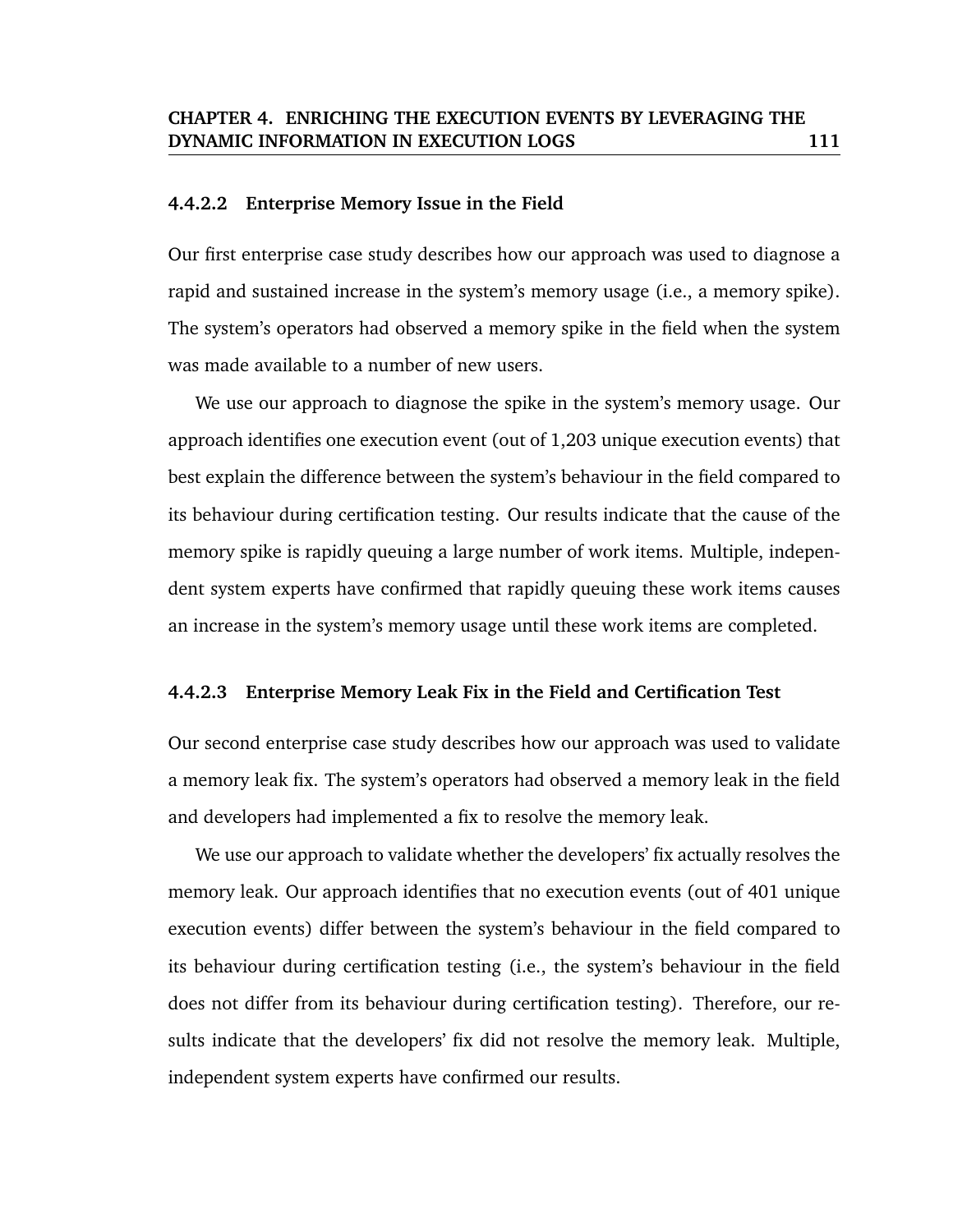# **4.5 Threats to Validity**

This section outlines our threats to validity.

# **4.5.1 Threats to Construct Validity**

# **4.5.1.1 Categorical and Continuous Data**

Our approach relies on classifying whether the dynamic information in the execution logs is 1) categorical 2, continuous or 3) "other" (not of interest) data. Such classification informs the statistical measures that we use to compare the dynamic information from the field to the certification test. However, our approach may misclassify some dynamic information. For example, numeric errors codes may be classified as continuous data or categorical data with many categories may be classified as other data. However, we manually verified how the dynamic information was classified in our case studies.

## **4.5.1.2 Statistical Tests**

Our approach relies on *unpaired two-sample two-tailed Welch's unequal variances t-test* (along with a *Cohen's d* effect size) to identify event signature differences when the dynamic information is continuous. Failure to satisfy the assumptions of this statistical test may affect the precision of our approach and undermine the statistical robustness of our approach (see Chapter 3 for a detailed discussion of this threat to validity).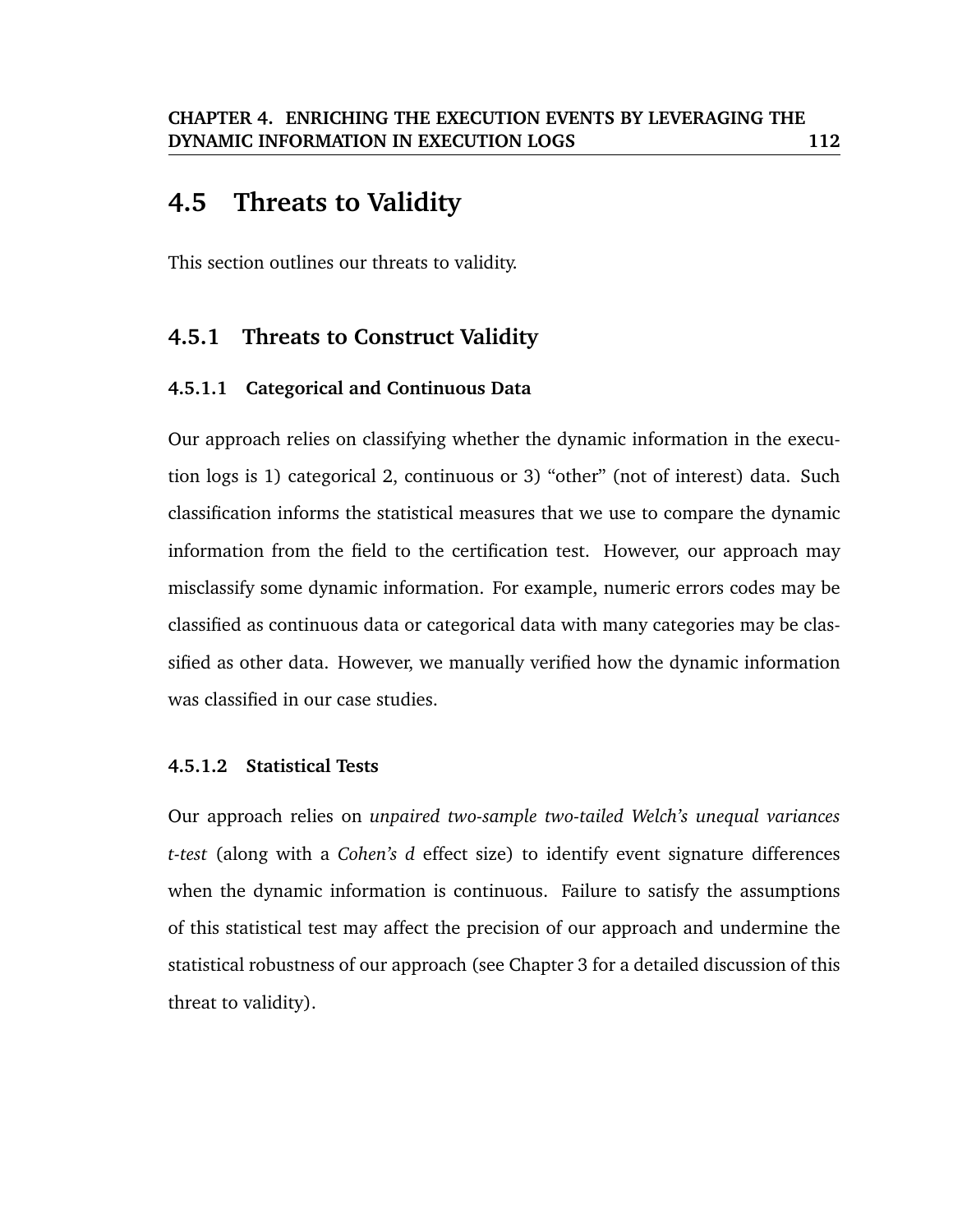#### **4.5.1.3 Evaluation**

We evaluated our approach by determining the precision with which our approach flags execution events that differ between the event signatures of the field and a certification test. While performance analysts have verified these results, we do not have a gold standard data set (see Chapter 3 for a detailed discussion of this threat to validity).

# **4.5.2 Threats to Internal Validity**

## **4.5.2.1 Field-Representative Certification Tests**

Our approach diagnoses performance issues in the field by comparing the system's behaviour in the field to its behaviour during certification testing. Therefore, our approach assumes that the certification test is representative of the field (certification tests are, by definition, representative of the field). However, the system's behaviour in the field is based on the behaviour of thousands or millions of users interacting with the system (i.e., the field workload). The field workload continuously evolves as the user base changes, as features are activated or disabled and as user feature preferences change. Such evolving field workloads may lead to certification tests that are not representative of the field (Bertolotti and Calzarossa, 2001; Voas, 2000). However, this threat is addressed by our approach to Comparing Workloads (see Chapter 3).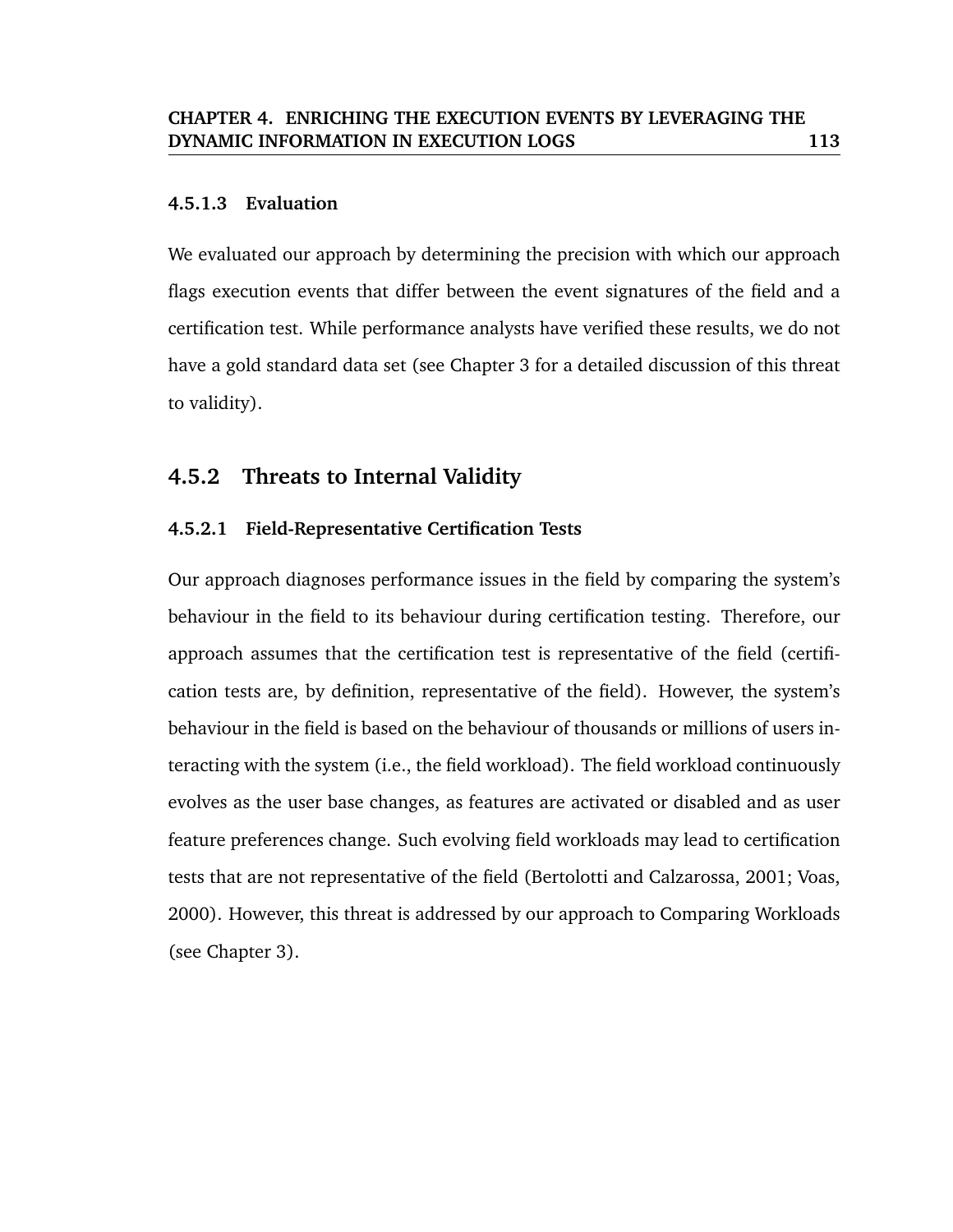#### **4.5.2.2 Execution Log Quality/Coverage**

Our approach assumes that the cause of performance differences are manifested within the execution logs. However, it is possible that there are no execution logs to indicate when certain functionality is exercised (see Chapter 3 for a detailed discussion of this threat to validity).

#### **4.5.2.3 Causes of Performance Differences**

Our approach identifies important execution events that best explain the differences between the system's behaviour in the field compared to its behaviour during a certification test. However, our approach is not able to determine whether these differences are caused by a misconfiguration or a performance-degrading change to the system's source code. Therefore, performance analysts may allocate resources to examining the system's configuration when the true cause of a performance difference is in the system's source code. This threat may be mitigated by using our approach to compare a system's behaviour before a change (e.g., a release or a reconfiguration) to the system's behaviour after the change. Using our approach to compare a system's behaviour before a change to the system's behaviour after the change would allow performance analysts to control for the cause of the differences by allowing the configuration *or* the source code to change, *but not both*. However, misconfigurations and performance-degrading changes are both of interest to performance analysts.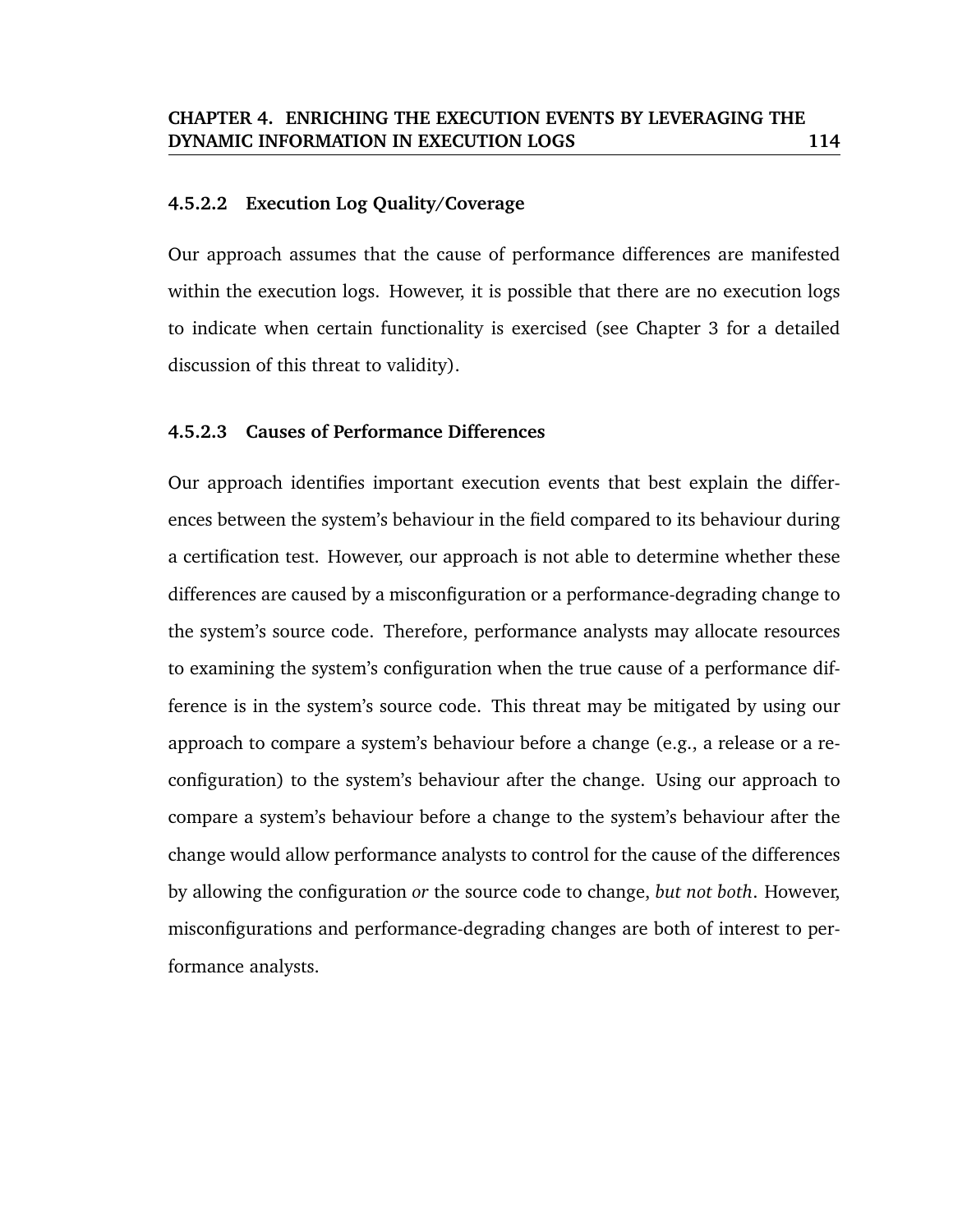# **4.5.3 Threats to External Validity**

#### **4.5.3.1 Access to Source Code**

Our approach to parsing execution logs requires a vocabulary created from the system's source code. Yet, the developers of closed source systems may be unwilling to distribute the source code of their systems. However, while building a vocabulary does require access to the source code, we do not need to parse the source code.

## **4.5.3.2 Generalizing Our Results**

The studied software systems represent a small subset of the total number of largescale software systems. Therefore, it is unclear how our results will generalize to additional software systems (see Chapter 3 for a detailed discussion of this threat to validity).

# **4.6 Conclusions**

In the previous chapter, we presented an approach for enriching the execution events by leveraging *both* the static components of the execution logs *and* the time stamps and worker IDs in the execution logs. Therefore, in this chapter, presented an approach for enriching the execution events by leveraging the dynamic information in the execution logs. Our approach diagnoses performance issues by deriving event signatures from certification tests and the field using execution events that have been enriched by leveraging *both* the static components of the execution logs *and* the dynamic information in the execution logs. We then use statistical techniques to identify differences between the event signatures from the field and the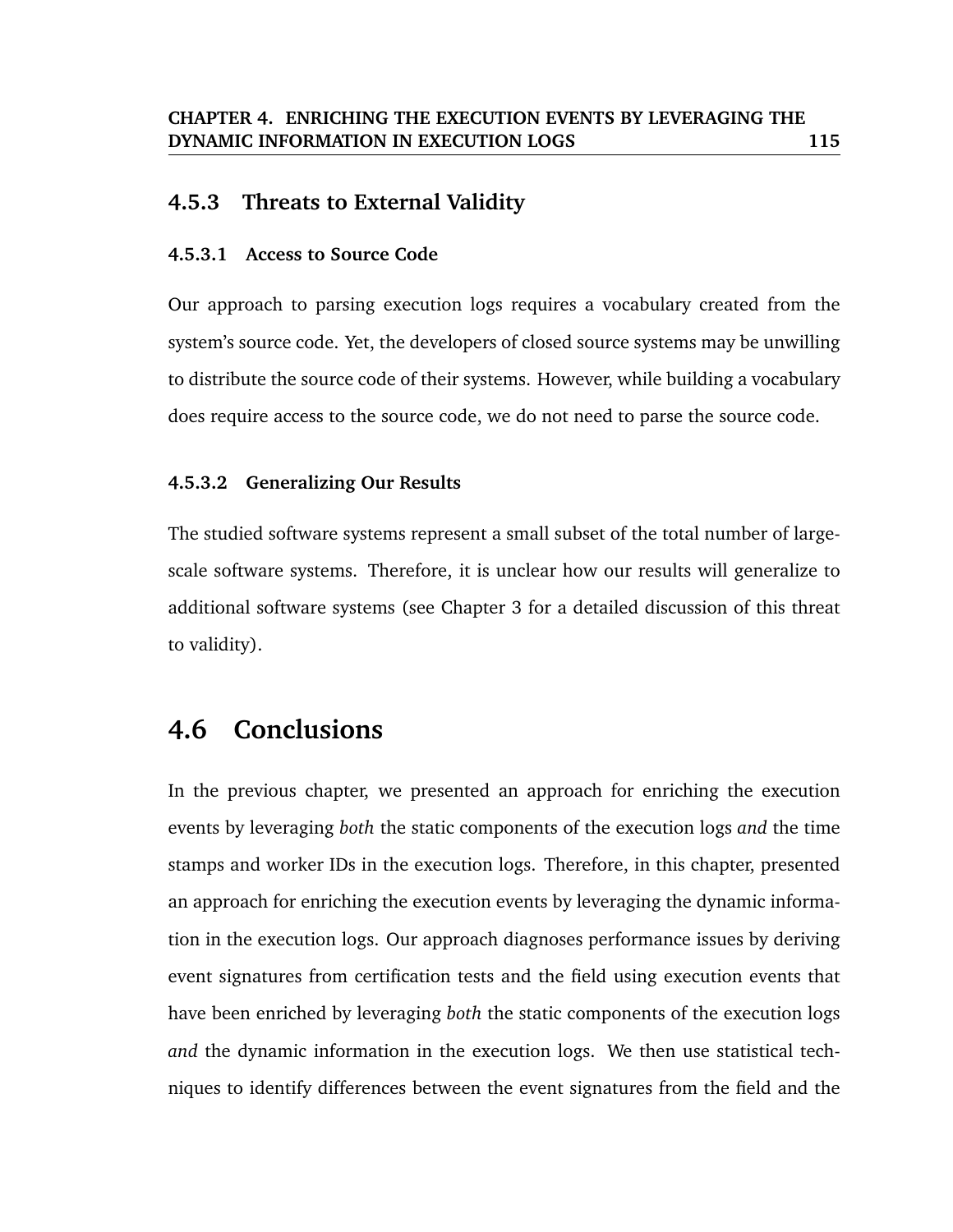event signatures from a certification test. Such differences should help performance analysts to understand the cause of any performance issues observed in the field.

We performed four case studies on two systems: 1) one open-source system and one enterprise system. Our case studies explored how our approach can be used to identify performance deviations from certification tests caused by performance issues in the field. Performance analysts and system experts have confirmed that our approach provides valuable insights that help to diagnose performance issues observed in the field.

In the next chapter, we present an approach for further enriching the execution events by combining the execution events with the performance counters.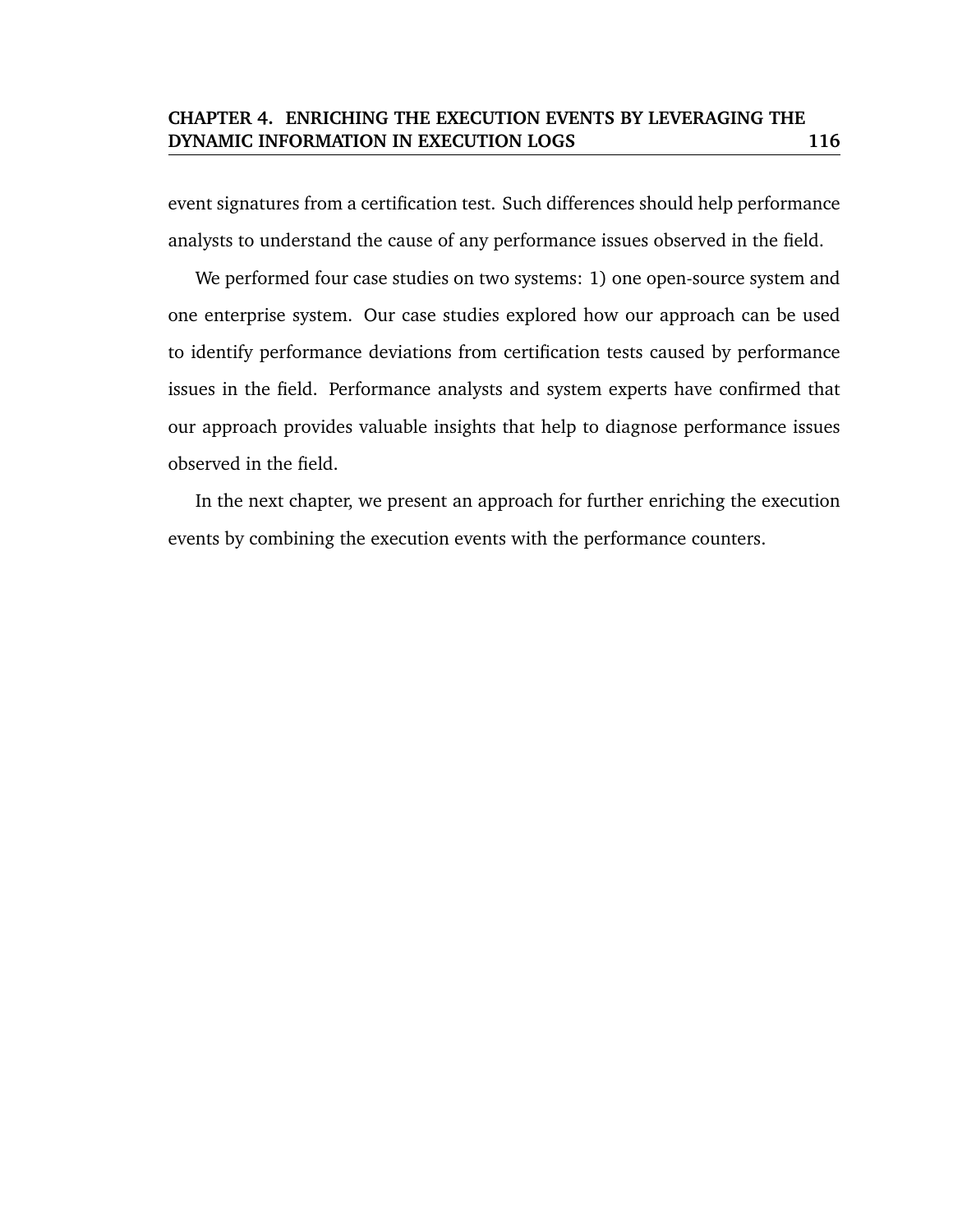# CHAPTER 5

# Enriching the Execution Events by Combining Execution Logs and Performance Counters

The rise of large-scale software systems poses many new challenges for the software performance engineering field. Failures in these systems are often associated with performance issues, rather than with feature bugs. Therefore, certifying that these systems meet their release certification benchmark (i.e., that they comply with the service level agreements) is essential to ensuring their problem-free operation. Deviations from these benchmarks can be identified by comparing the system's performance during performance testing to its performance during certification testing (i.e., performance testing using a field-representative workload). However, the current state of performance testing requires considerable manual review of the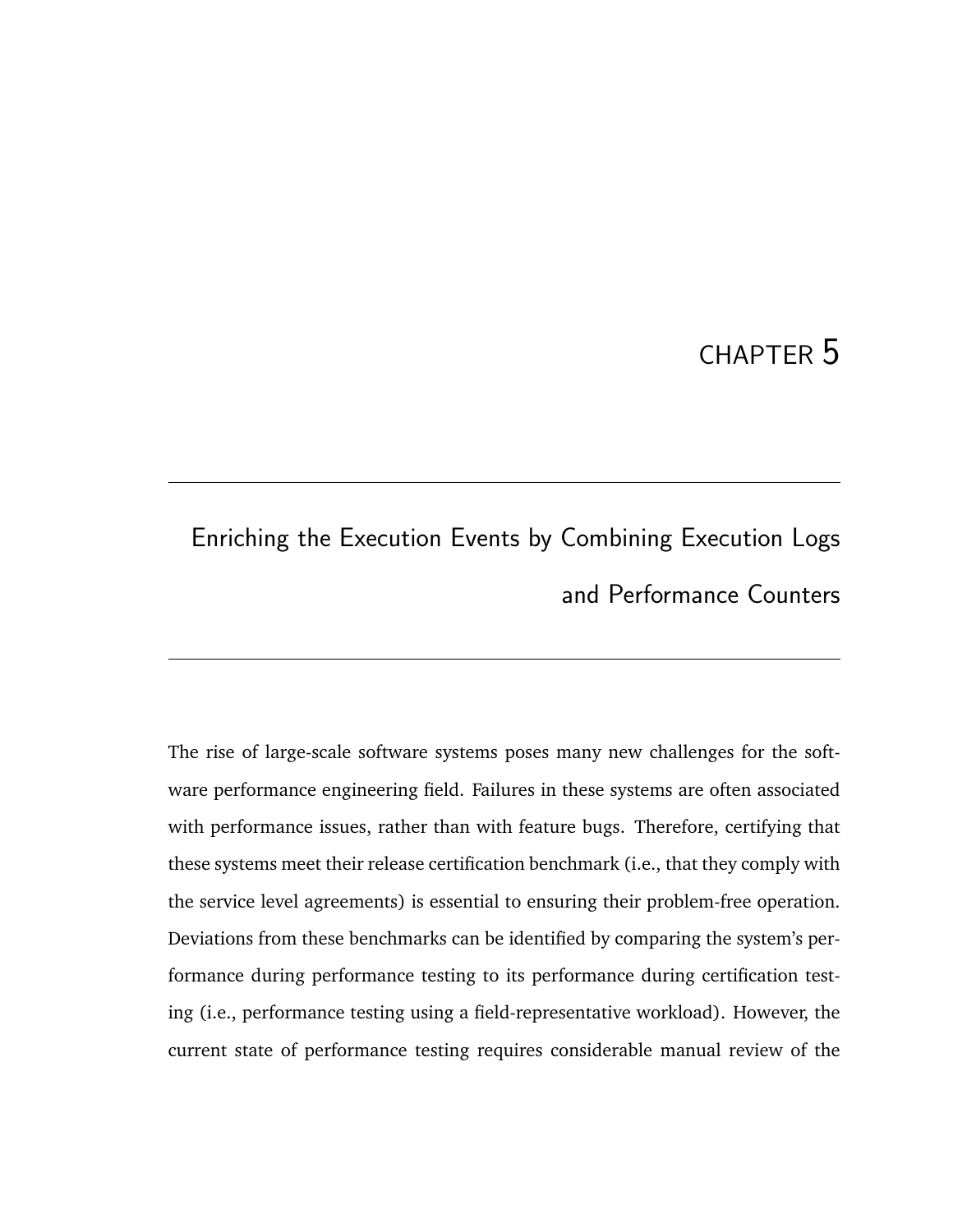execution logs (to understand system behaviour) and performance counters (to understand resource usage) and a high degree of system-specific expertise.

In this chapter, we propose an automated approach to enrich the execution events by combining the execution logs and performance counters to compare the system's performance during performance testing to its performance during certification testing. We perform three case studies on two large systems (one opensource system and one enterprise system) to determine whether our approach can diagnose performance deviations from the release certification benchmark. Our approach helps performance analysts understand the cause of performance regressions from release certification benchmarks with a precision of 90.3% compared to only 32.9% for the state-of-the-practice.

# **5.1 Introduction**

The highly distributed and configurable nature of today's large-scale software systems (e.g., Amazon.com and Google's GMail) poses many new challenges for the software performance engineering field (Software Engineering Institute, 2006). Failures in these systems are often associated with performance issues, rather than with feature bugs (Compuware, 2006; Dean and Barroso, 2013; Simic and Conklin, 2012; Weyuker and Vokolos, 2000). Such performance issues have led to several high-profile failures with significant financial and reputational repercussions.

Therefore, certifying that these systems comply with their service level agreements has become essential to ensuring the problem-free operation of these systems (Burger and Reussner, 2011; Hassan and Zhang, 2006; Nivas and Csallner, 2011).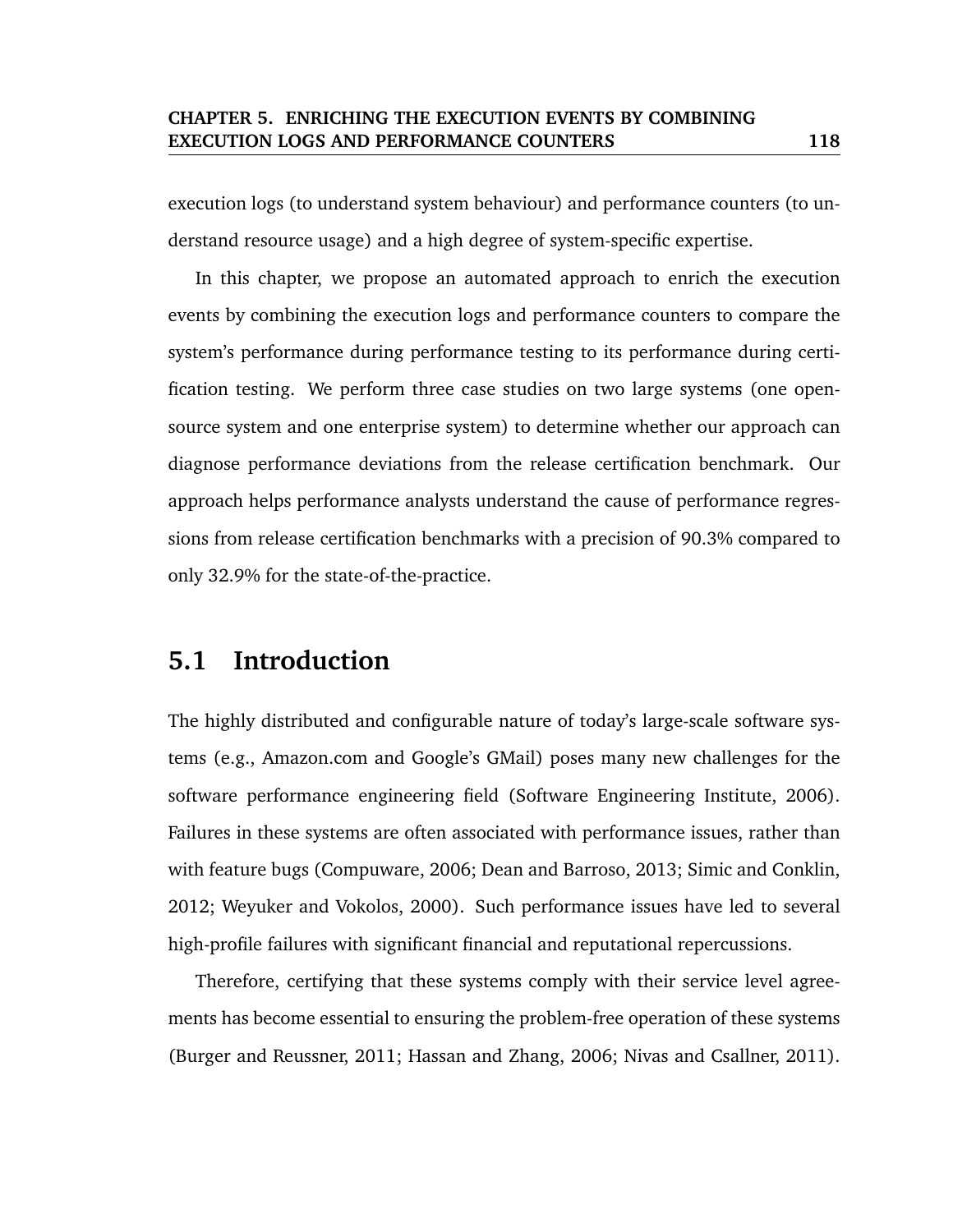Such certification is performed by "certification testing." A certification test is performed by performance testing the system with a field-representative workload. Therefore, certification testing allows performance analysts to ensure that the system is able to comply with its service level agreements under a realistic workload. The results of the certification test then form a baseline of the system's performance when the system complies with its service level agreements. The system's performance during future performance tests (e.g., performance testing prior to releasing a new version) is then compared to its performance during certification testing to determine whether the system's performance has changed.

The current state of certification testing requires considerable manual effort and a high degree of system-specific expertise from the performance analysts. Performance analysts *detect* performance deviations from the release certification benchmark by comparing the system's performance during performance testing to its performance during certification testing using performance counters. However, the system's performance is based on thousands or millions of users simultaneously interacting with many of the system's features. Therefore, performance analysts must *diagnose* which feature or use case is the cause of the performance deviations. However, comparing performance counters can only determine whether the performance of the *system*, not the performance of a particular *feature* or *use case*, differs between the performance test and the certification test. Performance improvements in one feature may hide performance regressions in another feature. Further, documentation describing the system is rarely up-to-date (Ernst et al., 2015; Holvitie et al., 2014; Parnas, 1994), research into diagnosing performance deviations is limited (Jiang and Hassan, 2000) and instrumenting the system imposes a heavy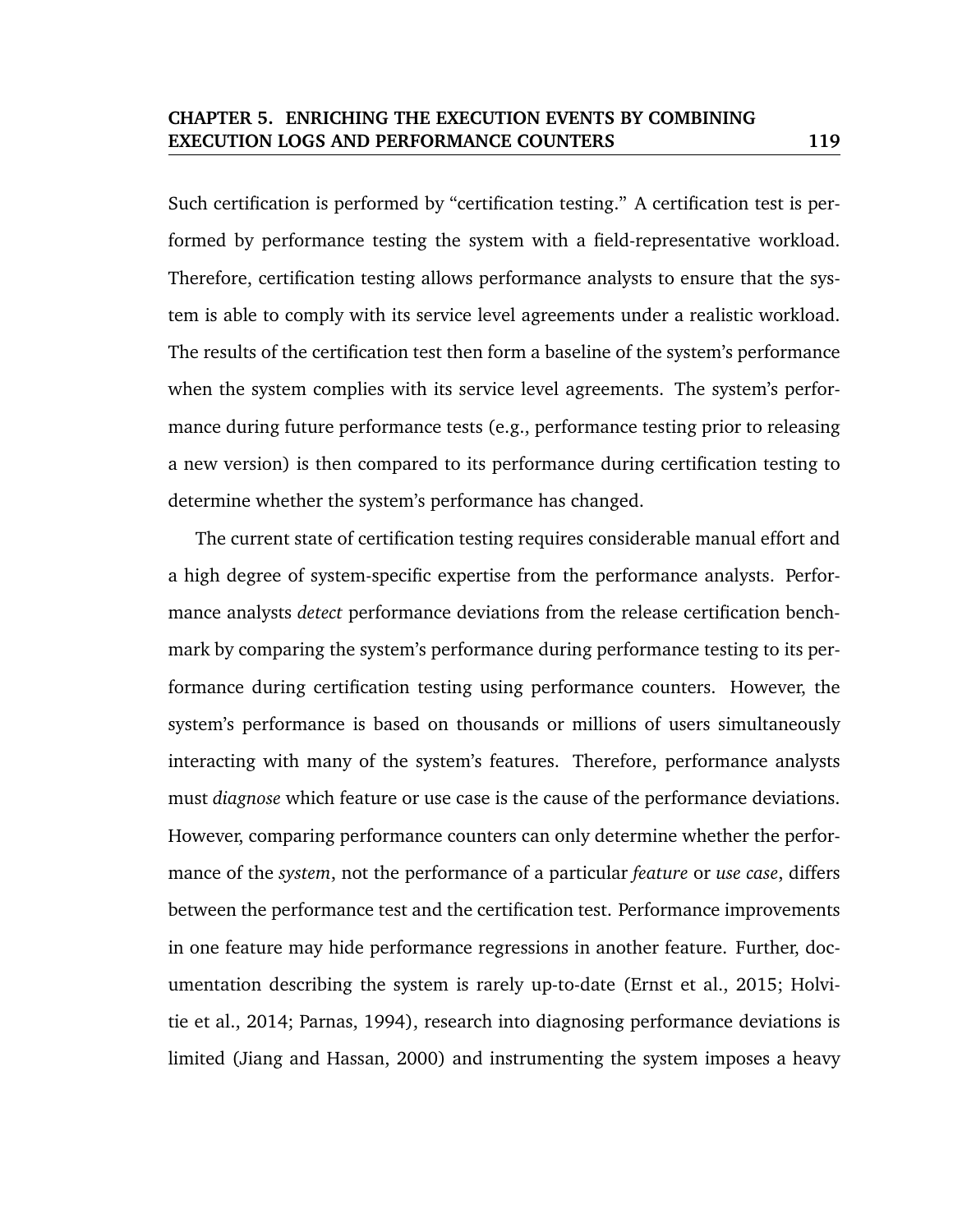overhead and is often infeasible in practice (Bernat and Miller, 2011; Laurenzano et al., 2015; Maplesden et al., 2015; Uh et al., 2006). Fortunately, execution logs and performance counters are readily available in most large-scale systems to support remote monitoring, issue resolution and legal compliance (Frey, 2015; The Sarbanes-Oxley Act, 2006). Further, these logs contain developer knowledge (i.e., they are manually inserted into the system by developers) (Shang et al., 2011). Hence, execution logs (to understand system behaviour) and performance counters (to understand resource usage) are the best source of data available to describe the system's behaviour.

In this chapter, we propose an automated approach to identify performance deviations from the release certification benchmark by comparing the system's performance during performance testing to its performance during certification testing. Our approach enriches the execution events by combining the execution logs with the performance counters that are collected during the system's execution. We derive performance signatures from the execution logs and performance counters. We then use statistical techniques to identify differences between the performance signatures of the performance test and the performance signatures of certification test. Such differences should help performance analysts to understand the cause of performance deviations, if any, from the release certification benchmark.

This chapter makes three contributions:

1. We present an approach to enrich the execution events by combining the execution logs with the performance counters.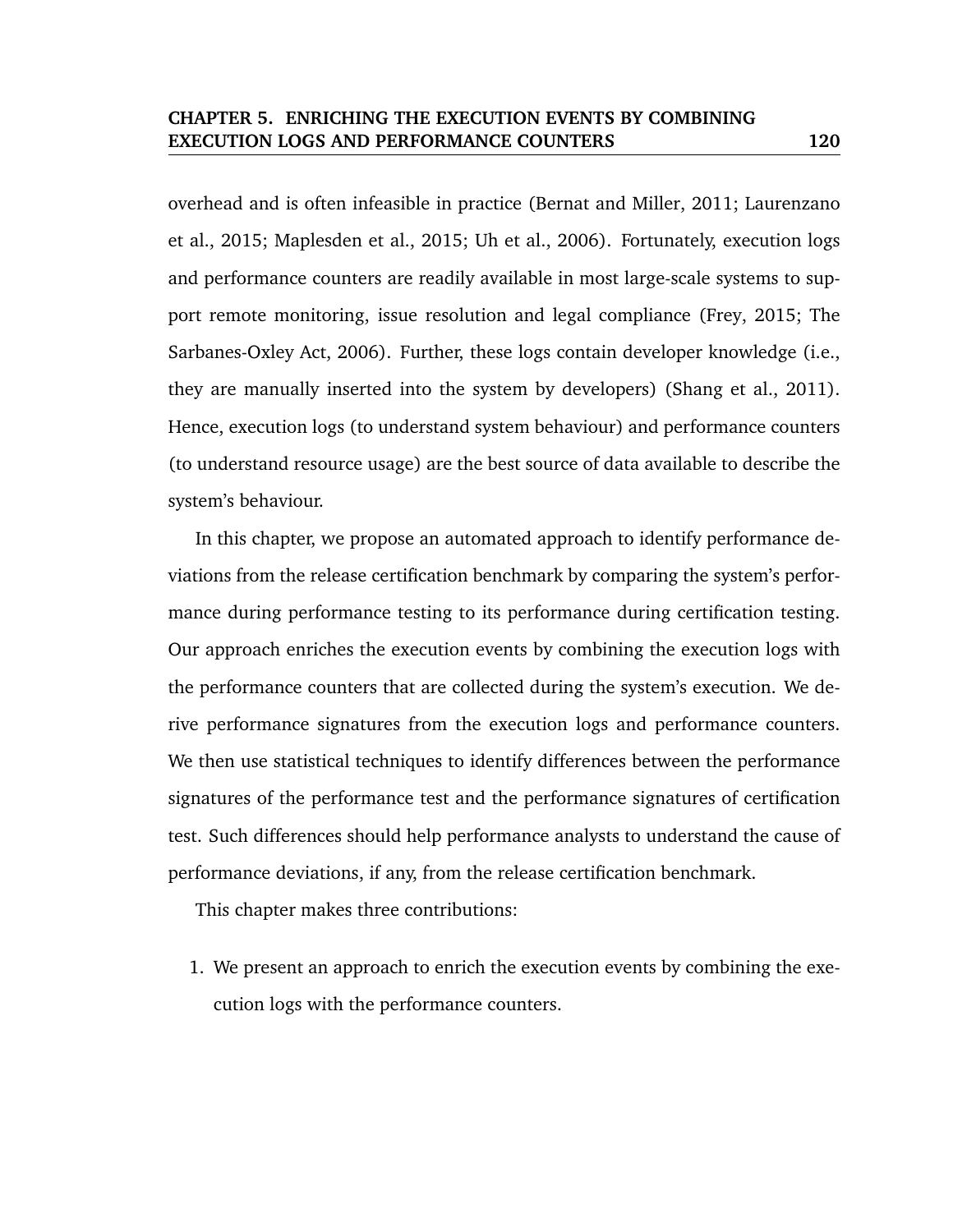- 2. We demonstrate an automated approach to identify performance deviations by comparing the system's performance during performance testing to its performance during certification testing. Our approach can identify important execution events that best explain the differences between a system's performance during performance testing compared to its performance during certification testing.
- 3. Through three case studies, we show that our approach is scalable and can help performance analysts to understand performance deviations from the release certification benchmark. We also show how our approach outperforms the state-of-the-practice in all three case studies.

# **5.1.1 Organization of the Chapter**

This chapter is organized as follows: Section 5.2 provides a motivational example of how our approach may be used in practice. Section 5.3 describes our approach in detail. Section 5.4 presents our case studies. Section 5.5 outlines the threats to validity. Finally, Section 5.6 concludes the chapter.

# **5.2 Motivational Example**

Ian is responsible for certification testing a new large-scale system to verify that the system's passes its release certification benchmark. Two months later, a new version of the system is released. Ian performance tests the new version and finds that CPU usage is higher than expected.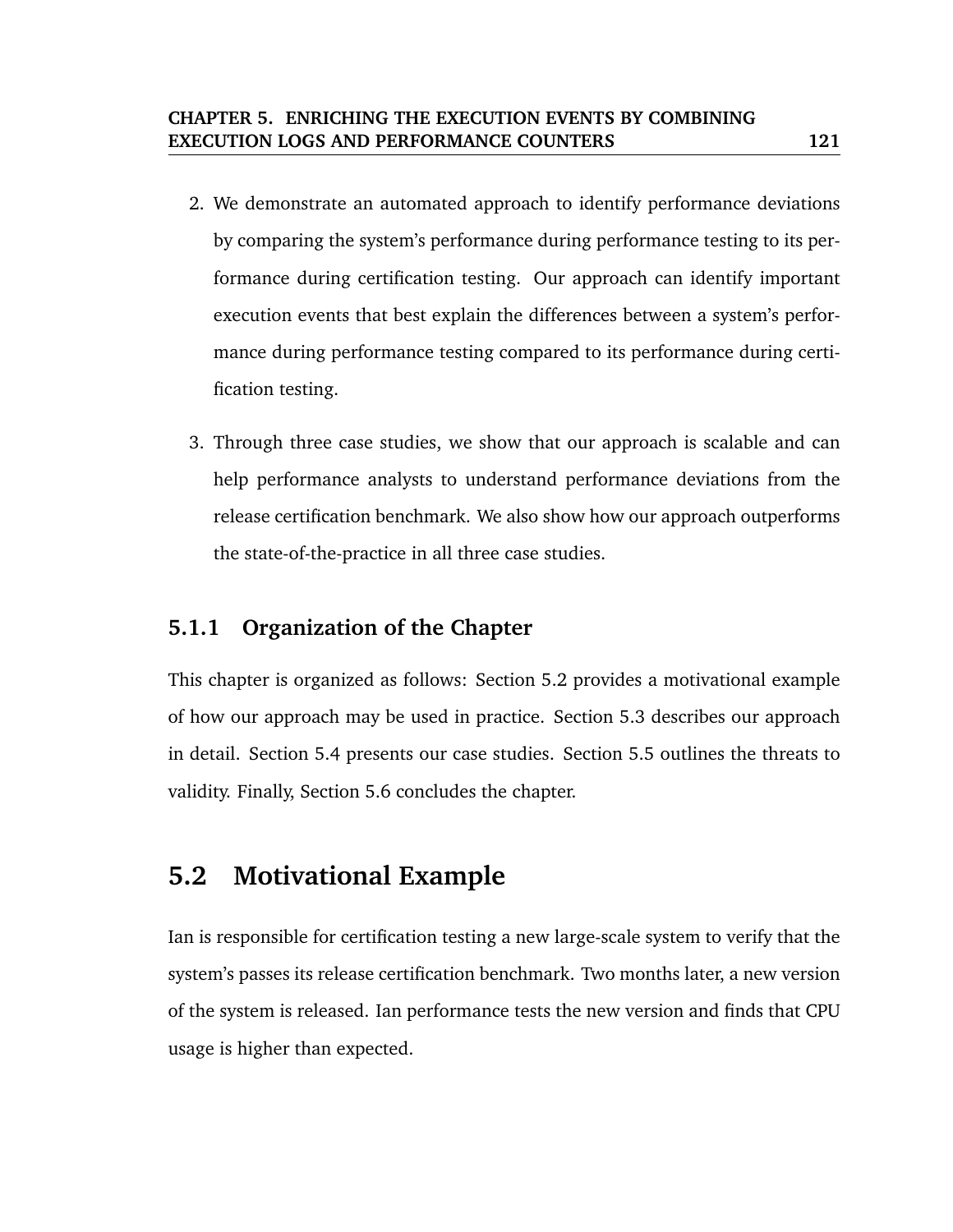Pressured by time (given the competitive marketplace), management (who are keen to boast a high quality system) and the complexity of analyzing performance tests, Ian is introduced to an automated approach that can identify performance deviations from the release certification benchmark by comparing the system's performance during performance testing to its performance during certification testing. This approach enriches the execution events by combining the execution logs with the performance counters, derives performance signatures from the enriched execution events then compares the signatures from the performance test against the signatures from the certification test to identify execution events that explain the performance deviations from the release certification benchmark. Thus, this approach provides Ian with a concrete starting point (i.e., specific execution events) for his analysis.

Using this approach, Ian discovers that I/O events use more CPU during the performance test than expected. Ian then realizes that compression is enabled in the new version to reduce the system's disk usage. Therefore, Ian was able to identify the cause of the system's performance issue.

# **5.3 Approach**

This section outlines our approach to enrich the execution events and compare the system's performance during performance testing to its performance during certification testing. Figure 5.1 provides an overview of our approach. We describe each step in detail below and demonstrate our approach with a working example of a real-time chat system.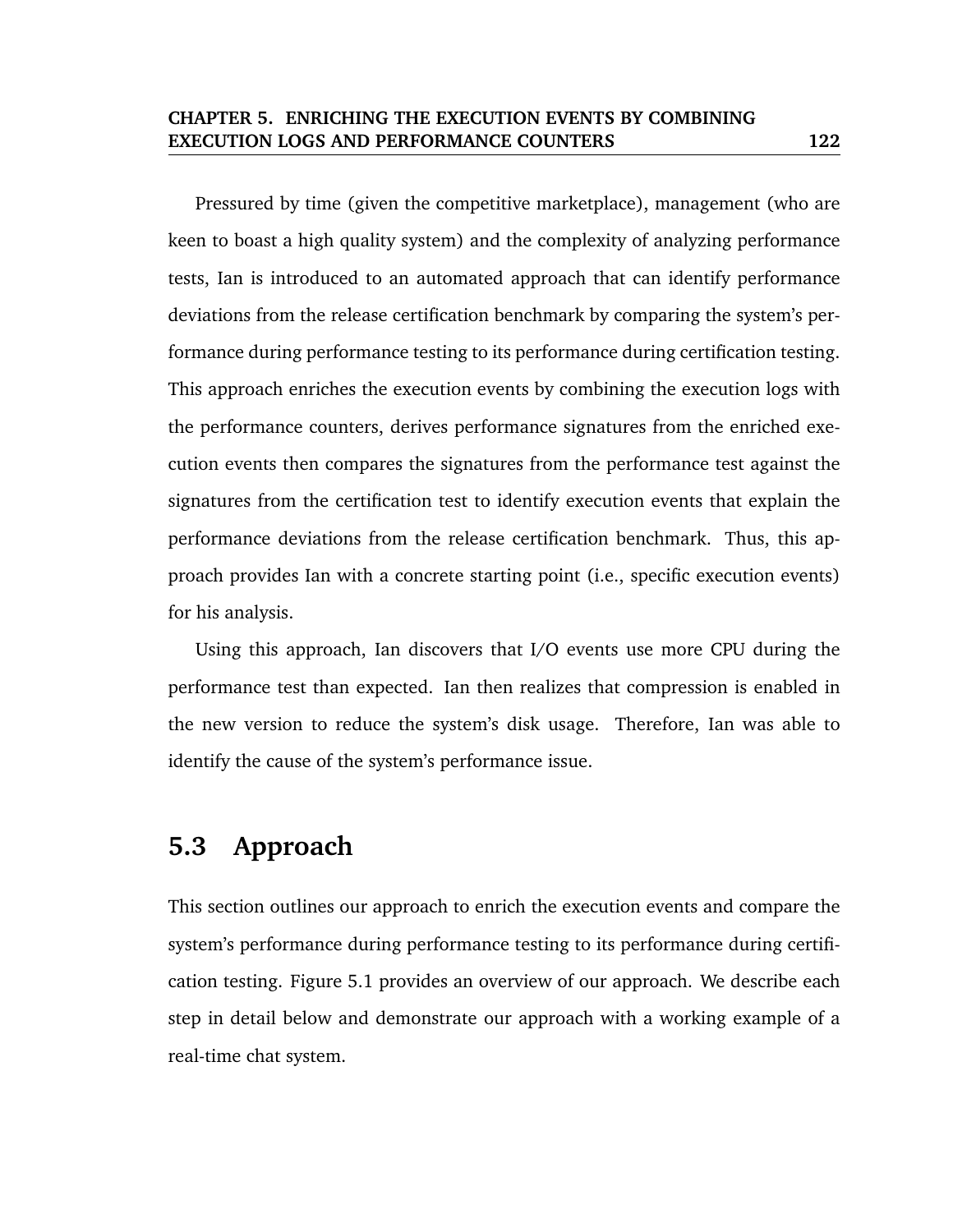

Figure 5.1: An Overview of Our Approach.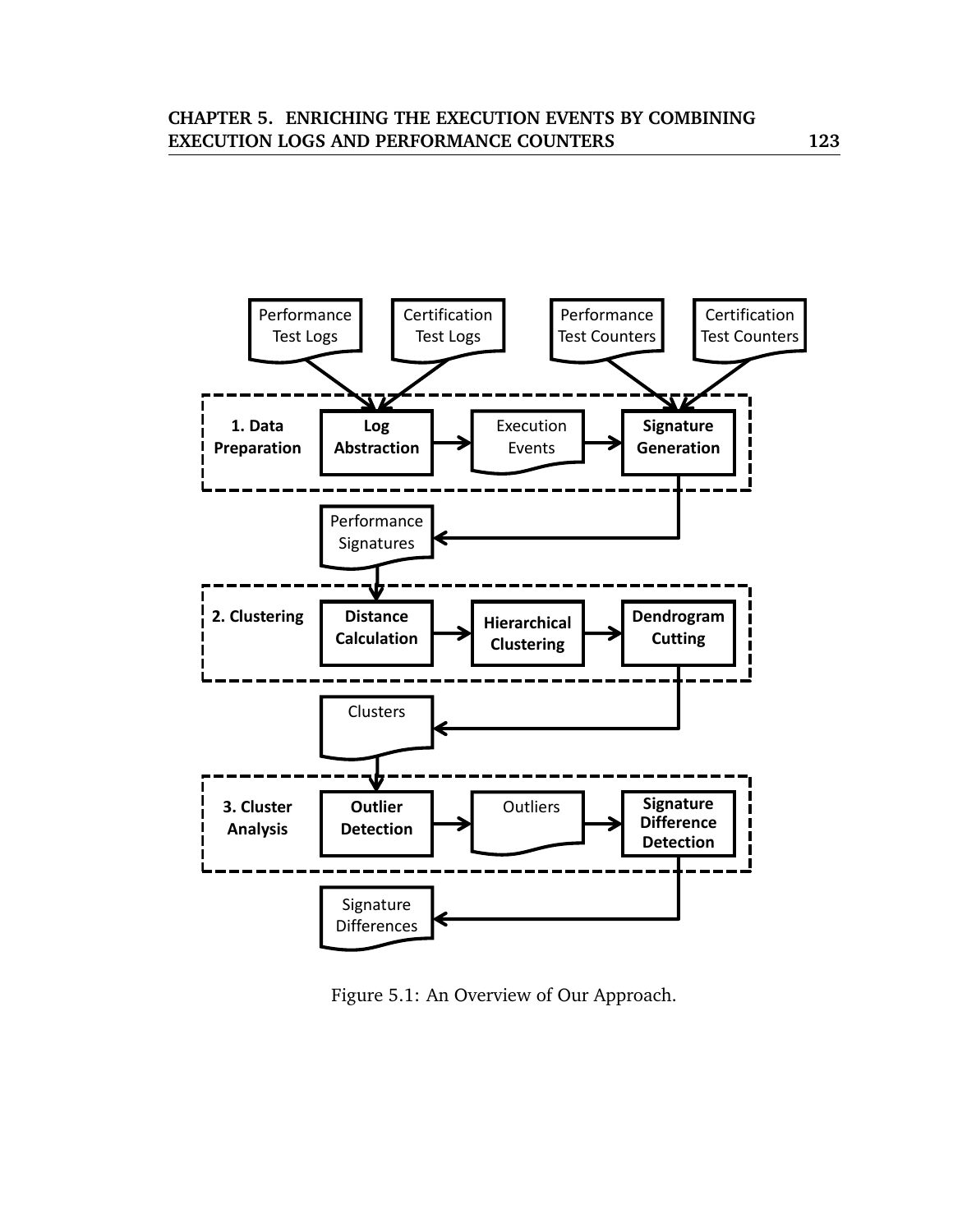The first step in our approach is to abstract the execution logs into execution events and to enrich the execution events by combining the execution logs and performance counters. We then create performance signatures from the enriched execution events. Each performance signature represents a period of time where we can measure the number of execution events that have occurred (i.e., the log activity) and the change in resource usage (i.e., the resource usage delta).

The second step is to cluster the performance signatures into groups where a similar set of events have occurred. We expect that whenever a similar set of events occurs the resource usage delta should also be similar. Differences in the resource usage delta are considered performance deviations.

The third step is to identify clusters where the performance signatures from the performance test and the certification test have different resource usage deltas. These clusters represent periods of time where a similar set of events have occurred, but the change in resource usage differs between the performance test and the certification test. We then identify the events that best differentiate these clusters. Knowledge of these events should help performance analysts understand the cause of performance deviations.

# **5.3.1 Input Data**

Our approach uses two data sources to generate performance signatures: 1) execution logs and 2) performance counters.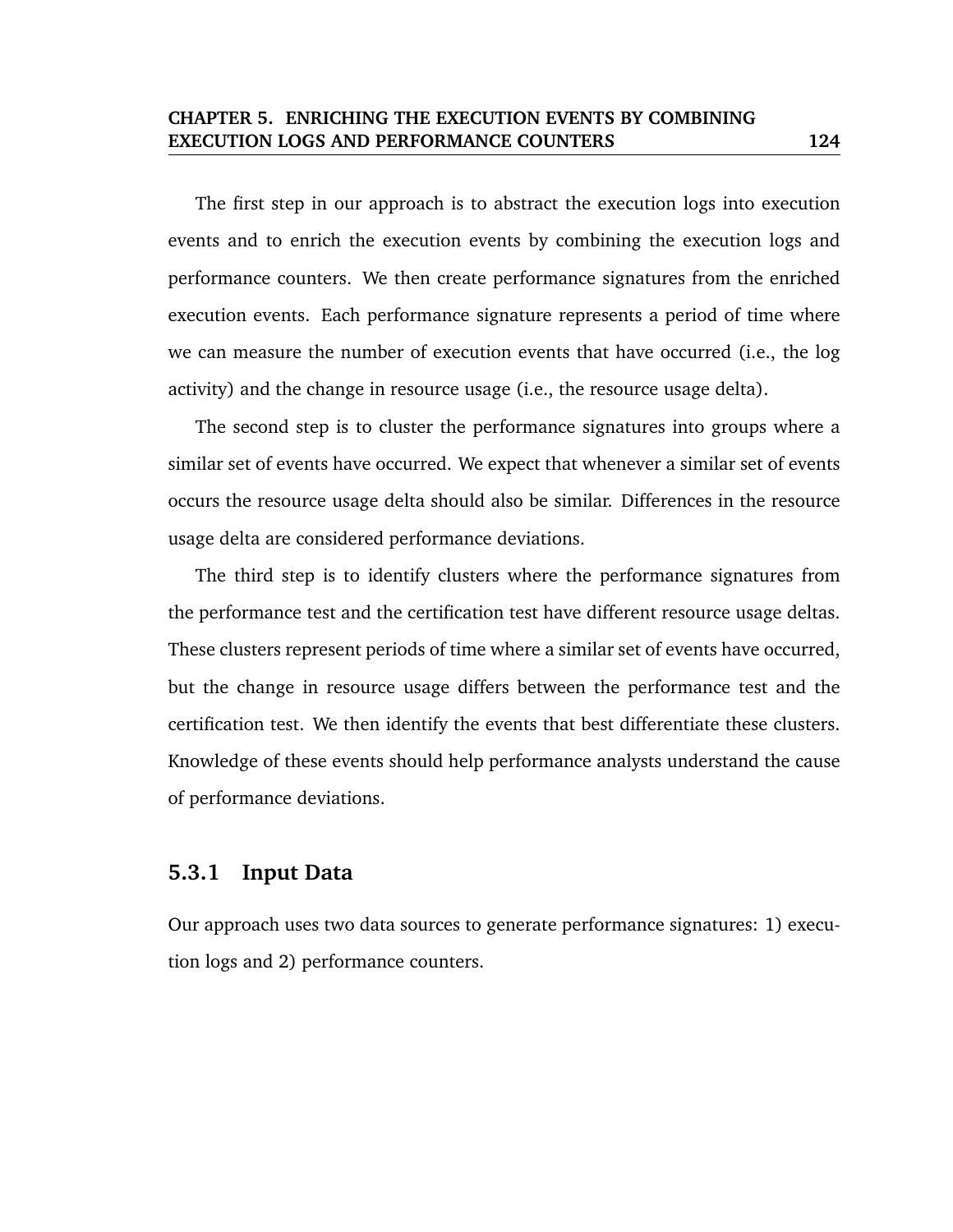#### **5.3.1.1 Execution Logs**

The second column of Table 5.1 and Table 5.2 presents the execution logs from the performance test and the certification test of our working example respectively. These execution logs contain both static information (e.g., starts a chat) and dynamic information (e.g., Alice and Bob) that changes with each occurrence of an event. The certification test has been configured with a simple use case (from 00:01 to 00:11) that is continuously repeated.

#### **5.3.1.2 Performance Counters**

Performance counters describe system resource usage (e.g., CPU usage, memory usage, network I/O and disk I/O), performance (e.g., response time and throughput) and reliability (e.g., mean time-to-failure). Performance analysts must identify and collect the set of counters that are relevant to their system. Each of these counters may then be analyzed independently. Performance counters are sampled at periodic intervals (e.g., 30 seconds) by resource monitoring tools (e.g., PerfMon (PerfMon, 2016) and Pidstat (SYSSTAT, 2016)).

Table 5.3 and Table 5.4 presents the performance counters (i.e., cumulative network I/O) for our working example.

#### **5.3.2 Data Preparation**

The first step in our approach is to prepare the execution logs and performance counters for automated analysis. Data preparation is a two-step process. First, we remove implementation and instance-specific details from the execution logs in order to generate a set of execution events. Second, we generate performance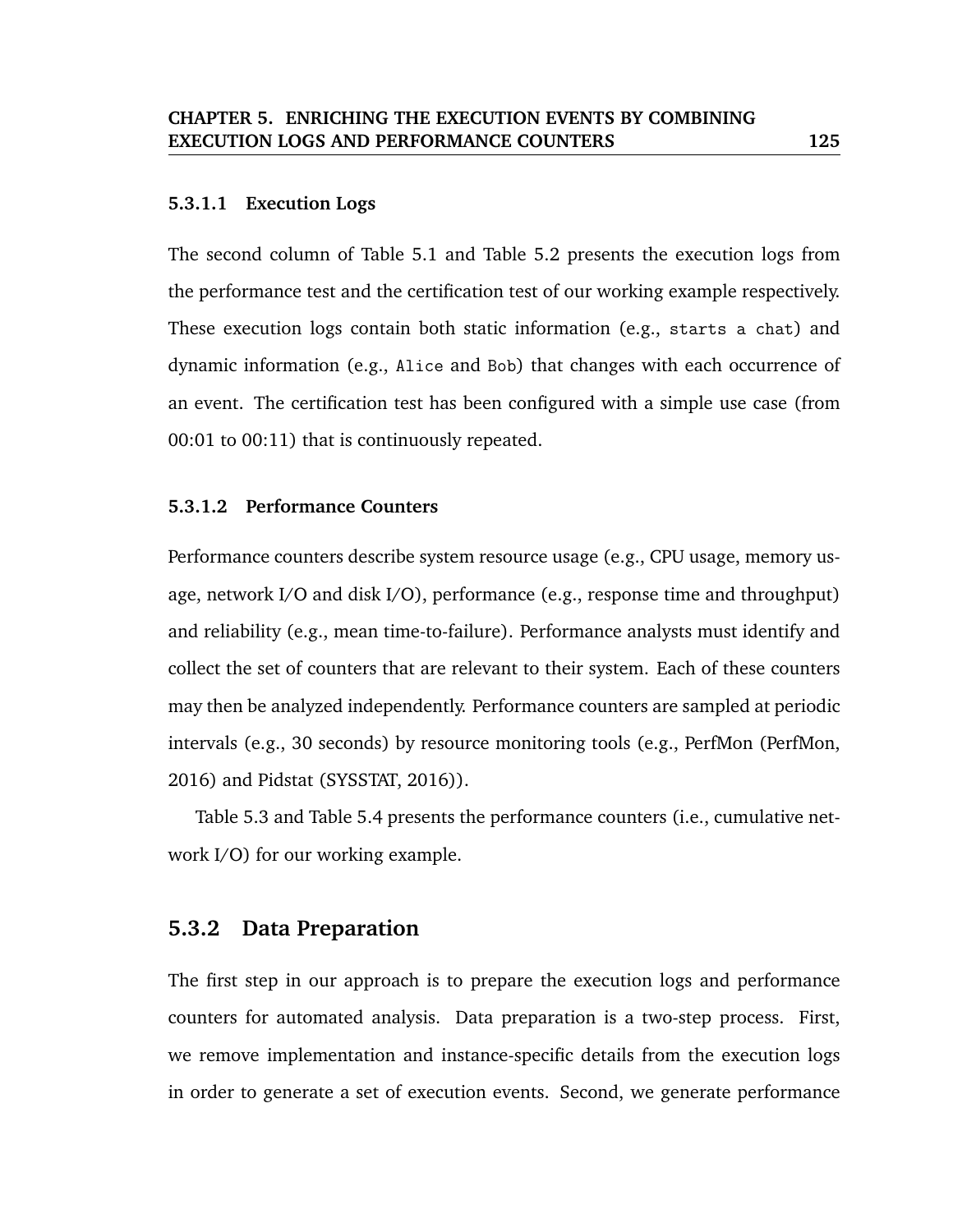|                                    | Table 5.1: Abstracting Execution Logs to Execution Events: Execution Logs from a Performance Test   |                                                        |                           |
|------------------------------------|-----------------------------------------------------------------------------------------------------|--------------------------------------------------------|---------------------------|
| Time                               | Log Line                                                                                            | <b>Execution Event</b>                                 | <b>Execution Event ID</b> |
| 00:01                              | s a chat with Bob<br>Alice start                                                                    | starts a chat with                                     |                           |
| 00:02                              | "hi, are you busy?" to Bob<br>Alice says                                                            | $\overline{10}$<br>$-$ says                            |                           |
| 00:05                              | a chat with Dan<br>Carl starts                                                                      | starts a chat with                                     |                           |
| 00:06                              | Carl says "do you have files?" to Dan                                                               | $\overline{10}$<br>$---$                               |                           |
| 00:10                              | says "yes" to Carl<br>Dan                                                                           | says $--$ to $--$                                      |                           |
| 00:11                              | Dan Initiate file transfer to Carl                                                                  | Initiate file transfer to                              |                           |
| 00:13                              | Carl<br>Initiate file transfer to<br>Dan                                                            | transfer to<br>Initiate file                           |                           |
| 00:15                              |                                                                                                     | $-$<br>$\frac{1}{2}$<br>s <sub>Y</sub> s               |                           |
| 00:18                              | Dan says "got it?" to Carl<br>Carl says "thanks" to Dan                                             | $-1$ of $  2\sqrt{8}$                                  |                           |
| 00:19                              | Carl ends the chat with Dan                                                                         | the chat with<br>ends                                  |                           |
| 00:21                              | Bob says "yes" to Alice                                                                             | $\overline{10}$<br>sq                                  |                           |
| 00:22                              | "ok, bye" to Bob<br>Alice says                                                                      | ς4<br>s <sub>Y</sub> s                                 |                           |
| 00:22                              | the chat with Bob<br>ends<br>Alice                                                                  | chat with<br>the<br>ends                               |                           |
|                                    |                                                                                                     |                                                        |                           |
|                                    | Table 5.2: Abstracting Execution Logs to Execution Events: Execution Logs from a Certification Test |                                                        |                           |
| Time                               | Log Line                                                                                            | <b>Execution Event</b>                                 | <b>Execution Event ID</b> |
| 00:01                              | starts a chat with USER2<br>USER1                                                                   | starts a chat with                                     |                           |
| 00:03                              | "MSG1" to USER2<br>s <sub>q</sub><br>USER1                                                          | $\frac{1}{2}$<br>$\frac{1}{2}$<br>$says$ <sub>--</sub> | c                         |
| 00:05                              | "MSG2" to USER1<br>USER2 says                                                                       | says __ to                                             |                           |
| $\sim$ $\sim$ $\sim$ $\sim$ $\sim$ | Caabli v+ truter to the v+<br>TCED1 To:+:                                                           | しょ ちくせじとうせ くーけん インキャー・チャー                              |                           |

|                                                                 |                                                                  | Execution Event           | Execution Event ID |
|-----------------------------------------------------------------|------------------------------------------------------------------|---------------------------|--------------------|
|                                                                 | Time Log Line                                                    |                           |                    |
| 00:01                                                           | starts a chat with USER2<br>USER1                                | starts a chat with        |                    |
| 00:03                                                           | "MSG1" to USER2<br>sys<br>USER1                                  | $---$                     |                    |
|                                                                 | "MSG2" to USER1                                                  | says $-$ to $-$           |                    |
| $00:00$<br>70:00<br>70:00                                       | iate file transfer to USER2<br>USER2 says<br>USER1 Initi:        | Initiate file transfer to |                    |
|                                                                 | "MSG3" to USER2<br>$s$ qys                                       | says $-$ to $-$           |                    |
|                                                                 | the chat with USER2<br>ends                                      | ends the chat with        |                    |
|                                                                 | starts a chat with USER4                                         | starts a chat with        |                    |
| $\begin{array}{c} 00:11 \\ 00:13 \\ 00:15 \\ 00:17 \end{array}$ | "MSG1" to USER4<br>$s$ g $s$<br>USER1<br>USER1<br>USER3<br>USER3 | $says$ $-$ to             |                    |
|                                                                 | "MSG2" to USER3<br>$s$ gra<br>USER4                              | says $-$ to $-$           |                    |
| 00:19                                                           | iate file transfer to USER4<br>Initi<br>USER3                    | Initiate file transfer to |                    |
| 00:21                                                           | "MSG3" to USER4<br>$s$ ys<br>USER3                               | says $-$ to $-$           |                    |
| 00:23                                                           | the chat with USER4<br>ends<br>USER3                             | ends the chat with        |                    |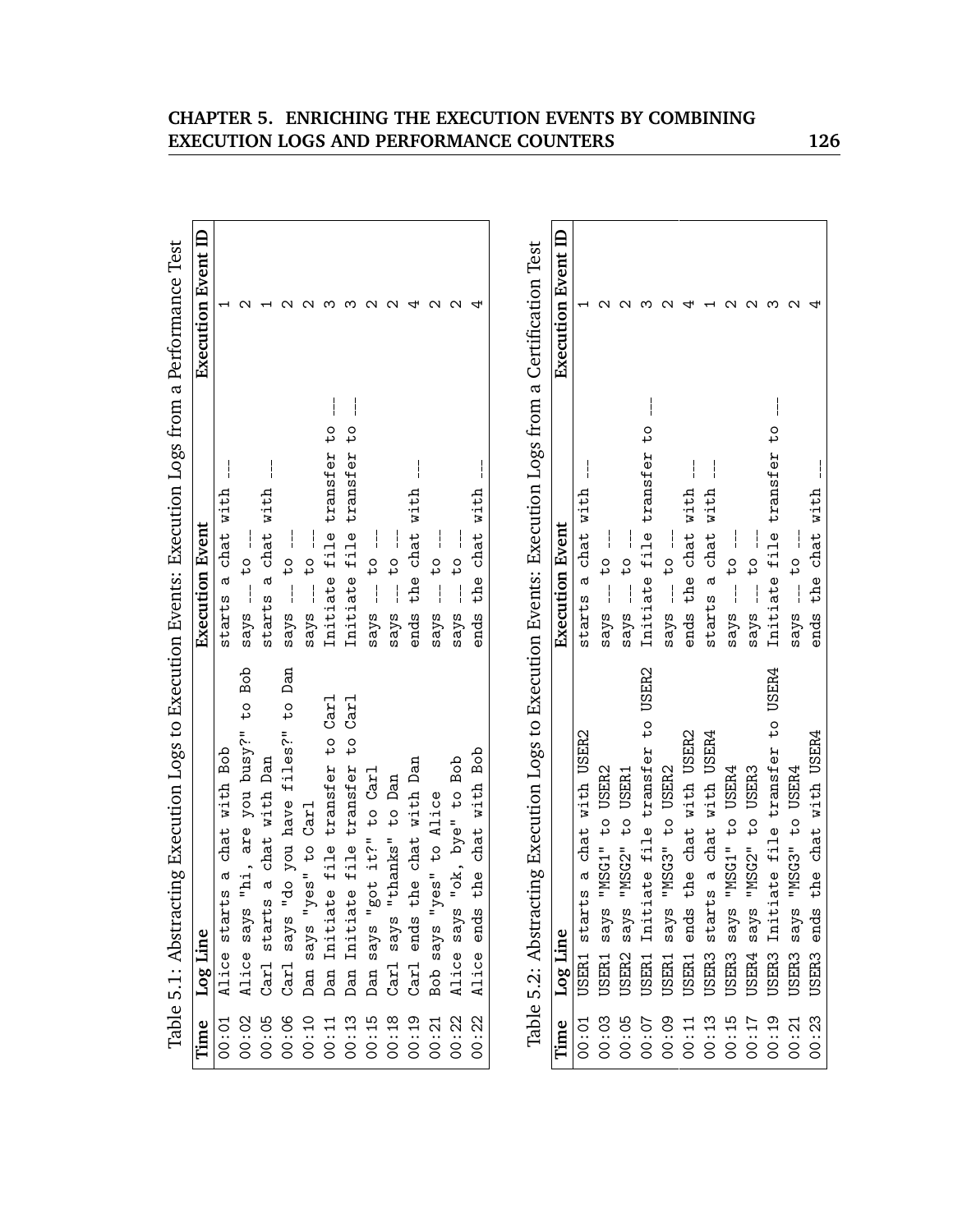| Time  | Cumulative Network I/O (bytes) |  |     |
|-------|--------------------------------|--|-----|
| 00:00 |                                |  |     |
| 00:04 |                                |  |     |
| 00:08 |                                |  |     |
| 00:12 |                                |  | 59  |
| 00:16 |                                |  | 113 |
| 00:20 |                                |  | 116 |
| 00:20 |                                |  | 121 |

Table 5.3: Performance Counters from the Certification Test

Table 5.4: Performance Counters from a Performance Test

| Time  | Cumulative Network I/O (bytes) |  |    |
|-------|--------------------------------|--|----|
| 00:00 |                                |  |    |
| 00:04 |                                |  | 4  |
| 00:08 |                                |  | 18 |
| 00:12 |                                |  | 21 |
| 00:16 |                                |  | 23 |
| 00:20 |                                |  | 35 |
| 00:24 |                                |  | 40 |

signatures by counting the number of execution events and the change in resource usage over each sampling interval.

#### **5.3.2.1 Log Abstraction**

We abstract the execution logs using the approach proposed by Jiang et al. (2008a). In addition, many execution logs and their corresponding execution events have been manually reviewed by multiple, independent system experts to verify the correctness of the abstraction.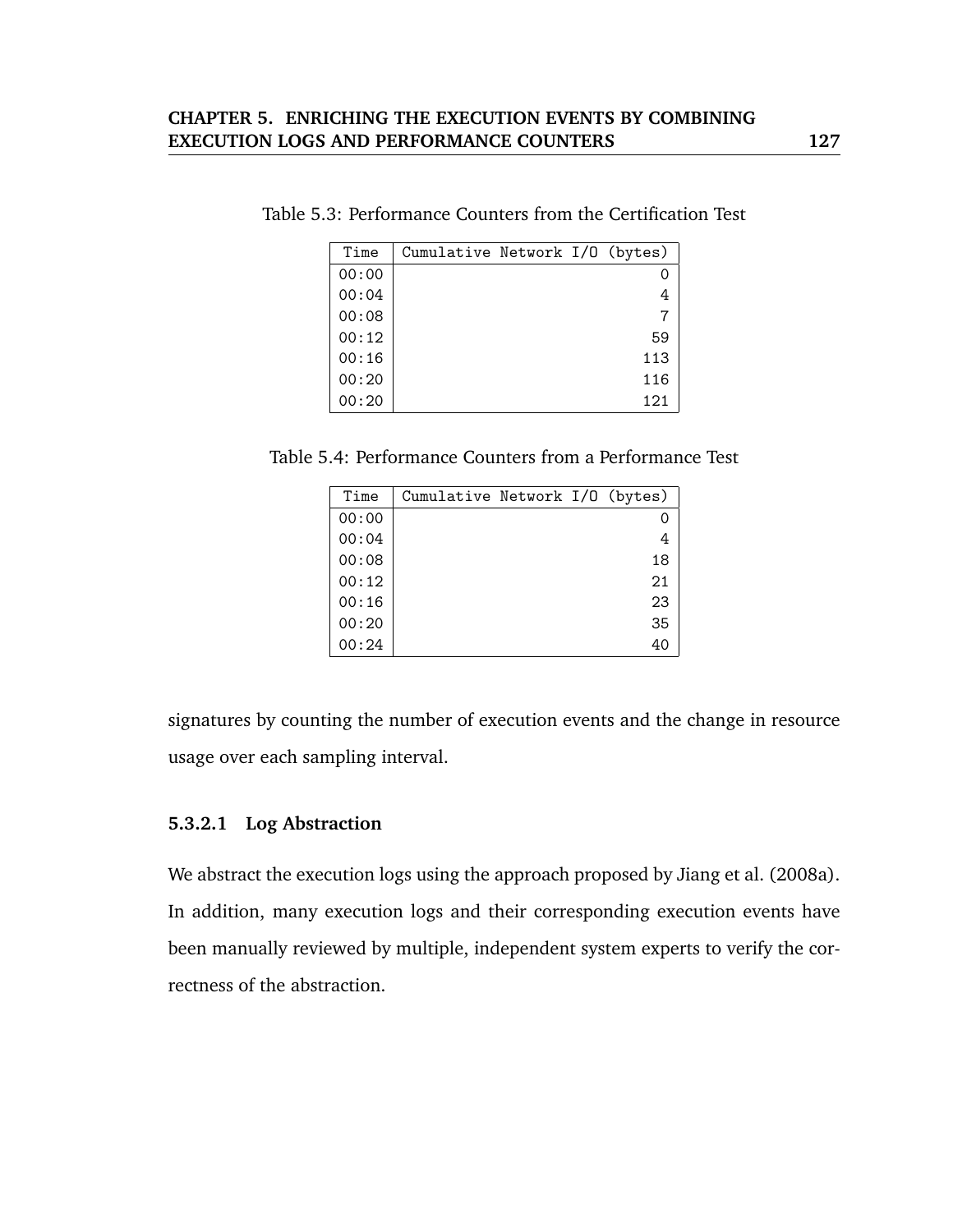Table 5.1 and Table 5.2 present the execution events and execution event IDs (a unique ID automatically assigned to each unique execution event) for the execution logs from the performance test and the certification test respectively. These tables demonstrate the input (i.e., the log lines) and the output (i.e., the execution events) of the log abstraction process. For example, the starts a chat with Bob and starts a chat with Dan log lines are both abstracted to the starts a chat with \_\_\_ execution event.

#### **5.3.2.2 Signature Generation**

We enrich the execution events by combining the execution logs and the performance counters to create performance signatures. Performance signatures characterize the impact on resource usage of the aggregate user behaviour in terms of feature usage expressed by the execution events during some small period of time.

We combine performance counters with the execution events using time stamps. When a log line is generated or a performance counter is sampled, the log line or performance counter is written to a log/counter file along with the date and time of generation/sampling.

Although performance counters and execution logs both contain time stamps, combining these two is a major challenge. This is because performance counters are sampled at periodic intervals, whereas execution logs are generated continuously. Therefore, we must discretize the execution logs such that they co-occur with the performance counters.

Discretization also allows us to account for the delayed impact of some functionality on the performance counters. For example, there may be a slight delay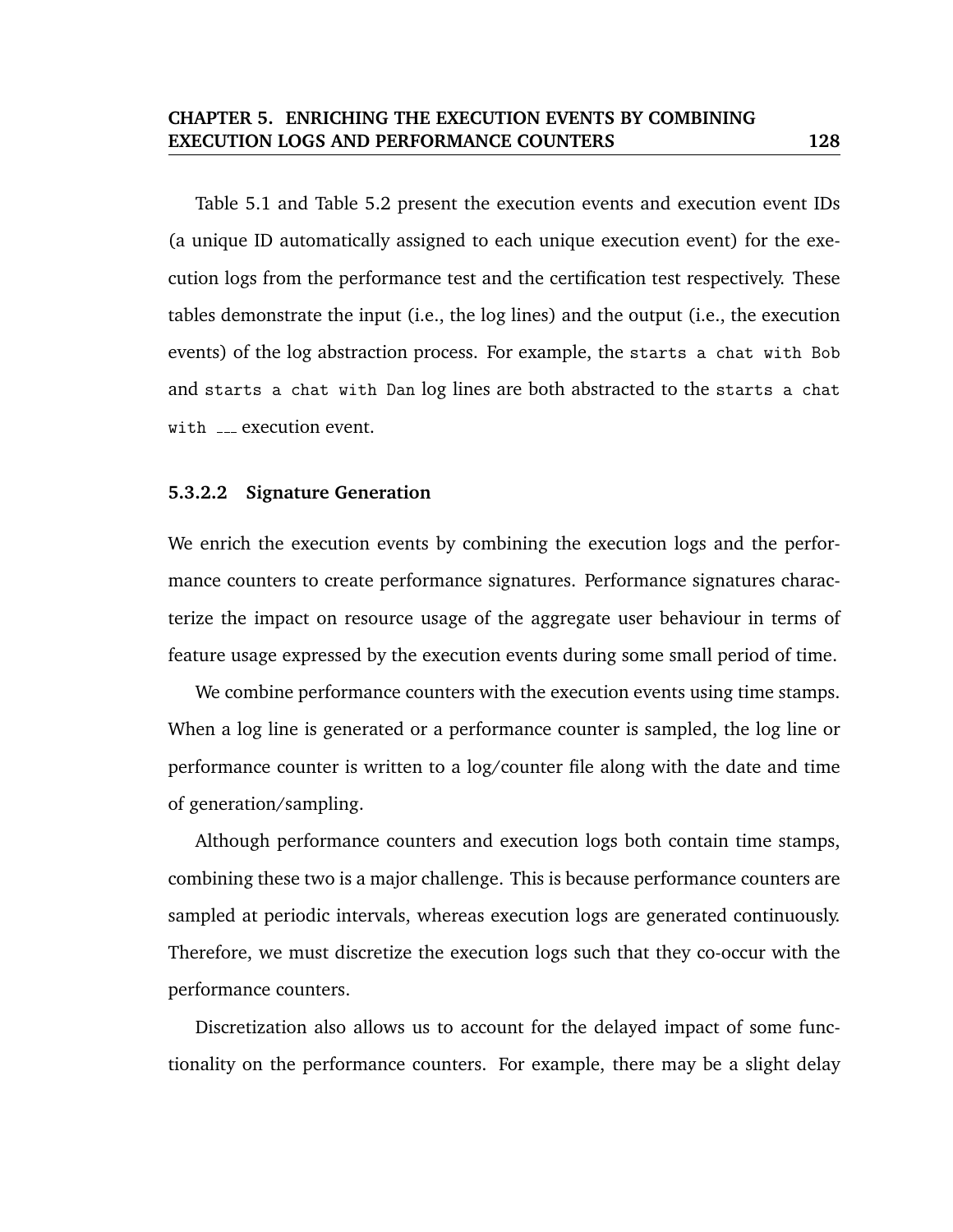between when a log line is generated and when the associated functionality is executed. Discretization also helps to reduce the overhead imposed on the system during performance testing because the performance counter sampling frequency can be reduced.

During the period of time between two successive samples of the performance counters (i.e., a "time-slice"), zero or more log lines may be generated by events occurring within the system. For example, a log line may be generated when a new work item is started, queued or completed or an error is encountered during the time-slice. The execution events are then discretized by creating a performance signature for each time-slice. This signature is created by counting the number of times that each type of execution event occurred during the time-slice and by calculating the change in resource usage between the start and end of the timeslice. Therefore, each performance signature has two components: 1) a log activity component, which is a count of each execution event that has occurred during the time-slice and 2) a resource usage delta over the time-slice. Execution logs and performance counters are collected from the same machine, averting the need to synchronize the data collection (Lamport, 1978).

Our signature generation technique is agnostic to the content and format of the performance counters and execution logs. We do not rely on transaction/thread/job IDs and we do not assume any tags other than a time stamp.

Table 5.5 shows the performance signatures from our working example.

We repeat this procedure for each performance counter (i.e., a set of performance signatures is generated for each performance counter).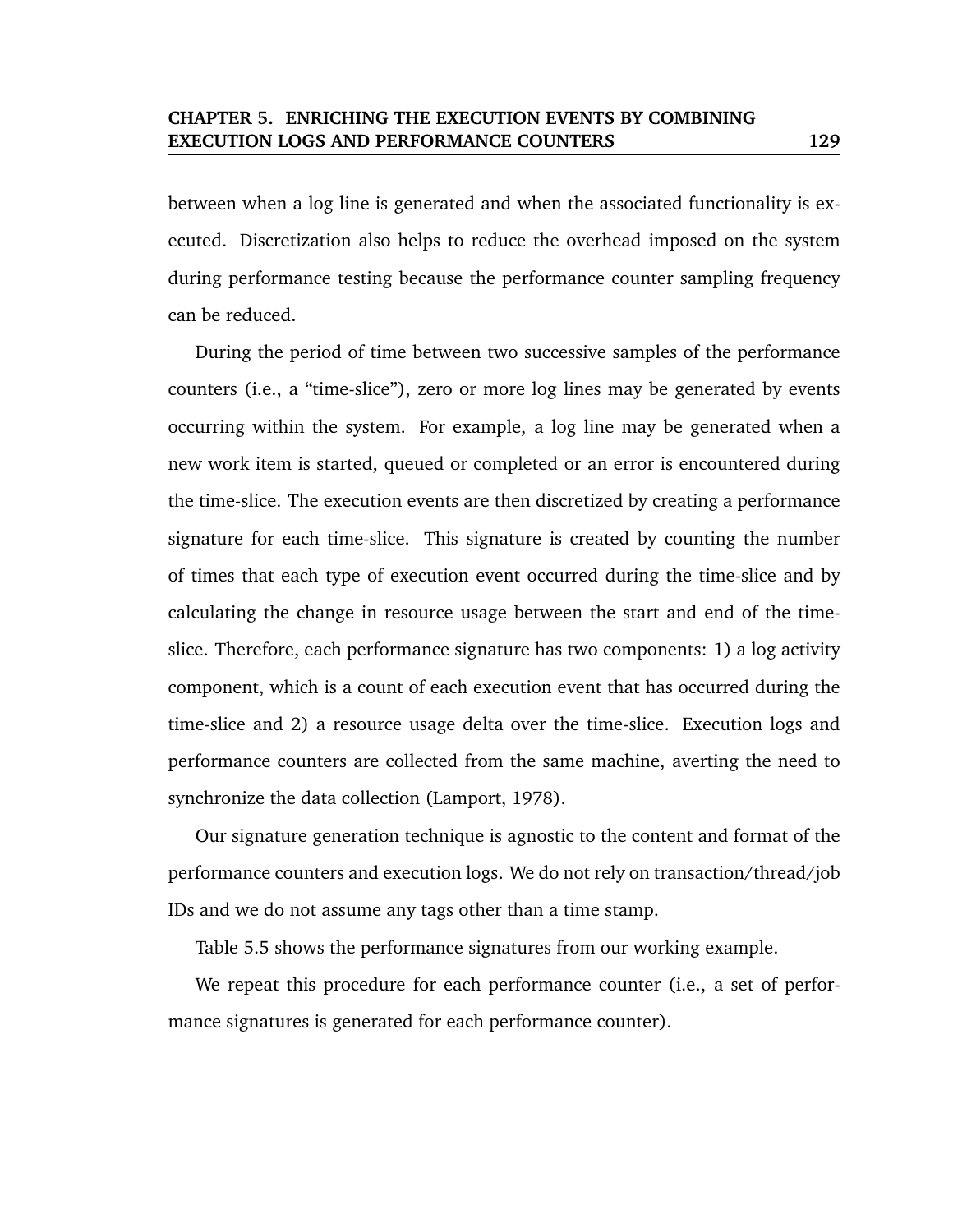|                                     |       |   |                | Log Activity |                      |                |
|-------------------------------------|-------|---|----------------|--------------|----------------------|----------------|
|                                     |       |   |                |              | (Execution Event ID) | Network I/O    |
|                                     |       | 1 | 2              | 3            | 4                    | Delta          |
|                                     | 00:04 | 1 | 1              | 0            | 0                    | 3              |
| Performance<br>Test                 | 00:08 | 1 | 1              | 0            | 0                    | 4              |
| Signatures                          | 00:12 | 0 | 1              | 1            | 0                    | 52             |
|                                     | 00:16 | 0 | 1              | 1            | 0                    | 54             |
|                                     | 00:20 | 0 | 1              | 0            | 1                    | 3              |
|                                     | 00:24 | 0 | $\overline{2}$ | 0            | 1                    | 5              |
|                                     | 00:04 | 1 | 1              | 0            | 0                    | 4              |
|                                     | 00:08 | 0 | 1              | 1            | 0                    | 14             |
|                                     | 00:12 | 0 | 1              | 0            | 1                    | 3              |
|                                     | 00:16 | 1 | 1              | 0            | 0                    | $\overline{2}$ |
| Certification<br>Test<br>Signatures | 00:20 | 0 | 1              | 1            | O                    | 12             |
|                                     | 00:24 | 0 | 1              | 0            |                      | 5              |

Table 5.5: Performance Signatures

# **5.3.3 Clustering**

The second phase of our approach is to cluster the performance signatures into groups where a similar set of events have occurred. The clustering phase in our approach consists of three steps. First, we calculate the dissimilarity (i.e., distance) between the log activity component of every pair of performance signatures. Second, we use a hierarchical clustering procedure to cluster the performance signatures into groups where a similar set of events have occurred. Third, we convert the hierarchical clustering into  $k$  partitional clusters (i.e., where each performance signature is a member in only one cluster). We cluster performance signatures using the same approach that we used to cluster workload signatures (see Chapter 3 for a detailed discussion of each step in the clustering phase).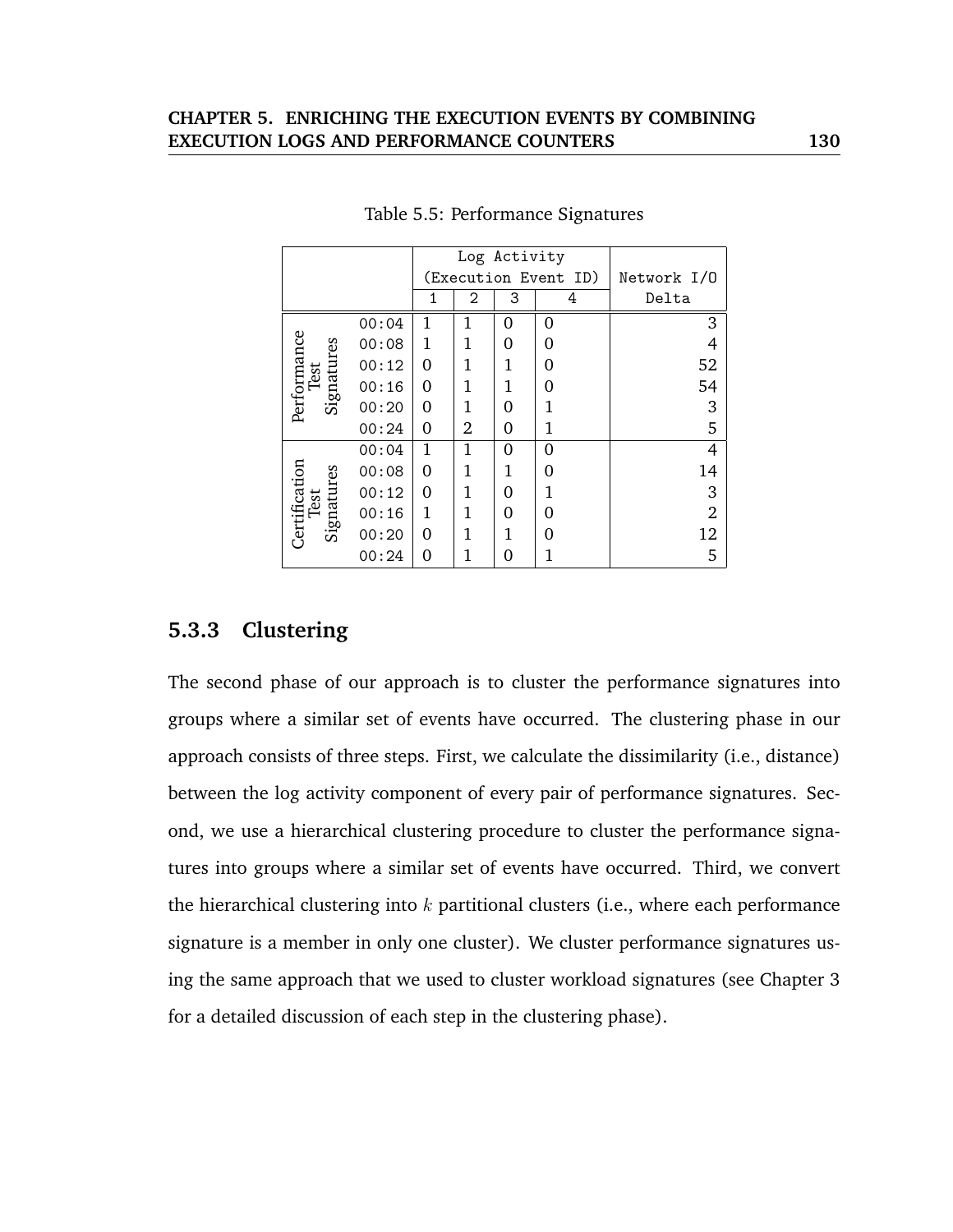#### **5.3.3.1 Distance Calculation**

We calculate the distance between the log activity component of every pair of performance signatures using the Pearson distance  $(d<sub>o</sub>)$ . This is because we expect that similar log activity should lead to similar resource usage deltas (i.e., whenever a particular set of events occurs in the system, the impact on resource usage should be similar).

Table 5.6 presents the distance matrix produced by calculating the Pearson distance between every pair of performance signatures in our working example.

#### **5.3.3.2 Hierarchical Clustering**

We use an agglomerative, hierarchical clustering procedure (with the average linkage criteria) to cluster the performance signatures using the distance matrix calculated in the previous step.

Figure 5.2 shows the dendrogram produced by hierarchically clustering the performance signatures from our working example.

#### **5.3.3.3 Dendrogram Cutting**

We use the Calinski-Harabasz stopping rule (Calinski and Harabasz, 1974) to determine where to cut the dendrogram.

The dotted horizontal line in Figure 5.2 shows where the Calinski-Harabasz stopping rule cuts the hierarchical cluster dendrogram from our working example into three clusters (i.e., the dotted horizontal line intersects with solid vertical lines at three points in the dendrogram).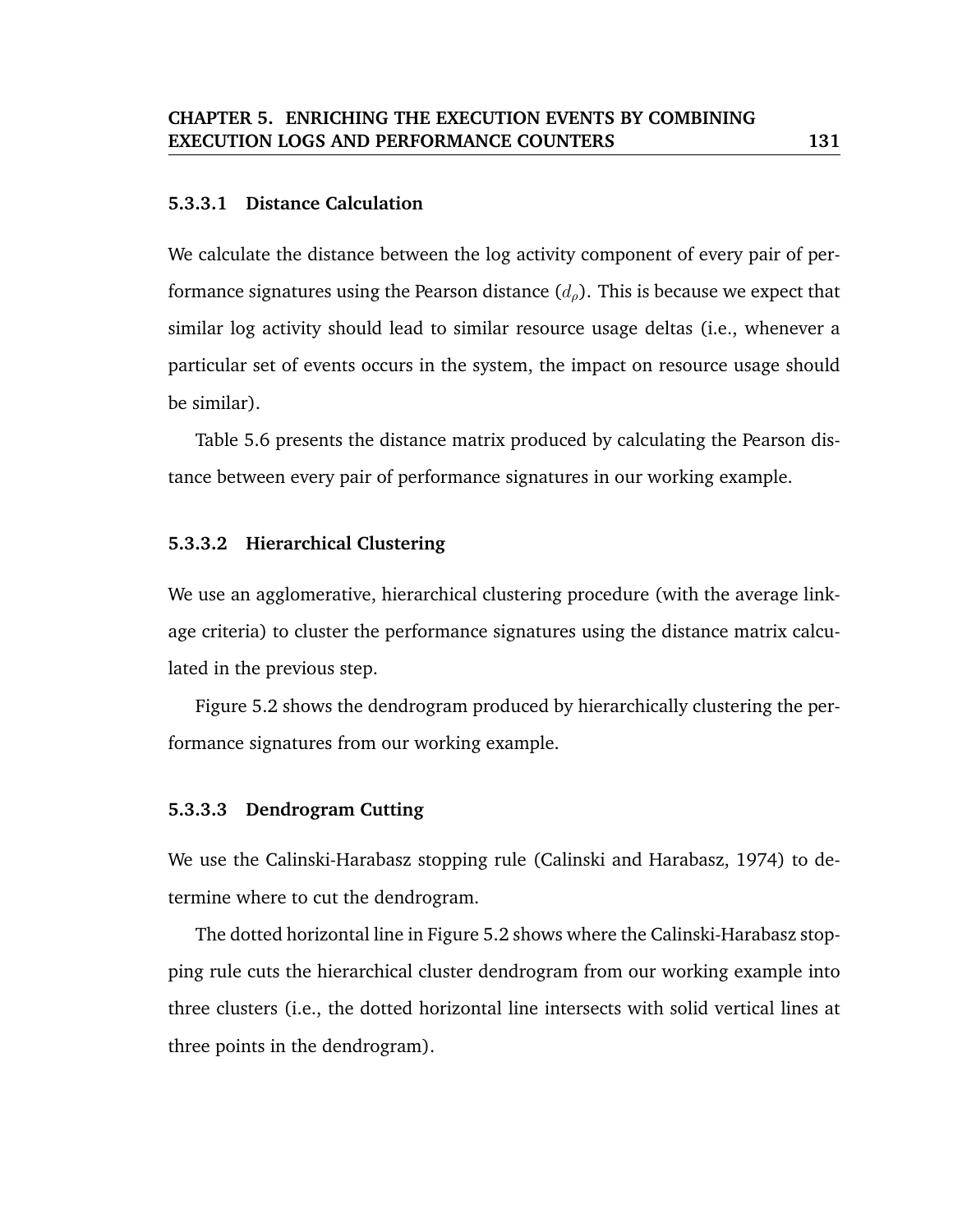| Certification Test Signatures |                                         |       |       |                           |       |       | $0.698$ 0.698 0.695 0.698 0.698 0.698 |       |       |                                   |       |       |       |
|-------------------------------|-----------------------------------------|-------|-------|---------------------------|-------|-------|---------------------------------------|-------|-------|-----------------------------------|-------|-------|-------|
|                               | $00:06$ 00:08 00:16 00:16 00:20 00:24   |       |       |                           |       |       |                                       |       |       |                                   |       |       |       |
|                               | $00:08$ $00:12$ $00:16$ $00:20$ $00:24$ | 0.698 | 0.698 | 0.698                     | 0.698 | 0.095 |                                       | 0.698 | 0.698 | 0.095                             | 0.698 | 0.698 | 0.095 |
|                               |                                         |       |       |                           |       |       |                                       |       |       |                                   |       |       |       |
| Performance Test Signatures   |                                         |       |       |                           |       |       | $0.698$ 0.698 0.698 0.095             |       |       |                                   |       |       |       |
|                               |                                         |       |       |                           |       |       |                                       |       |       |                                   |       |       |       |
|                               |                                         |       |       |                           |       |       |                                       |       |       |                                   |       |       |       |
|                               | 00:04                                   |       |       |                           |       |       | 1,698                                 |       |       |                                   |       |       |       |
|                               |                                         | 00:04 |       |                           |       |       |                                       |       |       |                                   |       |       | 00:24 |
|                               |                                         |       |       | Sauntangig<br>Performance | Test  |       |                                       |       |       | Sənmangi<br>Test<br>Certification |       |       |       |

Table 5.6: Distance Matrix Table 5.6: Distance Matrix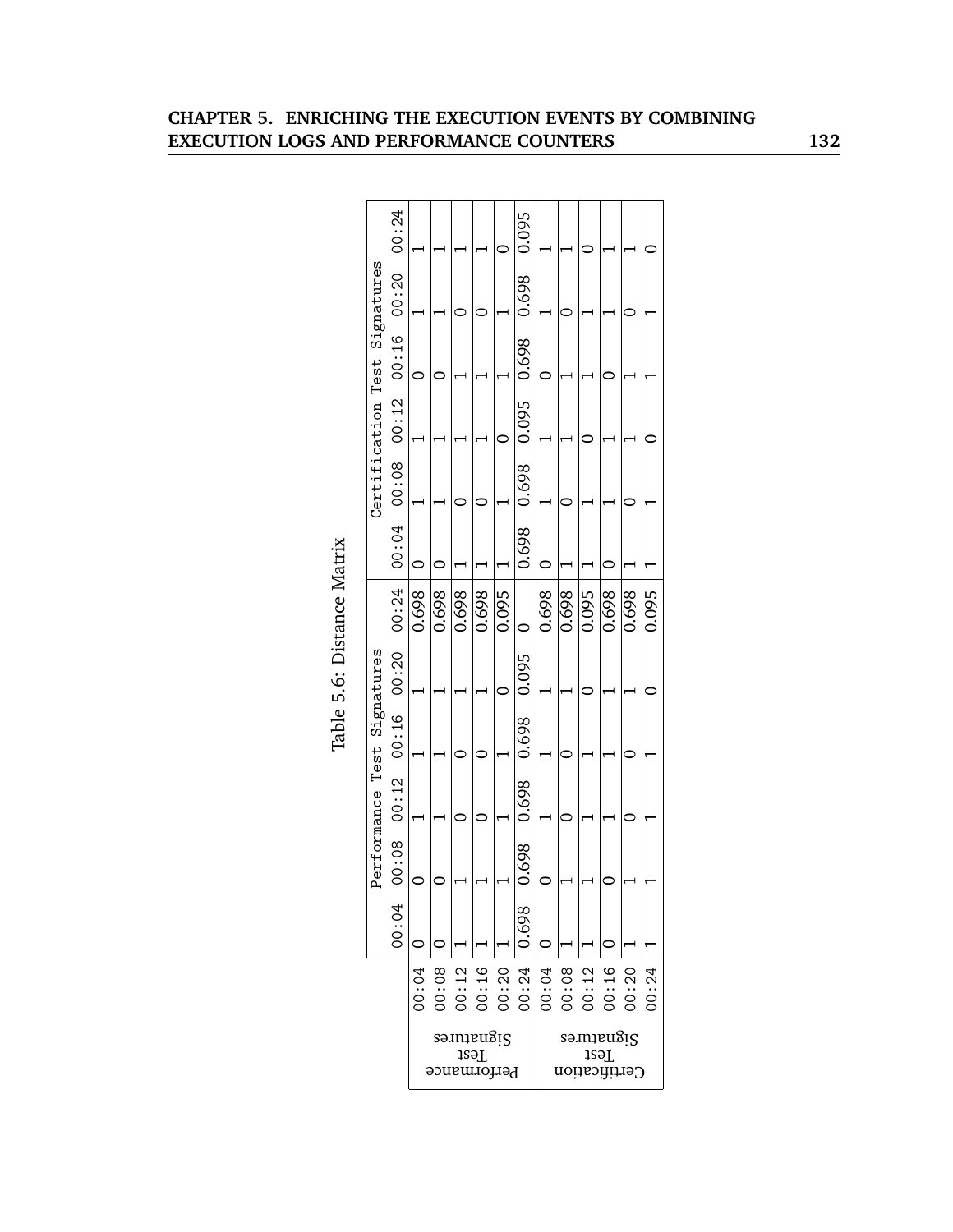

Figure 5.2: Sample Dendrogram. The dotted horizontal line indicates where the dendrogram was cut into three clusters (i.e., Cluster A, B and C).

# **5.3.4 Cluster Analysis**

The third phase in our approach is to identify the execution events that correspond to the differences between the performance signatures from the performance test and the performance signatures from the certification test. The cluster analysis phase of our approach consists of two steps. First, outlying clusters are detected. Outlying clusters contain performance signatures where similar events occurred in the performance test and the certification test, but the impact of resource usage differs between the performance test and the certification test. Second, the key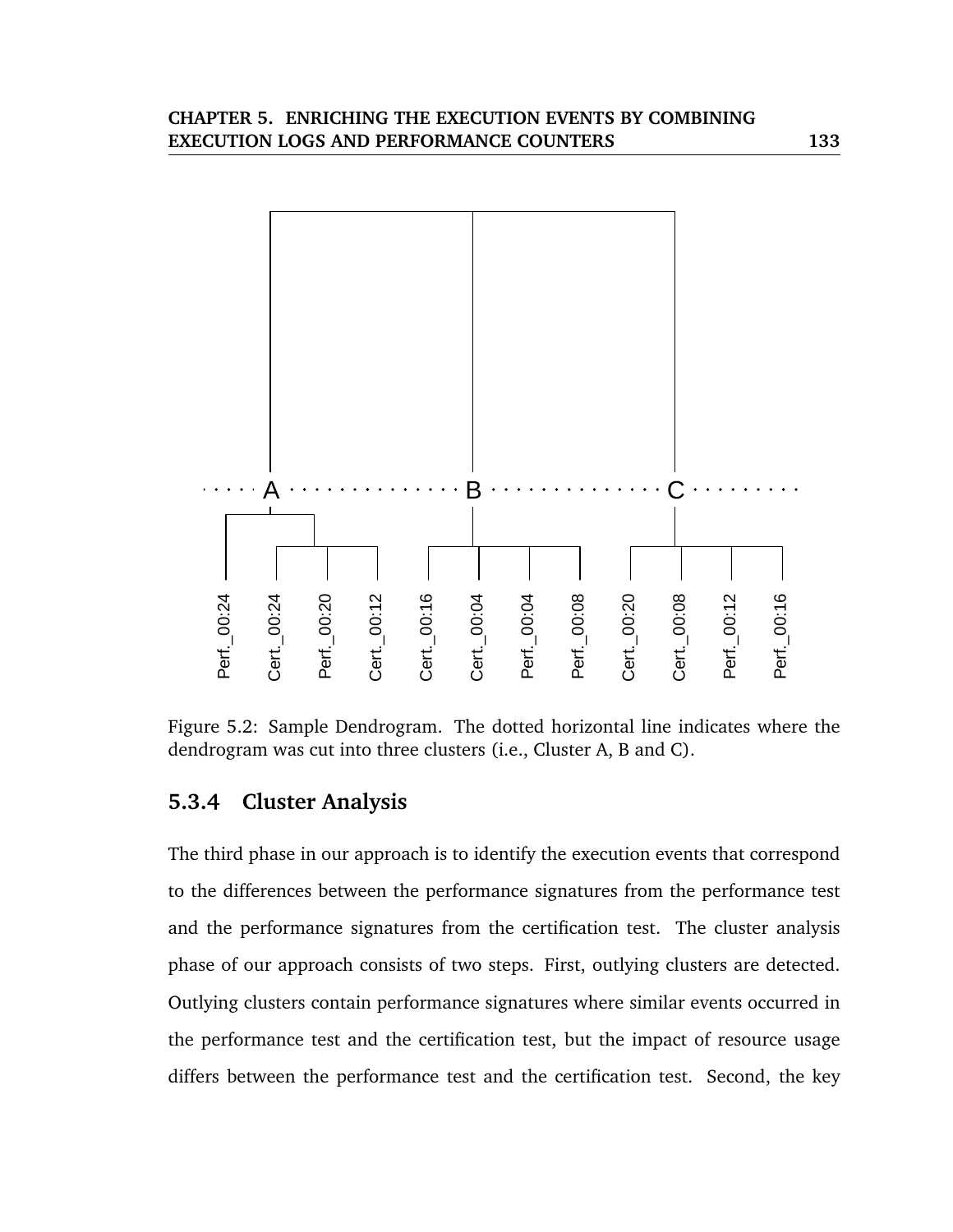execution events of the outlying clusters are identified. We refer to these execution events as "signature differences". These signature differences should help performance analysts identify performance deviations from the release certification benchmark.

We analyze performance signature clusters using an approach similar to the one that we used to analyze workload signature clusters in Chapter 3. However, we detect outlying clusters of performance signatures by determining whether the resource usage deltas of the performance signatures from the performance test are "too low" or "too high" compared to performance signatures from the certification test whereas we detected outlying clusters of workload signatures by determining whether the proportion of workload signatures from the field was "too high." We then detect signature differences between clusters of performance signatures using the same approach that we used to detect differences between clusters of workload signatures (see Chapter 3 for a detailed discussion of the signature difference detection step of the cluster analysis phase).

#### **5.3.4.1 Outlying Cluster Detection**

Clusters contain performance signatures from the performance test and the certification test. Outlying clusters contain performance signatures where similar events occurred in the performance test and the certification test, but the impact of resource usage differs between the performance test and the certification test.

We identify outlying clusters using statistical measures (i.e., *unpaired two-sample two-tailed Welch's unequal variances t-tests* (Student, 1908; Welch, 1997) and *Cohen's d* effect size (Cohen, 1988)). This analysis quantifies whether a similar set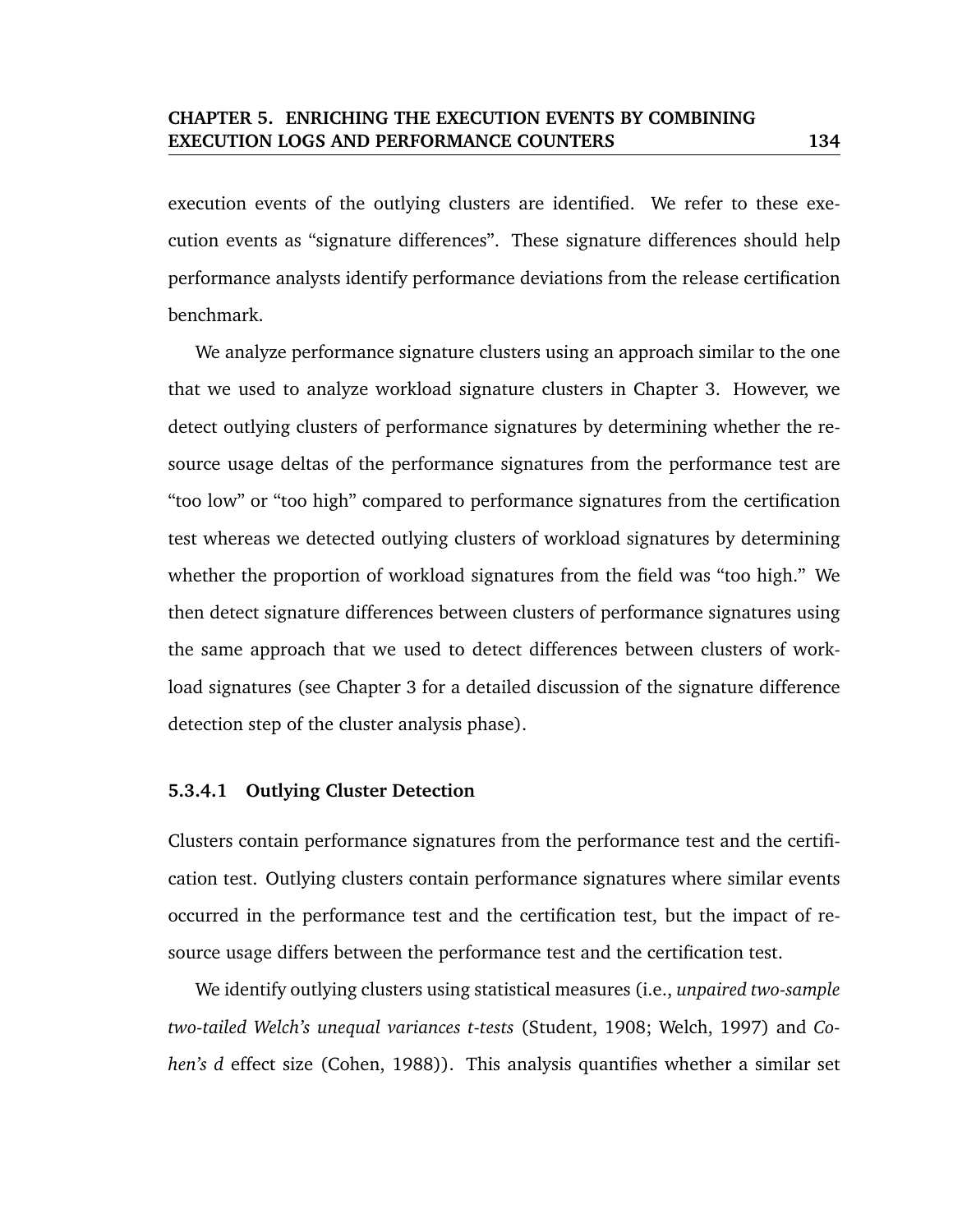execution events leads to different resource usage in the performance test compared to the certification test. Knowledge of these events may lead performance analysts to update their tests (e.g., reconfiguring the system).

First, we determine whether the difference between the resource usage deltas of the performance signatures from the performance test and the certification test are statistically significant (i.e., we test whether the impact on resource usage of a particular set of events difference between the performance test and the certification test). We perform this test for each cluster.

We perform an *unpaired two-sample two-tailed Welch's unequal variances t-test* to determine whether the resource usage deltas differ significantly between the performance signatures from the performance test and the performance signatures from the certification test.

We construct the following hypotheses to be tested by an *unpaired two-sample two-tailed Welch's unequal variances t-test*. Our *null hypothesis* assumes that resource usage deltas do not differ between the performance signatures from the performance test and the performance signatures from the certification test. Conversely, our *alternate hypothesis* assumes that resource usage deltas differ between the performance signatures from the performance test and the performance signatures from the certification test.

Table 5.7 shows the *t-test p-value* for each cluster in our working example.

Second, we determine the size of the difference between the resource usage deltas of the performance signatures from the performance test and the performance signatures from the certification test. We also perform this test for each cluster.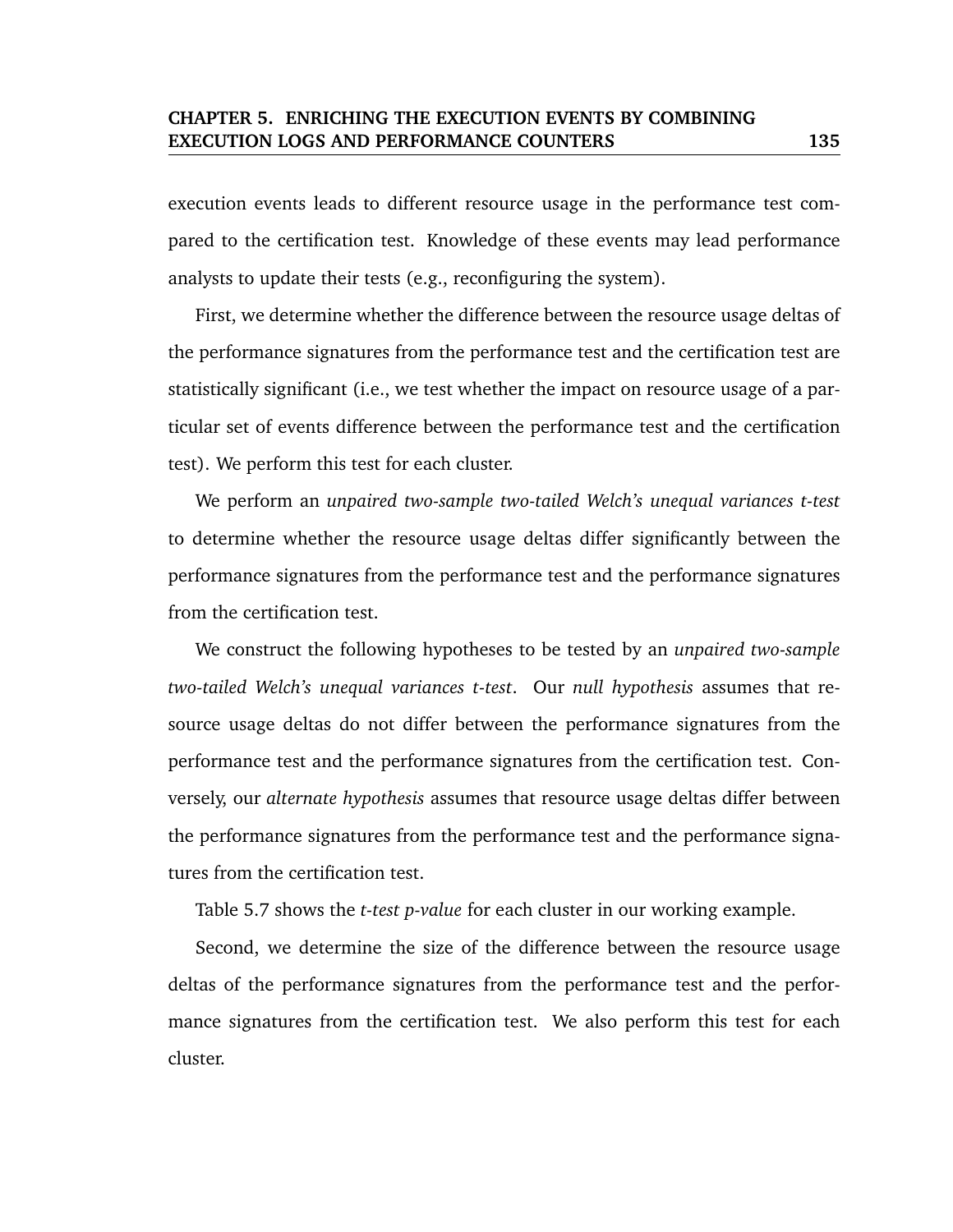|         | Cluster $ p-value $ Cohen's d | Cohen's d      |
|---------|-------------------------------|----------------|
|         |                               | Interpretation |
|         |                               | Trivial        |
| 0.712   | 0.447                         | Small          |
| 0.00125 | 28.284                        | Large          |

Table 5.7: Identifying Outlying Clusters

We calculate the *Cohen's d* effect size to determine the size of the difference between the resource usage deltas of the performance signatures from the performance test and the performance signatures from the certification test.

Table 5.7 shows the *Cohen's d* for each cluster in our working example.

Finally, we identify the outlying clusters as any cluster with a *t-test p-value* less than 0.01 and a *Cohen's d* greater than 1.4 (i.e., a large effect).

From Table 5.7, we identify cluster C as an outlying cluster (i.e., the *t-test p-value* is less than 0.01 and the *Cohen's d* is greater than 1.4). Cluster C contains two performance signatures from the certification test (i.e., Cert. 00:12 and Cert. 00:16) and two performance signatures from the test (i.e., Perf. 00:08 and Perf. 00:20). From Table 5.5, we find that the average network I/O delta for the two performance signatures from the performance test is 52 bytes, whereas the average network I/O delta for the two certification test signatures is only 13 bytes.

#### **5.3.4.2 Signature Difference Detection**

We identify the differences between performance signatures in outlying clusters and the average ("normal") performance signature using statistical measures (i.e., *unpaired two-sample two-tailed Welch's unequal variances t-tests* (Student, 1908; Welch,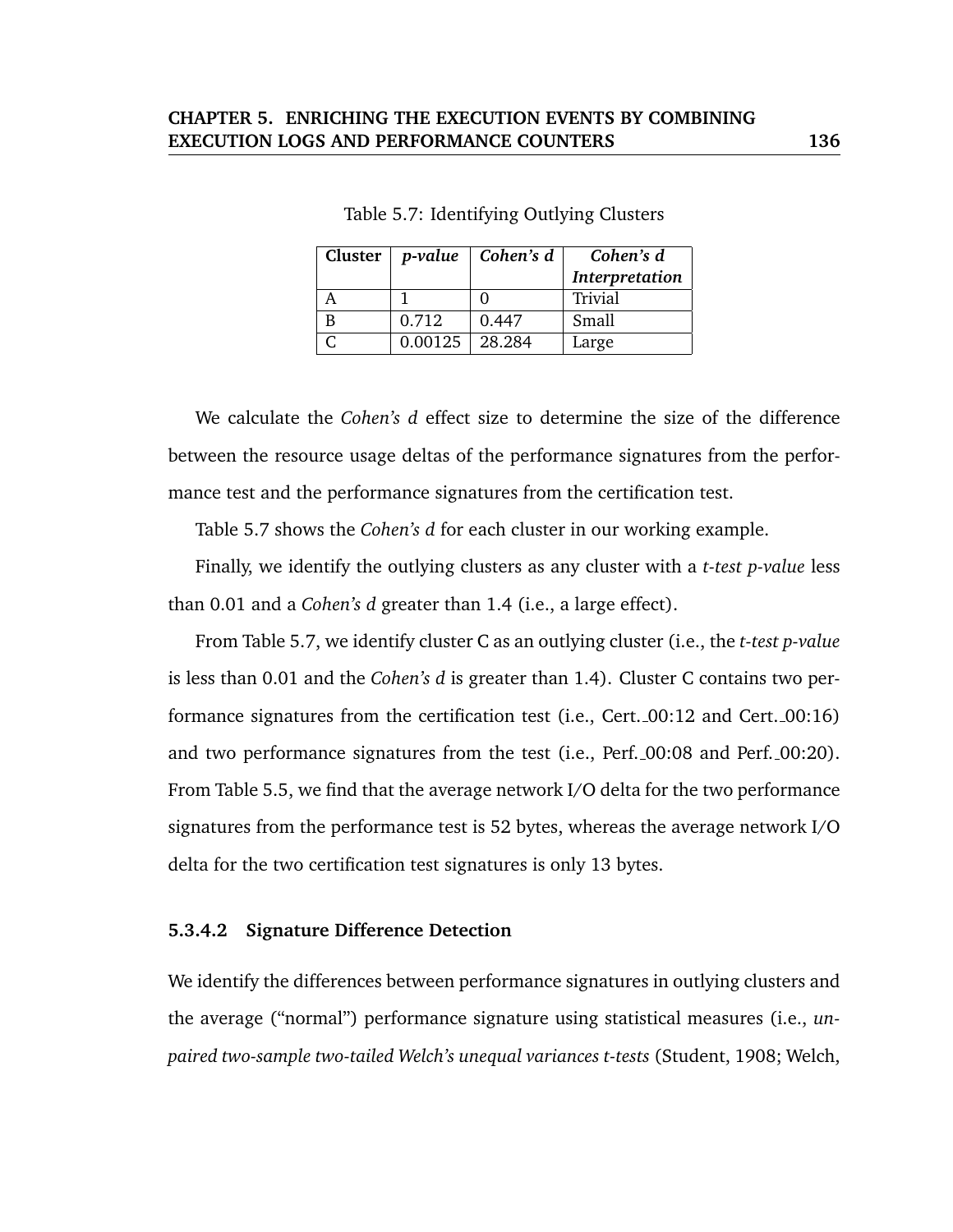1997) and *Cohen's d* effect size (Cohen, 1988)). This analysis quantifies the importance of each execution event in differentiating a cluster. Knowledge of these events may lead performance analysts to update their tests (e.g., reconfiguring the system).

First, we determine the execution events that differ significantly between the performance signatures in the outlying clusters and the average performance signature. For example, execution events that occur 10 times more often in the performance signatures of an outlying cluster compared to the average performance signature should likely be flagged for further analysis by a system expert.

We perform an *unpaired two-sample two-tailed Welch's unequal variances t-test* to determine which execution events differ significantly between the performance signatures in an outlying cluster and the average performance signature.

We construct the following hypotheses to be tested by an *unpaired two-sample two-tailed Welch's unequal variances t-test*. Our *null hypothesis* assumes that an execution event occurs the same number of times in the performance signatures of an outlying cluster compared to the average performance signature. Conversely, our *alternate hypothesis* assumes that the execution event does not occur the same number of times in the performance signatures of an outlying cluster compared to the average performance signature. We are interested in execution events that occur both 1) more often and 2) less often in the performance signatures of an outlying cluster compared to the average performance signature.

Table 5.8 shows the *t-test p-value* for each execution event in the outlying cluster (i.e., Cluster A).

Second, we determine the most important execution events that differ between the performance signatures in the outlying clusters and the average performance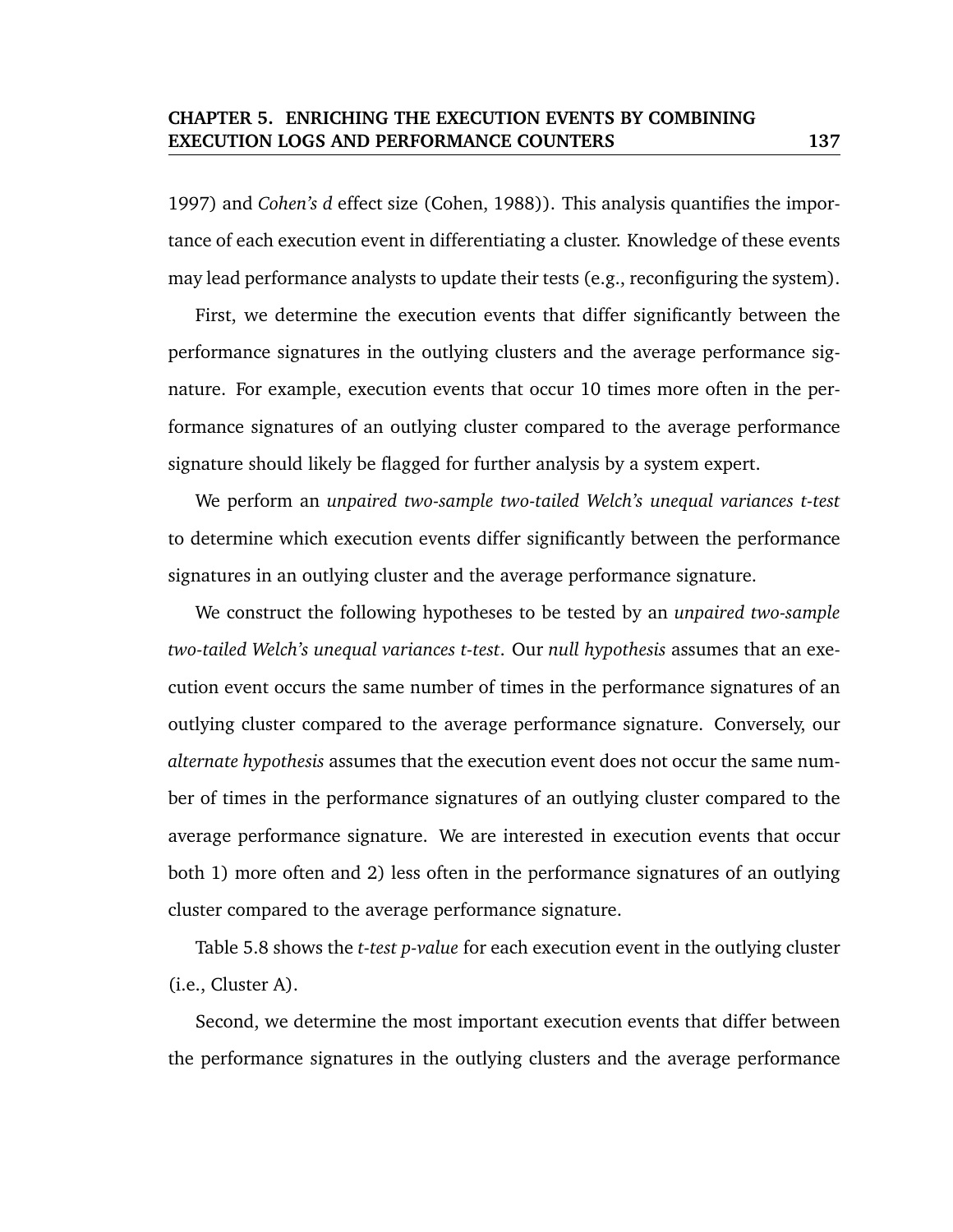| Execution | p-value  | Cohen's d | Cohen's d      |
|-----------|----------|-----------|----------------|
| Event ID  |          |           | Interpretation |
|           | 0.0388   | 0.764     | Medium         |
| 2         | 0.3388   | 0.326     | Small          |
| 3         | 0.000660 | 1.528     | Large          |
|           | 0.0388   | 0.764     | Medium         |

Table 5.8: Performance Signatures Differences

signature. For example, if execution events "A" and "B" occur 2 and 10 times more often in the performance signatures of an outlying cluster compared to the average performance signature, then execution event "B" should be flagged for further analysis by a system expert rather than execution event "A."

We calculate the *Cohen's d* effect size to determine the most important execution events that differ between the performance signatures in the outlying clusters and the average performance signature.

Table 5.8 shows the *Cohen's d* for each execution event in the outlying cluster (i.e., Cluster C).

Finally, we identify the influential events as any execution event with a *t-test p-value* less than 0.01 and a *Cohen's d* greater than 1.4.

From Table 5.8, we find that the difference in Execution Event ID 3 between the performance signatures in Cluster C and the average performance signature is statistically significant (i.e.,  $p < 0.01$ ) and large (i.e.,  $d > 1.4$ ). Therefore, our approach identifies one execution event (i.e., initiating a file transfer) that best explains the difference in the system's performance during a performance test compared to its performance during a certification test. When performance analysts examine the configuration parameters that impact network I/O and file transfers, they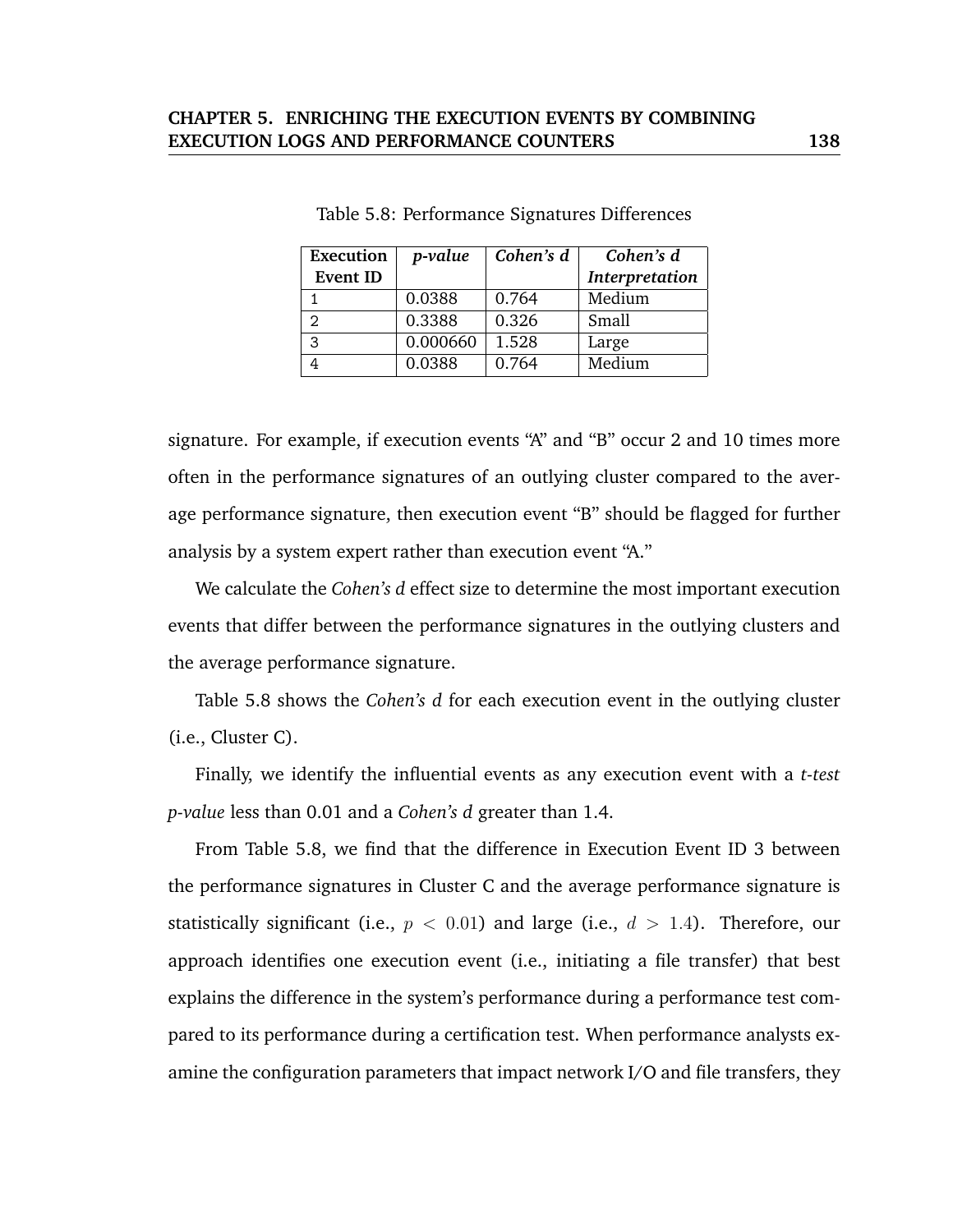discover that compression is enabled during certification testing, but not during performance testing. Performance analysts should then update their performance tests to more accurately represent the certification test deployment configurations (i.e., field-representative deployment configurations) by enabling compression during performance testing.

# **5.4 Case Studies**

This section outlines our case studies. First, we present a feasibility study using a Hadoop application. Our feasibility study demonstrates our approach on a relatively small Hadoop application with a single known performance deviation from the certification test. Recent research has shown that most field failures can be reproduced on clusters with as few as three nodes (Yuan et al., 2014). Finally, we discuss the results of two enterprise case studies. Table 5.9 outlines the systems and data sets that are used in our case studies.

# **5.4.1 State-of-the-Practice**

We compare our approach to the state-of-the-practice. Currently, performance analysts use control charts to identify when performance counters exceed the control limits (i.e., more than two standard above or below the historical average) (Nguyen et al., 2011). Performance analysts then compare the number of times each execution event occurs during times when the counters exceed the control limits (i.e., non-conforming times) compared to when the counters are within the control limits (i.e., conforming times) (Alspaugh et al., 2014; Cataldo et al., 2013; Hassan et al.,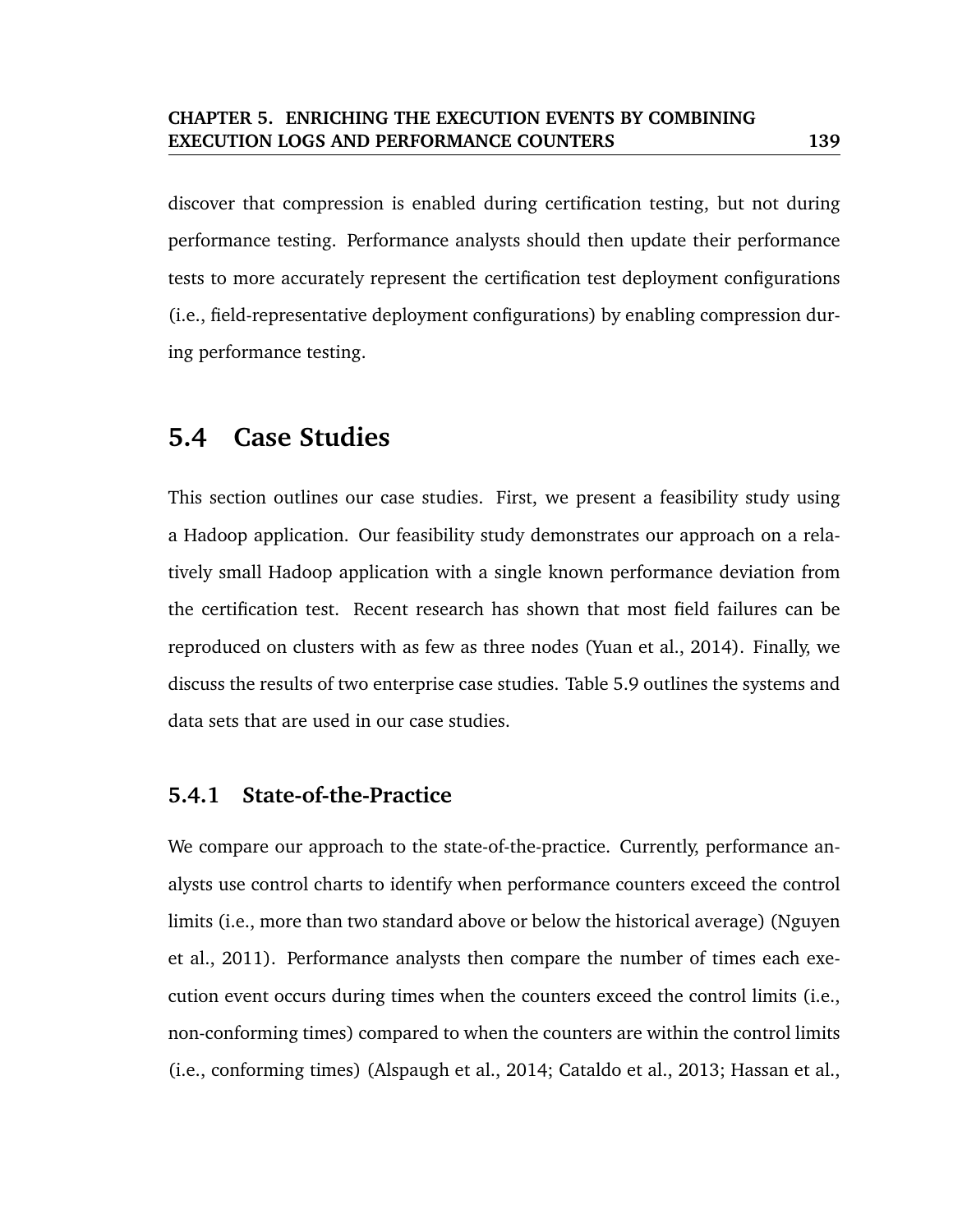|                       |                                 | Table 5.9: Case Study Subject Systems. |                                 |
|-----------------------|---------------------------------|----------------------------------------|---------------------------------|
|                       | Hadoop                          |                                        | Enterprise System               |
| Application<br>Domain | Data processing                 |                                        | Telecom                         |
| License               | Open-source                     |                                        | Enterprise                      |
|                       |                                 | <b>Certification Test Data</b>         |                                 |
| # Log Lines           | 54,905                          | 2,199,727                              | 3,433,875                       |
| Duration              | 6.17 minutes                    | 1,142 minutes                          | 479 minutes                     |
|                       |                                 | Performance Test Data                  |                                 |
| # Log Lines           | 54,918                          | 1,964,463                              | 620,824                         |
| <b>Notes</b>          | The system's CPU and memory     | The system's memory usage con-         | The system's response time was  |
|                       | usage was greater than the his- | tinually increased until the sys-      | much longer than expected       |
|                       | torical memory usage            | tem was restarted                      | when under heavy load           |
|                       |                                 | Case Study                             |                                 |
| Study<br>Case         | Hadoop compression misconfig-   | Enterprise error handler perfor-       | Enterprise database misconfigu- |
| Name                  | uration                         | mance defect                           | ration                          |
|                       |                                 | Results                                |                                 |
| Influential           |                                 | $\frac{8}{10}$                         | $\frac{9}{1}$                   |
| Events                |                                 |                                        |                                 |
| Precision             | 100%                            | 83.3%                                  | 87.5%                           |
| Precision             | ę<br>ခြ                         | 61.1%                                  | 37.5%                           |
| (State-of-the-        |                                 |                                        |                                 |
| Practice)             |                                 |                                        |                                 |

# Table 5.9: Case Study Subject Systems.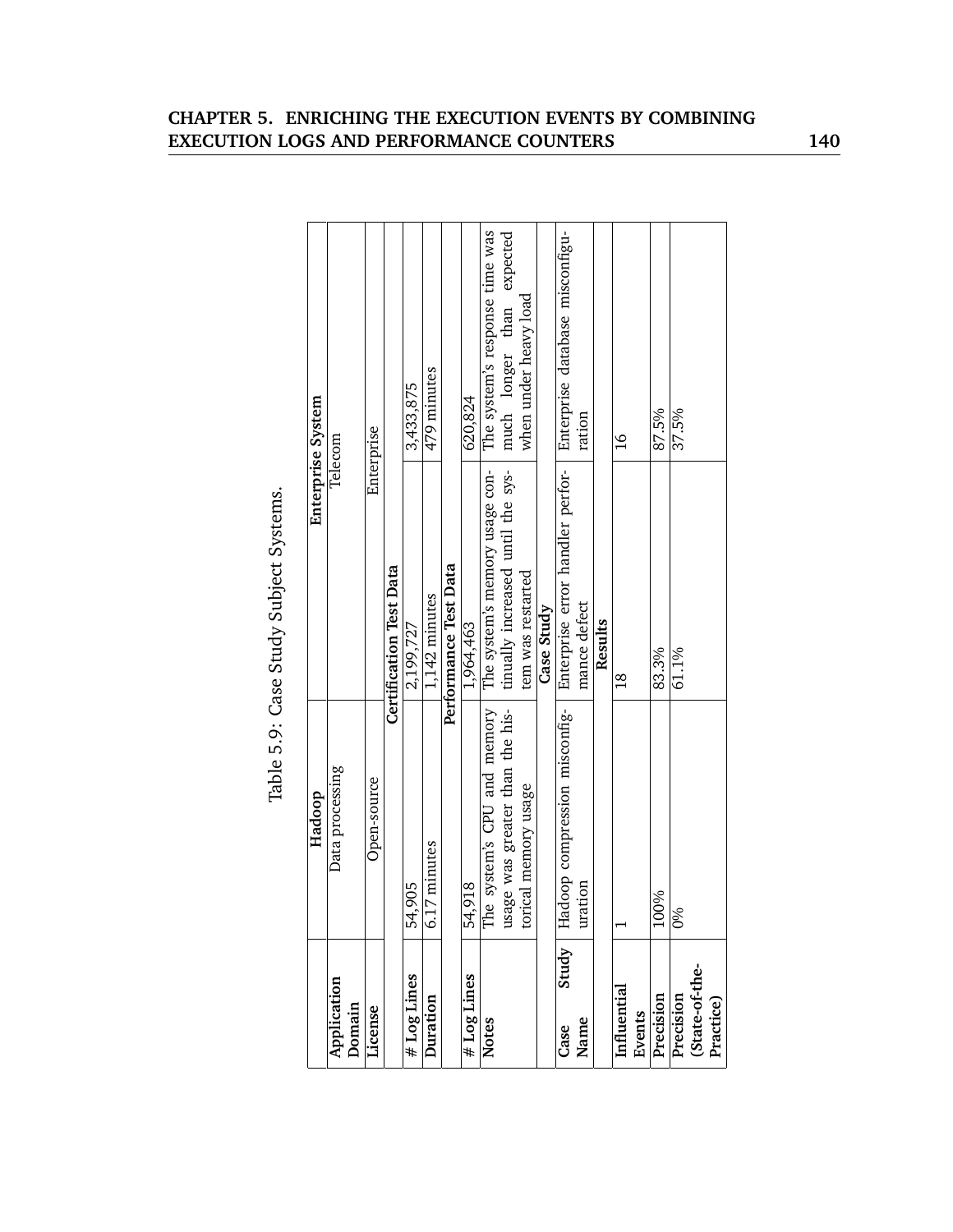2008; Rosa, 2016). Therefore, we rank the events based on the difference in occurrence during non-conforming times compared to conforming times and investigate the events with the largest differences. In practice, performance analysts do not know how many of these events should be investigated. Therefore, we examine the same number of events as our approach identifies such that the effort required to manually analyze the events identified by either our approach or the state-of-thepractice is approximately equal. For example, if our approach identifies 10 events, we examine the top 10 events ranked by the state-of-the-practice. We then compare the precision of our approach to the state-of-the-practice. We define precision as the percentage of events that our approach identifies as meaningful differences between the system's performance during the performance test compared to the certification test that were confirmed by multiple, independent system experts.

# **5.4.2 Hadoop Compression Misconfiguration**

# **5.4.2.1 The Hadoop Platform**

Our first case study system is an application that is built on the Hadoop platform. Hadoop is an open-source distributed data processing platform that implements MapReduce (Dean and Ghemawat, 2008; Hadoop, 2014).

## **5.4.2.2 The WordCount Application**

The Hadoop application used in this case study is the WordCount application (MapReduce Tutorial, 2014).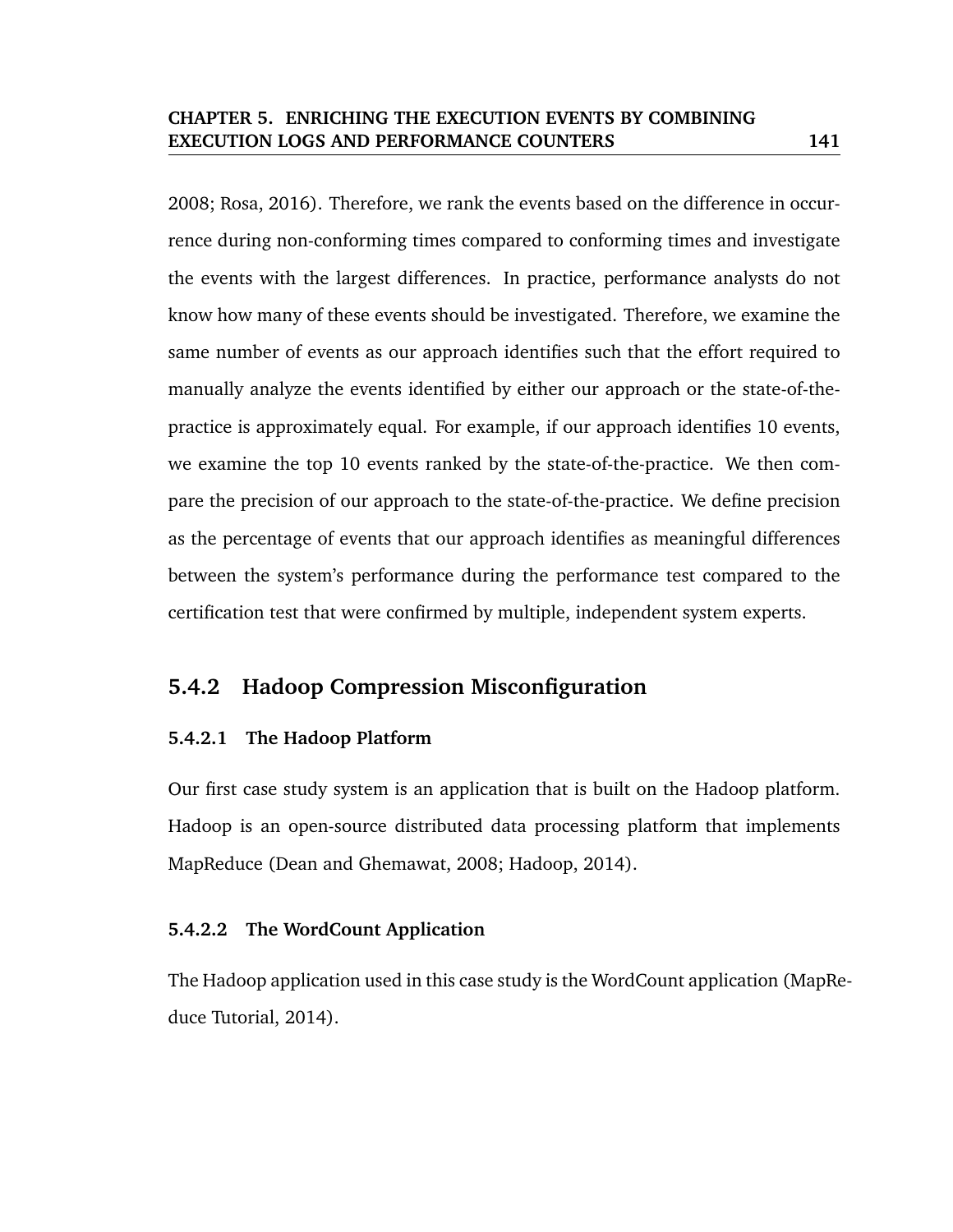#### **5.4.2.3 Hadoop Compression Misconfiguration**

#### *The Certification Test*

We conduct a certification test of the WordCount application on a cluster consisting of five machines (each with dual Intel Xeon E5540 (2.53GHz) quad-core CPUs, 12GB memory, a Gigabit network adapter and SATA hard drives). We use the default configuration of the Hadoop platform. During the certification test, we collect the default Hadoop platform logs (JobConf, 2016). We also collect the performance counters using the Hadoop Metrics 2.0 API (Metrics 2.0, 2016).

*The Performance Test*

We conduct a performance test of the WordCount application while collecting the default Hadoop platform logs (JobConf, 2016) and the performance counters provided by the Hadoop Metrics 2.0 API (Metrics 2.0, 2016). However, we enable compression during this test. Compression is not enabled by default, however many operators enable compression to reduce the I/O workload on the system. We find that CPU usage and memory usage occasionally "spike" (i.e., rapidly increases then decreases). Such spikes occur while files are being compressed.

#### *Results*

We apply our approach to the execution logs and performance counters that are collected from the system during the certification test and the performance test. Our approach identifies the following execution event as most likely to be responsible for the difference between the system's performance during performance testing compared to its performance during certification testing: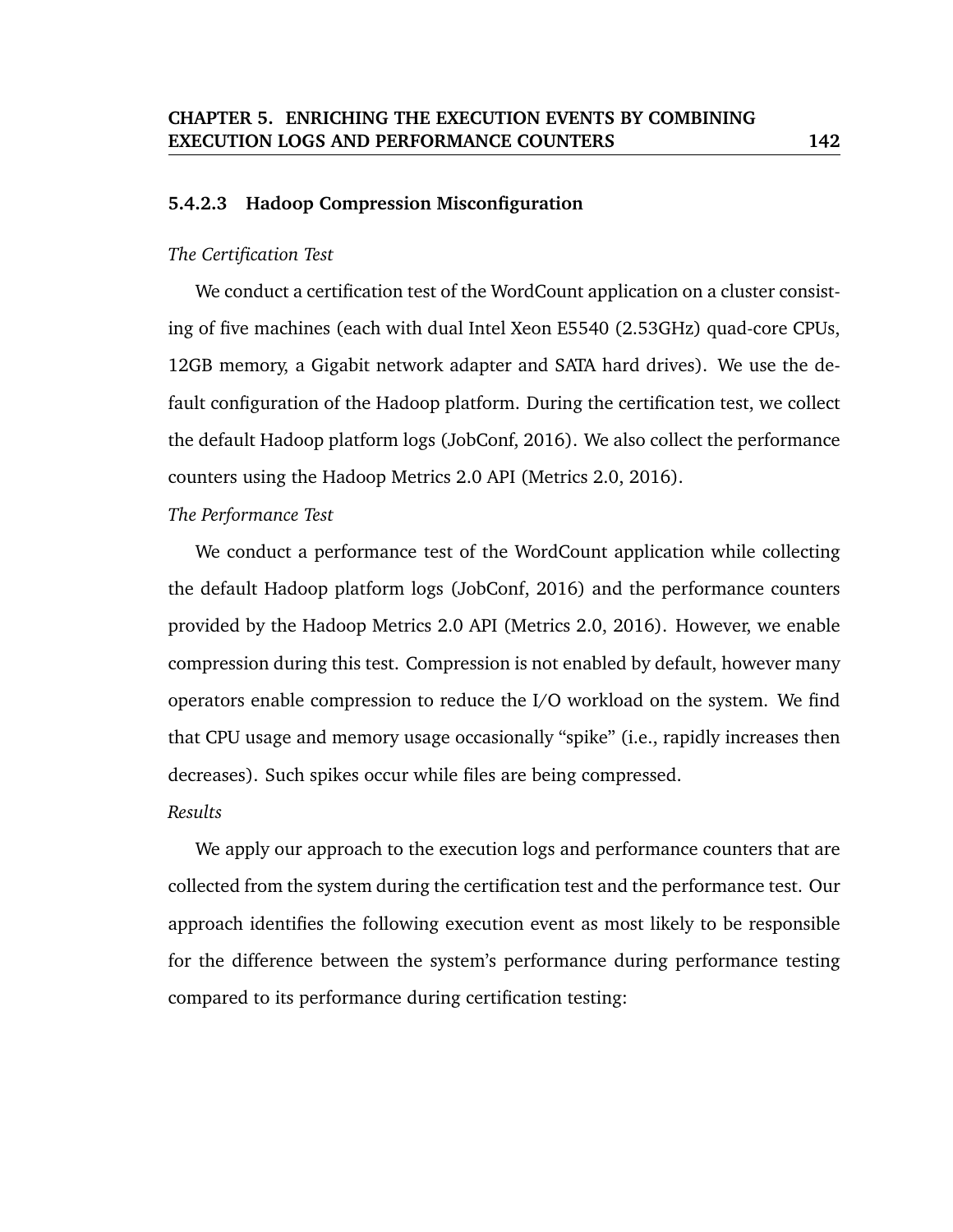INFO org.apache.hadoop.mapreduce.lib.output.FileOutputCommitter:

Saved output of task attempt id to file

This execution event clearly relates to I/O. Therefore, our approach correctly identified 1 event (100% precision) that corresponds to the difference between the system's performance during the performance test compared to the certification test. Hence, our feasibility study demonstrated that our approach can correctly identify performance deviations from the release certification benchmark in small systems.

In contract, the state-of-the-practice flags the following execution event:

DEBUG org.apache.hadoop.mapred.TaskTracker:

Got heartbeatResponse from JobTracker with responseId:

 $\frac{1}{2}$  and  $\frac{1}{2}$  actions

Therefore, the state-of-the-practice had a precision of 0% because the one event that was flagged by the state-of-the-practice does not correspond to the true cause of the difference between system's performance during the performance test compared to the certification test.

# **5.4.3 Enterprise System Case Study**

Although our Hadoop case study was promising, we perform two additional case studies on an enterprise system to examine the scalability of our approach. We note that these data sets are much larger than our Hadoop data set (see Table 5.9).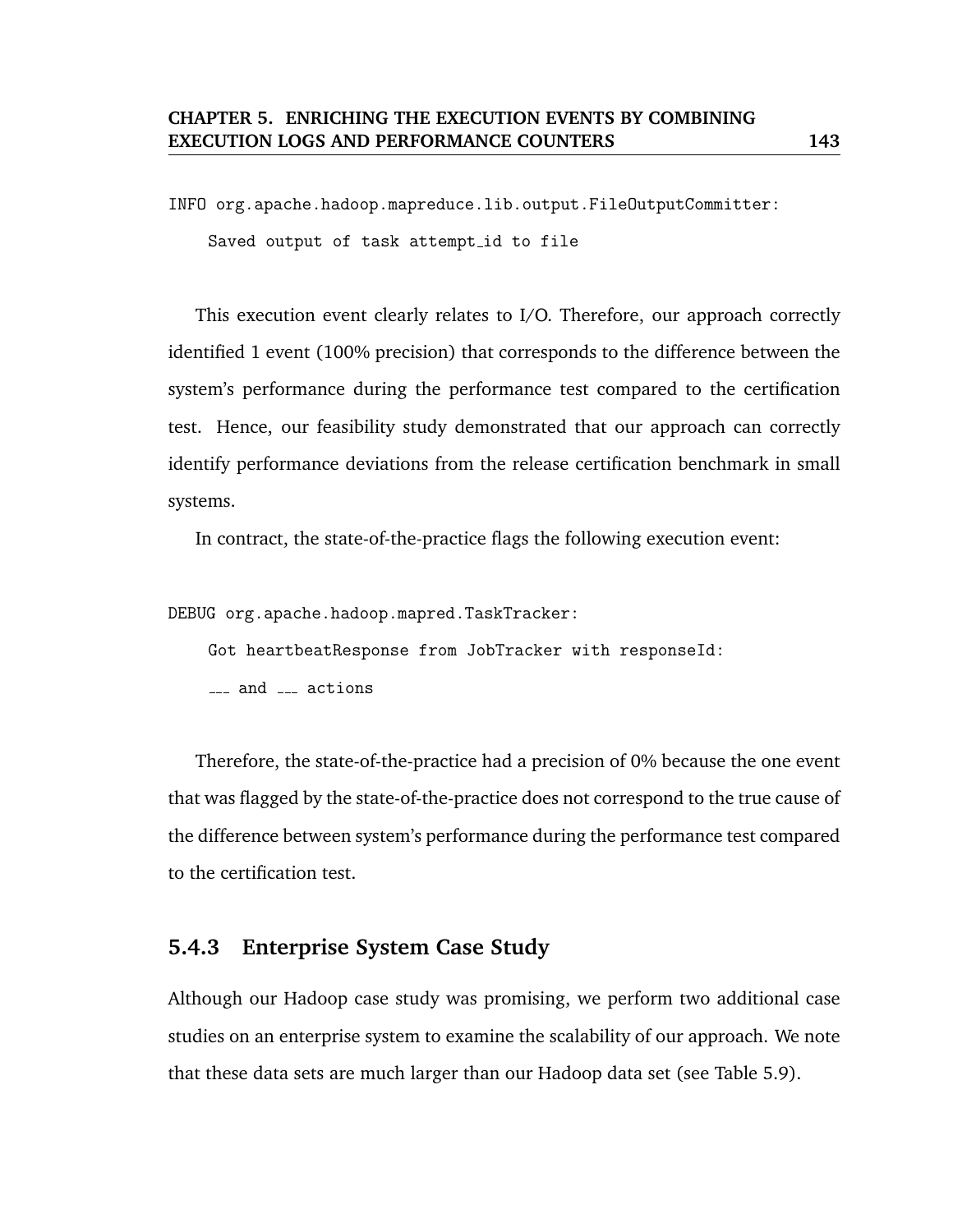#### **5.4.3.1 The Enterprise System**

Our second case study system is a large-scale enterprise software system in the telecommunications domain. For confidentiality reasons, we cannot disclose the specific details of the system's architecture. However, the system is responsible for simultaneously processing millions of client requests and has very high performance requirements.

Performance analysts perform continuous performance testing to ensure that the system continuously meets its performance requirements. Therefore, analysts must continuously ensure that the system's performance during performance testing is representative of the system's performance during certification testing.

#### **5.4.3.2 Enterprise Error Handler Misconfiguration**

Our first enterprise case study describes how our approach was used to identify performance deviations from the release certification benchmark. Operators had recently updated the system to the latest version. The version contained a latent performance defect in a particular error handler. The operators then found that the system's memory usage continuously increased until the system was restarted (or crashed when the system's memory was exhausted).

Our approach identified 18 executions events (out of 344 unique events) that differ between the performance signatures of the performance test and the certification test. These differences were given to multiple independent system experts who confirmed that 15 of these events correspond to one of the system's features and an error handler associated with this feature. The system experts also confirmed that a performance defect in the error handler was the true cause of the continual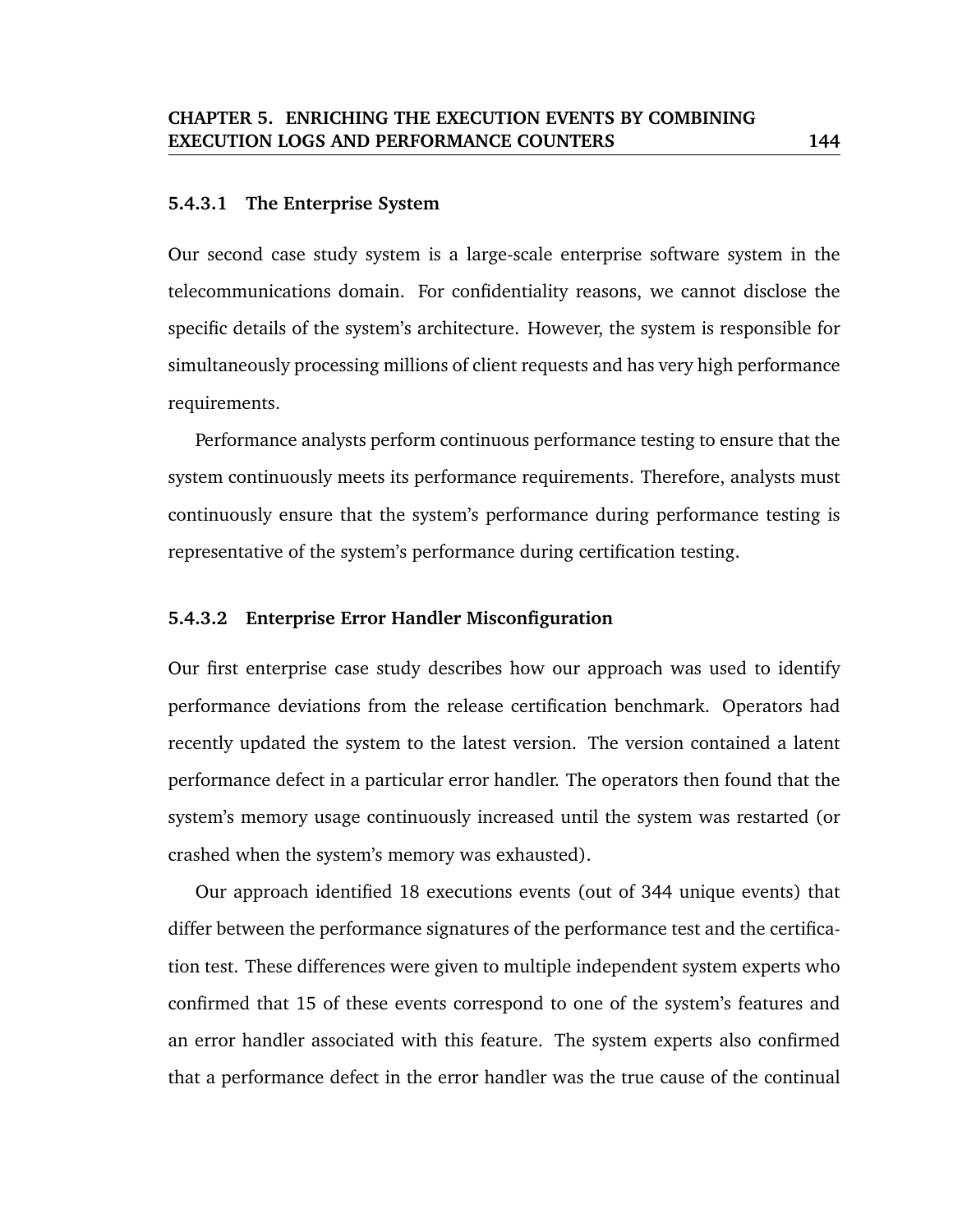increase in memory usage. The remaining 3 events correspond to general utilities that are used by many features (including the error handler).

Our approach correctly identified 15 execution events (83.3% precision) that correspond to differences between the system's performance during the performance test and the certification test. Such results clearly indicate that the cause of the difference between the system's performance during the performance test compared to the certification test was a performance defect in the error handler.

In contrast, the state-of-the-practice had a precision of only 61.1% and did not identify any of the events that correspond the feature's error handler.

#### **5.4.3.3 Enterprise Database Misconfiguration**

Our second enterprise case study also describes how our approach was used to identify performance deviations from the release certification benchmark. Operators had made several changes to the system's configuration, including several changes to the configuration of the database. The operators then found that the system's average CPU usage and memory usage is greater than the average historical memory usage and that the database occasionally deadlocks.

Our approach identified 16 executions events (out of 841 unique events) that differ between the performance signatures of the performance test and the certification test. These differences were given to multiple independent system experts who confirmed that 14 of these events correspond to 1) one database-intensive feature and 2) an error message regarding the database deadlock. The system experts also confirmed that the misconfigured database was the true cause of the increase in CPU usage and memory usage as well as the database deadlocks. The remaining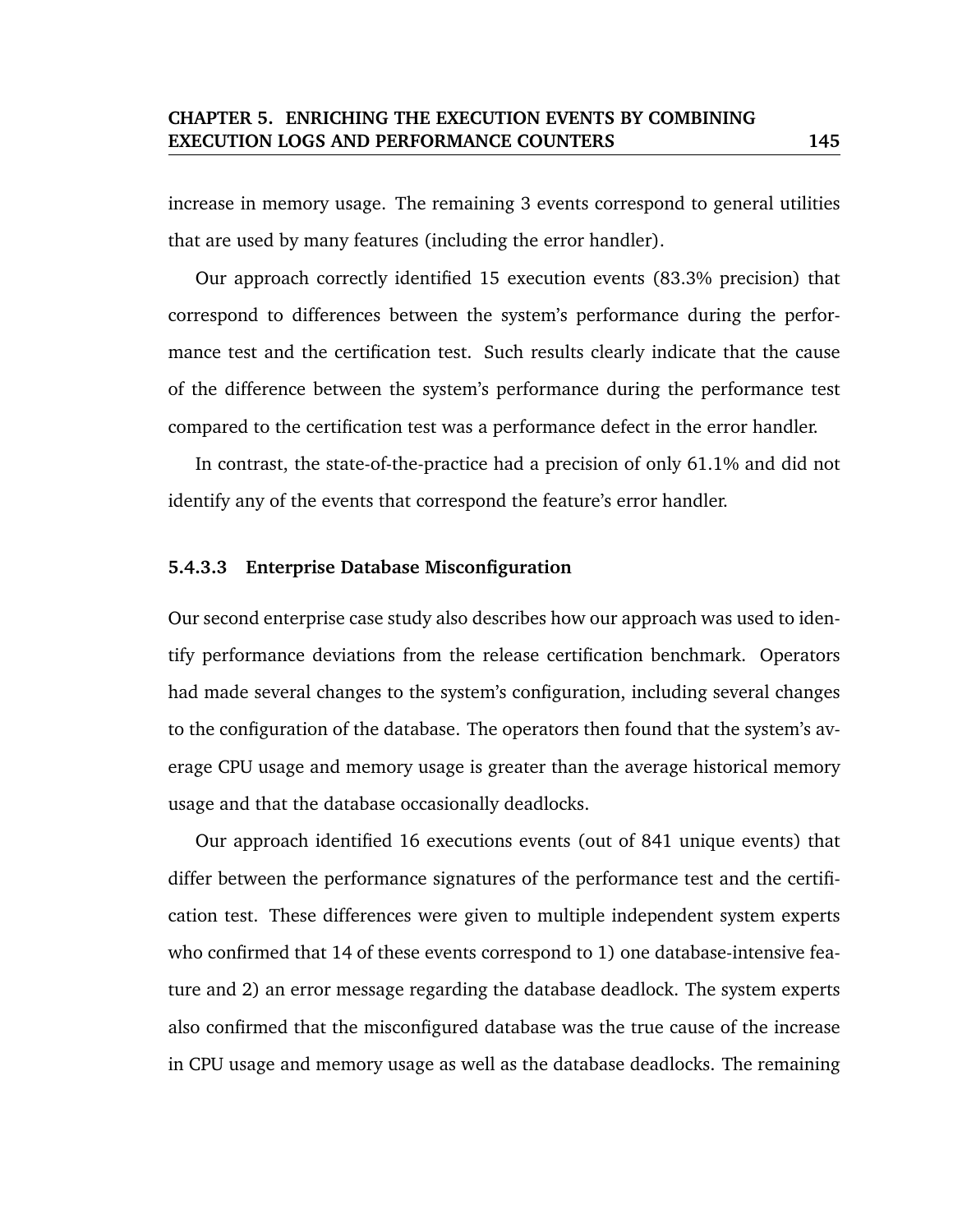2 events correspond to the authentication of connections (including connections to the system's database).

Our approach correctly identified 14 execution events (87.5% precision) that correspond to differences between the system's performance during the performance test and the certification test. Such results clearly indicate that the cause of the difference between the system's performance during the performance test compared to the certification test was a misconfigured database.

In contrast, the state-of-the-practice had a precision of only 37.5% and did not identify the event that corresponds to the database deadlock error message.

Our approach flags events with an average precision of 90%, outperforming the state-of-the-practice.

# **5.5 Threats to Validity**

This section outlines our threats to validity.

# **5.5.1 Threats to Construct Validity**

## **5.5.1.1 Timing of Events**

Our approach is based on enriching the execution event by combining the execution logs and the performance counters. This is done using the date and time (i.e., time stamp) from each log line and performance counter sample. However, large-scale software systems are often distributed over several physical or virtual machines, therefore the timing of events may not be reliable (i.e., when the clocks of the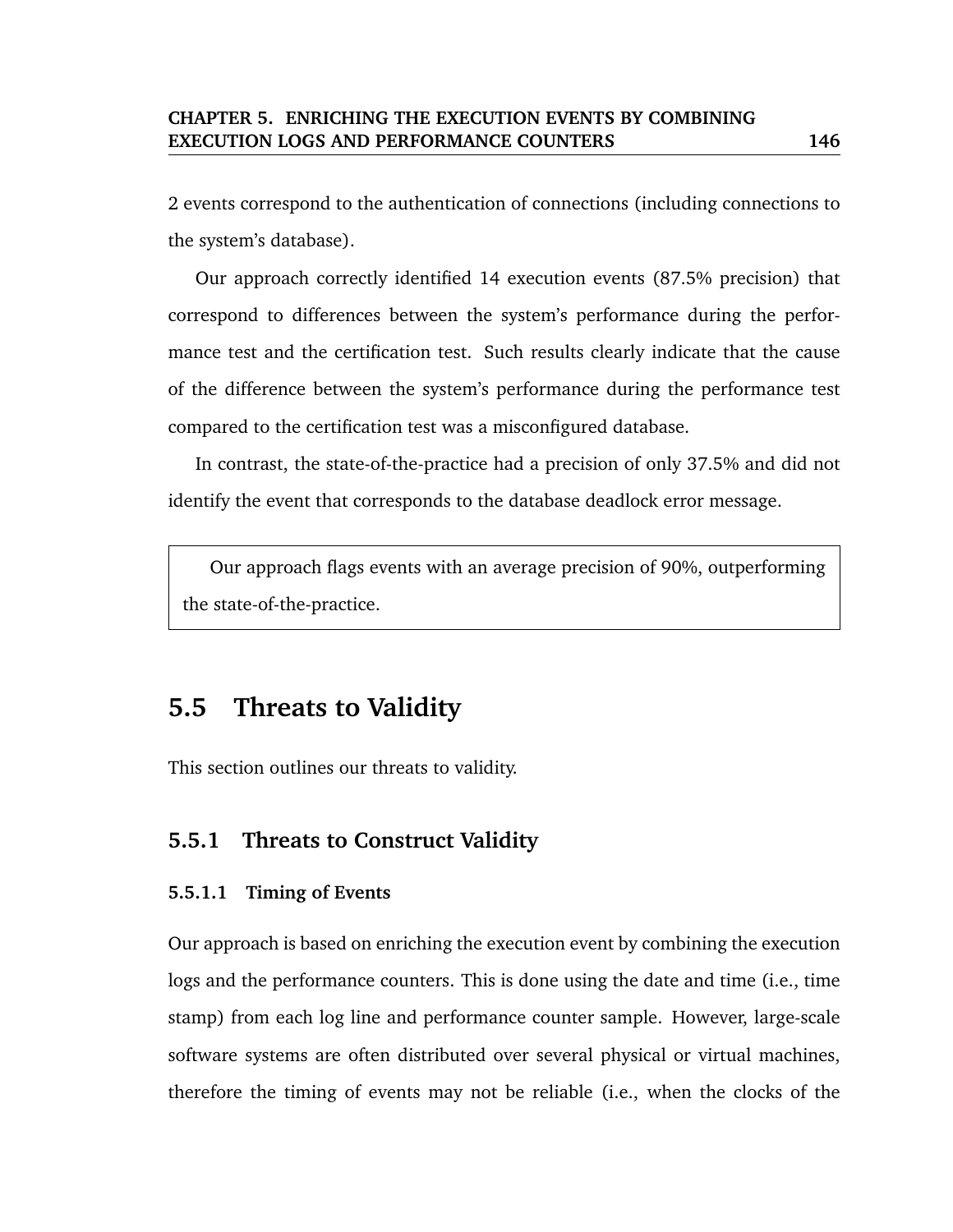machines are not consistent) (Lamport, 1978). Fortunately, Lamport time stamps (Lamport, 1978) or vector clocks (Fidge, 1988; Mattern, 1988) may correct any inconsistencies in the machine's clocks. However, the performance counters and execution logs used in our case studies were generated from the same machine. Therefore, there are no issues regarding the timing of events. System experts also agree that this timing information is correct.

The timing of events may also be impacted if the time stamps in the performance counters and execution logs do not reliably reflect when the counters/logs were sampled/generated. However, we have found that the time stamps reflect the times that the counters/logs were sampled/generated, as opposed to the time the counters/logs were written to a file. Therefore, the time stamps of the performance counters and execution logs reliably reflect the true order of the events.

Our approach should only be used when the performance counters and execution logs are reliably collected.

#### **5.5.1.2 Statistical Tests**

Our approach relies on *unpaired two-sample two-tailed Welch's unequal variances ttest* (along with a *Cohen's d* effect size) to 1) identify outlying clusters and 2) to identify performance signature differences. Failure to satisfy the assumptions of this statistical test may affect the precision of our approach and undermine the statistical robustness of our approach (see Chapter 3 for a detailed discussion of this threat to validity).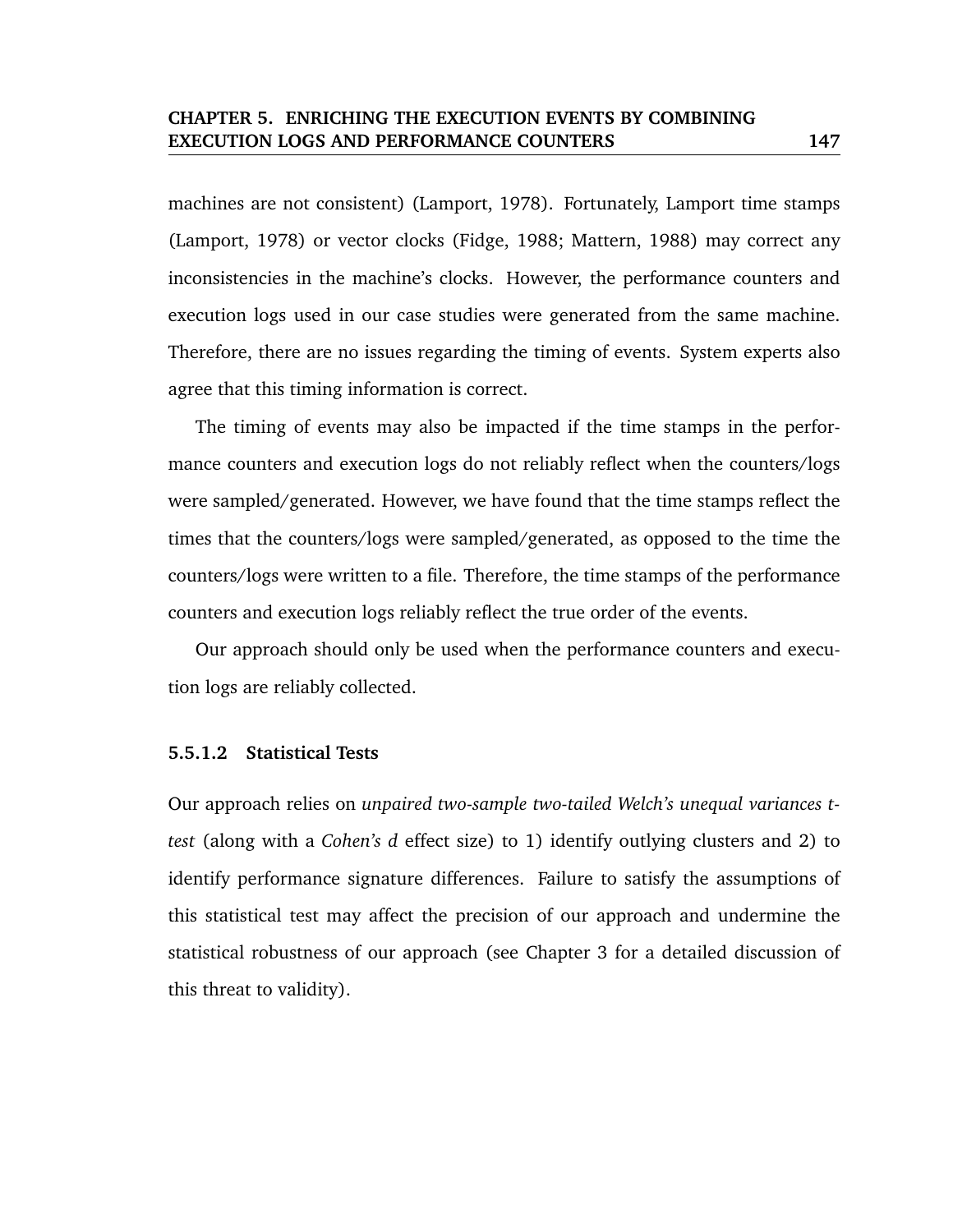#### **5.5.1.3 Evaluation**

We have evaluated our approach by determining the precision with which our approach flags execution events. While performance analysts have verified these results, we do not have a gold standard data set (see Chapter 3 for a detailed discussion of this threat to validity).

# **5.5.2 Threats to Internal Validity**

#### **5.5.2.1 Selecting Performance Counters**

Our approach requires performance counters. However, there are hundreds of different performance counters, many of which are redundant (Malik et al., 2010). For example, memory usage may be measured by a number of different counters including, 1) allocated virtual memory, 2) allocated private (non-shared) memory and 3) the size of the working set (amount of memory used since the last sample). Performance analysts should sample all of the counters that may be relevant. Once the test is complete, performance analysts can than detect whether performance differences are seen in any of the counters and use our approach to diagnose these differences. However, performance analysts may require system-specific expertise to select an appropriate set of performance counters.

#### **5.5.2.2 Selecting A Sampling Interval for the Performance Counters**

Our approach requires performance counters. However, performance analysts must specify how often the performance counters are sampled (i.e., the sampling interval). We have previously found that sampling intervals between 90 seconds and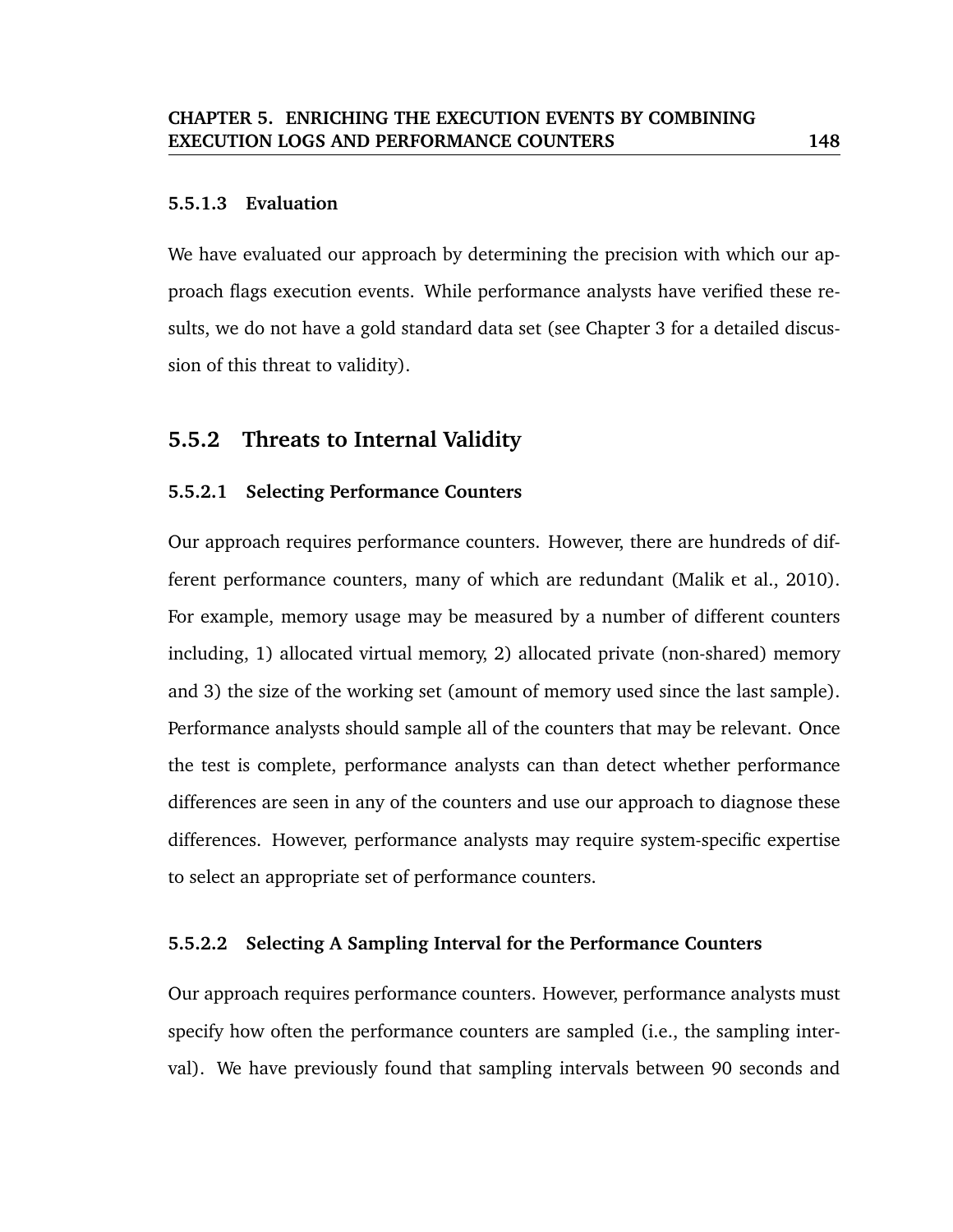150 seconds perform well when comparing performance signatures. However, performance analysts may need to tune this parameter based on the duration of their performance tests and the sampling overhead on their system.

# **5.5.2.3 Execution Log Quality/Coverage**

Our approach assumes that the cause of performance differences are manifested within the execution logs. However, it is possible that there are no execution logs to indicate when certain functionality is exercised (see Chapter 3 for a detailed discussion of this threat to validity).

## **5.5.2.4 Causes of Performance Differences**

Our approach identifies important execution events that best explain the differences between the system's performance during a performance test and its performance during a certification test. However, our approach is not able to determine whether a performance difference is caused by a misconfiguration or a performancedegrading change to the system's source code (see Chapter 3 for a detailed discussion of this threat to validity).

# **5.5.3 Threats to External Validity**

## **5.5.3.1 Generalizing Our Results**

The studied software systems represent a small subset of the total number of largescale software systems. Therefore, it is unclear how our results will generalize to additional software systems (see Chapter 3 for a detailed discussion of this threat to validity).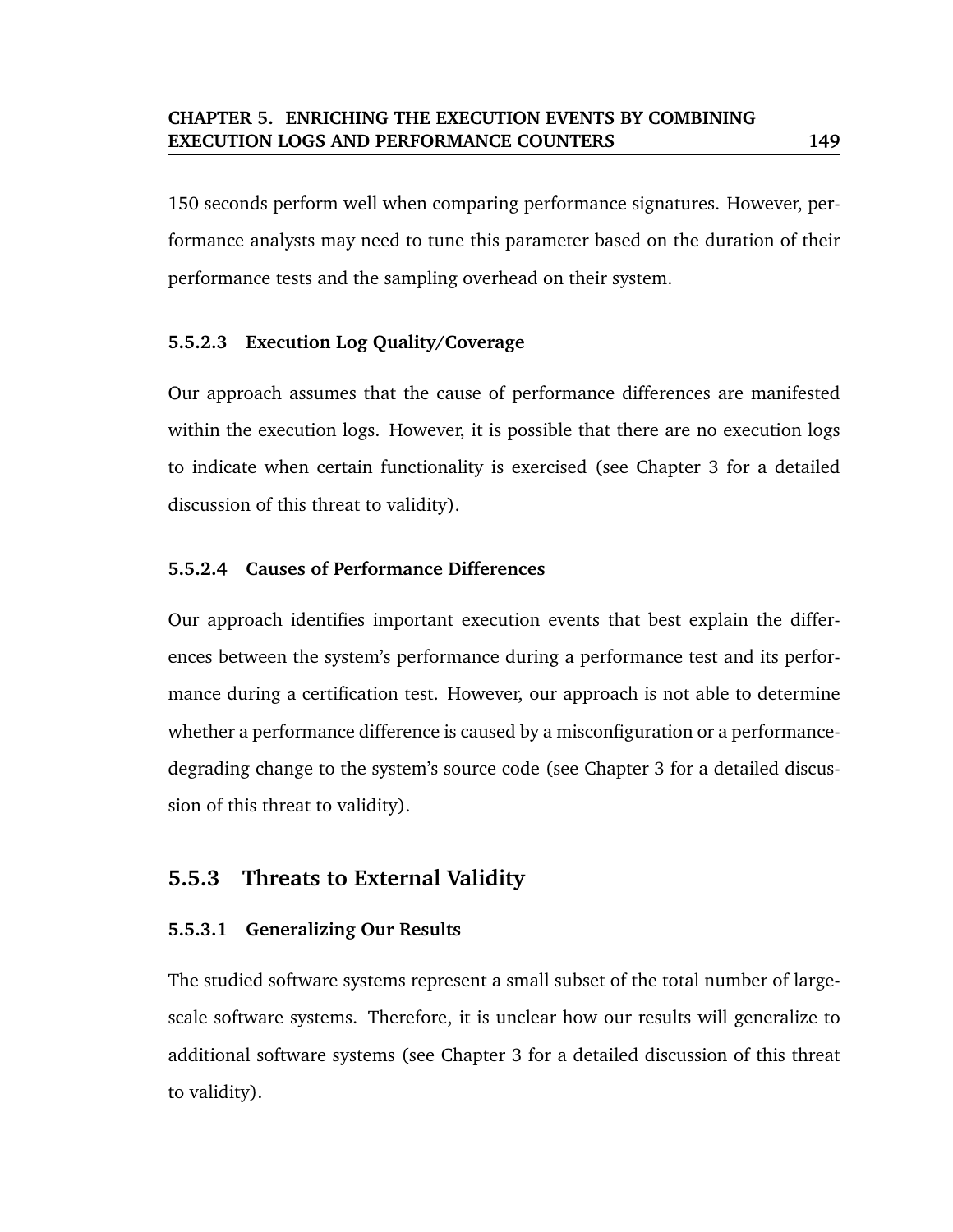# **5.6 Conclusions**

In the previous chapter, we presented an approach for enriching the execution events by leveraging *both* the static components of the execution logs *and* the dynamic information in the execution logs. Therefore, in this chapter, we presented an approach for enriching the execution events by combining the execution logs and the performance counters. Our approach identifies performance deviations from the release certification benchmark by deriving performance signatures from performance tests and certification tests using execution events that have been enriched with information from the performance counters. We then use statistical techniques to identify differences between the performance signatures of the performance test and the performance signatures of certification test. Such differences should help performance analysts to understand the cause of performance deviations, if any, from certification tests.

We performed three case studies on two systems: one open-source system and one enterprise system. Our case studies explored how our approach can be used to identify performance deviations from the release certification benchmark caused by performance defects and misconfigurations. Performance analysts and system experts have confirmed that our approach provides valuable insights that help to identify performance deviations from the release certification benchmark and to support the continuous performance testing process.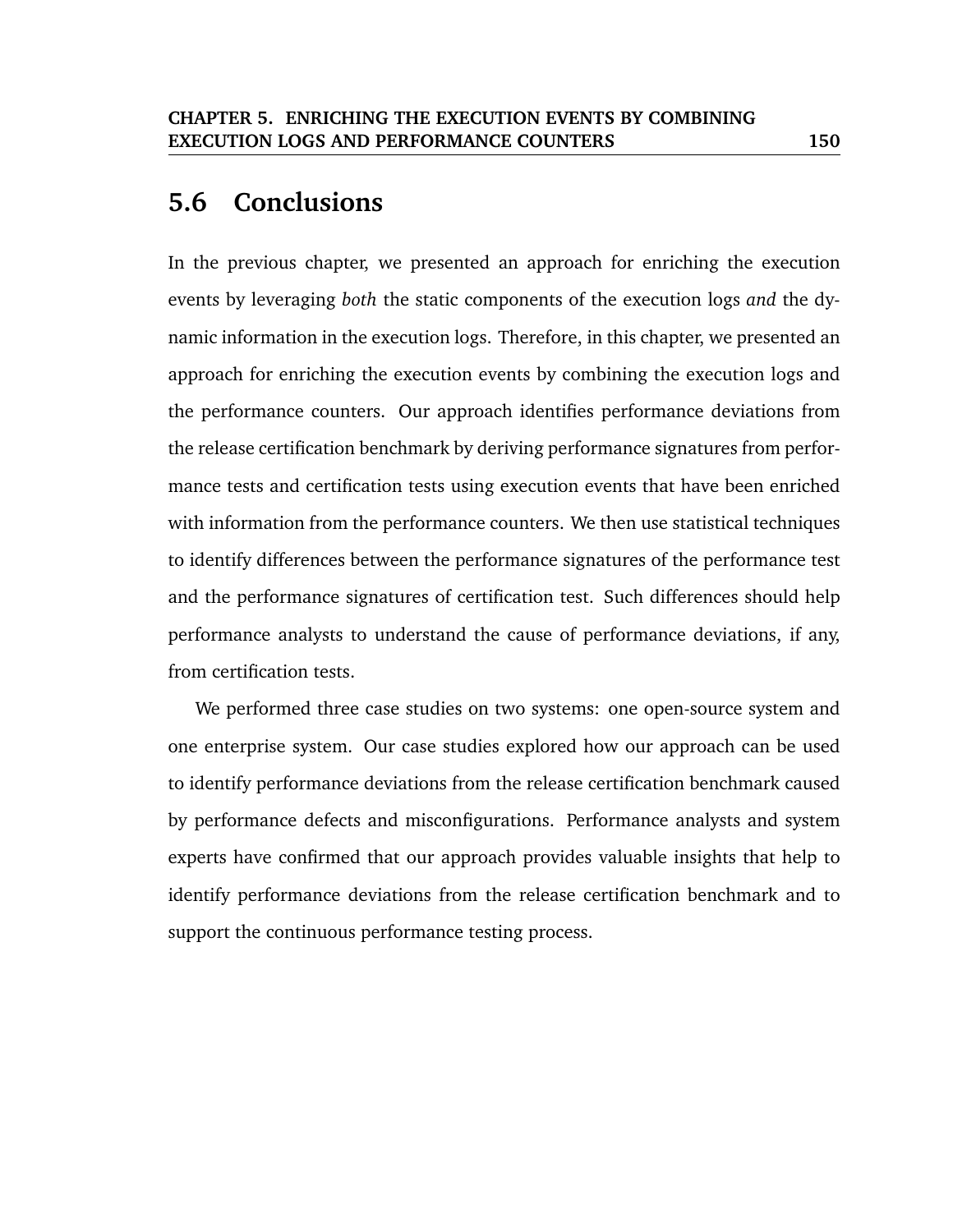# CHAPTER 6

# **Conclusions**

Performance testing is the primary software performance engineering approach used to prevent failures in today's large-scale software systems (Woodside et al., 2007). The primary goal of performance testing is to understand how a system behaves during performance testing and how such behaviour differs from its historical behaviour (i.e., the system's behaviour during a previous performance test or the system's behaviour in the field). However, the system's behaviour is based on the behaviour of thousands or millions of users and continuously evolves as 1) the user base changes, 2) features are added or removed and 3) user feature preferences change (Bertolotti and Calzarossa, 2001; Voas, 2000). Further, the system's behaviour is described by gigabytes or terabytes of execution logs and performance counters (Chen et al., 2012; Syer et al., 2013, 2014; Xu et al., 2010). Little work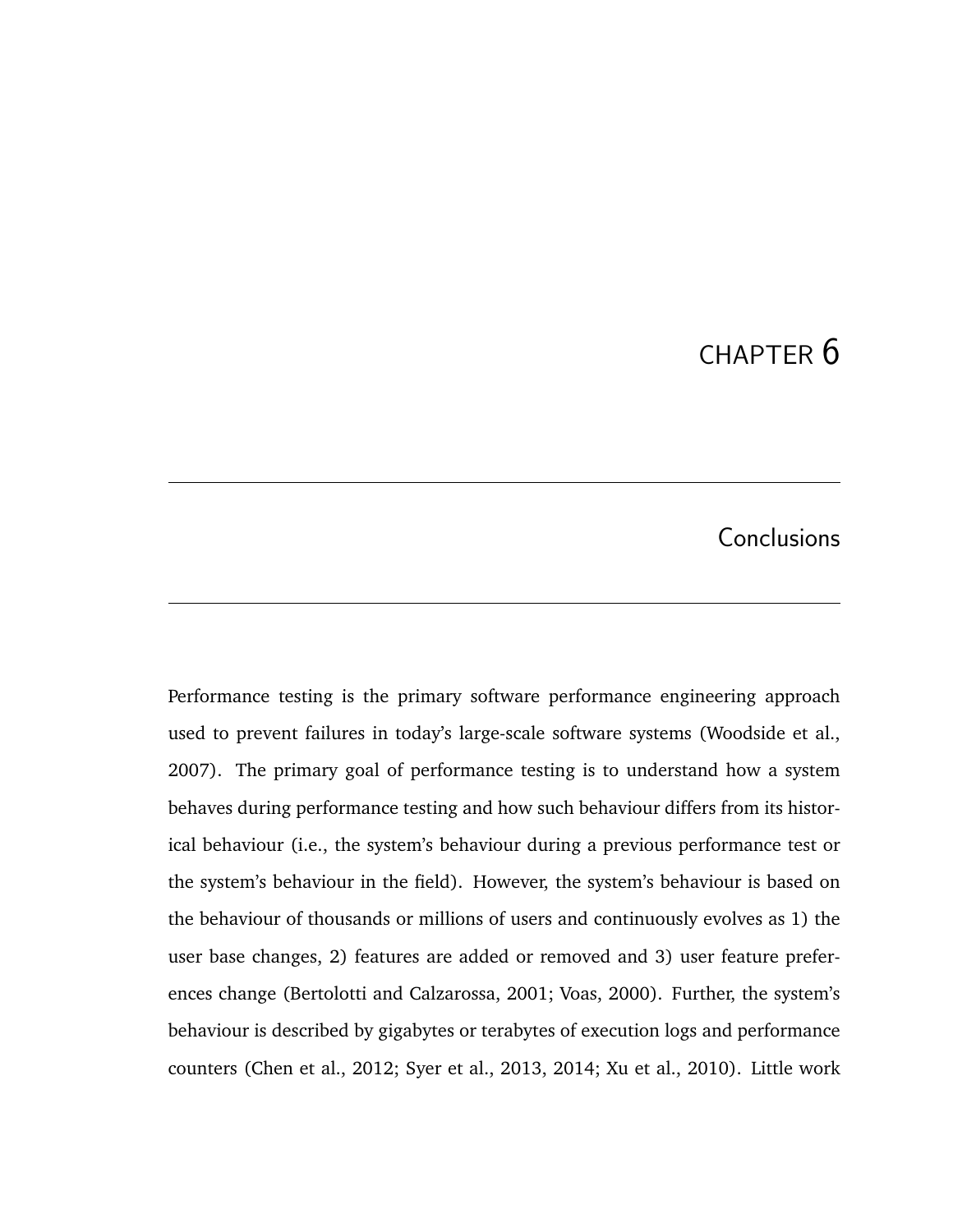has been done to fully leverage the execution logs or enrich the execution events with additional sources of valuable information (Simic and Conklin, 2012). Therefore, performance analysts increasingly need support to enable performance testing within their cost and time constraints (Barber, 2004).

Therefore, in this thesis, we surveyed the state-of-the-art of performance testing large-scale software systems with a focus on how execution logs are used to 1) characterize a system's behaviour and 2) compare a system's current behaviour to its historical behaviour. We found that prior work tends to view execution logs only as execution events (i.e., prior work does not fully leverage execution logs nor does it enrich such logs with additional sources of valuable information). Motivated by our survey, prior research and experience, we proposed the following research hypothesis.

*While there has been much work on characterizing a system's behaviour and comparing the system's current behaviour to its historical behaviour, prior work does not fully leverage the execution logs nor does it enrich such logs with additional sources of valuable information. Systematic approaches to comprehensively characterize a system's behaviour and compare this richer characterization of a system's current behaviour to its historical behaviour are needed to provide performance analysts with a deeper understanding of the behaviour of their system.*

Therefore, the main contribution of our thesis is to present novel approaches that 1) *characterize* a system's behaviour using execution events that have been enriched with additional sources of valuable information and 2) *compare* the system's behaviour during performance testing to its historical behaviour to identify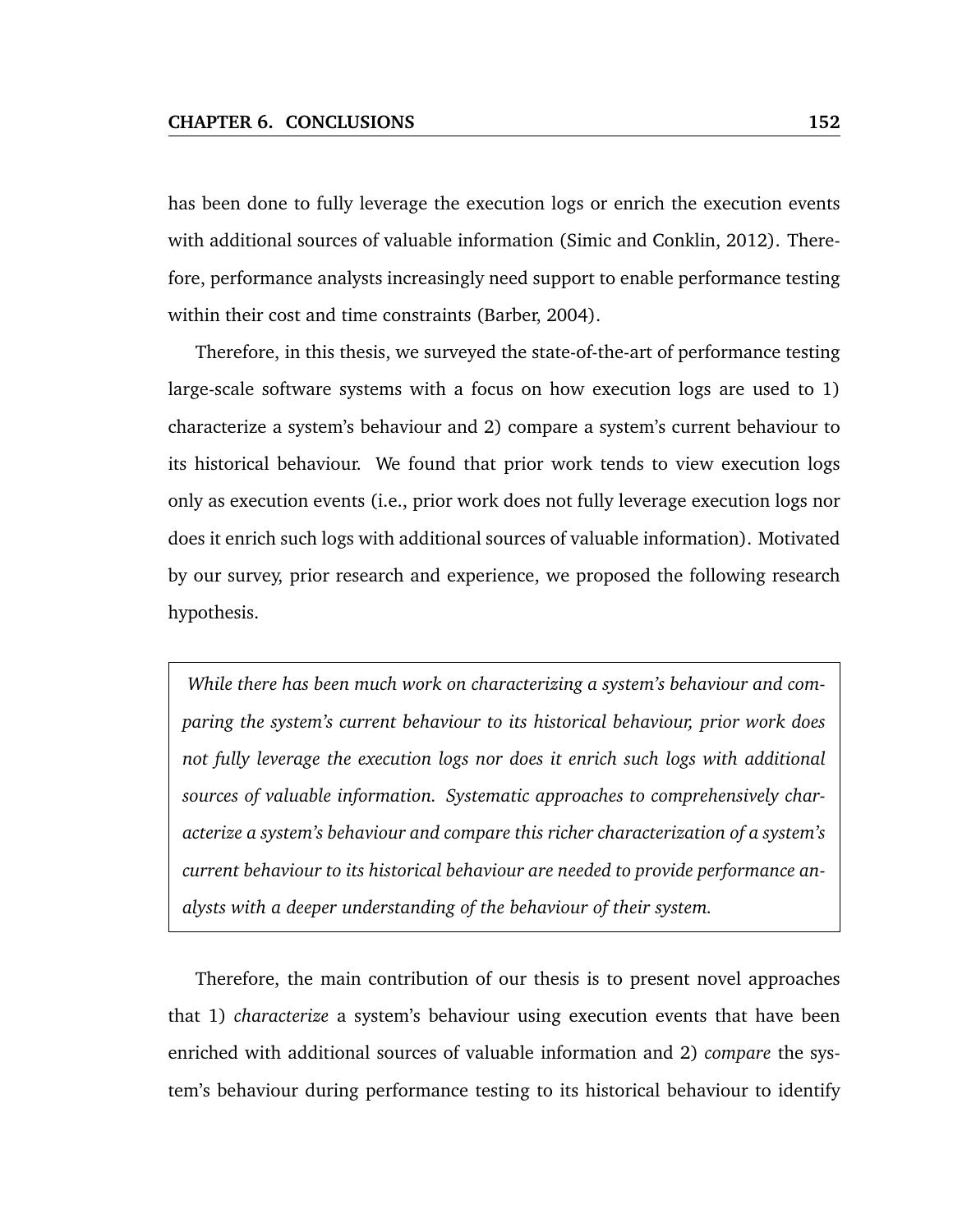the most significant differences. Our approaches fully leverage the information in the execution logs (i.e., *both* the static components of the execution logs *and* the dynamic information in the execution logs) and enrich the execution events with additional sources of valuable information (i.e., performance counters) to provide performance analysts with a more complete understanding of their system's behaviour. Through case studies on large-scale software systems, including opensource and enterprise systems, we showed that our approaches are scalable and can help performance analysts to understand the differences between their system's current behaviour and its historical behaviour. Knowledge of such differences should help performance analysts to 1) detect and diagnose performance regressions and 2) improve their performance tests to be more representative of the field. We also showed that by enriching the execution events our approaches outperform the state-of-the-practice.

This thesis opens up several promising avenues for future work.

First, our approaches compare the system's behaviour during performance testing to its historical behaviour to identify the most significant differences. As we demonstrated in our case studies, our approaches each identify different types of differences between the system's behaviour during performance testing to its historical behaviour. The approach that we presented in Chapter 3 determines whether there are any feature differences (i.e., differences in the exercised features), intensity differences (i.e., differences in how often each feature is exercised) and issue differences (i.e., new errors appearing in the field) between the system's behaviour during performance testing and its historical behaviour. The approach that we presented in Chapter 4 determines whether there are any feature usage difference (i.e.,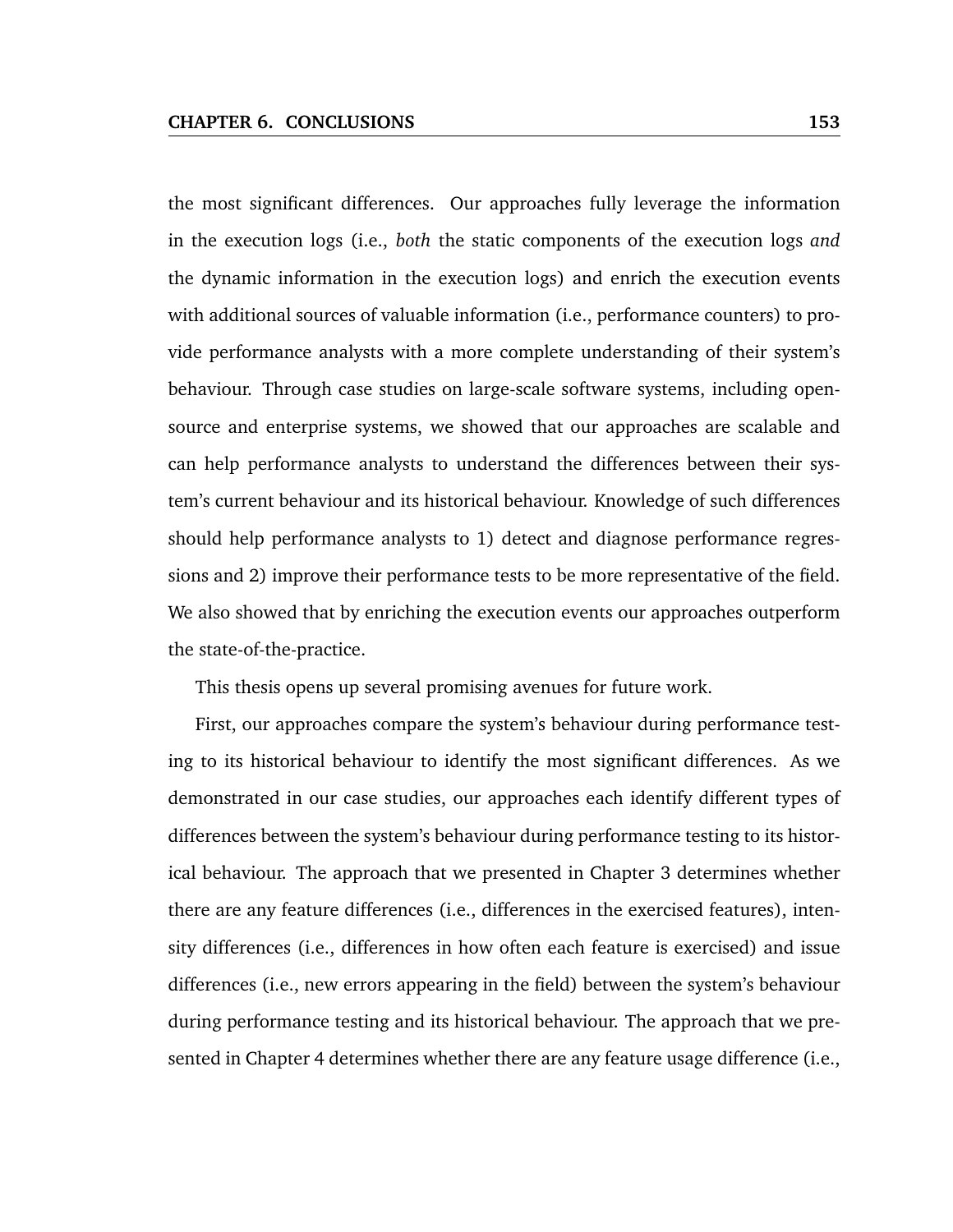differences in how a particular feature is used) between the system's behaviour during performance testing and its historical behaviour. Finally, the approach that we presented in Chapter 5 determines whether there are any resource usage differences (e.g., CPU and memory usage) between the system's behaviour during performance testing and its historical behaviour. However, our approaches are currently used independently and in parallel (i.e., all three approaches are used simultaneously to compare the system's behaviour during performance testing to its historical behaviour). Therefore, future work should investigate the relationship between our approaches.

Second, execution logs contain developer and operator knowledge (i.e., they are manually inserted by developers). However, it is possible that there are no execution logs to indicate when certain functionality is exercised. Our approaches cannot provide any insight into these features nor can we enrich logs that do not exist. Therefore, future work should determine whether event traces generated by automated instrumentation tools (e.g., JProfiler (JProfiler, 2016) or the JVM Tool Interface (JVM Tool Interface, 2013)) can be enriched using the approaches presented in this thesis. Event traces may also be simpler to enrich with additional sources of valuable information (e.g., event traces and performance counters may be easier to combine than execution logs and performance counters).

Third, our approaches fully leverage the information in the execution logs and enrich the execution events with additional sources of valuable information (i.e., performance counters). However, other sources of information may also be valuable to performance analysts. For example, enriching the execution logs with valuable information from crash reports and unit test results could provide insight into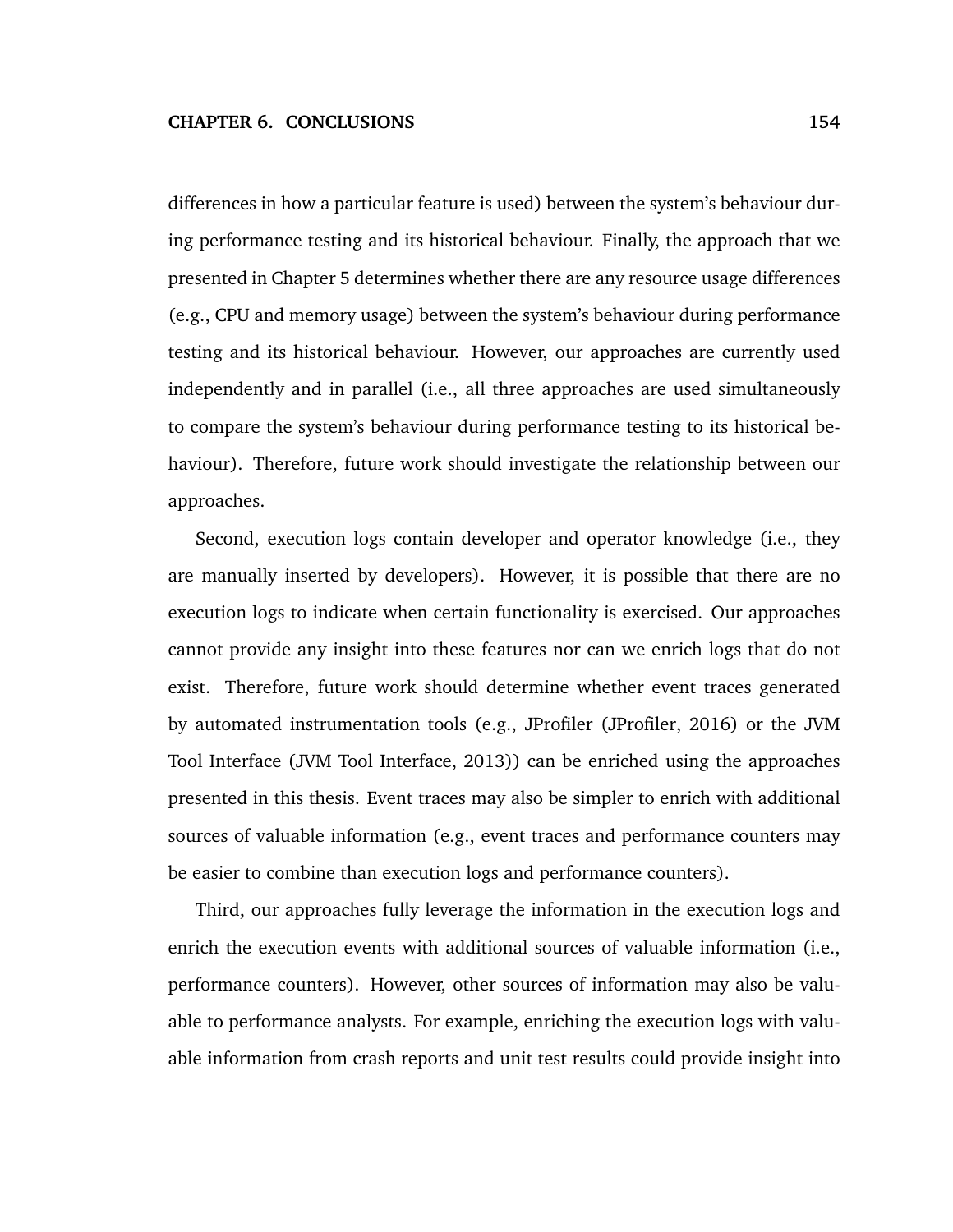defect-prone events (e.g., whether the execution events occur preceding crashes or failed unit tests). Therefore, execution events could be enriched with additional sources of valuable information.

Finally, execution logs could be enriched with additional sources of valuable information to address new challenges. For example, execution events could be enriched with information from the development history to determine why a particular execution event is logged (e.g., whether the execution event is logged because it helps developers to diagnose defects).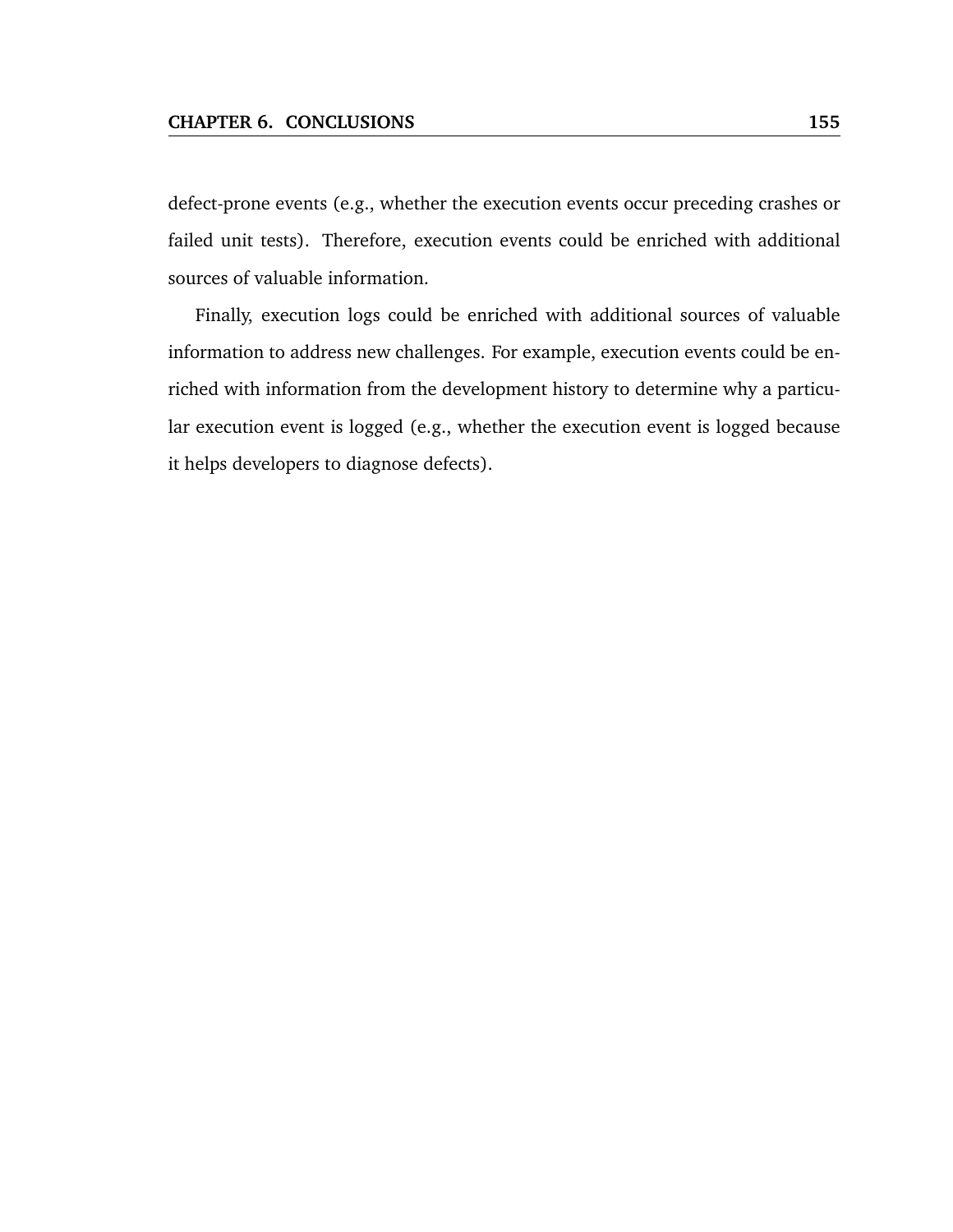# Bibliography

- Cristina L. Abad, Nathan Roberts, Yi Lu, and Roy H. Campbell. A Storage-Centric Analysis of MapReduce Workloads: File Popularity, Temporal Locality and Arrival Patterns. In *Proceedings of the International Symposium on Workload Characterization*, pages 100–109, Nov 2012.
- Sara Alspaugh, Beidi Chen, Jessica Lin, Archana Ganapathi, Marti A. Hearst, and Randy Katz. Analyzing Log Analysis: An Empirical Study of User Log Mining. In *Proceedings of the Conference on Large Installation System Administration*, pages 53–68, Nov 2014.

Cristiana Amza, Anupam Chanda, Alan L. Cox, Sameh Elnikety, Romer Gil, Karthick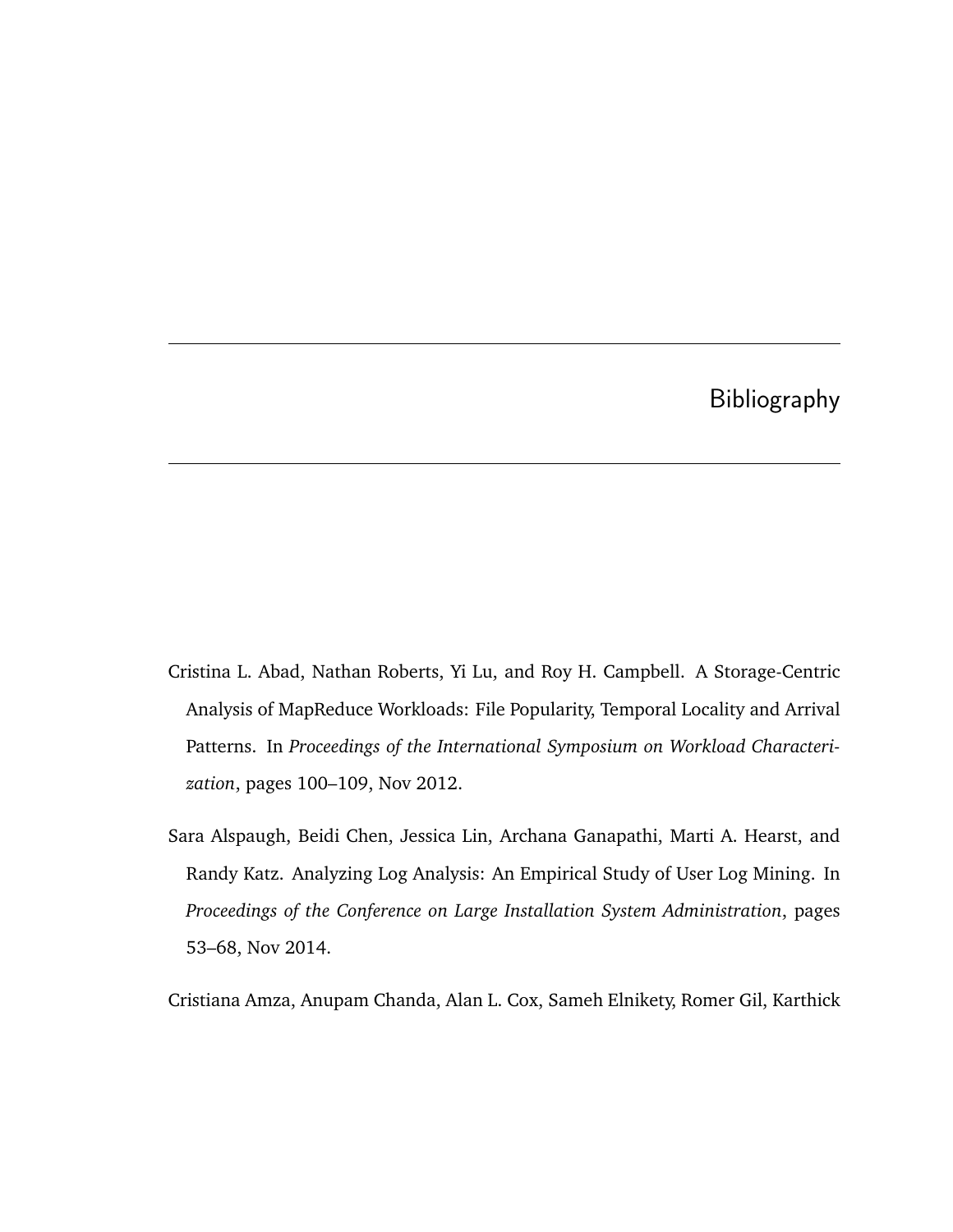Rajamani, Emmanuel Cecchet, and Julie Marguerite. Specification and Implementation of Dynamic Web Site Benchmarks. In *Proceedings of the International Workshop on Workload Characterization*, pages 3–13, Nov 2002.

- Spyros Antonatos, Kostas G. Anagnostakis, and Evangelos P. Markatos. Generating Realistic Workloads for Network Intrusion Detection Systems. In *Proceedings of the International Workshop on Software and Performance*, pages 207–215, Jan 2004.
- Paul Ausick. NASDAQ Gets Off Cheap in Facebook IPO SNAFU. http://finance. yahoo.com/news/nasdaq-gets-off-cheap-facebook-174557126.html, 2012. Last Accessed: 26-Jun-2016.
- Alberto Avritzer and Brian Larson. Load Testing Software Using Deterministic State Testing. In *Proceedings of the International Symposium on Software Testing and Analysis*, pages 82–88, Jul 1993.
- Alberto Avritzer and Elaine J. Weyuker. Generating Test Suites for Software Load Testing. In *Proceedings of the International Symposium on Software Testing and Analysis*, pages 44–57, Aug 1994.
- Alberto Avritzer and Elaine J. Weyuker. The Automatic Generation of Load Test Suites and the Assessment of the Resulting Software. *Transactions on Software Engineering*, 21(9):705–716, Sep 1995.
- Alberto Avritzer, Joe Kondek, Danielle Liu, and Elaine J. Weyuker. Software Performance Testing Based on Workload Characterization. In *Proceedings of the International Workshop on Software and Performance*, pages 17–24, Jul 2002.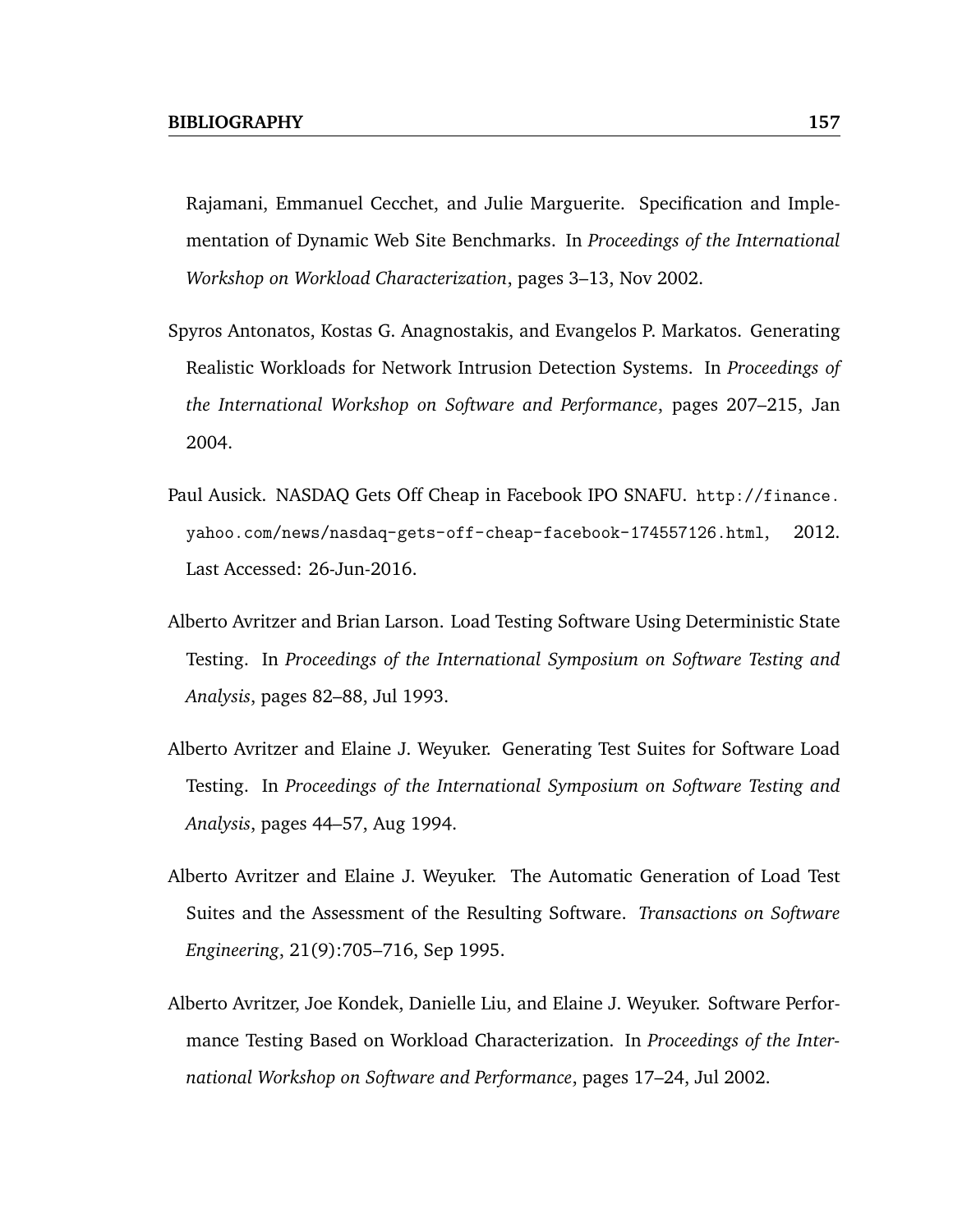- Giovann Ballocca, Roberto Politi, V. Russo, and Giancarlo Ruffo. Benchmarking a Site with Realistic Workload. In *Proceedings of the International Workshop on Workload Characterization*, pages 3–13, Nov 2002.
- Scott Barber. Creating Effective Load Models for Performance Testing with Incomplete Empirical Data. In *Proceedings of the International Workshop on Web Site Evolution*, pages 51–59, Sep 2004.
- Marcelo De Barros, Jing Shiau, Chen Shang, Kenton Gidewall, Hui Shi, and Joe Forsmann. Web Services Wind Tunnel: On Performance Testing Large-Scale Stateful Web Services. In *Proceedings of the International Conference on Dependable Systems and Networks*, pages 612–617, Jun 2007.
- Julie Bataille. Operational Progress Report. http://www.hhs.gov/ digitalstrategy/blog/2013/12/operational-progress-report.html, 2013. Last Accessed: 11-Nov-2015.
- Michela Becchi, Mark Franklin, and Patrick Crowley. A Workload for Evaluating Deep Packet. Inspection Architectures. In *Proceedings of the International Symposium on Workload Characterization*, pages 79–89, Sep 2008.
- David Benoit. Nasdaq's Blow-by-Blow on What Happened to Facebook. http://blogs.wsj.com/deals/2012/05/21/nasdaqs-blow-by-blow-on-whathappened-to-facebook/, 2012. Last Accessed: 26-Jun-2016.
- Andrew R. Bernat and Barton P. Miller. Anywhere, any-time binary instrumentation. In *Proceedings of the Workshop on Program Analysis for Software Tools*, pages 9–16, Sep 2011.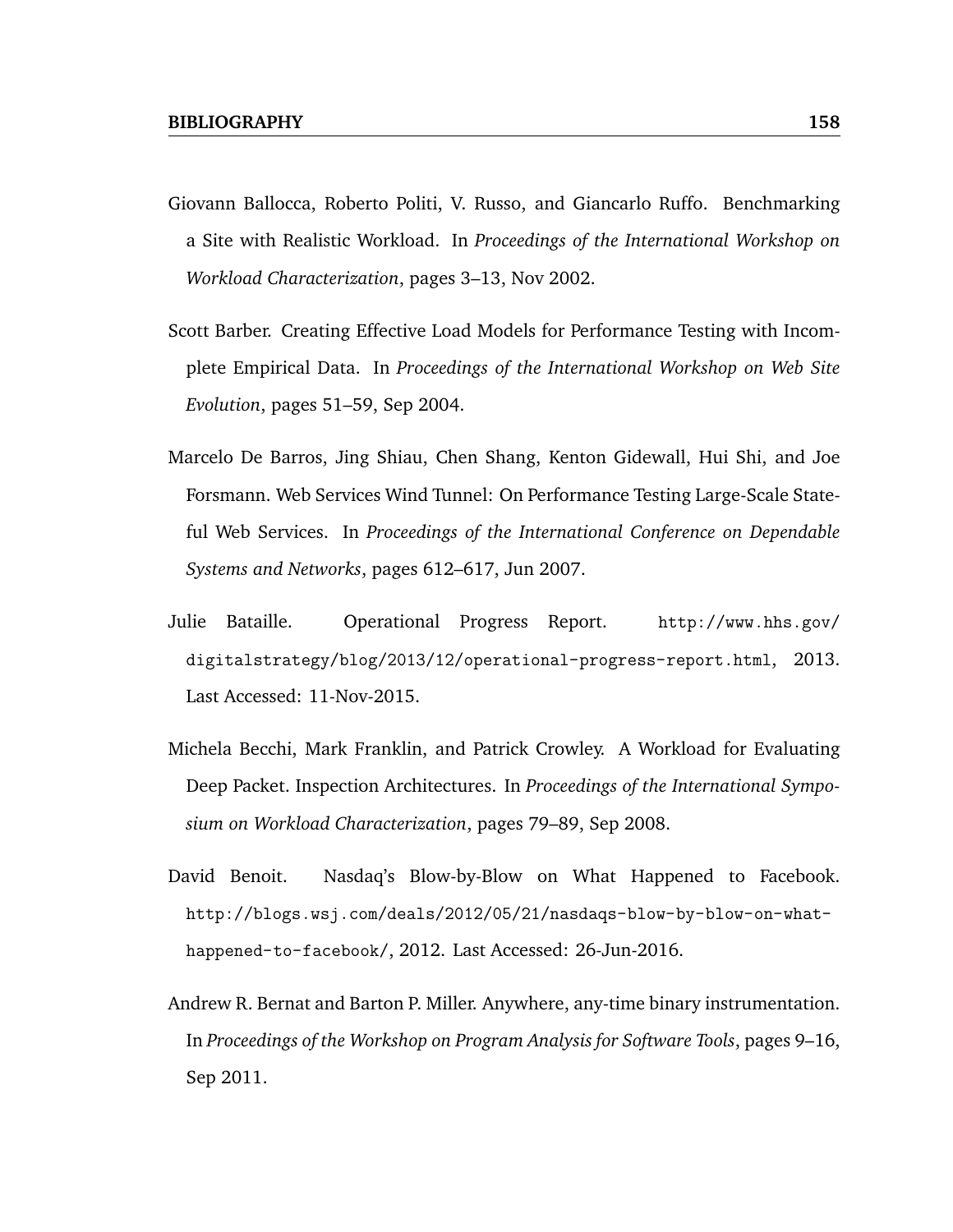- Laura Bertolotti and Maria Carla Calzarossa. Models of Mail Server Workloads. *Performance Evaluation*, 46(2-3):65–76, Oct 2001.
- David Breitgand, Maayan Goldstein, Ealan Henis, and Onn Shehory. Performance Management via Adaptive Thresholds with Separate Control of False Positive and False Negative Errors. In *Proceedings of the International Conference on Symposium on Integrated Network Management*, pages 195–202, Jun 2009.
- Teodora Sandra Buda. Generation of Test Databases Using Sampling Methods. In *Proceedings of the International Symposium on Software Testing and Analysis*, pages 366–369, Jul 2013.
- Erik Burger and Ralf Reussner. Performance Certification of Software Components. *Journal of Electronic Notes in Theoretical Computer Science*, 279(2):33–41, Dec 2011.
- Yuhong Cai, John Grundy, and John Hosking. Synthesizing Client Load Models for Performance Engineering via Web Crawling. In *Proceedings of the International Conference on Automated Software Engineering*, pages 353–362, Nov 2007.
- T. Calinski and J. Harabasz. A dendrite method for cluster analysis. *Communications in Statistics*, 3(1):1–27, Jan 1974.
- Marcelo Cataldo, David Garlan, James Herbsleb, Amber Lynn McConahy, Young-Suk Ahn Park, and Bradley Schmerl. Software Platforms for Smart Building Ecosystems: Understanding the Key Architectural Capabilities and Trade-offs. Technical Report CMU-ISR-13-104, Carnegie Mellon University, Feb 2013.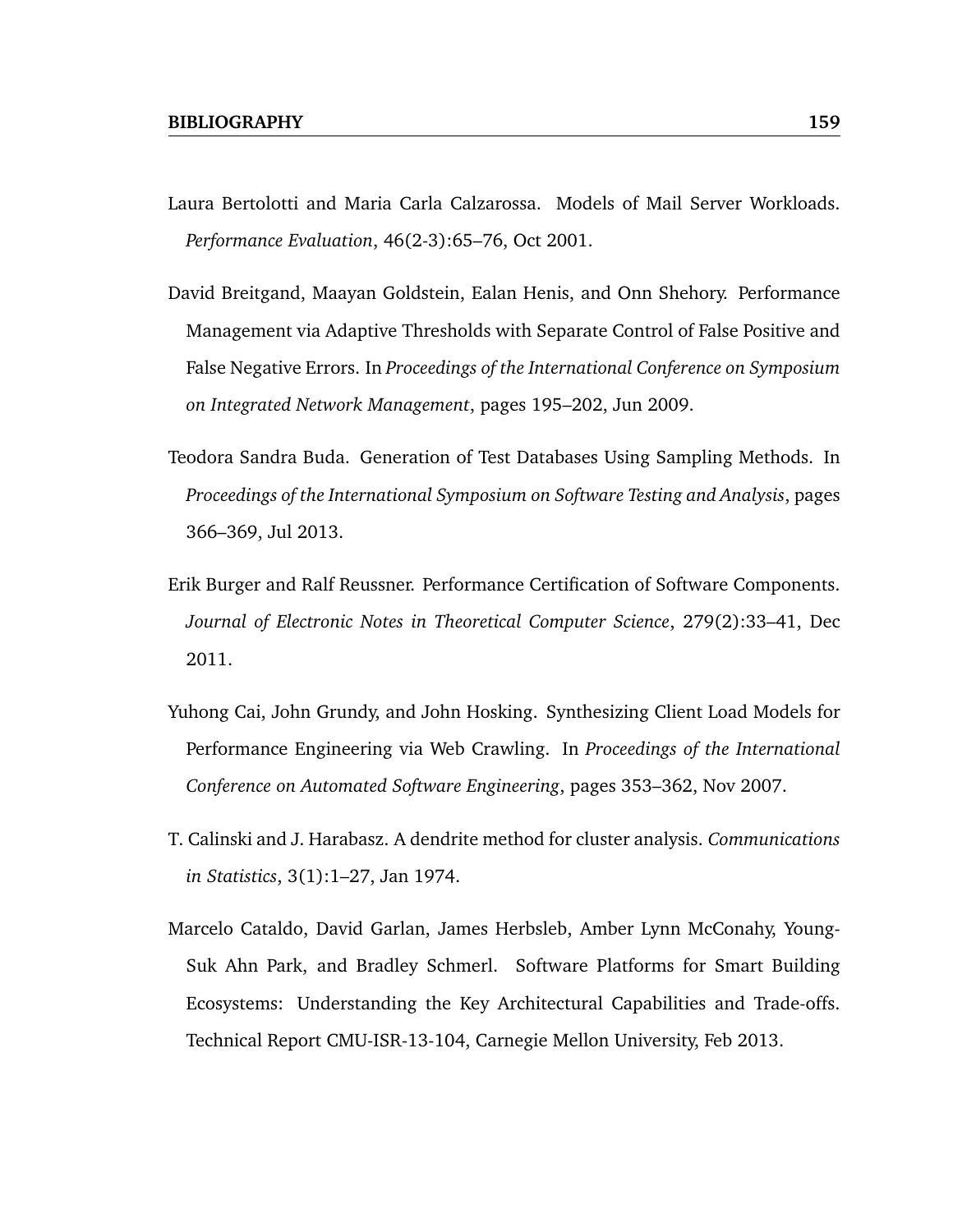- Sung-Hyuk Cha. Comprehensive survey on distance/similarity measures between probability density functions. *International Journal of Mathematical Models and Methods in Applied Sciences*, 1(4):300–307, Nov 2007.
- David Chays, Saikat Dan, Phyllis G. Frankl, Filippos I. Vokolos, and Elaine J. Weyuker. A Framework for Testing Database Applications. In *Proceedings of the International Symposium on Software Testing and Analysis*, pages 147–157, Aug 2000.
- Yanpei Chen, Sara Alspaugh, and Randy Katz. Interactive Analytical Processing in Big Data Systems: A Cross-industry Study of MapReduce Workloads. *Proceedings of the Very Large Data Bases Endowment*, 5(12):1802–1813, Aug 2012.
- Jacqui Cheng. Steve Jobs on MobileMe. http://arstechnica.com/apple/2008/ 08/steve-jobs-on-mobileme-the-full-e-mail/, 2008. Last Accessed: 26-Jun-2016.
- Ludmila Cherkasova, Kivanc Ozonat, Ningfang Mi, Julie Symons, and Evgenia Smirni. Anomaly? Application Change? or Workload Change? Towards Automated Detection of Application Performance Anomaly and Change. In *Proceedings of the International Conference on Dependable Systems and Networks*, pages 452–461, Jun 2008.
- Ludmila Cherkasova, Kivanc Ozonat, Ningfang Mi, Julie Symons, and Evgenia Smirni. Automated Anomaly Detection and Performance Modeling of Enterprise Applications. *Transactions on Computer Systems*, 27(3):6:1–6:32, Nov 2009.

Marcello Cinque, Domenico Cotroneo, and Antonio Pecchia. Event Logs for the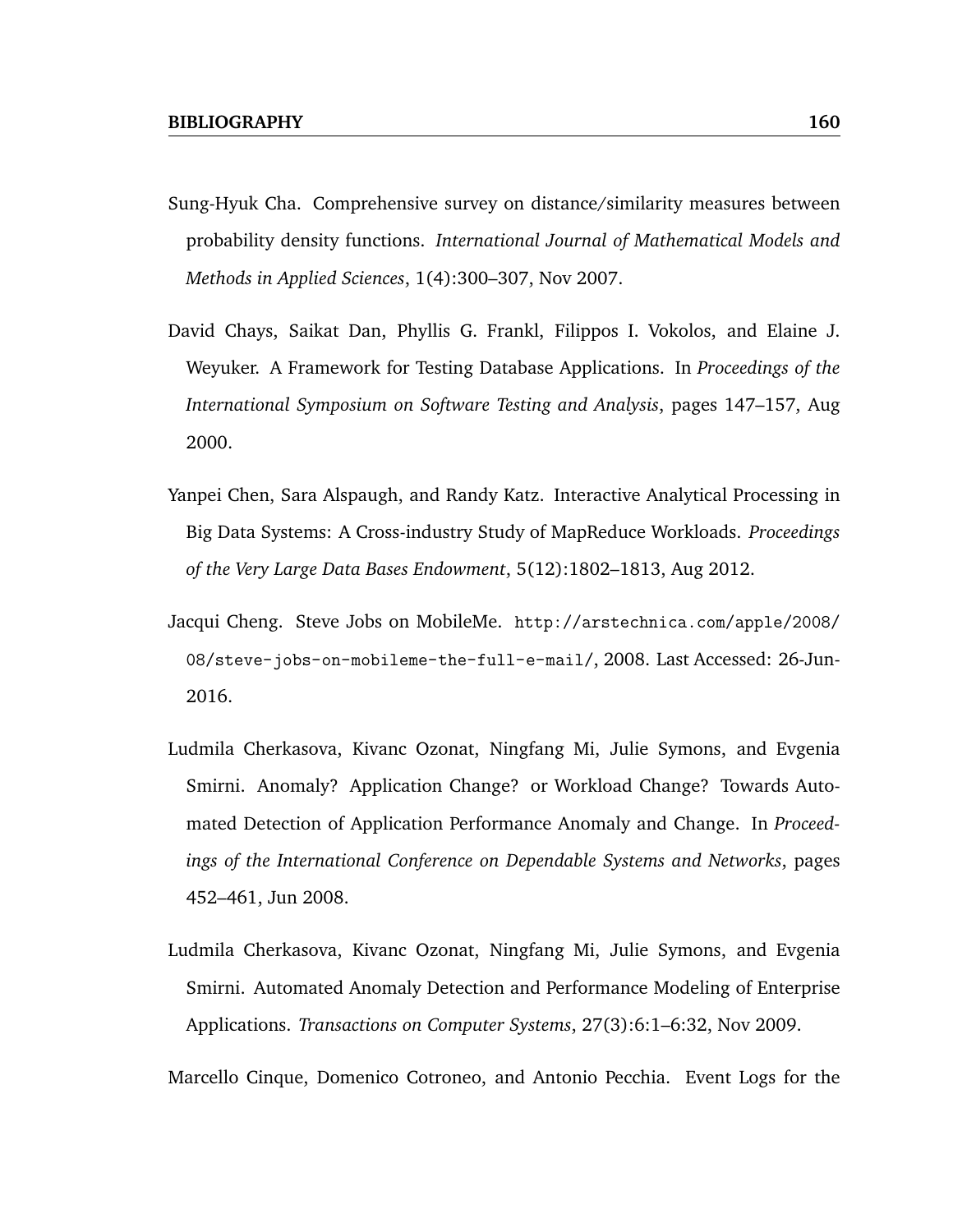- Analysis of Software Failures: A Rule-Based Approach. *Transactions on Software Engineering*, 39(6):806–821, Jun 2013.
- William G. Cochran. Some methods for strengthening the common chi-squared tests. *Biometrics*, 10(4):417–451, Jan 1954.
- Jacob Cohen. *Statistical Power Analysis for the Behavioral Sciences*. Routledge Academic, second edition, 1988.
- Jacob Cohen. A Power Primer. *Psychological Bulletin*, 112(1):155–159, Jul 1992.
- Coleman Parkes. The Avoidable Cost of Downtime. http://www.ca.com/~/media/ files/articles/avoidable\_cost\_of\_downtime\_part\_2\_ita.aspx, 2011. Last Accessed: 26-Jun-2016.
- Compuware. Application Performance Management Survey. http://www. cnetdirectintl.com/direct/compuware/Ovum\_APM/APM\_Survey\_Report.pdf, 2006. Last Accessed: 25-Oct-2016.
- Brian F. Cooper, Adam Silberstein, Erwin Tam, Raghu Ramakrishnan, and Russell Sears. Benchmarking Cloud Serving Systems with YCSB. In *Proceedings of the Symposium on Cloud Computing*, pages 143–154, Jun 2010.
- Cristiano Costa, Italo Cunha, and Jussara M. Almeida. GENIUS: a Generator of Interactive User Media Sessions. In *Proceedings of the International Workshop on Workload Characterization*, pages 29–36, Oct 2004.
- Domenico Cotroneo, Roberto Pietrantuono, Leonardo Mariani, and Fabrizio Pastore. Investigation of Failure Causes in Workload-driven Reliability Testing. In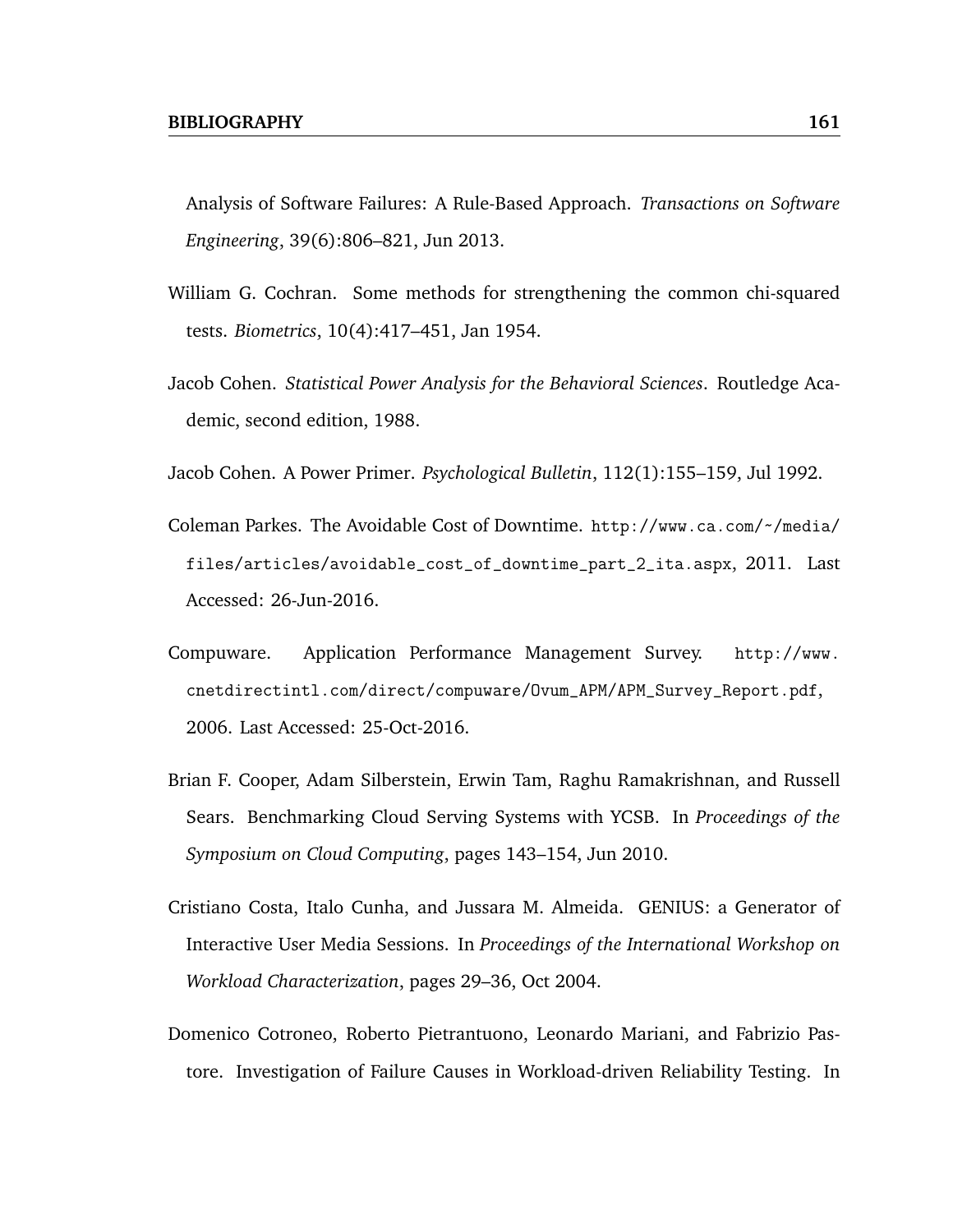*Proceedings of the International Workshop on Software Quality Assurance*, pages 78–85, Sep 2007.

- Carlos V. Damásio, Peter Fröhlich, Wolfgang Nejdl Luis Moniz, Pereira, and Michael Schroeder. Using Extended Logic Programming for Alarm-Correlation in Cellular Phone Networks. *Applied Intelligence*, 17(2):187–202, Jul 2002.
- Miyuru Dayarathna and Toyotaro Suzumura. Graph Database Benchmarking on Cloud Environments with XGDBench. *Genetic Programming and Evolvable Machines*, 21(4):509–533, Dec 2014.
- Eduardo Cunha de Almeida, Gerson Sunyé, Yves La Traon, and Patrick Valduriez. Testing Peer-to-Peer Systems. *Empirical Software Engineering*, 15(4):346–379, Aug 2010.
- Jeffrey Dean and Luiz André Barroso. The Tail at Scale. *Communications of the ACM*, 56(2):74–80, Feb 2013.
- Jeffrey Dean and Sanjay Ghemawat. MapReduce: simplified data processing on large clusters. *Communications of the ACM*, 51(1):107–113, Jan 2008.
- Christina Delimitrou, Sriram Sankar, Kushagra Vaid, and Christos Kozyrakis. Decoupling Datacenter Studies from Access to Large-scale Applications: A Modeling Approach for Storage Workloads. In *Proceedings of the International Symposium on Workload Characterization*, pages 51–60, Nov 2011.
- Christina Delimitrou, Sriram Sankar, Aman Kansal, and Christos Kozyrakis. ECHO: Recreating Network Traffic Maps for Datacenters with Tens of Thousands of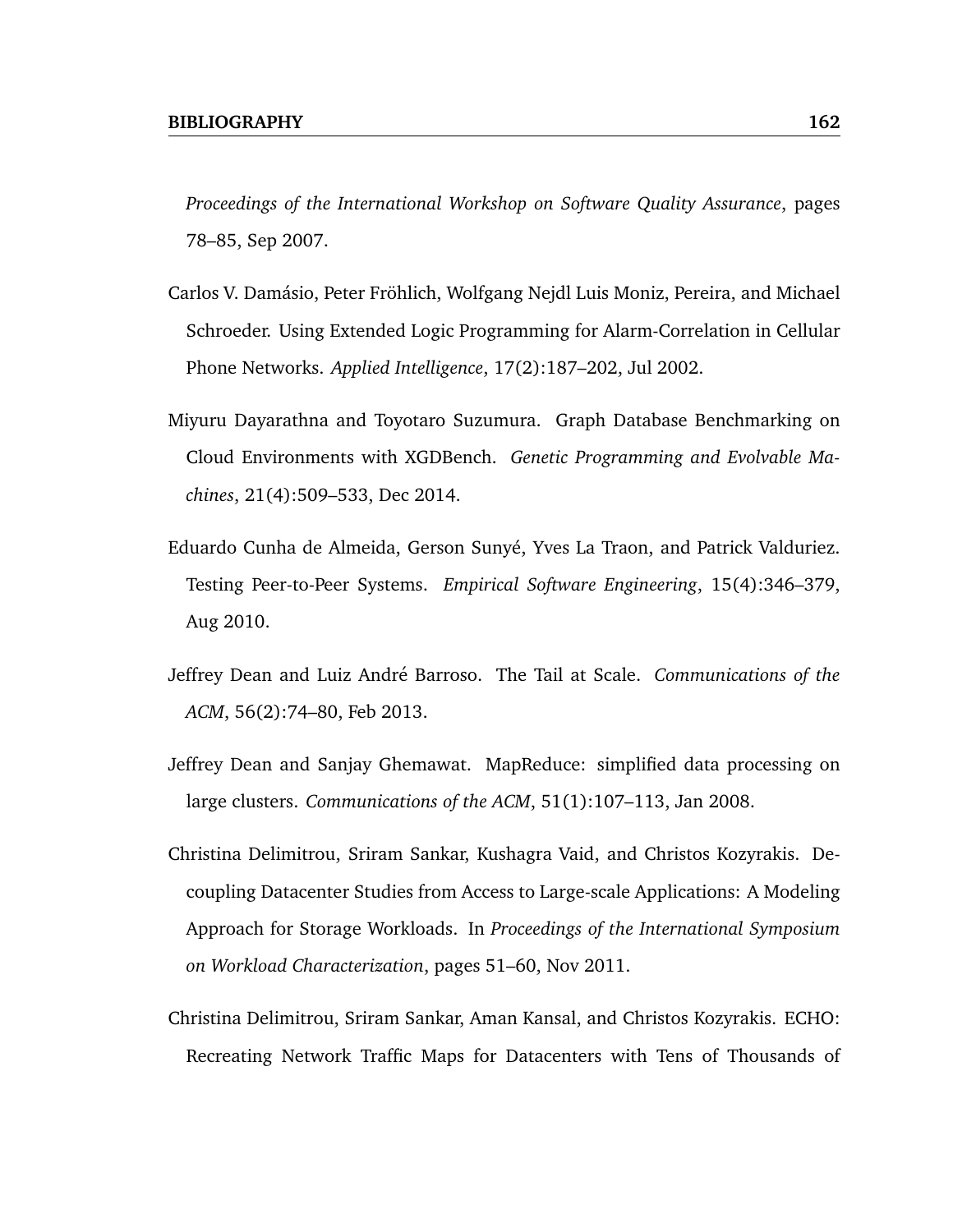Servers. In *Proceedings of the International Symposium on Workload Characterization*, pages 14–24, Nov 2012.

- John A. Dilley. Web Server Workload Characterization. Technical Report HPL-96- 160, Hewlett-Packard Laboratories, Dec 1996.
- Dirk Draheim, John Grundy, John Hosking, Christof Lutteroth, and Gerald Weber. Realistic Load Testing of Web Applications. In *Proceedings of the European Conference on Software Maintenance and Reengineering*, pages 57–68, Mar 2006.
- Richard O. Duda and Peter E. Hart. *Pattern Classification and Scene Analysis*. John Wiley & Sons Inc, first edition, 1973.
- Subhasri Duttagupta and Manoj Nambiar. Performance Extrapolation for Load Testing Results of Mixture of Applications. In *Proceedings of the European Symposium on Computer Modeling and Simulation*, pages 424–429, Nov 2011.
- Ahmed Ali Eldin, Ali Rezaie, Amardeep Mehta, Stanislav Razroev, Sara Sjostedt de Luna, Oleg Seleznjev, Johan Tordsson, and Erik Elmroth. How Will Your Workload Look Like in 6 Years? Analyzing Wikimedia's Workload. In *Proceedings of the International Conference on Cloud Engineering*, Mar 2014.
- Alan C. Elliott. *Statistical Analysis Quick Reference Guidebook*. Sage Publications, first edition, 2006.
- Neil A. Ernst, Stephany Bellomo, Ipek Ozkaya, Robert L. Nord, and Ian Gorton. Measure It? Manage It? Ignore It? Software Practitioners and Technical Debt. In *Proceedings of the Joint Meeting on Foundations of Software Engineering*, pages 50–60, Aug 2015.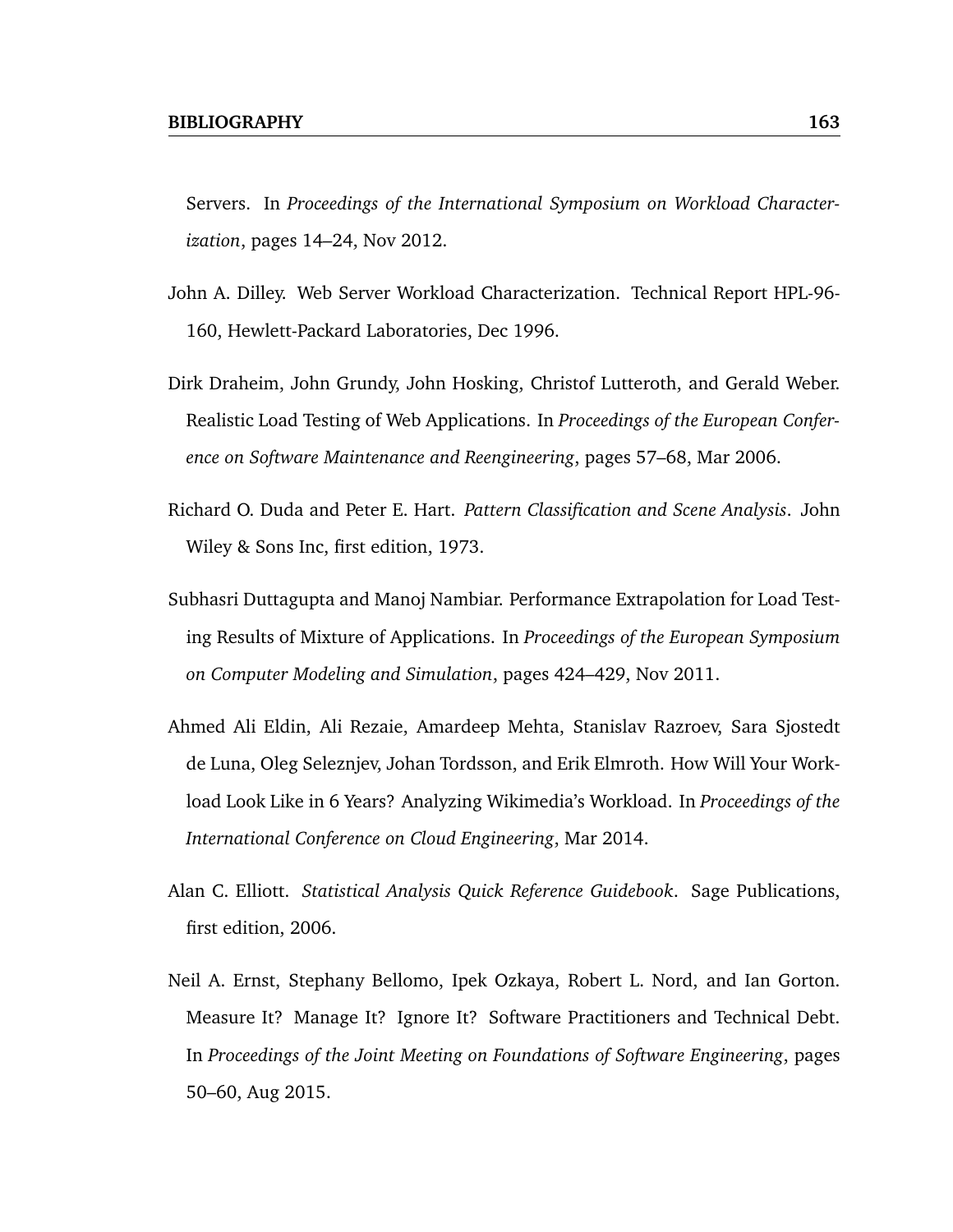- Colin J. Fidge. Timestamps in message-passing systems that preserve the partial ordering. In *Proceedings of the Australian Computer Science Conference*, pages 56– 66, Feb 1988.
- Ronald Aylmer Fisher. On a distribution yielding the error functions of several well known statistics. *Proceedings of the International Congress of Mathematics*, 85(1): 87–94, Jan 1924.
- King Chun Foo, Zhen Ming Jiang, Bram Adams, Ahmed E. Hassan, Ying Zou, Kim Martin, and Parminder Flora. Mining Performance Regression Testing Repositories for Automated Performance Analysis. In *Proceedings of the International Conference on Quality Software*, pages 32–41, Jul 2010.
- Itziar Frades and Rune Matthiesen. Overview on techniques in cluster analysis. *Bioinformatics Methods In Clinical Research*, 593:81–107, Mar 2009.
- G. H. Freeman and J. H. Halton. Note on an exact treatment of contingency, goodness of fit and other problems of significance. *Biometrika*, 38(1-2):141–149, Jun 1951.
- Jim Frey. Log Analytics for Network Operations Management. Technical report, Enterprise Management Association, Feb 2015.
- Qiang Fu, Jian-Guang Lou, Yi Wang, and Jiang Li. Execution Anomaly Detection in Distributed Systems Through Unstructured Log Analysis. In *Proceedings of the International Conference on Data Mining*, pages 149–158, Dec 2009.
- Qiang Fu, Jian-Guang Lou, Qingwei Lin, Rui Ding, Dongmei Zhang, and Tao Xie. Contextual Analysis of Program Logs for Understanding System Behaviors. In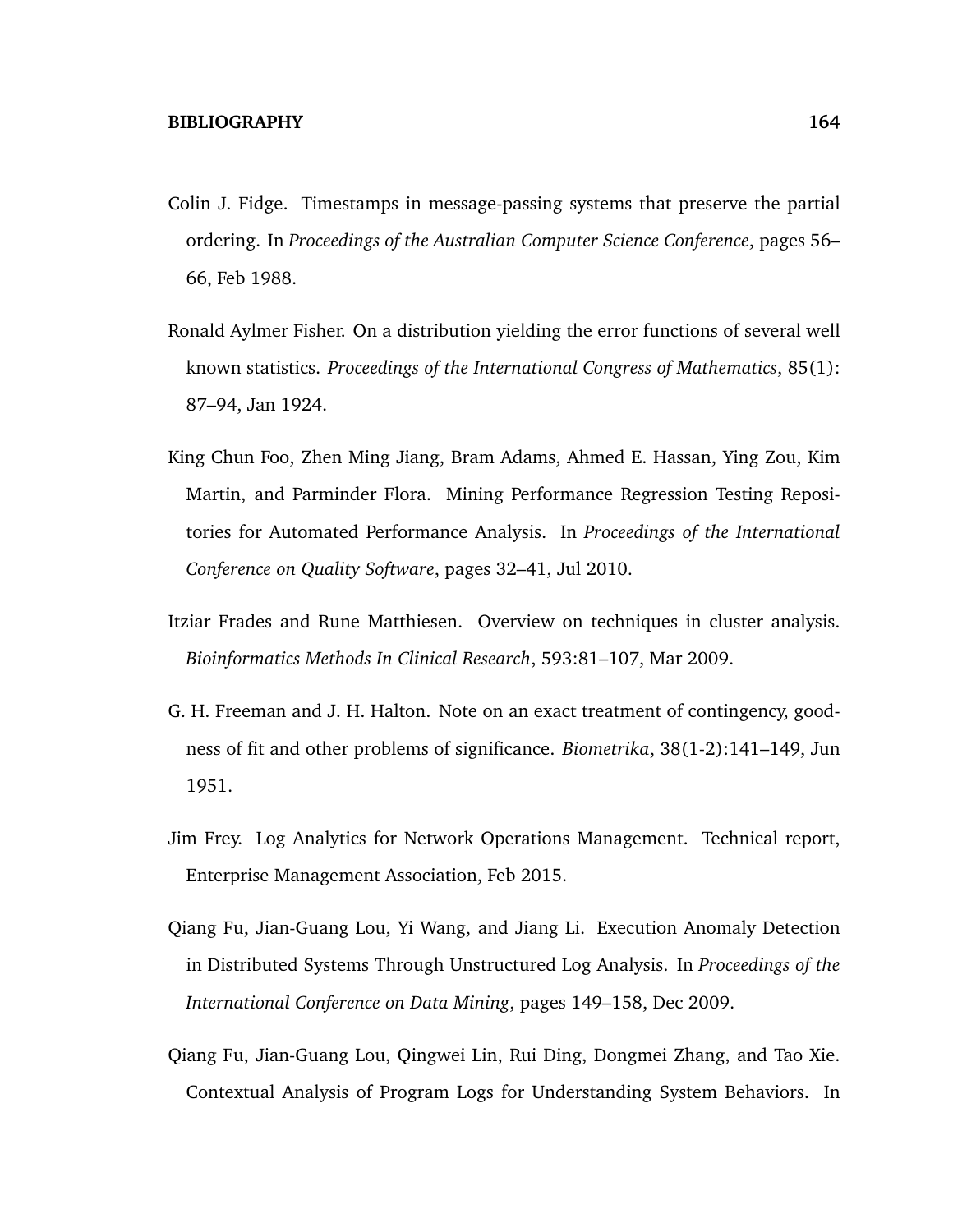*Proceedings of the Working Conference on Mining Software Repositories*, pages 397– 400, May 2013.

- Qiang Fu, Jieming Zhu, Wenlu Hu, Jian-Guang Lou, Rui Ding, Qingwei Lin, Dongmei Zhang, and Tao Xie. Where Do Developers Log? An Empirical Study on Logging Practices in Industry. In *Proceedings of the International Conference on Software Engineering*, pages 24–33, May 2014.
- M. H. Fulekar. *Bioinformatics: Applications in Life and Environmental Sciences*. Springer, first edition, 2008.
- Phillipa Gill, Martin Arlitt, Zongpeng Li, and Anirban Mahanti. Youtube Traffic Characterization: A View from the Edge. In *Proceedings of the Conference on Internet Measurement*, pages 15–28, Oct 2007.
- Katerina Goseva-Popstojanova, AjayDeep Singh, Sunil Mazimdar, and Fengbin Li. Empirical Characterization of Session-Based Workload and Reliability for Web Servers. *Empirical Software Engineering*, 11(1):868–882, Mar 2006.
- Dominic Greenwood, Margaret Lyell, Ashok Mallya, and Hiroki Suguri. The IEEE FIPA approach to integrating software agents and web services. In *Proceedings of the International Joint Conference on Autonomous Agents and Multiagent Systems*, pages 1412–1418, May 2007.
- Alexey Grishchenko. Hadoop MapReduce Comprehensive Description. https: //0x0fff.com/hadoop-mapreduce-comprehensive-description/, 2014. Last Accessed: 04-Jul-2016.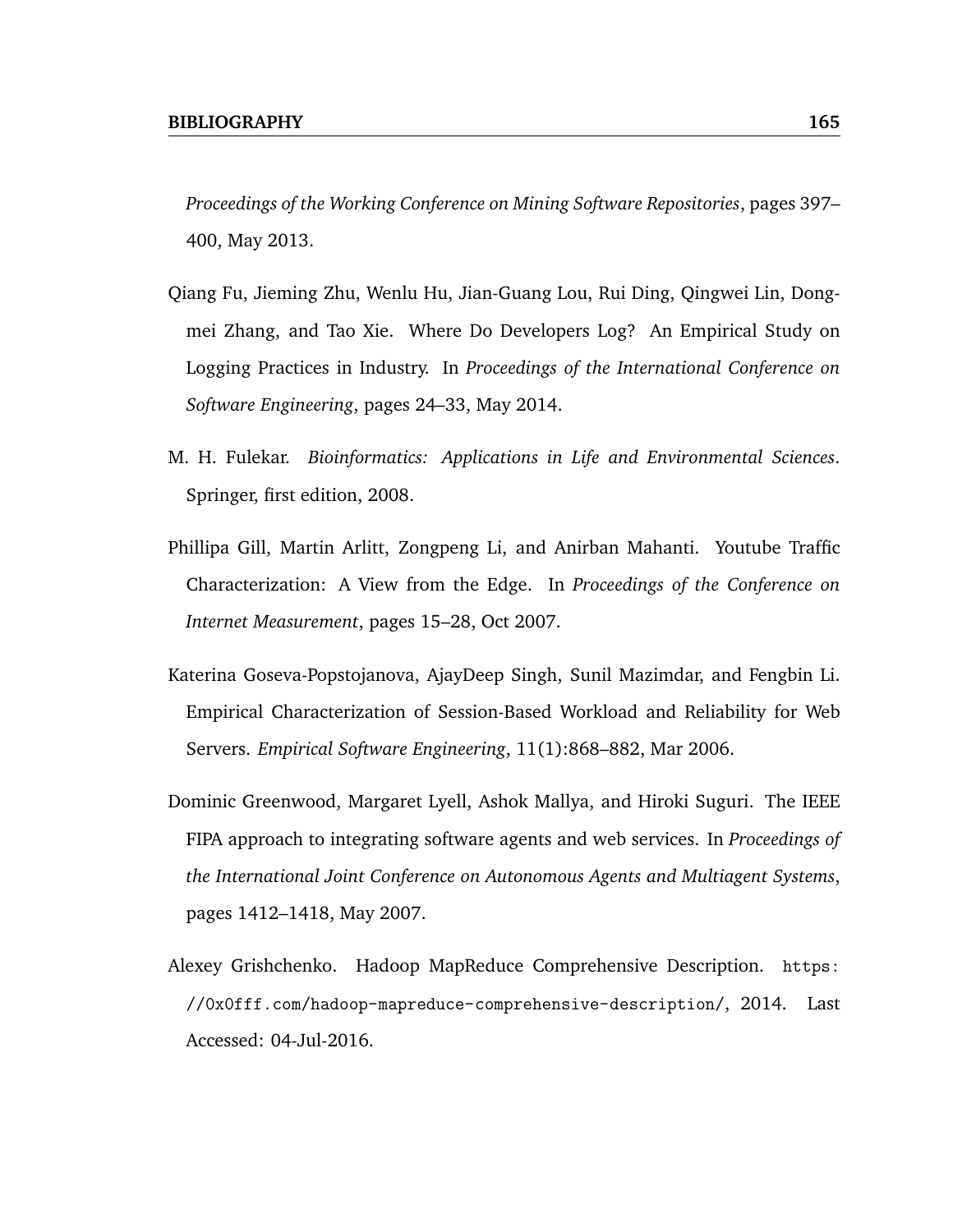- Hadoop. Hadoop. http://hadoop.apache.org/, 2014. Last Accessed: 26-Jun-2016.
- Hadoop. Onboarding. http://hadoop.apache.org/docs/r2.7.2/, 2016. Last Accessed: 26-Jun-2016.
- Hadoop-LZO. Hadoop-LZO. https://github.com/twitter/hadoop-lzo, 2011. Last Accessed: 26-Jun-2016.
- Robert J. Hall. A Method and Tools for Large Scale Scenarios. *Automated Software Engineering*, 15(2):113–148, Jun 2008.
- Chandler Harris. IT Downtime Costs \$26.5 Billion In Lost Revenue. http://www.informationweek.com/it-downtime-costs-\$265-billion-inlost-revenue/d/d-id/1097919?, 2011. Last Accessed: 26-Jun-2016.
- Ahmed E. Hassan and Parminder Flora. Performance engineering in industry: current practices and adoption challenges. In *Proceedings of the International Workshop on Software and Performance*, pages 209–209, Feb 2007.
- Ahmed E. Hassan and Ken Zhang. Using Decision Trees to Predict the Certification Result of a Build. In *Proceedings of the International Conference on Automated Software Engineering*, pages 189–198, Sep 2006.
- Ahmed E. Hassan, Daryl J. Martin, Parminder Flora, Paul Mansfield, and Dave Dietz. An Industrial Case Study of Customizing Operational Profiles Using Log Compression. In *Proceedings of the International Conference on Software Engineering*, pages 713–723, May 2008.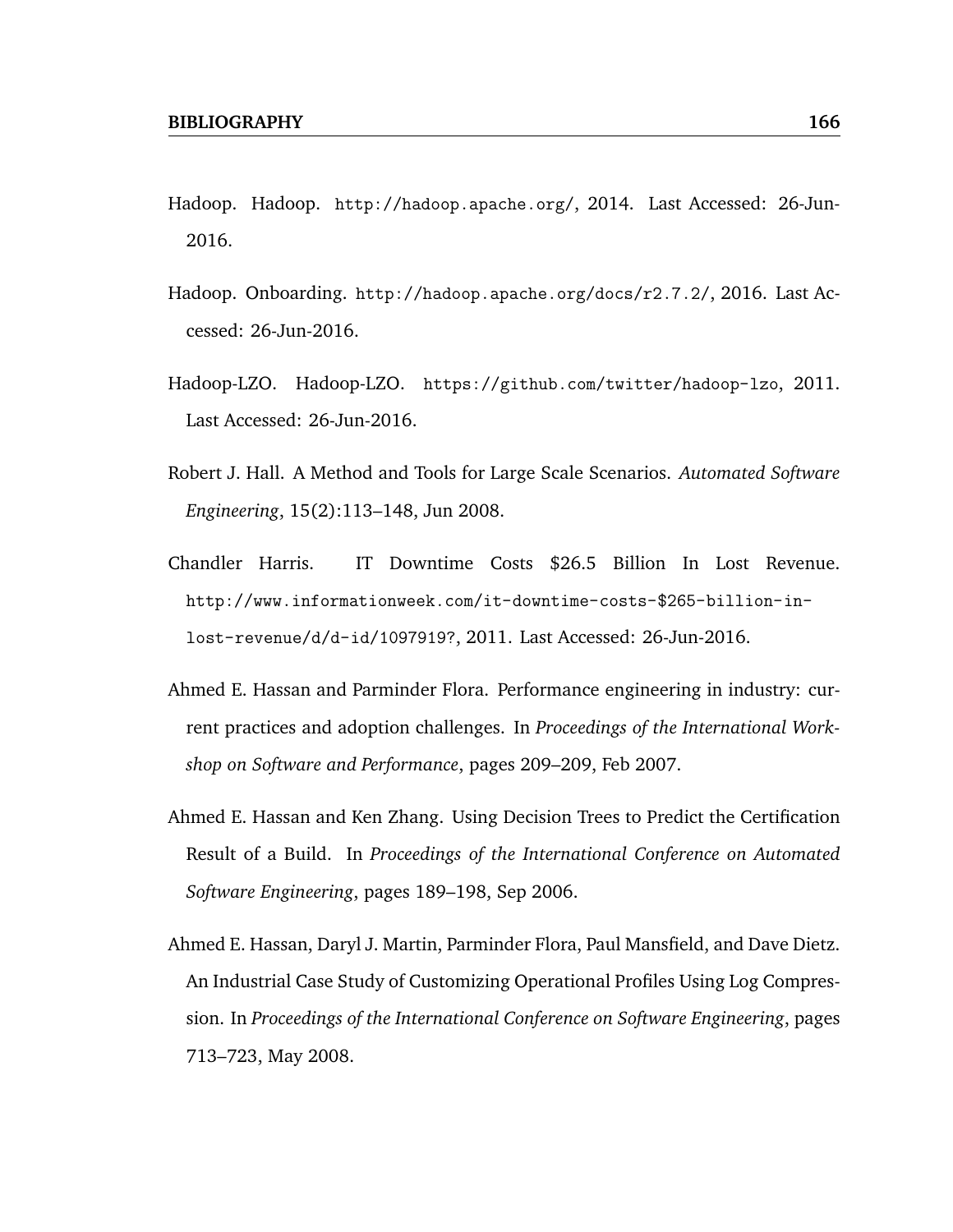- Joseph L. Hellerstein, Sheng Ma, and Chang-Shing Perng. Discovering Actionable Patterns in Event Data. *IBM Systems Journal*, 41(1):475–493, Jul 2002.
- Petra Hofer. Onboarding. http://www.ebaytechblog.com/2011/05/04/ onboarding/, 2011. Last Accessed: 26-Jun-2016.
- Johannes Holvitie, Ville Leppänen, and Sami Hyrynsalmi. Technical Debt and the Effect of Agile Software Development Practices on It - An Industry Practitioner Survey. In *Proceedings of the International Workshop on Managing Technical Debt*, pages 35–42, Sep 2014.
- Anna Huang. Similarity measures for text document clustering. In *Proceedings of the New Zealand Computer Science Research Student Conference*, pages 44–56, Apr 2008.
- Frank Huebner, Kathleen S. Meier-Hellstern, and Paul Reeser. Performance Testing for IP Services and Systems. In *Performance Engineering, State of the Art and Current Trends*, pages 283–299, Jan 2001.
- Raj Jain. *The Art of Computer Systems Performance Analysis: Techniques for Experimental Design, Measurement, Simulation, and Modeling*. Wiley Computer Publishing, John Wiley & Sons, Inc., first edition, 1991.
- Zhen Jia, Lei Wang, Jianfeng Zhan, Lixin Zhang, and Chunjie Luo. Characterizing Data Analysis Workloads in Data Centers. In *Proceedings of the International Symposium on Workload Characterization*, pages 66–76, Sep 2013.
- Zhen Jia, Jianfeng Zhan, Lei Wang, Rui Han, Sally A. Mckee, Qiang Yang, Chunjie Luo, and Jingwei Li. Characterizing and Subsetting Big Data Workloads. In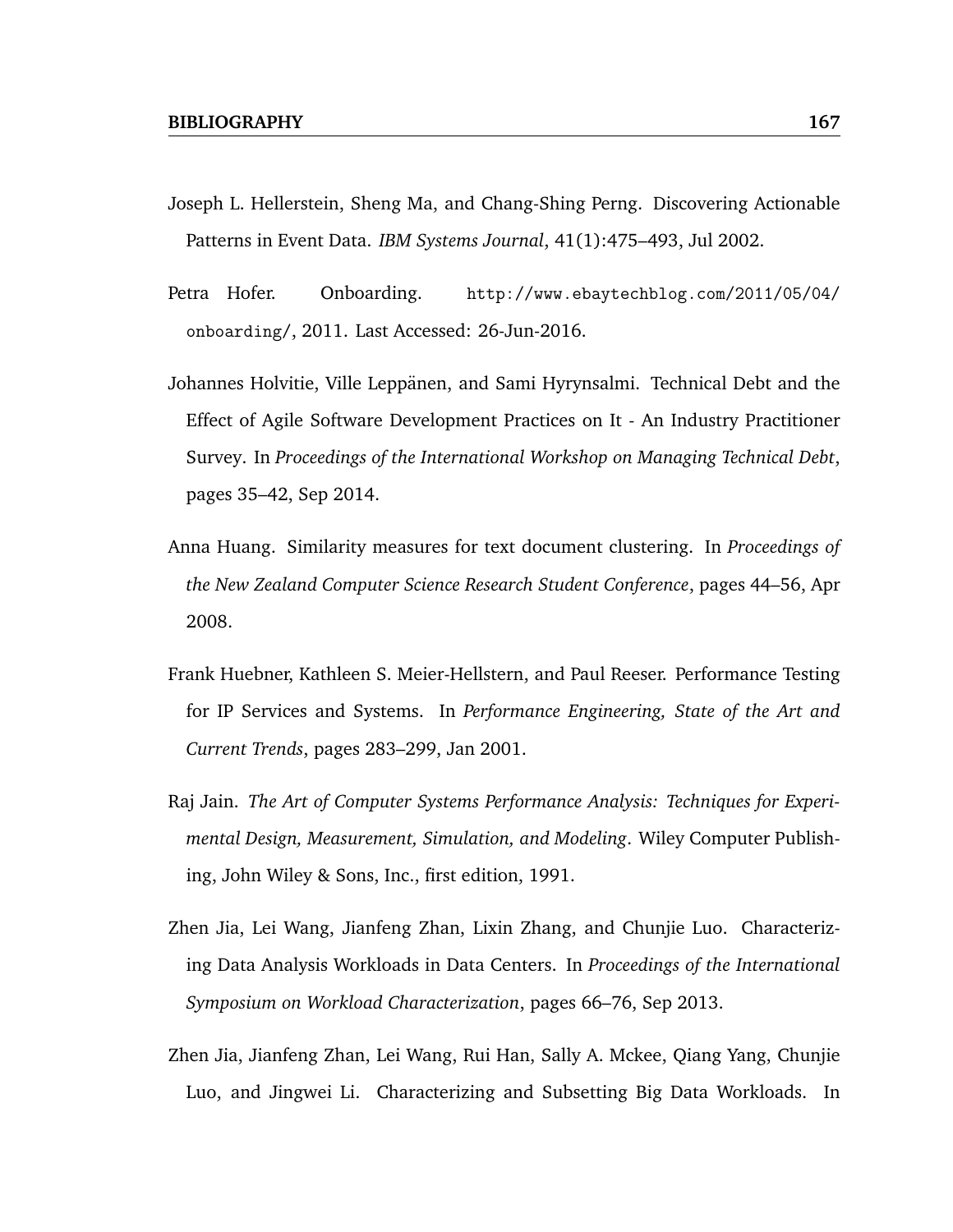*Proceedings of the International Symposium on Workload Characterization*, pages 191–201, Oct 2014.

- Guofei Jiang, Haifeng Chen, Cristian Ungureanu, and Kenji Yoshihira. Multiresolution Abnormal Trace Detection Using Varied-length N-grams and Automata. In *Proceedings of the International Conference on Automatic Computing*, pages 111– 122, Dec 2005.
- Guofei Jiang, Haifeng Chen, Cristian Ungureanu, and Kenji Yoshihira. Multiresolution Abnormal Trace Detection Using Varied-Length n-Grams and Automata. *Transactions on Systems, Man, and Cybernetics, Part C: Applications and Reviews*, 37(1):86–97, Jan 2007.
- Zhen Ming Jiang and Ahmed E. Hassan. A Survey on Load Testing of Large-Scale Software Systems. *Transactions on Software Engineering*, 41(11):1091–1118, Nov 2000.
- Zhen Ming Jiang, Ahmed E. Hassan, Gilbert Hamann, and Parminder Flora. An Automated Approach for Abstracting Execution Logs to Execution Events. *Journal of Software Maintenance and Evolution*, 20(4):249–267, Jul 2008a.
- Zhen Ming Jiang, Ahmed E. Hassan, Gilbert Hamann, and Parminder Flora. Abstracting Execution Logs to Execution Events for Enterprise Applications. In *Proceedings of the International Conference on Quality Software*, pages 181–186, Aug 2008b.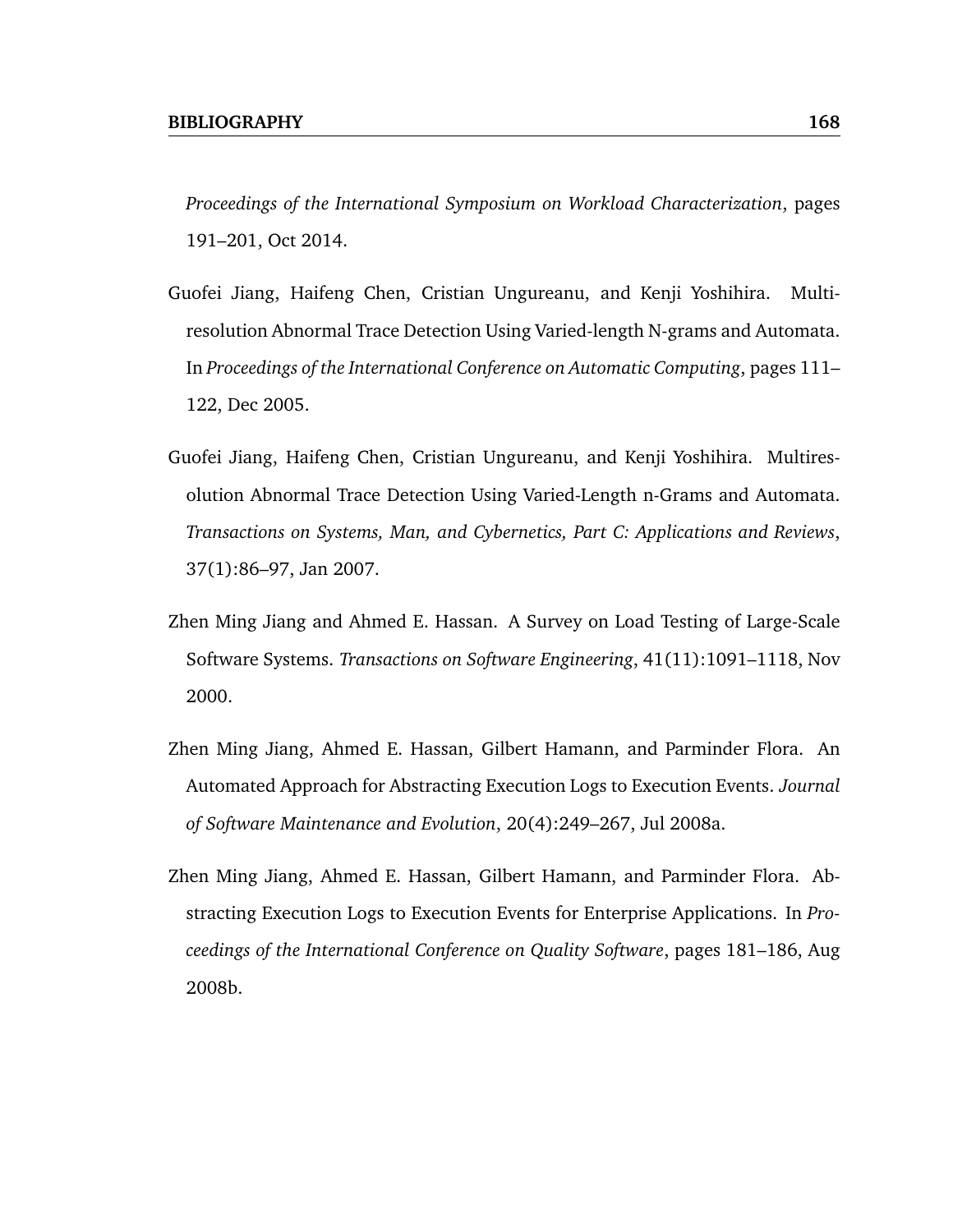- Zhen Ming Jiang, Ahmed E. Hassan, Gilbert Hamann, and Parminder Flora. Automated Identification of Load Testing Problems. In *Proceedings of the International Conference on Software Maintenance*, pages 307–316, Oct 2008c.
- Zhen Ming Jiang, Ahmed E. Hassan, Gilbert Hamann, and Parminder Flora. Automated Performance Analysis of Load Tests. In *Proceedings of the International Conference on Software Maintenance*, pages 125–134, Sep 2009.
- JobConf. JobConf. https://hadoop.apache.org/docs/current/api/org/apache/ hadoop/mapred/JobConf.html, 2016. Last Accessed: 26-Jun-2016.
- Robert Johnson. More Details on Today's Outage. https://www. facebook.com/notes/facebook-engineering/more-details-on-todaysoutage/431441338919, 2010. Last Accessed: 26-Jun-2016.
- JProfiler. Java Profiler JProfiler. https://www.ej-technologies.com/products/ jprofiler/overview.html, 2016. Last Accessed: 27-Jul-2016.
- Tom Howell Jr. and Stephen Dinan. Price of fixing, upgrading obamacare website rises to \$121 million. http://www.washingtontimes.com/news/2014/apr/29/ obamacare-website-fix-will-cost-feds-121-million/, 2014. Last Accessed: 26-Jun-2016.
- JVM Tool Interface. JVM Tool Interface. https://docs.oracle.com/javase/8/ docs/platform/jvmti/jvmti.html, 2013. Last Accessed: 27-Jul-2016.
- Vigdis By Kampenes, Tore Dybå, Jo E. Hannay, and Dag I. K. Sjøberg. A Systematic Review of Effect Size in Software Engineering Experiments. *Information and Software Technology*, 49(11-12):1073–1086, Nov 2007.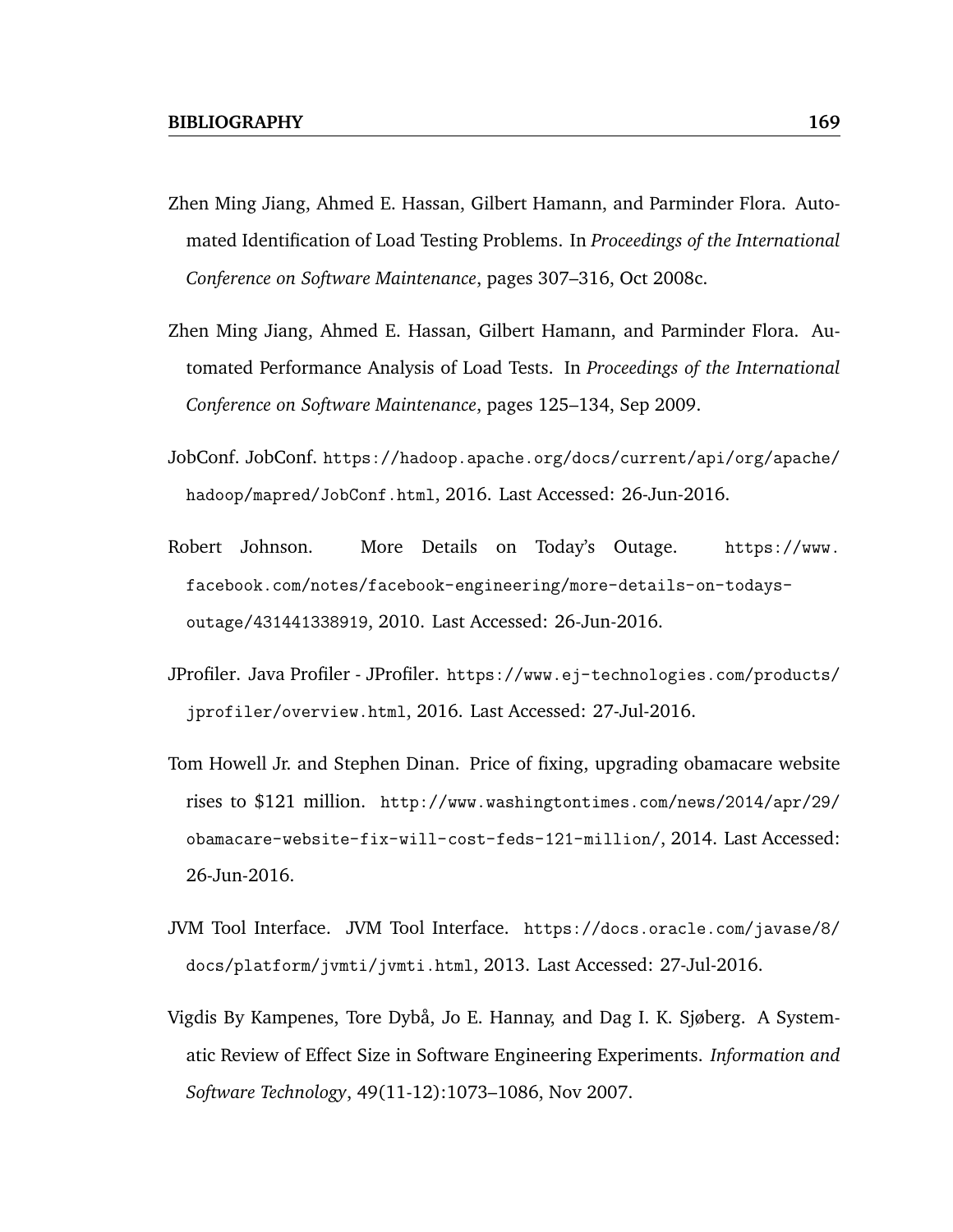- Soila Kavulya, Jiaqi Tan, Rajeev Gandhi, and Priya Narasimhan. An Analysis of Traces from a Production MapReduce Cluster. In *Proceedings of the International Conference on Cluster, Cloud and Grid Computing*, pages 94–103, May 2010.
- Adam Kawa. Process a Million Songs with Apache Pig. http://blog.cloudera. com/blog/2012/08/process-a-million-songs-with-apache-pig/, 2012. Last Accessed: 26-Jun-2016,.
- Olivia Klose. Hadoop on Linux on Azure. https://blogs.technet.microsoft. com/oliviaklose/2014/06/17/hadoop-on-linux-on-azure-1/, 2014. Last Accessed: 26-Jun-2016.
- Ted Kremenek and Dawson Engler. Z-ranking: using statistical analysis to counter the impact of static analysis approximations. In *Proceedings of the International Conference on Static Analysis*, pages 295–315, Jun 2003.
- Raffi Krikorian. New Tweets per second record, and how! https://blog.twitter. com/2013/new-tweets-per-second-record-and-how, 2013. Last Accessed: 26- Jun-2016.
- Diwakar Krishnamurthy, Jerome A. Rolia, and Shikharesh Majumdar. A Synthetic Workload Generation Technique for Stress Testing Session-Based Systems. *Transactions on Software Engineering*, 32(11):868–882, Nov 2006.
- Thomas Kunz. High-Level Views of Distributed Executions: Convex Abstract Events. *Automated Software Engineering*, 4(2):179–197, Apr 1997.

Christian Kurz, Carlos Guerrero, and Gunter Haring. Extending TPC-W to Allow for ¨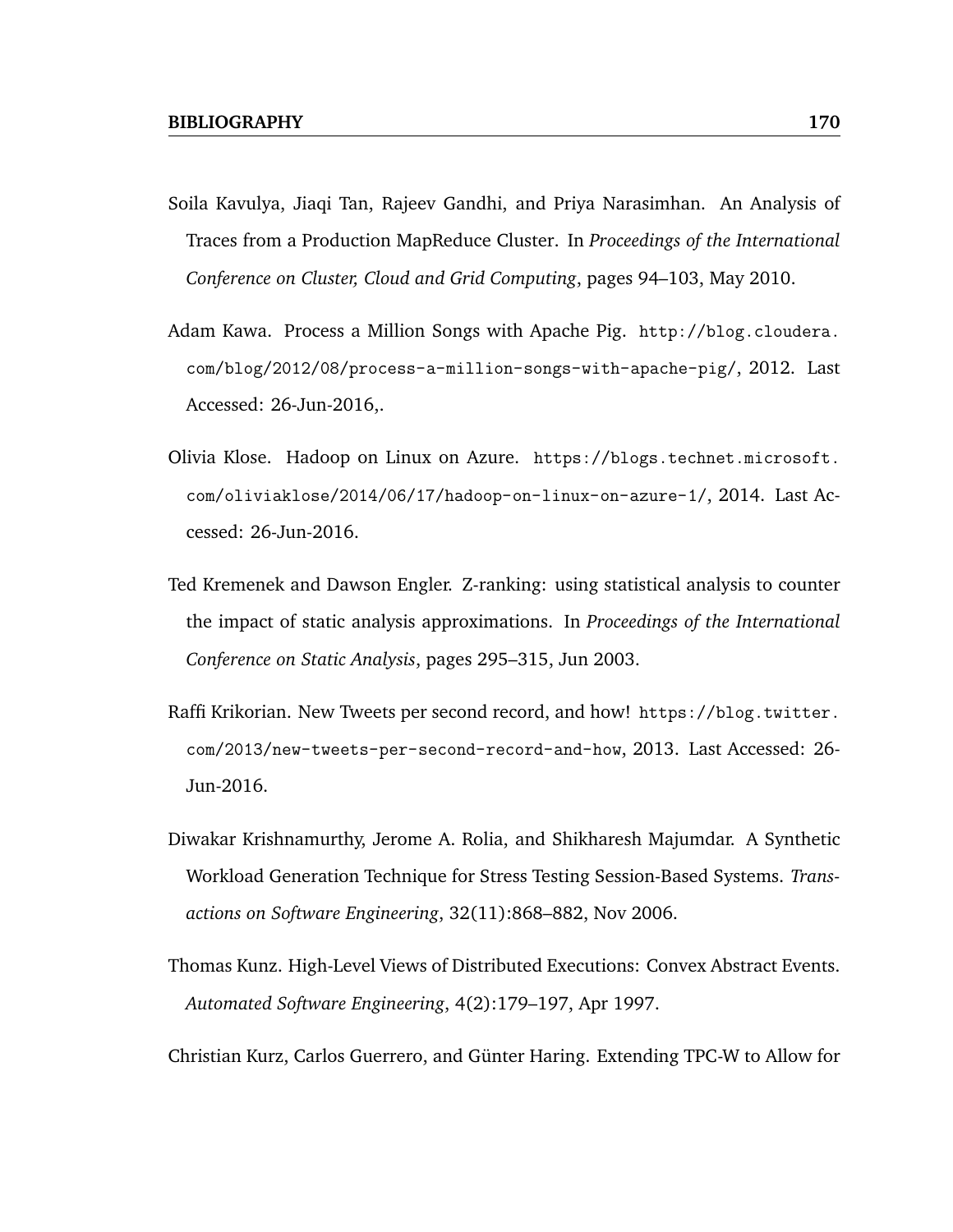Fine Grained Workload Specification. In *Proceedings of the International Workshop on Software and Performance*, pages 167–174, Jul 2005.

- Leslie Lamport. Time, clocks, and the ordering of events in a distributed system. *Communications of the ACM*, 21(7):558–565, Jul 1978.
- Alf Larsson and Abdelwahab Hamou-Lhadj. Mining Telecom System Logs to Facilitate Debugging Tasks. In *Proceedings of the International Working Conference on Software Maintenance*, pages 536–539, Sep 2013.
- Michael A. Laurenzano, Joshua Peraza, Laura Carrington, Ananta Tiwari, William A. Ward Jr., and Roy Campbell. Pebil: Binary instrumentation for practical dataintensive program analysis. *Cluster Computing*, 1(18):1–14, Mar 2015.
- Jian-Guang Lou, Qiang Fu, Shengqi Yang, Ye Xu, and Jiang Li. Mining Invariants from Console Logs for System Problem Detection. In *Proceedings of the USENIX Annual Technical Conference*, pages 24:1–24:14, Jun 2010.
- Xingmin Luo, Fan Ping, and Mei-Hwa Chen. Clustering and Tailoring User Session Data for Testing Web Applications. In *Proceedings of the International Conference on Software Testing Verification and Validation*, pages 336–345, Apr 2009.
- Haroon Malik, Zhen Ming Jiang, Bram Adams, Ahmed E. Hassan, Parminder Flora, and Gilbert Hamann. Automatic Comparison of Load Tests to Support the Performance Analysis of Large Enterprise Systems. In *Proceedings of the European Conference on Software Maintenance and Reengineering*, pages 222–231, Mar 2010.
- Haroon Malik, Hadi Hemmati, and Ahmed E. Hassan. Automatic Detection of Performance Deviations in the Load Testing of Large Scale Systems. In *Proceedings*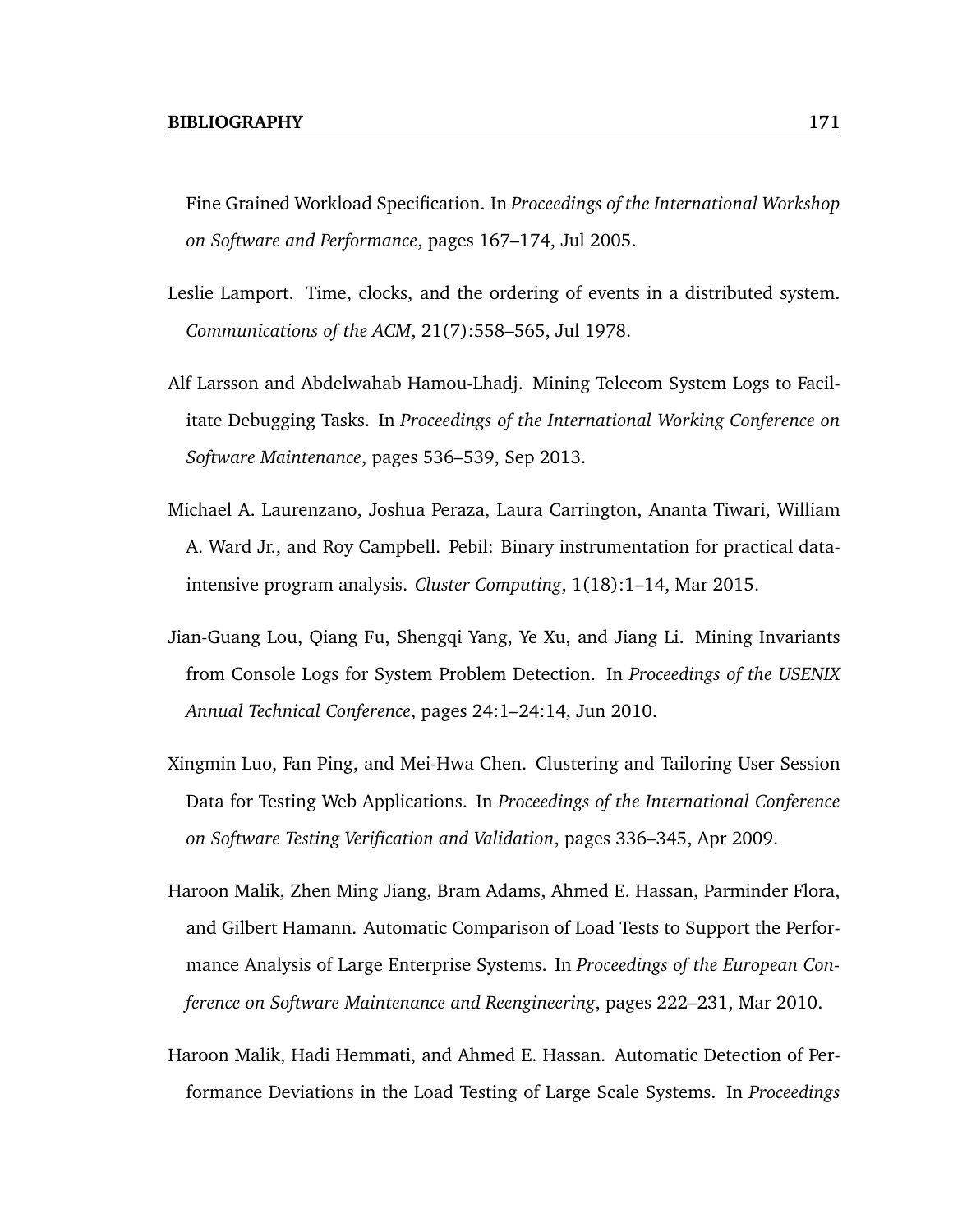*of the International Conference on Software Engineering*, pages 1012–1021, May 2013.

- David Maplesden, Ewan Tempero, John Hosking, and John C. Grundy. Performance Analysis for Object-Oriented Software: A Systematic Mapping. *Transactions on Software Engineering*, 41(7):691–710, Jul 2015.
- MapReduce Tutorial. MapReduce Tutorial. http://hadoop.apache.org/ docs/current/hadoop-mapreduce-client/hadoop-mapreduce-clientcore/MapReduceTutorial.html, 2014. Last Accessed: 26-Jun-2016.
- Friedemann Mattern. Virtual time and global states of distributed systems. In *Proceedings of the Workshop on Parallel and Distributed Algorithms*, pages 215–226, Oct 1988.
- Jorge Augusto Meira, Eduardo Cunha de Almeida, Yves Le Traon, and Gerson Sunye. Peer-to-peer load testing. In *Proceedings of the International Conference on Software Testing, Verification and Validation*, pages 642–647, Apr 2012.
- Daniel A. Menasc´e. Workload Characterization. *Internet Computing*, 7(5):89–92, Sep 2003.
- Daniel A. Menascé, Virgilio A. F. Almeida, Rodrigo Fonseca, and Marco A. Mendes. A Methodology for Workload Characterization of E-commerce Sites. In *Proceedings of the Conference on Electronic Commerce*, pages 119–128, Nov 1999.
- Metrics 2.0. Metrics 2.0. http://hadoop.apache.org/docs/current/api/org/ apache/hadoop/metrics2/package-summary.html, 2016. Last Accessed: 26- Jun-2016.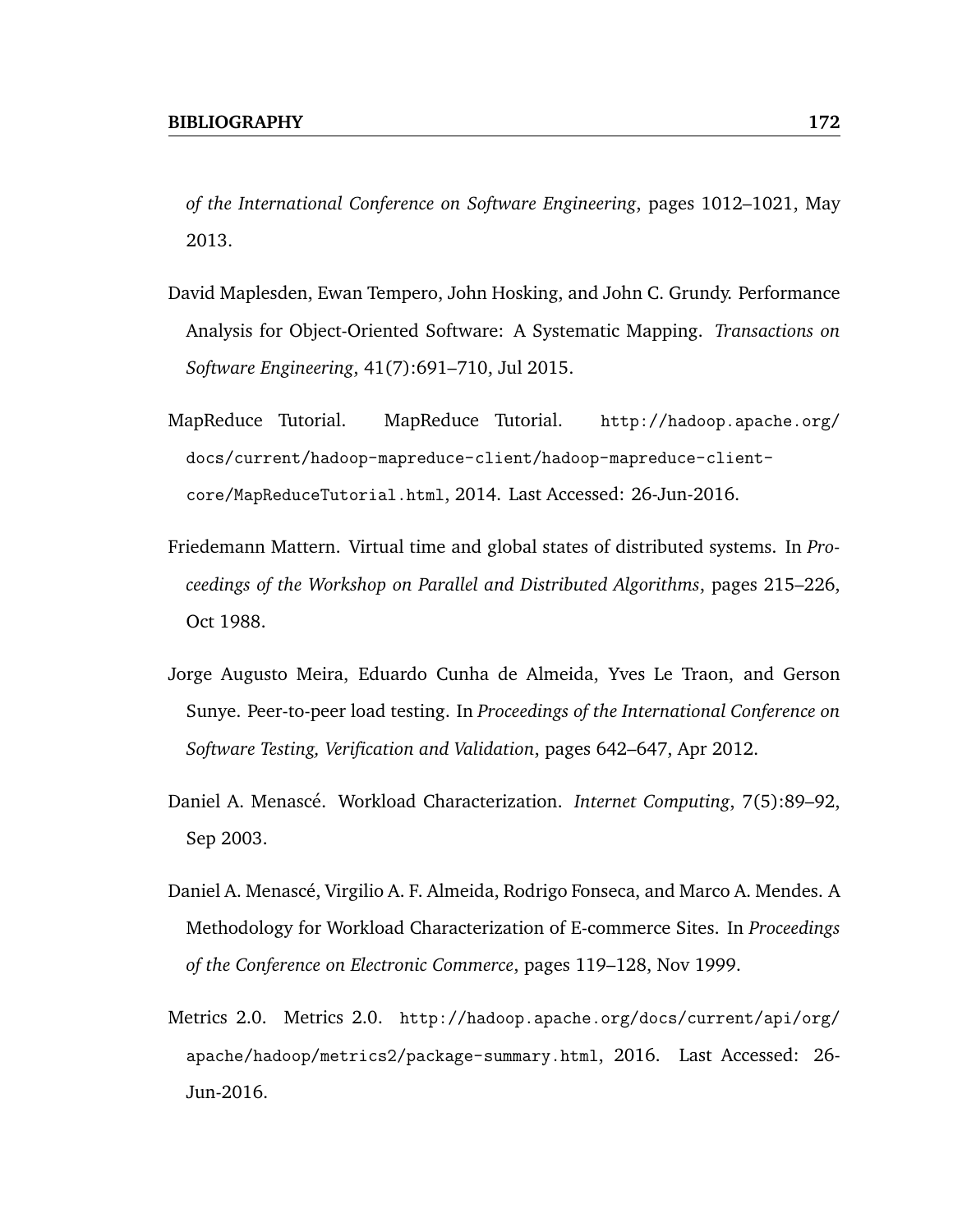- Ningfang Mi, Ludmila Cherkasova, Kivanc Ozonat, Julie Symons, and Evgenia Smirni. Analysis of Application Performance and its Change via Representative Application Signatures. In *Proceedings of the Symposium on Network Operations and Management*, pages 216–223, Apr 2008.
- Glenn W. Milligan and Martha C. Cooper. An examination of procedures for determining the number of clusters in a data set. *Psychometrika*, 50(2):159–179, Jun 1985.
- Million Song Dataset. Million Song Dataset. http://labrosa.ee.columbia.edu/ millionsong/, 2012. Last Accessed: 26-Jun-2016.
- Million Song Dataset. Million Song Dataset. https://aws.amazon.com/datasets/ million-song-dataset/, 2015. Last Accessed: 26-Jun-2016.
- R. Mojena. Hierarchical grouping methods and stopping rules: An evaluation. *The Computer Journal*, 20(4):353–363, Nov 1977.
- Ricardo Morin, Anil Kumar, and Elena Ilyina. A Multi-Level Comparative Performance Characterization of SPECjbb2005 Versus SPECjbb2000. In *Proceedings of the International Symposium on Workload Characterization*, pages 67–75, Oct 2005.
- John Murrell. Firefox Download Stunt Sets Record For Quickest Meltdown. http://www.siliconbeat.com/2008/06/17/firefox-download-stuntsets-record-for-quickest-meltdown/, 2008. Last Accessed: 26-Jun-2016.

Meiyappan Nagappan and Mladen A. Vouk. Abstracting Log Lines to Log Event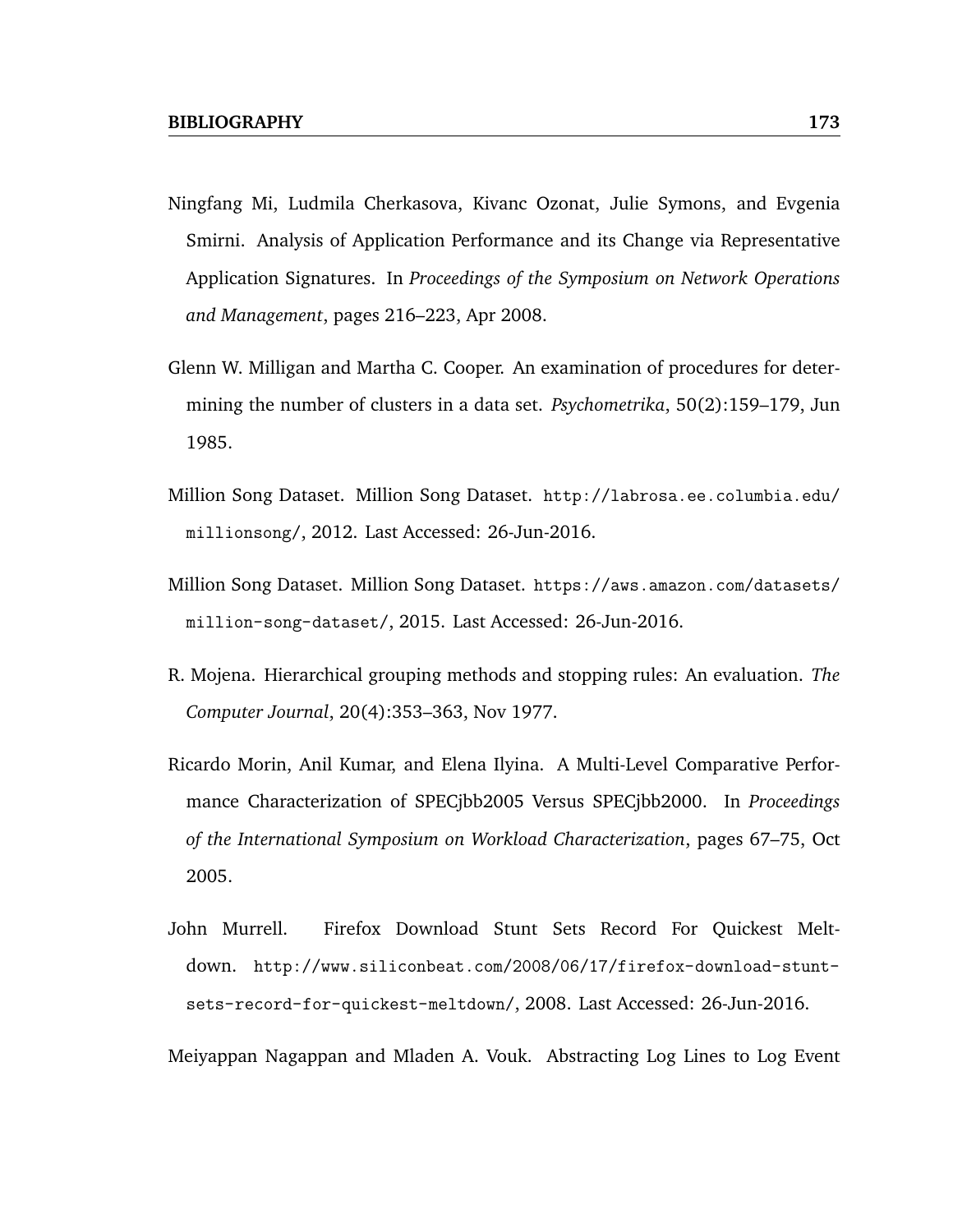Types for Mining Software System Logs. In *Proceedings of the Working Conference on Mining Software Repositories*, pages 114–117, May 2010.

- Meiyappan Nagappan, Kesheng Wu, and Mladen A. Vouk. Efficiently Extracting Operational Profiles from Execution Logs Using Suffix Arrays. In *Proceedings of the International Symposium on Software Reliability Engineering*, pages 41–50, Nov 2009.
- Priya Nagpurkar, William Horn, U. Gopalakrishnan, Niteesh Dubey, Joefon Jann, and Pratap Pattnaik. Workload Characterization of Selected JEE-based Web 2.0 Applications. In *Proceedings of the International Symposium on Workload Characterization*, pages 109–118, Sep 2008.
- Thanh H. D. Nguyen, Bram Adams, Zhen Ming Jiang, Ahmed E. Hassan, Mohamed Nasser, and Parminder Flora. Automated Verification of Load Tests Using Control Charts. In *Proceedings of the Asia-Pacific Software Engineering Conference*, pages 282–289, Dec 2011.
- Thanh H. D. Nguyen, Bram Adams, Zhen Ming Jiang, Ahmed E. Hassan, Mohamed Nasser, and Parminder Flora. Automated Detection of Performance Regressions Using Statistical Process Control Techniques. In *Proceedings of the International Conference on Performance Engineering*, pages 299–310, Apr 2012.
- Thanh H. D. Nguyen, Meiyappan Nagappan, Ahmed E. Hassan, Mohamed Nasser, and Parminder Flora. An Industrial Case Study of Automatically Identifying Performance Regression-causes. In *Proceedings of the Working Conference on Mining Software Repositories*, pages 232–241, May 2014.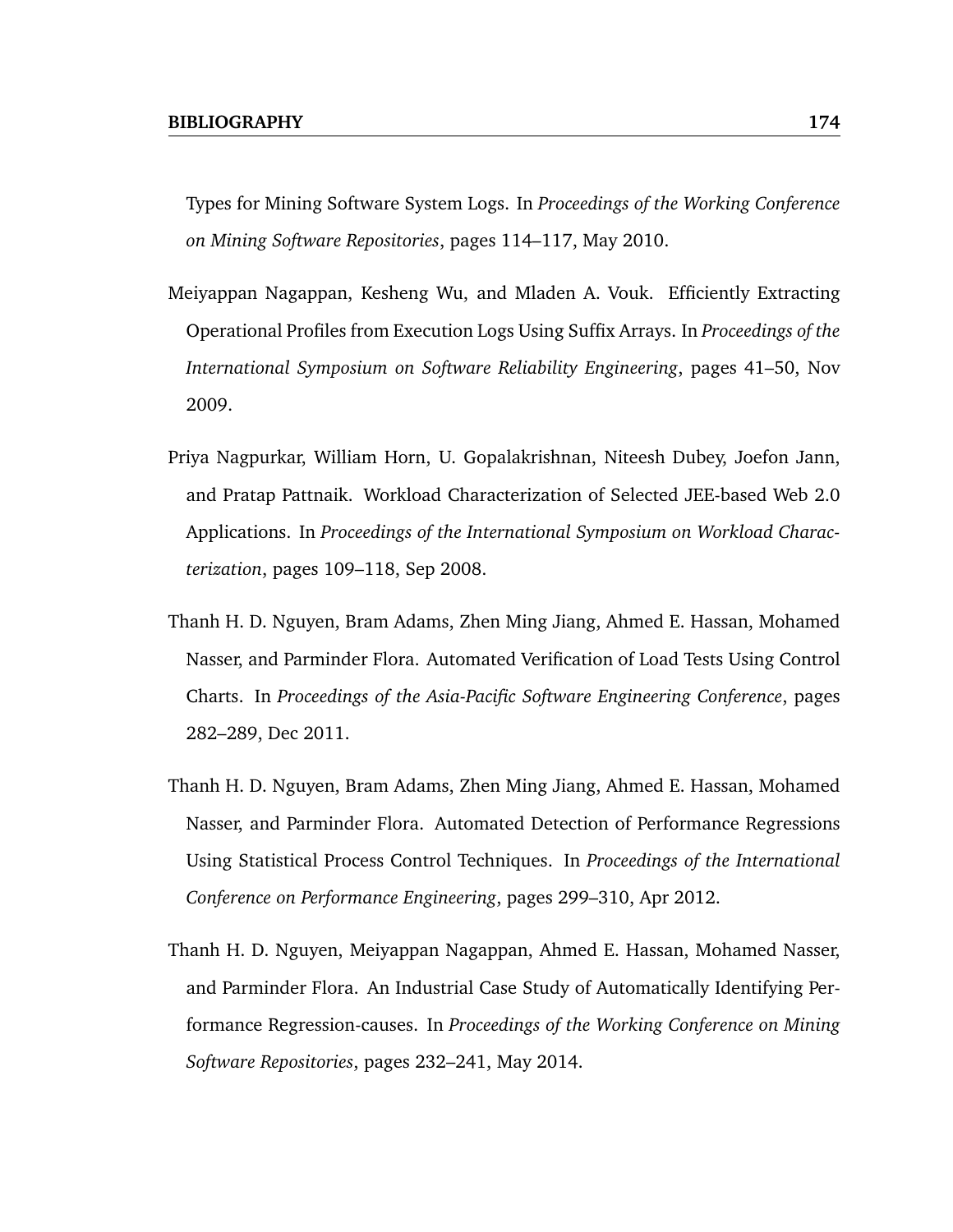- Tuli Nivas and Christoph Csallner. Managing Performance Testing with Release Certification and Data Correlation. In *Proceedings of the European Software Engineering Conference and the Symposium on the Foundations of Software Engineering*, Sep 2011.
- Object Management Group. UML2.0. http://www.omg.org/spec/UML/2.0/, 2016. Last Accessed: 23-Aug-2016.
- OutputCommitter. OutputCommitter. http://hadoop.apache.org/docs/stable/ api/org/apache/hadoop/mapred/OutputCommitter.html, 2016. Last Accessed: 26-Jun-2016.
- David Lorge Parnas. Software Aging. In *Proceedings of the International Conference on Software Engineering*, pages 279–287, May 1994.
- Antonio Pecchia, Marcello Cinque, Gabriella Carrozza, and Domenico Cotroneo. Industry Practices and Event Logging: Assessment of a Critical Software Development Process. In *Proceedings of the International Conference on Software Engineering*, pages 169–178, May 2015.
- PerfMon. PerfMon. http://perfmon.sourceforge.net/, 2016. Last Accessed: 26- Jun-2016.
- Nicolas Poggi, David Carrera, Ricard Gavalda, Jordi Torres, and Eduard Ayguade. Characterization of Workload and Resource Consumption for an Online Travel and Booking Site. In *Proceedings of the International Symposium on Workload Characterization*, pages 1–10, Dec 2010.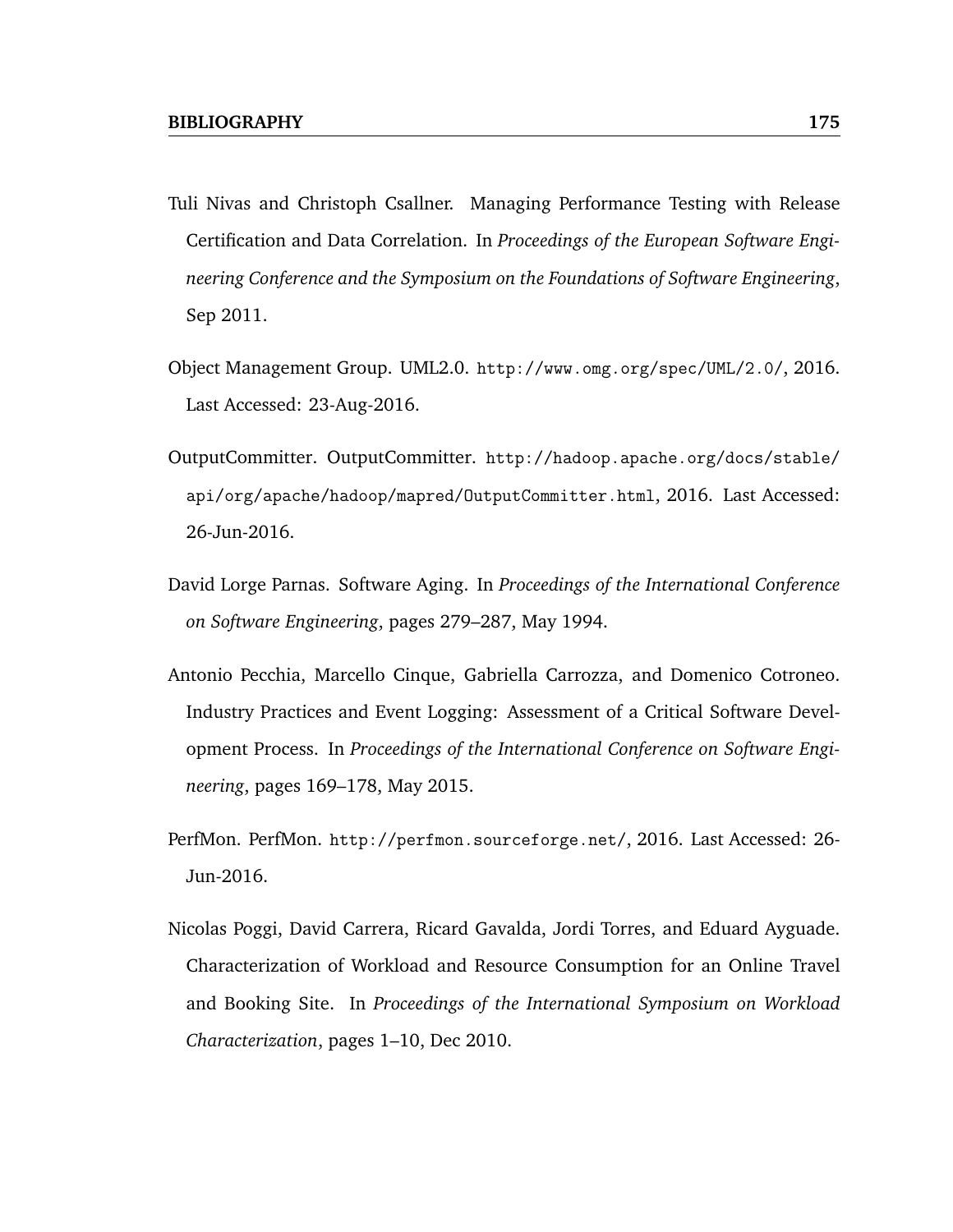- Nicolas Poggi, David Carrera, Ricard Gavaldà, Eduard Ayguadé, and Jordi Torres. A Methodology for the Evaluation of High Response Time on E-commerce Users and Sales. *Information Systems Frontiers*, 16(5):867–885, Nov 2014.
- Ariel Rabkin, Wei Xu, Avani Wildani, Armando Fox, David Patterson, and Randy Katz. A Graphical Representation for Identifier Structure in Logs. In *Proceedings of the Workshop on Managing Systems via Log Analysis and Machine Learning Techniques*, pages 3:1–3:9, Oct 2010.
- RecordReader. RecordReader. http://hadoop.apache.org/docs/current/api/ org/apache/hadoop/mapred/RecordReader.html, 2016. Last Accessed: 26-Jun-2016.
- Zujie Ren, Xianghua Xu, Jian Wan, Weisong Shi, and Min Zhou. Workload Characterization on a Production Hadoop Cluster: A Case Study on Taobao. In *Proceedings of the International Symposium on Workload Characterization*, pages 3–13, Nov 2012.
- Zujie Ren, Weisong Shi, and Jian Wan. Towards Realistic Benchmarking for Cloud File Systems: Early Experiences. In *Proceedings of the International Symposium on Workload Characterization*, pages 88–98, Oct 2014.
- Marcello La Rosa. Process Mining: A Database of Applications. In *Proceedings of the Annual Meeting of the IEEE Task Force on Process Mining*, Sep 2016.
- P. J. Rousseeuw. Silhouettes: a graphical aid to the interpretation and validation of cluster analysis. *Journal of Computational and Applied Mathematics*, 20(1):53–65, Nov 1987.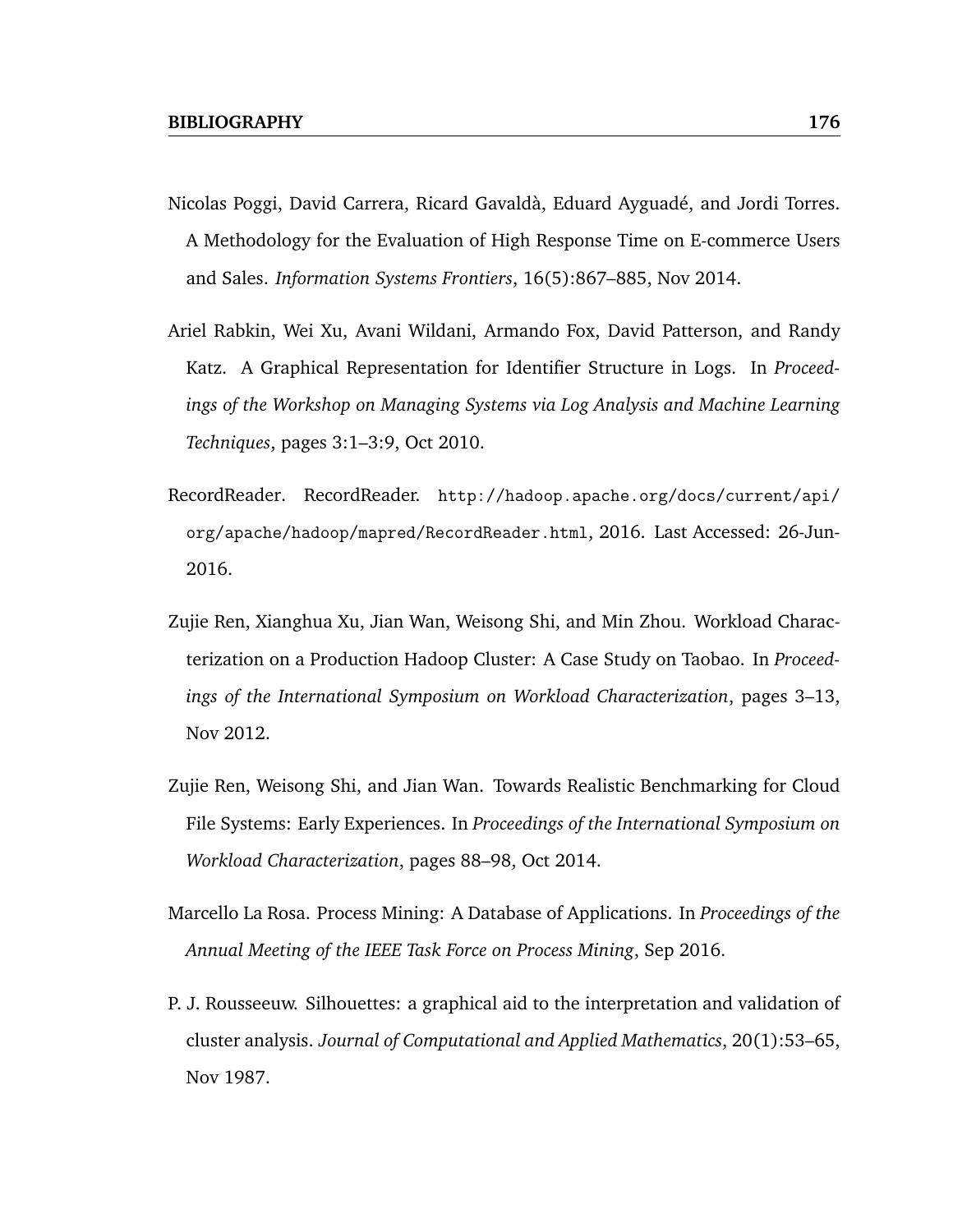- Vikram Saletore, Karthik Krishnan, Vish Viswanathan, and Matt Tolentino. HcBench: Methodology, Development, and Characterization of a Customer Usage Representative Big Data/Hadoop Benchmark. In *Proceedings of the International Symposium on Workload Characterization*, pages 77–86, Sep 2013.
- Felix Salfner and Steffen Tschirpke. Error Log Processing for Accurate Failure Prediction. In *Proceedings of the Conference on Analysis of System Logs*, pages 4:1–4:8, Dec 2008.
- S. Ratna Sandeep, M. Swapna, Thirumale Niranjan, Sai Susarla, and Siddhartha Nandi. CLUEBOX: A Performance Log Analyzer for Automated Troubleshooting. In *Proceedings of the Conference on Analysis of System Logs*, pages 1:1–1:8, Dec 2008.
- Nadella Sandhya and Aliseri Govardhan. Analysis of similarity measures with wordnet based text document clustering. In *Proceedings of the International Conference on Information Systems Design and Intelligent Applications*, pages 703–714, Jan 2012.
- Ebada Sarhan, Atif Ghalwash, and Mohamed Khafagy. Specification and Implementation of Dynamic Web Site Benchmark in Telecommunication Area. In *Proceedings of the International Conference on Computers*, pages 863–867, Jul 2008.
- Weiyi Shang, Zhen Ming Jiang, Bram Adams, Ahmed E. Hassan, Michael W. Godfrey, Mohamed Nasser, and Parminder Flora. An exploratory study of the evolution of communicated information about the execution of large software systems. In *Proceedings of the Working Conference on Reverse Engineering*, pages 335–344, Oct 2011.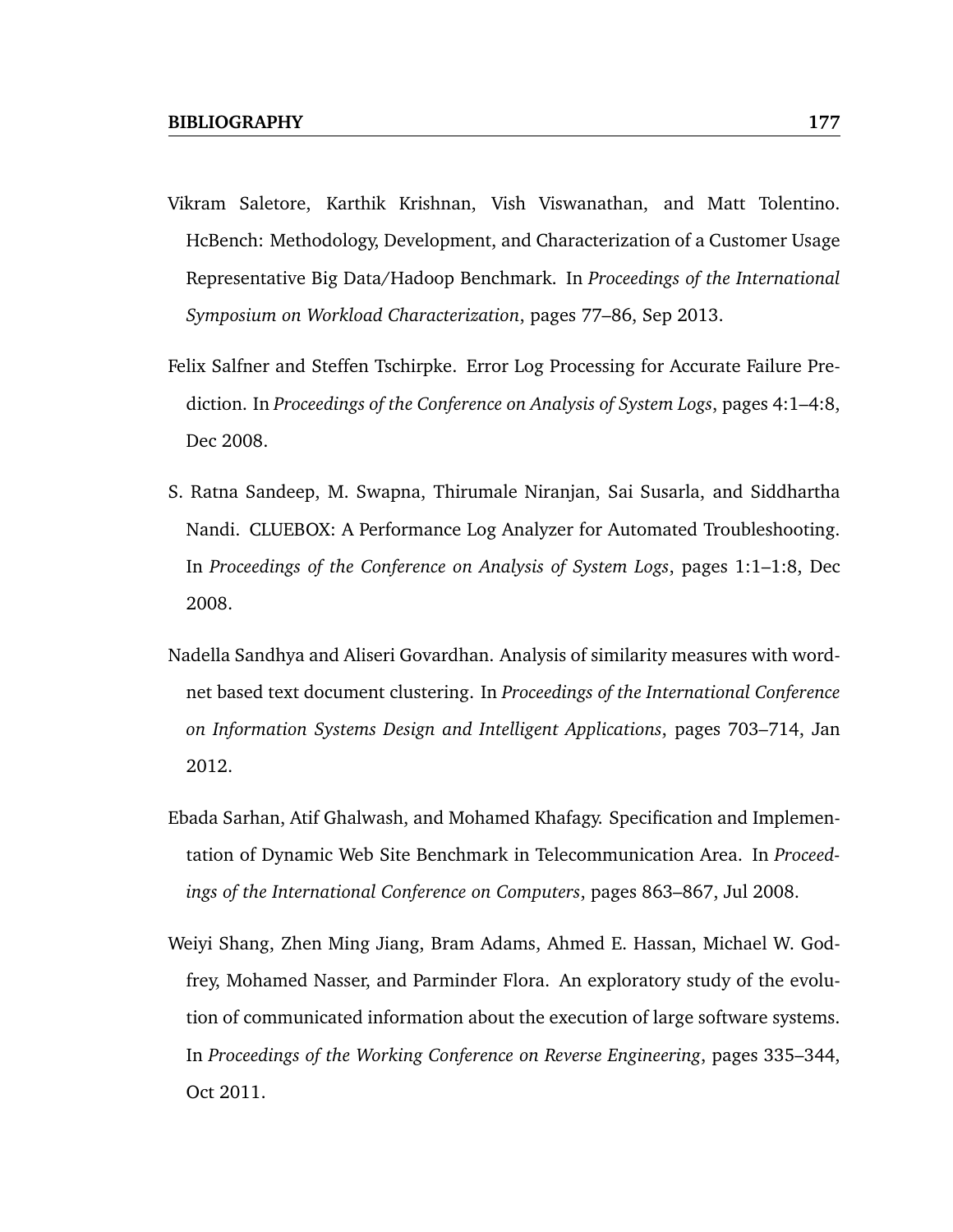- Weiyi Shang, Zhen Ming Jiang, Hadi Hemmati, Bram Adams, Ahmed E. Hassan, and Patrick Martin. Assisting Developers of Big Data Analytics Applications When Deploying on Hadoop Clouds. In *Proceedings of the International Conference on Software Engineering*, pages 402–411, May 2013.
- Weiyi Shang, Meiyappan Nagappan, Ahmed E. Hassan, and Zhen Ming Jiang. Understanding Log Lines Using Development Knowledge. In *Proceedings of the International Conference on Software Maintenance and Evolution*, pages 21–30, Sep 2014.
- Weiyi Shang, Meiyappan Nagappan, and Ahmed E. Hassan. Studying the relationship between logging characteristics and the code quality of platform software. *Empirical Software Engineering*, 20(1):20:1–20:27, Feb 2015.
- Bojan Simic and Sean Conklin. Improving the Usability of APM Data: Essential Capabilities and Benefits. https://assets.extrahop.com/uploads/trac-marketinsight-usability-of-apm-data.pdf, 2012. Last Accessed: 28-Mar-2014.
- Connie U. Smith and Lloyd G. Williams. *Performance Solutions: A Practical Guide to Creating Responsive, Scalable Software*. Addison-Wesley Longman Publishing Co., Inc., first edition, 2002.
- Software Engineering Institute. *Ultra-Large-Scale Systems: The Software Challenge of the Future*. Carnegie Mellon University, 2006.
- Robert R. Sokal and F. James Rohlf. *Biometry: the principles and practice of statistics in biological research*. W. H. Freeman, fourth edition, 2011.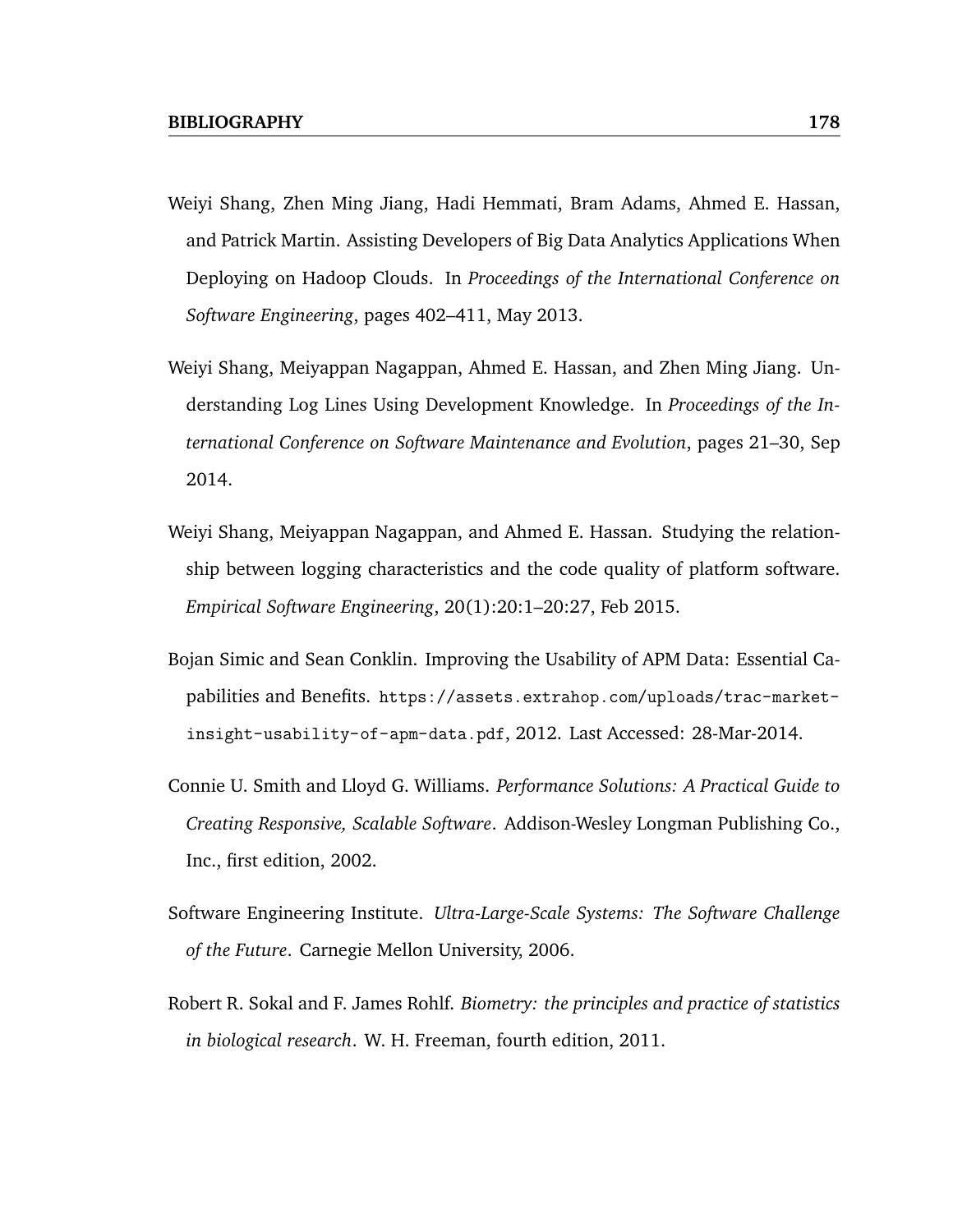- Jon Stearley. Towards Informatic Analysis of Syslogs. In *Proceedings of the International Conference on Cluster Computing*, pages 309–318, Sep 2004.
- Robert Stets, Kourosh Gharachorloo, and Luiz Andre Barroso. A Detailed Comparison of Two Transaction Processing Workloads. In *Proceedings of the International Workshop on Workload Characterization*, pages 37–48, Nov 2002.
- Christopher Stewart, Matthew Leventi, and Kai Shen. Empirical Examination of a Collaborative Web Application. In *Proceedings of the International Symposium on Workload Characterization*, pages 90–96, Sep 2008.
- StringTokenizer. StringTokenizer. https://docs.oracle.com/javase/7/docs/ api/java/util/StringTokenizer.html, 2016. Last Accessed: 26-Jun-2016.

Student. The probable error of a mean. *Biometrika*, 6(1):1–25, Mar 1908.

- Mark D. Syer, Bram Adams, and Ahmed E. Hassan. Industrial case study on supporting the comprehension of system behaviour. In *Proceedings of the International Conference on Program Comprehension*, pages 215–216, Jun 2011a.
- Mark D. Syer, Bram Adams, and Ahmed E. Hassan. Identifying Performance Deviations in Thread Pools. In *Proceedings of the International Conference on Software Maintenance*, pages 83–92, Sep 2011b.
- Mark D. Syer, Zhen Ming Jiang, Meiyappan Nagappan, Ahmed E. Hassan, Mohamed Nasser, and Parminder Flora. Leveraging Performance Counters and Execution Logs to Diagnose Memory-Related Performance Issues. In *Proceedings of the International Conference on Software Maintenance*, pages 110–119, Sep 2013.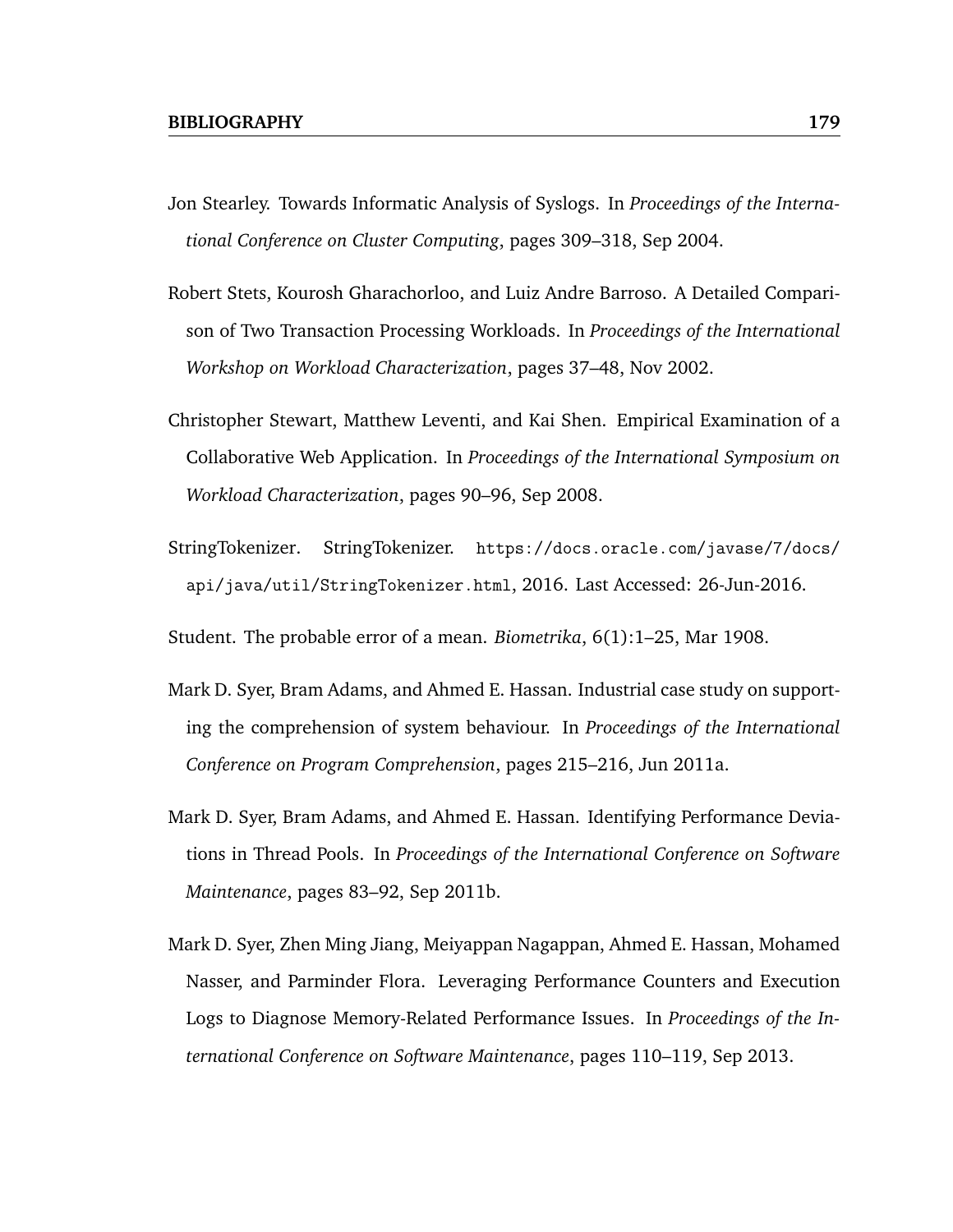- Mark D. Syer, Zhen Ming Jiang, Meiyappan Nagappan, Ahmed E. Hassan, Mohamed Nasser, and Parminder Flora. Continuous Validation of Load Test Suites. In *Proceedings of the International Conference on Performance Engineering*, pages 232– 241, Mar 2014.
- SYSSTAT. SYSSTAT. http://sebastien.godard.pagesperso-orange.fr/, 2016. Last Accessed: 26-Jun-2016.
- Jiaqi Tan, Xinghao Pan, Soila Kavulya, Rajeev Gandhi, and Priya Narasimhan. SALSA: Analyzing Logs As State Machines. In *Proceedings of the International Conference on Analysis of System Logs*, pages 6:1–6:8, Dec 2008.
- Pang-Ning Tan, Michael Steinbach, and Vipin Kumar. *Cluster Analysis: Basic Concepts and Algorithms*. Addison-Wesley Longman Publishing Co., Inc., first edition, 2005.
- TextInputFormat. TextInputFormat. http://hadoop.apache.org/docs/stable/ api/org/apache/hadoop/mapred/TextInputFormat.html, 2016. Last Accessed: 26-Jun-2016.
- The Sarbanes-Oxley Act. The Sarbanes-Oxley Act 2002. http://soxlaw.com/, 2006. Last Accessed: 26-Jun-2016.
- Jeff Tian, Sunita Rudraraju, and Zhao Li. Evaluating Web Software Reliability Based on Workload and Failure Data Extracted from Server Logs. *Transactions on Software Engineering*, 30(11):754–769, Nov 2004.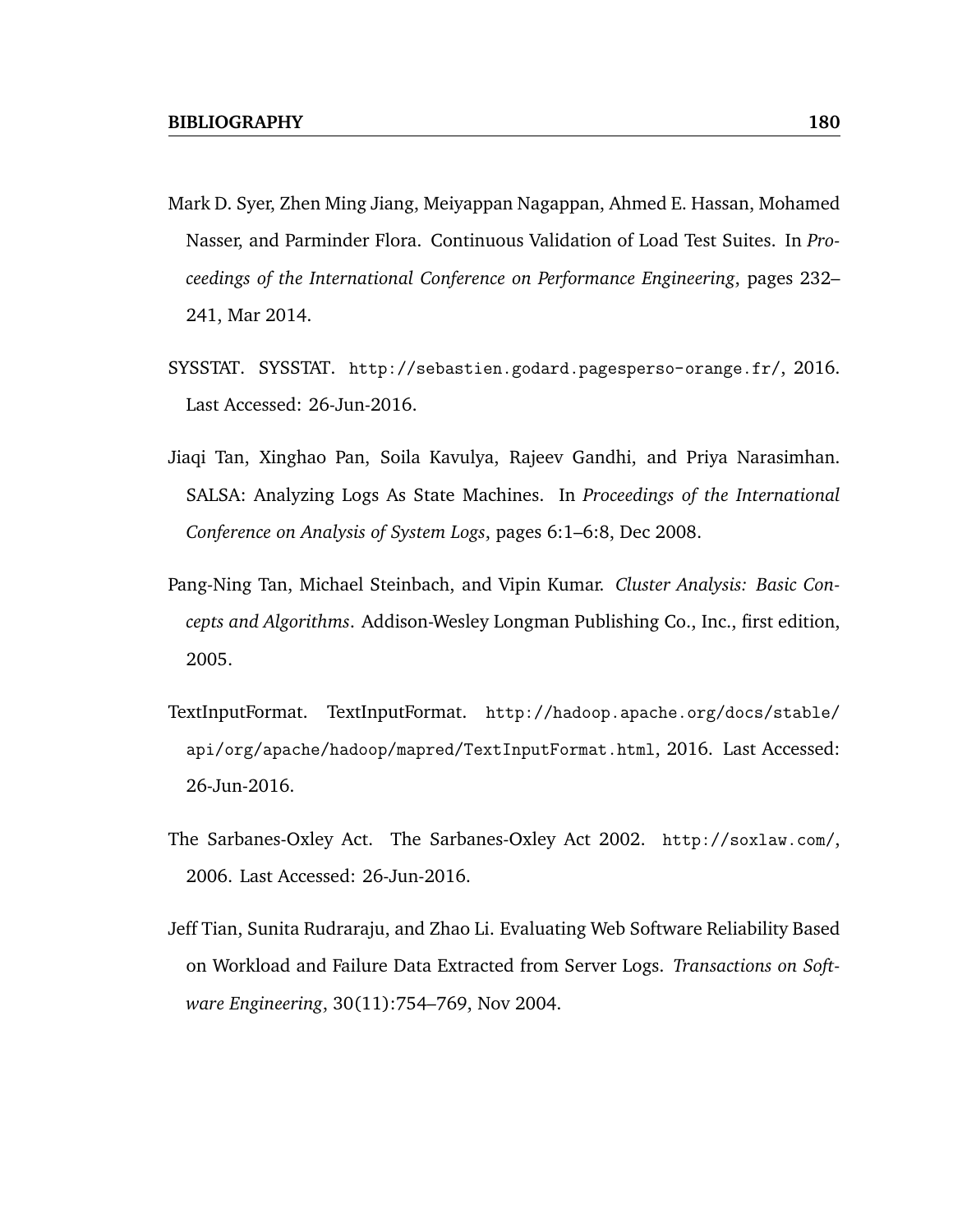- Gang-Ryung Uh, Robert Cohn, Bharadwaj Yadavalli, Ramesh Peri, and Ravi Ayyagari. Analyzing dynamic binary instrumentation overhead. In *Proceedings of the Workshop on Binary Instrumentation and Applications*, pages 56–64, Oct 2006.
- Risto Vaarandi. A Data Clustering Algorithm for Mining Patterns from Event Logs. In *Proceedings of the Workshop on IP Operations Management*, pages 119–126, Oct 2003.
- Jeffrey Voas. Will the Real Operational Profile Please Stand Up? *IEEE Software*, 17 (2):87–89, Mar 2000.
- Bernard Lewis Welch. The generalization of "student's" problem when several different population variances are involved. *Biometrika*, 34(1-2):28–35, Jan 1997.
- Elaine J. Weyuker and Filippos I. Vokolos. Experience with performance testing of software systems: issues, an approach, and case study. *Transactions on Software Engineering*, 26(12):1147–1156, Dec 2000.
- Alex Williams. Amazon web services outage caused by memory leak and failure in monitoring alarm. https://techcrunch.com/2012/10/27/amazon-webservices-outage-caused-by-memory-leak-and-failure-in-monitoringalarm/, 2012. Last Accessed: 26-Jun-2016.
- Murray Woodside, Greg Franks, and Dorina C. Petriu. The Future of Software Performance Engineering. In *Proceedings of the Future of Software Engineering*, pages 171–187, May 2007.
- Huafeng Xi, Jianfeng Zhan, Zhen Jia, Xuehai Hong, Lei Wang, Lixin Zhang, Ninghui Sun, and Gang Lu. Characterization of Real Workloads of Web Search Engines. In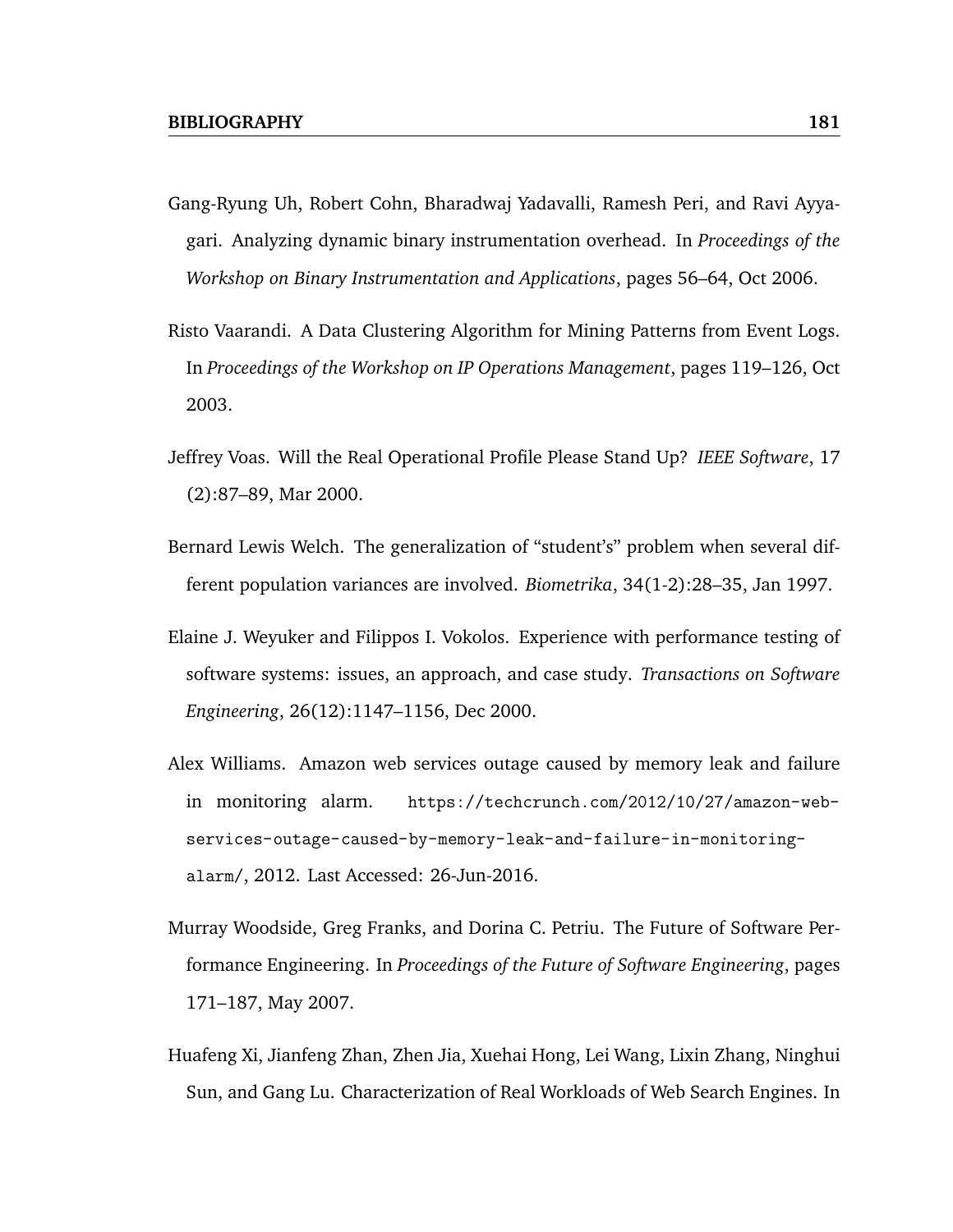*Proceedings of the International Symposium on Workload Characterization*, pages 15–25, Nov 2011.

- Wei Xu, Ling Huang, Armando Fox, David Patterson, and Michael I. Jordan. Detecting Large-scale System Problems by Mining Console Logs. In *Proceedings of the Symposium on Operating Systems Principles*, pages 117–132, Oct 2009a.
- Wei Xu, Ling Huang, Armando Fox, David Patterson, and Michael I. Jordan. Online System Problem Detection by Mining Patterns of Console Logs. In *Proceedings of the International Conference on Data Mining*, pages 588–597, Dec 2009b.
- Wei Xu, Ling Huang, Armando Fox, David Patterson, and Michael I. Jordan. Experience Mining Google's Production Console Logs. In *Proceedings of the Workshop on Managing Systems via Log Analysis and Machine Learning Techniques*, pages 5:1–5:9, Oct 2010.
- Philip S. Yu, Ming-Syan Chen, Hans-Ulrich Heiss, and Sukho Lee. On Workload Characterization of Relational Database Environments. *Transactions on Software Engineering*, 18(4):347–355, Apr 1992.
- Ding Yuan, Soyeon Park, and Yuanyuan Zhou. Characterizing Logging Practices in Open-source Software. In *Proceedings of the International Conference on Software Engineering*, pages 102–112, Jun 2012.
- Ding Yuan, Yu Luo, Xin Zhuang, Guilherme Renna Rodrigues, Xu Zhao, Yongle Zhang, Pranay U. Jain, and Michael Stumm. Simple testing can prevent most critical failures: An analysis of production failures in distributed data-intensive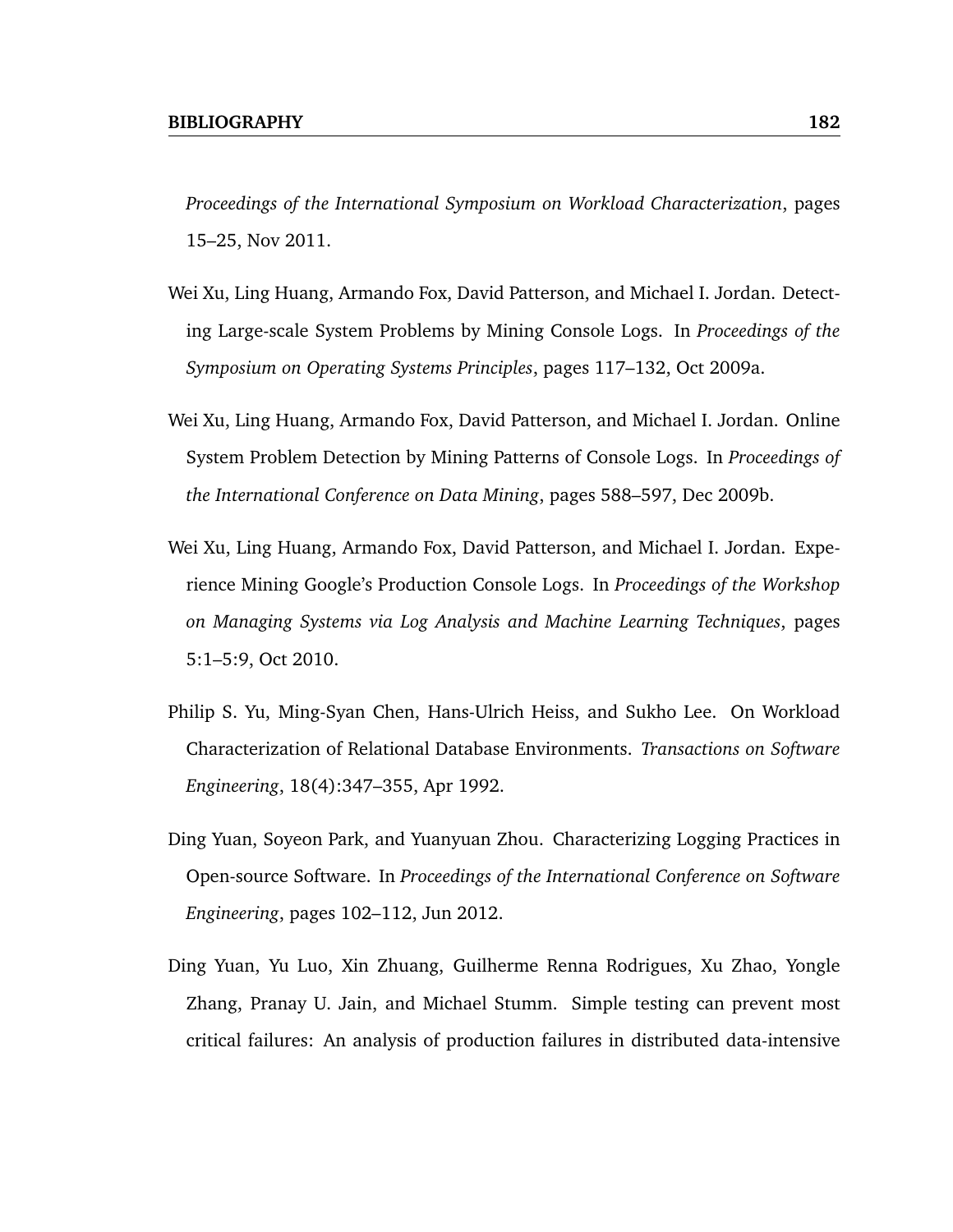systems. In *Proceedings of the Conference on Operating Systems Design and Implementation*, pages 249–265, Oct 2014.

- Shahed Zaman, Bram Adams, and Ahmed E. Hassan. Security Versus Performance Bugs: A Case Study on Firefox. In *Proceedings of the International Working Conference on Mining Software Repositories*, pages 93–102, May 2011.
- Shahed Zaman, Bram Adams, and Ahmed E. Hassan. A Large Scale Empirical Study on User-Centric Performance Analysis. In *Proceedings of the International Conference on Software Testing, Verification and Validation*, pages 410–419, Apr 2012a.
- Shahed Zaman, Bram Adams, and Ahmed E. Hassan. A Qualitative Study on Performance Bugs. In *Proceedings of the International Working Conference on Mining Software Repositories*, pages 199–208, May 2012b.
- Jian Zhang and Shing-Chi Cheung. Automated Test Case Generation for the Stress Testing of Multimedia Systems. *Software: Practices and Experiences*, 32:1411– 1435, Dec 2002.
- Steve Zhang, Ira Cohen, Julie Symons, and Armando Fox. Ensembles of Models for Automated Diagnosis of System Performance Problems. In *Proceedings of the International Conference on Dependable Systems and Networks*, pages 644–653, Jul 2005.
- Zhuoyao Zhang, Ludmila Cherkasova, and Boon Thau Loo. Benchmarking approach for designing a mapreduce performance model. In *Proceedings of the International Conference on Performance Engineering*, pages 253–258, Apr 2013.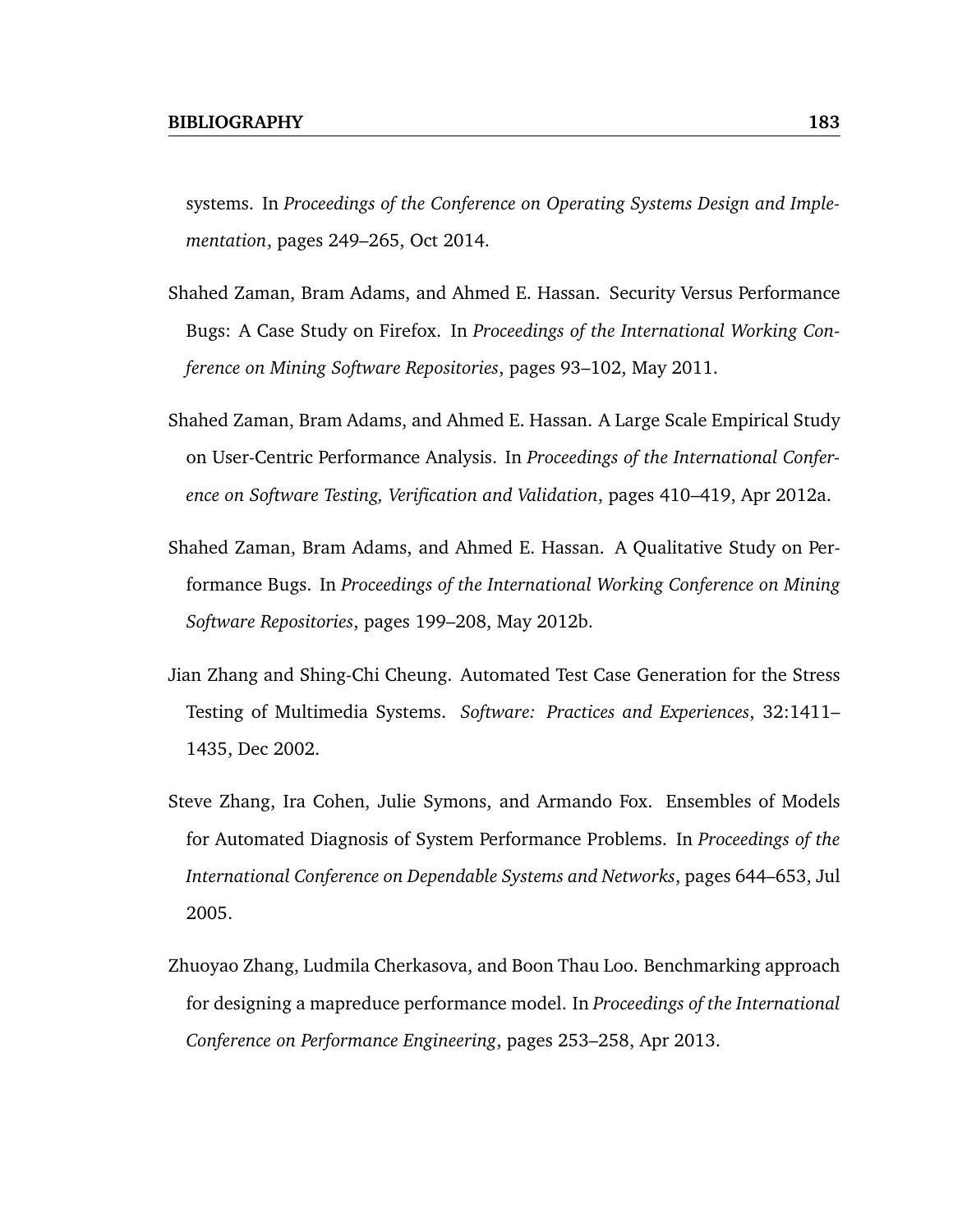- Qing Zheng, Haopeng Chen, Yaguang Wang, Jiangang Duan, and Zhiteng Huang. COSBench: A Benchmark Tool for Cloud Object Storage Services. In *Proceedings of the International Conference on Performance Engineering*, pages 998–999, Jun 2012.
- Qing Zheng, Haopeng Chen, Yaguang Wang, Jian Zhang, and Jiangang Duan. COS-Bench: Cloud Object Storage Benchmark. In *Proceedings of the International Conference on Performance Engineering*, pages 199–210, Apr 2013.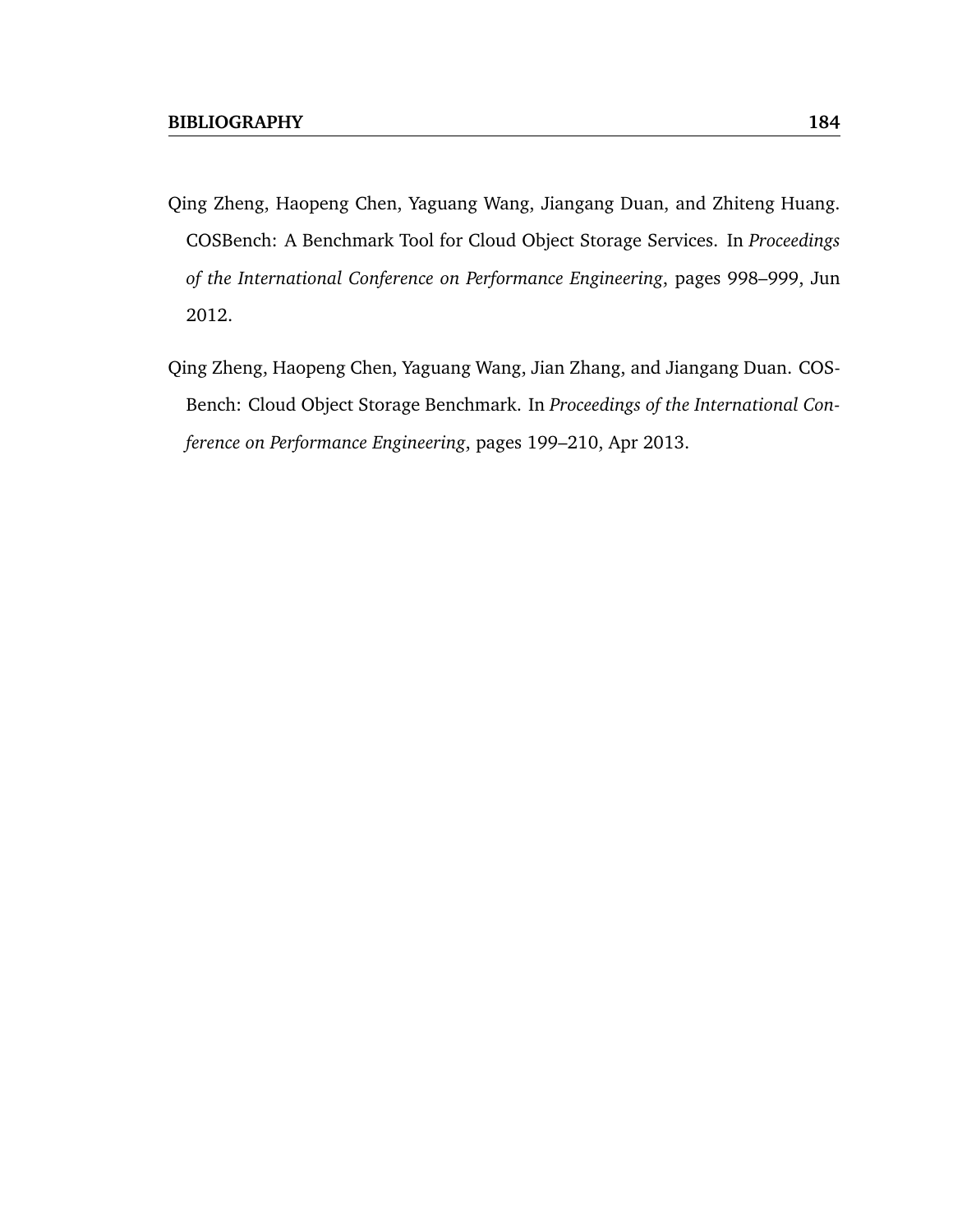# APPENDIX A

Literature Survey Criteria

In this appendix, we briefly explain the criteria that we used to conduct the literature survey we presented in Chapter 2. We surveyed the following venues for relevant papers:

- Transactions on Software Engineering (TSE, 1975-2015).
- International Conference on Software Engineering (ICSE, 1976-2014).
- Conference on Software Maintenance (CSM, 1988-1993) and its successors the International Conference on Software Maintenance (ICSM, 1994-2013) and the International Conference on Software Maintenance and Evolution (ICSME, 2014).
- International Symposium on Software Testing and Analysis (ISSTA 1993-2014).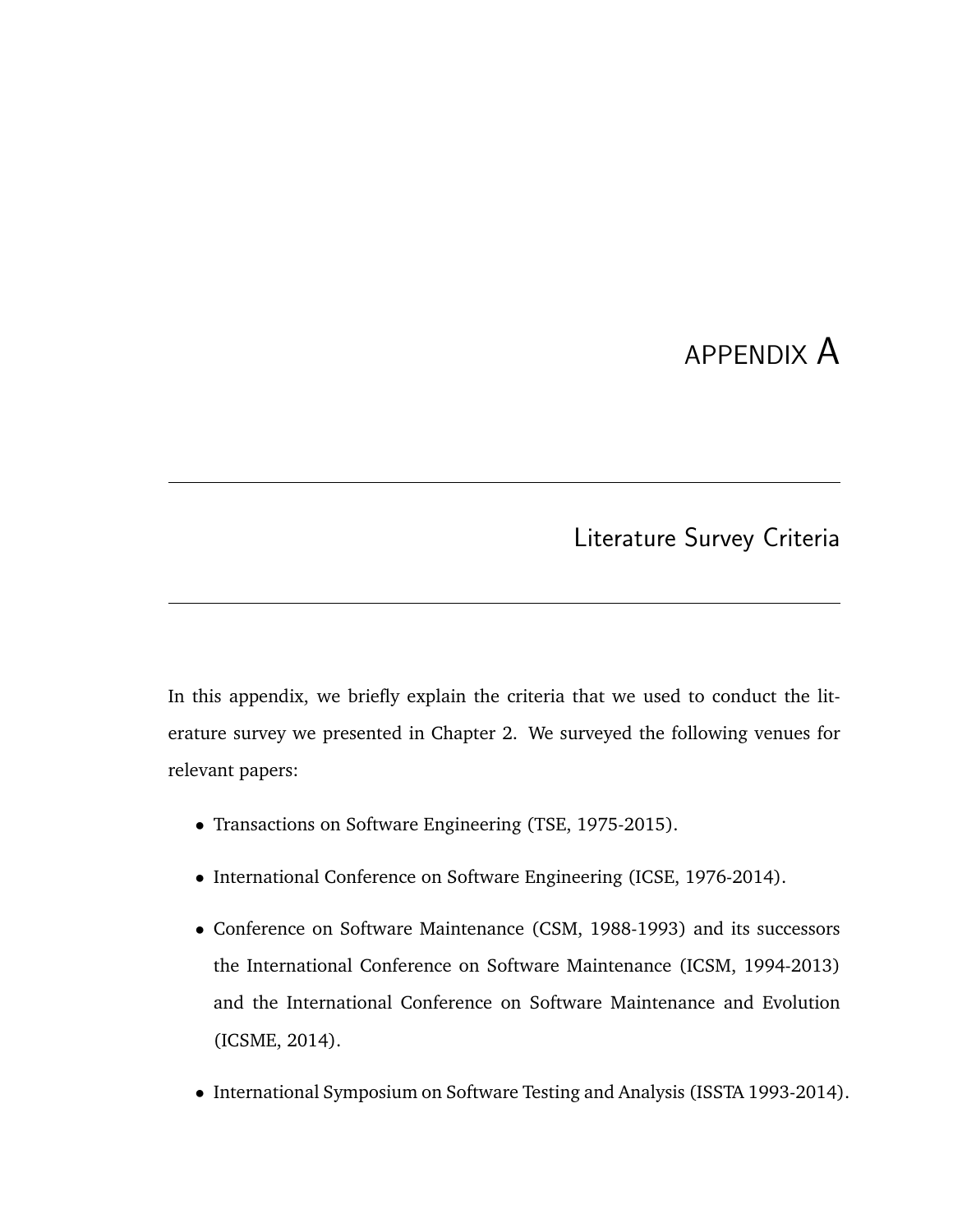- Automated Software Engineering Journal (ASEJ, 1994-2015).
- Empirical Software Engineering (EMSE, 1996-2015).
- International Conference on Automated Software Engineering (ASE, 1997- 2014).
- International Workshop on Software and Performance (WOSP, 1998-2008) and its successor the International Conference on Performance Engineering (ICPE, 2010-2014).
- Workload Characterization: Methodology and Case Studies (WWC, 1999) and its successors the International Workshop on Workload Characterization (WWC, 2001-2004) and the International Workload Characterization Symposium (IISWC, 2005-2014).
- Asia-Pacific Conference on Quality Software (APAQS, 2000-2001) and its successor the International Conference on Quality Software (QSIC, 2003-2014).
- International Workshop on Mining Software Repositories (MSR, 2004-2014).
- International Conference on Software Testing, Verification, and Validation (ICST, 2008-2014).
- Workshop on the Analysis of System Logs (WASL, 2008-2009) and its successors the Workshop on Managing Systems via Log Analysis and Machine Learning Techniques (SLAML, 2010) and the Workshop on Managing Largescale Systems via the Analysis of System Logs and the Application of Machine Learning Techniques (SLAML, 2011-2012).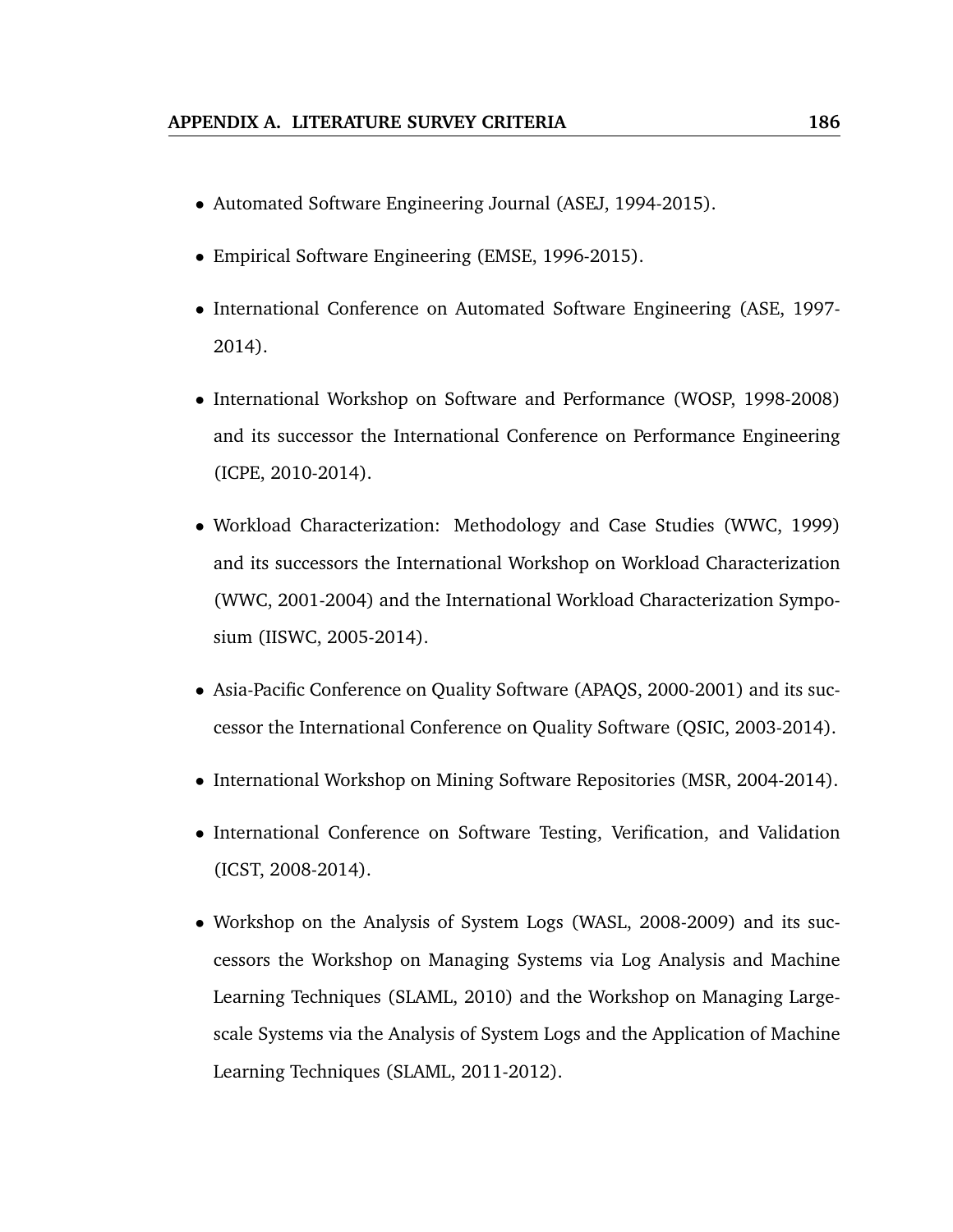We also surveyed the following venues that were co-located with the above venues:

- International Workshop on Software Test Evaluation (STEV, 2007) STEV was co-located with QSIC in 2007.
- Workshop on Data Quality for Software Engineering (DQ4SE, 2009) DQ4SE was co-located with QSIC in 2009.
- International Workshop on Load Testing of Large Software (LT, 2012) LT was co-located with ICST in 2012.
- The Symposium on Engineering Test Harnesses (TSE-TH, 2013) –TSE-TH was co-located with QSIC in 2013.
- International Workshop on Large-Scale Testing (LT, 2014) LT was co-located with ICPE in 2014.

In total, 10,987 abstracts from the above venues were surveyed. We then identified 54 papers as relevant for our literature survey. We consider a paper relevant for our literature survey if it presents a new or enhanced approach to 1) workload characterization or 2) workload comparison of large-scale software systems. Papers that present a new or enhanced approach to workload characterization include keywords such as "benchmarking," "operational profiling," "workload characterization," "workload modelling," "workload profiling" and "workload tracing." These papers must focus on large-scale software systems. Papers that present a new or enhanced approach to workload comparison include keywords such as "anomaly detection," "benchmark comparison," "load test analysis," "performance baseline,"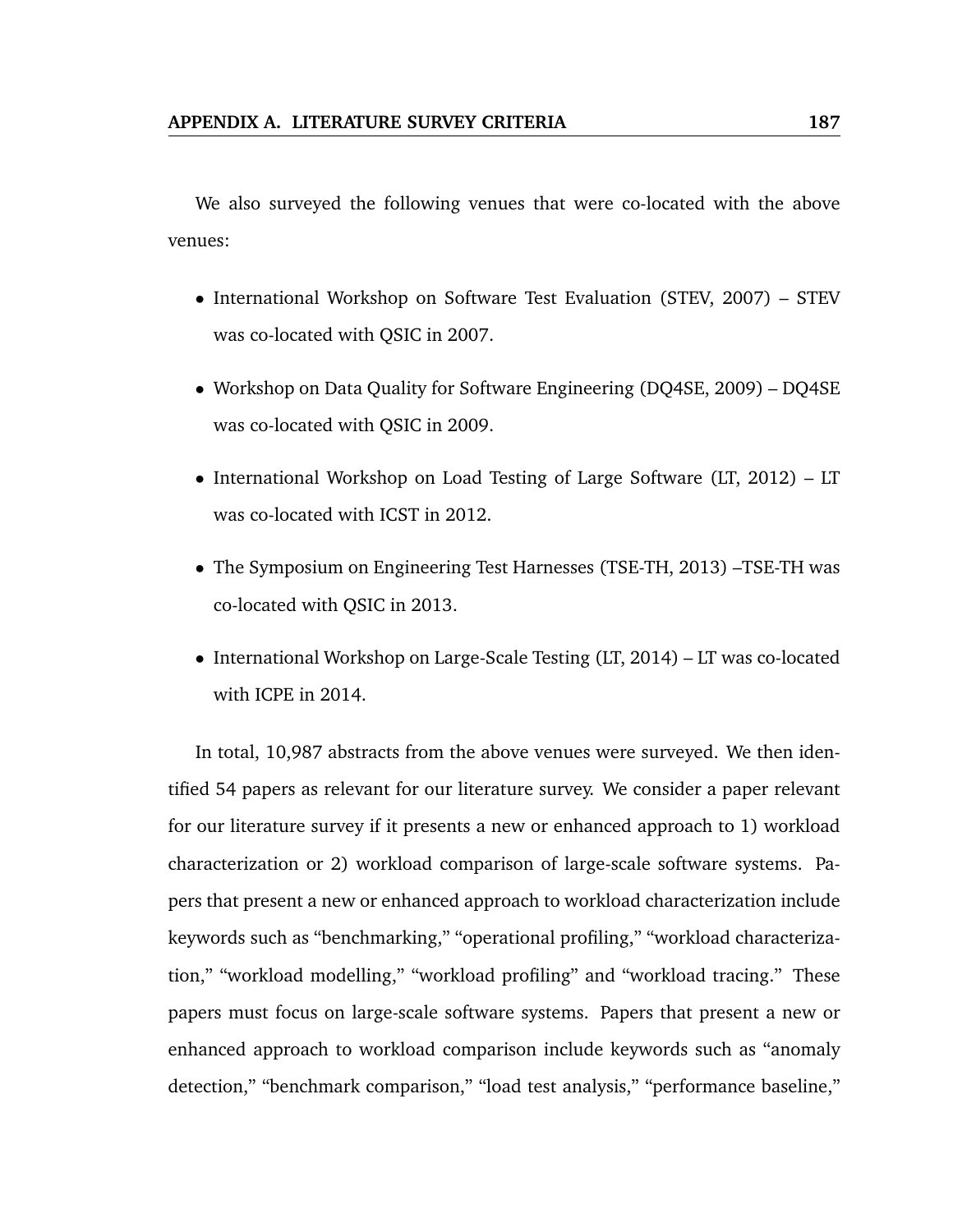"performance comparison," "performance regression," "performance test analysis," "reliability test analysis," "stress test analysis" and "workload comparison." These papers must focus on large-scale software systems and compare at least two workloads (i.e., the system's current behaviour to its historical behaviour). We also consider a paper relevant for our literature survey if it presents an empirical study on execution logs or presents a new or enhanced approach to abstracting execution logs. These papers include keywords such as "execution logs," "log abstraction," "log parsing" and "log processing." Finally, we read the abstracts for each of the references of the 54 papers and identified an additional 34 papers. We restrict our literature survey to 1) papers published in the venues above and 2) papers referenced by papers published in the venues above that meet our inclusion criteria. for practical reasons. These papers are summarized in Appendix B.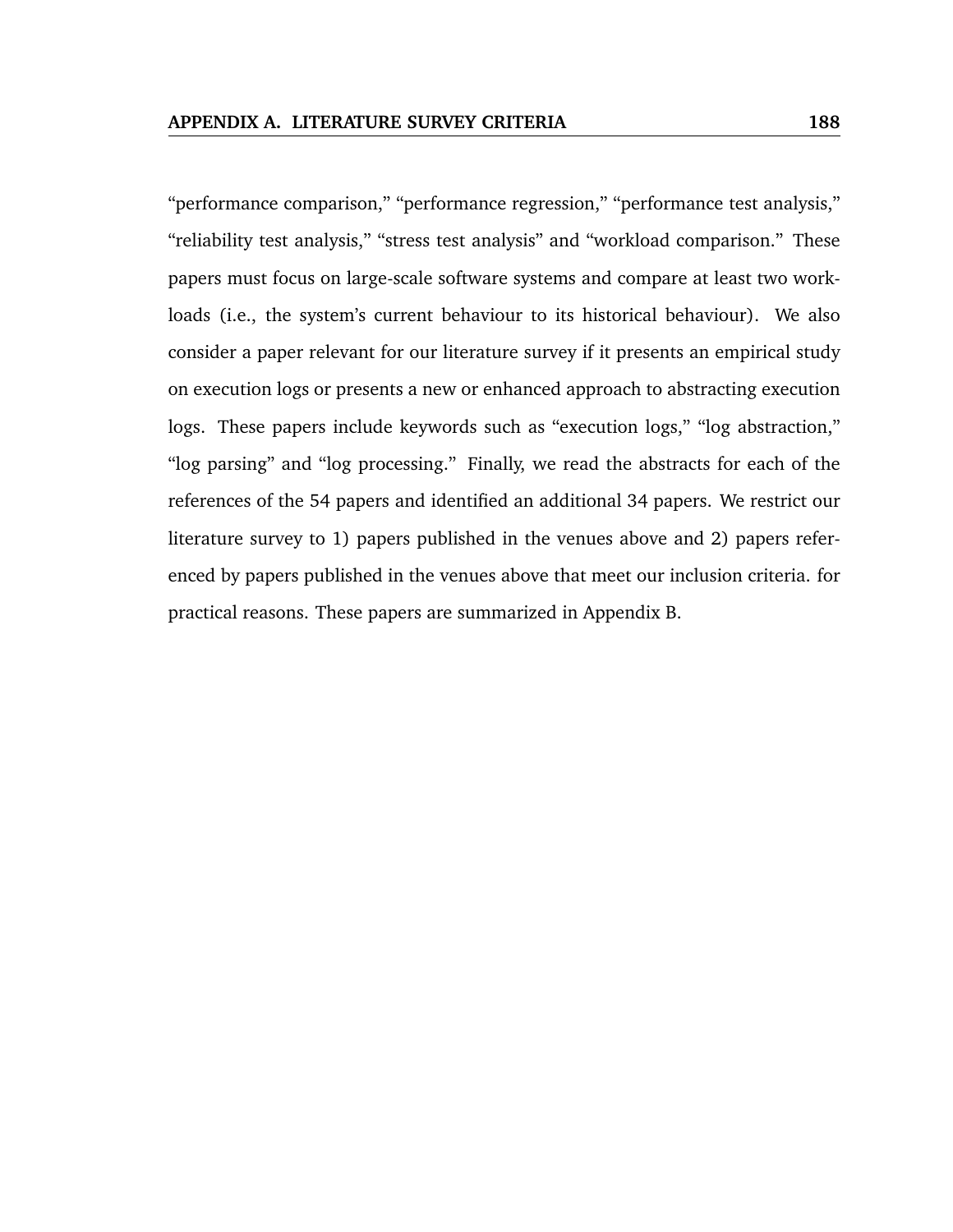# APPENDIX B

## Brief Summaries of the Surveyed Papers

In this appendix, we briefly describe each paper that was included in the literature survey that we presented in Chapter 2.

## **B.1 Workload Characterization**

Characterizing a system's workload is crucial to understanding how a system's users are interacting with the system and how the system behaves as a result (e.g., understanding use cases and feature preferences). The most common application of workload characterization is to generate a benchmark workload for performance testing (e.g., characterizing the field workload to create a performance test workload that is representative of the field). Therefore, we present relevant literature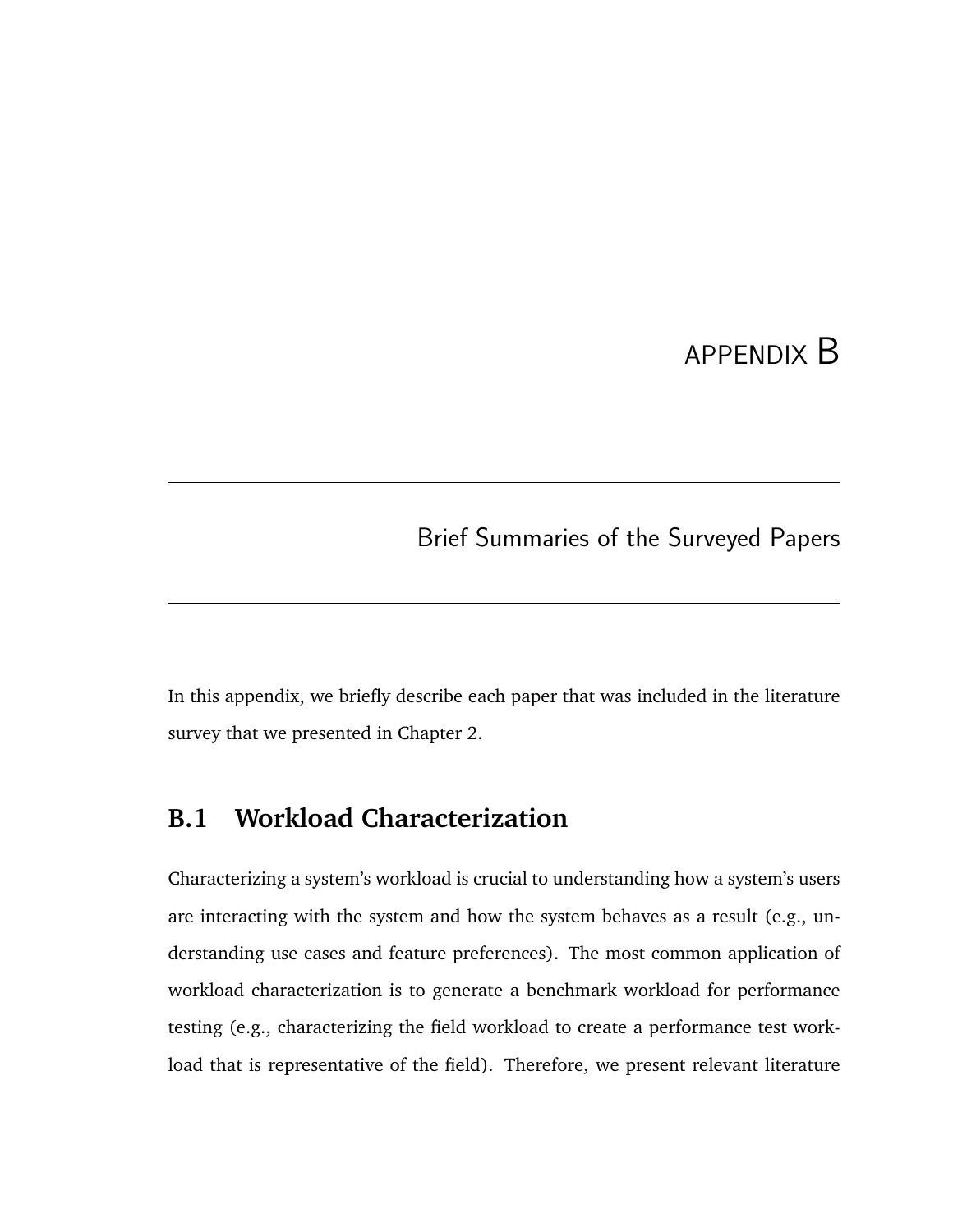on 1) benchmarks and 2) workload characterization.

### **B.1.1 Benchmarks**

Abad et al. (2012) characterize a six month workload trace from two Hadoop clusters (one with 4,146 nodes and one with 1,958 nodes) at Yahoo. They characterized file popularity, temporal locality and arrival patterns of the workloads

de Almeida et al. (2010) propose a framework to performance peer-to-peer systems that allows performance analysts to control each node. The tool allows performance analysts to simulate peers joining and leaving the system.

Amza et al. (2002) create benchmarks for 1) e-commerce and 2) bulletin board web sites with dynamic content.

Antonatos et al. (2004) propose a tool that allows performance analysts to manually create and execute a benchmark workload against network intrusion detection systems.

Becchi et al. (2008) create a benchmark for regular expression matching systems.

Bertolotti and Calzarossa (2001) create a benchmark for email server systems.

Buda (2013) proposes a tool that automatically populates a database with data sampled from the field.

Chays et al. (2000) propose a tool that automatically populates a database with data that conforms to pre-specified constraints (e.g., table relationships).

Chen et al. (2012) characterize the MapReduce workload at Facebook and Cloudera.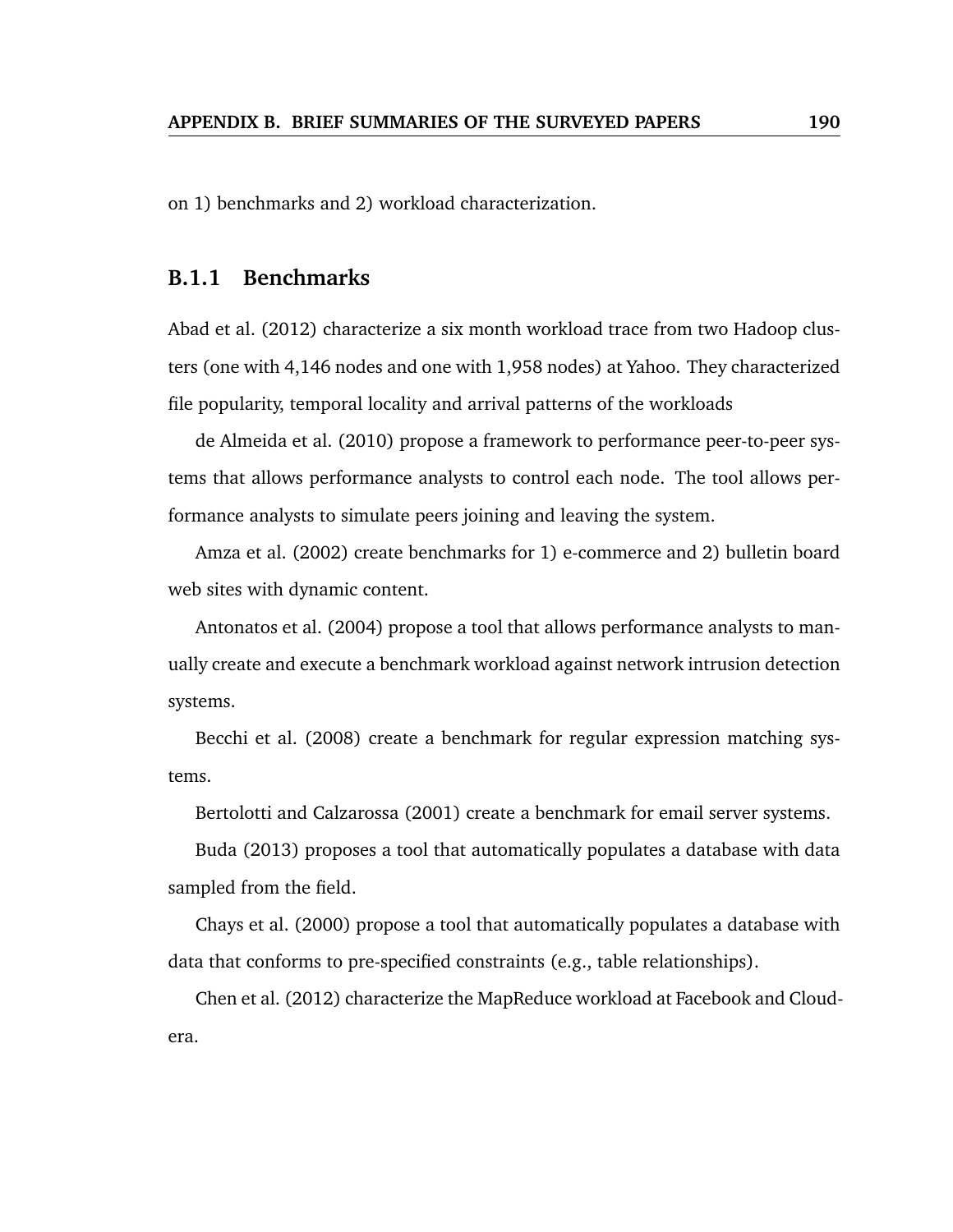Cooper et al. (2010) create benchmarks for cloud transaction processing systems.

Costa et al. (2004) propose an approach to create hierarchical models of user behaviour based on workload characterization. They also propose GENIUS, a tool to create a workload based on these models of user behaviour and additional workload parameters (e.g., workload duration and intensity).

Dayarathna and Suzumura (2014) extend the work by Cooper et al. (2010) to create a benchmark workload for graph databases.

Gill et al. (2007) characterize a three month workload trace of YouTube usage on a corporate network.

Jia et al. (2013) propose BCBench, a benchmark workload for data centres created by characterizing eleven different data analysis workloads.

Kavulya et al. (2010) characterize a ten month workload trace from the M45 Hadoop cluster at Yahoo. They characterized resource utilization patterns, job patterns and sources of failures in the workload.

Morin et al. (2005) perform an empirical comparison of a system's performance under two different server-size Java benchmarks. They find that the system's performance differs considerably between the two benchmarks.

Nagpurkar et al. (2008) characterize workloads for two Web 2.0 web sites: 1) Lotus Connections and 2) Java Pet Store 2.0.

Poggi et al. (2010) characterize the workload for an online travel and booking web site.

Ren et al. (2012) characterize a two week workload trace from a 2,000 node production cloud file store and processing platform (Hadoop) at Taobao.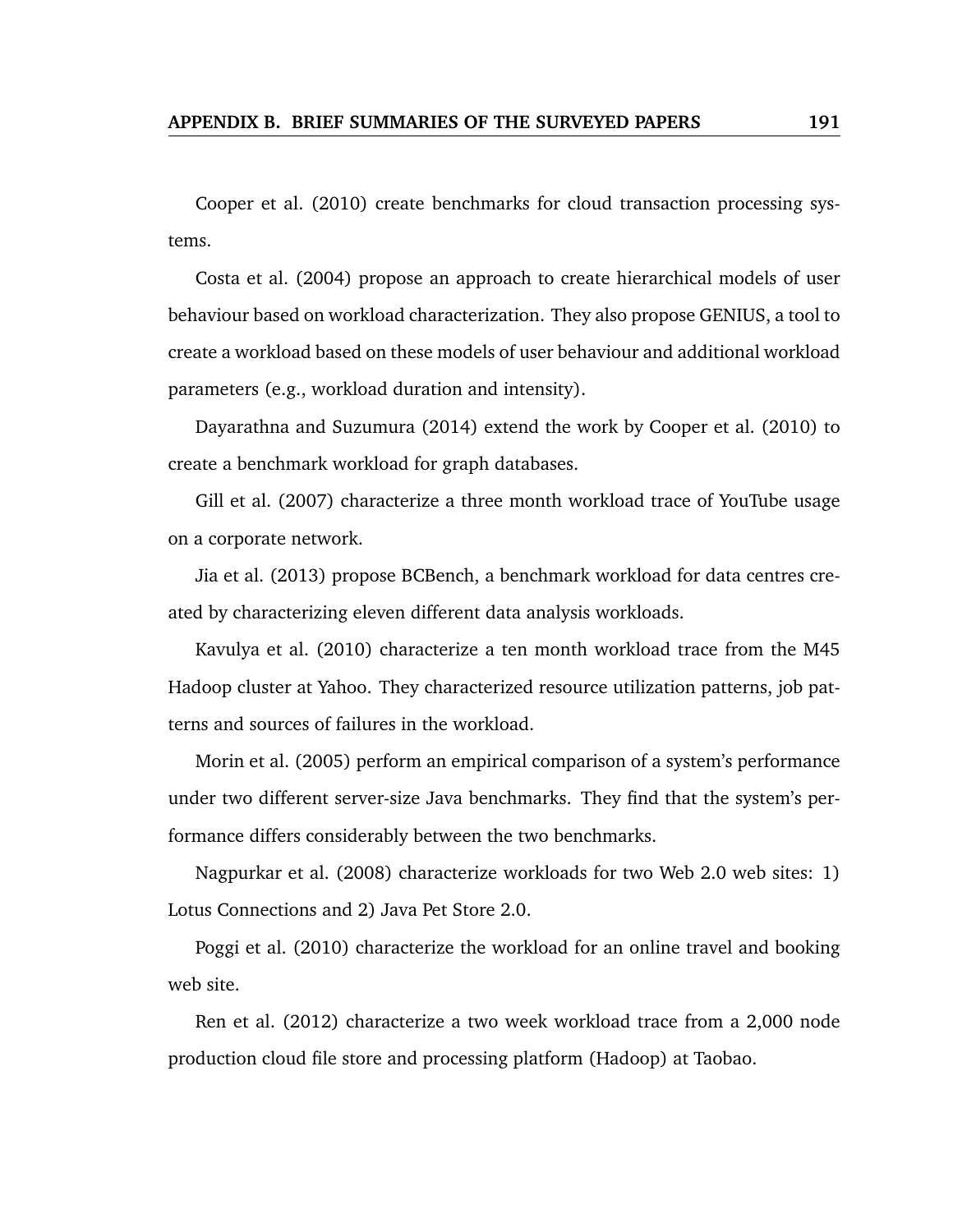Ren et al. (2014) propose a benchmark for cloud file systems by surveying a two week I/O workload trace from a 2,500 node production cloud file store and processing platform (Hadoop).

Saletore et al. (2013) propose a Hadoop benchmark based on typical customer usage.

Sarhan et al. (2008) create a benchmark for telecommunication web sites with dynamic content.

Stets et al. (2002) perform an empirical comparison of a system's performance under two different benchmarks. They find that the system's performance differs considerably between the two benchmarks.

Stewart et al. (2008) create a benchmark for collaborative web sites (e.g., social networks and wiki-based web sites).

Xi et al. (2011) characterize the workload of three web search systems by search query patterns. They find that search query patterns do not follow well-defined distributions and that synthetic workloads are not representative of the field.

Yu et al. (1992) characterize the workload for the DB2 database component of an accounting system using the Relational Database Workload AnalyzeR (REDWAR) developed by IBM.

Zheng et al. (2012, 2013) propose Cloud Object Storage Benchmark, a tool that allows performance analysts to manually create and execute a benchmark workload against cloud storage systems. The tool can also be used to help performance analysts 1) identify performance bottlenecks and 2) configure their system.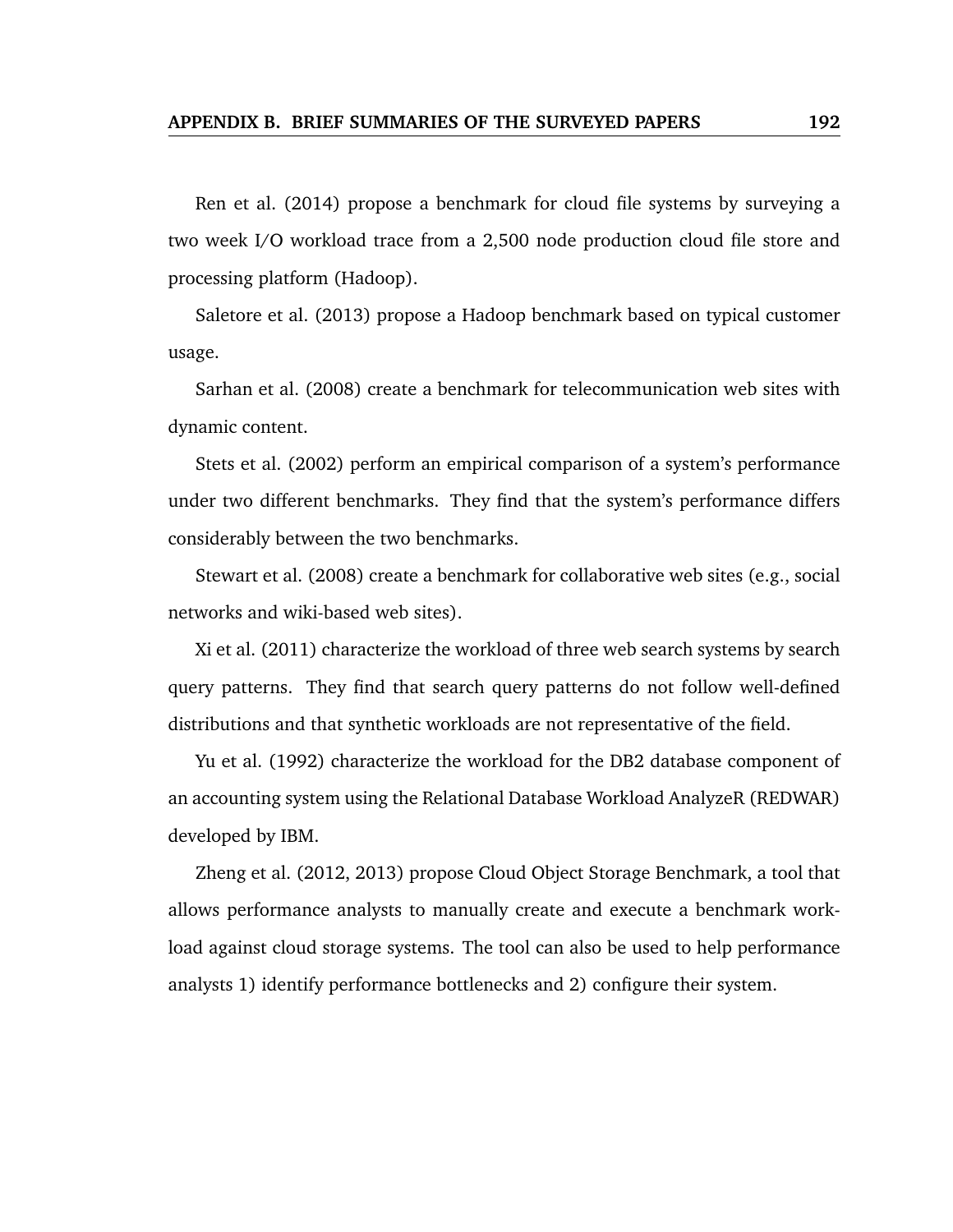### **B.1.2 Workload Characterization**

Avritzer and Larson (1993); Avritzer and Weyuker (1994, 1995) propose an approach to workload characterization by profiling the system and creating a Markov model of the system from the data collected. These models are then used to generate a workload for performance testing.

Avritzer et al. (2002) motivate the need to design performance testing workload by characterizing field workloads. They also present a case study where workload characterization helped to improve performance tests and uncover a performance bottleneck.

Ballocca et al. (2002) propose a tool that automatically creates a benchmark workload against e-commerce systems by mining user behaviour from execution logs.

Cai et al. (2007) propose MaramaMTE+, a tool to model user behaviour using a stochastic form chart. Their tool 1) builds a model of the web site's structure using WebSphinx, 2) creates a stochastic form chart of the user's potential behaviour (augmented with domain knowledge) and 3) generates a workload from the stochastic form chart susing JMeter.

Barros et al. (2007) propose an approach to workload characterization by creating Markov models of user behaviour from execution logs. Their approach resulted in performance tests that were more field representative and identified more functional and performance issues. They also discuss workload characterization challenges such as data integrity and sanitization.

Delimitrou et al. (2011) propose an approach to characterize data centre workloads using hierarchical representations of state-diagrams. They also propose an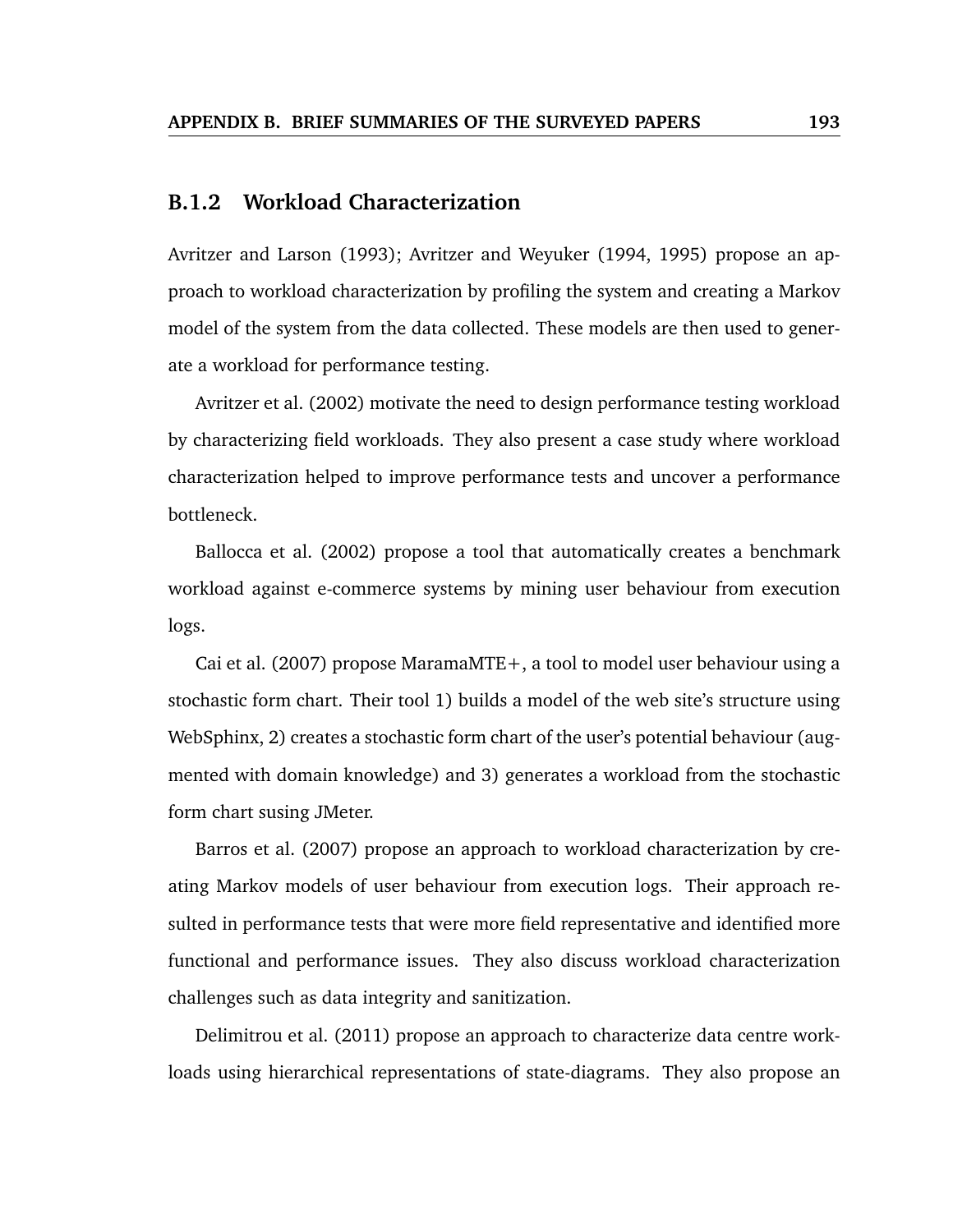approach to generate I/O workloads using these models.

Delimitrou et al. (2012) propose ECHO, a tool to characterize network traffic workloads using hierarchical Markov Chain models. Their tool can also produce a workload for performance testing based on these models.

Dilley (1996) proposes an approach to characterize web site workloads by measuring the distribution of request type, response type and network traffic (e.g., request rise and response time).

Draheim et al. (2006) propose an approach to workload characterization by creating Stochastic form-oriented models of user behaviour from dynamic information (e.g., execution logs).

Goseva-Popstojanova et al. (2006) propose an approach to characterize a user's behaviour when interacting with web sites. Their approach characterizes a user's behaviour using high-level measures (e.g., session length, number of requests per session and number of sessions per day/hour).

Hall (2008) discusses the challenges of constructing workloads out of smaller scenarios (e.g., scenarios that simulate the behaviour of a single user). He also proposes an approach to large-scale testing based on specifying large-scale scenarios (e.g., scenarios that simulate the behaviour of groups of users).

Hassan et al. (2008) propose an approach to identify repeated event sequences in the execution logs using log compression. Their approach 1) breaks the execution logs into equal-sized periods, 2) compresses each period and 3) measures the compression ratio of the period. Periods with a high compression ratio tend to contain a large number of repeated event sequences.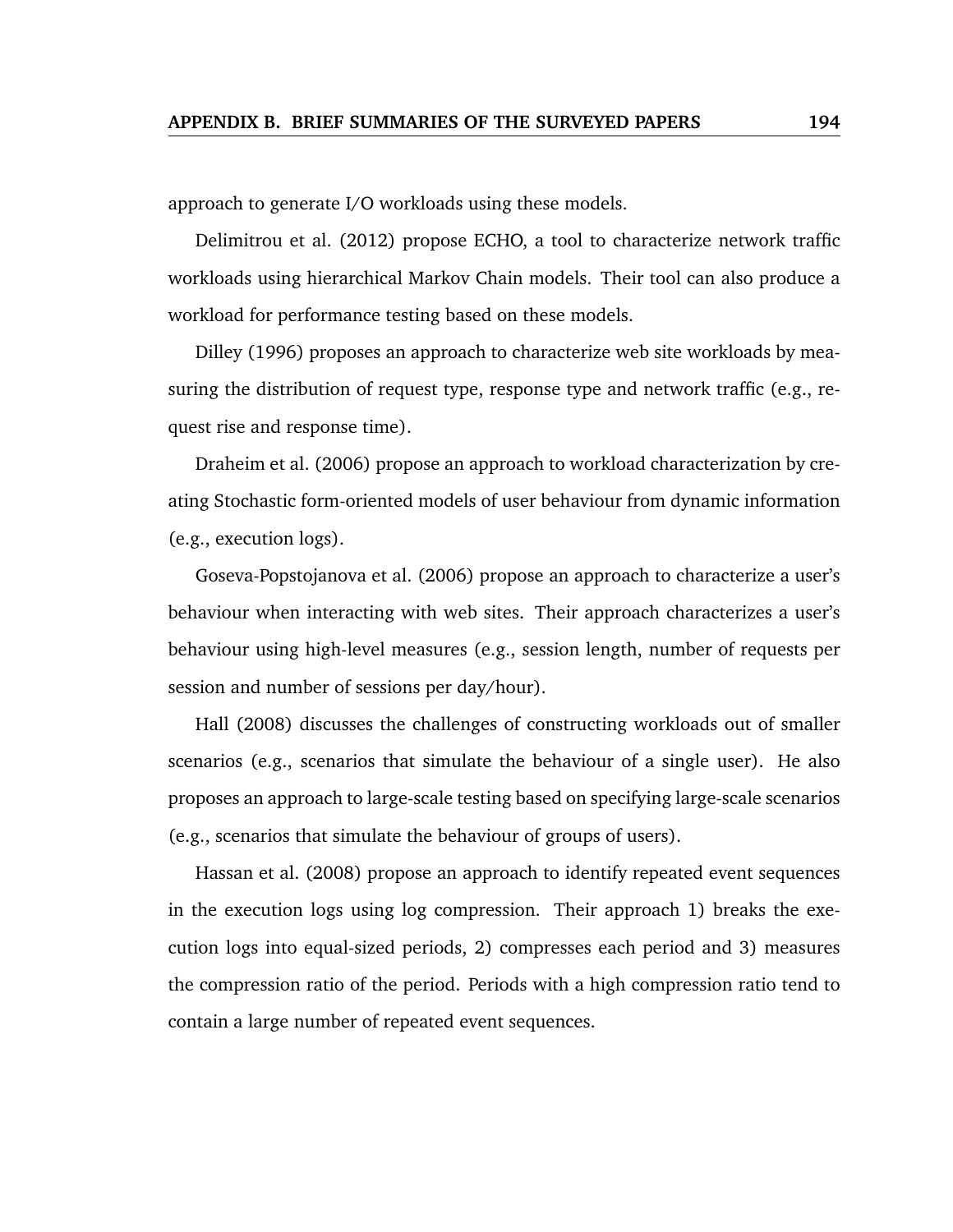Jia et al. (2014) propose an approach to 1) identify the most important performance counters for characterizing big data workloads and 2) identify redundant workloads using principle component analysis (PCA).

Krishnamurthy et al. (2006) propose a tool that automatically creates a benchmark workload against e-commerce systems by mining user behaviour from execution logs.

Kurz et al. (2005) propose an extension to the TPC-W (an e-commerce benchmarking tool) to re-create the benchmark workload based on the field workload.

Luo et al. (2009) propose an approach to select a representative sample of use cases (i.e., sequences of URLs) from the field the 1) execute every feature at least once and 2) execute every defect-prone path at least once. Their approach 1) characterizes use cases from the field, 2) clusters the use cases based on the URLs in the sequence and 3) selects one use case from each cluster.

Menascé et al. (1999) propose an approach to workload characterization by profiling the system and creating a Customer Behavior Model Graph (CBMG) model (a state-based model) of the system from the execution logs.

Menascé (2003) propose an approach to workload characterization by examining the workload from four different perspectives: 1) the business perspective, 2) the session perspective, 3) the function perspective and 4) the request perspective. Performance analysts should examine the workload from each of these perspectives.

Nagappan et al. (2009) propose a scalable approach to identify execution sequences. Their approach 1) constructs a suffix array of all possible execution sequences and 2) determines the frequency of each unique sequence.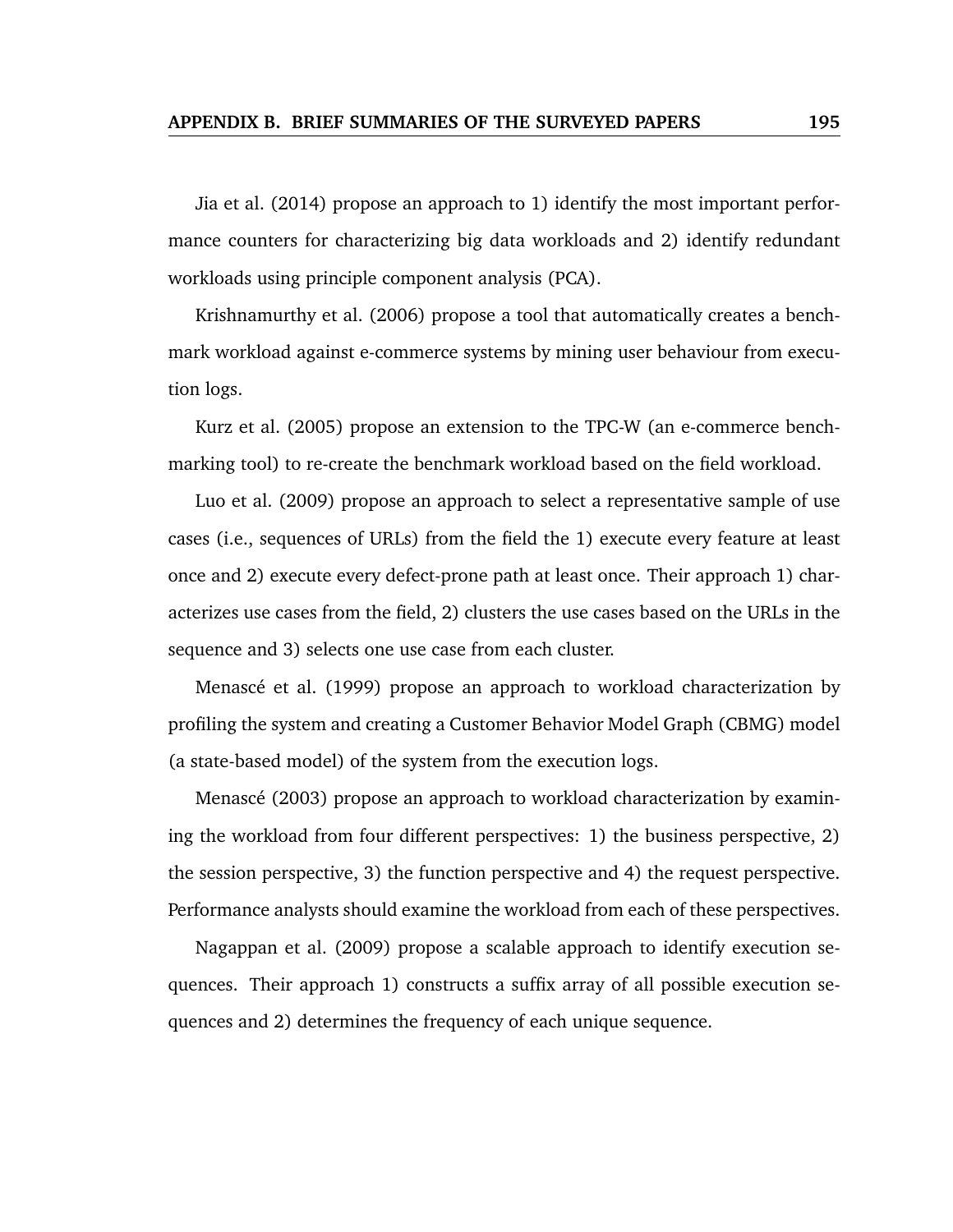Tian et al. (2004) propose new measures for characterizing a web site's workload based on information contained in the execution logs. These counters are then used to evaluate a site's reliability.

Zhang and Cheung (2002) propose an approach to workload characterization by profiling the system and creating a Petri net of the system from the data collected. These models are then used to generate a workload for performance testing.

### **B.2 Performance Comparison**

Comparing a system's performance to its historical performance is crucial to understanding whether a system's performance is changing and, if so, how the system's performance is changing. Execution logs and performance counters are the most common data source used to compare a systems performance. However, execution logs are not typically designed for automated analysis and must be abstracted to execution events to enable such analysis. Therefore, we present relevant literature on 1) execution logs, 2) execution log abstraction, 3) execution log analysis and 4) performance counter analysis.

### **B.2.1 Execution Logs**

Cinque et al. (2013) performed an empirical study on the limitations of current logging practices and proposed a rule-based approach to make execution logs more effective in analyzing failures. Their approach automatically adds logging to a system's source code to help log failures with little performance overhead.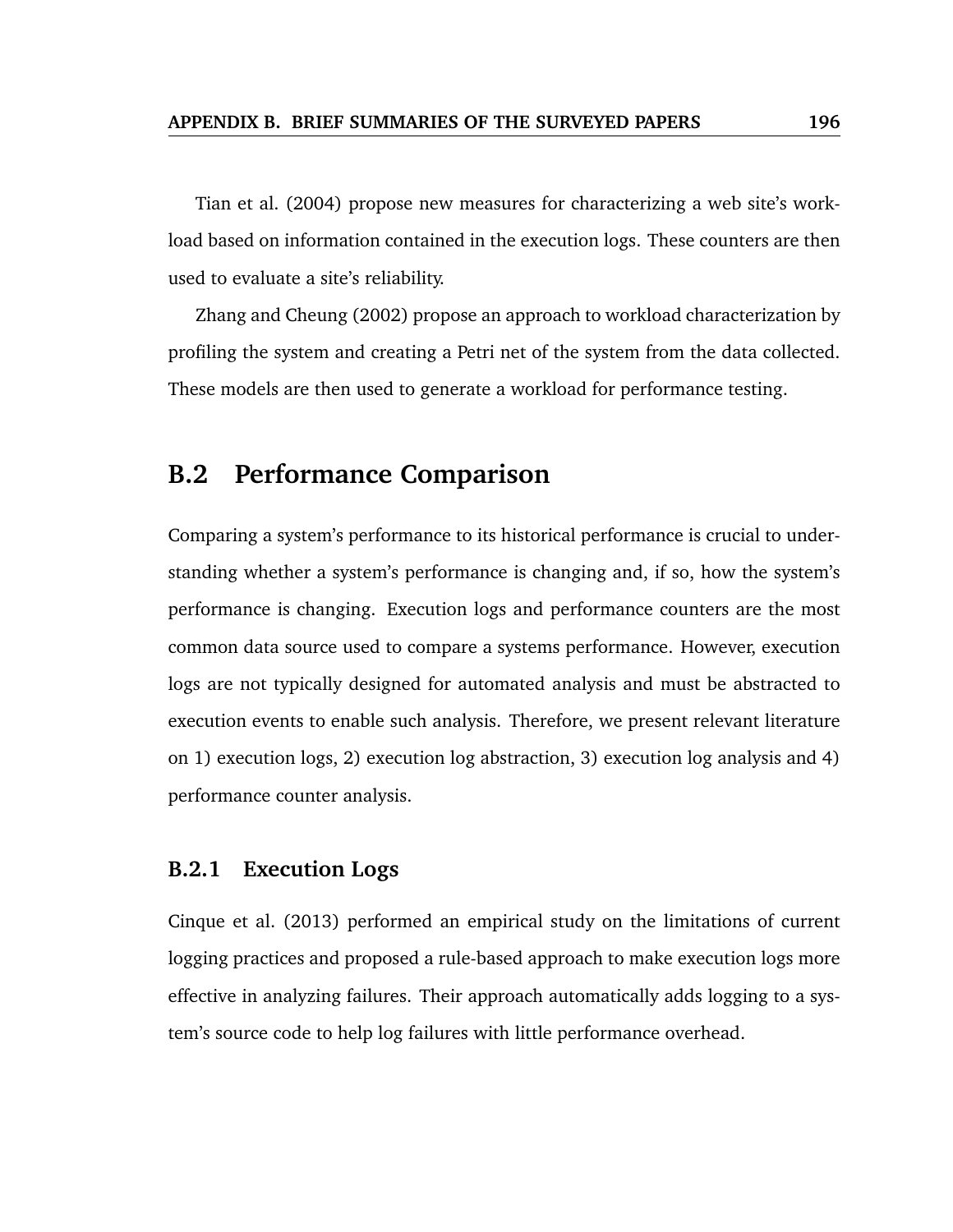Fu et al. (2014) performed an empirical study of logging practices and found that logs are used to record 1) important execution points and 2) unexpected situations. The authors also build a classifier to help developers determine where to insert logging statements.

Shang et al. (2014) performed an empirical study of logging practices in opensource software systems and found that 1) operators often ask about the meaning, cause, context, solution and impact of execution logs and 2) development knowledge can be used to address many of the questions asked by operators.

Yuan et al. (2012) performed an empirical study of logging practices in opensource software systems and found that logging is 1) pervasive, 2) helpful in diagnosing defects and 3) improved over time. The authors also build a classifier to help developers determine the proper logging level (i.e., verbosity).

### **B.2.2 Execution Log Abstraction**

Many of the approaches to log abstraction are presented alongside approaches to execution log analysis. Therefore, some of the papers discussed in this section also appear in Section B.2.3.

Jiang et al. (2008a,b) propose an approach to abstract execution logs to execution events using 1) a small set of pre-specified rules, 2) order-insensitive tokenbased clustering to identify event categories (i.e., groups of similar events) and 3) order-sensitive token-based clustering to identify event types (i.e., specific events). Their approach outperforms the state-of-the-practice with high precision (90%) and recall (98.4%).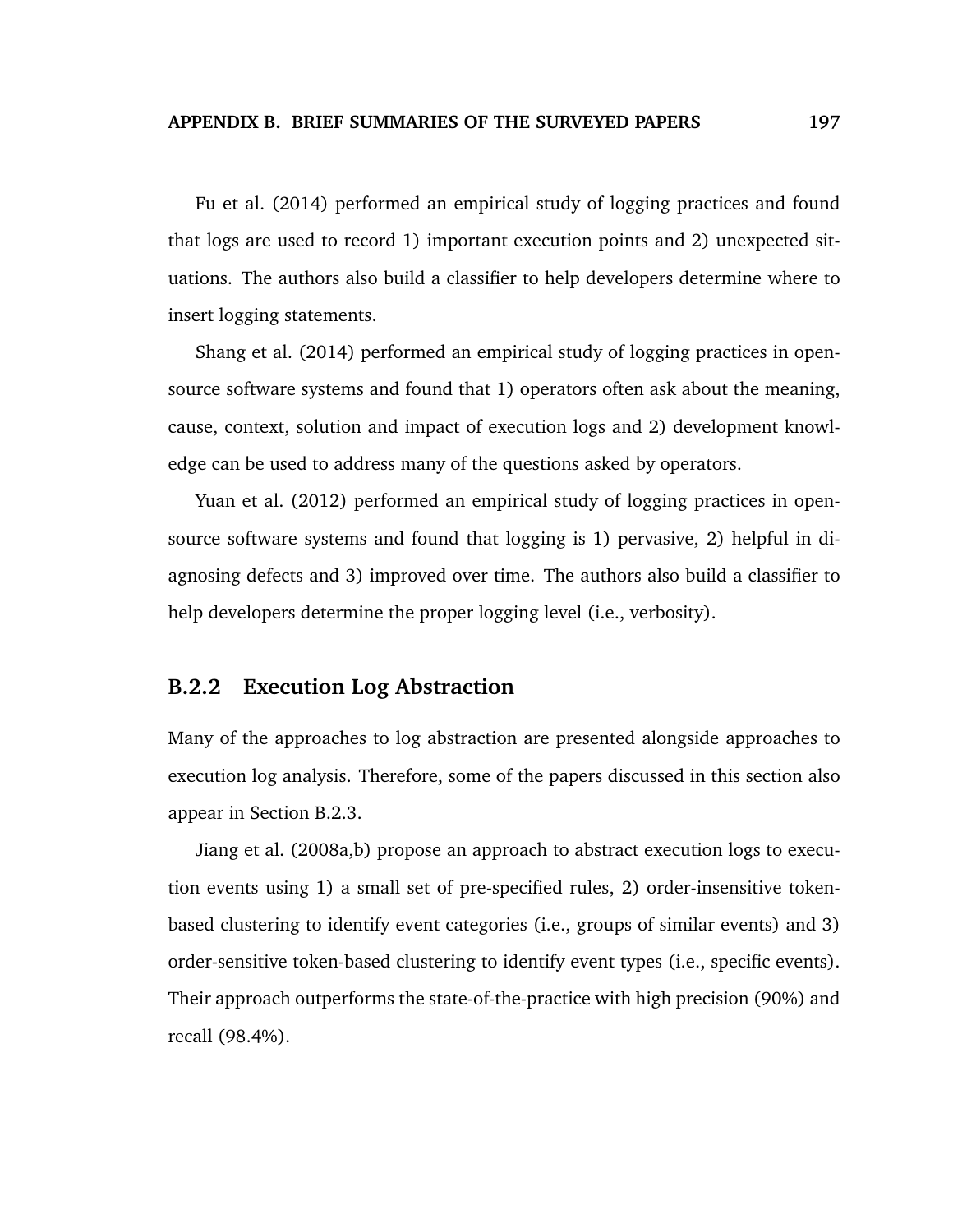Salfner and Tschirpke (2008) propose an approach to preprocess execution logs such that they can be used to build a hidden semi-Markov model. Their approach 1) assigns an error ID to each error message and 2) clusters the error messages into sequences with high accuracy (0.66 F-measure).

Vaarandi (2003) propose Simple Logfile Clustering Tool (SLCT), a tool to abstract execution logs to execution events using frequent itemset mining. Their tool 1) tokenizes each log line, 2) summarizes the positional frequency of each token (i.e., the frequency of finding a particular token at a particular position), 3) clusters tokens that occur together and 4) identifies clusters that occur more frequently than a pre-defined threshold.

Nagappan and Vouk (2010) improve the SLCT tool by using the relative positional frequency, rather than the absolute positional frequency, to cluster tokens that occur together. Their improvement improves SLCT's ability to abstract log lines that 1) do not occur frequently or 1) frequently occur with the same dynamic information.

Xu et al. (2009a,b, 2010) propose an approach to abstract execution logs to execution events by parsing the source code. Their approach 1) identifies logging statements in the source code, 2) identifies the static (i.e., constant strings) and dynamic (i.e., variables) components of each logging statement and 3) creates a message template of each logging statement. Execution logs are then abstracted by applying the message template to recognize and remove dynamic information from the execution logs.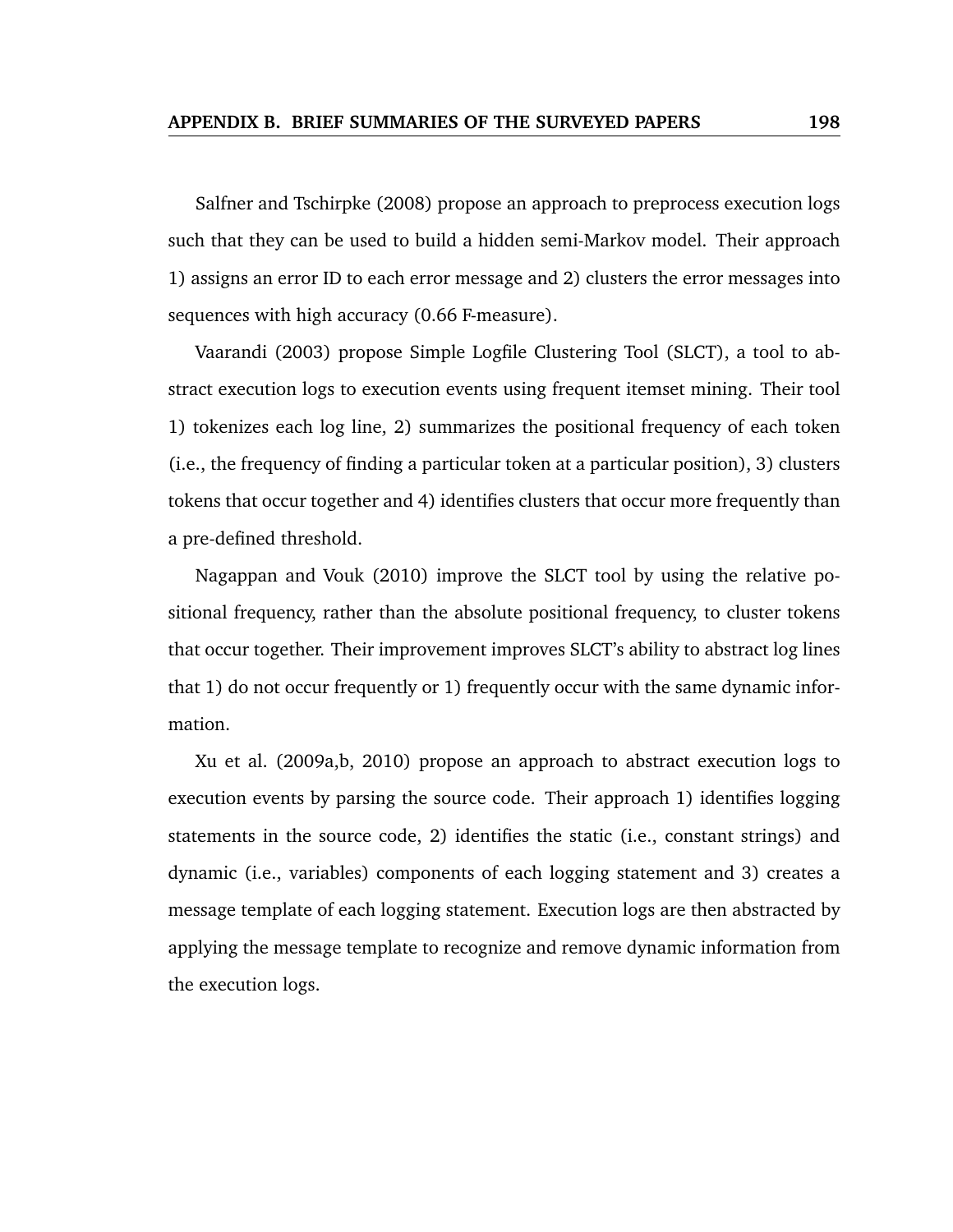### **B.2.3 Execution Log Analysis**

Jiang et al. (2005, 2007) mine execution logs from a baseline to create a finite-state model of the system. Their approach uses this model to flag anomalies in new tests.

Cotroneo et al. (2007) mine execution logs from a baseline to create a finitestate model of the system. Their approach uses this model to compare failing jobs against successful ones.

Fu et al. (2009) mine execution logs from a baseline to create a finite-state model of the system. Their approach uses this model to flag anomalies in new tests.

Fu et al. (2013) propose an approach to help performance analysts understand a system's runtime behaviour by mining execution logs. Their approach 1) performs a formal concept analysis (FCA) to mine execution sequences and 2) uses decision trees to model the branch conditions that cause one sequence to follow another.

Hellerstein et al. (2002) propose an approach to identify three common properties of event sequences (i.e., sequence bursts, periodic sequences and dependent sequences) by mining execution logs.

Jiang et al. (2008c) mine execution logs to determine the dominant (expected) behaviour of the system and flag anomalies from the dominant behaviour. Their approach is able to flag  $\langle 0.01\%$  of the execution log lines for closer analysis by system experts.

Jiang et al. (2009) flag performance issues in specific usage scenarios by comparing the distribution of response times for the scenario against a baseline derived from previous tests. Their approach reports scenarios that have performance problems with high precision (77% precision).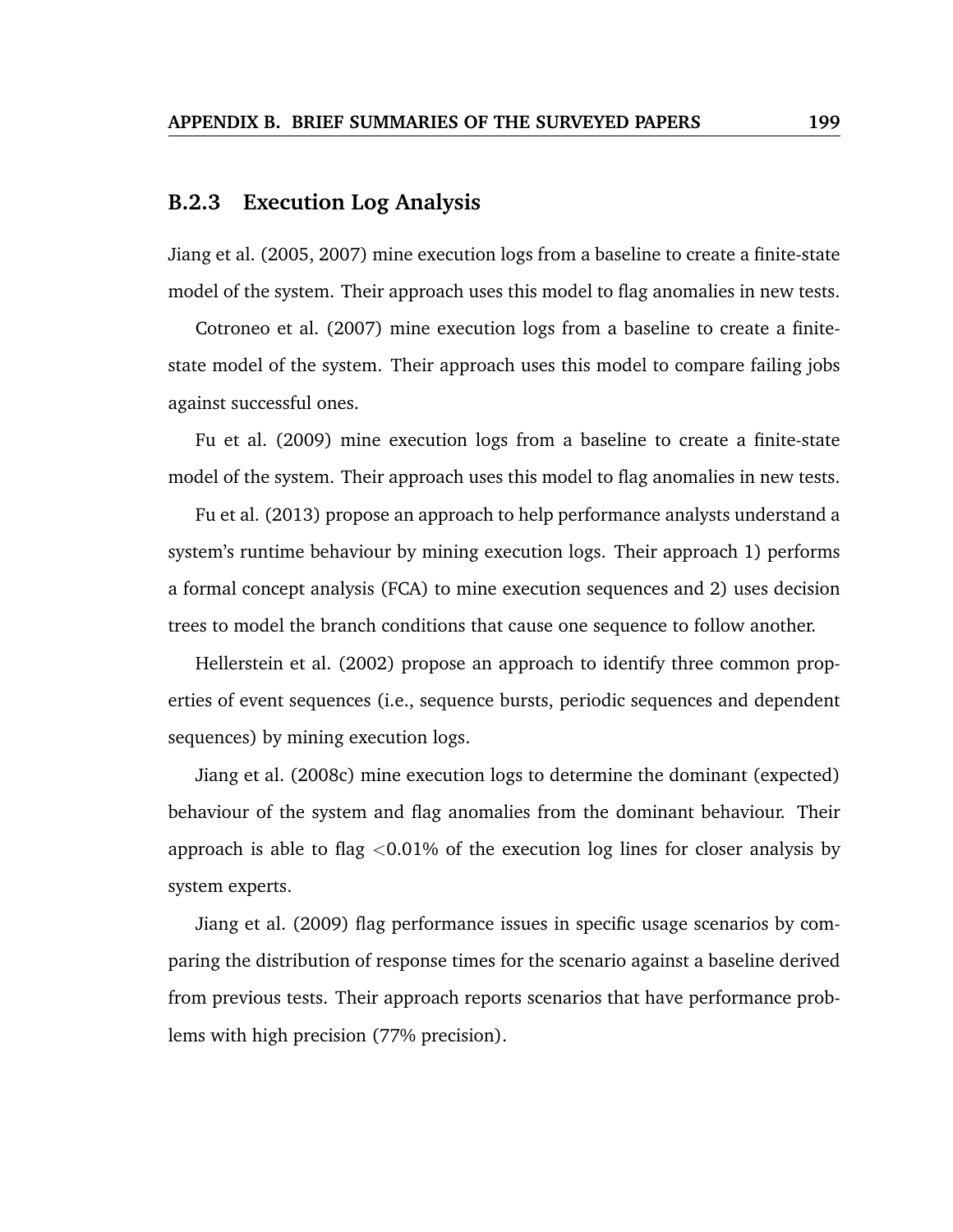Larsson and Hamou-Lhadj (2013) mine frequent itemsets from the execution logs of a baseline to determine the expected behaviour of the system. Performance analysts manually prune the itemsets using domain knowledge. The remaining itemsets are then used to flag anomalies in the field.

Lou et al. (2010) mines execution logs to learn a set of linear invariants that describe the system's behaviour. Their approach uses these invariants to flag anomalies in new tests.

Shang et al. (2013) flag deviations in execution sequences mined from the execution logs of a test deployment and a field deployment of a large-scale system. Their approach reports deviations with a comparable precision to traditional keyword search approaches (23% precision), but reduces the number of false positives by 94%.

Tan et al. (2008) propose SALSA, a tool to flag performance issues in specific usage scenarios of distributed systems by comparing the distribution of event durations for the scenario against a baseline derived from other nodes. Their approach reports scenarios that have performance problems with high true positives (70%- 80%) and low false positives (5%-10%).

Xu et al. (2009a,b, 2010) flag deviations in execution sequences mined from the execution logs collected from the field. Their approach 1) parses the source code to identify log abstraction rules, 2) abstracts the execution logs to execution events, 3) groups sequences of events using event IDs (e.g., request ID or session ID) and 4) uses principle component analysis (PCA) to identify anomalous sequences. The results are presented to performance analysts using decision trees. Their approach has been extensively evaluated on several execution logs collected from several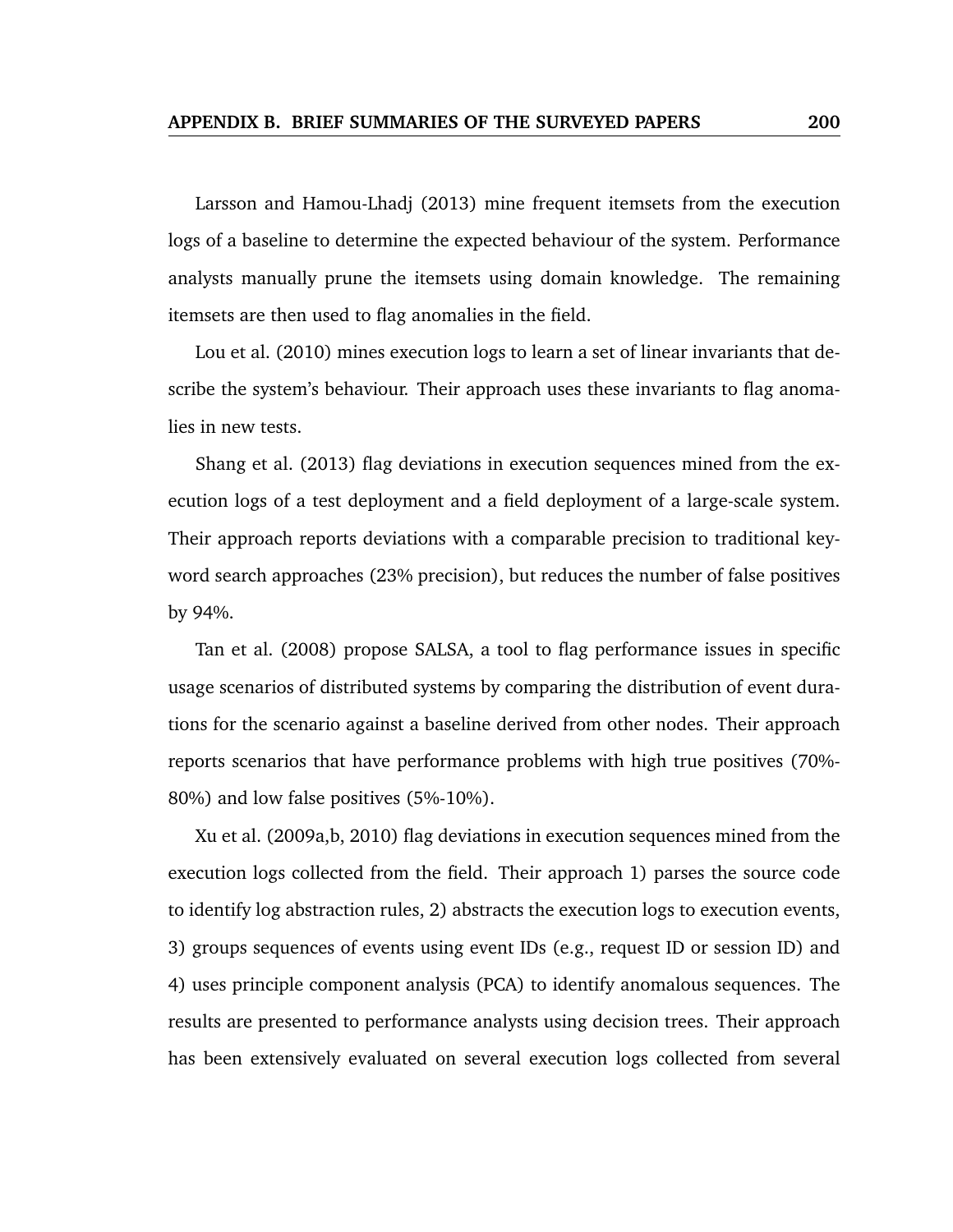different large-scale systems.

### **B.2.4 Performance Counter Analysis**

Breitgand et al. (2009) propose an approach to detect performance regressions by detecting when the systems performance counters exceed a threshold that is dynamically calculated based on 1) the current workload and 2) historical performance data.

Cherkasova et al. (2008, 2009); Mi et al. (2008) propose an approach to detect performance regressions by 1) modelling the system's CPU usage based on its (transaction based) workload and 2) creating a performance signature that represents the system's performance. Their approach detects anomalies in the system's CPU usage and flags the transactions that are most likely to be responsible for the performance regression.

Duttagupta and Nambiar (2011) propose an approach to predict a system's expected performance in the field by by extrapolating the results of a "small" performance test. Their predicted performance may be used to detect performance or scalability issues in the field.

Foo et al. (2010) use association rule mining to extract correlations between the performance counters collected during a performance test. Their approach compares the correlations from one performance test to a baseline to identify performance deviations with high precision (89%) and moderate recall (62%).

Huebner et al. (2001) propose using a "no-worse-than-the-last-release" threshold to determine whether a system passes performance testing.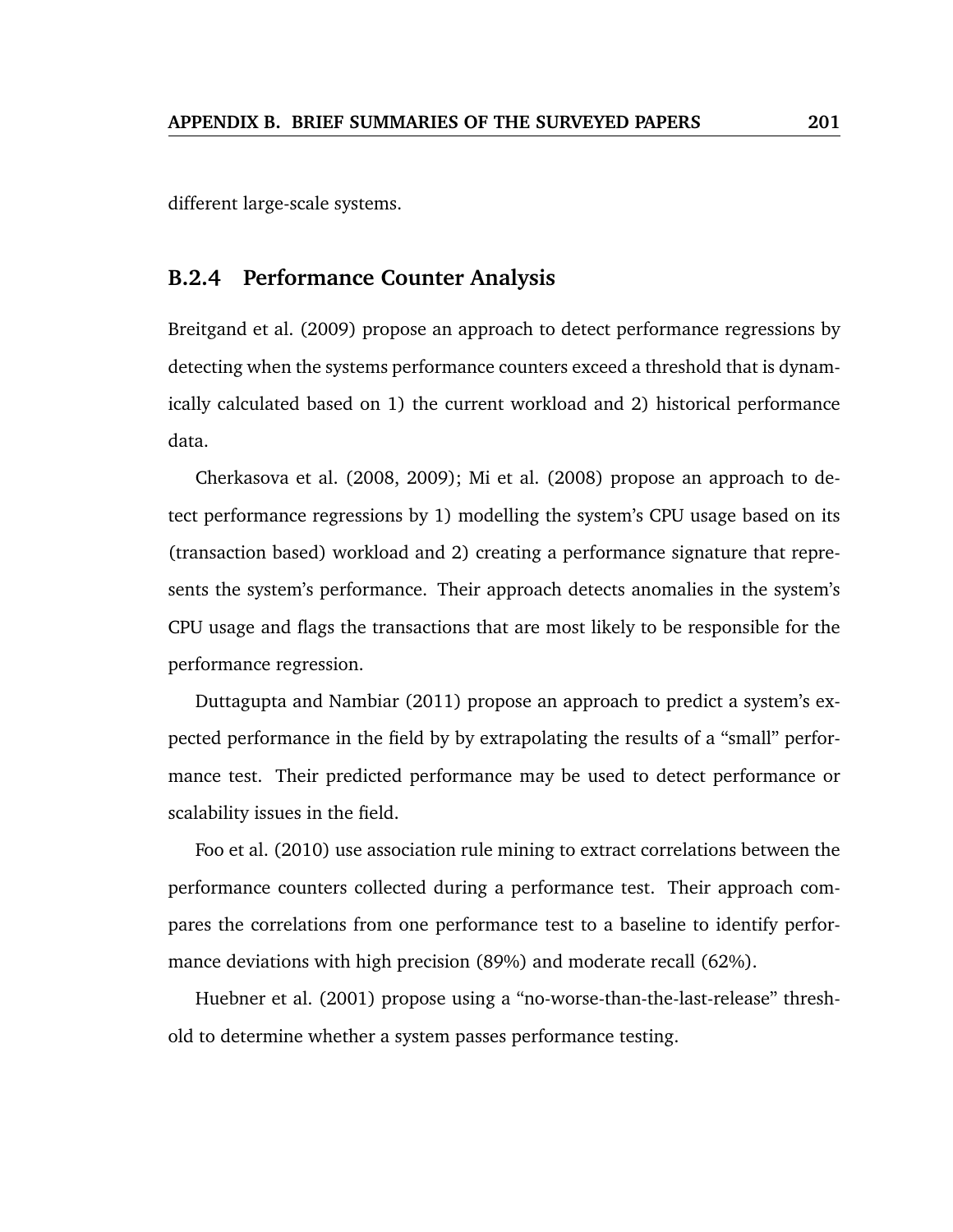Malik et al. (2010) have used principle component analysis (PCA) to generate performance signatures for each component of a system. The authors assess the pair-wise correlations between the performance signatures of a performance test and a baseline to identify performance deviations with high accuracy (79% accuracy).

Malik et al. (2013) use one supervised approach and three unsupervised approaches to 1) identify the most important performance counters and 2) identify the performance deviations. Their approach reduces the number of performance counters by 89% and identifies performance deviations with high precision (95%).

Nguyen et al. (2011) use control charts to identify performance tests with performance regressions and detect which component is the cause of the regression. Their approach 1) automatically determines if a test passes or fails and 2) identifies the subsystem where performance regression originated.

Nguyen et al. (2012) use control charts to identify performance tests with performance regressions. Their approach automatically determines if a test passes or fails with high precision (75%) and recall (100%).

Nguyen et al. (2014) use machine learning to diagnose performance regressions by mining repositories of baseline tests. Their approach is able to diagnose performance regressions with high accuracy (80%).

Sandeep et al. (2008) propose CLUEBOX, a tool to 1) identify the most important performance counters, 2) classify workloads based on when they were last observed and 3) identify performance regressions. Their approach uses 1) principle feature analysis (PFA) to reduce the number of performance counters, 2) random forest (RF) machine learning to identify similar workloads and 3) ranking based on